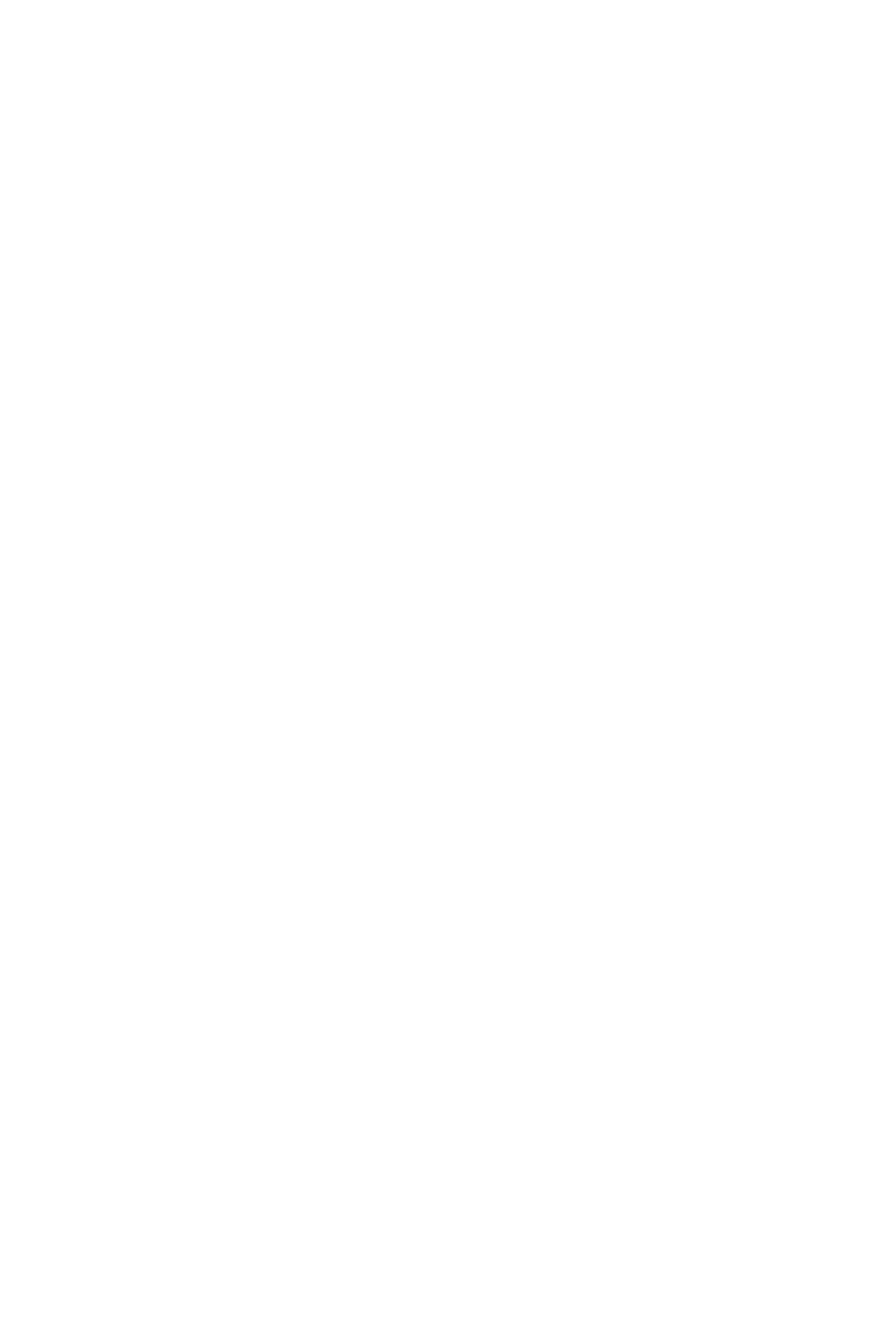It may not be unnecessary to inform the reader that the following Reflections had their origin in a correspondence between the Author and a very young gentleman at Paris, who did him the honor of desiring his opinion upon the important transactions which then, and ever since, have so much occupied the attention of all men. An answer was written some time in the month of October 1789, but it was kept back upon prudential considerations. That letter is alluded to in the beginning of the following sheets. It has been since forwarded to the person to whom it was addressed. The reasons for the delay in sending it were assigned in a short letter to the same gentleman. This produced on his part a new and pressing application for the Author's sentiments.

The Author began a second and more full discussion on the subject. This he had some thoughts of publishing early in the last spring; but, the matter gaining upon him, he found that what he had undertaken not only far exceeded the measure of a letter, but that its importance required rather a more detailed consideration than at that time he had any leisure to bestow upon it. However, having thrown down his first thoughts in the form of a letter, and, indeed, when he sat down to write, having intended it for a private letter, he found it difficult to change the form of address when his sentiments had grown into a greater extent and had received another direction. A different plan, he is sensible, might be more favorable to a commodious division and distribution of his matter.

## Dear Sir,

You are pleased to call again, and with some earnestness, for my thoughts on the late proceedings in France. I will not give you reason to imagine that I think my sentiments of such value as to wish myself to be solicited about them. They are of too little consequence to be very anxiously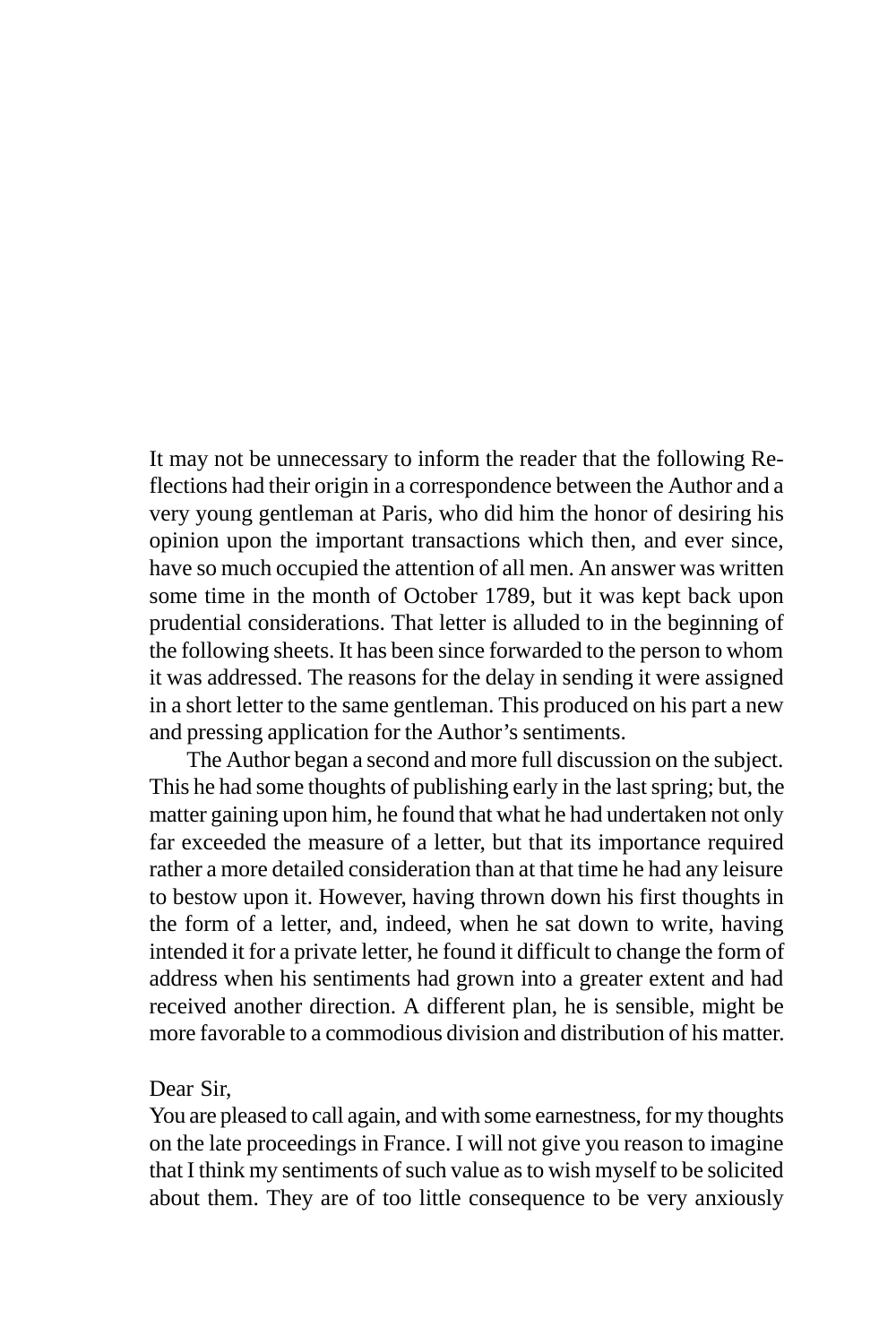either communicated or withheld. It was from attention to you, and to you only, that I hesitated at the time when you first desired to receive them. In the first letter I had the honor to write to you, and which at length I send, I wrote neither for, nor from, any description of men, nor shall I in this. My errors, if any, are my own. My reputation alone is to answer for them.

You see, Sir, by the long letter I have transmitted to you, that though I do most heartily wish that France may be animated by a spirit of rational liberty, and that I think you bound, in all honest policy, to provide a permanent body in which that spirit may reside, and an effectual organ by which it may act, it is my misfortune to entertain great doubts concerning several material points in your late transactions.

You imagined, when you wrote last, that I might possibly be reckoned among the approvers of certain proceedings in France, from the solemn public seal of sanction they have received from two clubs of gentlemen in London, called the Constitutional Society and the Revolution Society.

I certainly have the honor to belong to more clubs than one, in which the constitution of this kingdom and the principles of the glorious Revolution are held in high reverence, and I reckon myself among the most forward in my zeal for maintaining that constitution and those principles in their utmost purity and vigor. It is because I do so, that I think it necessary for me that there should be no mistake. Those who cultivate the memory of our Revolution and those who are attached to the constitution of this kingdom will take good care how they are involved with persons who, under the pretext of zeal toward the Revolution and constitution, too frequently wander from their true principles and are ready on every occasion to depart from the firm but cautious and deliberate spirit which produced the one, and which presides in the other. Before I proceed to answer the more material particulars in your letter, I shall beg leave to give you such information as I have been able to obtain of the two clubs which have thought proper, as bodies, to interfere in the concerns of France, first assuring you that I am not, and that I have never been, a member of either of those societies.

The first, calling itself the Constitutional Society, or Society for Constitutional Information, or by some such title, is, I believe, of seven or eight years standing. The institution of this society appears to be of a charitable and so far of a laudable nature; it was intended for the circulation, at the expense of the members, of many books which few others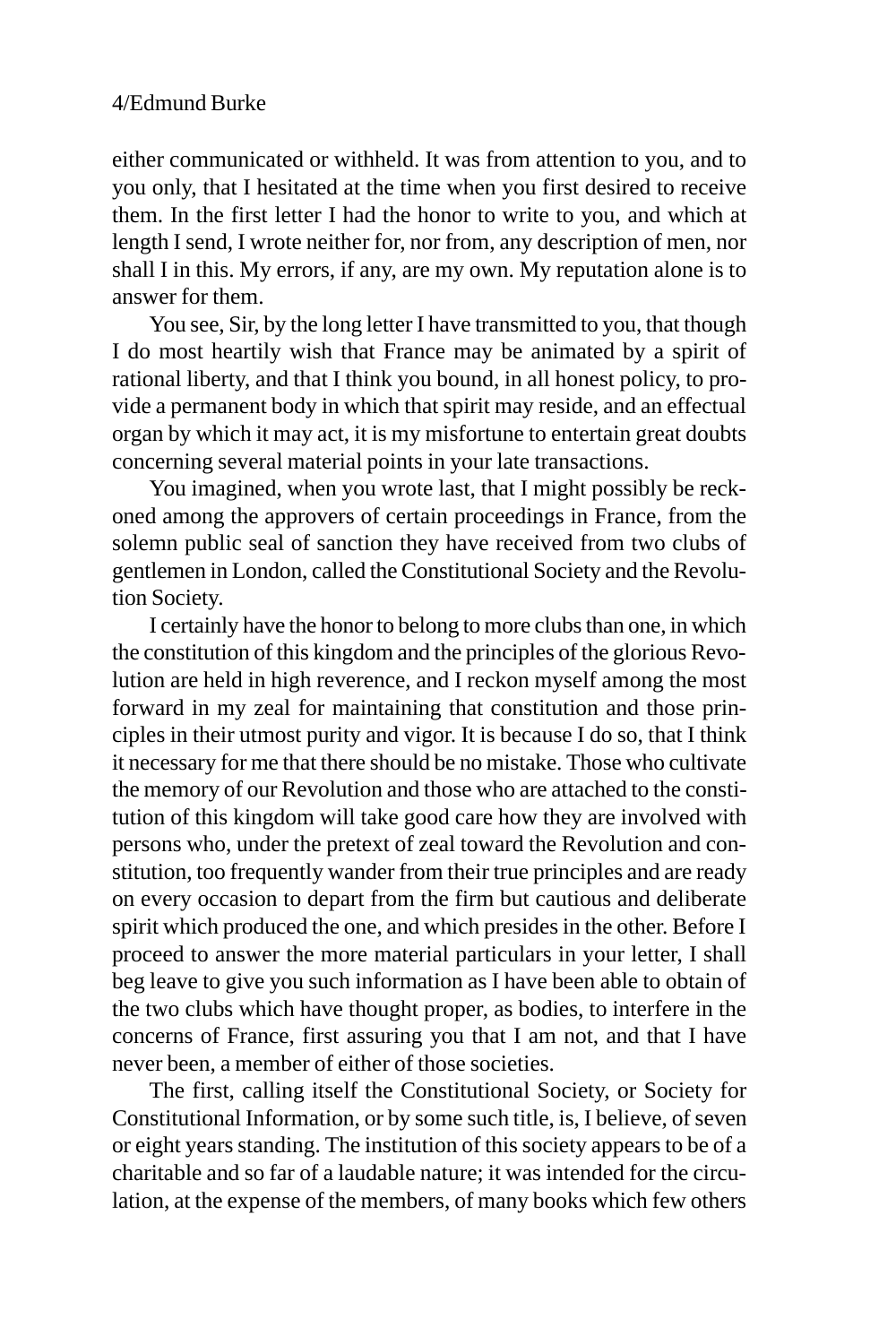would be at the expense of buying, and which might lie on the hands of the booksellers, to the great loss of an useful body of men. Whether the books, so charitably circulated, were ever as charitably read is more than I know. Possibly several of them have been exported to France and, like goods not in request here, may with you have found a market. I have heard much talk of the lights to be drawn from books that are sent from hence. What improvements they have had in their passage (as it is said some liquors are meliorated by crossing the sea) I cannot tell; but I never heard a man of common judgment or the least degree of information speak a word in praise of the greater part of the publications circulated by that society, nor have their proceedings been accounted, except by some of themselves, as of any serious consequence.

Your National Assembly seems to entertain much the same opinion that I do of this poor charitable club. As a nation, you reserved the whole stock of your eloquent acknowledgments for the Revolution Society, when their fellows in the Constitutional were, in equity, entitled to some share. Since you have selected the Revolution Society as the great object of your national thanks and praises, you will think me excusable in making its late conduct the subject of my observations. The National Assembly of France has given importance to these gentlemen by adopting them; and they return the favor by acting as a committee in England for extending the principles of the National Assembly. Henceforward we must consider them as a kind of privileged persons, as no inconsiderable members in the diplomatic body. This is one among the revolutions which have given splendor to obscurity, and distinction to undiscerned merit. Until very lately I do not recollect to have heard of this club. I am quite sure that it never occupied a moment of my thoughts, nor, I believe, those of any person out of their own set. I find, upon inquiry, that on the anniversary of the Revolution in 1688, a club of dissenters, but of what denomination I know not, have long had the custom of hearing a sermon in one of their churches; and that afterwards they spent the day cheerfully, as other clubs do, at the tavern. But I never heard that any public measure or political system, much less that the merits of the constitution of any foreign nation, had been the subject of a formal proceeding at their festivals, until, to my inexpressible surprise, I found them in a sort of public capacity, by a congratulatory address, giving an authoritative sanction to the proceedings of the National Assembly in France.

In the ancient principles and conduct of the club, so far at least as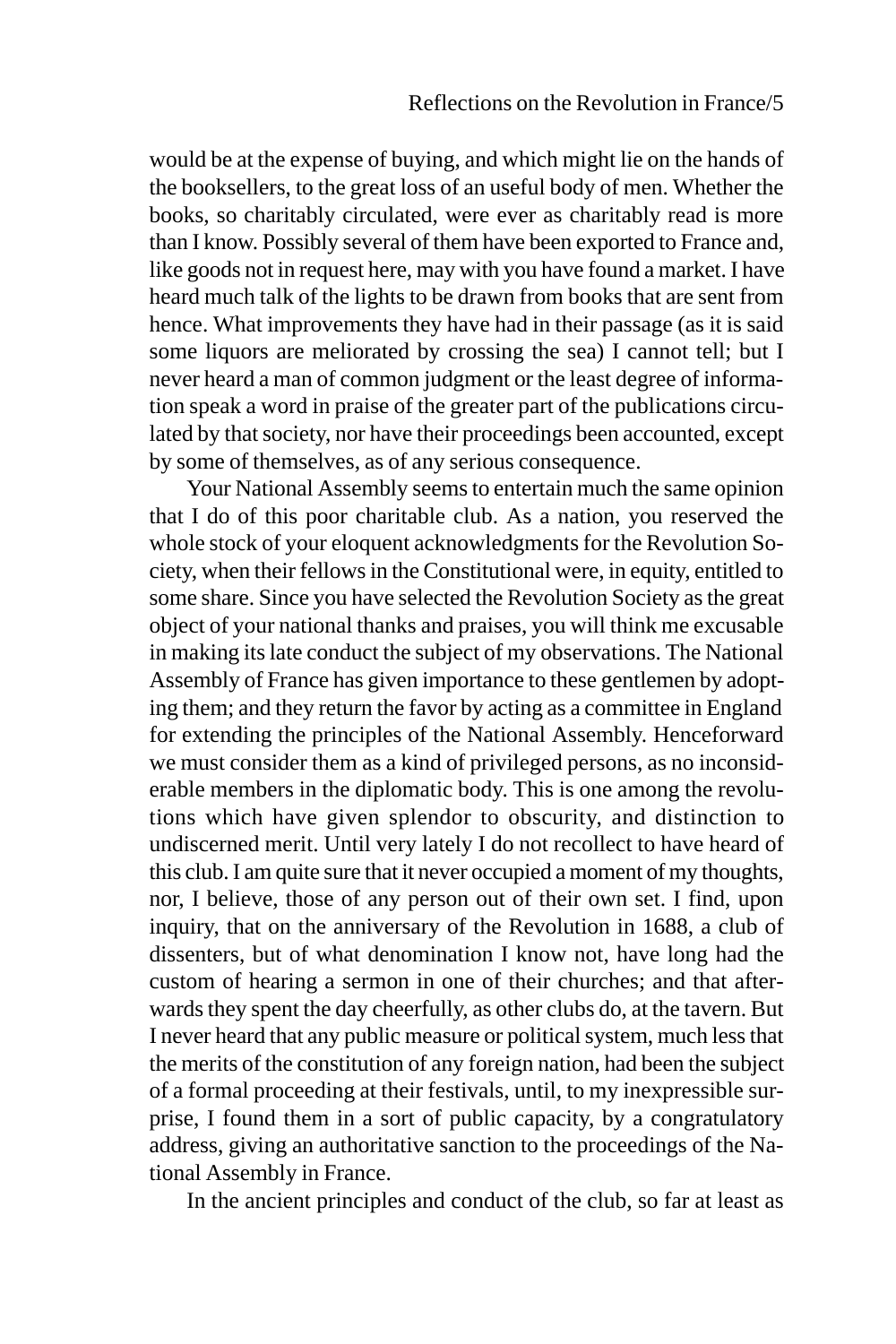they were declared, I see nothing to which I could take exception. I think it very probable that for some purpose new members may have entered among them, and that some truly Christian politicians, who love to dispense benefits but are careful to conceal the hand which distributes the dole, may have made them the instruments of their pious designs. Whatever I may have reason to suspect concerning private management, I shall speak of nothing as of a certainty but what is public.

For one, I should be sorry to be thought, directly or indirectly, concerned in their proceedings. I certainly take my full share, along with the rest of the world, in my individual and private capacity, in speculating on what has been done or is doing on the public stage in any place ancient or modern; in the republic of Rome or the republic of Paris; but having no general apostolical mission, being a citizen of a particular state and being bound up, in a considerable degree, by its public will, I should think it at least improper and irregular for me to open a formal public correspondence with the actual government of a foreign nation, without the express authority of the government under which I live.

I should be still more unwilling to enter into that correspondence under anything like an equivocal description, which to many, unacquainted with our usages, might make the address, in which I joined, appear as the act of persons in some sort of corporate capacity acknowledged by the laws of this kingdom and authorized to speak the sense of some part of it. On account of the ambiguity and uncertainty of unauthorized general descriptions, and of the deceit which may be practiced under them, and not from mere formality, the House of Commons would reject the most sneaking petition for the most trifling object, under that mode of signature to which you have thrown open the folding doors of your presence chamber, and have ushered into your National Assembly with as much ceremony and parade, and with as great a bustle of applause, as if you have been visited by the whole representative majesty of the whole English nation. If what this society has thought proper to send forth had been a piece of argument, it would have signified little whose argument it was. It would be neither the more nor the less convincing on account of the party it came from. But this is only a vote and resolution. It stands solely on authority; and in this case it is the mere authority of individuals, few of whom appear. Their signatures ought, in my opinion, to have been annexed to their instrument. The world would then have the means of knowing how many they are; who they are; and of what value their opinions may be, from their personal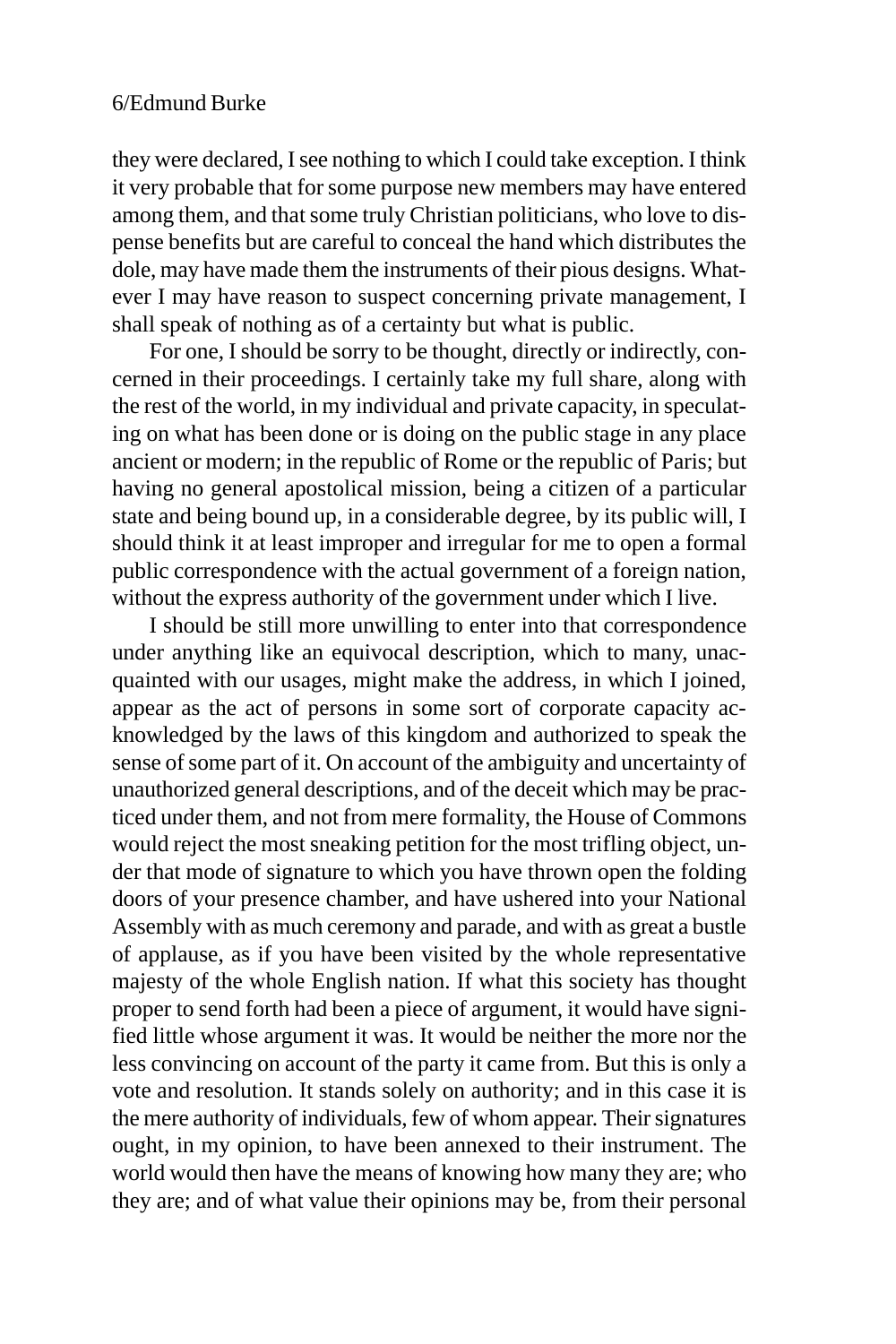abilities, from their knowledge, their experience, or their lead and authority in this state. To me, who am but a plain man, the proceeding looks a little too refined and too ingenious; it has too much the air of a political strategem adopted for the sake of giving, under a high-sounding name, an importance to the public declarations of this club which, when the matter came to be closely inspected, they did not altogether so well deserve. It is a policy that has very much the complexion of a fraud.

I flatter myself that I love a manly, moral, regulated liberty as well as any gentleman of that society, be he who he will; and perhaps I have given as good proofs of my attachment to that cause in the whole course of my public conduct. I think I envy liberty as little as they do to any other nation. But I cannot stand forward and give praise or blame to anything which relates to human actions, and human concerns, on a simple view of the object, as it stands stripped of every relation, in all the nakedness and solitude of metaphysical abstraction. Circumstances (which with some gentlemen pass for nothing) give in reality to every political principle its distinguishing color and discriminating effect. The circumstances are what render every civil and political scheme beneficial or noxious to mankind. Abstractedly speaking, government, as well as liberty, is good; yet could I, in common sense, ten years ago, have felicitated France on her enjoyment of a government (for she then had a government) without inquiry what the nature of that government was, or how it was administered? Can I now congratulate the same nation upon its freedom? Is it because liberty in the abstract may be classed amongst the blessings of mankind, that I am seriously to felicitate a madman, who has escaped from the protecting restraint and wholesome darkness of his cell, on his restoration to the enjoyment of light and liberty? Am I to congratulate a highwayman and murderer who has broke prison upon the recovery of his natural rights? This would be to act over again the scene of the criminals condemned to the galleys, and their heroic deliverer, the metaphysic Knight of the Sorrowful Countenance.

When I see the spirit of liberty in action, I see a strong principle at work; and this, for a while, is all I can possibly know of it. The wild gas, the fixed air, is plainly broke loose; but we ought to suspend our judgment until the first effervescence is a little subsided, till the liquor is cleared, and until we see something deeper than the agitation of a troubled and frothy surface. I must be tolerably sure, before I venture publicly to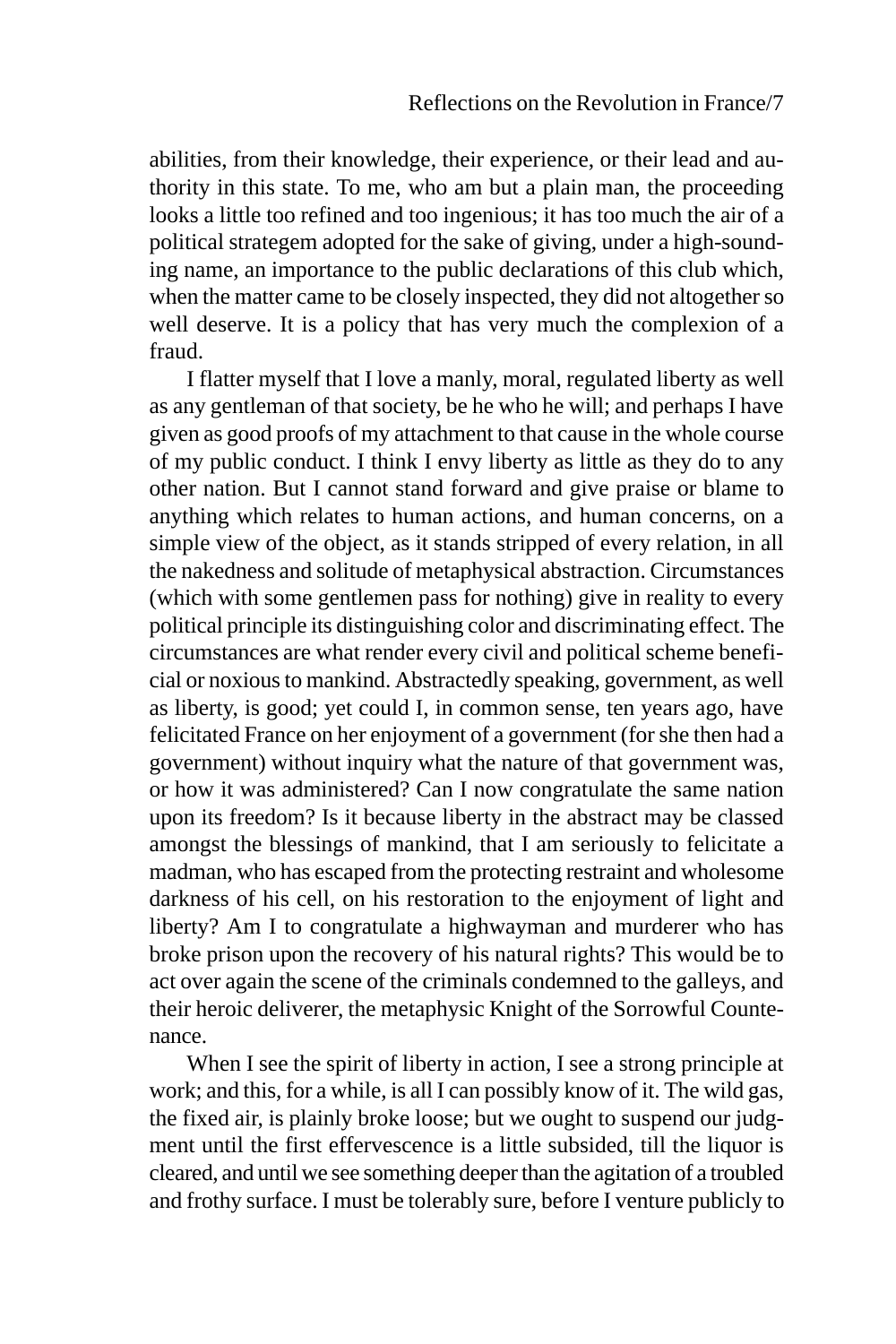congratulate men upon a blessing, that they have really received one. Flattery corrupts both the receiver and the giver, and adulation is not of more service to the people than to kings. I should, therefore, suspend my congratulations on the new liberty of France until I was informed how it had been combined with government, with public force, with the discipline and obedience of armies, with the collection of an effective and well-distributed revenue, with morality and religion, with the solidity of property, with peace and order, with civil and social manners. All these (in their way) are good things, too, and without them liberty is not a benefit whilst it lasts, and is not likely to continue long. The effect of liberty to individuals is that they may do what they please; we ought to see what it will please them to do, before we risk congratulations which may be soon turned into complaints. Prudence would dictate this in the case of separate, insulated, private men, but liberty, when men act in bodies, is power. Considerate people, before they declare themselves, will observe the use which is made of power and particularly of so trying a thing as new power in new persons of whose principles, tempers, and dispositions they have little or no experience, and in situations where those who appear the most stirring in the scene may possibly not be the real movers.

All these considerations, however, were below the transcendental dignity of the Revolution Society. Whilst I continued in the country, from whence I had the honor of writing to you, I had but an imperfect idea of their transactions. On my coming to town, I sent for an account of their proceedings, which had been published by their authority, containing a sermon of Dr. Price, with the Duke de Rochefoucault's and the Archbishop of Aix's letter, and several other documents annexed. The whole of that publication, with the manifest design of connecting the affairs of France with those of England by drawing us into an imitation of the conduct of the National Assembly, gave me a considerable degree of uneasiness. The effect of that conduct upon the power, credit, prosperity, and tranquility of France became every day more evident. The form of constitution to be settled for its future polity became more clear. We are now in a condition to discern, with tolerable exactness, the true nature of the object held up to our imitation. If the prudence of reserve and decorum dictates silence in some circumstances, in others prudence of a higher order may justify us in speaking our thoughts. The beginnings of confusion with us in England are at present feeble enough, but, with you, we have seen an infancy still more feeble growing by mo-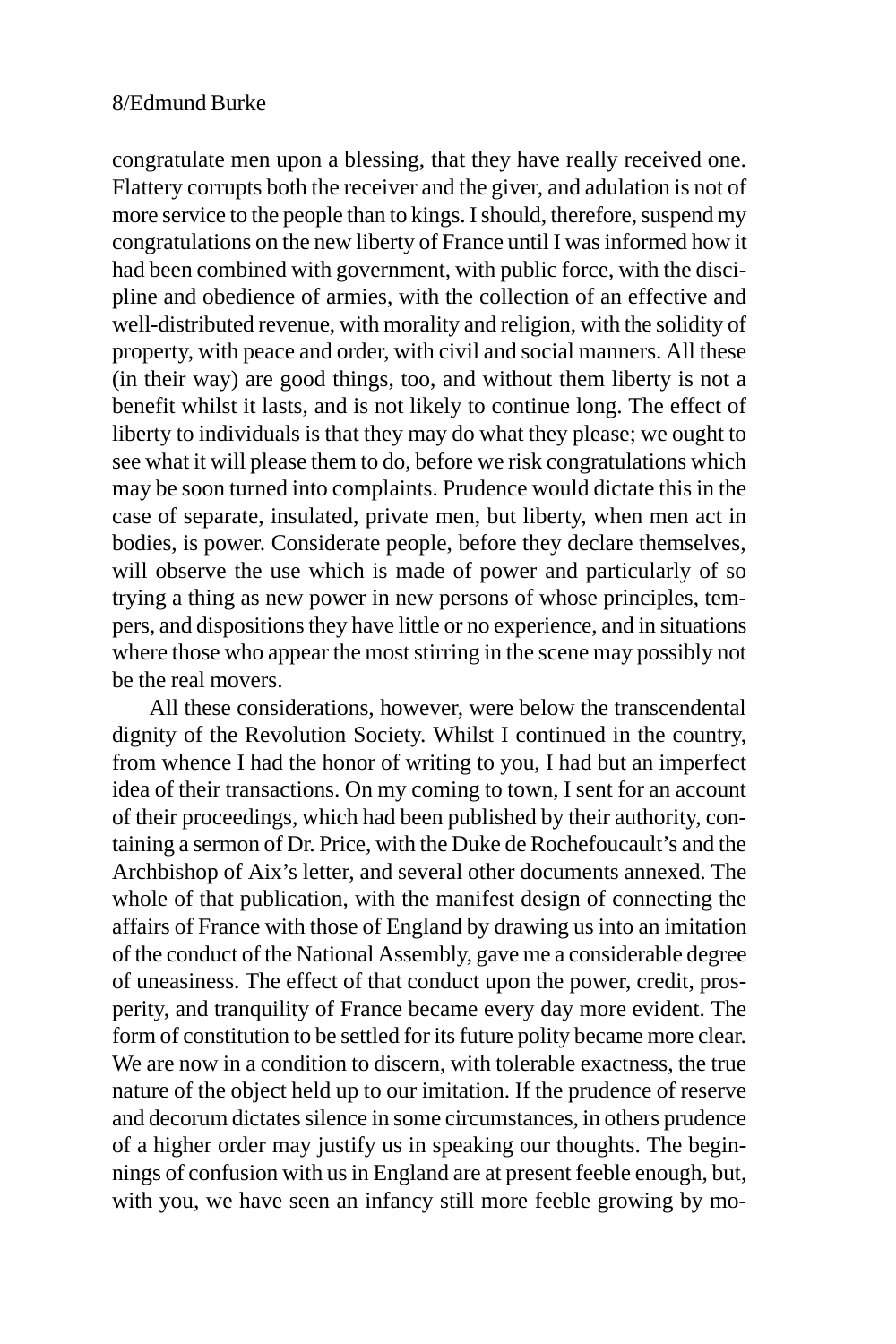ments into a strength to heap mountains upon mountains and to wage war with heaven itself. Whenever our neighbor's house is on fire, it cannot be amiss for the engines to play a little on our own. Better to be despised for too anxious apprehensions than ruined by too confident a security.

Solicitous chiefly for the peace of my own country, but by no means unconcerned for yours, I wish to communicate more largely what was at first intended only for your private satisfaction. I shall still keep your affairs in my eye and continue to address myself to you. Indulging myself in the freedom of epistolary intercourse, I beg leave to throw out my thoughts and express my feelings just as they arise in my mind, with very little attention to formal method. I set out with the proceedings of the Revolution Society, but I shall not confine myself to them. Is it possible I should? It appears to me as if I were in a great crisis, not of the affairs of France alone, but of all Europe, perhaps of more than Europe. All circumstances taken together, the French revolution is the most astonishing that has hitherto happened in the world. The most wonderful things are brought about, in many instances by means the most absurd and ridiculous, in the most ridiculous modes, and apparently by the most contemptible instruments. Everything seems out of nature in this strange chaos of levity and ferocity, and of all sorts of crimes jumbled together with all sorts of follies. In viewing this monstrous tragicomic scene, the most opposite passions necessarily succeed and sometimes mix with each other in the mind: alternate contempt and indignation, alternate laughter and tears, alternate scorn and horror.

It cannot, however, be denied that to some this strange scene appeared in quite another point of view. Into them it inspired no other sentiments than those of exultation and rapture. They saw nothing in what has been done in France but a firm and temperate exertion of freedom, so consistent, on the whole, with morals and with piety as to make it deserving not only of the secular applause of dashing Machiavellian politicians, but to render it a fit theme for all the devout effusions of sacred eloquence.

On the forenoon of the fourth of November last, Doctor Richard Price, a non-conforming minister of eminence, preached, at the dissenting meeting house of the Old Jewry, to his club or society, a very extraordinary miscellaneous sermon, in which there are some good moral and religious sentiments, and not ill expressed, mixed up in a sort of porridge of various political opinions and reflections; but the Revolu-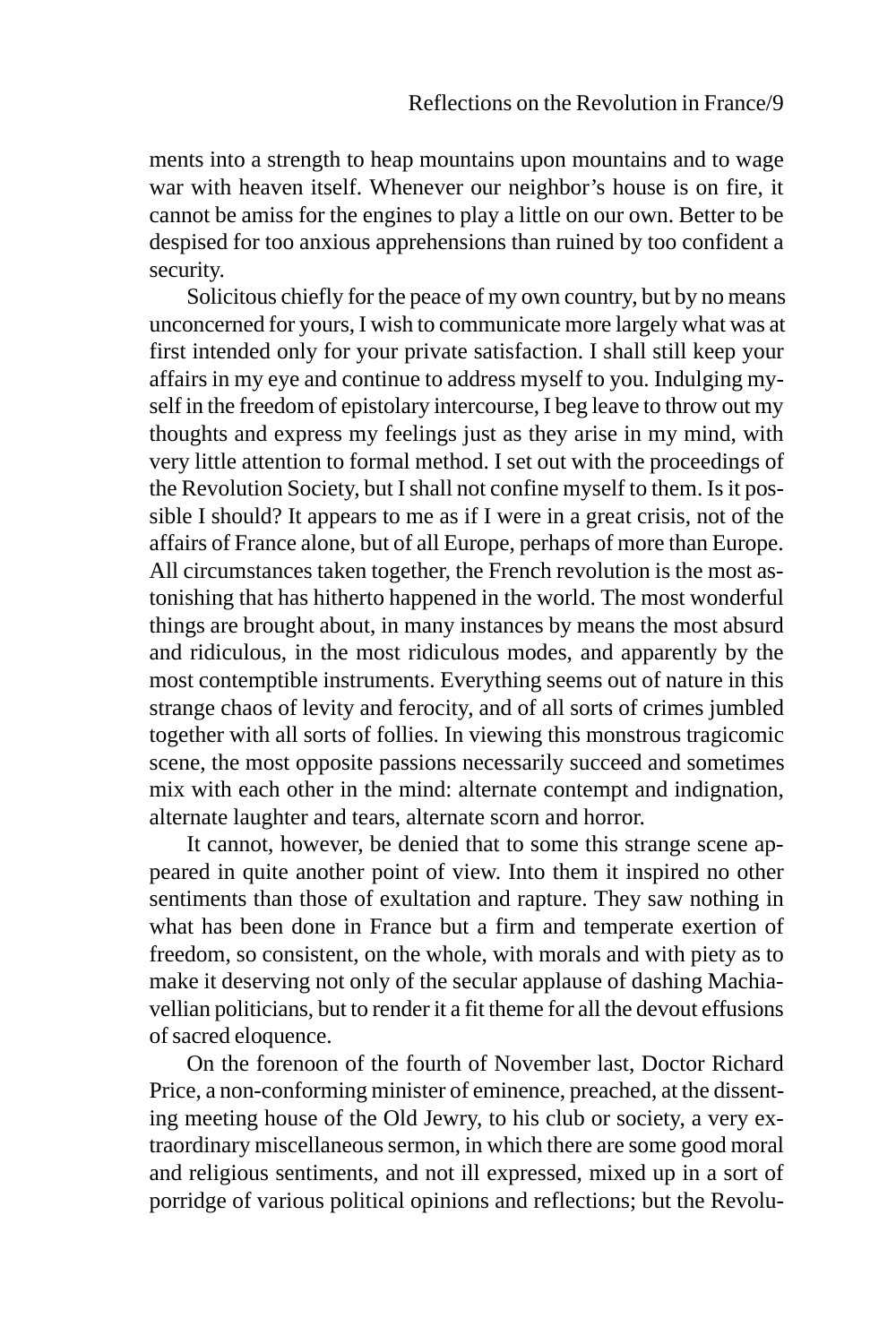tion in France is the grand ingredient in the cauldron. I consider the address transmitted by the Revolution Society to the National Assembly, through Earl Stanhope, as originating in the principles of the sermon and as a corollary from them. It was moved by the preacher of that discourse. It was passed by those who came reeking from the effect of the sermon without any censure or qualification, expressed or implied. If, however, any of the gentlemen concerned shall wish to separate the sermon from the resolution, they know how to acknowledge the one and to disavow the other. They may do it: I cannot.

For my part, I looked on that sermon as the public declaration of a man much connected with literary caballers and intriguing philosophers, with political theologians and theological politicians both at home and abroad. I know they set him up as a sort of oracle, because, with the best intentions in the world, he naturally philippizes and chants his prophetic song in exact unison with their designs.

That sermon is in a strain which I believe has not been heard in this kingdom, in any of the pulpits which are tolerated or encouraged in it, since the year 1648, when a predecessor of Dr. Price, the Rev. Hugh Peters, made the vault of the king's own chapel at St. James's ring with the honor and privilege of the saints, who, with the "high praises of God in their mouths, and a two-edged sword in their hands, were to execute judgment on the heathen, and punishments upon the people; to bind their kings with chains, and their nobles with fetters of iron."1 Few harangues from the pulpit, except in the days of your league in France or in the days of our Solemn League and Covenant in England, have ever breathed less of the spirit of moderation than this lecture in the Old Jewry. Supposing, however, that something like moderation were visible in this political sermon, yet politics and the pulpit are terms that have little agreement. No sound ought to be heard in the church but the healing voice of Christian charity. The cause of civil liberty and civil government gains as little as that of religion by this confusion of duties. Those who quit their proper character to assume what does not belong to them are, for the greater part, ignorant both of the character they leave and of the character they assume. Wholly unacquainted with the world in which they are so fond of meddling, and inexperienced in all its affairs on which they pronounce with so much confidence, they have nothing of politics but the passions they excite. Surely the church is a place where one day's truce ought to be allowed to the dissensions and animosities of mankind.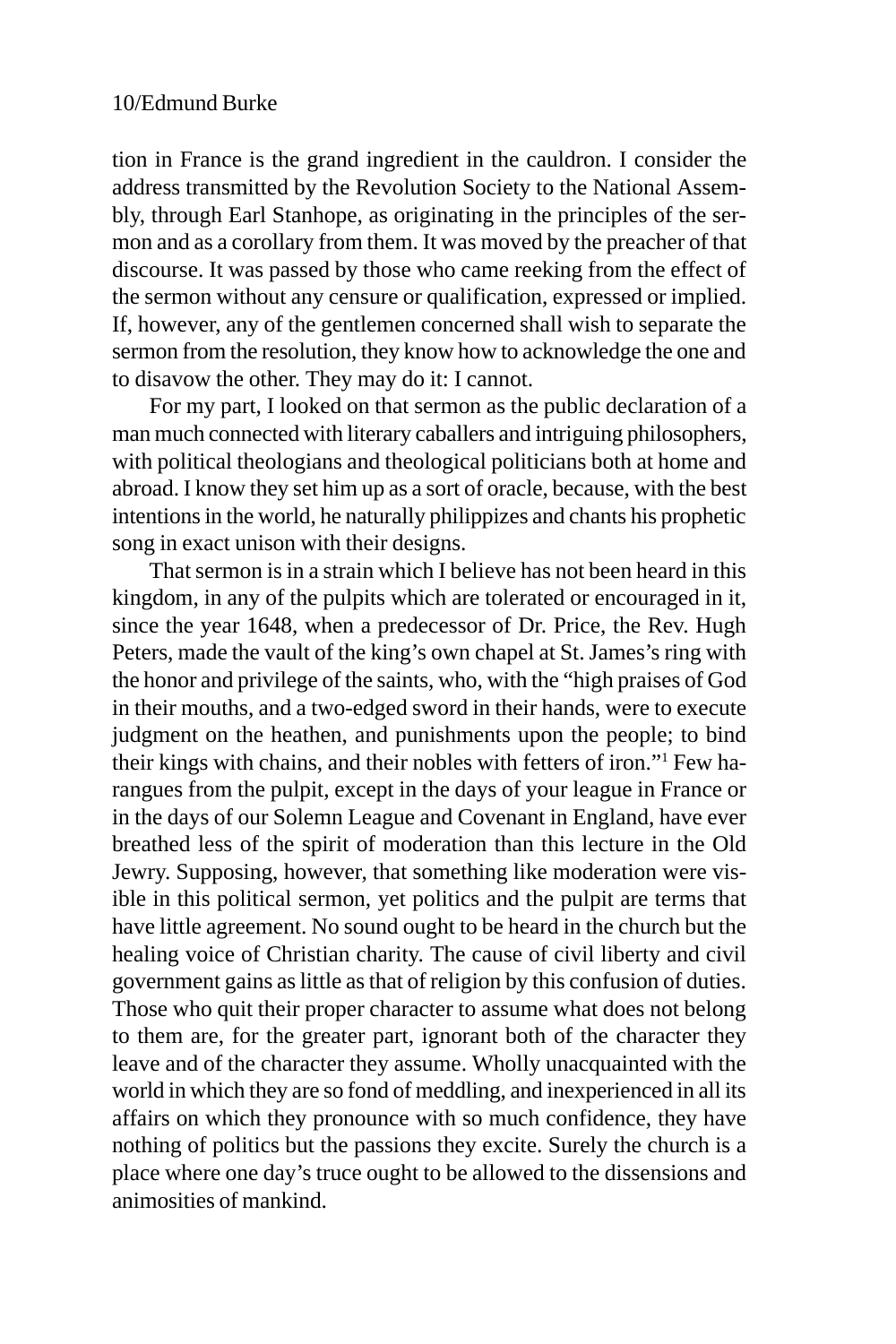This pulpit style, revived after so long a discontinuance, had to me the air of novelty, and of a novelty not wholly without danger. I do not charge this danger equally to every part of the discourse. The hint given to a noble and reverend lay divine, who is supposed high in office in one of our universities,<sup>2</sup> and other lay divines "of rank and literature" may be proper and seasonable, though somewhat new. If the noble Seekers should find nothing to satisfy their pious fancies in the old staple of the national church, or in all the rich variety to be found in the well-assorted warehouses of the dissenting congregations, Dr. Price advises them to improve upon non-conformity and to set up, each of them, a separate meeting house upon his own particular principles.<sup>3</sup> It is somewhat remarkable that this reverend divine should be so earnest for setting up new churches and so perfectly indifferent concerning the doctrine which may be taught in them. His zeal is of a curious character. It is not for the propagation of his own opinions, but of any opinions. It is not for the diffusion of truth, but for the spreading of contradiction. Let the noble teachers but dissent, it is no matter from whom or from what. This great point once secured, it is taken for granted their religion will be rational and manly. I doubt whether religion would reap all the benefits which the calculating divine computes from this "great company of great preachers." It would certainly be a valuable addition of nondescripts to the ample collection of known classes, genera and species, which at present beautify the *hortus siccus* of dissent. A sermon from a noble duke, or a noble marquis, or a noble earl, or baron bold would certainly increase and diversify the amusements of this town, which begins to grow satiated with the uniform round of its vapid dissipations. I should only stipulate that these new *Mess-Johns* in robes and coronets should keep some sort of bounds in the democratic and leveling principles which are expected from their titled pulpits. The new evangelists will, I dare say, disappoint the hopes that are conceived of them. They will not become, literally as well as figuratively, polemic divines, nor be disposed so to drill their congregations that they may, as in former blessed times, preach their doctrines to regiments of dragoons and corps of infantry and artillery. Such arrangements, however favorable to the cause of compulsory freedom, civil and religious, may not be equally conducive to the national tranquility. These few restrictions I hope are no great stretches of intolerance, no very violent exertions of despotism.

But I may say of our preacher "*utinam nugis tota illa dedisset tempora saevitiae*."—All things in this his fulminating bull are not of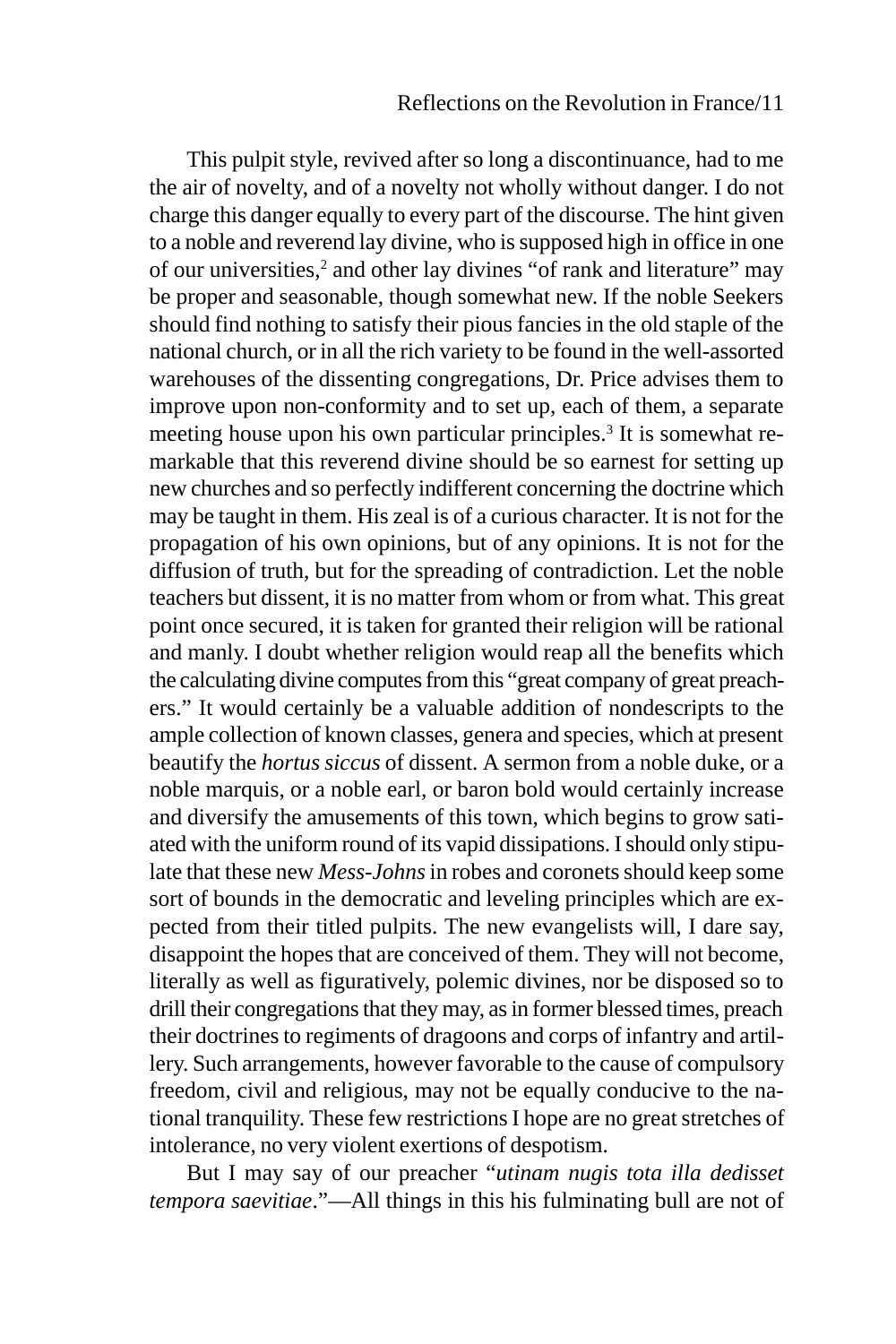so innoxious a tendency. His doctrines affect our constitution in its vital parts. He tells the Revolution Society in this political sermon that his Majesty "is almost the only lawful king in the world because the *only* one who owes his crown to the *choice of his people*." As to the kings of the world, all of whom (except one) this archpontiff of the *rights of men*, with all the plenitude and with more than the boldness of the papal deposing power in its meridian fervor of the twelfth century, puts into one sweeping clause of ban and anathema and proclaims usurpers by circles of longitude and latitude, over the whole globe, it behooves them to consider how they admit into their territories these apostolic missionaries who are to tell their subjects they are not lawful kings. That is their concern. It is ours, as a domestic interest of some moment, seriously to consider the solidity of the only principle upon which these gentlemen acknowledge a king of Great Britain to be entitled to their allegiance.

This doctrine, as applied to the prince now on the British throne, either is nonsense and therefore neither true nor false, or it affirms a most unfounded, dangerous, illegal, and unconstitutional position. According to this spiritual doctor of politics, if his Majesty does not owe his crown to the choice of his people, he is no lawful king. Now nothing can be more untrue than that the crown of this kingdom is so held by his Majesty. Therefore, if you follow their rule, the king of Great Britain, who most certainly does not owe his high office to any form of popular election, is in no respect better than the rest of the gang of usurpers who reign, or rather rob, all over the face of this our miserable world without any sort of right or title to the allegiance of their people. The policy of this general doctrine, so qualified, is evident enough. The propagators of this political gospel are in hopes that their abstract principle (their principle that a popular choice is necessary to the legal existence of the sovereign magistracy) would be overlooked, whilst the king of Great Britain was not affected by it. In the meantime the ears of their congregations would be gradually habituated to it, as if it were a first principle admitted without dispute. For the present it would only operate as a theory, pickled in the preserving juices of pulpit eloquence, and laid by for future use. *Condo et compono quae mox depromere possim*. By this policy, whilst our government is soothed with a reservation in its favor, to which it has no claim, the security which it has in common with all governments, so far as opinion is security, is taken away.

Thus these politicians proceed whilst little notice is taken of their doctrines; but when they come to be examined upon the plain meaning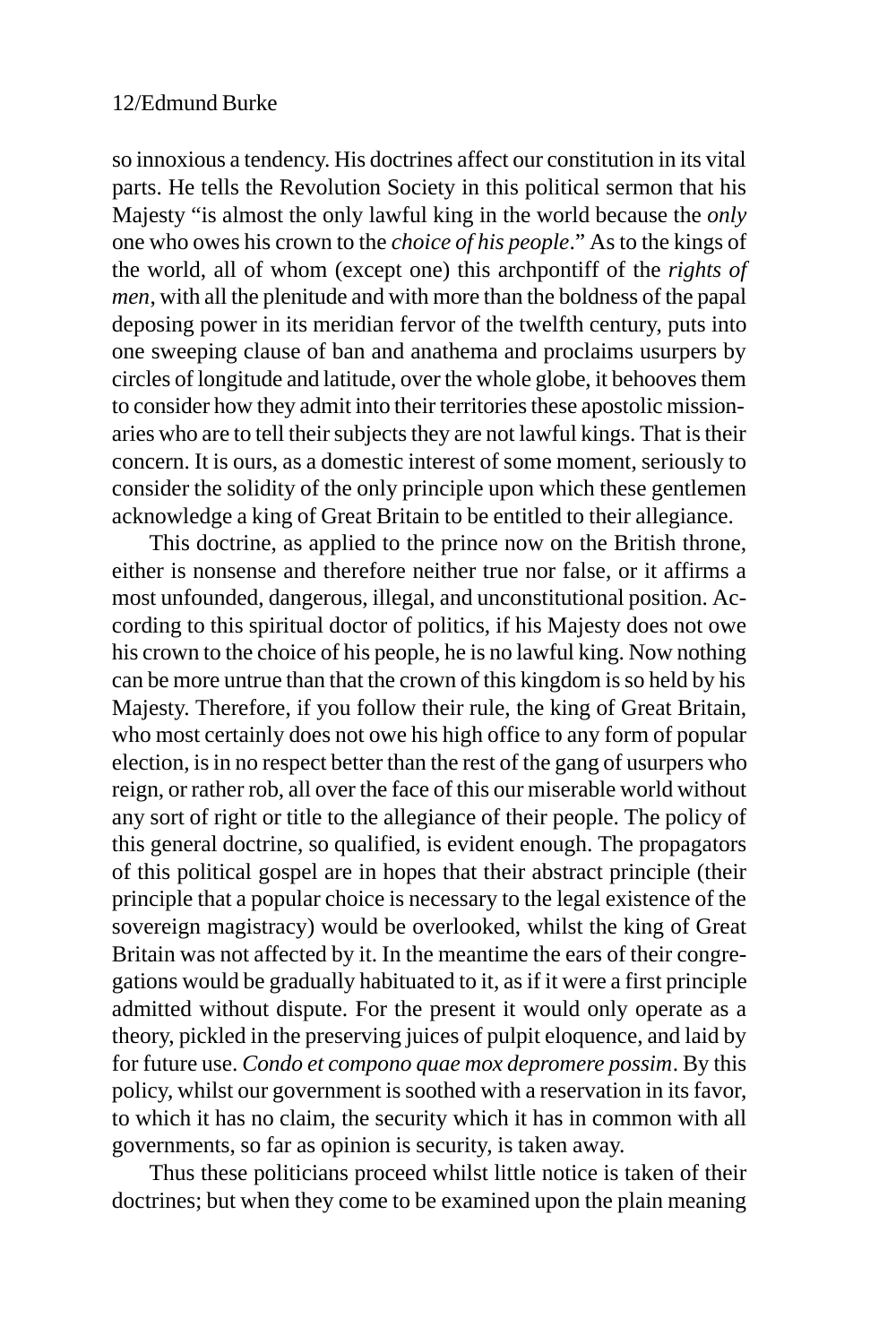of their words and the direct tendency of their doctrines, then equivocations and slippery constructions come into play. When they say the king owes his crown to the choice of his people and is therefore the only lawful sovereign in the world, they will perhaps tell us they mean to say no more than that some of the king's predecessors have been called to the throne by some sort of choice, and therefore he owes his crown to the choice of his people. Thus, by a miserable subterfuge, they hope to render their proposition safe by rendering it nugatory. They are welcome to the asylum they seek for their offense, since they take refuge in their folly. For if you admit this interpretation, how does their idea of election differ from our idea of inheritance?

And how does the settlement of the crown in the Brunswick line derived from James the First come to legalize our monarchy rather than that of any of the neighboring countries? At some time or other, to be sure, all the beginners of dynasties were chosen by those who called them to govern. There is ground enough for the opinion that all the kingdoms of Europe were, at a remote period, elective, with more or fewer limitations in the objects of choice. But whatever kings might have been here or elsewhere a thousand years ago, or in whatever manner the ruling dynasties of England or France may have begun, the king of Great Britain is, at this day, king by a fixed rule of succession according to the laws of his country; and whilst the legal conditions of the compact of sovereignty are performed by him (as they are performed), he holds his crown in contempt of the choice of the Revolution Society, who have not a single vote for a king amongst them, either individually or collectively, though I make no doubt they would soon erect themselves into an electoral college if things were ripe to give effect to their claim. His Majesty's heirs and successors, each in his time and order, will come to the crown with the same contempt of their choice with which his Majesty has succeeded to that he wears.

Whatever may be the success of evasion in explaining away the gross error of *fact*, which supposes that his Majesty (though he holds it in concurrence with the wishes) owes his crown to the choice of his people, yet nothing can evade their full explicit declaration concerning the principle of a right in the people to choose; which right is directly maintained and tenaciously adhered to. All the oblique insinuations concerning election bottom in this proposition and are referable to it. Lest the foundation of the king's exclusive legal title should pass for a mere rant of adulatory freedom, the political divine proceeds dogmatically to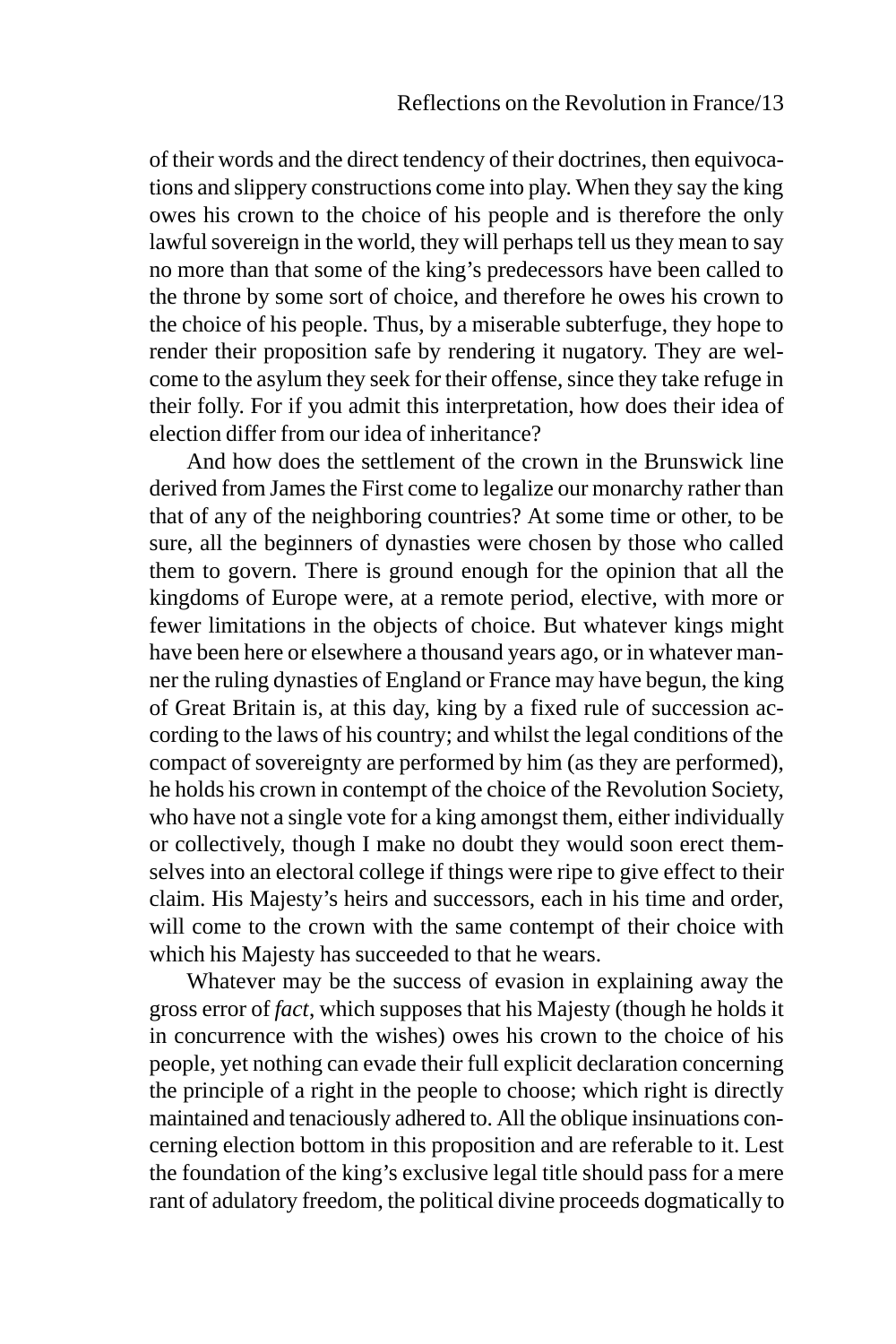assert<sup>4</sup> that, by the principles of the Revolution, the people of England have acquired three fundamental rights, all which, with him, compose one system and lie together in one short sentence, namely, that we have acquired a right:

1. To choose our own governors.

- 2. To cashier them for misconduct.
- 3. To frame a government for ourselves.

This new and hitherto unheard-of bill of rights, though made in the name of the whole people, belongs to those gentlemen and their faction only. The body of the people of England have no share in it. They utterly disclaim it. They will resist the practical assertion of it with their lives and fortunes. They are bound to do so by the laws of their country made at the time of that very Revolution which is appealed to in favor of the fictitious rights claimed by the Society which abuses its name.

These Gentlemen of the Old Jewry, in all their reasonings on the Revolution of 1688, have a revolution which happened in England about forty years before and the late French revolution, so much before their eyes and in their hearts that they are constantly confounding all the three together. It is necessary that we should separate what they confound. We must recall their erring fancies to the acts of the Revolution which we revere, for the discovery of its true *principles*. If the *principles* of the Revolution of 1688 are anywhere to be found, it is in the statute called the *Declaration of Right*. In that most wise, sober, and considerate declaration, drawn up by great lawyers and great statesmen, and not by warm and inexperienced enthusiasts, not one word is said, nor one suggestion made, of a general right "to choose our own governors, to cashier them for misconduct, and to form a government for *ourselves*."

This Declaration of Right (the act of the 1st of William and Mary, sess. 2, ch. 2) is the cornerstone of our constitution as reinforced, explained, improved, and in its fundamental principles for ever settled. It is called, "An Act for declaring the rights and liberties of the subject, and for *settling* the *succession* of the crown." You will observe that these rights and this succession are declared in one body and bound indissolubly together.

A few years after this period, a second opportunity offered for asserting a right of election to the crown. On the prospect of a total failure of issue from King William, and from the Princess, afterwards Queen Anne, the consideration of the settlement of the crown and of a further security for the liberties of the people again came before the legislature.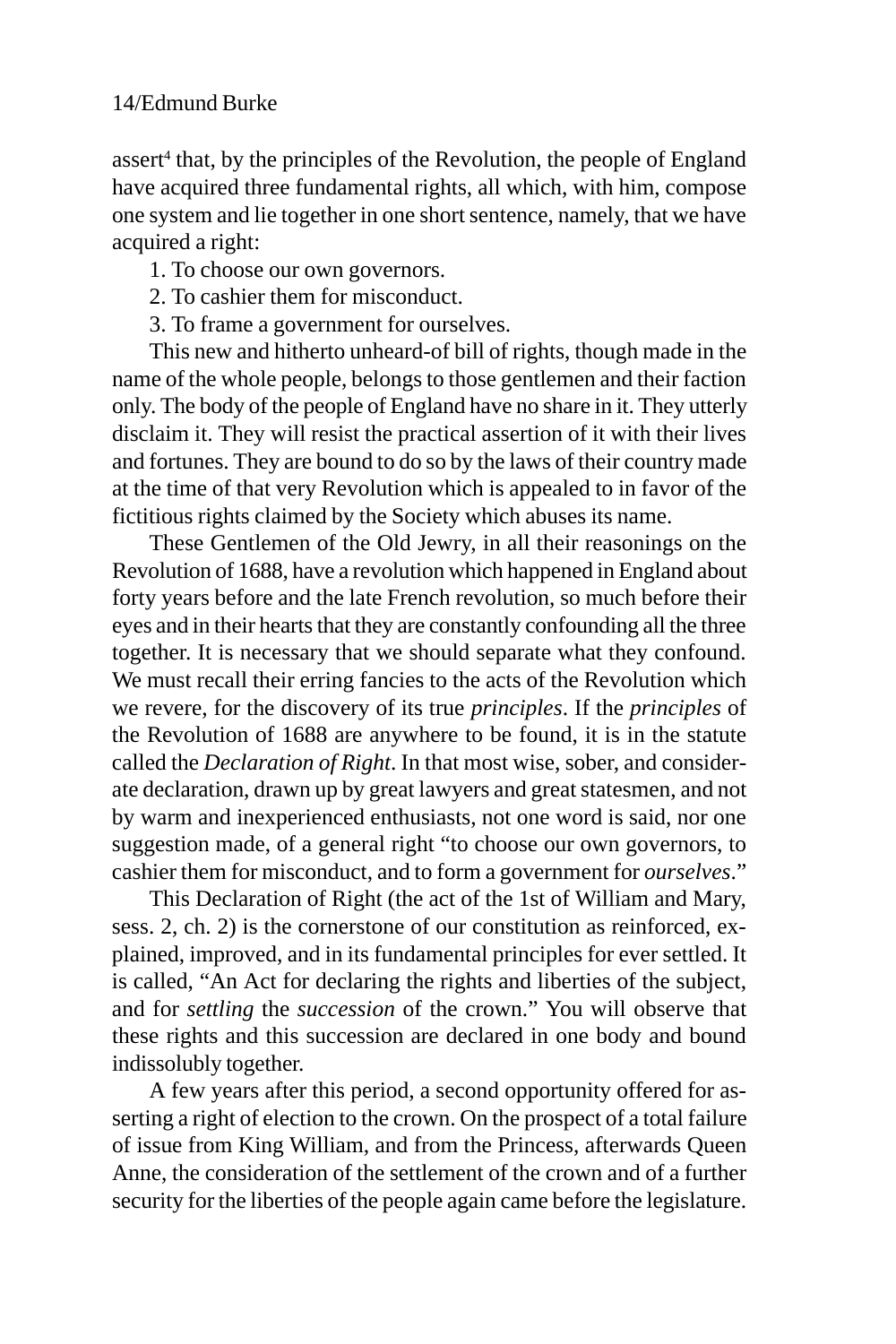Did they this second time make any provision for legalizing the crown on the spurious revolution principles of the Old Jewry? No. They followed the principles which prevailed in the Declaration of Right, indicating with more precision the persons who were to inherit in the Protestant line. This act also incorporated, by the same policy, our liberties and an hereditary succession in the same act. Instead of a right to choose our own governors, they declared that the succession in that line (the Protestant line drawn from James the First), was absolutely necessary "for the peace, quiet, and security of the realm," and that it was equally urgent on them "to maintain a *certainty in the succession* thereof, to which the subjects may safely have recourse for their protection." Both these acts, in which are heard the unerring, unambiguous oracles of revolution policy, instead of countenancing the delusive, gipsy predictions of a "right to choose our governors," prove to a demonstration how totally adverse the wisdom of the nation was from turning a case of necessity into a rule of law.

Unquestionably, there was at the Revolution, in the person of King William, a small and a temporary deviation from the strict order of a regular hereditary succession; but it is against all genuine principles of jurisprudence to draw a principle from a law made in a special case and regarding an individual person. *Privilegium non transit in exemplum*. If ever there was a time favorable for establishing the principle that a king of popular choice was the only legal king, without all doubt it was at the Revolution. Its not being done at that time is a proof that the nation was of opinion it ought not to be done at any time. There is no person so completely ignorant of our history as not to know that the majority in parliament of both parties were so little disposed to anything resembling that principle that at first they were determined to place the vacant crown, not on the head of the Prince of Orange, but on that of his wife Mary, daughter of King James, the eldest born of the issue of that king, which they acknowledged as undoubtedly his. It would be to repeat a very trite story, to recall to your memory all those circumstances which demonstrated that their accepting King William was not properly a *choice*; but to all those who did not wish, in effect, to recall King James or to deluge their country in blood and again to bring their religion, laws, and liberties into the peril they had just escaped, it was an act of necessity, in the strictest moral sense in which necessity can be taken.

In the very act in which for a time, and in a single case, parliament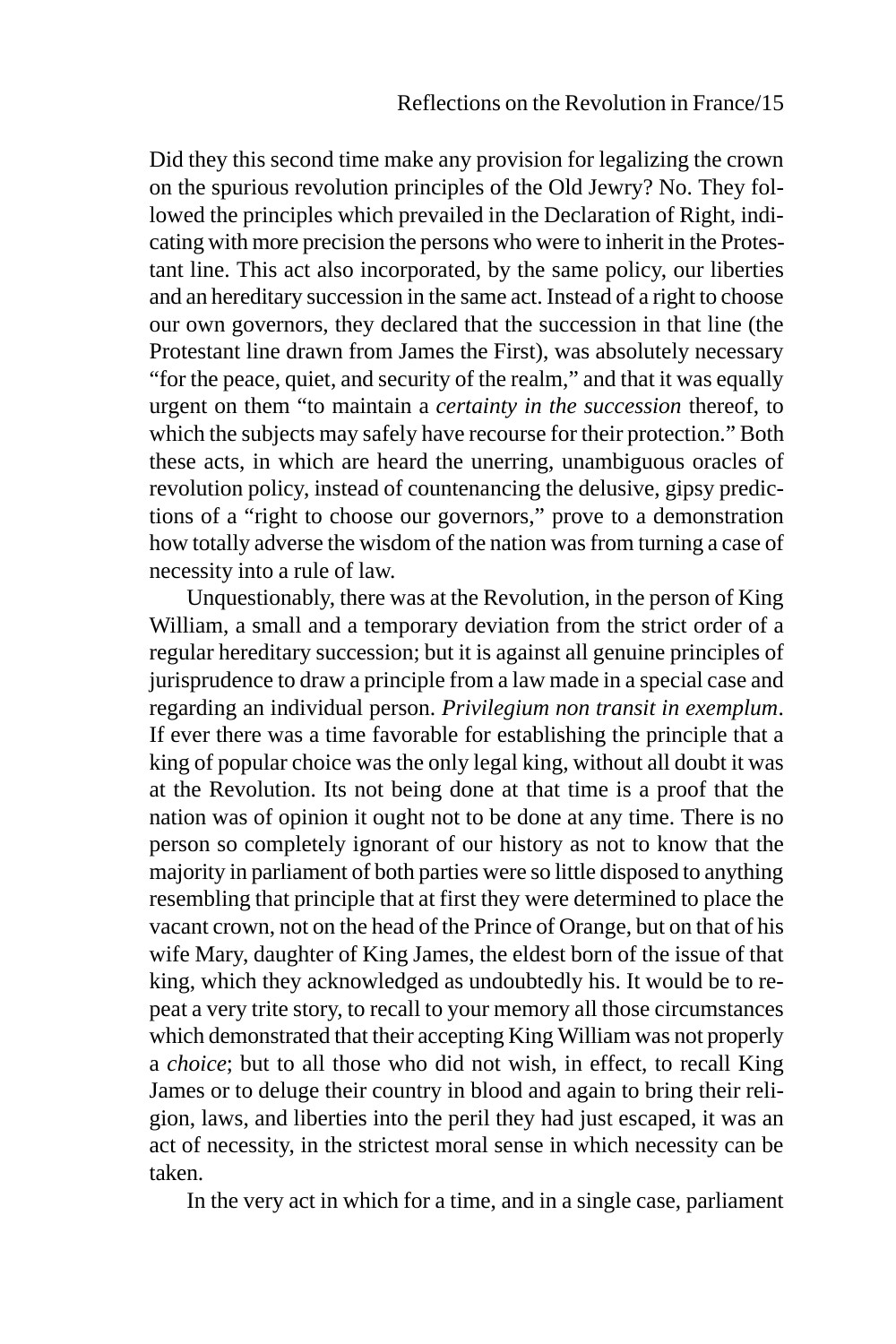departed from the strict order of inheritance in favor of a prince who, though not next, was, however, very near in the line of succession, it is curious to observe how Lord Somers, who drew the bill called the Declaration of Right, has comported himself on that delicate occasion. It is curious to observe with what address this temporary solution of continuity is kept from the eye, whilst all that could be found in this act of necessity to countenance the idea of an hereditary succession is brought forward, and fostered, and made the most of, by this great man and by the legislature who followed him. Quitting the dry, imperative style of an act of parliament, he makes the Lords and Commons fall to a pious, legislative ejaculation and declare that they consider it "as a marvellous providence and merciful goodness of God to this nation to preserve their said Majesties' *royal* persons most happily to reign over us *on the throne of their ancestors*, for which, from the bottom of their hearts, they return their humblest thanks and praises."—The legislature plainly had in view the act of recognition of the first of Queen Elizabeth, chap. 3rd, and of that of James the First, chap. 1st, both acts strongly declaratory of the inheritable nature of the crown; and in many parts they follow, with a nearly literal precision, the words and even the form of thanksgiving which is found in these old declaratory statutes.

The two Houses, in the act of King William, did not thank God that they had found a fair opportunity to assert a right to choose their own governors, much less to make an election the only lawful title to the crown. Their having been in a condition to avoid the very appearance of it, as much as possible, was by them considered as a providential escape. They threw a politic, well-wrought veil over every circumstance tending to weaken the rights which in the meliorated order of succession they meant to perpetuate, or which might furnish a precedent for any future departure from what they had then settled forever. Accordingly, that they might not relax the nerves of their monarchy, and that they might preserve a close conformity to the practice of their ancestors, as it appeared in the declaratory statutes of Queen Mary<sup>5</sup> and Queen Elizabeth, in the next clause they vest, by recognition, in their Majesties *all* the legal prerogatives of the crown, declaring "that in them they are most *fully*, rightfully, and *entirely* invested, incorporated, united, and annexed." In the clause which follows, for preventing questions by reason of any pretended titles to the crown, they declare (observing also in this the traditionary language, along with the traditionary policy of the nation, and repeating as from a rubric the language of the preceding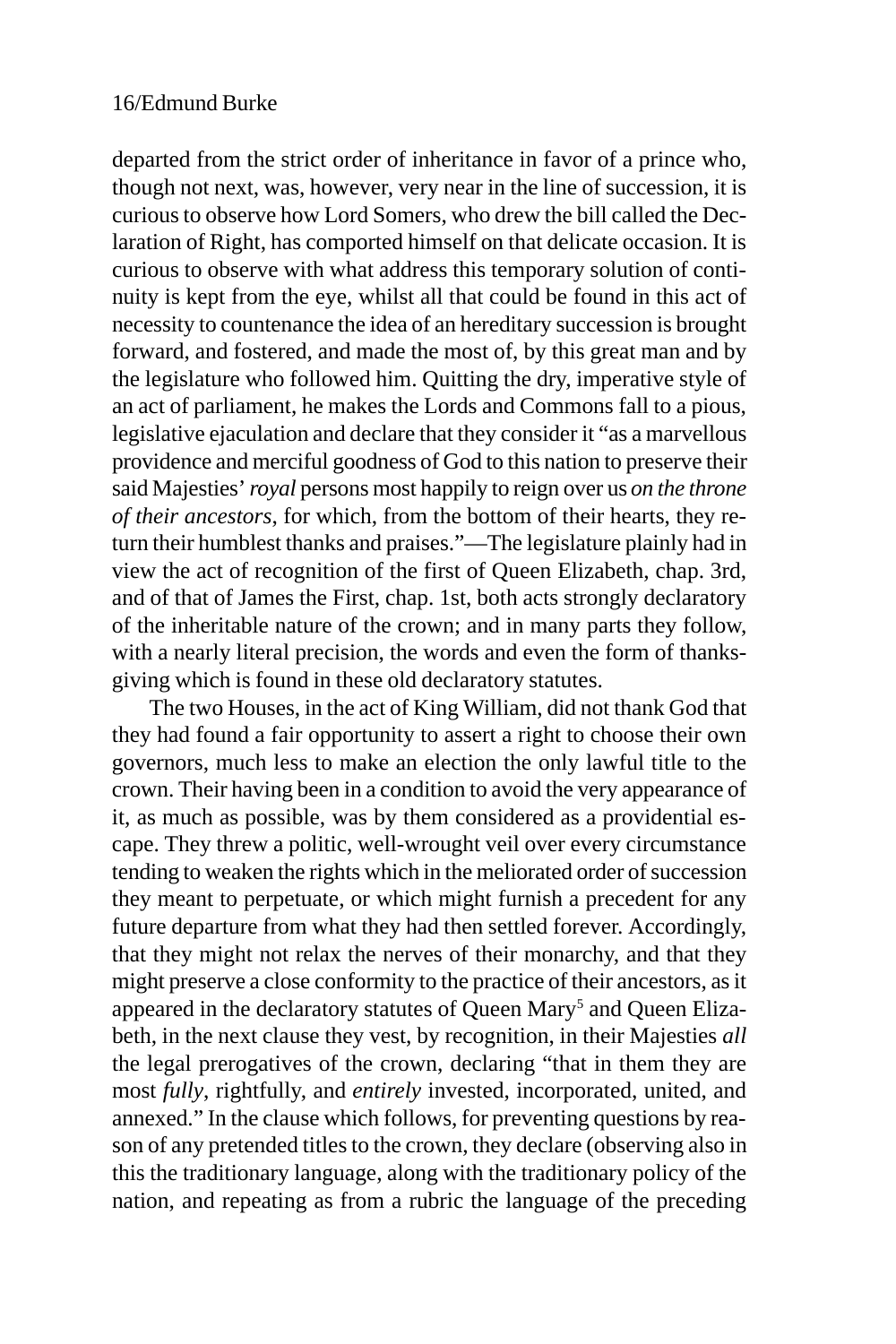acts of Elizabeth and James,) that on the preserving "a *certainty* in the succession thereof, the unity, peace, and tranquillity of this nation doth, under God, wholly depend."

They knew that a doubtful title of succession would but too much resemble an election, and that an election would be utterly destructive of the "unity, peace, and tranquillity of this nation," which they thought to be considerations of some moment. To provide for these objects and, therefore, to exclude for ever the Old Jewry doctrine of "a right to choose our own governors," they follow with a clause containing a most solemn pledge, taken from the preceding act of Queen Elizabeth, as solemn a pledge as ever was or can be given in favor of an hereditary succession, and as solemn a renunciation as could be made of the principles by this Society imputed to them: The Lords spiritual and temporal, and Commons, do, in the name of all the people aforesaid, most humbly and faithfully submit *themselves, their heirs and posterities for ever*; and do faithfully promise that they will stand to maintain, and defend their said Majesties, and also the *limitation of the crown*, herein specified and contained, to the utmost of their powers, etc. etc.

So far is it from being true that we acquired a right by the Revolution to elect our kings that, if we had possessed it before, the English nation did at that time most solemnly renounce and abdicate it, for themselves and for all their posterity forever. These gentlemen may value themselves as much as they please on their whig principles, but I never desire to be thought a better whig than Lord Somers, or to understand the principles of the Revolution better than those, by whom it was brought about, or to read in the Declaration of Right any mysteries unknown to those whose penetrating style has engraved in our ordinances, and in our hearts, the words and spirit of that immortal law.

It is true that, aided with the powers derived from force and opportunity, the nation was at that time, in some sense, free to take what course it pleased for filling the throne, but only free to do so upon the same grounds on which they might have wholly abolished their monarchy and every other part of their constitution. However, they did not think such bold changes within their commission. It is indeed difficult, perhaps impossible, to give limits to the mere abstract competence of the supreme power, such as was exercised by parliament at that time, but the limits of a moral competence subjecting, even in powers more indisputably sovereign, occasional will to permanent reason and to the steady maxims of faith, justice, and fixed fundamental policy, are per-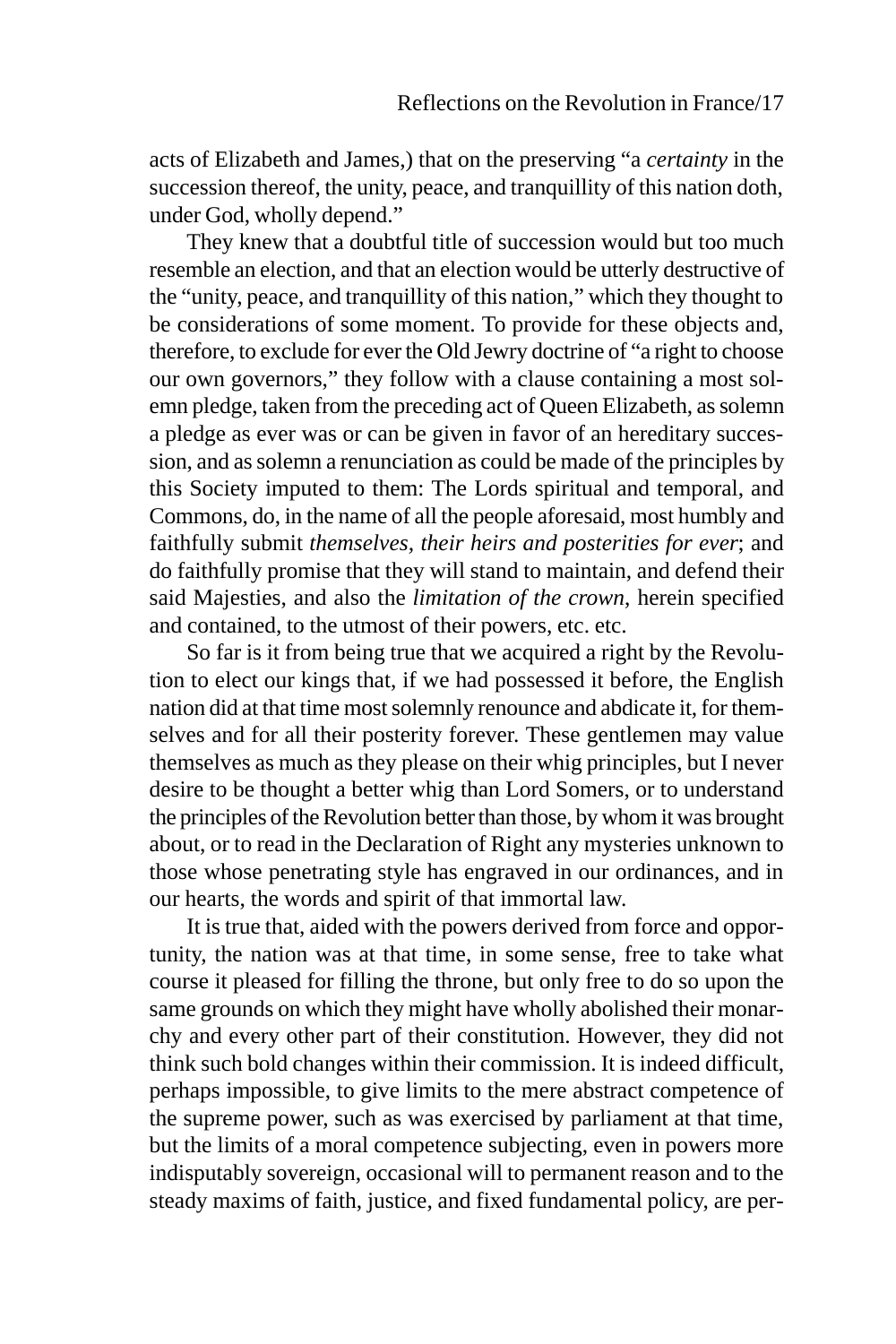fectly intelligible and perfectly binding upon those who exercise any authority, under any name or under any title, in the state. The House of Lords, for instance, is not morally competent to dissolve the House of Commons, no, nor even to dissolve itself, nor to abdicate, if it would, its portion in the legislature of the kingdom. Though a king may abdicate for his own person, he cannot abdicate for the monarchy. By as strong, or by a stronger reason, the House of Commons cannot renounce its share of authority. The engagement and pact of society, which generally goes by the name of the constitution, forbids such invasion and such surrender. The constituent parts of a state are obliged to hold their public faith with each other and with all those who derive any serious interest under their engagements, as much as the whole state is bound to keep its faith with separate communities. Otherwise competence and power would soon be confounded and no law be left but the will of a prevailing force. On this principle the succession of the crown has always been what it now is, an hereditary succession by law; in the old line it was a succession by the common law; in the new, by the statute law operating on the principles of the common law, not changing the substance, but regulating the mode and describing the persons. Both these descriptions of law are of the same force and are derived from an equal authority emanating from the common agreement and original compact of the state, *communi sponsione reipublicae*, and as such are equally binding on king and people, too, as long as the terms are observed and they continue the same body politic.

It is far from impossible to reconcile, if we do not suffer ourselves to be entangled in the mazes of metaphysic sophistry, the use both of a fixed rule and an occasional deviation: the sacredness of an hereditary principle of succession in our government with a power of change in its application in cases of extreme emergency. Even in that extremity (if we take the measure of our rights by our exercise of them at the Revolution), the change is to be confined to the peccant part only, to the part which produced the necessary deviation; and even then it is to be effected without a decomposition of the whole civil and political mass for the purpose of originating a new civil order out of the first elements of society.

A state without the means of some change is without the means of its conservation. Without such means it might even risk the loss of that part of the constitution which it wished the most religiously to preserve. The two principles of conservation and correction operated strongly at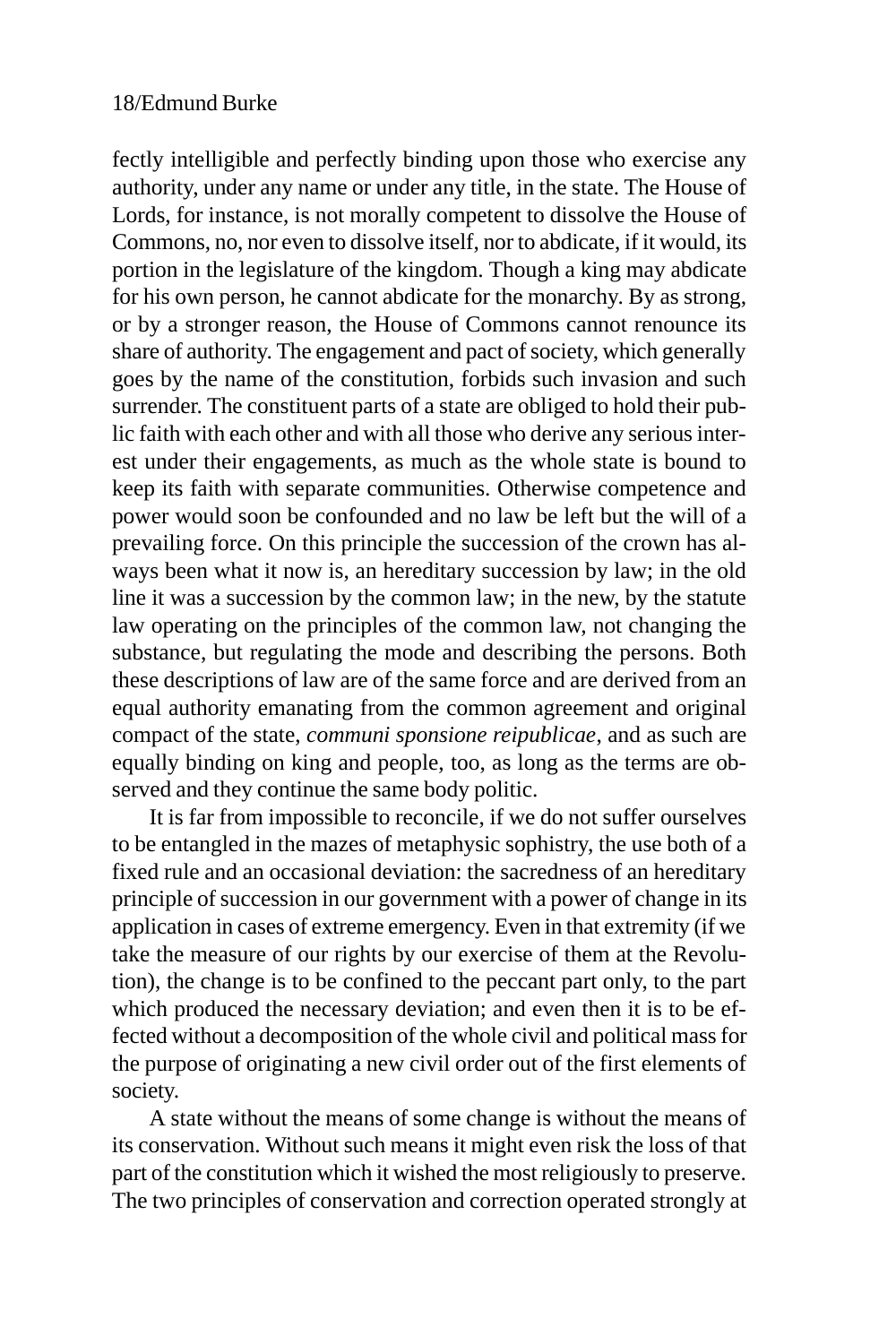the two critical periods of the Restoration and Revolution, when England found itself without a king. At both those periods the nation had lost the bond of union in their ancient edifice; they did not, however, dissolve the whole fabric. On the contrary, in both cases they regenerated the deficient part of the old constitution through the parts which were not impaired. They kept these old parts exactly as they were, that the part recovered might be suited to them. They acted by the ancient organized states in the shape of their old organization, and not by the organic *moleculae* of a disbanded people. At no time, perhaps, did the sovereign legislature manifest a more tender regard to that fundamental principle of British constitutional policy than at the time of the Revolution, when it deviated from the direct line of hereditary succession. The crown was carried somewhat out of the line in which it had before moved, but the new line was derived from the same stock. It was still a line of hereditary descent, still an hereditary descent in the same blood, though an hereditary descent qualified with Protestantism. When the legislature altered the direction, but kept the principle, they showed that they held it inviolable.

On this principle, the law of inheritance had admitted some amendment in the old time, and long before the era of the Revolution. Some time after the Conquest, great questions arose upon the legal principles of hereditary descent. It became a matter of doubt whether the heir *per capita* or the heir *per stirpes* was to succeed; but whether the heir *per capita* gave way when the heirdom *per stirpes* took place, or the Catholic heir when the Protestant was preferred, the inheritable principle survived with a sort of immortality through all transmigrations—*multosque per annos stat fortuna domus, et avi numerantur avorum*. This is the spirit of our constitution, not only in its settled course, but in all its revolutions. Whoever came in, or however he came in, whether he obtained the crown by law or by force, the hereditary succession was either continued or adopted. The gentlemen of the Society for Revolution see nothing in that of 1688 but the deviation from the constitution; and they take the deviation from the principle for the principle. They have little regard to the obvious consequences of their doctrine, though they must see that it leaves positive authority in very few of the positive institutions of this country. When such an unwarrantable maxim is once established, that no throne is lawful but the elective, no one act of the princes who preceded this era of fictitious election can be valid. Do these theorists mean to imitate some of their predecessors who dragged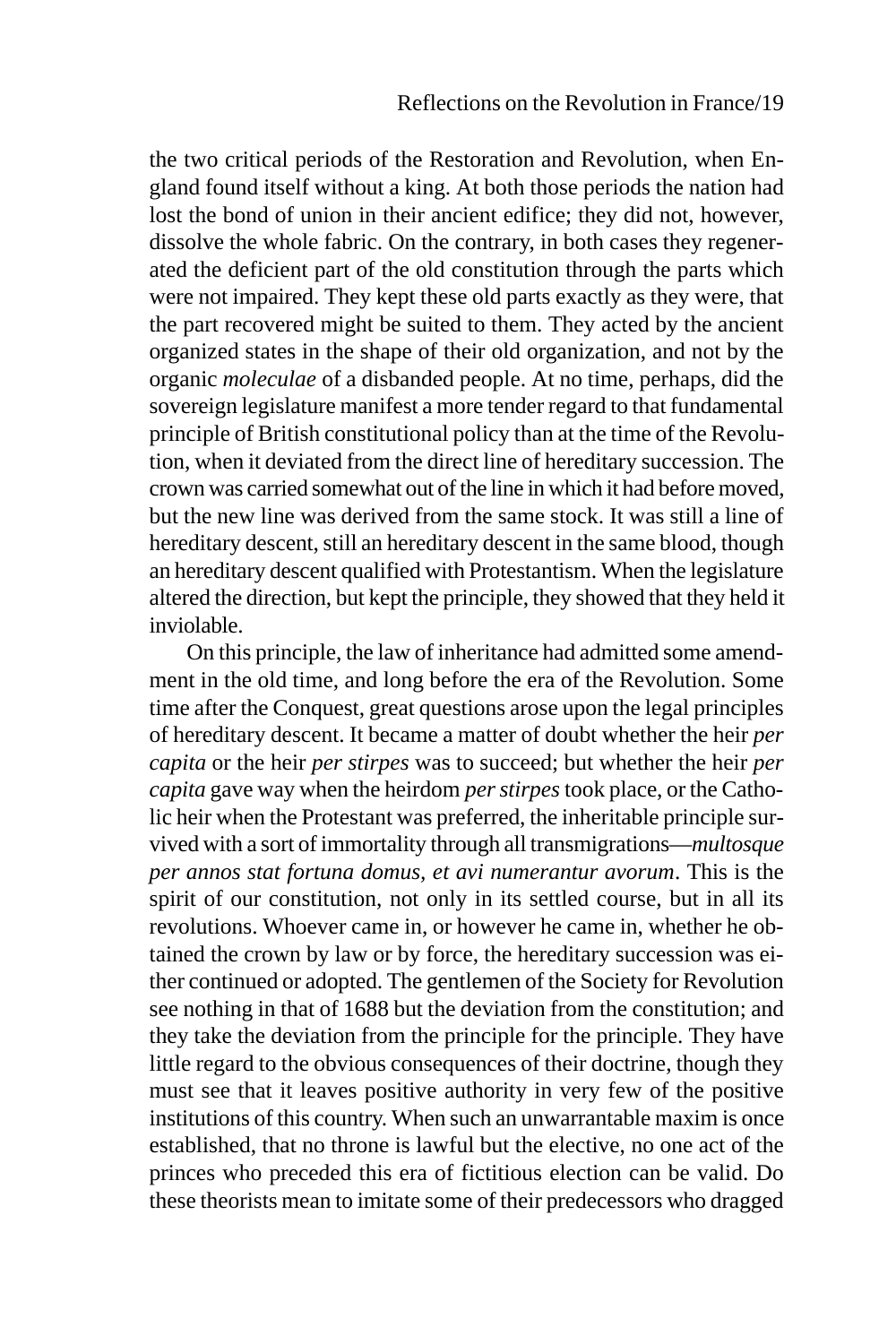the bodies of our ancient sovereigns out of the quiet of their tombs? Do they mean to attaint and disable backward all the kings that have reigned before the Revolution, and consequently to stain the throne of England with the blot of a continual usurpation? Do they mean to invalidate, annul, or to call into question, together with the titles of the whole line of our kings, that great body of our statute law which passed under those whom they treat as usurpers, to annul laws of inestimable value to our liberties—of as great value at least as any which have passed at or since the period of the Revolution? If kings who did not owe their crown to the choice of their people had no title to make laws, what will become of the statute *de tallagio non concedendo*?—of the *petition of right*?—of the act of habeas corpus? Do these new doctors of the rights of men presume to assert that King James the Second, who came to the crown as next of blood, according to the rules of a then unqualified succession, was not to all intents and purposes a lawful king of England before he had done any of those acts which were justly construed into an abdication of his crown? If he was not, much trouble in parliament might have been saved at the period these gentlemen commemorate. But King James was a bad king with a good title, and not an usurper. The princes who succeeded, according to the act of parliament which settled the crown on the Electress Sophia and on her descendants, being Protestants, came in as much by a title of inheritance as King James did. He came in according to the law as it stood at his accession to the crown; and the princes of the House of Brunswick came to the inheritance of the crown, not by election, but by the law as it stood at their several accessions of Protestant descent and inheritance, as I hope I have shown sufficiently.

The law by which this royal family is specifically destined to the succession is the act of the 12th and 13th of King William. The terms of this act bind "us and our heirs, and our posterity, to them, their heirs, and their posterity," being Protestants, to the end of time, in the same words as the Declaration of Right had bound us to the heirs of King William and Queen Mary. It therefore secures both an hereditary crown and an hereditary allegiance. On what ground, except the constitutional policy of forming an establishment to secure that kind of succession which is to preclude a choice of the people forever, could the legislature have fastidiously rejected the fair and abundant choice which our country presented to them and searched in strange lands for a foreign princess from whose womb the line of our future rulers were to derive their title to govern millions of men through a series of ages?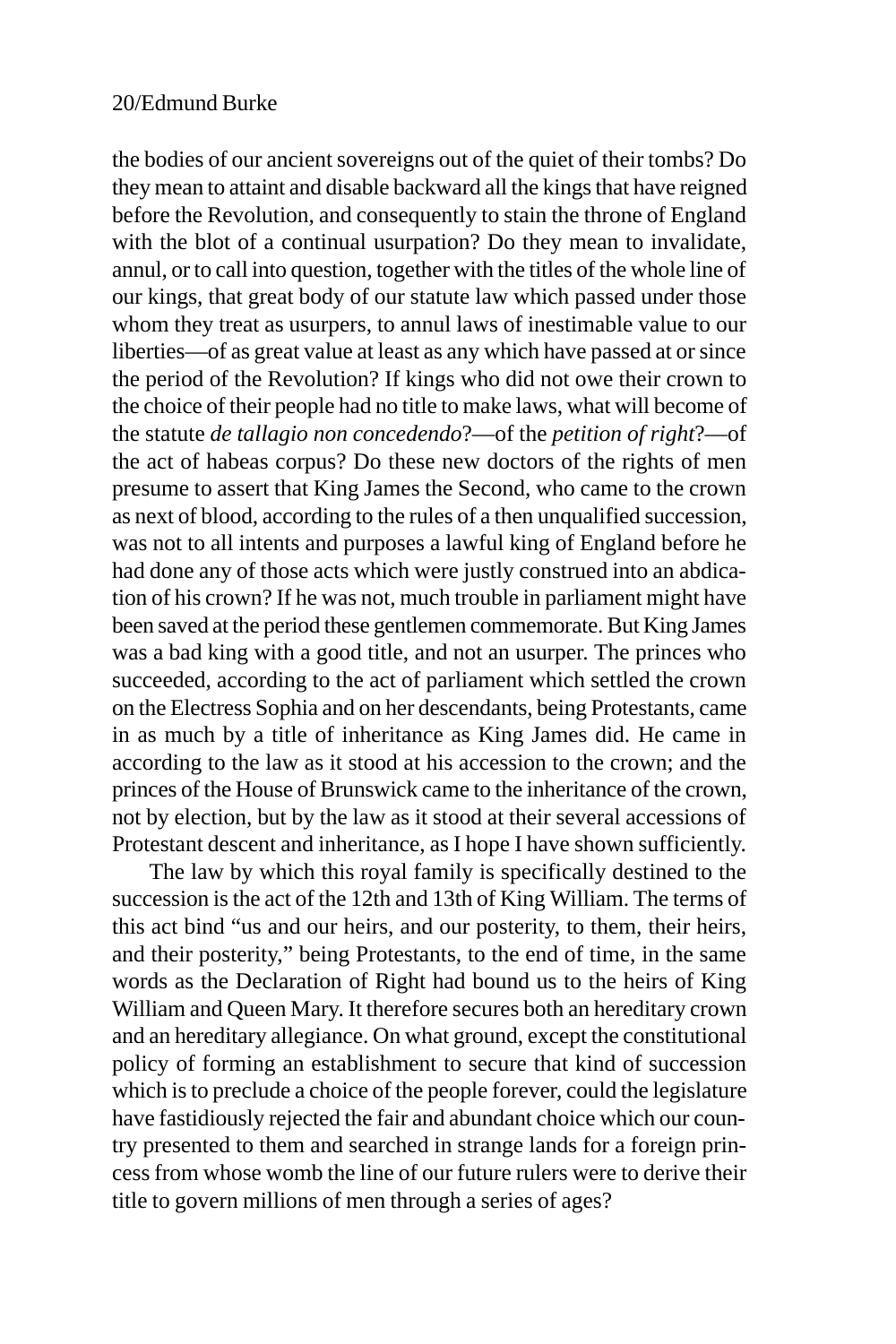The Princess Sophia was named in the act of settlement of the 12th and 13th of King William for a stock and root of inheritance to our kings, and not for her merits as a temporary administratrix of a power which she might not, and in fact did not, herself ever exercise. She was adopted for one reason, and for one only, because, says the act, "the most excellent Princess Sophia, Electress and Duchess Dowager of Hanover, is daughter of the most excellent Princess Elizabeth, late Queen of Bohemia, daughter of our late sovereign lord King James the First, of happy memory, and is hereby declared to be the next in succession in the Protestant line etc., etc., and the crown shall continue to the heirs of her body, being Protestants." This limitation was made by parliament, that through the Princess Sophia an inheritable line not only was to be continued in future, but (what they thought very material) that through her it was to be connected with the old stock of inheritance in King James the First, in order that the monarchy might preserve an unbroken unity through all ages and might be preserved (with safety to our religion) in the old approved mode by descent, in which, if our liberties had been once endangered, they had often, through all storms and struggles of prerogative and privilege, been preserved. They did well. No experience has taught us that in any other course or method than that of an hereditary crown our liberties can be regularly perpetuated and preserved sacred as our hereditary right. An irregular, convulsive movement may be necessary to throw off an irregular, convulsive disease. But the course of succession is the healthy habit of the British constitution. Was it that the legislature wanted, at the act for the limitation of the crown in the Hanoverian line, drawn through the female descendants of James the First, a due sense of the inconveniences of having two or three, or possibly more, foreigners in succession to the British throne? No!—they had a due sense of the evils which might happen from such foreign rule, and more than a due sense of them. But a more decisive proof cannot be given of the full conviction of the British nation that the principles of the Revolution did not authorize them to elect kings at their pleasure, and without any attention to the ancient fundamental principles of our government, than their continuing to adopt a plan of hereditary Protestant succession in the old line, with all the dangers and all the inconveniences of its being a foreign line full before their eyes and operating with the utmost force upon their minds.

A few years ago I should be ashamed to overload a matter so capable of supporting itself by the then unnecessary support of any argu-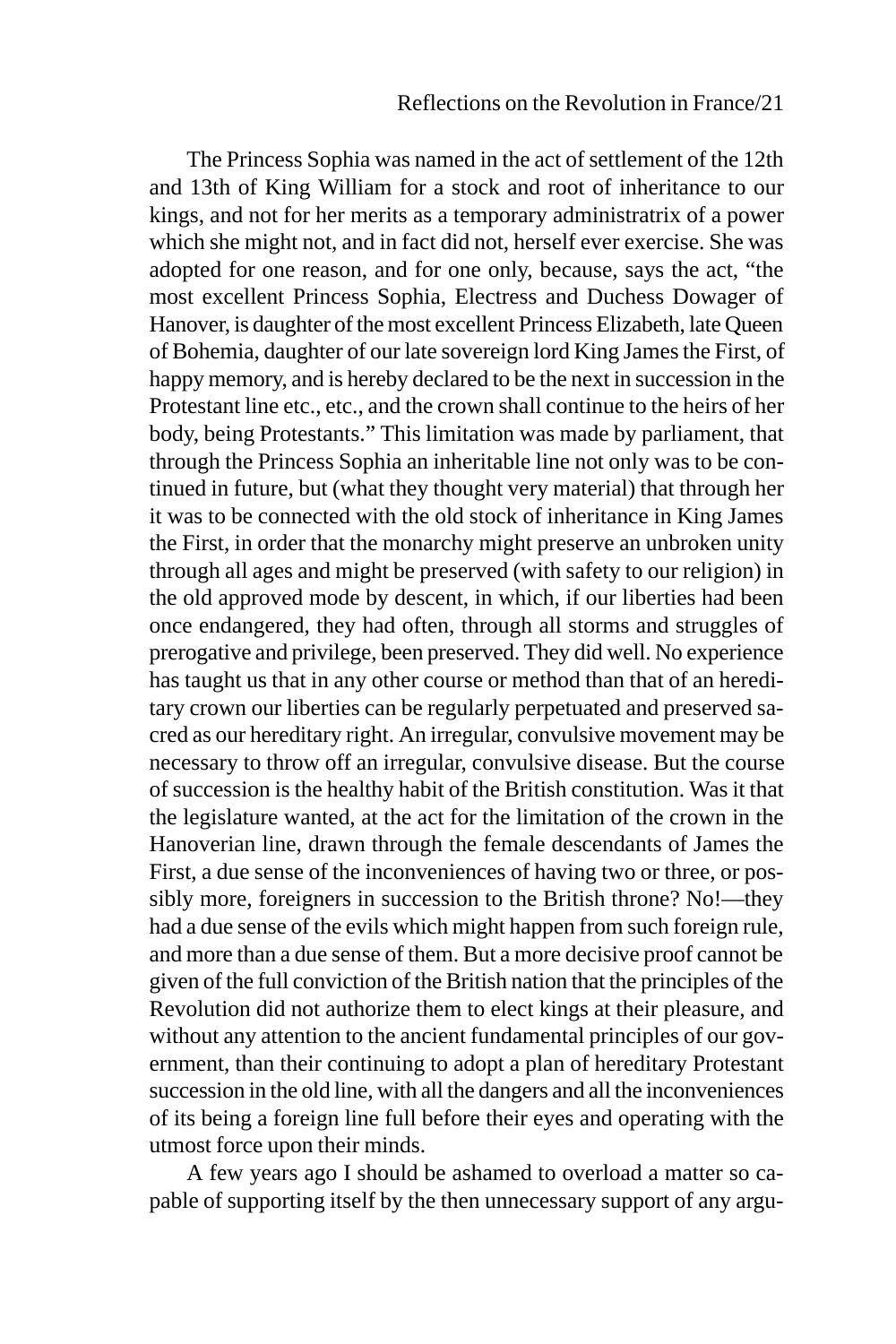ment; but this seditious, unconstitutional doctrine is now publicly taught, avowed, and printed. The dislike I feel to revolutions, the signals for which have so often been given from pulpits; the spirit of change that is gone abroad; the total contempt which prevails with you, and may come to prevail with us, of all ancient institutions when set in opposition to a present sense of convenience or to the bent of a present inclination: all these considerations make it not unadvisable, in my opinion, to call back our attention to the true principles of our own domestic laws; that you, my French friend, should begin to know, and that we should continue to cherish them. We ought not, on either side of the water, to suffer ourselves to be imposed upon by the counterfeit wares which some persons, by a double fraud, export to you in illicit bottoms as raw commodities of British growth, though wholly alien to our soil, in order afterwards to smuggle them back again into this country, manufactured after the newest Paris fashion of an improved liberty.

The people of England will not ape the fashions they have never tried, nor go back to those which they have found mischievous on trial. They look upon the legal hereditary succession of their crown as among their rights, not as among their wrongs; as a benefit, not as a grievance; as a security for their liberty, not as a badge of servitude. They look on the frame of their commonwealth, such as it stands, to be of inestimable value, and they conceive the undisturbed succession of the crown to be a pledge of the stability and perpetuity of all the other members of our constitution.

I shall beg leave, before I go any further, to take notice of some paltry artifices which the abettors of election, as the only lawful title to the crown, are ready to employ in order to render the support of the just principles of our constitution a task somewhat invidious. These sophisters substitute a fictitious cause and feigned personages, in whose favor they suppose you engaged whenever you defend the inheritable nature of the crown. It is common with them to dispute as if they were in a conflict with some of those exploded fanatics of slavery, who formerly maintained what I believe no creature now maintains, "that the crown is held by divine hereditary and indefeasible right."—These old fanatics of single arbitrary power dogmatized as if hereditary royalty was the only lawful government in the world, just as our new fanatics of popular arbitrary power maintain that a popular election is the sole lawful source of authority. The old prerogative enthusiasts, it is true, did speculate foolishly, and perhaps impiously too, as if monarchy had more of a divine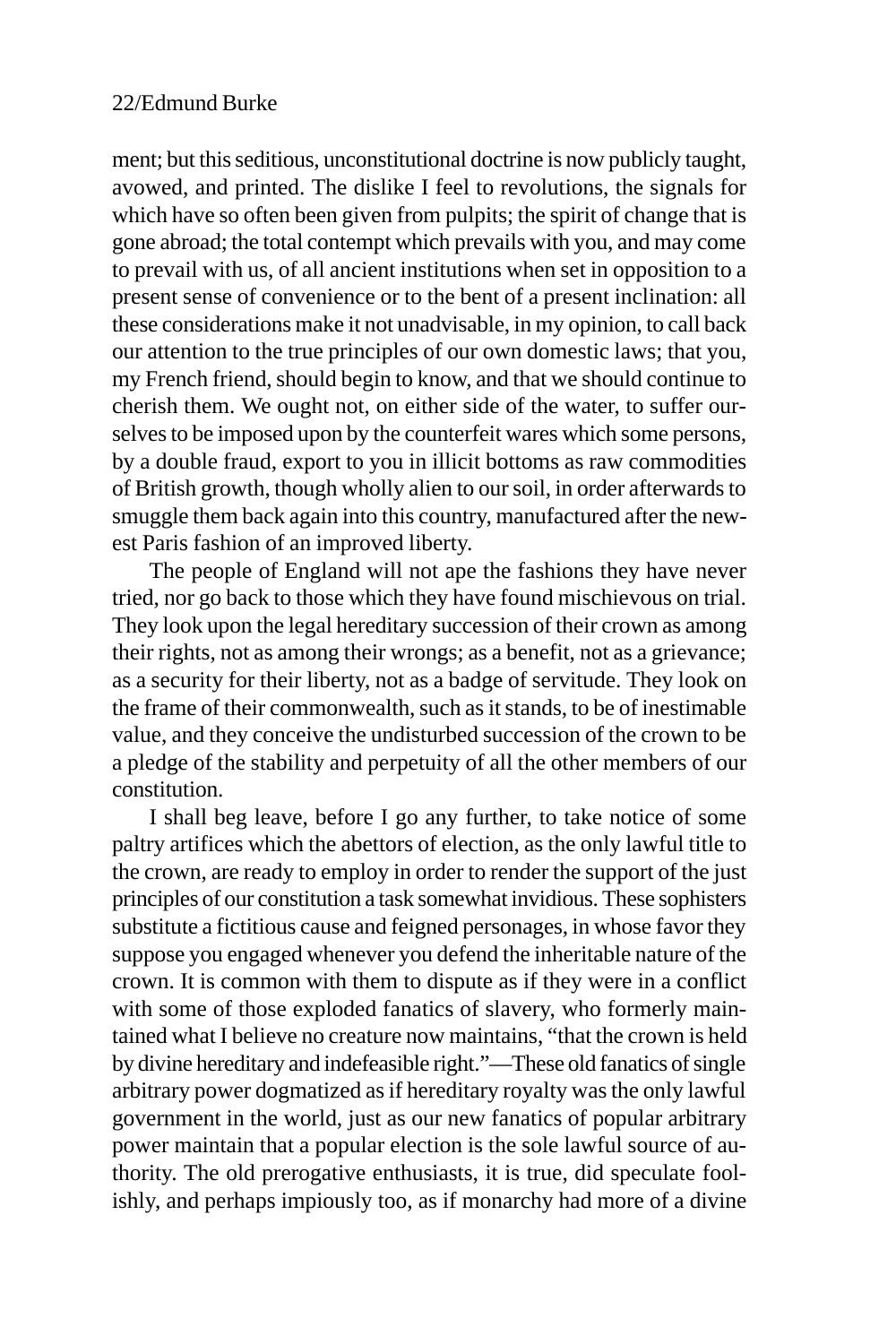sanction than any other mode of government; and as if a right to govern by inheritance were in strictness indefeasible in every person who should be found in the succession to a throne, and under every circumstance, which no civil or political right can be. But an absurd opinion concerning the king's hereditary right to the crown does not prejudice one that is rational and bottomed upon solid principles of law and policy. If all the absurd theories of lawyers and divines were to vitiate the objects in which they are conversant, we should have no law and no religion left in the world. But an absurd theory on one side of a question forms no justification for alleging a false fact or promulgating mischievous maxims on the other.

The second claim of the Revolution Society is "a right of cashiering their governors for *misconduct*." Perhaps the apprehensions our ancestors entertained of forming such a precedent as that "of cashiering for misconduct" was the cause that the declaration of the act, which implied the abdication of King James, was, if it had any fault, rather too guarded and too circumstantial.<sup>6</sup> But all this guard and all this accumulation of circumstances serves to show the spirit of caution which predominated in the national councils in a situation in which men irritated by oppression, and elevated by a triumph over it, are apt to abandon themselves to violent and extreme courses; it shows the anxiety of the great men who influenced the conduct of affairs at that great event to make the Revolution a parent of settlement, and not a nursery of future revolutions.

No government could stand a moment if it could be blown down with anything so loose and indefinite as an opinion of "*misconduct*." They who led at the Revolution grounded the virtual abdication of King James upon no such light and uncertain principle. They charged him with nothing less than a design, confirmed by a multitude of illegal overt acts, to subvert the Protestant church and state, and their fundamental, unquestionable laws and liberties; they charged him with having broken the original contract between king and people. This was more than misconduct. A grave and overruling necessity obliged them to take the step they took, and took with infinite reluctance, as under that most rigorous of all laws. Their trust for the future preservation of the constitution was not in future revolutions. The grand policy of all their regulations was to render it almost impracticable for any future sovereign to compel the states of the kingdom to have again recourse to those violent remedies. They left the crown what, in the eye and estimation of law, it had ever been-perfectly irresponsible. In order to lighten the crown still fur-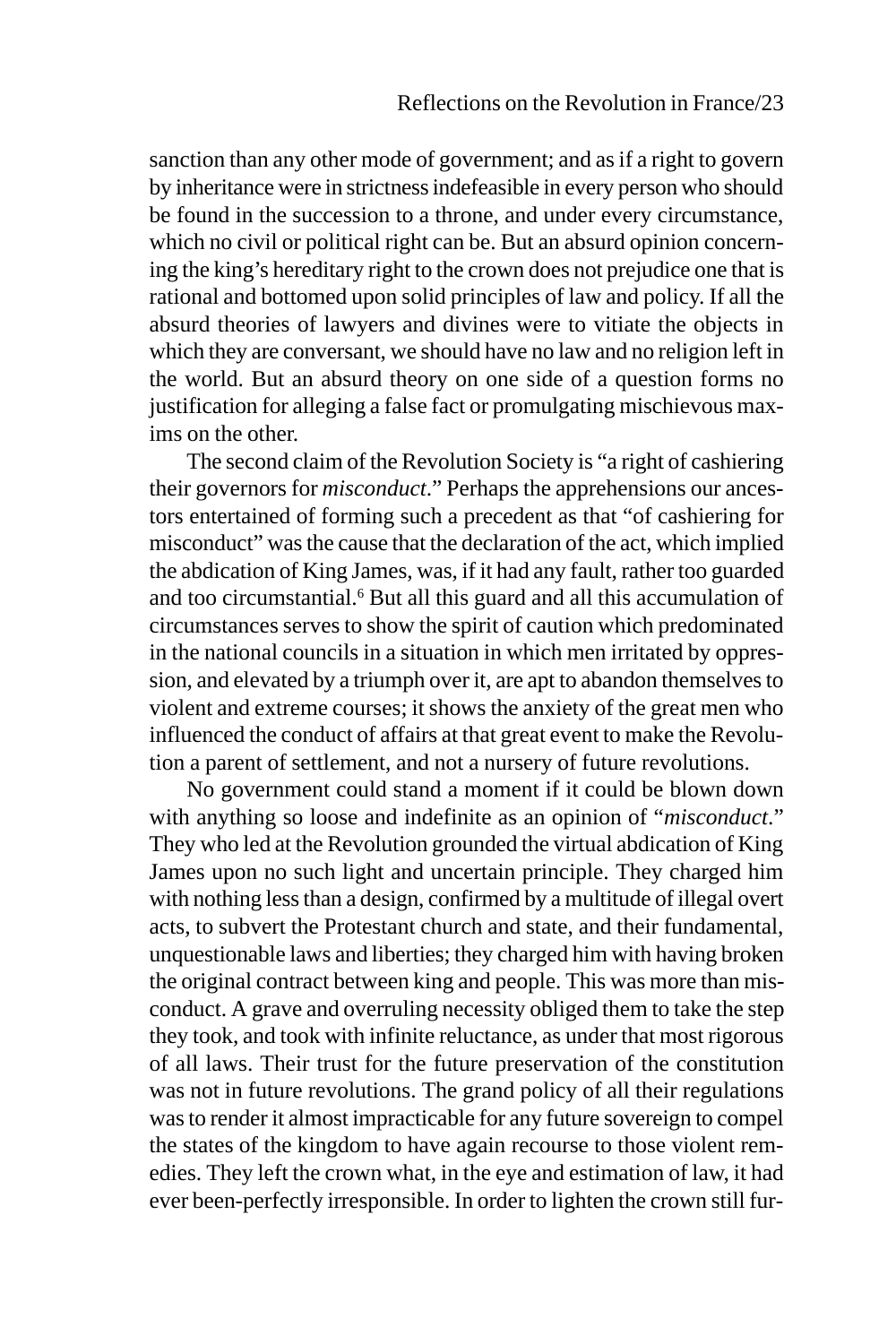ther, they aggravated responsibility on ministers of state. By the statute of the 1st of King William, sess. 2nd, called "the act for declaring the rights and liberties of the subject, and for settling the succession of the crown," they enacted that the ministers should serve the crown on the terms of that declaration. They secured soon after the frequent meetings of parliament, by which the whole government would be under the constant inspection and active control of the popular representative and of the magnates of the kingdom. In the next great constitutional act, that of the 12th and 13th of King William, for the further limitation of the crown and better securing the rights and liberties of the subject, they provided "that no pardon under the great seal of England should be pleadable to an impeachment by the Commons in parliament." The rule laid down for government in the Declaration of Right, the constant inspection of parliament, the practical claim of impeachment, they thought infinitely a better security, not only for their constitutional liberty, but against the vices of administration, than the reservation of a right so difficult in the practice, so uncertain in the issue, and often so mischievous in the consequences, as that of "cashiering their governors."

Dr. Price, in this sermon, $\alpha$  condemns very properly the practice of gross, adulatory addresses to kings. Instead of this fulsome style, he proposes that his Majesty should be told, on occasions of congratulation, that "he is to consider himself as more properly the servant than the sovereign of his people." For a compliment, this new form of address does not seem to be very soothing. Those who are servants in name, as well as in effect, do not like to be told of their situation, their duty, and their obligations. The slave, in the old play, tells his master, "*Haec commemoratio est quasi exprobatio*." It is not pleasant as compliment; it is not wholesome as instruction. After all, if the king were to bring himself to echo this new kind of address, to adopt it in terms, and even to take the appellation of Servant of the People as his royal style, how either he or we should be much mended by it I cannot imagine. I have seen very assuming letters, signed "Your most obedient, humble servant." The proudest denomination that ever was endured on earth took a title of still greater humility than that which is now proposed for sovereigns by the Apostle of Liberty. Kings and nations were trampled upon by the foot of one calling himself "the Servant of Servants"; and mandates for deposing sovereigns were sealed with the signet of "the Fisherman."

I should have considered all this as no more than a sort of flippant,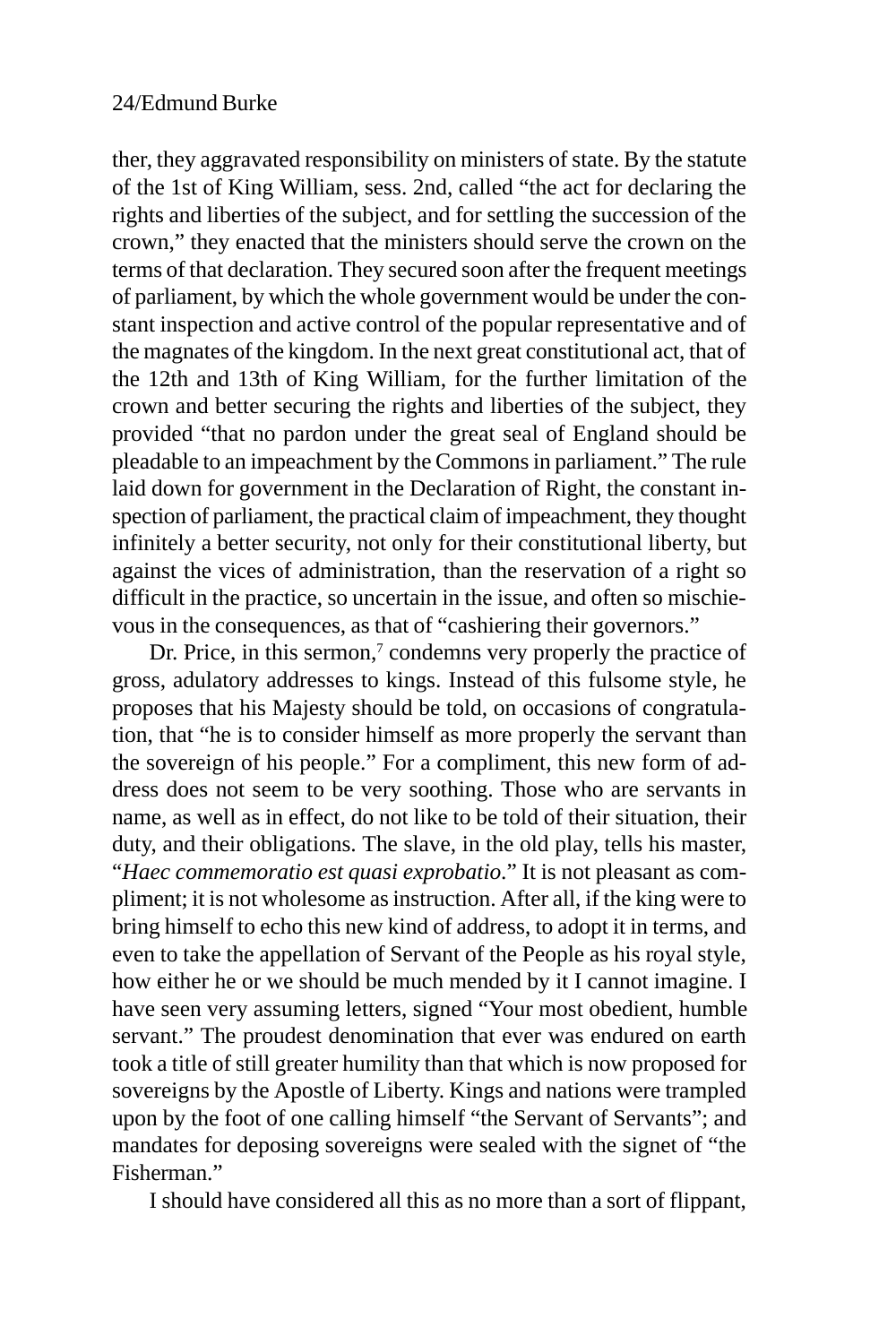vain discourse, in which, as in an unsavory fume, several persons suffer the spirit of liberty to evaporate, if it were not plainly in support of the idea and a part of the scheme of "cashiering kings for misconduct." In that light it is worth some observation.

Kings, in one sense, are undoubtedly the servants of the people because their power has no other rational end than that of the general advantage; but it is not true that they are, in the ordinary sense (by our constitution, at least), anything like servants; the essence of whose situation is to obey the commands of some other and to be removable at pleasure. But the king of Great Britain obeys no other person; all other persons are individually, and collectively too, under him and owe to him a legal obedience. The law, which knows neither to flatter nor to insult, calls this high magistrate not our servant, as this humble divine calls him, but "our sovereign Lord the king"; and we, on our parts, have learned to speak only the primitive language of the law, and not the confused jargon of their Babylonian pulpits.

As he is not to obey us, but as we are to obey the law in him, our constitution has made no sort of provision toward rendering him, as a servant, in any degree responsible. Our constitution knows nothing of a magistrate like the Justicia of Aragon, nor of any court legally appointed, nor of any process legally settled, for submitting the king to the responsibility belonging to all servants. In this he is not distinguished from the Commons and the Lords, who, in their several public capacities, can never be called to an account for their conduct, although the Revolution Society chooses to assert, in direct opposition to one of the wisest and most beautiful parts of our constitution, that "a king is no more than the first servant of the public, created by it, and responsible to it"

Ill would our ancestors at the Revolution have deserved their fame for wisdom if they had found no security for their freedom but in rendering their government feeble in its operations, and precarious in its tenure; if they had been able to contrive no better remedy against arbitrary power than civil confusion. Let these gentlemen state who that representative public is to whom they will affirm the king, as a servant, to be responsible. It will then be time enough for me to produce to them the positive statute law which affirms that he is not.

The ceremony of cashiering kings, of which these gentlemen talk so much at their ease, can rarely, if ever, be performed without force. It then becomes a case of war, and not of constitution. Laws are commanded to hold their tongues amongst arms, and tribunals fall to the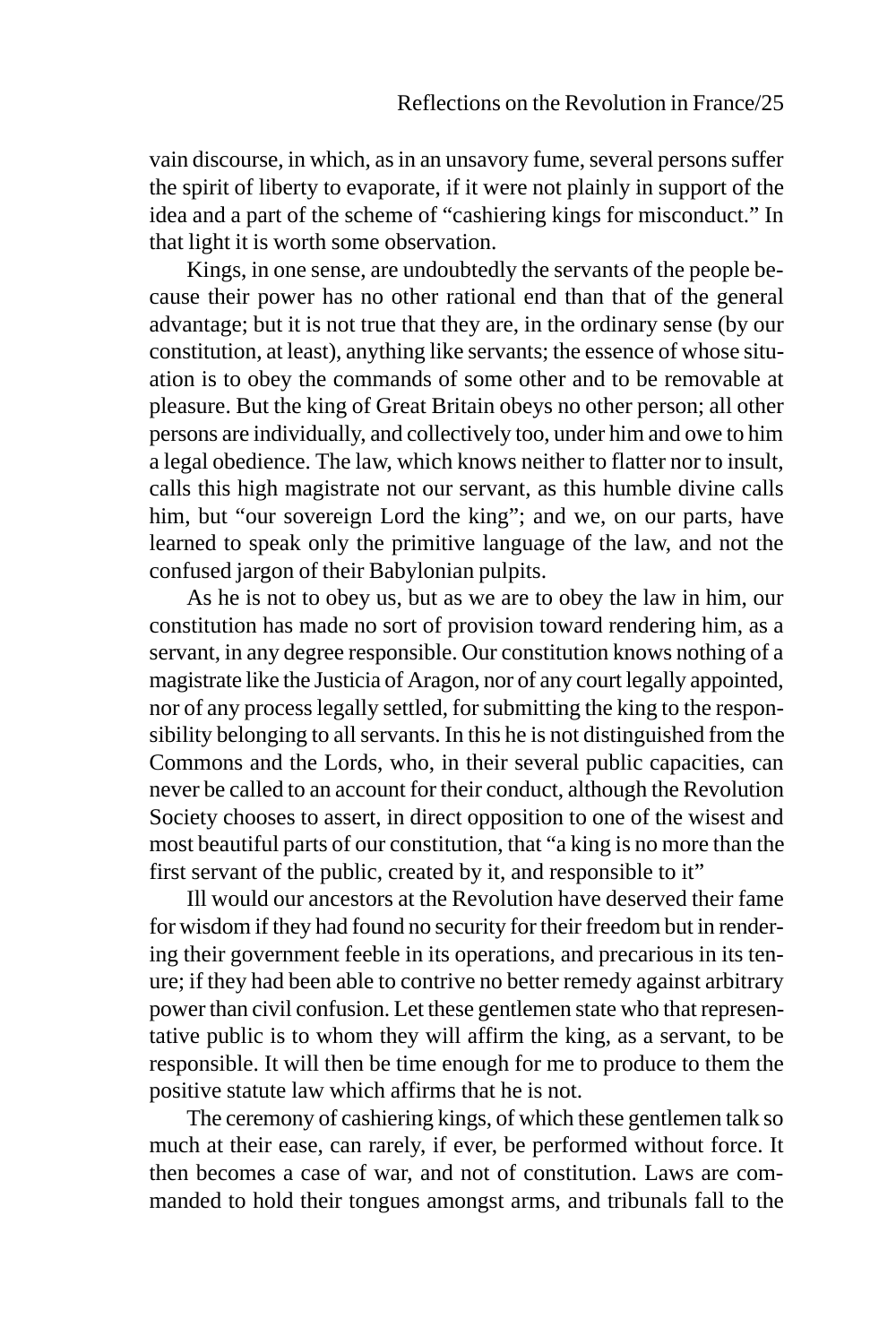ground with the peace they are no longer able to uphold. The Revolution of 1688 was obtained by a just war, in the only case in which any war, and much more a civil war, can be just. *Justa bella quibus necessaria*. The question of dethroning or, if these gentlemen like the phrase better, "cashiering kings" will always be, as it has always been, an extraordinary question of state, and wholly out of the law—a question (like all other questions of state) of dispositions and of means and of probable consequences rather than of positive rights. As it was not made for common abuses, so it is not to be agitated by common minds. The speculative line of demarcation where obedience ought to end and resistance must begin is faint, obscure, and not easily definable. It is not a single act, or a single event, which determines it. Governments must be abused and deranged, indeed, before it can be thought of; and the prospect of the future must be as bad as the experience of the past. When things are in that lamentable condition, the nature of the disease is to indicate the remedy to those whom nature has qualified to administer in extremities this critical, ambiguous, bitter potion to a distempered state. Times and occasions and provocations will teach their own lessons. The wise will determine from the gravity of the case; the irritable, from sensibility to oppression; the high-minded, from disdain and indignation at abusive power in unworthy hands; the brave and bold, from the love of honorable danger in a generous cause; but, with or without right, a revolution will be the very last resource of the thinking and the good.

The third head of right, asserted by the pulpit of the Old Jewry, namely, the "right to form a government for ourselves," has, at least, as little countenance from anything done at the Revolution, either in precedent or principle, as the two first of their claims. The Revolution was made to preserve our *ancient*, indisputable laws and liberties and that *ancient constitution* of government which is our only security for law and liberty. If you are desirous of knowing the spirit of our constitution and the policy which predominated in that great period which has secured it to this hour, pray look for both in our histories, in our records, in our acts of parliament, and journals of parliament, and not in the sermons of the Old Jewry and the after-dinner toasts of the Revolution Society. In the former you will find other ideas and another language. Such a claim is as ill-suited to our temper and wishes as it is unsupported by any appearance of authority. The very idea of the fabrication of a new government is enough to fill us with disgust and horror. We wished at the period of the Revolution, and do now wish, to derive all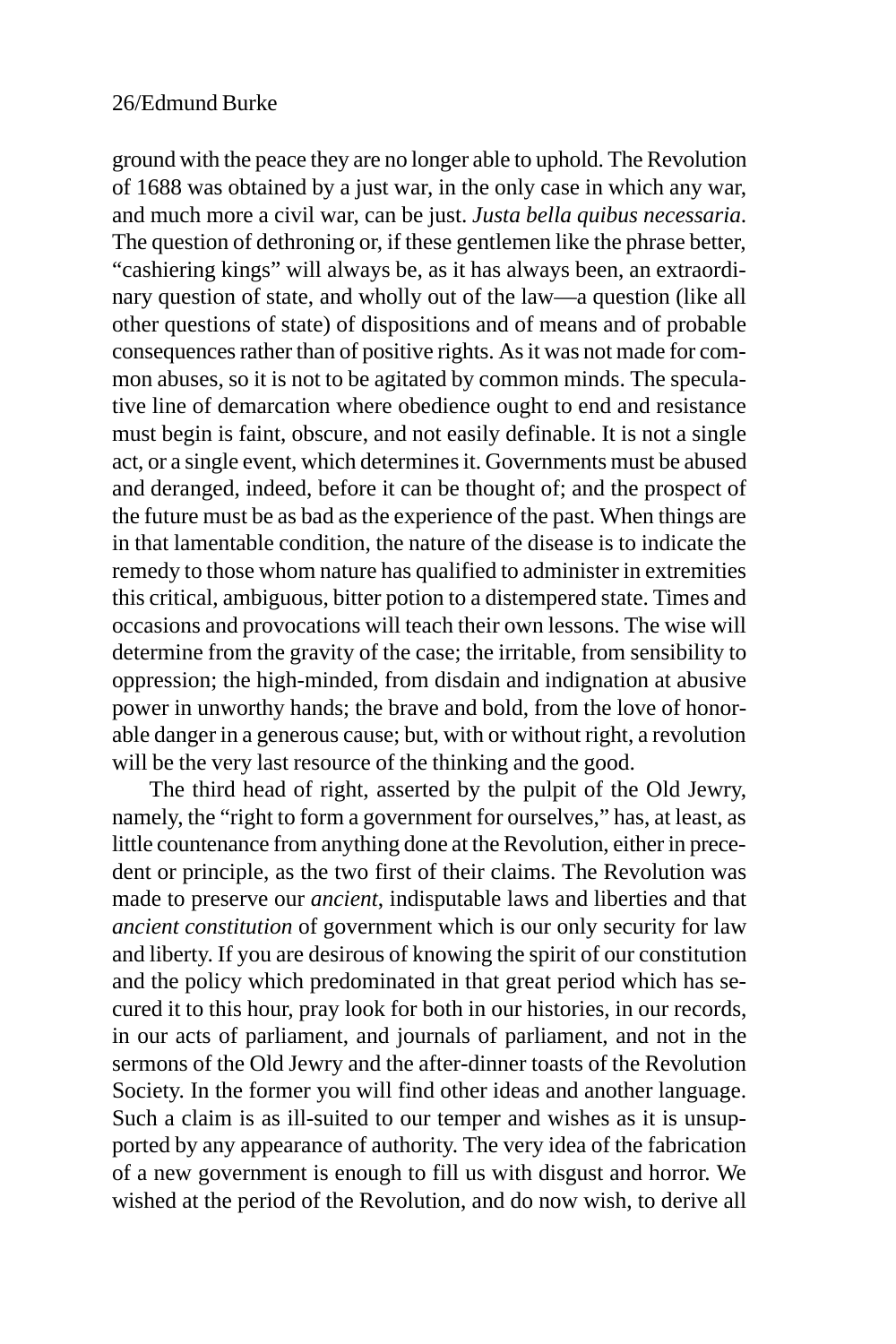we possess as an inheritance from our forefathers. Upon that body and stock of inheritance we have taken care not to inoculate any scion alien to the nature of the original plant. All the reformations we have hitherto made have proceeded upon the principle of reverence to antiquity; and I hope, nay, I am persuaded, that all those which possibly may be made hereafter will be carefully formed upon analogical precedent, authority, and example.

Our oldest reformation is that of Magna Charta. You will see that Sir Edward Coke, that great oracle of our law, and indeed all the great men who follow him, to Blackstone,<sup>8</sup> are industrious to prove the pedigree of our liberties. They endeavor to prove that the ancient charter, the Magna Charta of King John, was connected with another positive charter from Henry I, and that both the one and the other were nothing more than a reaffirmance of the still more ancient standing law of the kingdom. In the matter of fact, for the greater part these authors appear to be in the right; perhaps not always; but if the lawyers mistake in some particulars, it proves my position still the more strongly, because it demonstrates the powerful prepossession toward antiquity, with which the minds of all our lawyers and legislators, and of all the people whom they wish to influence, have been always filled, and the stationary policy of this kingdom in considering their most sacred rights and franchises as an inheritance.

In the famous law of the 3rd of Charles I, called the *Petition of Right*, the parliament says to the king, "Your subjects have inherited this freedom," claiming their franchises not on abstract principles "as the rights of men," but as the rights of Englishmen, and as a patrimony derived from their forefathers. Selden and the other profoundly learned men who drew this Petition of Right were as well acquainted, at least, with all the general theories concerning the "rights of men" as any of the discoursers in our pulpits or on your tribune; full as well as Dr. Price or as the Abbé Sièyes. But, for reasons worthy of that practical wisdom which superseded their theoretic science, they preferred this positive, recorded, hereditary title to all which can be dear to the man and the citizen, to that vague speculative right which exposed their sure inheritance to be scrambled for and torn to pieces by every wild, litigious spirit.

The same policy pervades all the laws which have since been made for the preservation of our liberties. In the 1st of William and Mary, in the famous statute called the Declaration of Right, the two Houses utter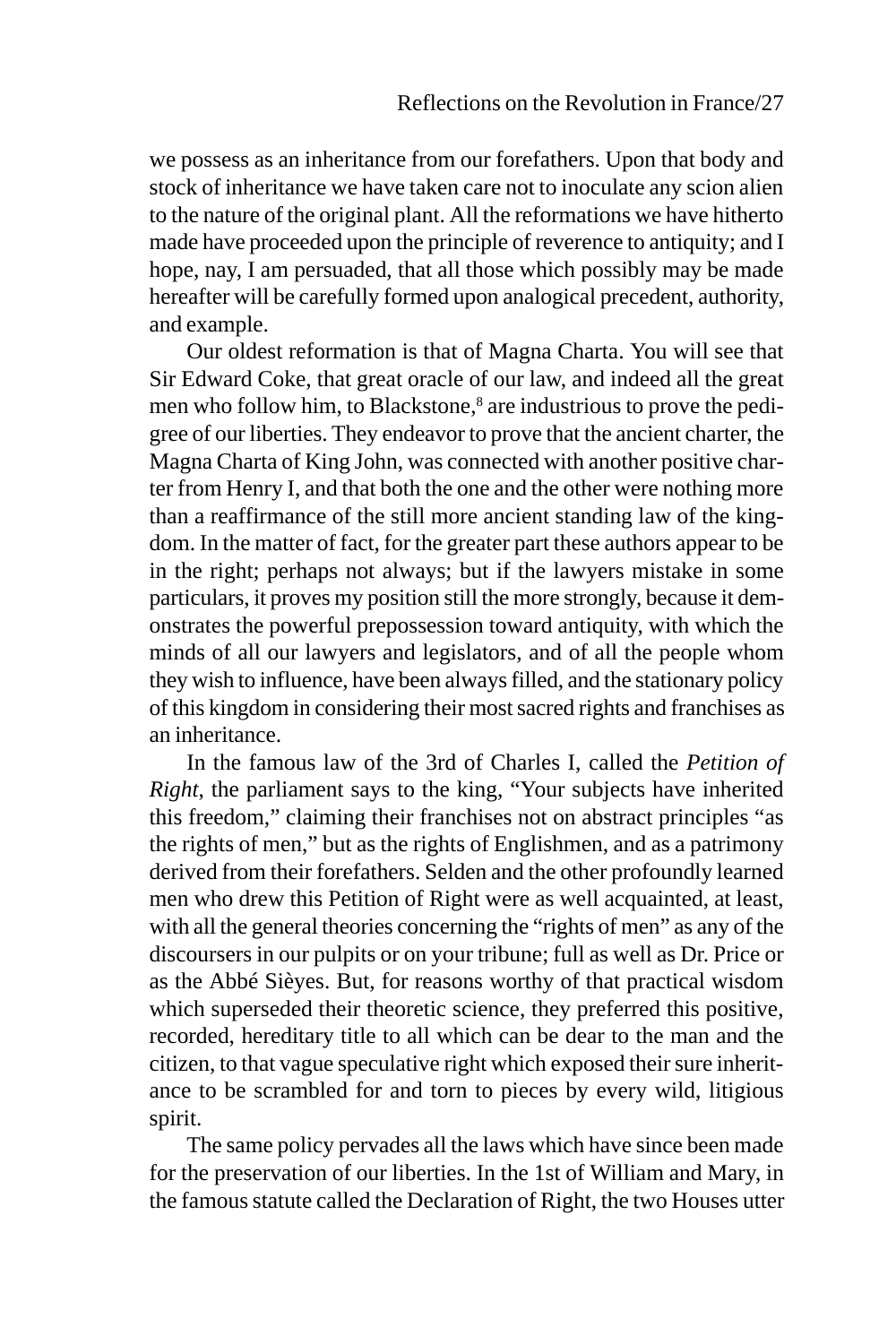not a syllable of "a right to frame a government for themselves." You will see that their whole care was to secure the religion, laws, and liberties that had been long possessed, and had been lately endangered. "Taking9 into their most serious consideration the best means for making such an establishment, that their religion, laws, and liberties might not be in danger of being again subverted," they auspicate all their proceedings by stating as some of those best means, "in the first place" to do "as their ancestors in like cases have usually done for vindicating their ancient rights and liberties, to declare"—and then they pray the king and queen "that it may be declared and enacted that all and singular the rights and liberties asserted and declared are the true ancient and indubitable rights and liberties of the people of this kingdom."

You will observe that from Magna Charta to the Declaration of Right it has been the uniform policy of our constitution to claim and assert our liberties as an entailed inheritance derived to us from our forefathers, and to be transmitted to our posterity—as an estate specially belonging to the people of this kingdom, without any reference whatever to any other more general or prior right. By this means our constitution preserves a unity in so great a diversity of its parts. We have an inheritable crown, an inheritable peerage, and a House of Commons and a people inheriting privileges, franchises, and liberties from a long line of ancestors.

This policy appears to me to be the result of profound reflection, or rather the happy effect of following nature, which is wisdom without reflection, and above it. A spirit of innovation is generally the result of a selfish temper and confined views. People will not look forward to posterity, who never look backward to their ancestors. Besides, the people of England well know that the idea of inheritance furnishes a sure principle of conservation and a sure principle of transmission, without at all excluding a principle of improvement. It leaves acquisition free, but it secures what it acquires. Whatever advantages are obtained by a state proceeding on these maxims are locked fast as in a sort of family settlement, grasped as in a kind of mortmain forever. By a constitutional policy, working after the pattern of nature, we receive, we hold, we transmit our government and our privileges in the same manner in which we enjoy and transmit our property and our lives. The institutions of policy, the goods of fortune, the gifts of providence are handed down to us, and from us, in the same course and order. Our political system is placed in a just correspondence and symmetry with the order of the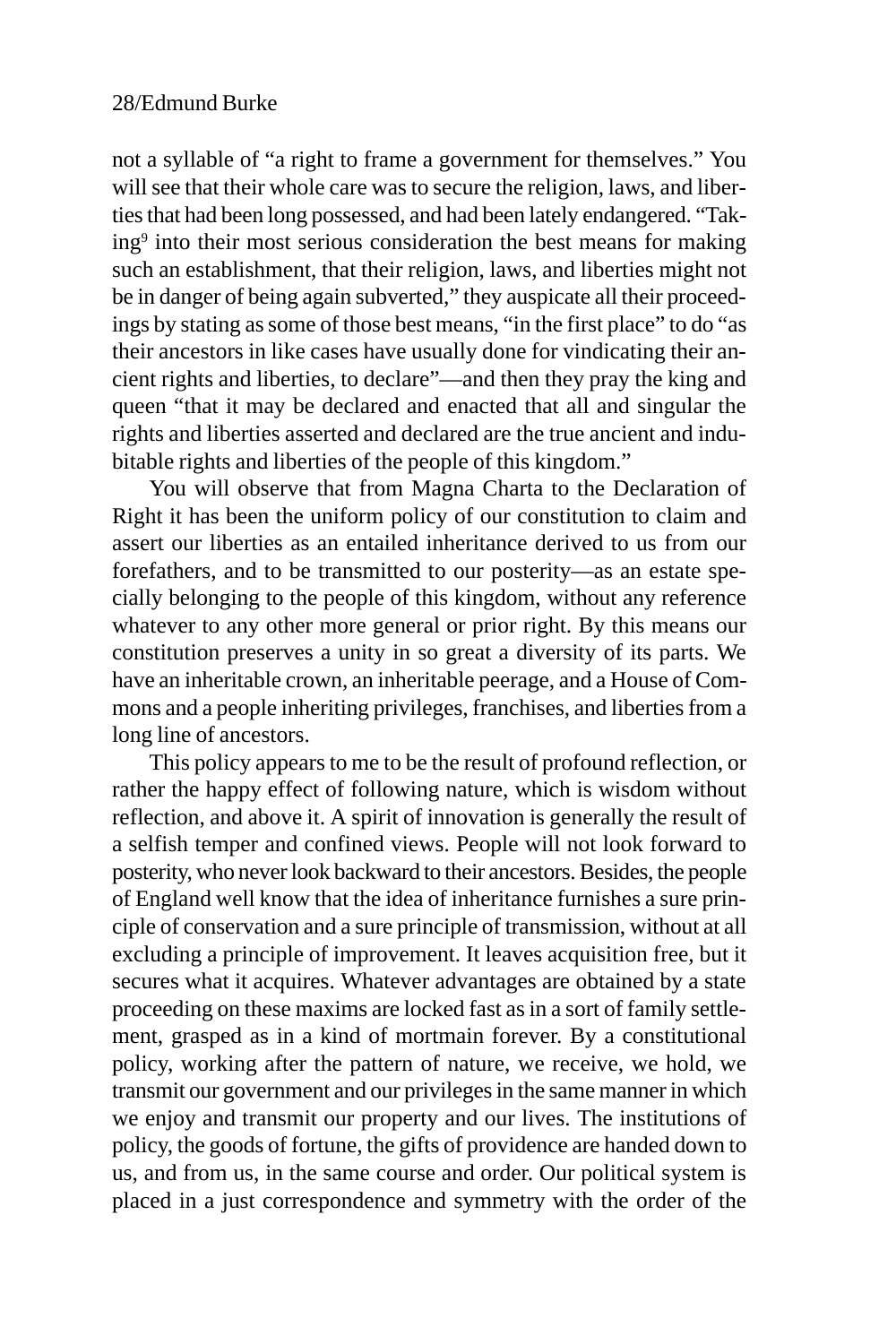world and with the mode of existence decreed to a permanent body composed of transitory parts, wherein, by the disposition of a stupendous wisdom, molding together the great mysterious incorporation of the human race, the whole, at one time, is never old or middle-aged or young, but, in a condition of unchangeable constancy, moves on through the varied tenor of perpetual decay, fall, renovation, and progression. Thus, by preserving the method of nature in the conduct of the state, in what we improve we are never wholly new; in what we retain we are never wholly obsolete. By adhering in this manner and on those principles to our forefathers, we are guided not by the superstition of antiquarians, but by the spirit of philosophic analogy. In this choice of inheritance we have given to our frame of polity the image of a relation in blood, binding up the constitution of our country with our dearest domestic ties, adopting our fundamental laws into the bosom of our family affections, keeping inseparable and cherishing with the warmth of all their combined and mutually reflected charities our state, our hearths, our sepulchres, and our altars.

Through the same plan of a conformity to nature in our artificial institutions, and by calling in the aid of her unerring and powerful instincts to fortify the fallible and feeble contrivances of our reason, we have derived several other, and those no small, benefits from considering our liberties in the light of an inheritance. Always acting as if in the presence of canonized forefathers, the spirit of freedom, leading in itself to misrule and excess, is tempered with an awful gravity. This idea of a liberal descent inspires us with a sense of habitual native dignity which prevents that upstart insolence almost inevitably adhering to and disgracing those who are the first acquirers of any distinction. By this means our liberty becomes a noble freedom. It carries an imposing and majestic aspect. It has a pedigree and illustrating ancestors. It has its bearings and its ensigns armorial. It has its gallery of portraits, its monumental inscriptions, its records, evidences, and titles. We procure reverence to our civil institutions on the principle upon which nature teaches us to revere individual men: on account of their age and on account of those from whom they are descended. All your sophisters cannot produce anything better adapted to preserve a rational and manly freedom than the course that we have pursued, who have chosen our nature rather than our speculations, our breasts rather than our inventions, for the great conservatories and magazines of our rights and privileges.

You might, if you pleased, have profited of our example and have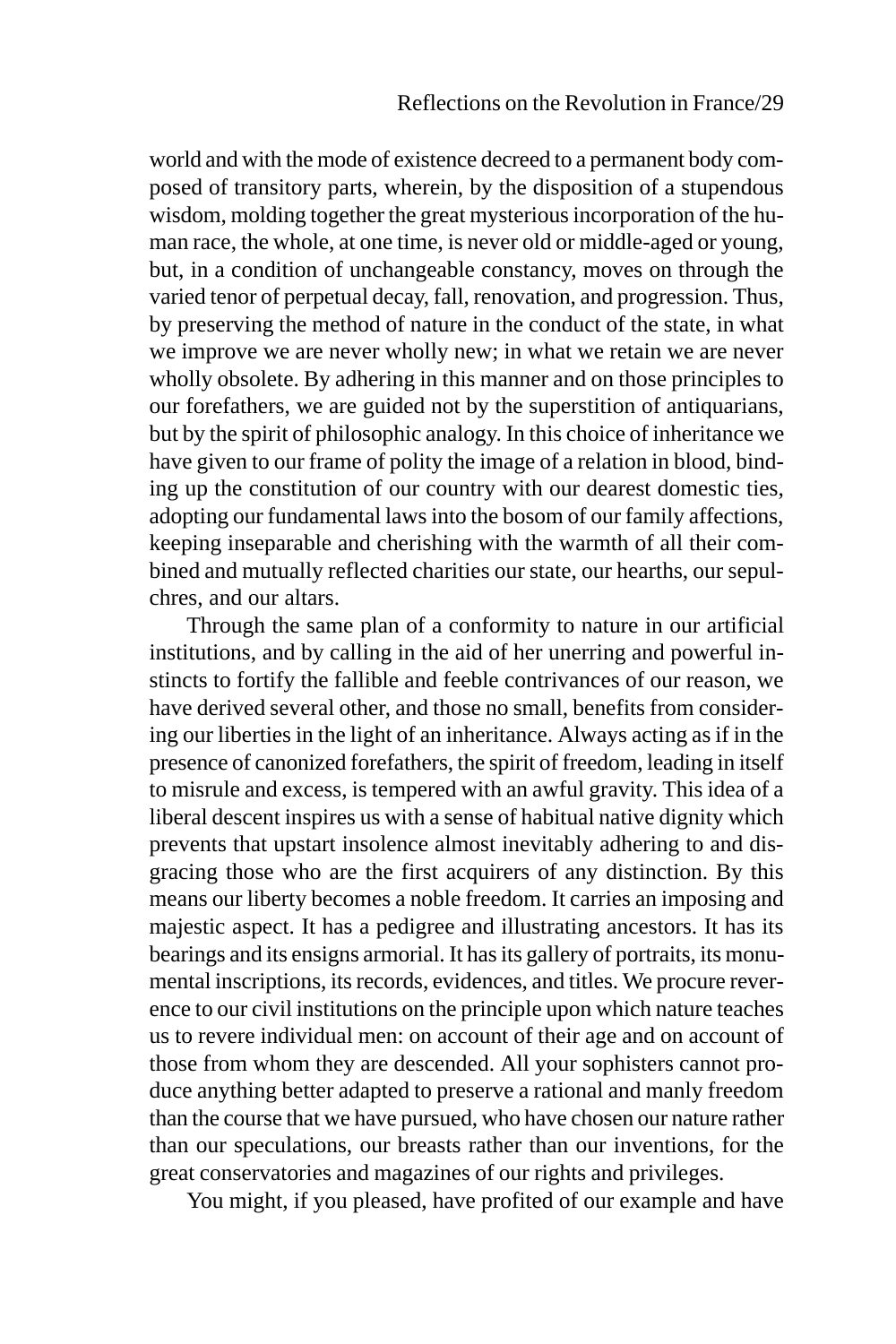given to your recovered freedom a correspondent dignity. Your privileges, though discontinued, were not lost to memory. Your constitution, it is true, whilst you were out of possession, suffered waste and dilapidation; but you possessed in some parts the walls and in all the foundations of a noble and venerable castle. You might have repaired those walls; you might have built on those old foundations. Your constitution was suspended before it was perfected, but you had the elements of a constitution very nearly as good as could be wished. In your old states you possessed that variety of parts corresponding with the various descriptions of which your community was happily composed; you had all that combination and all that opposition of interests; you had that action and counteraction which, in the natural and in the political world, from the reciprocal struggle of discordant powers, draws out the harmony of the universe. These opposed and conflicting interests which you considered as so great a blemish in your old and in our present constitution interpose a salutary check to all precipitate resolutions. They render deliberation a matter, not of choice, but of necessity; they make all change a subject of compromise, which naturally begets moderation; they produce temperaments preventing the sore evil of harsh, crude, unqualified reformations, and rendering all the headlong exertions of arbitrary power, in the few or in the many, for ever impracticable. Through that diversity of members and interests, general liberty had as many securities as there were separate views in the several orders, whilst, by pressing down the whole by the weight of a real monarchy, the separate parts would have been prevented from warping and starting from their allotted places.

You had all these advantages in your ancient states, but you chose to act as if you had never been molded into civil society and had everything to begin anew. You began ill, because you began by despising everything that belonged to you. You set up your trade without a capital. If the last generations of your country appeared without much luster in your eyes, you might have passed them by and derived your claims from a more early race of ancestors. Under a pious predilection for those ancestors, your imaginations would have realized in them a standard of virtue and wisdom beyond the vulgar practice of the hour; and you would have risen with the example to whose imitation you aspired. Respecting your forefathers, you would have been taught to respect yourselves. You would not have chosen to consider the French as a people of yesterday, as a nation of lowborn servile wretches until the emancipating year of 1789. In order to furnish, at the expense of your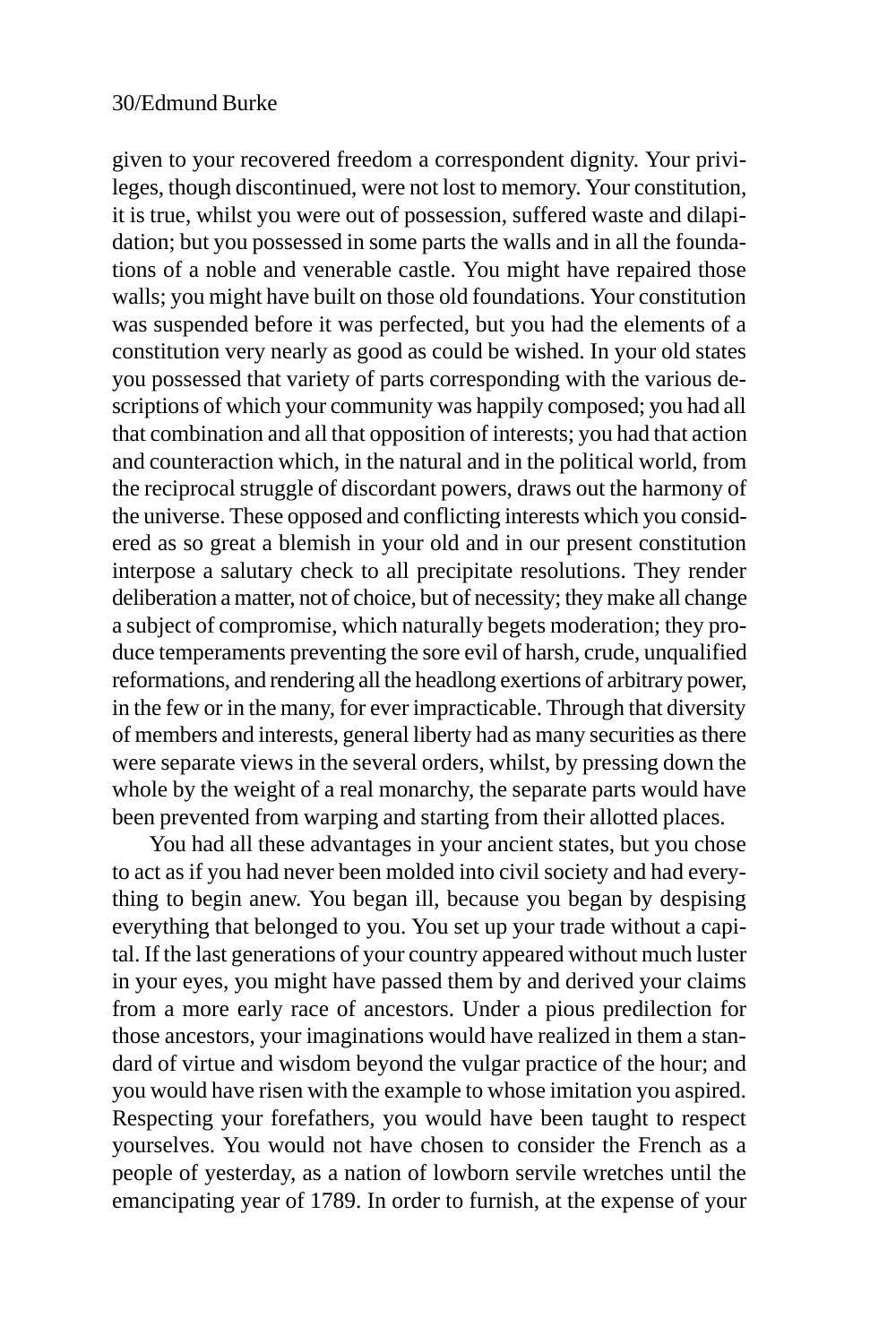honor, an excuse to your apologists here for several enormities of yours, you would not have been content to be represented as a gang of Maroon slaves suddenly broke loose from the house of bondage, and therefore to be pardoned for your abuse of the liberty to which you were not accustomed and ill fitted. Would it not, my worthy friend, have been wiser to have you thought, what I, for one, always thought you, a generous and gallant nation, long misled to your disadvantage by your high and romantic sentiments of fidelity, honor, and loyalty; that events had been unfavorable to you, but that you were not enslaved through any illiberal or servile disposition; that in your most devoted submission you were actuated by a principle of public spirit, and that it was your country you worshiped in the person of your king? Had you made it to be understood that in the delusion of this amiable error you had gone further than your wise ancestors, that you were resolved to resume your ancient privileges, whilst you preserved the spirit of your ancient and your recent loyalty and honor; or if, diffident of yourselves and not clearly discerning the almost obliterated constitution of your ancestors, you had looked to your neighbors in this land who had kept alive the ancient principles and models of the old common law of Europe meliorated and adapted to its present state—by following wise examples you would have given new examples of wisdom to the world. You would have rendered the cause of liberty venerable in the eyes of every worthy mind in every nation. You would have shamed despotism from the earth by showing that freedom was not only reconcilable, but, as when well disciplined it is, auxiliary to law. You would have had an unoppressive but a productive revenue. You would have had a flourishing commerce to feed it. You would have had a free constitution, a potent monarchy, a disciplined army, a reformed and venerated clergy, a mitigated but spirited nobility to lead your virtue, not to overlay it; you would have had a liberal order of commons to emulate and to recruit that nobility; you would have had a protected, satisfied, laborious, and obedient people, taught to seek and to recognize the happiness that is to be found by virtue in all conditions; in which consists the true moral equality of mankind, and not in that monstrous fiction which, by inspiring false ideas and vain expectations into men destined to travel in the obscure walk of laborious life, serves only to aggravate and embitter that real inequality which it never can remove, and which the order of civil life establishes as much for the benefit of those whom it must leave in a humble state as those whom it is able to exalt to a condition more splen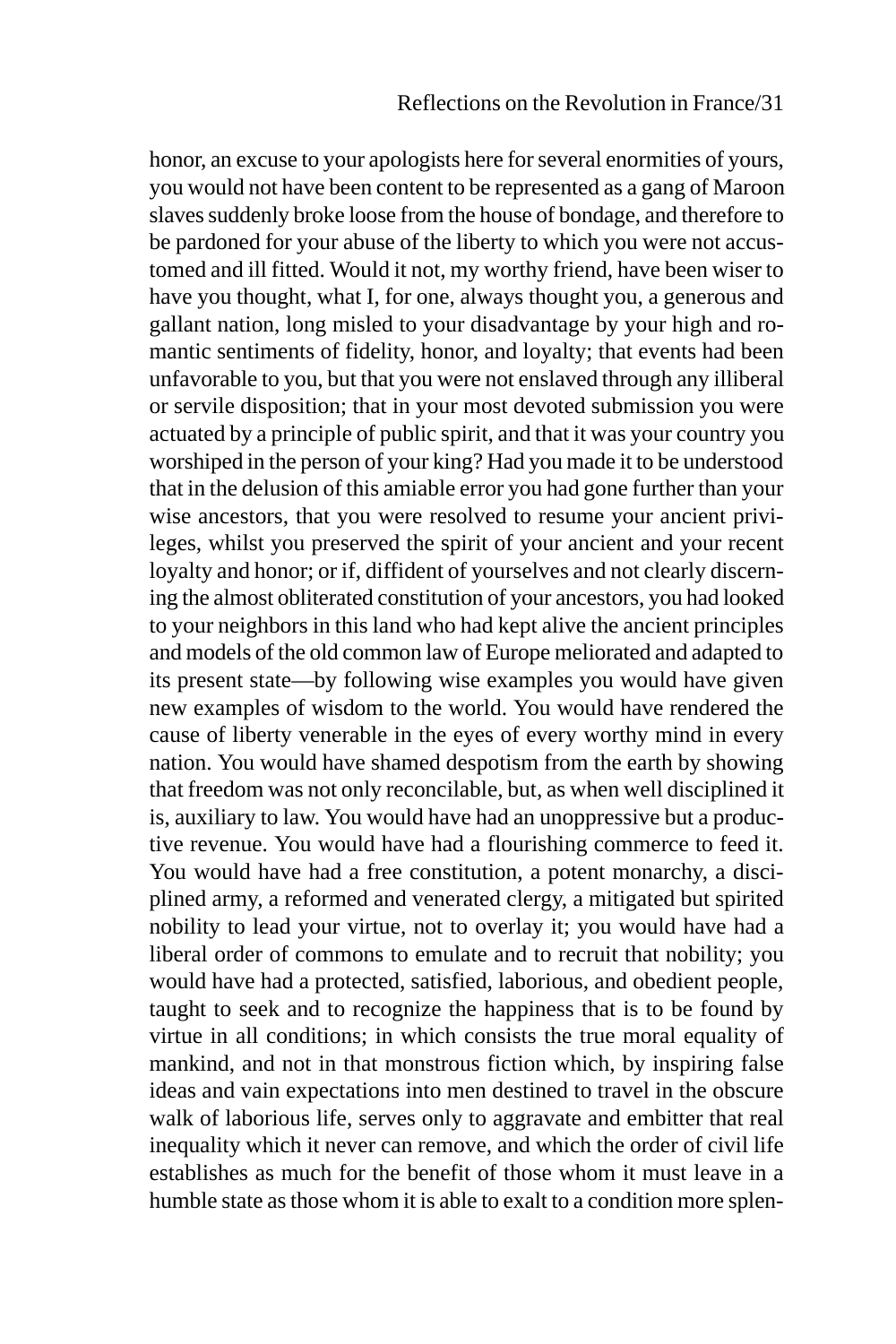did, but not more happy. You had a smooth and easy career of felicity and glory laid open to you, beyond anything recorded in the history of the world, but you have shown that difficulty is good for man.

Compute your gains: see what is got by those extravagant and presumptuous speculations which have taught your leaders to despise all their predecessors, and all their contemporaries, and even to despise themselves until the moment in which they become truly despicable. By following those false lights, France has bought undisguised calamities at a higher price than any nation has purchased the most unequivocal blessings! France has bought poverty by crime! France has not sacrificed her virtue to her interest, but she has abandoned her interest, that she might prostitute her virtue. All other nations have begun the fabric of a new government, or the reformation of an old, by establishing originally or by enforcing with greater exactness some rites or other of religion. All other people have laid the foundations of civil freedom in severer manners and a system of a more austere and masculine morality. France, when she let loose the reins of regal authority, doubled the license of a ferocious dissoluteness in manners and of an insolent irreligion in opinions and practice, and has extended through all ranks of life, as if she were communicating some privilege or laying open some secluded benefit, all the unhappy corruptions that usually were the disease of wealth and power. This is one of the new principles of equality in France.

France, by the perfidy of her leaders, has utterly disgraced the tone of lenient council in the cabinets of princes, and disarmed it of its most potent topics. She has sanctified the dark, suspicious maxims of tyrannous distrust, and taught kings to tremble at (what will hereafter be called) the delusive plausibilities of moral politicians. Sovereigns will consider those who advise them to place an unlimited confidence in their people as subverters of their thrones, as traitors who aim at their destruction by leading their easy good-nature, under specious pretenses, to admit combinations of bold and faithless men into a participation of their power. This alone (if there were nothing else) is an irreparable calamity to you and to mankind. Remember that your parliament of Paris told your king that, in calling the states together, he had nothing to fear but the prodigal excess of their zeal in providing for the support of the throne. It is right that these men should hide their heads. It is right that they should bear their part in the ruin which their counsel has brought on their sovereign and their country. Such sanguine declarations tend to lull authority asleep; to encourage it rashly to engage in perilous adven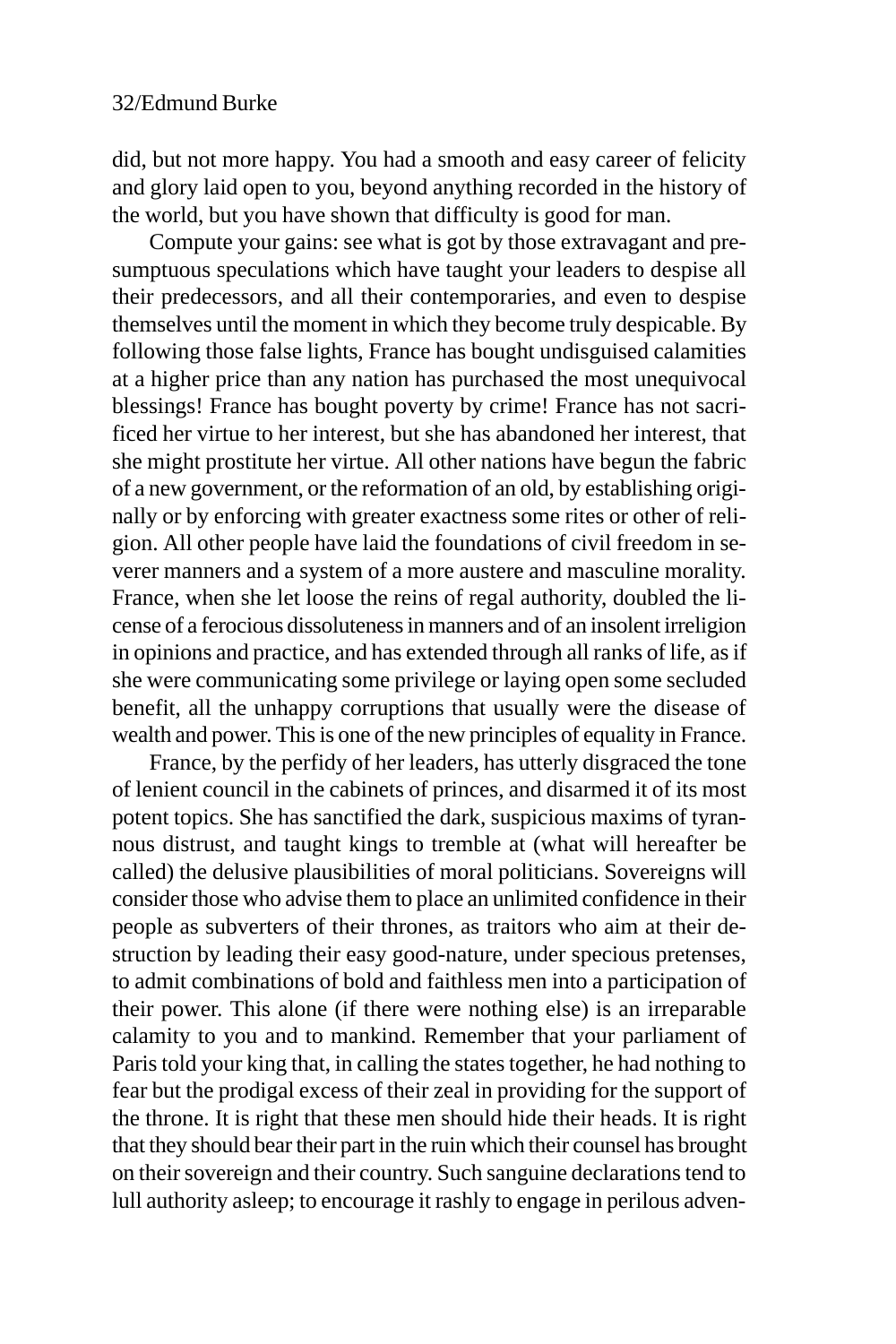tures of untried policy; to neglect those provisions, preparations, and precautions which distinguish benevolence from imbecility, and without which no man can answer for the salutary effect of any abstract plan of government or of freedom. For want of these, they have seen the medicine of the state corrupted into its poison. They have seen the French rebel against a mild and lawful monarch with more fury, outrage, and insult than ever any people has been known to rise against the most illegal usurper or the most sanguinary tyrant. Their resistance was made to concession, their revolt was from protection, their blow was aimed at a hand holding out graces, favors, and immunities.

This was unnatural. The rest is in order. They have found their punishment in their success: laws overturned; tribunals subverted; industry without vigor; commerce expiring; the revenue unpaid, yet the people impoverished; a church pillaged, and a state not relieved; civil and military anarchy made the constitution of the kingdom; everything human and divine sacrificed to the idol of public credit, and national bankruptcy the consequence; and, to crown all, the paper securities of new, precarious, tottering power, the discredited paper securities of impoverished fraud and beggared rapine, held out as a currency for the support of an empire in lieu of the two great recognized species that represent the lasting, conventional credit of mankind, which disappeared and hid themselves in the earth from whence they came, when the principle of property, whose creatures and representatives they are, was systematically subverted.

Were all these dreadful things necessary? Were they the inevitable results of the desperate struggle of determined patriots, compelled to wade through blood and tumult to the quiet shore of a tranquil and prosperous liberty? No! nothing like it. The fresh ruins of France, which shock our feelings wherever we can turn our eyes, are not the devastation of civil war; they are the sad but instructive monuments of rash and ignorant counsel in time of profound peace. They are the display of inconsiderate and presumptuous, because unresisted and irresistible, authority. The persons who have thus squandered away the precious treasure of their crimes, the persons who have made this prodigal and wild waste of public evils (the last stake reserved for the ultimate ransom of the state) have met in their progress with little or rather with no opposition at all. Their whole march was more like a triumphal procession than the progress of a war. Their pioneers have gone before them and demolished and laid everything level at their feet. Not one drop of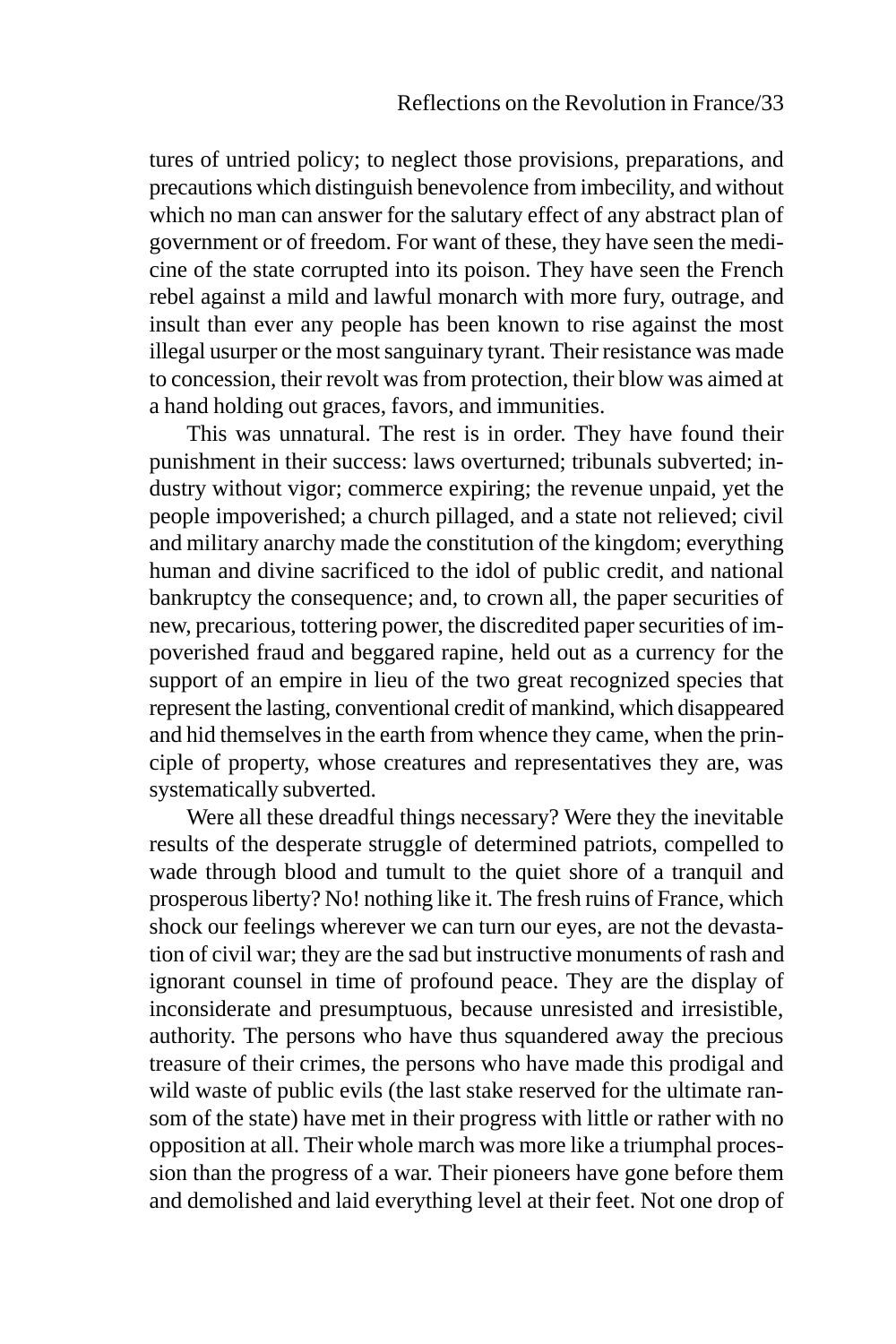their blood have they shed in the cause of the country they have ruined. They have made no sacrifices to their projects of greater consequence than their shoe-buckles, whilst they were imprisoning their king, murdering their fellow citizens, and bathing in tears and plunging in poverty and distress thousands of worthy men and worthy families. Their cruelty has not even been the base result of fear. It has been the effect of their sense of perfect safety, in authorizing treasons, robberies, rapes, assassinations, slaughters, and burnings throughout their harassed land. But the cause of all was plain from the beginning.

This unforced choice, this fond election of evil, would appear perfectly unaccountable if we did not consider the composition of the National Assembly. I do not mean its formal constitution, which, as it now stands, is exceptionable enough, but the materials of which, in a great measure, it is composed, which is of ten thousand times greater consequence than all the formalities in the world. If we were to know nothing of this assembly but by its title and function, no colors could paint to the imagination anything more venerable. In that light the mind of an inquirer, subdued by such an awful image as that of the virtue and wisdom of a whole people collected into a focus, would pause and hesitate in condemning things even of the very worst aspect. Instead of blamable, they would appear only mysterious. But no name, no power, no function, no artificial institution whatsoever can make the men of whom any system of authority is composed any other than God, and nature, and education, and their habits of life have made them. Capacities beyond these the people have not to give. Virtue and wisdom may be the objects of their choice, but their choice confers neither the one nor the other on those upon whom they lay their ordaining hands. They have not the engagement of nature, they have not the promise of revelation, for any such powers.

After I had read over the list of the persons and descriptions elected into the *Tiers État*, nothing which they afterwards did could appear astonishing. Among them, indeed, I saw some of known rank, some of shining talents; but of any practical experience in the state, not one man was to be found. The best were only men of theory. But whatever the distinguished few may have been, it is the substance and mass of the body which constitutes its character and must finally determine its direction. In all bodies, those who will lead must also, in a considerable degree, follow. They must conform their propositions to the taste, talent, and disposition of those whom they wish to conduct; therefore, if an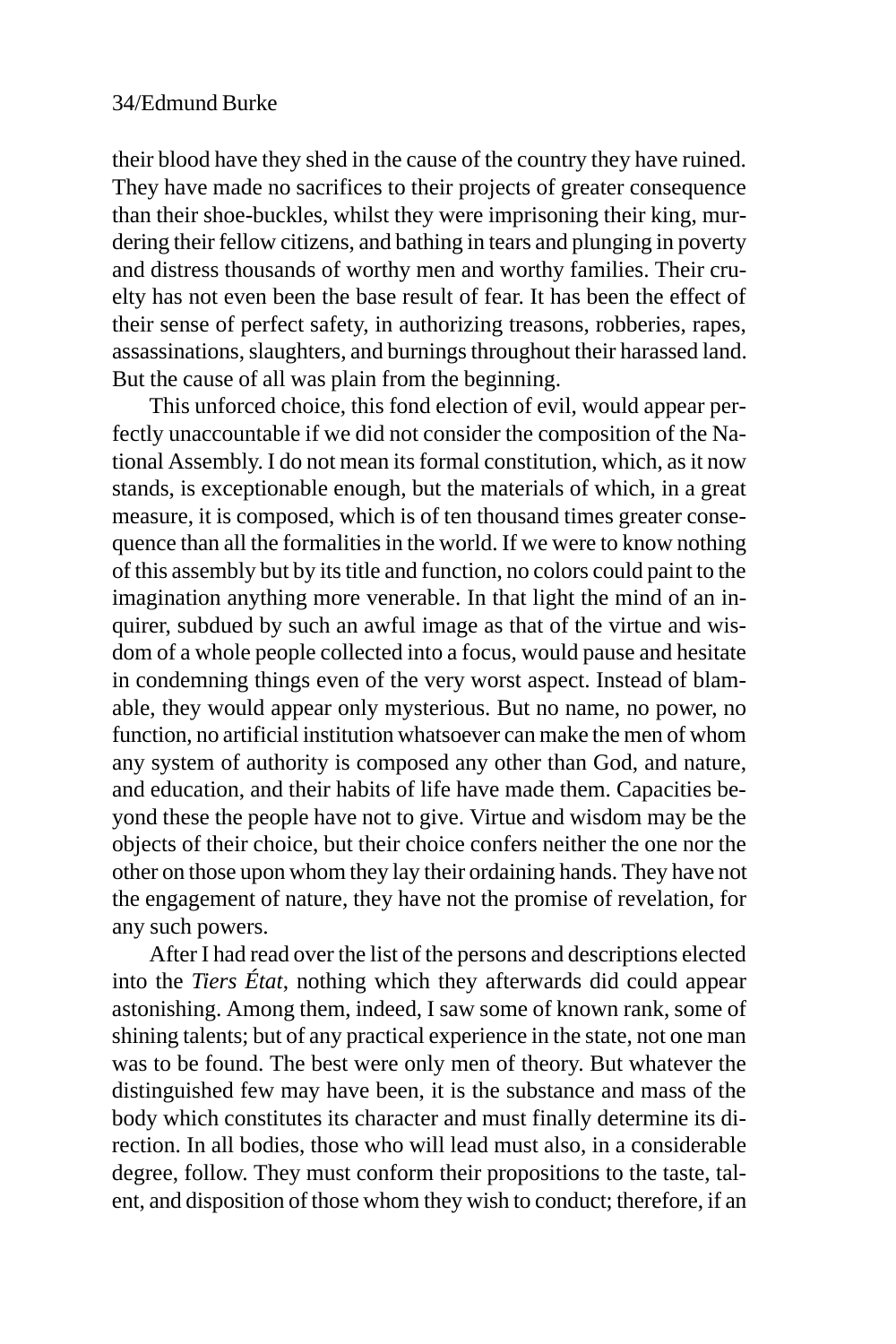assembly is viciously or feebly composed in a very great part of it, nothing but such a supreme degree of virtue as very rarely appears in the world, and for that reason cannot enter into calculation, will prevent the men of talent disseminated through it from becoming only the expert instruments of absurd projects! If, what is the more likely event, instead of that unusual degree of virtue, they should be actuated by sinister ambition and a lust of meretricious glory, then the feeble part of the assembly, to whom at first they conform, becomes in its turn the dupe and instrument of their designs. In this political traffic, the leaders will be obliged to bow to the ignorance of their followers, and the followers to become subservient to the worst designs of their leaders.

To secure any degree of sobriety in the propositions made by the leaders in any public assembly, they ought to respect, in some degree perhaps to fear, those whom they conduct. To be led any otherwise than blindly, the followers must be qualified, if not for actors, at least for judges; they must also be judges of natural weight and authority. Nothing can secure a steady and moderate conduct in such assemblies but that the body of them should be respectably composed, in point of condition in life or permanent property, of education, and of such habits as enlarge and liberalize the understanding.

In the calling of the states-general of France, the first thing that struck me was a great departure from the ancient course. I found the representation for the Third Estate composed of six hundred persons. They were equal in number to the representatives of both the other orders. If the orders were to act separately, the number would not, beyond the consideration of the expense, be of much moment. But when it became apparent that the three orders were to be melted down into one, the policy and necessary effect of this numerous representation became obvious. A very small desertion from either of the other two orders must throw the power of both into the hands of the third. In fact, the whole power of the state was soon resolved into that body. Its due composition became therefore of infinitely the greater importance.

Judge, Sir, of my surprise when I found that a very great proportion of the assembly (a majority, I believe, of the members who attended) was composed of practitioners in the law. It was composed, not of distinguished magistrates, who had given pledges to their country of their science, prudence, and integrity; not of leading advocates, the glory of the bar; not of renowned professors in universities;—but for the far greater part, as it must in such a number, of the inferior, unlearned,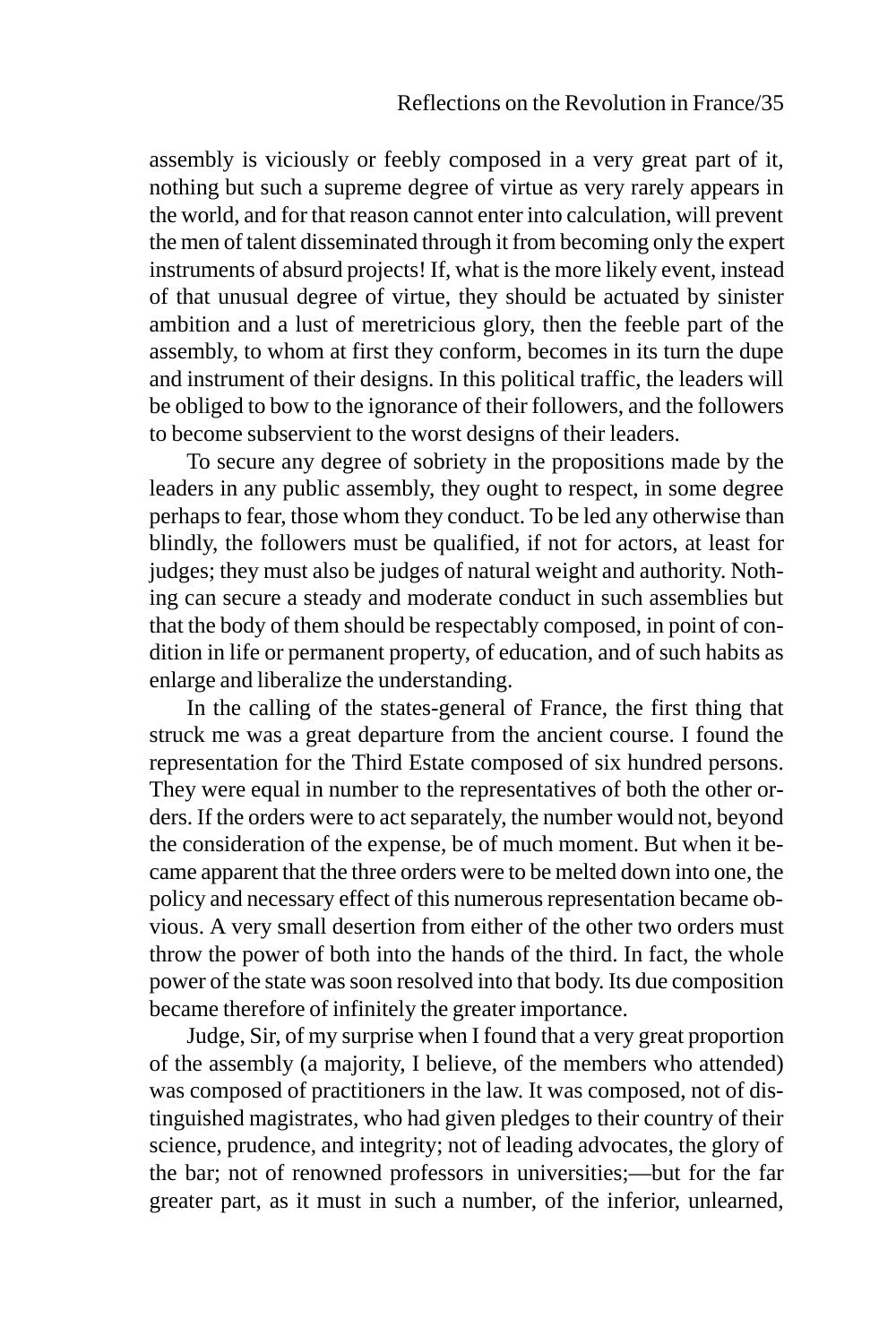mechanical, merely instrumental members of the profession. There were distinguished exceptions, but the general composition was of obscure provincial advocates, of stewards of petty local jurisdictions, country attornies, notaries, and the whole train of the ministers of municipal litigation, the fomenters and conductors of the petty war of village vexation. From the moment I read the list, I saw distinctly, and very nearly as it has happened, all that was to follow.

The degree of estimation in which any profession is held becomes the standard of the estimation in which the professors hold themselves. Whatever the personal merits of many individual lawyers might have been, and in many it was undoubtedly very considerable, in that military kingdom no part of the profession had been much regarded except the highest of all, who often united to their professional offices great family splendor, and were invested with great power and authority. These certainly were highly respected, and even with no small degree of awe. The next rank was not much esteemed; the mechanical part was in a very low degree of repute.

Whenever the supreme authority is vested in a body so composed, it must evidently produce the consequences of supreme authority placed in the hands of men not taught habitually to respect themselves, who had no previous fortune in character at stake, who could not be expected to bear with moderation, or to conduct with discretion, a power which they themselves, more than any others, must be surprised to find in their hands. Who could flatter himself that these men, suddenly and, as it were, by enchantment snatched from the humblest rank of subordination, would not be intoxicated with their unprepared greatness? Who could conceive that men who are habitually meddling, daring, subtle, active, of litigious dispositions and unquiet minds would easily fall back into their old condition of obscure contention and laborious, low, unprofitable chicane? Who could doubt but that, at any expense to the state, of which they understood nothing, they must pursue their private interests, which they understand but too well? It was not an event depending on chance or contingency. It was inevitable; it was necessary; it was planted in the nature of things. They must join (if their capacity did not permit them to lead) in any project which could procure to them a *litigious constitution*; which could lay open to them those innumerable lucrative jobs which follow in the train of all great convulsions and revolutions in the state, and particularly in all great and violent permutations of property. Was it to be expected that they would attend to the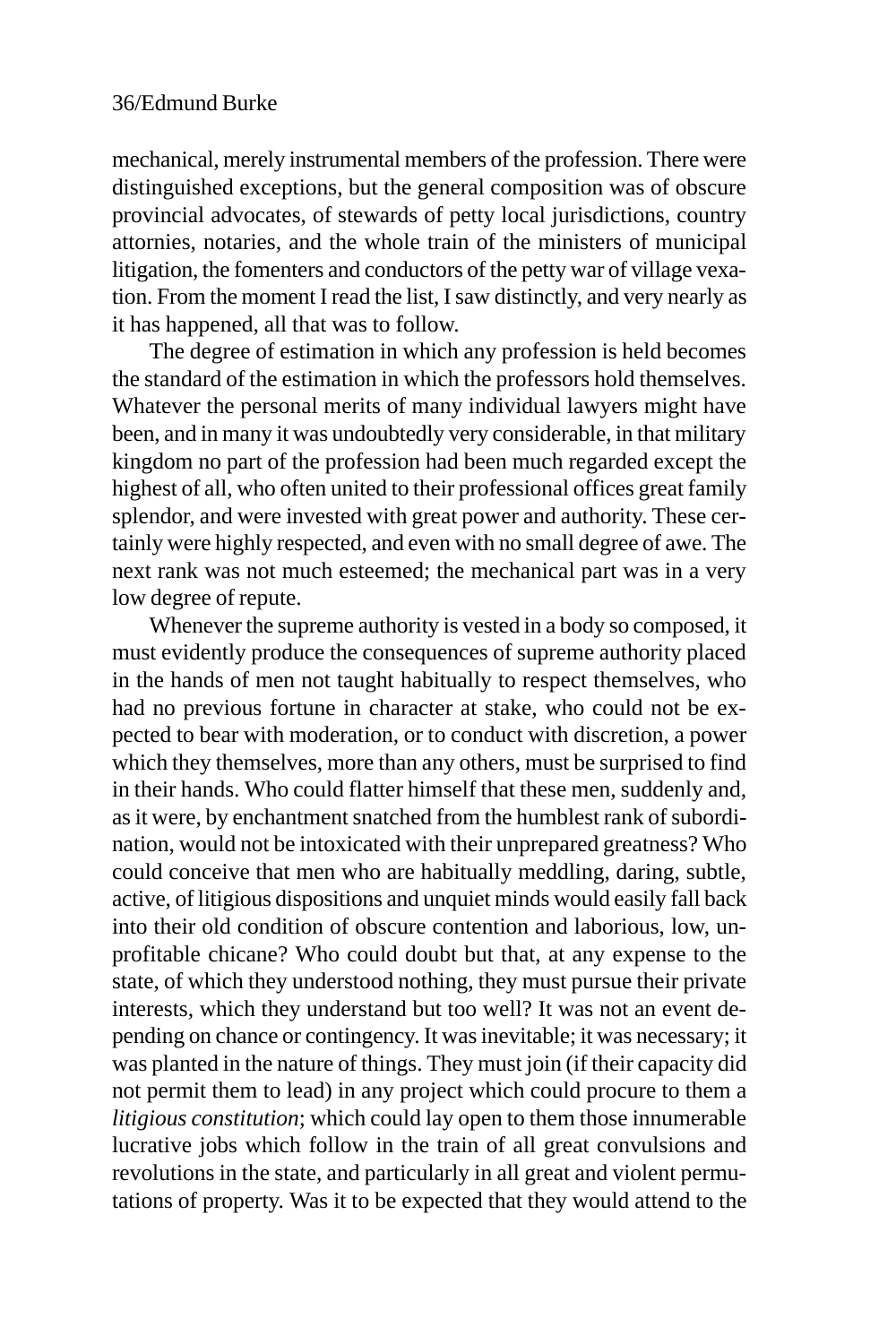stability of property, whose existence had always depended upon whatever rendered property questionable, ambiguous, and insecure? Their objects would be enlarged with their elevation, but their disposition and habits, and mode of accomplishing their designs, must remain the same.

Well! but these men were to be tempered and restrained by other descriptions, of more sober and more enlarged understandings. Were they then to be awed by the super-eminent authority and awful dignity of a handful of country clowns who have seats in that assembly, some of whom are said not to be able to read and write, and by not a greater number of traders who, though somewhat more instructed and more conspicuous in the order of society, had never known anything beyond their counting house? No! Both these descriptions were more formed to be overborne and swayed by the intrigues and artifices of lawyers than to become their counterpoise. With such a dangerous disproportion, the whole must needs be governed by them. To the faculty of law was joined a pretty considerable proportion of the faculty of medicine. This faculty had not, any more than that of the law, possessed in France its just estimation. Its professors, therefore, must have the qualities of men not habituated to sentiments of dignity. But supposing they had ranked as they ought to do, and as with us they do actually, the sides of sickbeds are not the academies for forming statesmen and legislators. Then came the dealers in stocks and funds, who must be eager, at any expense, to change their ideal paper wealth for the more solid substance of land. To these were joined men of other descriptions, from whom as little knowledge of, or attention to, the interests of a great state was to be expected, and as little regard to the stability of any institution; men formed to be instruments, not controls. Such in general was the composition of the *Tiers État* in the National Assembly, in which was scarcely to be perceived the slightest traces of what we call the natural landed interest of the country.

We know that the British House of Commons, without shutting its doors to any merit in any class, is, by the sure operation of adequate causes, filled with everything illustrious in rank, in descent, in hereditary and in acquired opulence, in cultivated talents, in military, civil, naval, and politic distinction that the country can afford. But supposing, what hardly can be supposed as a case, that the House of Commons should be composed in the same manner with the Tiers Etat in France, would this dominion of chicane be borne with patience or even conceived without horror? God forbid I should insinuate anything deroga-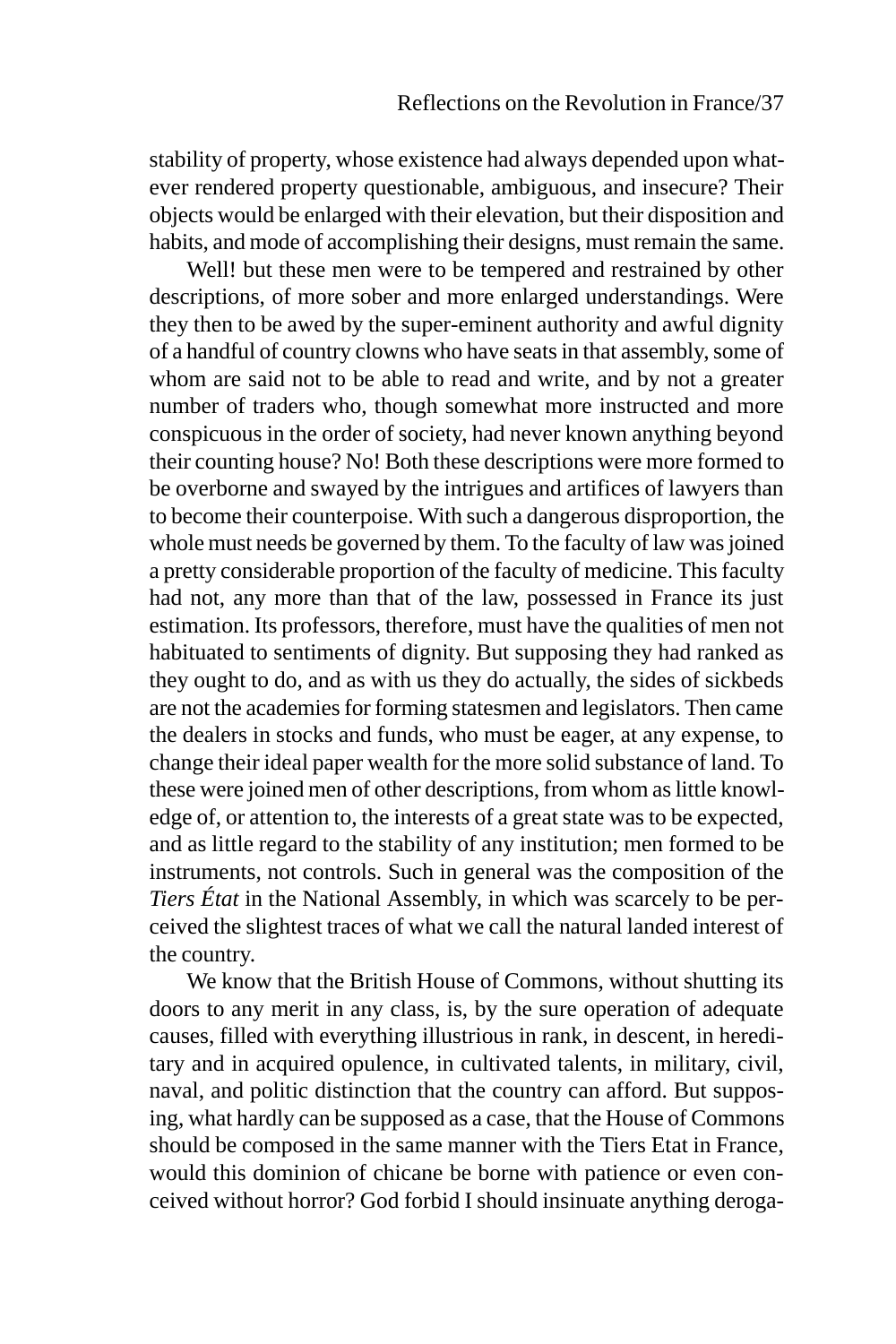tory to that profession which is another priesthood, administering the rights of sacred justice. But whilst I revere men in the functions which belong to them, and would do as much as one man can do to prevent their exclusion from any, I cannot, to flatter them, give the lie to nature. They are good and useful in the composition; they must be mischievous if they preponderate so as virtually to become the whole. Their very excellence in their peculiar functions may be far from a qualification for others. It cannot escape observation that when men are too much confined to professional and faculty habits and, as it were, inveterate in the recurrent employment of that narrow circle, they are rather disabled than qualified for whatever depends on the knowledge of mankind, on experience in mixed affairs, on a comprehensive, connected view of the various, complicated, external and internal interests which go to the formation of that multifarious thing called a state.

After all, if the House of Commons were to have a wholly professional and faculty composition, what is the power of the House of Commons, circumscribed and shut in by the immovable barriers of laws, usages, positive rules of doctrine and practice, counterpoised by the House of Lords, and every moment of its existence at the discretion of the crown to continue, prorogue, or dissolve us? The power of the House of Commons, direct or indirect, is indeed great; and long may it be able to preserve its greatness and the spirit belonging to true greatness at the full; and it will do so as long as it can keep the breakers of law in India from becoming the makers of law for England. The power, however, of the House of Commons, when least diminished, is as a drop of water in the ocean, compared to that residing in a settled majority of your National Assembly. That assembly, since the destruction of the orders, has no fundamental law, no strict convention, no respected usage to restrain it. Instead of finding themselves obliged to conform to a fixed constitution, they have a power to make a constitution which shall conform to their designs. Nothing in heaven or upon earth can serve as a control on them. What ought to be the heads, the hearts, the dispositions that are qualified or that dare, not only to make laws under a fixed constitution, but at one heat to strike out a totally new constitution for a great kingdom, and in every part of it, from the monarch on the throne to the vestry of a parish? But—"*fools rush in where angels fear to tread*." In such a state of unbounded power for undefined and undefinable purposes, the evil of a moral and almost physical inaptitude of the man to the function must be the greatest we can conceive to happen in the man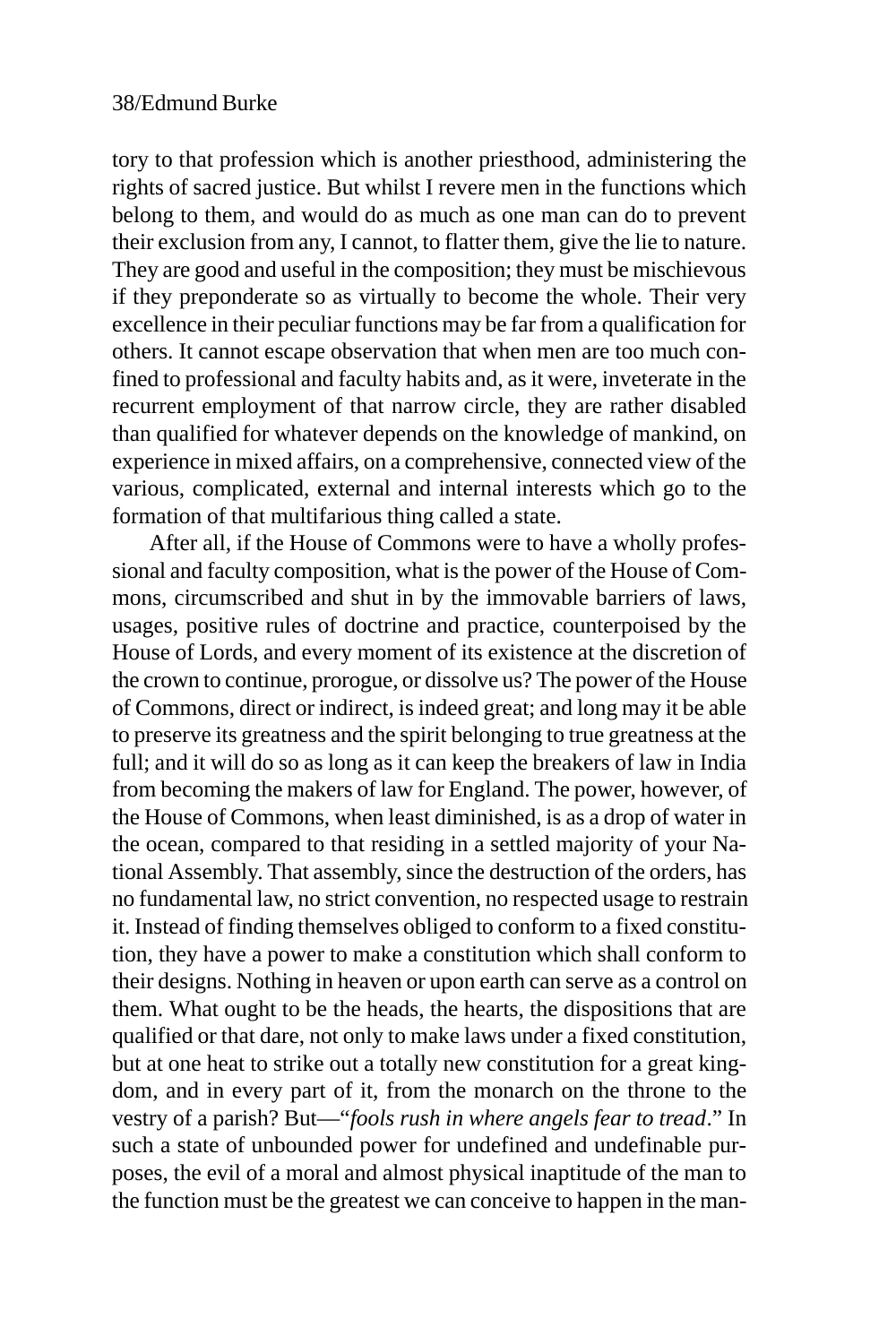agement of human affairs.

Having considered the composition of the Third Estate as it stood in its original frame, I took a view of the representatives of the clergy. There, too, it appeared that full as little regard was had to the general security of property or to the aptitude of the deputies for the public purposes, in the principles of their election. That election was so contrived as to send a very large proportion of mere country curates to the great and arduous work of new-modeling a state: men who never had seen the state so much as in a picture—men who knew nothing of the world beyond the bounds of an obscure village; who, immersed in hopeless poverty, could regard all property, whether secular or ecclesiastical, with no other eye than that of envy; among whom must be many who, for the smallest hope of the meanest dividend in plunder, would readily join in any attempts upon a body of wealth in which they could hardly look to have any share except in a general scramble. Instead of balancing the power of the active chicaners in the other assembly, these curates must necessarily become the active coadjutors, or at best the passive instruments, of those by whom they had been habitually guided in their petty village concerns. They, too, could hardly be the most conscientious of their kind who, presuming upon their incompetent understanding, could intrigue for a trust which led them from their natural relation to their flocks and their natural spheres of action to undertake the regeneration of kingdoms. This preponderating weight, being added to the force of the body of chicane in the *Tiers État*, completed that momentum of ignorance, rashness, presumption, and lust of plunder, which nothing has been able to resist.

To observing men it must have appeared from the beginning that the majority of the Third Estate, in conjunction with such a deputation from the clergy as I have described, whilst it pursued the destruction of the nobility, would inevitably become subservient to the worst designs of individuals in that class. In the spoil and humiliation of their own order these individuals would possess a sure fund for the pay of their new followers. To squander away the objects which made the happiness of their fellows would be to them no sacrifice at all. Turbulent, discontented men of quality, in proportion as they are puffed up with personal pride and arrogance, generally despise their own order. One of the first symptoms they discover of a selfish and mischievous ambition is a profligate disregard of a dignity which they partake with others. To be attached to the subdivision, to love the little platoon we belong to in soci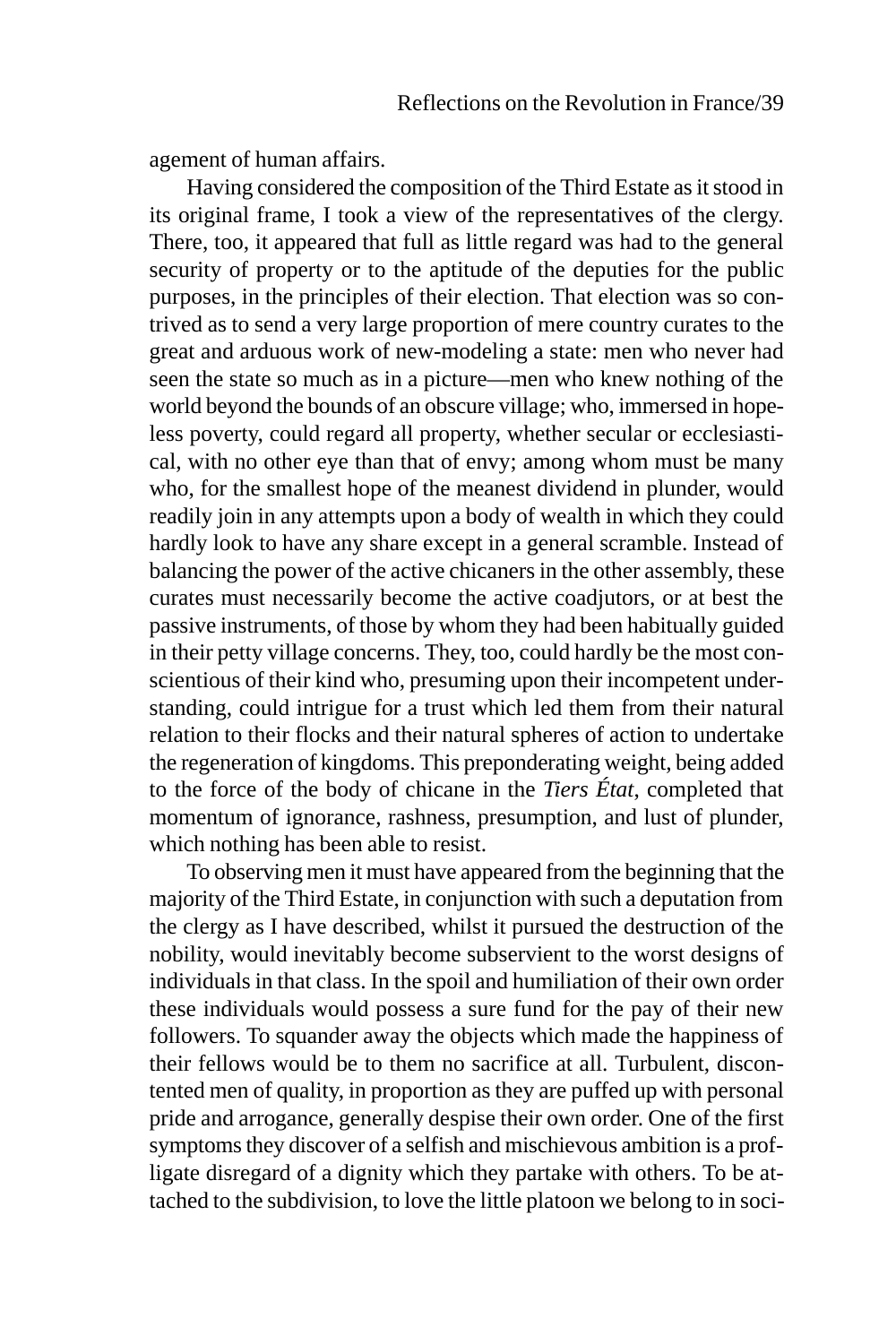ety, is the first principle (the germ as it were) of public affections. It is the first link in the series by which we proceed toward a love to our country and to mankind. The interest of that portion of social arrangement is a trust in the hands of all those who compose it; and as none but bad men would justify it in abuse, none but traitors would barter it away for their own personal advantage.

There were in the time of our civil troubles in England (I do not know whether you have any such in your assembly in France) several persons, like the then Earl of Holland, who by themselves or their families had brought an odium on the throne by the prodigal dispensation of its bounties toward them, who afterwards joined in the rebellions arising from the discontents of which they were themselves the cause; men who helped to subvert that throne to which they owed, some of them, their existence, others all that power which they employed to ruin their benefactor. If any bounds are set to the rapacious demands of that sort of people, or that others are permitted to partake in the objects they would engross, revenge and envy soon fill up the craving void that is left in their avarice. Confounded by the complication of distempered passions, their reason is disturbed; their views become vast and perplexed; to others inexplicable, to themselves uncertain. They find, on all sides, bounds to their unprincipled ambition in any fixed order of things. Both in the fog and haze of confusion all is enlarged and appears without any limit.

When men of rank sacrifice all ideas of dignity to an ambition without a distinct object and work with low instruments and for low ends, the whole composition becomes low and base. Does not something like this now appear in France? Does it not produce something ignoble and inglorious—a kind of meanness in all the prevalent policy, a tendency in all that is done to lower along with individuals all the dignity and importance of the state? Other revolutions have been conducted by persons who, whilst they attempted or affected changes in the commonwealth, sanctified their ambition by advancing the dignity of the people whose peace they troubled. They had long views. They aimed at the rule, not at the destruction, of their country. They were men of great civil and great military talents, and if the terror, the ornament of their age. They were not like Jew brokers, contending with each other who could best remedy with fraudulent circulation and depreciated paper the wretchedness and ruin brought on their country by their degenerate councils. The compliment made to one of the great bad men of the old stamp (Cromwell) by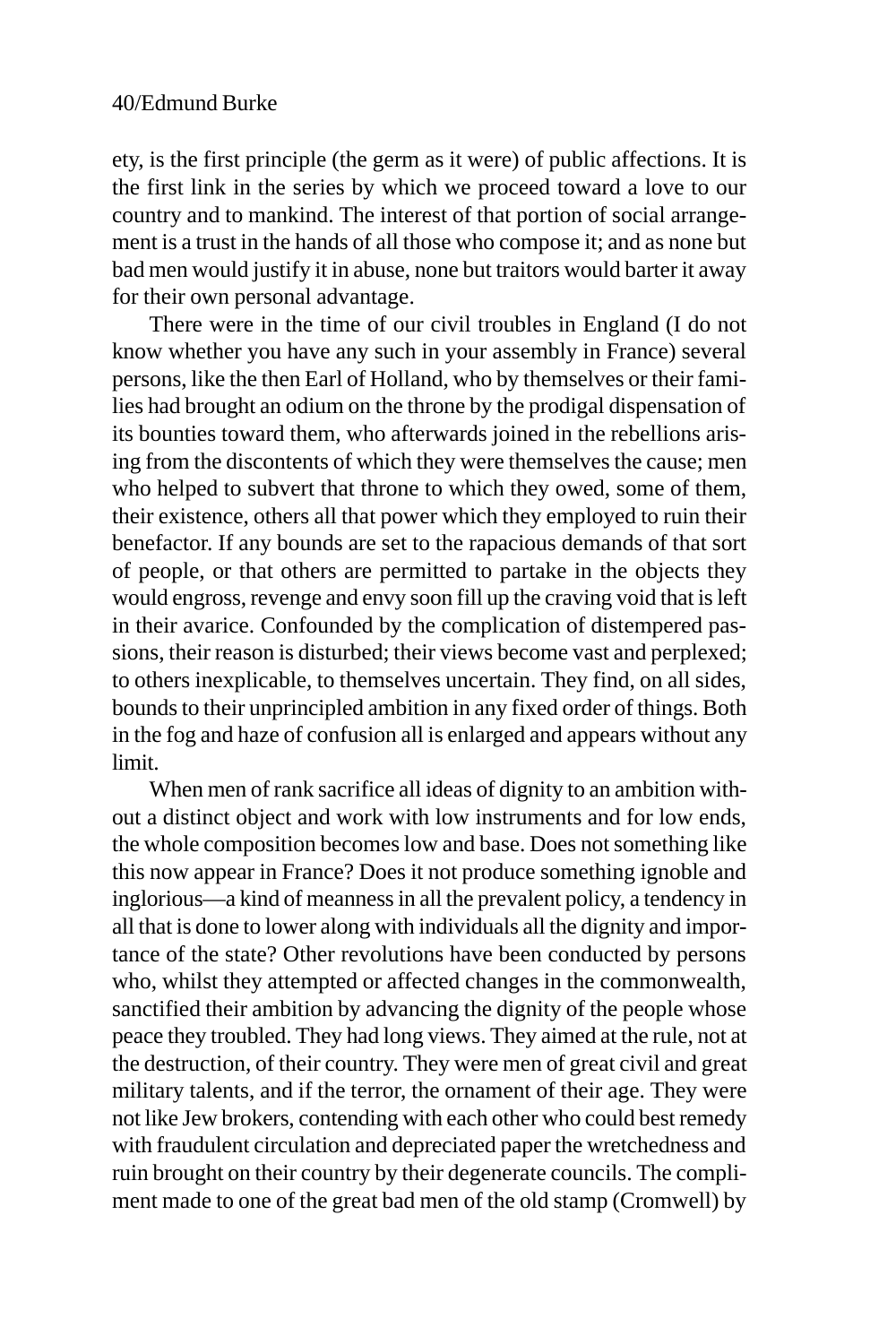his kinsman, a favorite poet of that time, shows what it was he proposed, and what indeed to a great degree he accomplished, in the success of his ambition:

Still as you rise, the state exalted too, Finds no distemper whilst 'tis changed by you; Changed like the world's great scene, when without noise The rising sun night's vulgar lights destroys.

These disturbers were not so much like men usurping power as asserting their natural place in society. Their rising was to illuminate and beautify the world. Their conquest over their competitors was by outshining them. The hand that, like a destroying angel, smote the country communicated to it the force and energy under which it suffered. I do not say (God forbid), I do not say that the virtues of such men were to be taken as a balance to their crimes; but they were some corrective to their effects. Such was, as I said, our Cromwell. Such were your whole race of Guises, Condés, and Colignis. Such the Richelieus, who in more quiet times acted in the spirit of a civil war. Such, as better men, and in a less dubious cause, were your Henry the Fourth and your Sully, though nursed in civil confusions and not wholly without some of their taint. It is a thing to be wondered at, to see how very soon France, when she had a moment to respire, recovered and emerged from the longest and most dreadful civil war that ever was known in any nation. Why? Because among all their massacres they had not slain the mind in their country. A conscious dignity, a noble pride, a generous sense of glory and emulation was not extinguished. On the contrary, it was kindled and inflamed. The organs also of the state, however shattered, existed. All the prizes of honor and virtue, all the rewards, all the distinctions remained. But your present confusion, like a palsy, has attacked the fountain of life itself. Every person in your country, in a situation to be actuated by a principle of honor, is disgraced and degraded, and can entertain no sensation of life except in a mortified and humiliated indignation. But this generation will quickly pass away. The next generation of the nobility will resemble the artificers and clowns, and money-jobbers usurers, and Jews, who will be always their fellows, sometimes their masters.

Believe me, sir, those who attempt to level, never equalize. In all societies, consisting of various descriptions of citizens, some description must be uppermost. The levelers, therefore, only change and per-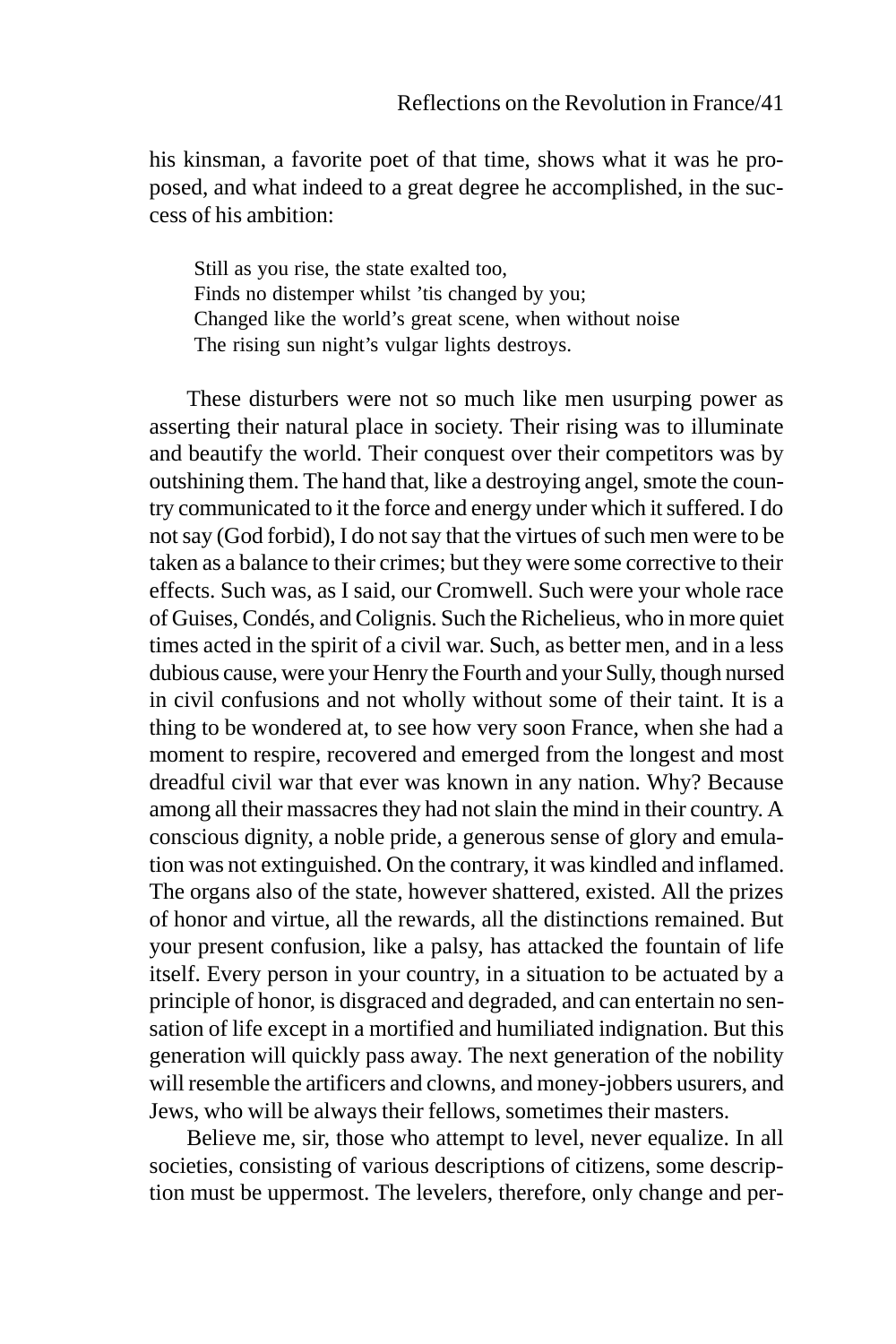vert the natural order of things; they load the edifice of society by setting up in the air what the solidity of the structure requires to be on the ground. The association of tailors and carpenters, of which the republic (of Paris, for instance) is composed, cannot be equal to the situation into which by the worst of usurpations—an usurpation on the prerogatives of nature—you attempt to force them.

The Chancellor of France, at the opening of the states, said, in a tone of oratorical flourish, that all occupations were honorable. If he meant only that no honest employment was disgraceful, he would not have gone beyond the truth. But in asserting that anything is honorable, we imply some distinction in its favor. The occupation of a hairdresser or of a working tallow-chandler cannot be a matter of honor to any person—to say nothing of a number of other more servile employments. Such descriptions of men ought not to suffer oppression from the state; but the state suffers oppression if such as they, either individually or collectively, are permitted to rule. In this you think you are combating prejudice, but you are at war with nature.10

I do not, my dear Sir, conceive you to be of that sophistical, captious spirit, or of that uncandid dulness, as to require, for every general observation or sentiment, an explicit detail of the correctives and exceptions which reason will presume to be included in all the general propositions which come from reasonable men. You do not imagine that I wish to confine power, authority, and distinction to blood and names and titles. No, Sir. There is no qualification for government but virtue and wisdom, actual or presumptive. Wherever they are actually found, they have, in whatever state, condition, profession, or trade, the passport of Heaven to human place and honor. Woe to the country which would madly and impiously reject the service of the talents and virtues, civil, military, or religious, that are given to grace and to serve it, and would condemn to obscurity everything formed to diffuse luster and glory around a state. Woe to that country, too, that, passing into the opposite extreme, considers a low education, a mean contracted view of things, a sordid, mercenary occupation as a preferable title to command. Everything ought to be open, but not indifferently, to every man. No rotation; no appointment by lot; no mode of election operating in the spirit of sortition or rotation can be generally good in a government conversant in extensive objects. Because they have no tendency, direct or indirect, to select the man with a view to the duty or to accommodate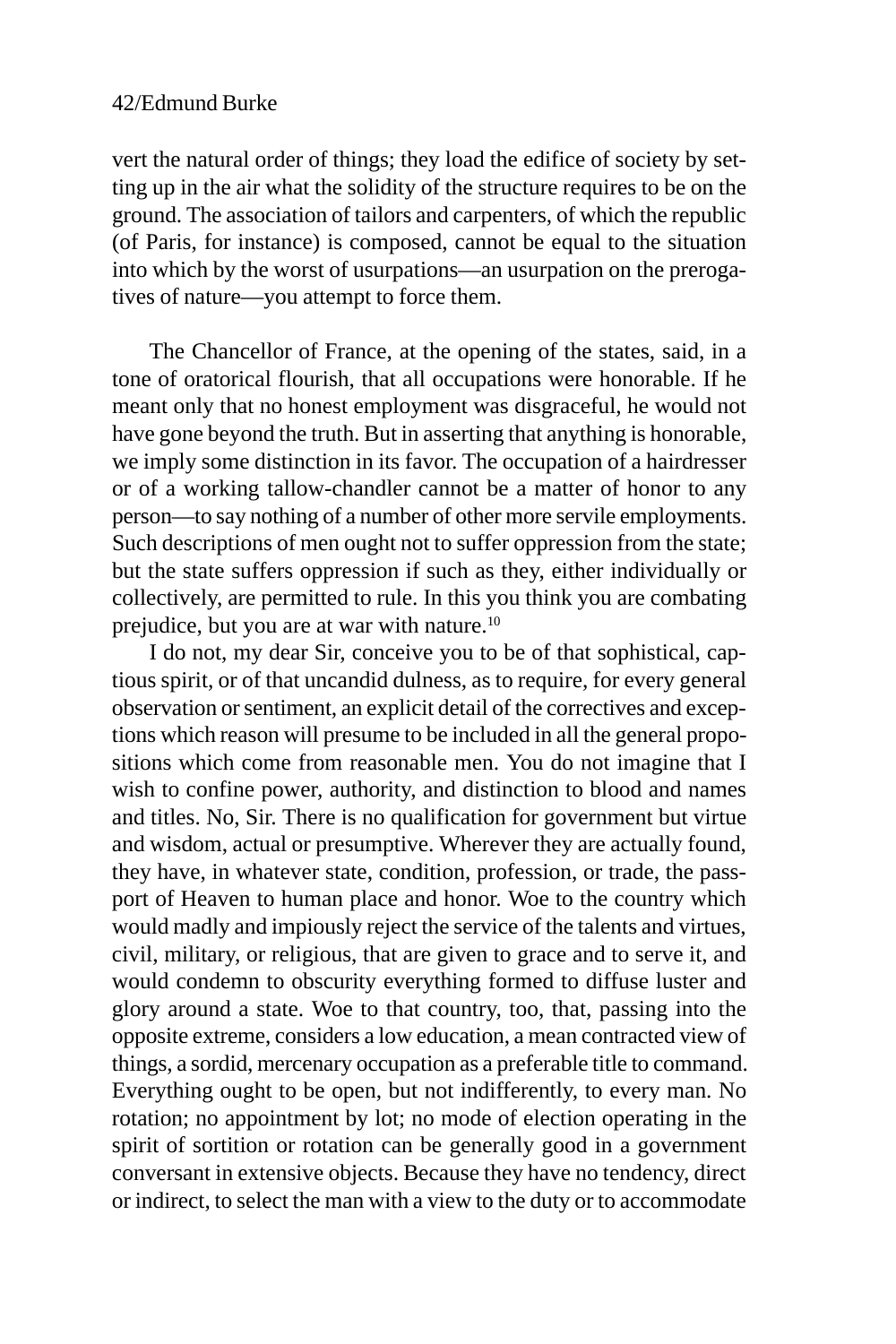the one to the other. I do not hesitate to say that the road to eminence and power, from obscure condition, ought not to be made too easy, nor a thing too much of course. If rare merit be the rarest of all rare things, it ought to pass through some sort of probation. The temple of honor ought to be seated on an eminence. If it be opened through virtue, let it be remembered, too, that virtue is never tried but by some difficulty and some struggle.

Nothing is a due and adequate representation of a state that does not represent its ability as well as its property. But as ability is a vigorous and active principle, and as property is sluggish, inert, and timid, it never can be safe from the invasion of ability unless it be, out of all proportion, predominant in the representation. It must be represented, too, in great masses of accumulation, or it is not rightly protected. The characteristic essence of property, formed out of the combined principles of its acquisition and conservation, is to be unequal. The great masses, therefore, which excite envy and tempt rapacity must be put out of the possibility of danger. Then they form a natural rampart about the lesser properties in all their gradations. The same quantity of property, which is by the natural course of things divided among many, has not the same operation. Its defensive power is weakened as it is diffused. In this diffusion each man's portion is less than what, in the eagerness of his desires, he may flatter himself to obtain by dissipating the accumulations of others. The plunder of the few would indeed give but a share inconceivably small in the distribution to the many. But the many are not capable of making this calculation; and those who lead them to rapine never intend this distribution.

The power of perpetuating our property in our families is one of the most valuable and interesting circumstances belonging to it, and that which tends the most to the perpetuation of society itself. It makes our weakness subservient to our virtue, it grafts benevolence even upon avarice. The possessors of family wealth, and of the distinction which attends hereditary possession (as most concerned in it), are the natural securities for this transmission. With us the House of Peers is formed upon this principle. It is wholly composed of hereditary property and hereditary distinction, and made, therefore, the third of the legislature and, in the last event, the sole judge of all property in all its subdivisions. The House of Commons, too, though not necessarily, yet in fact, is always so composed, in the far greater part. Let those large proprietors be what they will—and they have their chance of being amongst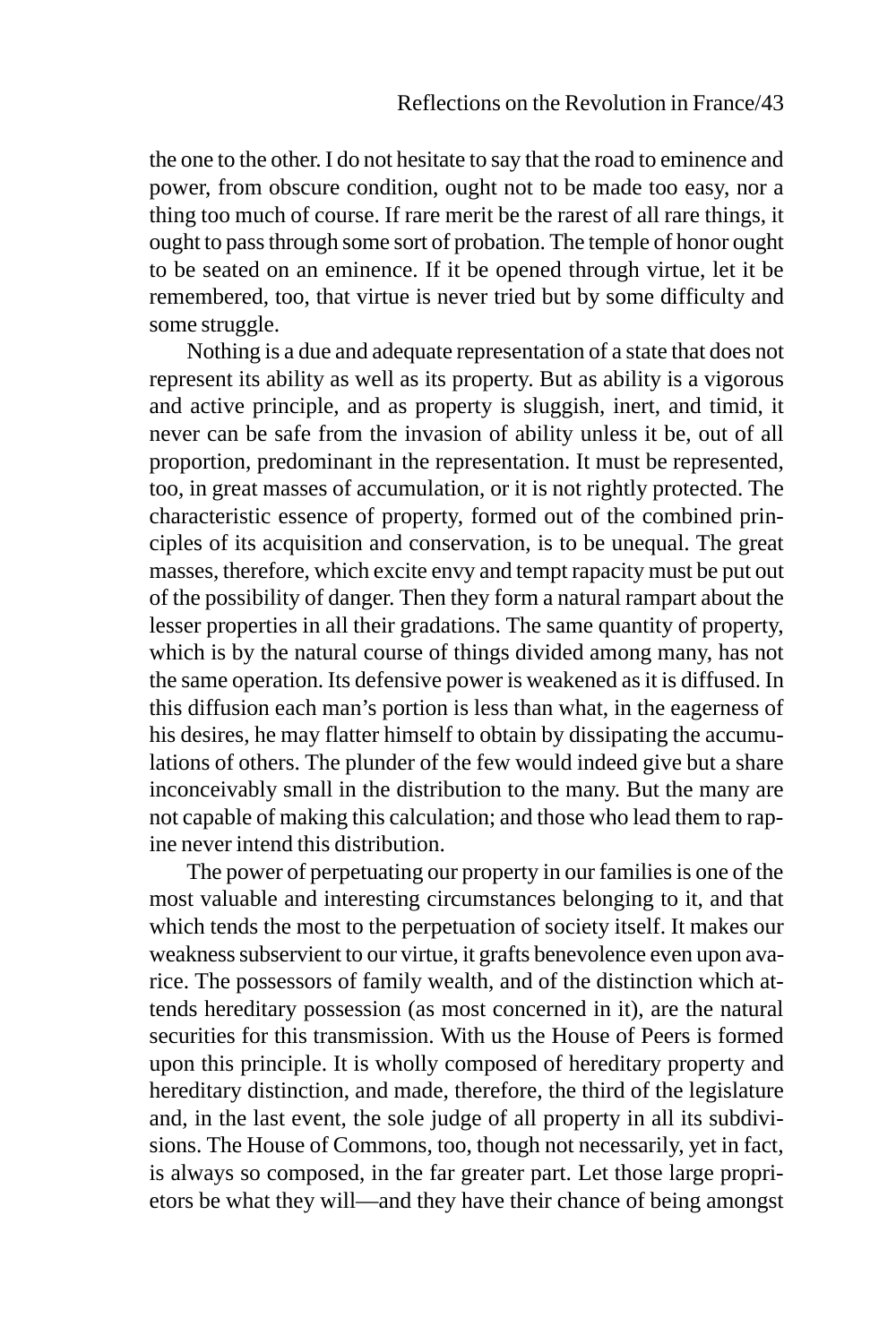the best—they are, at the very worst, the ballast in the vessel of the commonwealth. For though hereditary wealth and the rank which goes with it are too much idolized by creeping sycophants and the blind, abject admirers of power, they are too rashly slighted in shallow speculations of the petulant, assuming, short-sighted coxcombs of philosophy. Some decent, regulated preeminence, some preference (not exclusive appropriation) given to birth is neither unnatural, nor unjust, nor impolitic.

It is said that twenty-four millions ought to prevail over two hundred thousand. True; if the constitution of a kingdom be a problem of arithmetic. This sort of discourse does well enough with the lamp-post for its second; to men who may reason calmly, it is ridiculous. The will of the many and their interest must very often differ, and great will be the difference when they make an evil choice. A government of five hundred country attornies and obscure curates is not good for twentyfour millions of men, though it were chosen by eight and forty millions, nor is it the better for being guided by a dozen of persons of quality who have betrayed their trust in order to obtain that power. At present, you seem in everything to have strayed out of the high road of nature. The property of France does not govern it. Of course, property is destroyed and rational liberty has no existence. All you have got for the present is a paper circulation and a stock-jobbing constitution; and as to the future, do you seriously think that the territory of France, upon the republican system of eighty-three independent municipalities (to say nothing of the parts that compose them), can ever be governed as one body or can ever be set in motion by the impulse of one mind? When the National Assembly has completed its work, it will have accomplished its ruin. These commonwealths will not long bear a state of subjection to the republic of Paris. They will not bear that this body should monopolize the captivity of the king and the dominion over the assembly calling itself national. Each will keep its own portion of the spoil of the church to itself, and it will not suffer either that spoil, or the more just fruits of their industry, or the natural produce of their soil to be sent to swell the insolence or pamper the luxury of the mechanics of Paris. In this they will see none of the equality, under the pretense of which they have been tempted to throw off their allegiance to their sovereign as well as the ancient constitution of their country. There can be no capital city in such a constitution as they have lately made. They have forgot that, when they framed democratic governments, they had virtually dismem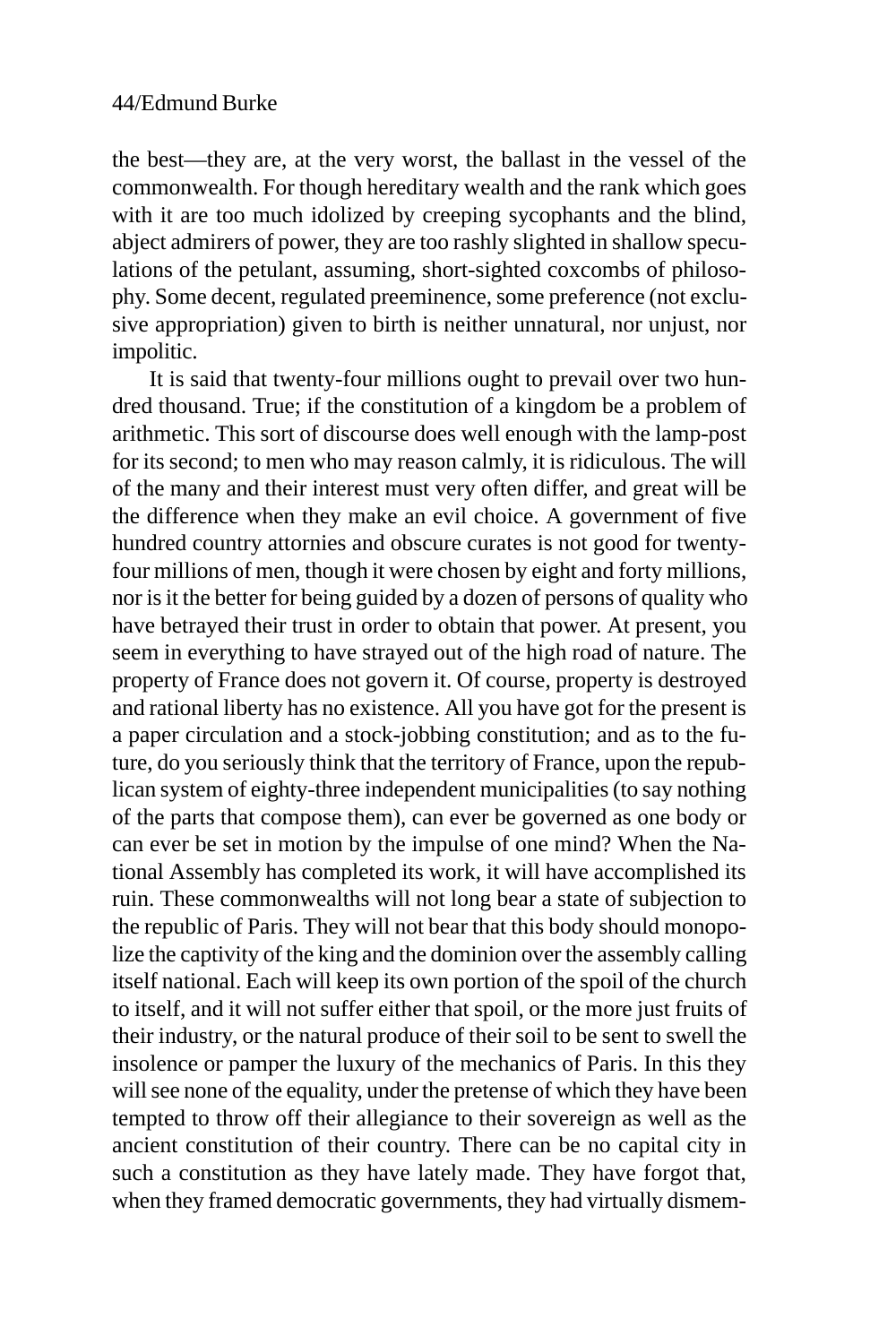bered their country. The person whom they persevere in calling king has not power left to him by the hundredth part sufficient to hold together this collection of republics. The republic of Paris will endeavor, indeed, to complete the debauchery of the army, and illegally to perpetuate the assembly, without resort to its constituents, as the means of continuing its despotism. It will make efforts, by becoming the heart of a boundless paper circulation, to draw everything to itself; but in vain. All this policy in the end will appear as feeble as it is now violent.

If this be your actual situation, compared to the situation to which you were called, as it were, by the voice of God and man, I cannot find it in my heart to congratulate you on the choice you have made or the success which has attended your endeavors. I can as little recommend to any other nation a conduct grounded on such principles, and productive of such effects. That I must leave to those who can see farther into your affairs than I am able to do, and who best know how far your actions are favorable to their designs. The gentlemen of the Revolution Society, who were so early in their congratulations, appear to be strongly of opinion that there is some scheme of politics relative to this country in which your proceedings may, in some way, be useful. For your Dr. Price, who seems to have speculated himself into no small degree of fervor upon this subject, addresses his auditory in the following very remarkable words: "I cannot conclude without recalling *particularly* to your recollection a consideration which I have more than once alluded to, and which probably your thoughts *have been all along anticipating*; a consideration with which my *mind is impressed more than I can express*. I mean the consideration of the *favourableness of the present times to all exertions in the cause of liberty*."

It is plain that the mind of this political preacher was at the time big with some extraordinary design; and it is very probable that the thoughts of his audience, who understood him better than I do, did all along run before him in his reflection and in the whole train of consequences to which it led.

Before I read that sermon, I really thought I had lived in a free country; and it was an error I cherished, because it gave me a greater liking to the country I lived in. I was, indeed, aware that a jealous, everwaking vigilance to guard the treasure of our liberty, not only from invasion, but from decay and corruption, was our best wisdom and our first duty. However, I considered that treasure rather as a possession to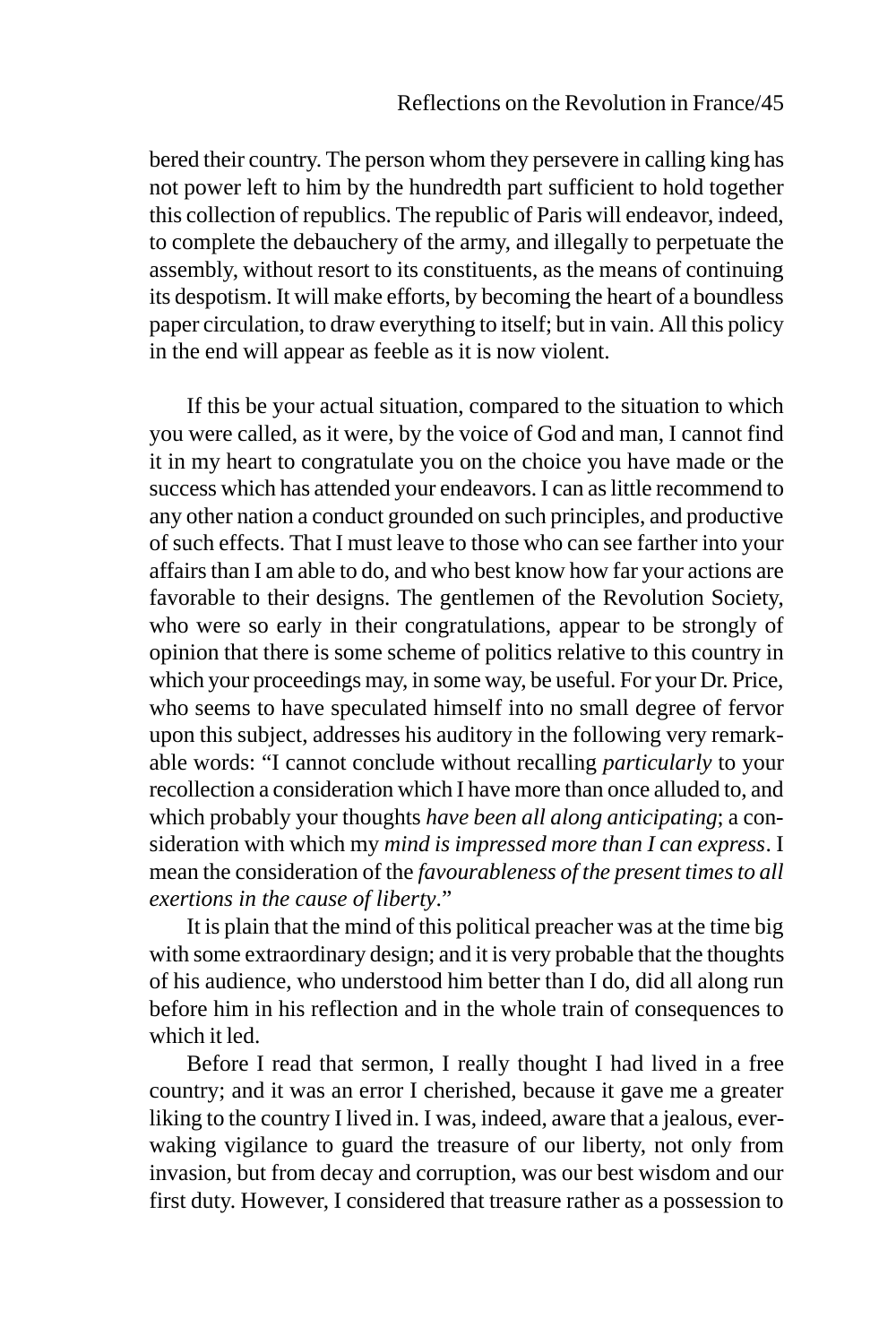be secured than as a prize to be contended for. I did not discern how the present time came to be so very favorable to all exertions in the cause of freedom. The present time differs from any other only by the circumstance of what is doing in France. If the example of that nation is to have an influence on this, I can easily conceive why some of their proceedings which have an unpleasant aspect and are not quite reconcilable to humanity, generosity, good faith, and justice are palliated with so much milky good-nature toward the actors, and borne with so much heroic fortitude toward the sufferers. It is certainly not prudent to discredit the authority of an example we mean to follow. But allowing this, we are led to a very natural question: What is that cause of liberty, and what are those exertions in its favor to which the example of France is so singularly auspicious? Is our monarchy to be annihilated, with all the laws, all the tribunals, and all the ancient corporations of the kingdom? Is every landmark of the country to be done away in favor of a geometrical and arithmetical constitution? Is the House of Lords to be voted useless? Is episcopacy to be abolished? Are the church lands to be sold to Jews and jobbers or given to bribe new-invented municipal republics into a participation in sacrilege? Are all the taxes to be voted grievances, and the revenue reduced to a patriotic contribution or patriotic presents? Are silver shoe-buckles to be substituted in the place of the land tax and the malt tax for the support of the naval strength of this kingdom? Are all orders, ranks, and distinctions to be confounded, that out of universal anarchy, joined to national bankruptcy, three or four thousand democracies should be formed into eighty-three, and that they may all, by some sort of unknown attractive power, be organized into one? For this great end, is the army to be seduced from its discipline and its fidelity, first, by every kind of debauchery and, then, by the terrible precedent of a donative in the increase of pay? Are the curates to be seduced from their bishops by holding out to them the delusive hope of a dole out of the spoils of their own order? Are the citizens of London to be drawn from their allegiance by feeding them at the expense of their fellow subjects? Is a compulsory paper currency to be substituted in the place of the legal coin of this kingdom? Is what remains of the plundered stock of public revenue to be employed in the wild project of maintaining two armies to watch over and to fight with each other? If these are the ends and means of the Revolution Society, I admit that they are well assorted; and France may furnish them for both with precedents in point.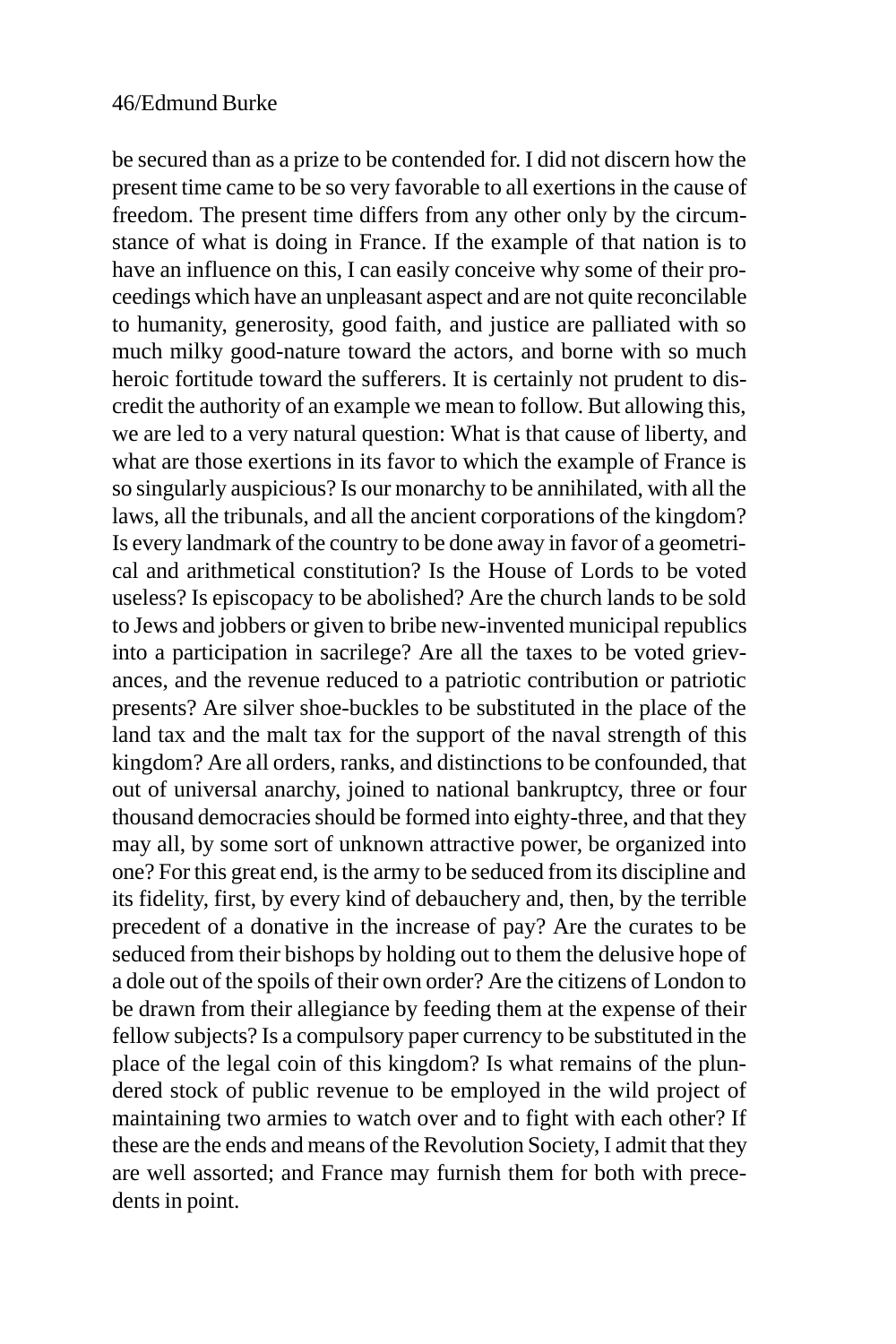I see that your example is held out to shame us. I know that we are supposed a dull, sluggish race, rendered passive by finding our situation tolerable, and prevented by a mediocrity of freedom from ever attaining to its full perfection. Your leaders in France began by affecting to admire, almost to adore, the British constitution; but as they advanced, they came to look upon it with a sovereign contempt. The friends of your National Assembly amongst us have full as mean an opinion of what was formerly thought the glory of their country. The Revolution Society has discovered that the English nation is not free. They are convinced that the inequality in our representation is a "defect in our constitution so gross and palpable as to make it excellent chiefly in form and theory."11 That a representation in the legislature of a kingdom is not only the basis of all constitutional liberty in it, but of "all legitimate government; that without it a government is nothing but an usurpation"; that "when the representation is partial, the kingdom possesses liberty only partially; and if extremely partial, it gives only a semblance; and if not only extremely partial, but corruptly chosen, it becomes a nuisance." Dr. Price considers this inadequacy of representation as our fundamental grievance; and though, as to the corruption of this semblance of representation, he hopes it is not yet arrived to its full perfection of depravity, he fears that "nothing will be done towards gaining for us this essential blessing, until some great abuse of power again provokes our resentment, or some great calamity again alarms our fears, or perhaps till the acquisition of a pure and equal representation by other countries, whilst we are mocked with the shadow, kindles our shame." To this he subjoins a note in these words. "A representation chosen chiefly by the treasury, and a few thousands of the dregs of the people, who are generally paid for their votes."

You will smile here at the consistency of those democratists who, when they are not on their guard, treat the humbler part of the community with the greatest contempt, whilst, at the same time, they pretend to make them the depositories of all power. It would require a long discourse to point out to you the many fallacies that lurk in the generality and equivocal nature of the terms "inadequate representation." I shall only say here, in justice to that old-fashioned constitution under which we have long prospered, that our representation has been found perfectly adequate to all the purposes for which a representation of the people can be desired or devised. I defy the enemies of our constitution to show the contrary. To detail the particulars in which it is found so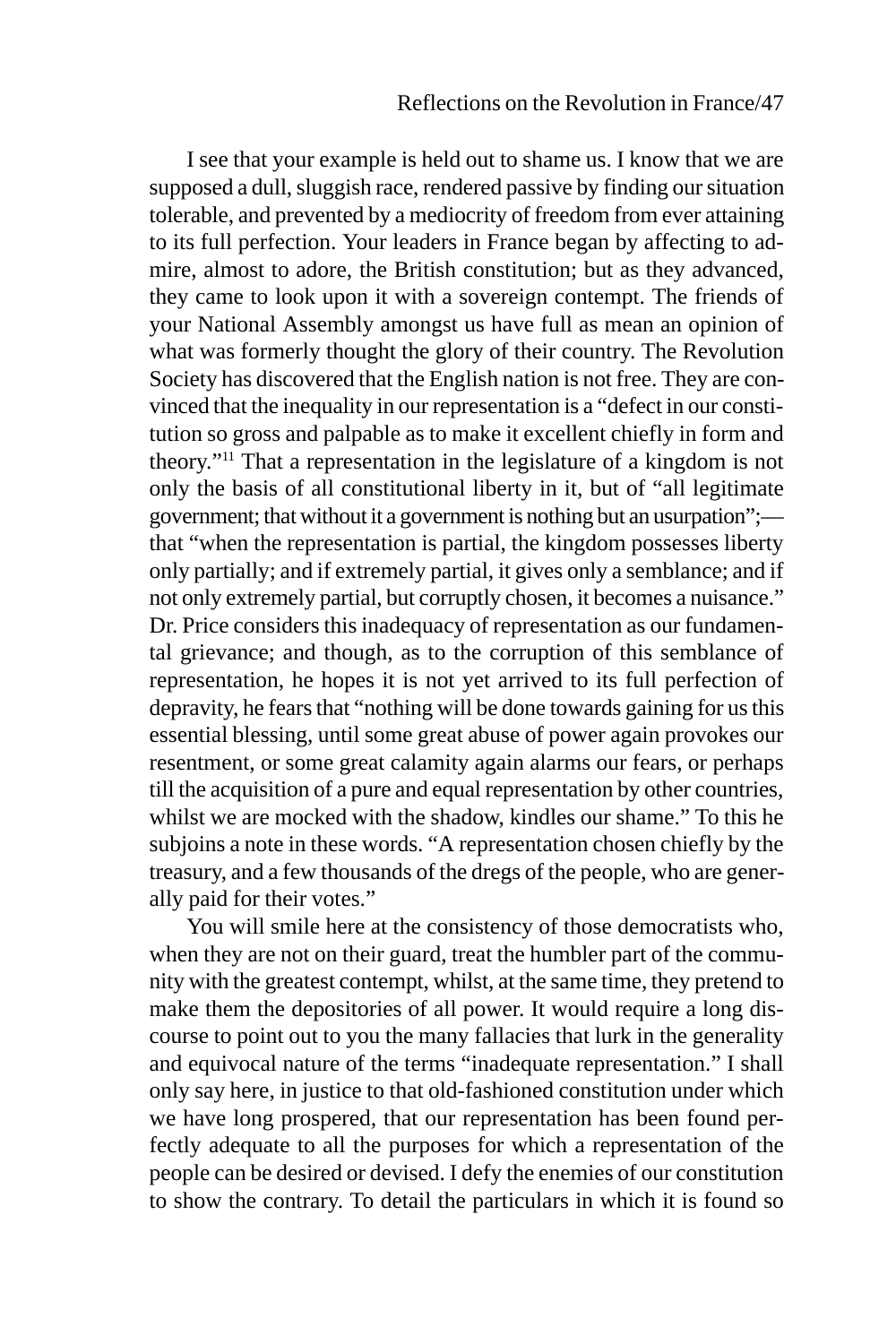well to promote its ends would demand a treatise on our practical constitution. I state here the doctrine of the Revolutionists only that you and others may see what an opinion these gentlemen entertain of the constitution of their country, and why they seem to think that some great abuse of power or some great calamity, as giving a chance for the blessing of a constitution according to their ideas, would be much palliated to their feelings; you see why they are so much enamored of your fair and equal representation, which being once obtained, the same effects might follow. You see they consider our House of Commons as only "a semblance," "a form," "a theory," "a shadow," "a mockery," perhaps "a nuisance."

These gentlemen value themselves on being systematic, and not without reason. They must therefore look on this gross and palpable defect of representation, this fundamental grievance (so they call it) as a thing not only vicious in itself, but as rendering our whole government absolutely illegitimate, and not at all better than a downright usurpation. Another revolution, to get rid of this illegitimate and usurped government, would of course be perfectly justifiable, if not absolutely necessary. Indeed, their principle, if you observe it with any attention, goes much further than to an alteration in the election of the House of Commons; for, if popular representation, or choice, is necessary to the legitimacy of all government, the House of Lords is, at one stroke, bastardized and corrupted in blood. That House is no representative of the people at all, even in "semblance or in form." The case of the crown is altogether as bad. In vain the crown may endeavor to screen itself against these gentlemen by the authority of the establishment made on the Revolution. The Revolution which is resorted to for a title, on their system, wants a title itself. The Revolution is built, according to their theory, upon a basis not more solid than our present formalities, as it was made by a House of Lords, not representing any one but themselves, and by a House of Commons exactly such as the present, that is, as they term it, by a mere "shadow and mockery" of representation.

Something they must destroy, or they seem to themselves to exist for no purpose. One set is for destroying the civil power through the ecclesiastical; another, for demolishing the ecclesiastic through the civil. They are aware that the worst consequences might happen to the public in accomplishing this double ruin of church and state, but they are so heated with their theories that they give more than hints that this ruin, with all the mischiefs that must lead to it and attend it, and which to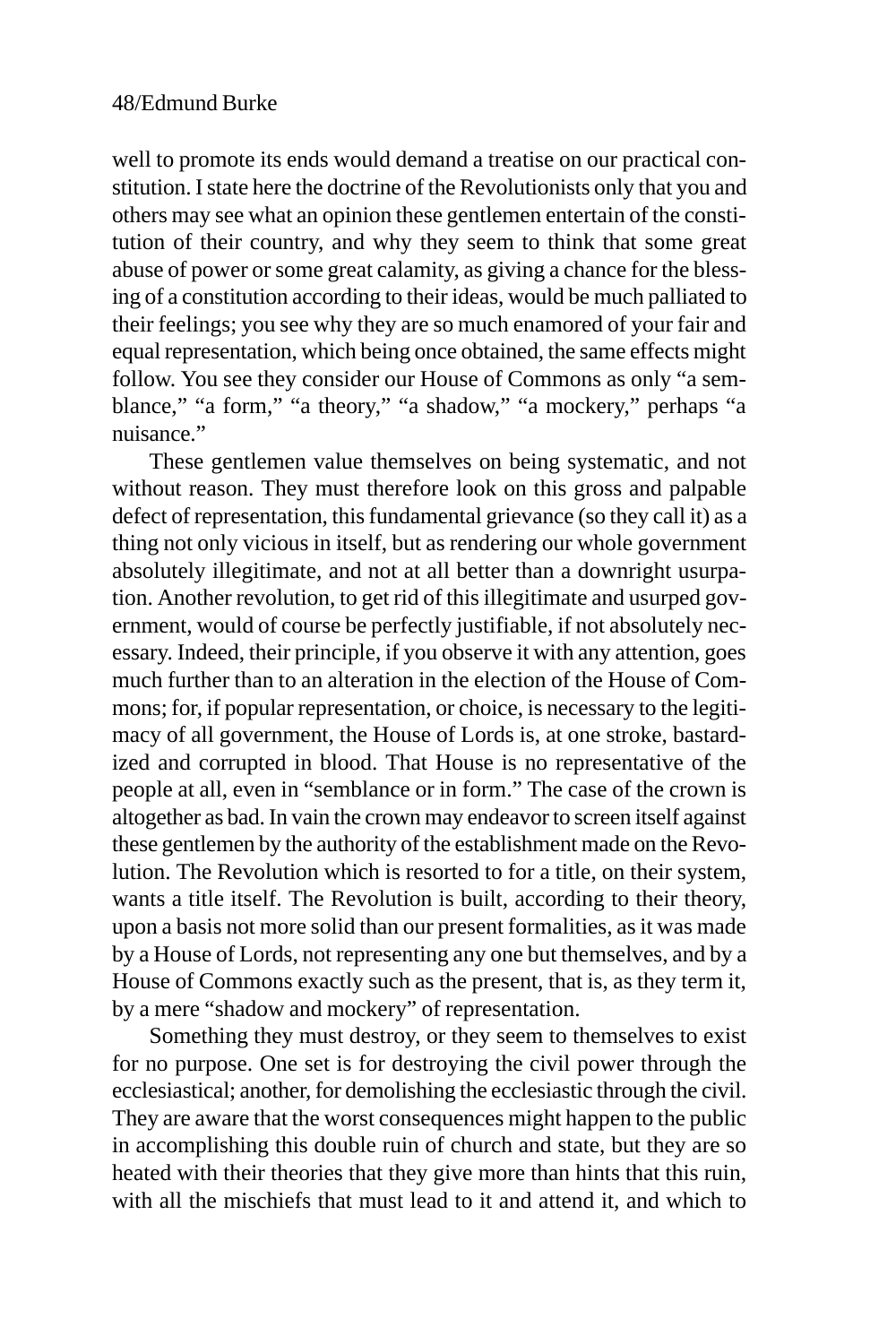themselves appear quite certain, would not be unacceptable to them or very remote from their wishes. A man amongst them of great authority and certainly of great talents, speaking of a supposed alliance between church and state, says, "perhaps we must wait *for the fall of the civil powers* before this most unnatural alliance be broken. Calamitous no doubt will that time be. But what convulsion in the political world ought to be a subject of lamentation if it be attended with so desirable an effect?" You see with what a steady eye these gentlemen are prepared to view the greatest calamities which can befall their country.

It is no wonder, therefore, that with these ideas of everything in their constitution and government at home, either in church or state, as illegitimate and usurped, or at best as a vain mockery, they look abroad with an eager and passionate enthusiasm. Whilst they are possessed by these notions, it is vain to talk to them of the practice of their ancestors, the fundamental laws of their country, the fixed form of a constitution whose merits are confirmed by the solid test of long experience and an increasing public strength and national prosperity. They despise experience as the wisdom of unlettered men; and as for the rest, they have wrought underground a mine that will blow up, at one grand explosion, all examples of antiquity, all precedents, charters, and acts of parliament. They have "the rights of men." Against these there can be no prescription, against these no agreement is binding; these admit no temperament and no compromise; anything withheld from their full demand is so much of fraud and injustice. Against these their rights of men let no government look for security in the length of its continuance, or in the justice and lenity of its administration. The objections of these speculatists, if its forms do not quadrate with their theories, are as valid against such an old and beneficent government as against the most violent tyranny or the greenest usurpation. They are always at issue with governments, not on a question of abuse, but a question of competency and a question of title. I have nothing to say to the clumsy subtilty of their political metaphysics. Let them be their amusement in the schools.— "*Illa se jactet in aula Aeolus, et clauso ventorum carcere regnet*."— But let them not break prison to burst like a Levanter to sweep the earth with their hurricane and to break up the fountains of the great deep to overwhelm us.

Far am I from denying in theory, full as far is my heart from withholding in practice (if I were of power to give or to withhold) the real rights of men. In denying their false claims of right, I do not mean to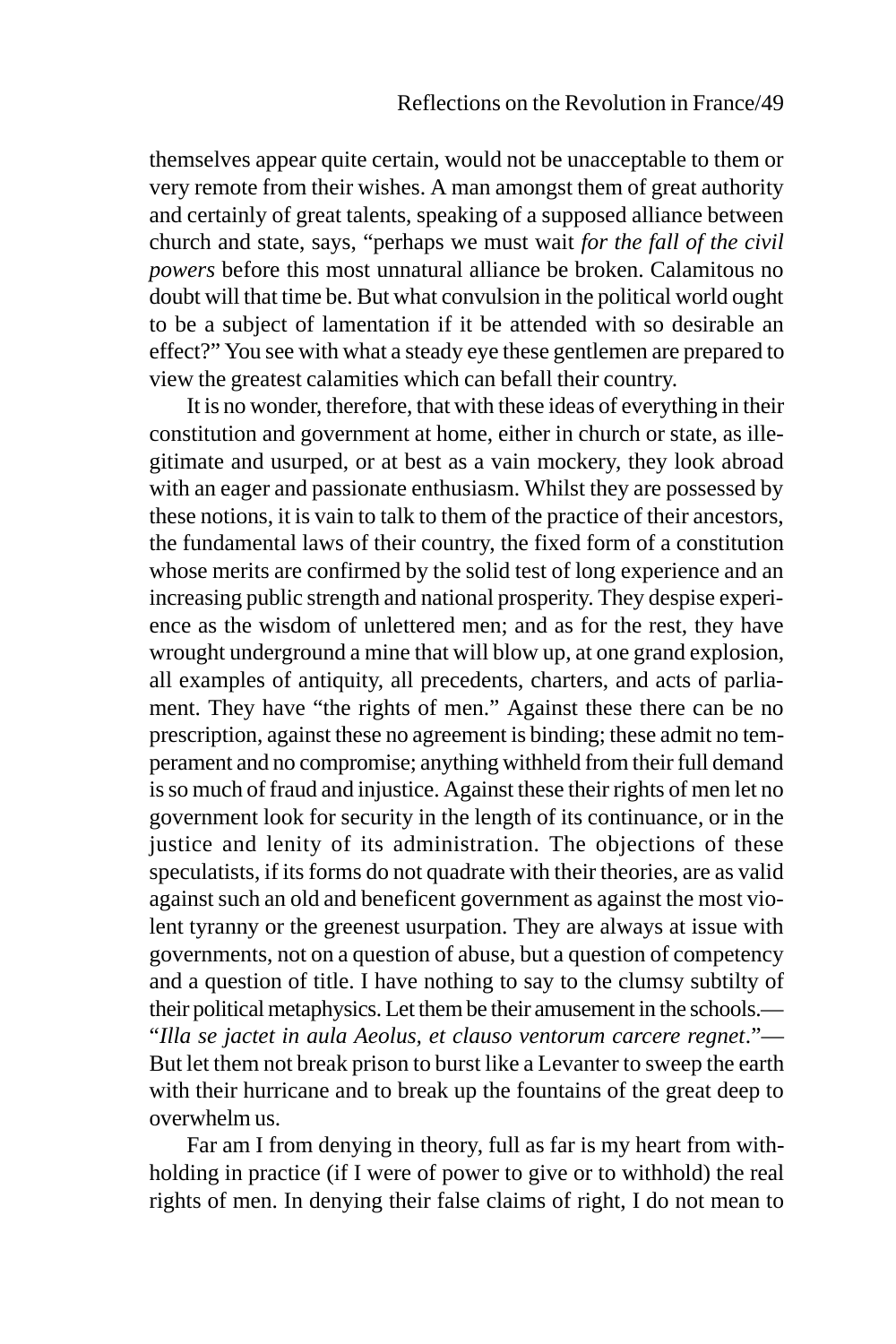injure those which are real, and are such as their pretended rights would totally destroy. If civil society be made for the advantage of man, all the advantages for which it is made become his right. It is an institution of beneficence; and law itself is only beneficence acting by a rule. Men have a right to live by that rule; they have a right to do justice, as between their fellows, whether their fellows are in public function or in ordinary occupation. They have a right to the fruits of their industry and to the means of making their industry fruitful. They have a right to the acquisitions of their parents, to the nourishment and improvement of their offspring, to instruction in life, and to consolation in death. Whatever each man can separately do, without trespassing upon others, he has a right to do for himself; and he has a right to a fair portion of all which society, with all its combinations of skill and force, can do in his favor. In this partnership all men have equal rights, but not to equal things. He that has but five shillings in the partnership has as good a right to it as he that has five hundred pounds has to his larger proportion. But he has not a right to an equal dividend in the product of the joint stock; and as to the share of power, authority, and direction which each individual ought to have in the management of the state, that I must deny to be amongst the direct original rights of man in civil society; for I have in my contemplation the civil social man, and no other. It is a thing to be settled by convention.

If civil society be the offspring of convention, that convention must be its law. That convention must limit and modify all the descriptions of constitution which are formed under it. Every sort of legislative, judicial, or executory power are its creatures. They can have no being in any other state of things; and how can any man claim under the conventions of civil society rights which do not so much as suppose its existence—rights which are absolutely repugnant to it? One of the first motives to civil society, and which becomes one of its fundamental rules, is that no man should be judge in his own cause. By this each person has at once divested himself of the first fundamental right of uncovenanted man, that is, to judge for himself and to assert his own cause. He abdicates all right to be his own governor. He inclusively, in a great measure, abandons the right of self-defense, the first law of nature. Men cannot enjoy the rights of an uncivil and of a civil state together. That he may obtain justice, he gives up his right of determining what it is in points the most essential to him. That he may secure some liberty, he makes a surrender in trust of the whole of it.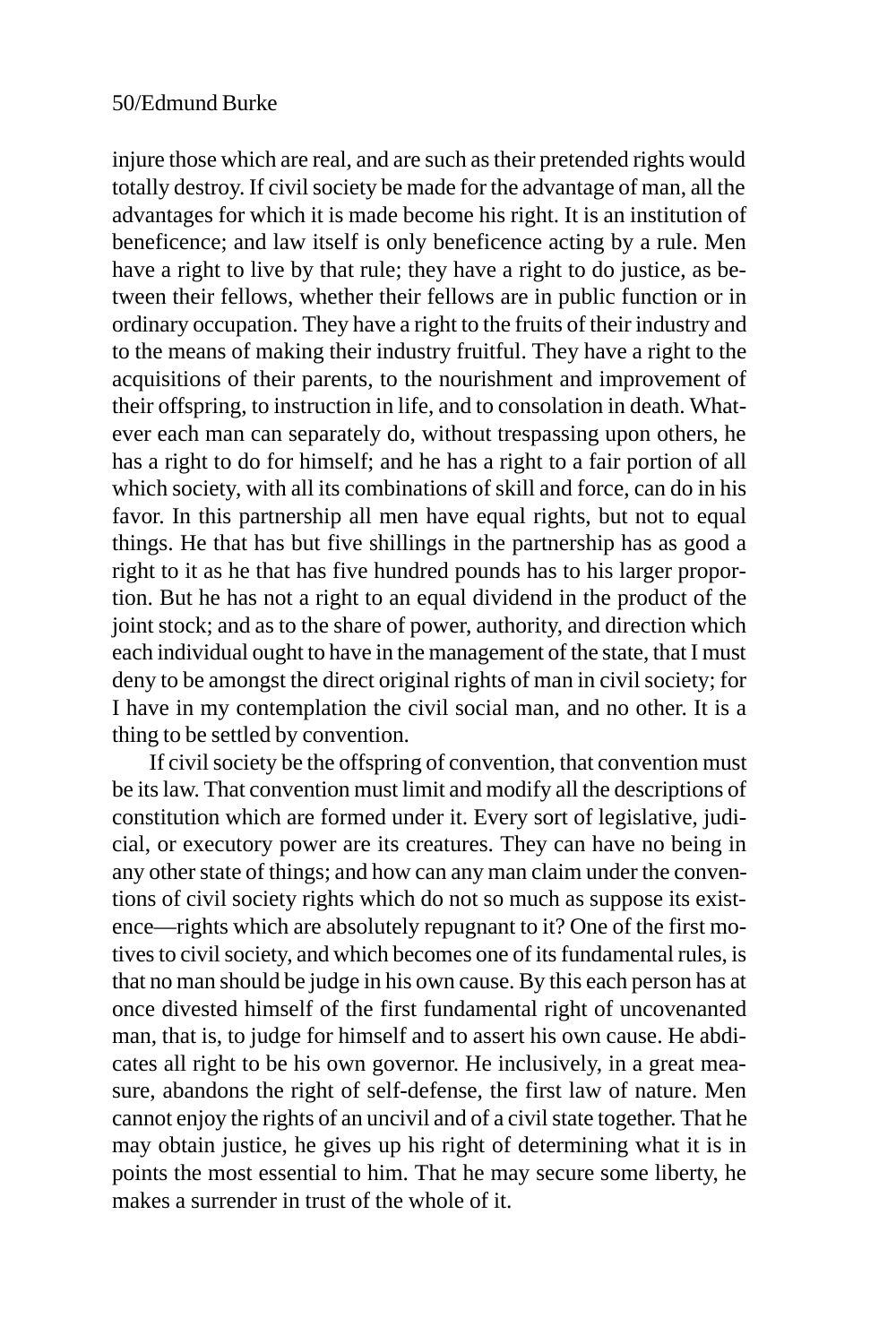Government is not made in virtue of natural rights, which may and do exist in total independence of it, and exist in much greater clearness and in a much greater degree of abstract perfection; but their abstract perfection is their practical defect. By having a right to everything they want everything. Government is a contrivance of human wisdom to provide for human wants. Men have a right that these wants should be provided for by this wisdom. Among these wants is to be reckoned the want, out of civil society, of a sufficient restraint upon their passions. Society requires not only that the passions of individuals should be subjected, but that even in the mass and body, as well as in the individuals, the inclinations of men should frequently be thwarted, their will controlled, and their passions brought into subjection. This can only be done by a power out of themselves, and not, in the exercise of its function, subject to that will and to those passions which it is its office to bridle and subdue. In this sense the restraints on men, as well as their liberties, are to be reckoned among their rights. But as the liberties and the restrictions vary with times and circumstances and admit to infinite modifications, they cannot be settled upon any abstract rule; and nothing is so foolish as to discuss them upon that principle.

The moment you abate anything from the full rights of men, each to govern himself, and suffer any artificial, positive limitation upon those rights, from that moment the whole organization of government becomes a consideration of convenience. This it is which makes the constitution of a state and the due distribution of its powers a matter of the most delicate and complicated skill. It requires a deep knowledge of human nature and human necessities, and of the things which facilitate or obstruct the various ends which are to be pursued by the mechanism of civil institutions. The state is to have recruits to its strength, and remedies to its distempers. What is the use of discussing a man's abstract right to food or medicine? The question is upon the method of procuring and administering them. In that deliberation I shall always advise to call in the aid of the farmer and the physician rather than the professor of metaphysics.

The science of constructing a commonwealth, or renovating it, or reforming it, is, like every other experimental science, not to be taught a priori. Nor is it a short experience that can instruct us in that practical science, because the real effects of moral causes are not always immediate; but that which in the first instance is prejudicial may be excellent in its remoter operation, and its excellence may arise even from the ill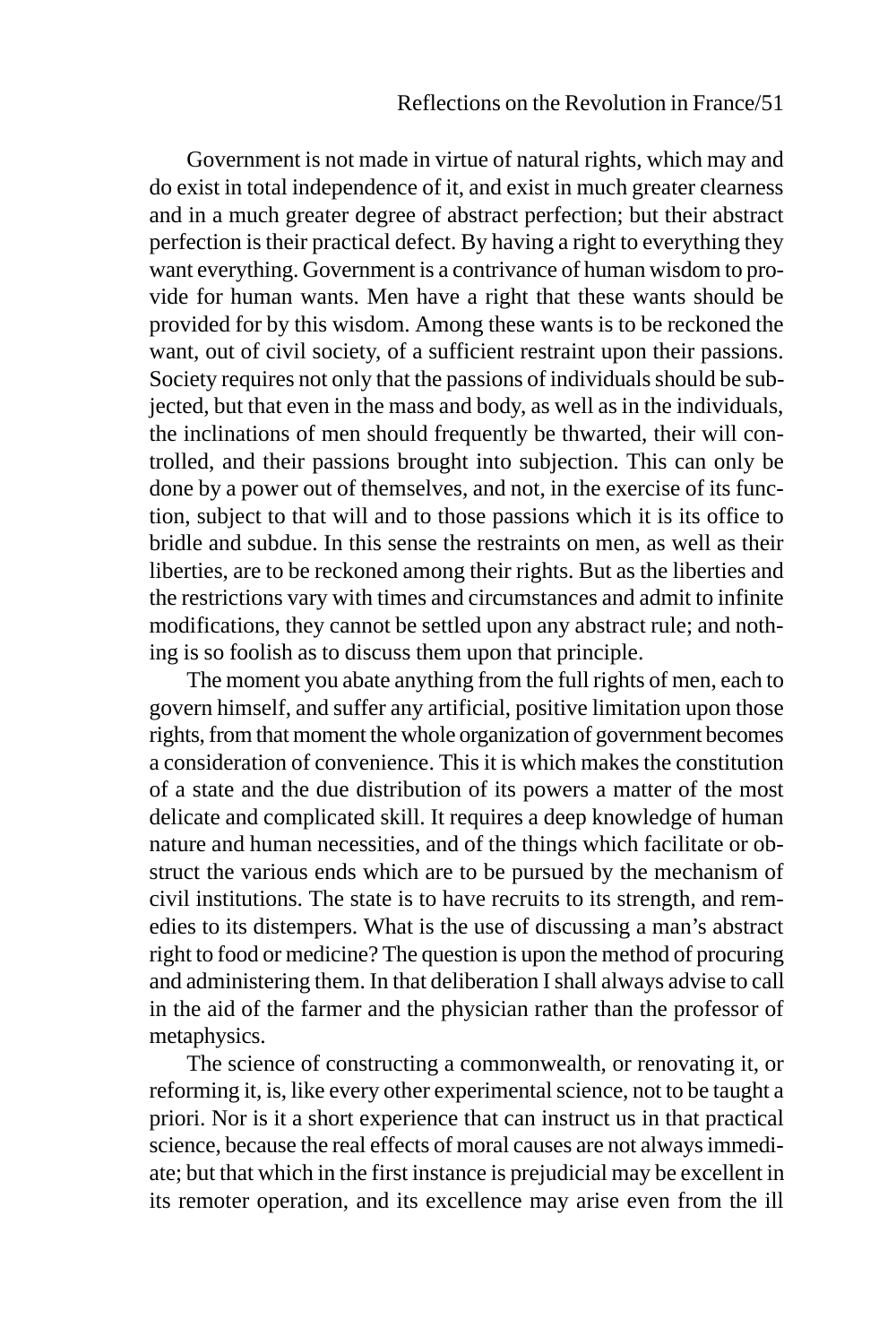effects it produces in the beginning. The reverse also happens: and very plausible schemes, with very pleasing commencements, have often shameful and lamentable conclusions. In states there are often some obscure and almost latent causes, things which appear at first view of little moment, on which a very great part of its prosperity or adversity may most essentially depend. The science of government being therefore so practical in itself and intended for such practical purposes—a matter which requires experience, and even more experience than any person can gain in his whole life, however sagacious and observing he may be—it is with infinite caution that any man ought to venture upon pulling down an edifice which has answered in any tolerable degree for ages the common purposes of society, or on building it up again without having models and patterns of approved utility before his eyes.

These metaphysic rights entering into common life, like rays of light which pierce into a dense medium, are by the laws of nature refracted from their straight line. Indeed, in the gross and complicated mass of human passions and concerns the primitive rights of men undergo such a variety of refractions and reflections that it becomes absurd to talk of them as if they continued in the simplicity of their original direction. The nature of man is intricate; the objects of society are of the greatest possible complexity; and, therefore, no simple disposition or direction of power can be suitable either to man's nature or to the quality of his affairs. When I hear the simplicity of contrivance aimed at and boasted of in any new political constitutions, I am at no loss to decide that the artificers are grossly ignorant of their trade or totally negligent of their duty. The simple governments are fundamentally defective, to say no worse of them. If you were to contemplate society in but one point of view, all these simple modes of polity are infinitely captivating. In effect each would answer its single end much more perfectly than the more complex is able to attain all its complex purposes. But it is better that the whole should be imperfectly and anomalously answered than that, while some parts are provided for with great exactness, others might be totally neglected or perhaps materially injured by the over-care of a favorite member.

The pretended rights of these theorists are all extremes; and in proportion as they are metaphysically true, they are morally and politically false. The rights of men are in a sort of middle, incapable of definition, but not impossible to be discerned. The rights of men in governments are their advantages; and these are often in balances between differ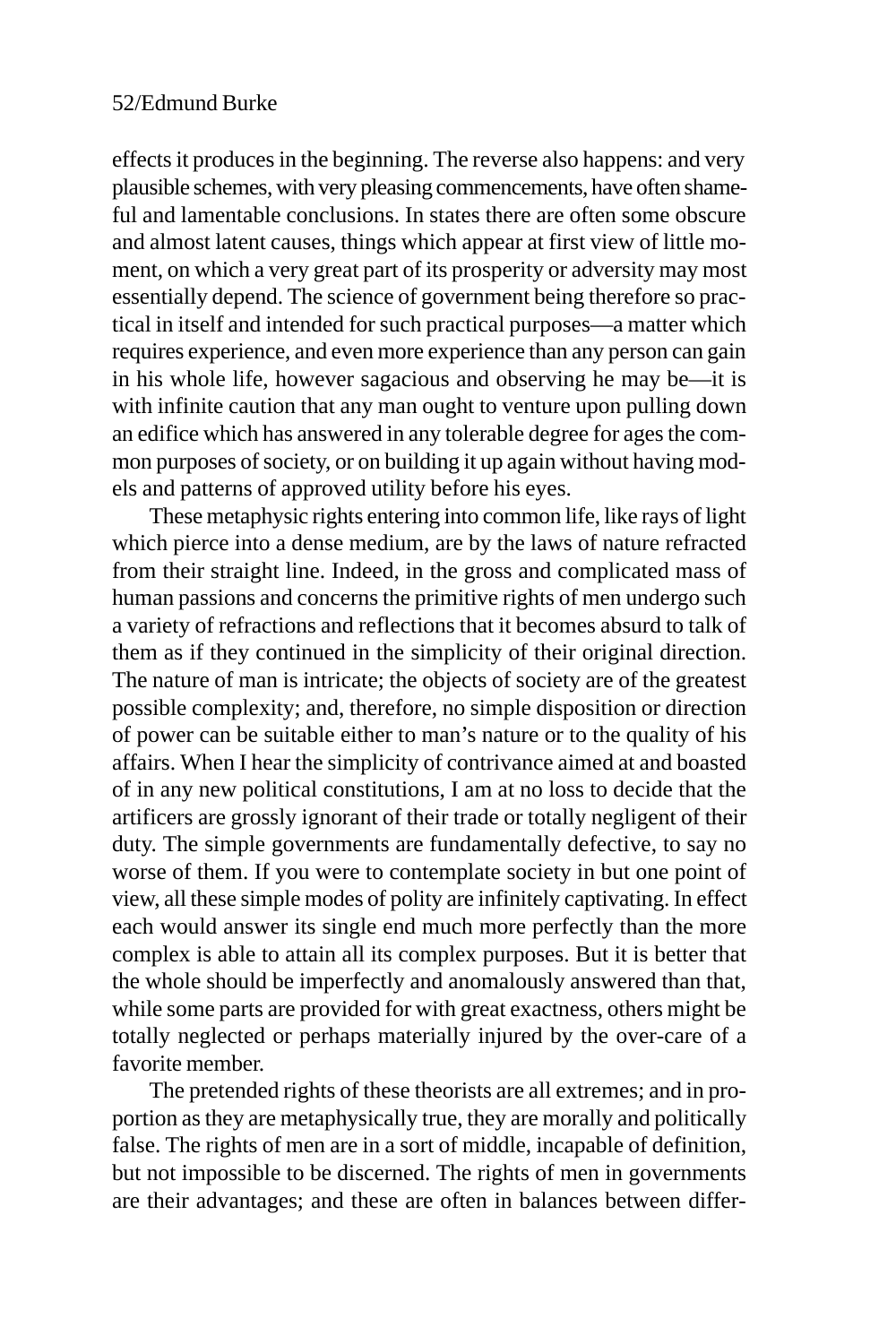ences of good, in compromises sometimes between good and evil, and sometimes between evil and evil. Political reason is a computing principle: adding, subtracting, multiplying, and dividing, morally and not metaphysically or mathematically, true moral denominations.

By these theorists the right of the people is almost always sophistically confounded with their power. The body of the community, whenever it can come to act, can meet with no effectual resistance; but till power and right are the same, the whole body of them has no right inconsistent with virtue, and the first of all virtues, prudence. Men have no right to what is not reasonable and to what is not for their benefit; for though a pleasant writer said, *Liceat perire poetis*, when one of them, in cold blood, is said to have leaped into the flames of a volcanic revolution, A*rdentem frigidus Aetnam insiluit*, I consider such a frolic rather as an unjustifiable poetic license than as one of the franchises of Parnassus; and whether he was a poet, or divine, or politician that chose to exercise this kind of right, I think that more wise, because more charitable, thoughts would urge me rather to save the man than to preserve his brazen slippers as the monuments of his folly.

The kind of anniversary sermons to which a great part of what I write refers, if men are not shamed out of their present course in commemorating the fact, will cheat many out of the principles, and deprive them of the benefits, of the revolution they commemorate. I confess to you, Sir, I never liked this continual talk of resistance and revolution, or the practice of making the extreme medicine of the constitution its daily bread. It renders the habit of society dangerously valetudinary; it is taking periodical doses of mercury sublimate and swallowing down repeated provocatives of cantharides to our love of liberty.

This distemper of remedy, grown habitual, relaxes and wears out, by a vulgar and prostituted use, the spring of that spirit which is to be exerted on great occasions. It was in the most patient period of Roman servitude that themes of tyrannicide made the ordinary exercise of boys at school—cum perimit saevos classis numerosa tyrannos. In the ordinary state of things, it produces in a country like ours the worst effects, even on the cause of that liberty which it abuses with the dissoluteness of an extravagant speculation. Almost all the high-bred republicans of my time have, after a short space, become the most decided, thoroughpaced courtiers; they soon left the business of a tedious, moderate, but practical resistance to those of us whom, in the pride and intoxication of their theories, they have slighted as not much better than Tories. Hypoc-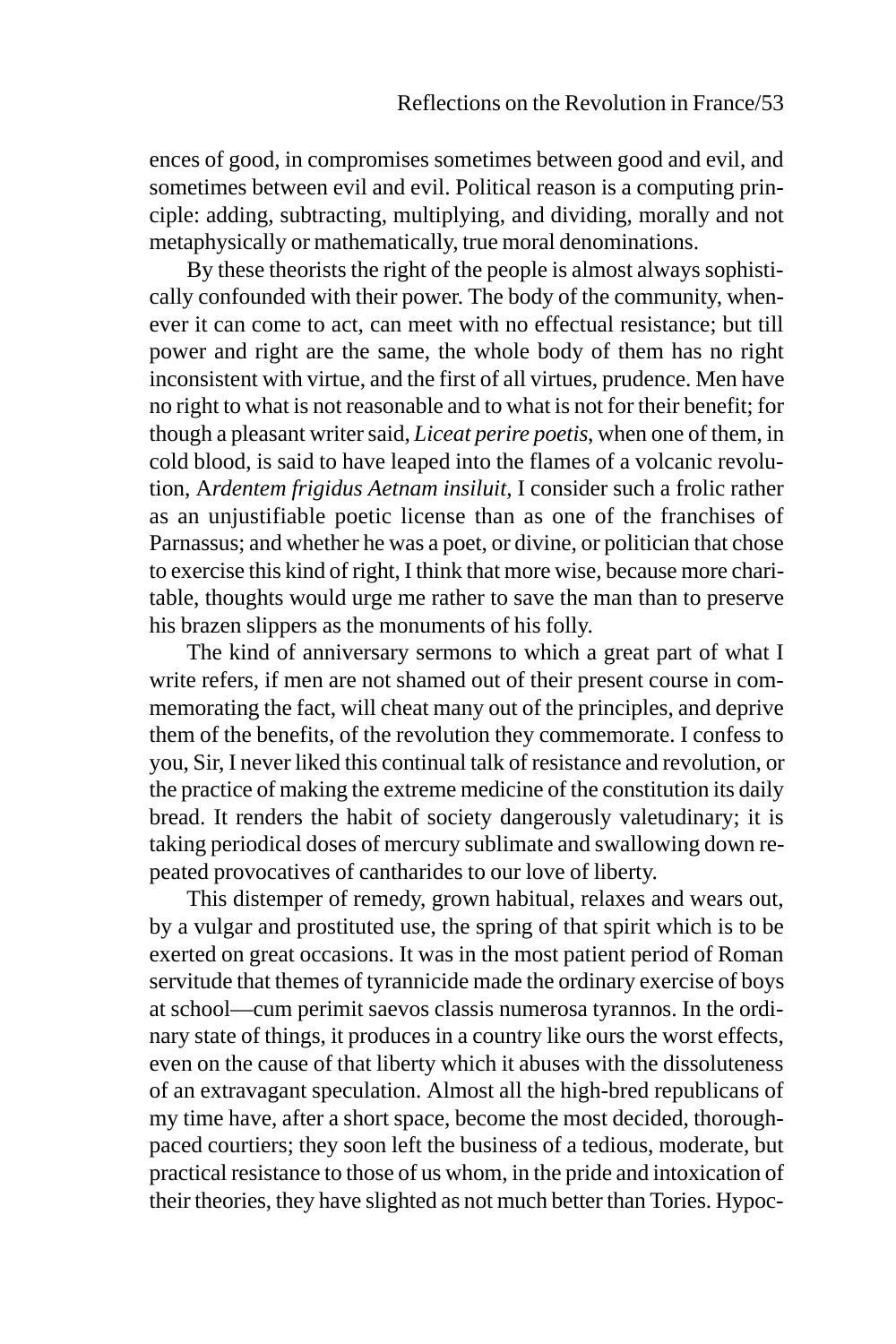risy, of course, delights in the most sublime speculations, for, never intending to go beyond speculation, it costs nothing to have it magnificent. But even in cases where rather levity than fraud was to be suspected in these ranting speculations, the issue has been much the same. These professors, finding their extreme principles not applicable to cases which call only for a qualified or, as I may say, civil and legal resistance, in such cases employ no resistance at all. It is with them a war or a revolution, or it is nothing. Finding their schemes of politics not adapted to the state of the world in which they live, they often come to think lightly of all public principle, and are ready, on their part, to abandon for a very trivial interest what they find of very trivial value. Some, indeed, are of more steady and persevering natures, but these are eager politicians out of parliament who have little to tempt them to abandon their favorite projects. They have some change in the church or state, or both, constantly in their view. When that is the case, they are always bad citizens and perfectly unsure connections. For, considering their speculative designs as of infinite value, and the actual arrangement of the state as of no estimation, they are at best indifferent about it. They see no merit in the good, and no fault in the vicious, management of public affairs; they rather rejoice in the latter, as more propitious to revolution. They see no merit or demerit in any man, or any action, or any political principle any further than as they may forward or retard their design of change; they therefore take up, one day, the most violent and stretched prerogative, and another time the wildest democratic ideas of freedom, and pass from one to the other without any sort of regard to cause, to person, or to party.

In France, you are now in the crisis of a revolution and in the transit from one form of government to another—you cannot see that character of men exactly in the same situation in which we see it in this country. With us it is militant; with you it is triumphant; and you know how it can act when its power is commensurate to its will. I would not be supposed to confine those observations to any description of men or to comprehend all men of any description within them—No! far from it. I am as incapable of that injustice as I am of keeping terms with those who profess principles of extremities and who, under the name of religion, teach little else than wild and dangerous politics. The worst of these politics of revolution is this: they temper and harden the breast in order to prepare it for the desperate strokes which are sometimes used in extreme occasions. But as these occasions may never arrive, the mind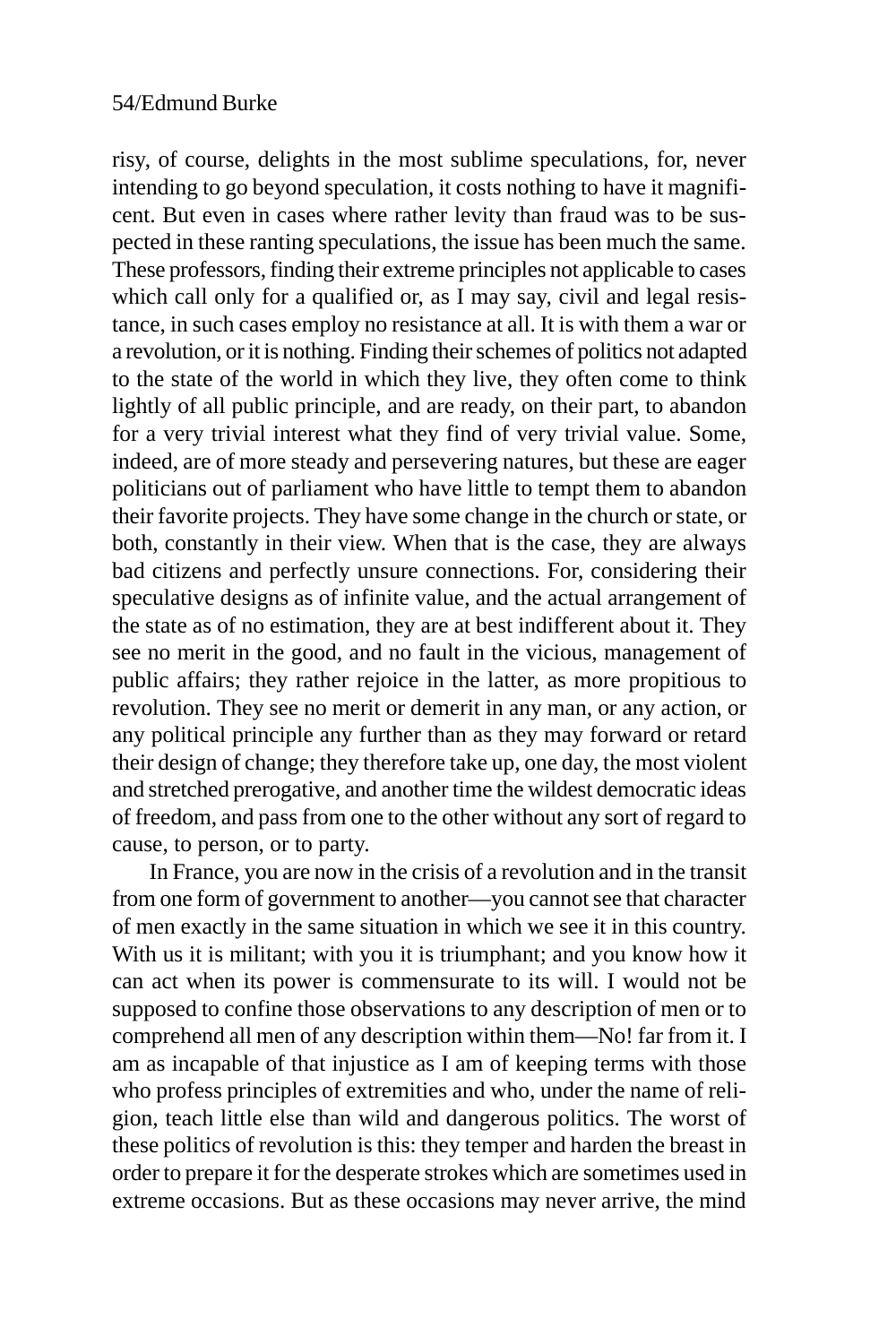receives a gratuitous taint; and the moral sentiments suffer not a little when no political purpose is served by the depravation. This sort of people are so taken up with their theories about the rights of man that they have totally forgotten his nature. Without opening one new avenue to the understanding, they have succeeded in stopping up those that lead to the heart. They have perverted in themselves, and in those that attend to them, all the well-placed sympathies of the human breast.

This famous sermon of the Old Jewry breathes nothing but this spirit through all the political part. Plots, massacres, assassinations seem to some people a trivial price for obtaining a revolution. Cheap, bloodless reformation, a guiltless liberty appear flat and vapid to their taste. There must be a great change of scene; there must be a magnificent stage effect; there must be a grand spectacle to rouse the imagination grown torpid with the lazy enjoyment of sixty years' security and the still unanimating repose of public prosperity. The preacher found them all in the French Revolution. This inspires a juvenile warmth through his whole frame. His enthusiasm kindles as he advances; and when he arrives at his peroration it is in a full blaze. Then viewing, from the Pisgah of his pulpit, the free, moral, happy, flourishing and glorious state of France as in a bird's-eye landscape of a promised land, he breaks out into the following rapture:

What an eventful period is this! I am thankful that I have lived to it; I could almost say, Lord, now lettest thou thy servant depart in peace, for mine eyes have seen thy salvation.—I have lived to see a diffusion of knowledge, which has undermined superstition and error.—I have lived to see the rights of men better understood than ever; and nations panting for liberty which seemed to have lost the idea of it.—I have lived to see thirty millions of people, indignant and resolute, spurning at slavery, and demanding liberty with an irresistible voice. Their king led in triumph and an arbitrary monarch surrendering himself to his subjects.<sup>12</sup>

Before I proceed further, I have to remark that Dr. Price seems rather to overvalue the great acquisitions of light which he has obtained and diffused in this age. The last century appears to me to have been quite as much enlightened. It had, though in a different place, a triumph as memorable as that of Dr. Price; and some of the great preachers of that period partook of it as eagerly as he has done in the triumph of France. On the trial of the Rev. Hugh Peters for high treason, it was deposed that, when King Charles was brought to London for his trial,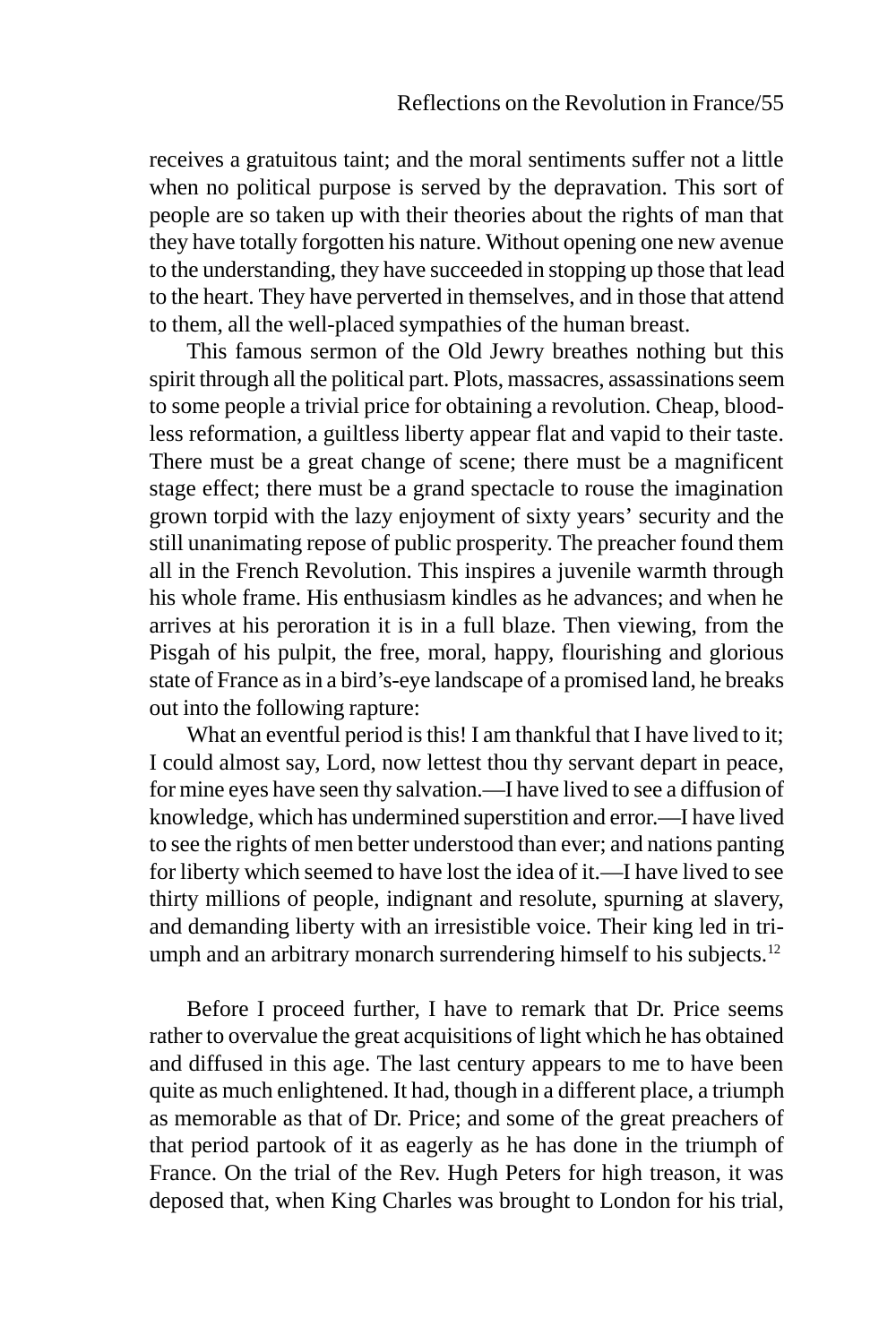the Apostle of Liberty in that day conducted the triumph. "I saw," says the witness, "his Majesty in the coach with six horses, and Peters riding before the king, triumphing." Dr. Price, when he talks as if he had made a discovery, only follows a precedent, for after the commencement of the king's trial this precursor, the same Dr. Peters, concluding a long prayer at the Royal Chapel at Whitehall (he had very triumphantly chosen his place), said, "I have prayed and preached these twenty years; and now I may say with old Simeon, Lord, now lettest thou thy servant depart in peace, for mine eyes have seen thy salvation."13 Peters had not the fruits of his prayer, for he neither departed so soon as he wished, nor in peace. He became (what I heartily hope none of his followers may be in this country) himself a sacrifice to the triumph which he led as pontiff.

They dealt at the Restoration, perhaps, too hardly with this poor good man. But we owe it to his memory and his sufferings that he had as much illumination and as much zeal, and had as effectually undermined all the superstition and error which might impede the great business he was engaged in, as any who follow and repeat after him in this age, which would assume to itself an exclusive title to the knowledge of the rights of men and all the glorious consequences of that knowledge.

After this sally of the preacher of the Old Jewry, which differs only in place and time, but agrees perfectly with the spirit and letter of the rapture of 1648, the Revolution Society, the fabricators of governments, the heroic band of cashierers of monarchs, electors of sovereigns, and leaders of kings in triumph, strutting with a proud consciousness of the diffusion of knowledge of which every member had obtained so large a share in the donative, were in haste to make a generous diffusion of the knowledge they had thus gratuitously received. To make this bountiful communication, they adjourned from the church in the Old Jewry to the London Tavern, where the same Dr. Price, in whom the fumes of his oracular tripod were not entirely evaporated, moved and carried the resolution or address of congratulation transmitted by Lord Stanhope to the National Assembly of France.

I find a preacher of the gospel profaning the beautiful and prophetic ejaculation, commonly called "nunc dimittis," made on the first presentation of our Saviour in the Temple, and applying it with an inhuman and unnatural rapture to the most horrid, atrocious, and afflicting spectacle that perhaps ever was exhibited to the pity and indignation of mankind. This "leading in triumph," a thing in its best form unmanly and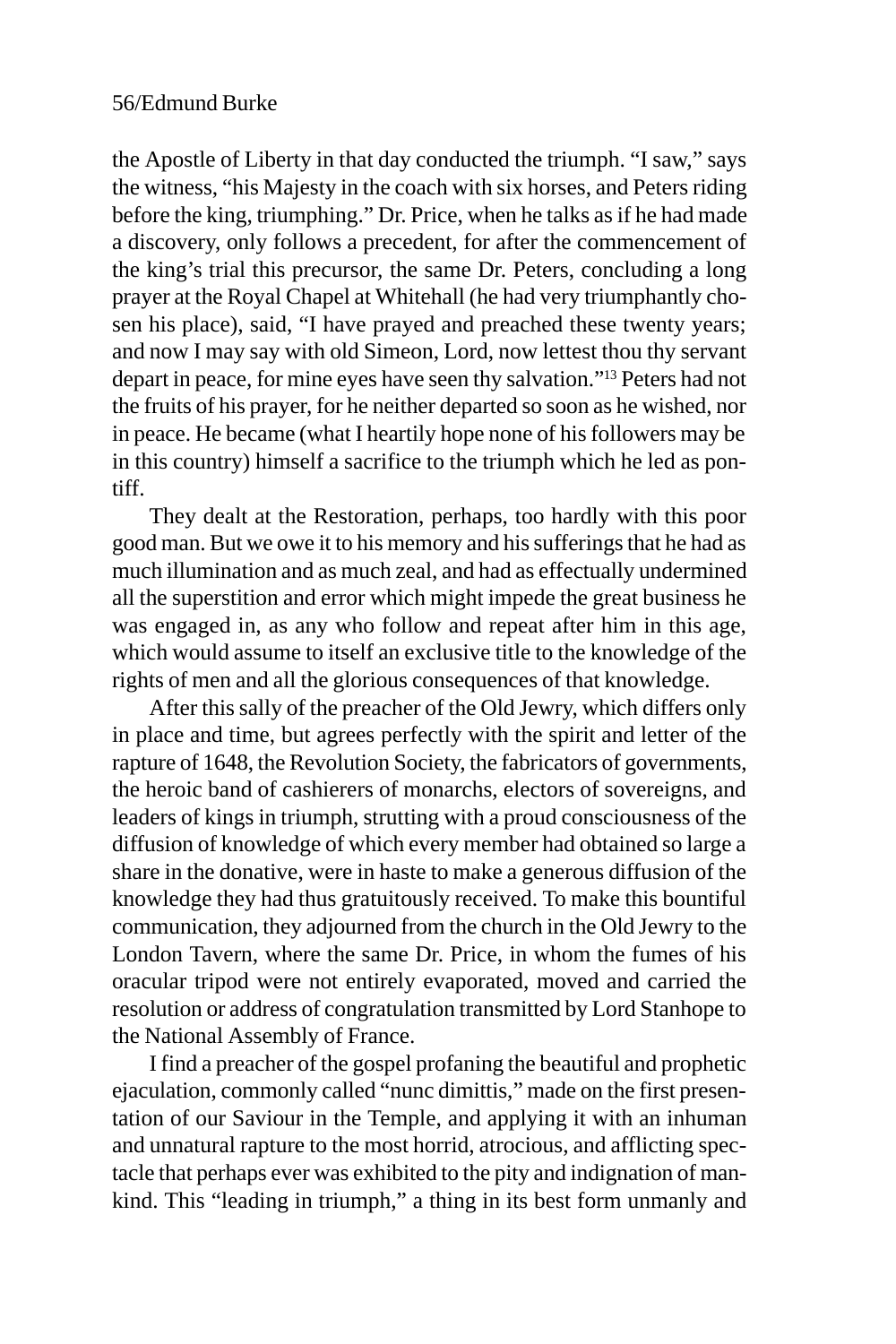irreligious, which fills our preacher with such unhallowed transports, must shock, I believe, the moral taste of every well-born mind. Several English were the stupefied and indignant spectators of that triumph. It was (unless we have been strangely deceived) a spectacle more resembling a procession of American savages, entering into Onondaga after some of their murders called victories and leading into hovels hung round with scalps their captives, overpowered with the scoffs and buffets of women as ferocious as themselves, much more than it resembled the triumphal pomp of a civilized martial nation—if a civilized nation, or any men who had a sense of generosity, were capable of a personal triumph over the fallen and afflicted.

This, my dear sir, was not the triumph of France. I must believe that, as a nation, it overwhelmed you with shame and horror. I must believe that the National Assembly find themselves in a state of the greatest humiliation in not being able to punish the authors of this triumph or the actors in it, and that they are in a situation in which any inquiry they may make upon the subject must be destitute even of the appearance of liberty or impartiality. The apology of that assembly is found in their situation; but when we approve what they must bear, it is in us the degenerate choice of a vitiated mind.

With a compelled appearance of deliberation, they vote under the dominion of a stern necessity. They sit in the heart, as it were, of a foreign republic: they have their residence in a city whose constitution has emanated neither from the charter of their king nor from their legislative power. There they are surrounded by an army not raised either by the authority of their crown or by their command, and which, if they should order to dissolve itself, would instantly dissolve them. There they sit, after a gang of assassins had driven away some hundreds of the members, whilst those who held the same moderate principles, with more patience or better hope, continued every day exposed to outrageous insults and murderous threats. There a majority, sometimes real, sometimes pretended, captive itself, compels a captive king to issue as royal edicts, at third hand, the polluted nonsense of their most licentious and giddy coffeehouses. It is notorious that all their measures are decided before they are debated. It is beyond doubt that, under the terror of the bayonet and the lamp-post and the torch to their houses, they are obliged to adopt all the crude and desperate measures suggested by clubs composed of a monstrous medley of all conditions, tongues, and nations. Among these are found persons, in comparison of whom Catiline would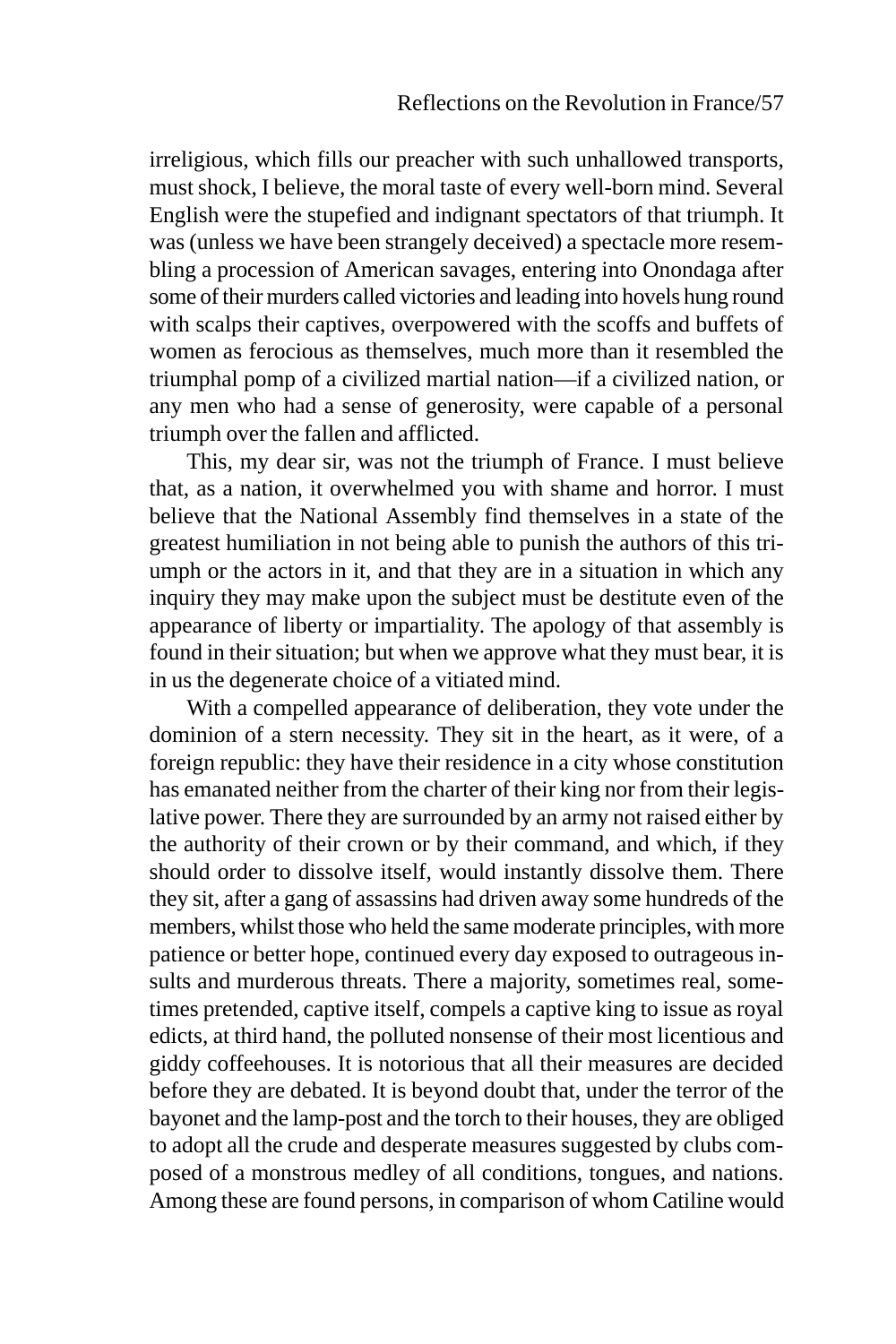be thought scrupulous and Cethegus a man of sobriety and moderation. Nor is it in these clubs alone that the public measures are deformed into monsters. They undergo a previous distortion in academies, intended as so many seminaries for these clubs, which are set up in all the places of public resort. In these meetings of all sorts every counsel, in proportion as it is daring and violent and perfidious, is taken for the mark of superior genius. Humanity and compassion are ridiculed as the fruits of superstition and ignorance. Tenderness to individuals is considered as treason to the public. Liberty is always to be estimated perfect, as property is rendered insecure. Amidst assassination, massacre, and confiscation, perpetrated or meditated, they are forming plans for the good order of future society. Embracing in their arms the carcasses of base criminals and promoting their relations on the title of their offences, they drive hundreds of virtuous persons to the same end, by forcing them to subsist by beggary or by crime.

The assembly, their organ, acts before them the farce of deliberation with as little decency as liberty. They act like the comedians of a fair before a riotous audience; they act amidst the tumultuous cries of a mixed mob of ferocious men, and of women lost to shame, who, according to their insolent fancies, direct, control, applaud, explode them, and sometimes mix and take their seats amongst them, domineering over them with a strange mixture of servile petulance and proud, presumptuous authority. As they have inverted order in all things, the gallery is in the place of the house. This assembly, which overthrows kings and kingdoms, has not even the physiognomy and aspect of a grave legislative body—*nec color imperii, nec frons ulla senatûs*. They have a power given to them, like that of the evil principle, to subvert and destroy, but none to construct, except such machines as may be fitted for further subversion and further destruction.

Who is it that admires, and from the heart is attached to, national representative assemblies, but must turn with horror and disgust from such a profane burlesque, and abominable perversion of that sacred institute? Lovers of monarchy, lovers of republics must alike abhor it. The members of your assembly must themselves groan under the tyranny of which they have all the shame, none of the direction, and little of the profit. I am sure many of the members who compose even the majority of that body must feel as I do, notwithstanding the applauses of the Revolution Society. Miserable king! miserable assembly! How must that assembly be silently scandalized with those of their members who could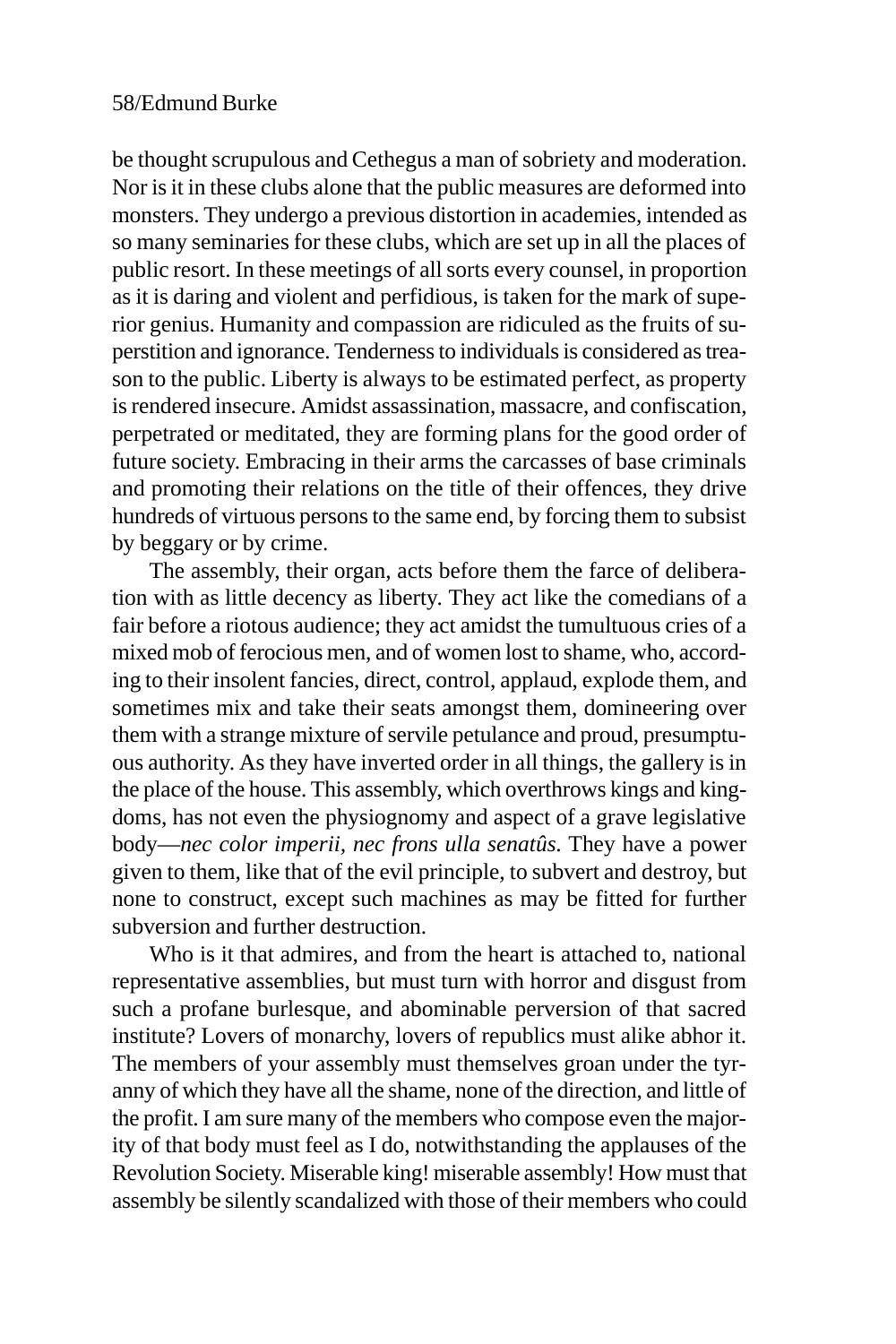call a day which seemed to blot the sun out of heaven "*un beau jour!"*<sup>14</sup> How must they be inwardly indignant at hearing others who thought fit to declare to them "that the vessel of the state would fly forward in her course toward regeneration with more speed than ever," from the stiff gale of treason and murder which preceded our preacher's triumph! What must they have felt whilst, with outward patience and inward indignation, they heard, of the slaughter of innocent gentlemen in their houses, that "the blood spilled was not the most pure!" What must they have felt, when they were besieged by complaints of disorders which shook their country to its foundations, at being compelled coolly to tell the complainants that they were under the protection of the law, and that they would address the king (the captive king) to cause the laws to be enforced for their protection; when the enslaved ministers of that captive king had formally notified to them that there were neither law nor authority nor power left to protect? What must they have felt at being obliged, as a felicitation on the present new year, to request their captive king to forget the stormy period of the last, on account of the great good which he was likely to produce to his people; to the complete attainment of which good they adjourned the practical demonstrations of their loyalty, assuring him of their obedience when he should no longer possess any authority to command?

This address was made with much good nature and affection, to be sure. But among the revolutions in France must be reckoned a considerable revolution in their ideas of politeness. In England we are said to learn manners at second-hand from your side of the water, and that we dress our behavior in the frippery of France. If so, we are still in the old cut and have not so far conformed to the new Parisian mode of good breeding as to think it quite in the most refined strain of delicate compliment (whether in condolence or congratulation) to say, to the most humiliated creature that crawls upon the earth, that great public benefits are derived from the murder of his servants, the attempted assassination of himself and of his wife, and the mortification, disgrace, and degradation that he has personally suffered. It is a topic of consolation which our ordinary of Newgate would be too humane to use to a criminal at the foot of the gallows. I should have thought that the hangman of Paris, now that he is liberalized by the vote of the National Assembly and is allowed his rank and arms in the herald's college of the rights of men, would be too generous, too gallant a man, too full of the sense of his new dignity to employ that cutting consolation to any of the persons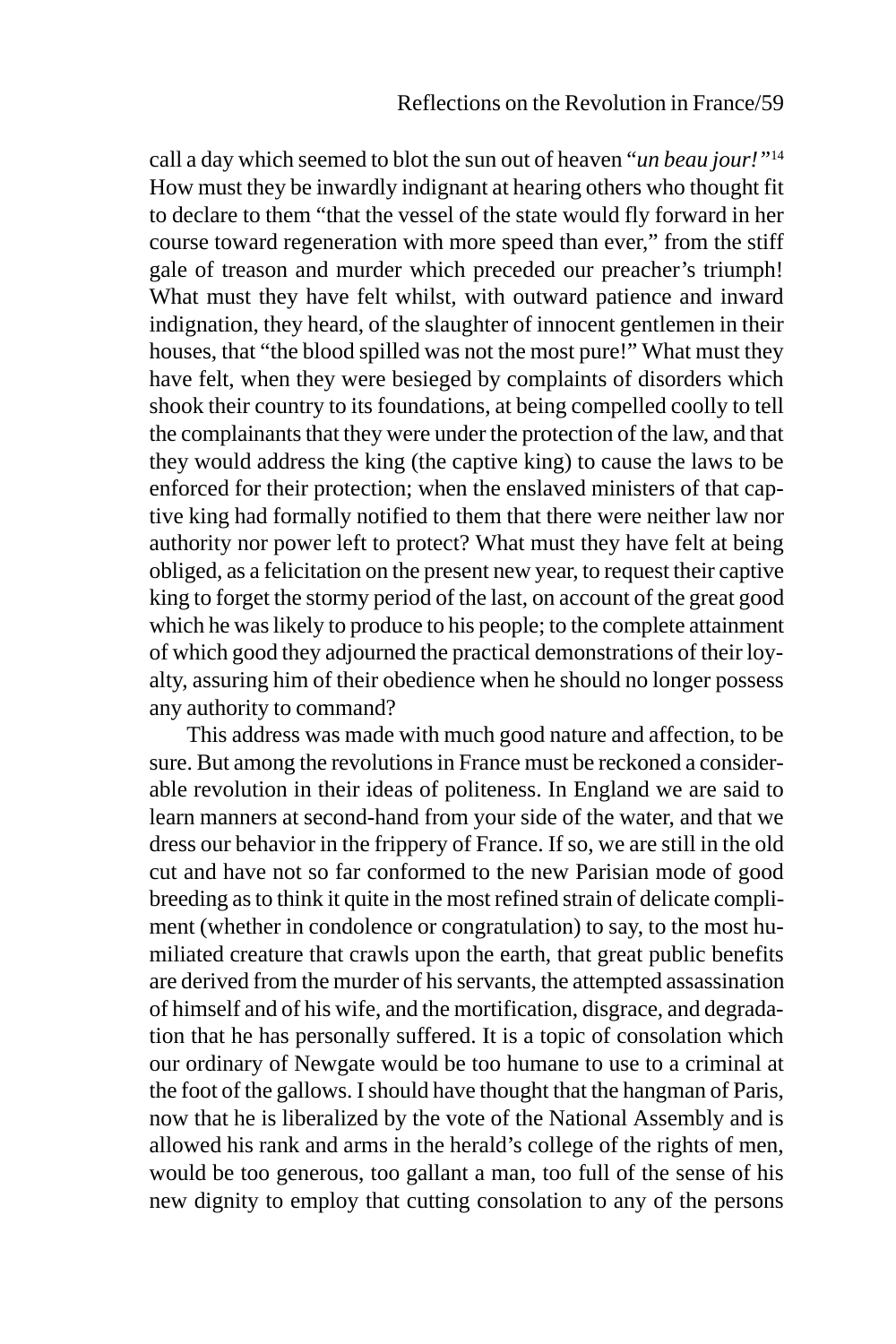whom the *leze nation* might bring under the administration of his executive power.

A man is fallen indeed when he is thus flattered. The anodyne draught of oblivion, thus drugged, is well calculated to preserve a galling wakefulness and to feed the living ulcer of a corroding memory. Thus to administer the opiate potion of amnesty, powdered with all the ingredients of scorn and contempt, is to hold to his lips, instead of "the balm of hurt minds," the cup of human misery full to the brim and to force him to drink it to the dregs.

Yielding to reasons at least as forcible as those which were so delicately urged in the compliment on the new year, the king of France will probably endeavor to forget these events and that compliment. But history, who keeps a durable record of all our acts and exercises her awful censure over the proceedings of all sorts of sovereigns, will not forget either those events or the era of this liberal refinement in the intercourse of mankind. History will record that on the morning of the 6th of October, 1789, the king and queen of France, after a day of confusion, alarm, dismay, and slaughter, lay down, under the pledged security of public faith, to indulge nature in a few hours of respite and troubled, melancholy repose. From this sleep the queen was first startled by the sentinel at her door, who cried out to her to save herself by flight—that this was the last proof of fidelity he could give—that they were upon him, and he was dead. Instantly he was cut down. A band of cruel ruffians and assassins, reeking with his blood, rushed into the chamber of the queen and pierced with a hundred strokes of bayonets and poniards the bed, from whence this persecuted woman had but just time to fly almost naked, and, through ways unknown to the murderers, had escaped to seek refuge at the feet of a king and husband not secure of his own life for a moment.

This king, to say no more of him, and this queen, and their infant children (who once would have been the pride and hope of a great and generous people) were then forced to abandon the sanctuary of the most splendid palace in the world, which they left swimming in blood, polluted by massacre and strewed with scattered limbs and mutilated carcasses. Thence they were conducted into the capital of their kingdom.

Two had been selected from the unprovoked, unresisted, promiscuous slaughter, which was made of the gentlemen of birth and family who composed the king's body guard. These two gentlemen, with all the parade of an execution of justice, were cruelly and publicly dragged to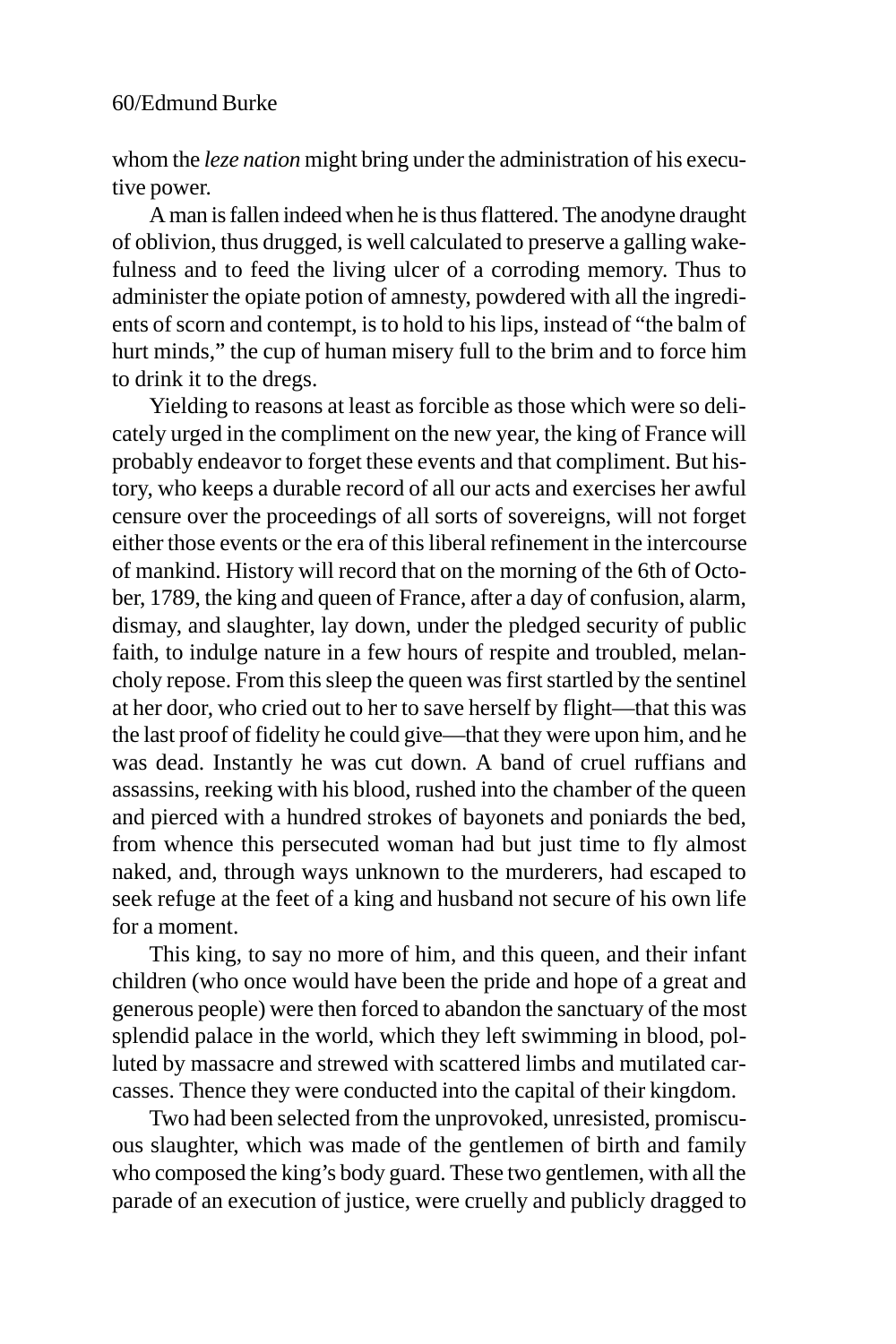the block and beheaded in the great court of the palace. Their heads were stuck upon spears and led the procession, whilst the royal captives who followed in the train were slowly moved along, amidst the horrid yells, and shrilling screams, and frantic dances, and infamous contumelies, and all the unutterable abominations of the furies of hell in the abused shape of the vilest of women.

After they had been made to taste, drop by drop, more than the bitterness of death in the slow torture of a journey of twelve miles, protracted to six hours, they were, under a guard composed of those very soldiers who had thus conducted them through this famous triumph, lodged in one of the old palaces of Paris, now converted into a bastille for kings.

Is this a triumph to be consecrated at altars? to be commemorated with grateful thanksgiving? to be offered to the divine humanity with fervent prayer and enthusiastic ejaculation?—These Theban and Thracian orgies, acted in France and applauded only in the Old Jewry, I assure you, kindle prophetic enthusiasm in the minds but of very few people in this kingdom, although a saint and apostle, who may have revelations of his own and who has so completely vanquished all the mean superstitions of the heart, may incline to think it pious and decorous to compare it with the entrance into the world of the Prince of Peace, proclaimed in a holy temple by a venerable sage, and not long before not worse announced by the voice of angels to the quiet innocence of shepherds.

At first I was at a loss to account for this fit of unguarded transport. I knew, indeed, that the sufferings of monarchs make a delicious repast to some sort of palates. There were reflections which might serve to keep this appetite within some bounds of temperance. But when I took one circumstance into my consideration, I was obliged to confess that much allowance ought to be made for the Society, and that the temptation was too strong for common discretion—I mean, the circumstance of the *Io Paean* of the triumph, the animating cry which called "for *all* the Bishops to be hanged on the lampposts,"15 might well have brought forth a burst of enthusiasm on the foreseen consequences of this happy day. I allow to so much enthusiasm some little deviation from prudence. I allow this prophet to break forth into hymns of joy and thanksgiving on an event which appears like the precursor of the Millennium and the projected fifth monarchy in the destruction of all church establishments.

There was, however, (as in all human affairs there is) in the midst of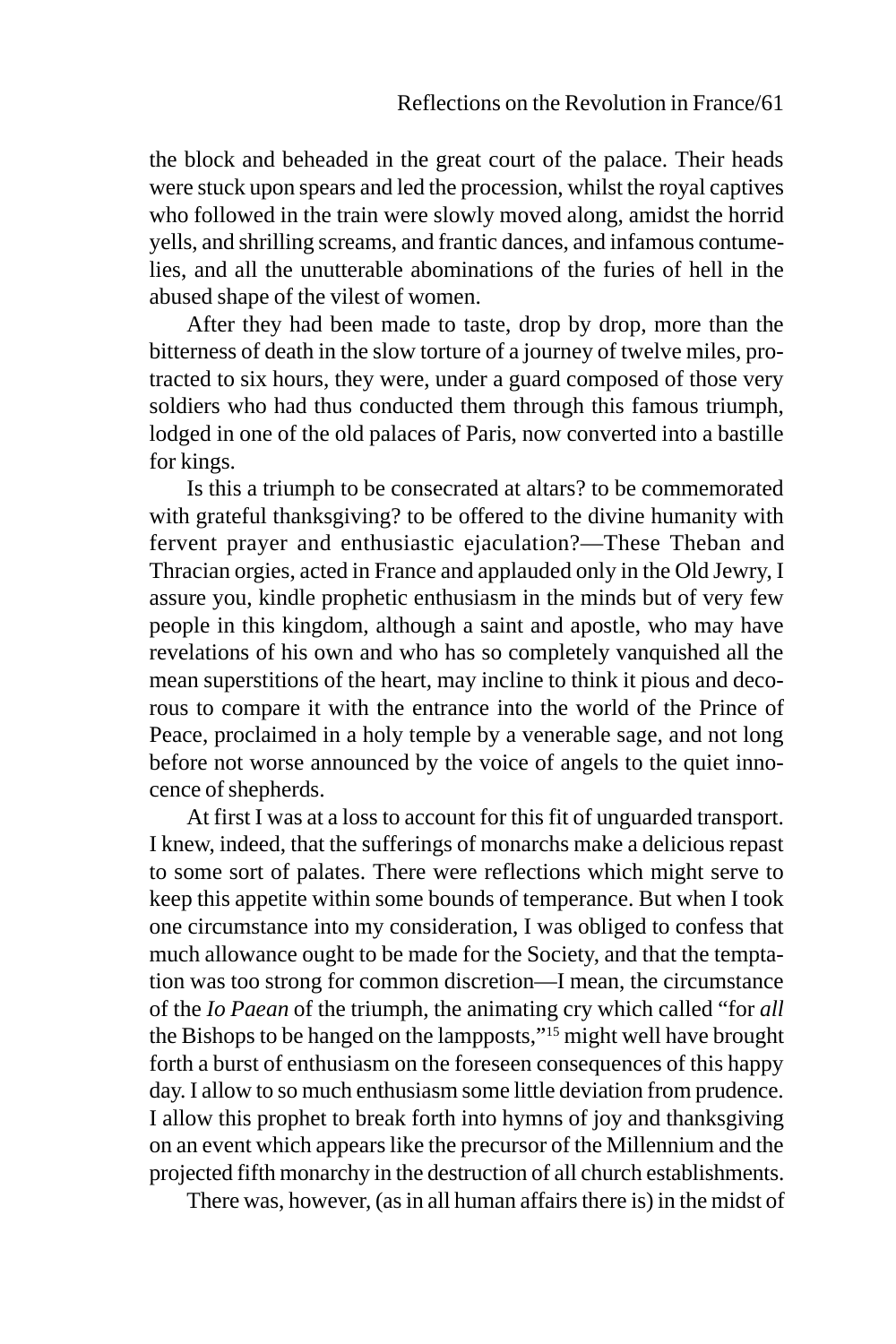this joy something to exercise the patience of these worthy gentlemen and to try the long-suffering of their faith. The actual murder of the king and queen, and their child, was wanting to the other auspicious circumstances of this "*beautiful day*." The actual murder of the bishops, though called for by so many holy ejaculations, was also wanting. A group of regicide and sacrilegious slaughter was indeed boldly sketched, but it was only sketched. It unhappily was left unfinished in this great historypiece of the massacre of innocents. What hardy pencil of a great master from the school of the rights of man will finish it is to be seen hereafter. The age has not yet the complete benefit of that diffusion of knowledge that has undermined superstition and error; and the king of France wants another object or two to consign to oblivion, in consideration of all the good which is to arise from his own sufferings and the patriotic crimes of an enlightened age.16

Although this work of our new light and knowledge did not go to the length that in all probability it was intended it should be carried, yet I must think that such treatment of any human creatures must be shocking to any but those who are made for accomplishing revolutions. But I cannot stop here. Influenced by the inborn feelings of my nature, and not being illuminated by a single ray of this new-sprung modern light, I confess to you, Sir, that the exalted rank of the persons suffering, and particularly the sex, the beauty, and the amiable qualities of the descendant of so many kings and emperors, with the tender age of royal infants, insensible only through infancy and innocence of the cruel outrages to which their parents were exposed, instead of being a subject of exultation, adds not a little to any sensibility on that most melancholy occasion.

I hear that the august person who was the principal object of our preacher's triumph, though he supported himself, felt much on that shameful occasion. As a man, it became him to feel for his wife and his children, and the faithful guards of his person that were massacred in cold blood about him; as a prince, it became him to feel for the strange and frightful transformation of his civilized subjects, and to be more grieved for them than solicitous for himself. It derogates little from his fortitude, while it adds infinitely to the honor of his humanity. I am very sorry to say it, very sorry indeed, that such personages are in a situation in which it is not unbecoming in us to praise the virtues of the great.

I hear, and I rejoice to hear, that the great lady, the other object of the triumph, has borne that day (one is interested that beings made for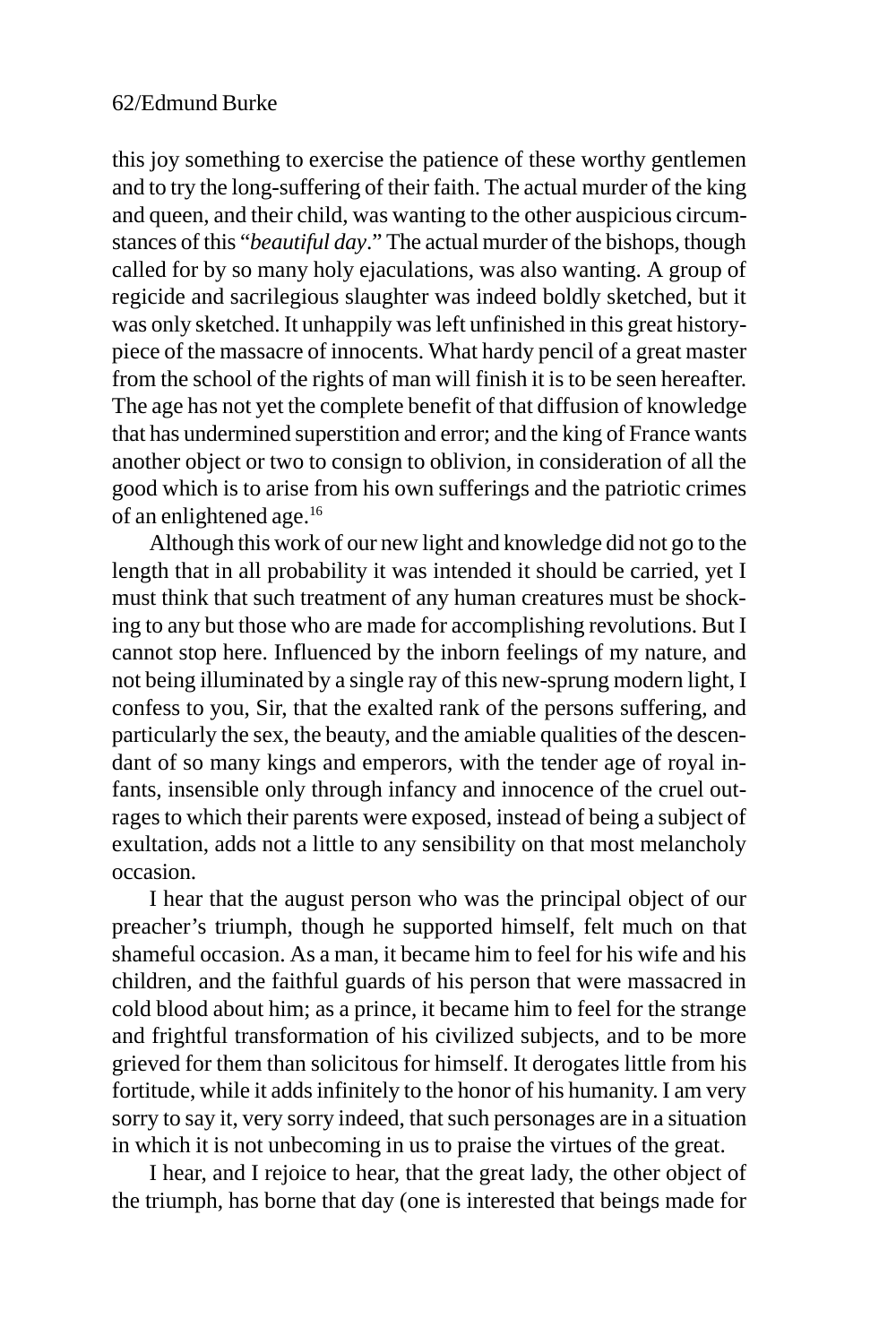suffering should suffer well), and that she bears all the succeeding days, that she bears the imprisonment of her husband, and her own captivity, and the exile of her friends, and the insulting adulation of addresses, and the whole weight of her accumulated wrongs, with a serene patience, in a manner suited to her rank and race, and becoming the offspring of a sovereign distinguished for her piety and her courage; that, like her, she has lofty sentiments; that she feels with the dignity of a Roman matron; that in the last extremity she will save herself from the last disgrace; and that, if she must fall, she will fall by no ignoble hand.

It is now sixteen or seventeen years since I saw the queen of France, then the dauphiness, at Versailles, and surely never lighted on this orb, which she hardly seemed to touch, a more delightful vision. I saw her just above the horizon, decorating and cheering the elevated sphere she just began to move in—glittering like the morning star, full of life and splendor and joy. Oh! what a revolution! and what a heart must I have to contemplate without emotion that elevation and that fall! Little did I dream when she added titles of veneration to those of enthusiastic, distant, respectful love, that she should ever be obliged to carry the sharp antidote against disgrace concealed in that bosom; little did I dream that I should have lived to see such disasters fallen upon her in a nation of gallant men, in a nation of men of honor and of cavaliers. I thought ten thousand swords must have leaped from their scabbards to avenge even a look that threatened her with insult. But the age of chivalry is gone. That of sophisters, economists; and calculators has succeeded; and the glory of Europe is extinguished forever. Never, never more shall we behold that generous loyalty to rank and sex, that proud submission, that dignified obedience, that subordination of the heart which kept alive, even in servitude itself, the spirit of an exalted freedom. The unbought grace of life, the cheap defense of nations, the nurse of manly sentiment and heroic enterprise, is gone! It is gone, that sensibility of principle, that chastity of honor which felt a stain like a wound, which inspired courage whilst it mitigated ferocity, which ennobled whatever it touched, and under which vice itself lost half its evil by losing all its grossness.

This mixed system of opinion and sentiment had its origin in the ancient chivalry; and the principle, though varied in its appearance by the varying state of human affairs, subsisted and influenced through a long succession of generations even to the time we live in. If it should ever be totally extinguished, the loss I fear will be great. It is this which has given its character to modern Europe. It is this which has distin-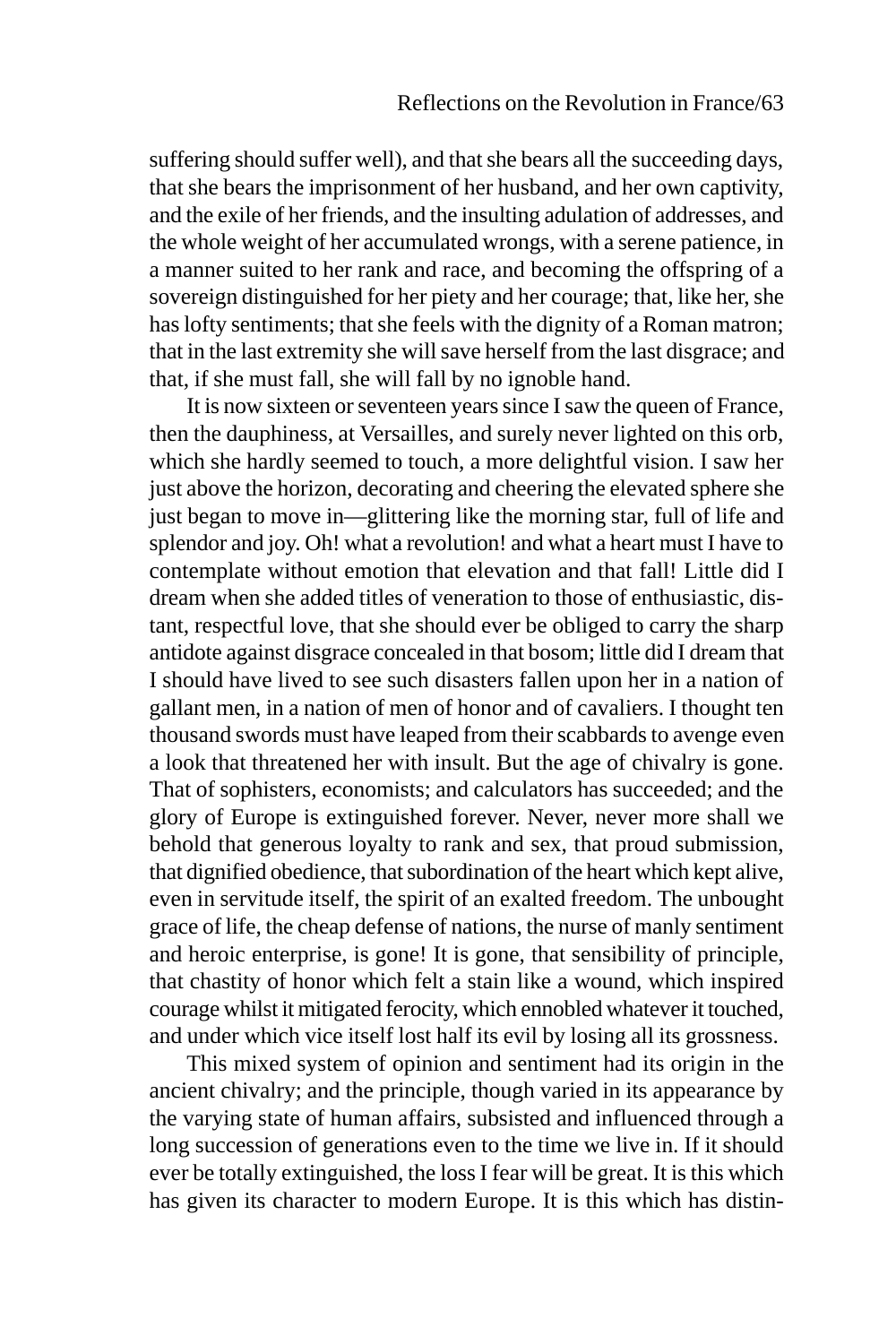guished it under all its forms of government, and distinguished it to its advantage, from the states of Asia and possibly from those states which flourished in the most brilliant periods of the antique world. It was this which, without confounding ranks, had produced a noble equality and handed it down through all the gradations of social life. It was this opinion which mitigated kings into companions and raised private men to be fellows with kings. Without force or opposition, it subdued the fierceness of pride and power, it obliged sovereigns to submit to the soft collar of social esteem, compelled stern authority to submit to elegance, and gave a domination, vanquisher of laws, to be subdued by manners.

But now all is to be changed. All the pleasing illusions which made power gentle and obedience liberal, which harmonized the different shades of life, and which, by a bland assimilation, incorporated into politics the sentiments which beautify and soften private society, are to be dissolved by this new conquering empire of light and reason. All the decent drapery of life is to be rudely torn off. All the super-added ideas, furnished from the wardrobe of a moral imagination, which the heart owns and the understanding ratifies as necessary to cover the defects of our naked, shivering nature, and to raise it to dignity in our own estimation, are to be exploded as a ridiculous, absurd, and antiquated fashion.

On this scheme of things, a king is but a man, a queen is but a woman; a woman is but an animal, and an animal not of the highest order. All homage paid to the sex in general as such, and without distinct views, is to be regarded as romance and folly. Regicide, and parricide, and sacrilege are but fictions of superstition, corrupting jurisprudence by destroying its simplicity. The murder of a king, or a queen, or a bishop, or a father are only common homicide; and if the people are by any chance or in any way gainers by it, a sort of homicide much the most pardonable, and into which we ought not to make too severe a scrutiny.

On the scheme of this barbarous philosophy, which is the offspring of cold hearts and muddy understandings, and which is as void of solid wisdom as it is destitute of all taste and elegance, laws are to be supported only by their own terrors and by the concern which each individual may find in them from his own private speculations or can spare to them from his own private interests. In the groves of their academy, at the end of every vista, you see nothing but the gallows. Nothing is left which engages the affections on the part of the commonwealth. On the principles of this mechanic philosophy, our institutions can never be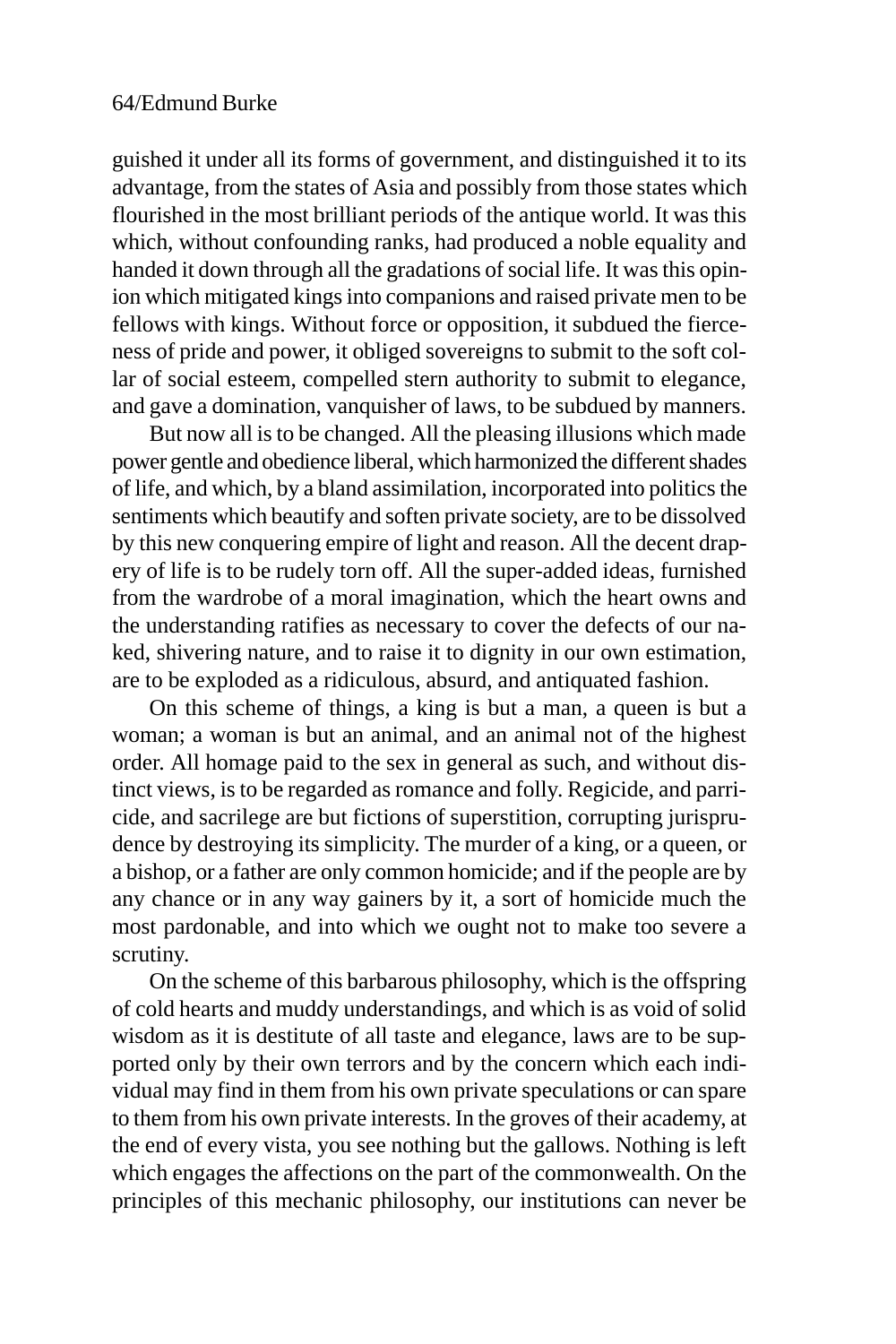embodied, if I may use the expression, in persons, so as to create in us love, veneration, admiration, or attachment. But that sort of reason which banishes the affections is incapable of filling their place. These public affections, combined with manners, are required sometimes as supplements, sometimes as correctives, always as aids to law. The precept given by a wise man, as well as a great critic, for the construction of poems is equally true as to states:—*Non satis est pulchra esse poemata, dulcia sunto*. There ought to be a system of manners in every nation which a well-informed mind would be disposed to relish. To make us love our country, our country ought to be lovely.

But power, of some kind or other, will survive the shock in which manners and opinions perish; and it will find other and worse means for its support. The usurpation which, in order to subvert ancient institutions, has destroyed ancient principles will hold power by arts similar to those by which it has acquired it. When the old feudal and chivalrous spirit of *fealty*, which, by freeing kings from fear, freed both kings and subjects from the precautions of tyranny, shall be extinct in the minds of men, plots and assassinations will be anticipated by preventive murder and preventive confiscation, and that long roll of grim and bloody maxims which form the political code of all power not standing on its own honor and the honor of those who are to obey it. Kings will be tyrants from policy when subjects are rebels from principle.

When ancient opinions and rules of life are taken away, the loss cannot possibly be estimated. From that moment we have no compass to govern us; nor can we know distinctly to what port we steer. Europe, undoubtedly, taken in a mass, was in a flourishing condition the day on which your revolution was completed. How much of that prosperous state was owing to the spirit of our old manners and opinions is not easy to say; but as such causes cannot be indifferent in their operation, we must presume that on the whole their operation was beneficial.

We are but too apt to consider things in the state in which we find them, without sufficiently adverting to the causes by which they have been produced and possibly may be upheld. Nothing is more certain than that our manners, our civilization, and all the good things which are connected with manners and with civilization have, in this European world of ours, depended for ages upon two principles and were, indeed, the result of both combined: I mean the spirit of a gentleman and the spirit of religion. The nobility and the clergy, the one by profession, the other by patronage, kept learning in existence, even in the midst of arms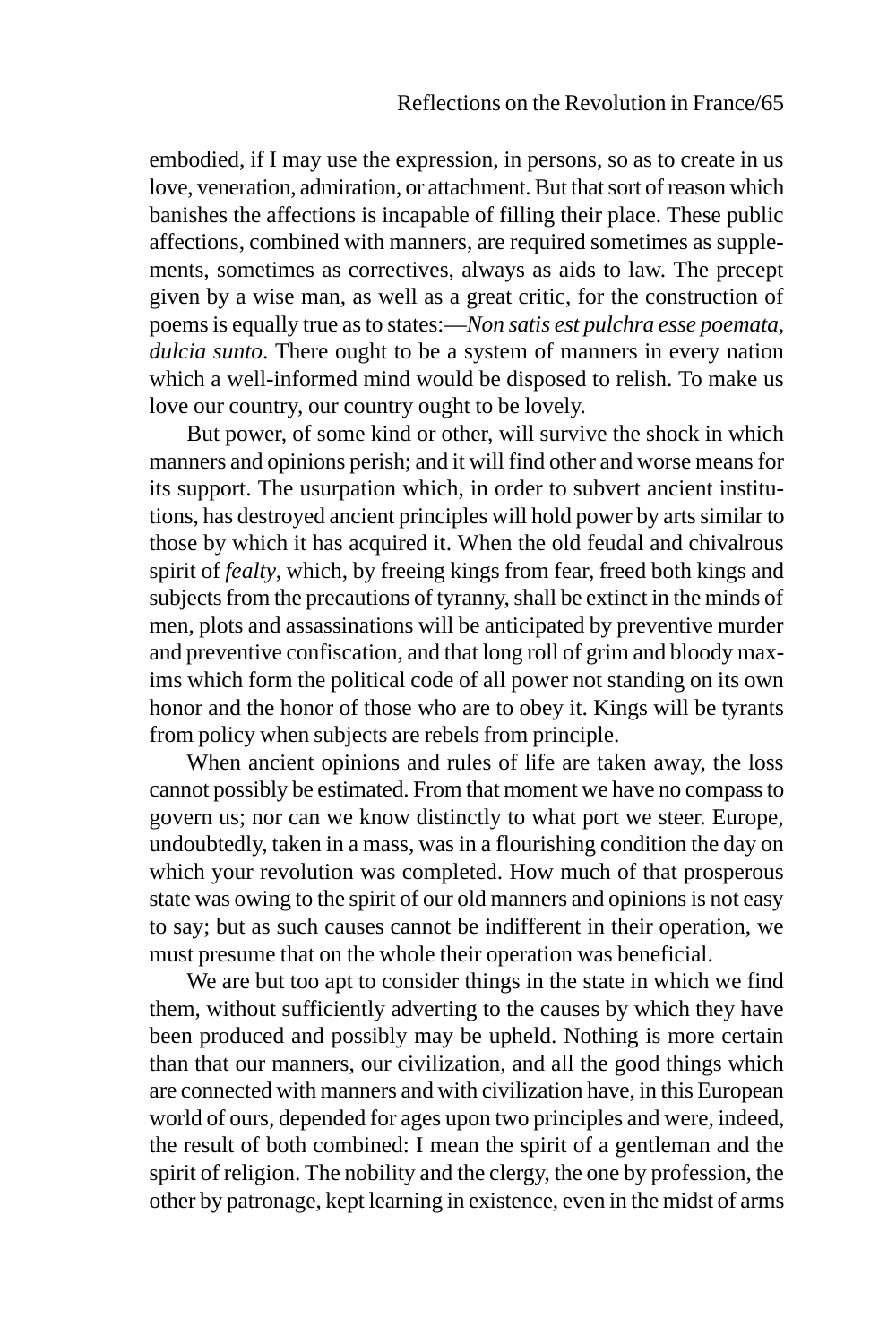and confusions, and whilst governments were rather in their causes than formed. Learning paid back what it received to nobility and to priesthood, and paid it with usury, by enlarging their ideas and by furnishing their minds. Happy if they had all continued to know their indissoluble union and their proper place! Happy if learning, not debauched by ambition, had been satisfied to continue the instructor, and not aspired to be the master! Along with its natural protectors and guardians, learning will be cast into the mire and trodden down under the hoofs of a swin $ish<sup>17</sup>$  multitude.

If, as I suspect, modern letters owe more than they are always willing to own to ancient manners, so do other interests which we value full as much as they are worth. Even commerce and trade and manufacture, the gods of our economical politicians, are themselves perhaps but creatures, are themselves but effects which, as first causes, we choose to worship. They certainly grew under the same shade in which learning flourished. They, too, may decay with their natural protecting principles. With you, for the present at least, they all threaten to disappear together. Where trade and manufactures are wanting to a people, and the spirit of nobility and religion remains, sentiment supplies, and not always ill supplies, their place; but if commerce and the arts should be lost in an experiment to try how well a state may stand without these old fundamental principles, what sort of a thing must be a nation of gross, stupid, ferocious, and, at the same time, poor and sordid barbarians, destitute of religion, honor, or manly pride, possessing nothing at present, and hoping for nothing hereafter?

I wish you may not be going fast, and by the shortest cut, to that horrible and disgustful situation. Already there appears a poverty of conception, a coarseness, and a vulgarity in all the proceedings of the Assembly and of all their instructors. Their liberty is not liberal. Their science is presumptuous ignorance. Their humanity is savage and brutal.

It is not clear whether in England we learned those grand and decorous principles and manners, of which considerable traces yet remain, from you or whether you took them from us. But to you, I think, we trace them best. You seem to me to be—*gentis incunabula nostrae*. France has always more or less influenced manners in England; and when your fountain is choked up and polluted, the stream will not run long, or not run clear, with us or perhaps with any nation. This gives all Europe, in my opinion, but too close and connected a concern in what is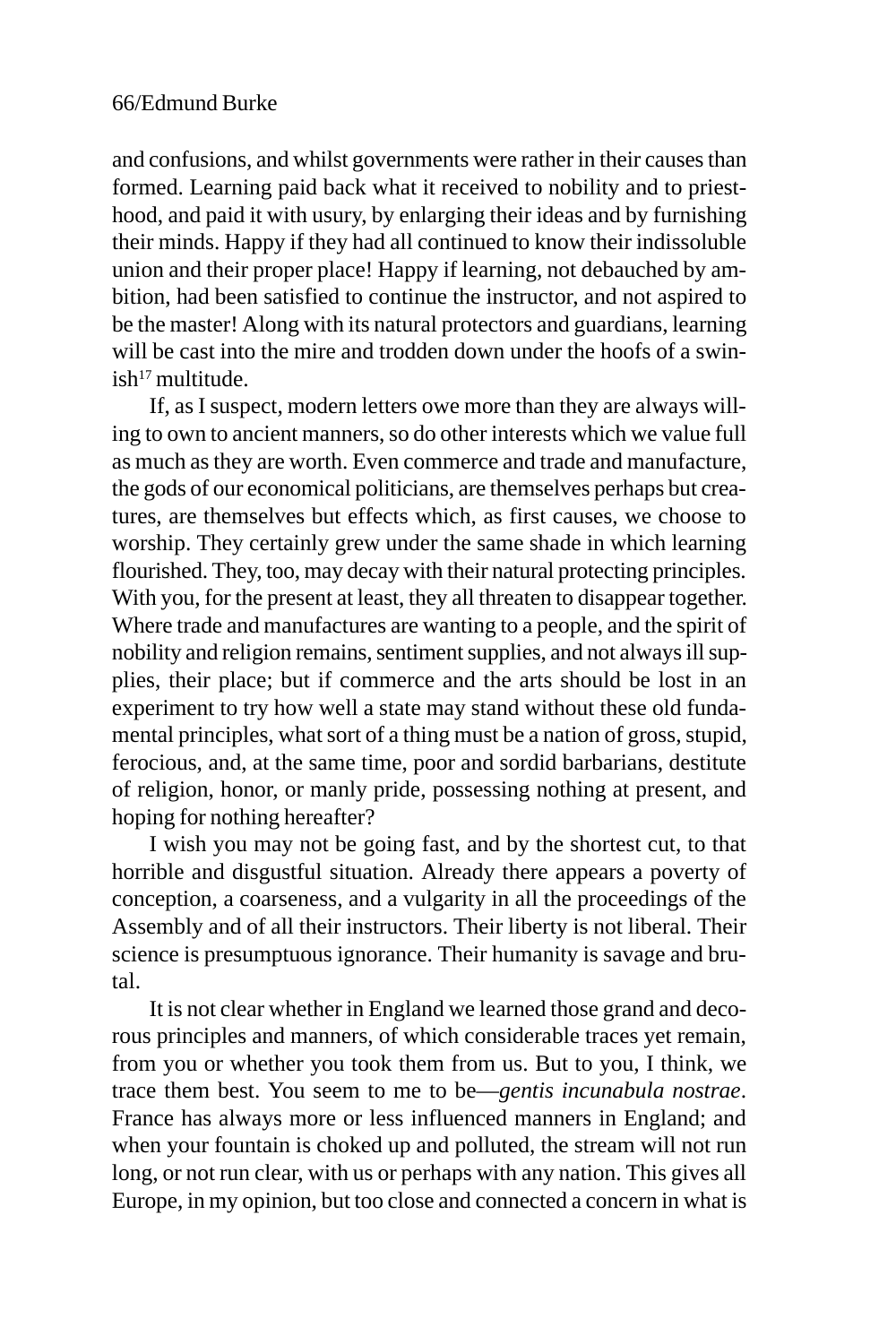done in France. Excuse me, therefore, if I have dwelt too long on the atrocious spectacle of the 6th of October, 1789, or have given too much scope to the reflections which have arisen in my mind on occasion of the most important of all revolutions, which may be dated from that day— I mean a revolution in sentiments, manners, and moral opinions. As things now stand, with everything respectable destroyed without us, and an attempt to destroy within us every principle of respect, one is almost forced to apologize for harboring the common feelings of men.

Why do I feel so differently from the Reverend Dr. Price and those of his lay flock who will choose to adopt the sentiments of his discourse?—For this plain reason: because it is natural I should; because we are so made as to be affected at such spectacles with melancholy sentiments upon the unstable condition of mortal prosperity and the tremendous uncertainty of human greatness; because in those natural feelings we learn great lessons; because in events like these our passions instruct our reason; because when kings are hurled from their thrones by the Supreme Director of this great drama and become the objects of insult to the base and of pity to the good, we behold such disasters in the moral as we should behold a miracle in the physical order of things. We are alarmed into reflection; our minds (as it has long since been observed) are purified by terror and pity, our weak, unthinking pride is humbled under the dispensations of a mysterious wisdom. Some tears might be drawn from me if such a spectacle were exhibited on the stage. I should be truly ashamed of finding in myself that superficial, theatric sense of painted distress whilst I could exult over it in real life. With such a perverted mind I could never venture to show my face at a tragedy. People would think the tears that Garrick formerly, or that Siddons not long since, have extorted from me were the tears of hypocrisy; I should know them to be the tears of folly.

Indeed, the theatre is a better school of moral sentiments than churches, where the feelings of humanity are thus outraged. Poets who have to deal with an audience not yet graduated in the school of the rights of men and who must apply themselves to the moral constitution of the heart would not dare to produce such a triumph as a matter of exultation. There, where men follow their natural impulses, they would not bear the odious maxims of a Machiavellian policy, whether applied to the attainments of monarchical or democratic tyranny. They would reject them on the modern as they once did on the ancient stage, where they could not bear even the hypothetical proposition of such wicked-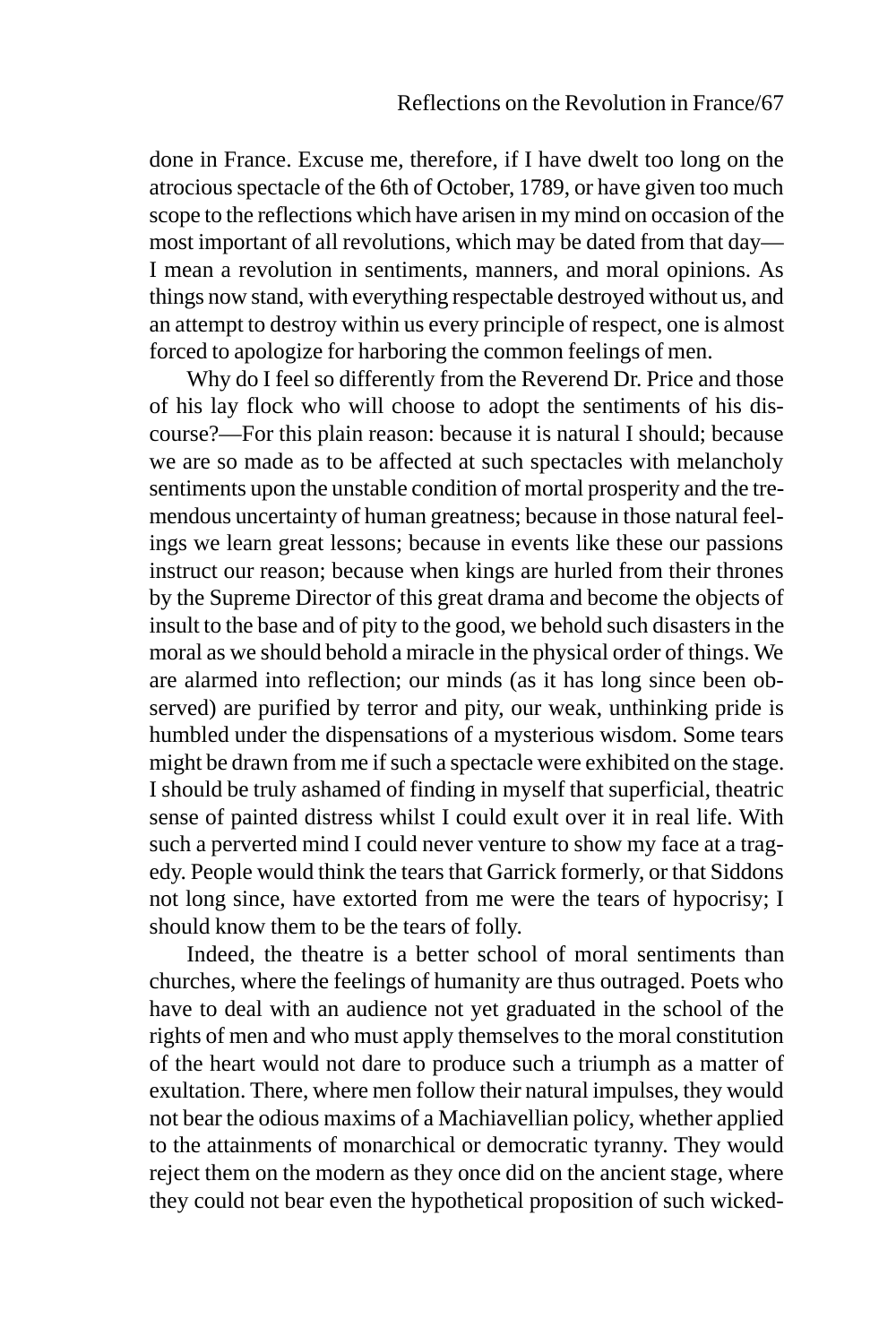ness in the mouth of a personated tyrant, though suitable to the character he sustained. No theatric audience in Athens would bear what has been borne in the midst of the real tragedy of this triumphal day: a principal actor weighing, as it were, in scales hung in a shop of horrors, so much actual crime against so much contingent advantage; and after putting in and out weights, declaring that the balance was on the side of the advantages. They would not bear to see the crimes of new democracy posted as in a ledger against the crimes of old despotism, and the book-keepers of politics finding democracy still in debt, but by no means unable or unwilling to pay the balance. In the theater, the first intuitive glance, without any elaborate process of reasoning, will show that this method of political computation would justify every extent of crime. They would see that on these principles, even where the very worst acts were not perpetrated, it was owing rather to the fortune of the conspirators than to their parsimony in the expenditure of treachery and blood. They would soon see that criminal means once tolerated are soon preferred. They present a shorter cut to the object than through the highway of the moral virtues. Justifying perfidy and murder for public benefit, public benefit would soon become the pretext, and perfidy and murder the end, until rapacity, malice, revenge, and fear more dreadful than revenge could satiate their insatiable appetites. Such must be the consequences of losing, in the splendor of these triumphs of the rights of men, all natural sense of wrong and right.

But the reverend pastor exults in this "leading in triumph," because truly Louis the Sixteenth was "an arbitrary monarch"; that is, in other words, neither more nor less than because he was Louis the Sixteenth, and because he had the misfortune to be born king of France, with the prerogatives of which a long line of ancestors and a long acquiescence of the people, without any act of his, had put him in possession. A misfortune it has indeed turned out to him that he was born king of France. But misfortune is not crime, nor is indiscretion always the greatest guilt. I shall never think that a prince the acts of whose whole reign was a series of concessions to his subjects, who was willing to relax his authority, to remit his prerogatives, to call his people to a share of freedom not known, perhaps not desired, by their ancestors—such a prince, though he should be subjected to the common frailties attached to men and to princes, though he should have once thought it necessary to provide force against the desperate designs manifestly carrying on against his person and the remnants of his authority—though all this should be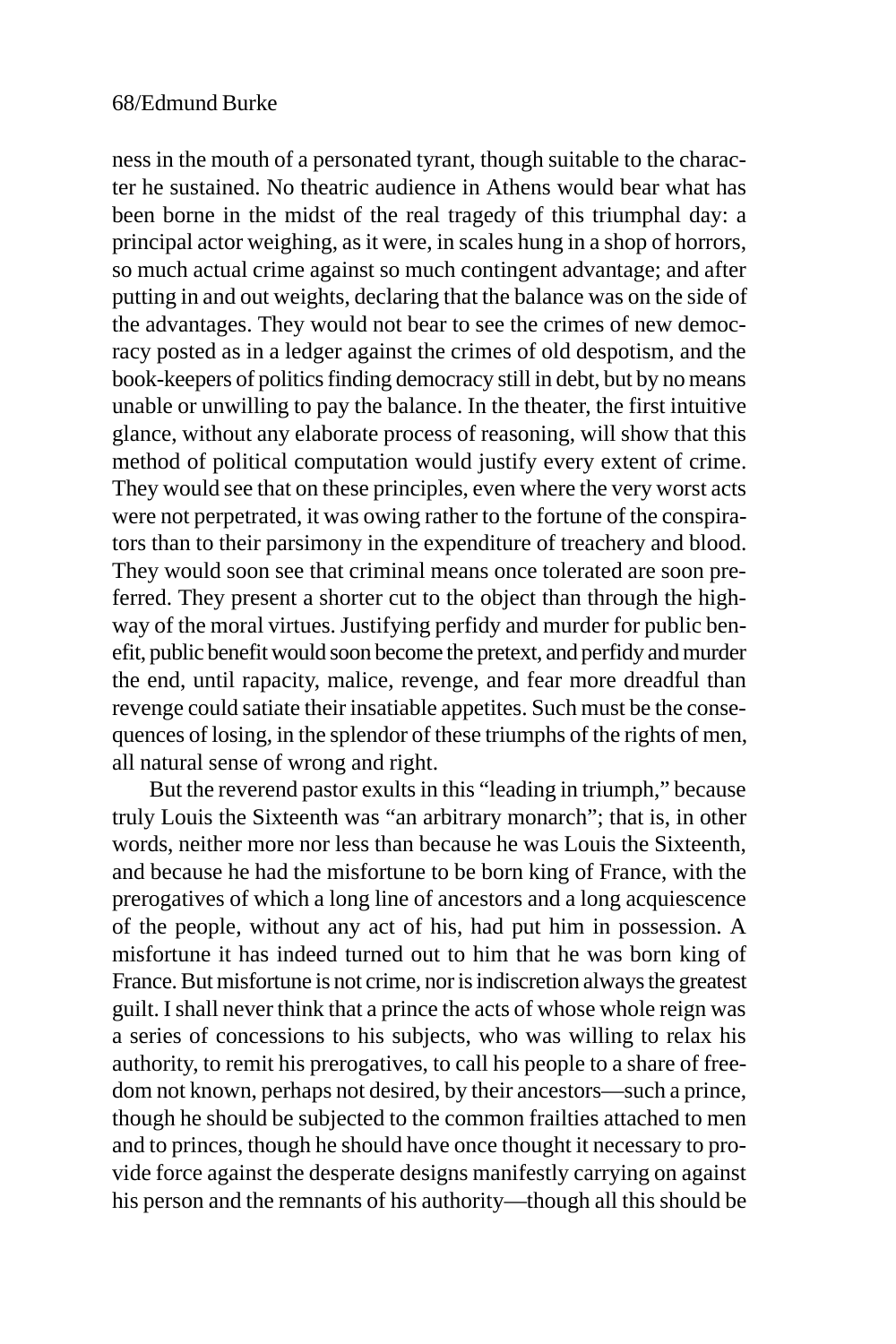taken into consideration, I shall be led with great difficulty to think he deserves the cruel and insulting triumph of Paris and of Dr. Price. I tremble for the cause of liberty from such an example to kings. I tremble for the cause of humanity in the unpunished outrages of the most wicked of mankind. But there are some people of that low and degenerate fashion of mind, that they look up with a sort of complacent awe and admiration to kings who know to keep firm in their seat, to hold a strict hand over their subjects, to assert their prerogative, and, by the awakened vigilance of a severe despotism, to guard against the very first approaches to freedom. Against such as these they never elevate their voice. Deserters from principle, listed with fortune, they never see any good in suffering virtue, nor any crime in prosperous usurpation.

If it could have been made clear to me that the king and queen of France (those I mean who were such before the triumph) were inexorable and cruel tyrants, that they had formed a deliberate scheme for massacring the National Assembly (I think I have seen something like the latter insinuated in certain publications), I should think their captivity just. If this be true, much more ought to have been done, but done, in my opinion, in another manner. The punishment of real tyrants is a noble and awful act of justice; and it has with truth been said to be consolatory to the human mind. But if I were to punish a wicked king, I should regard the dignity in avenging the crime. Justice is grave and decorous, and in its punishments rather seems to submit to a necessity than to make a choice. Had Nero, or Agrippina, or Louis the Eleventh, or Charles the Ninth been the subject; if Charles the Twelfth of Sweden, after the murder of Patkul, or his predecessor Christina, after the murder of Monaldeschi, had fallen into your hands, Sir, or into mine, I am sure our conduct would have been different.

If the French king, or king of the French (or by whatever name he is known in the new vocabulary of your constitution), has in his own person and that of his queen really deserved these unavowed, but unavenged, murderous attempts and those frequent indignities more cruel than murder, such a person would ill deserve even that subordinate executory trust which I understand is to be placed in him, nor is he fit to be called chief in a nation which he has outraged and oppressed. A worse choice for such an office in a new commonwealth than that of a deposed tyrant could not possibly be made. But to degrade and insult a man as the worst of criminals and afterwards to trust him in your highest concerns as a faithful, honest, and zealous servant is not consistent to reasoning,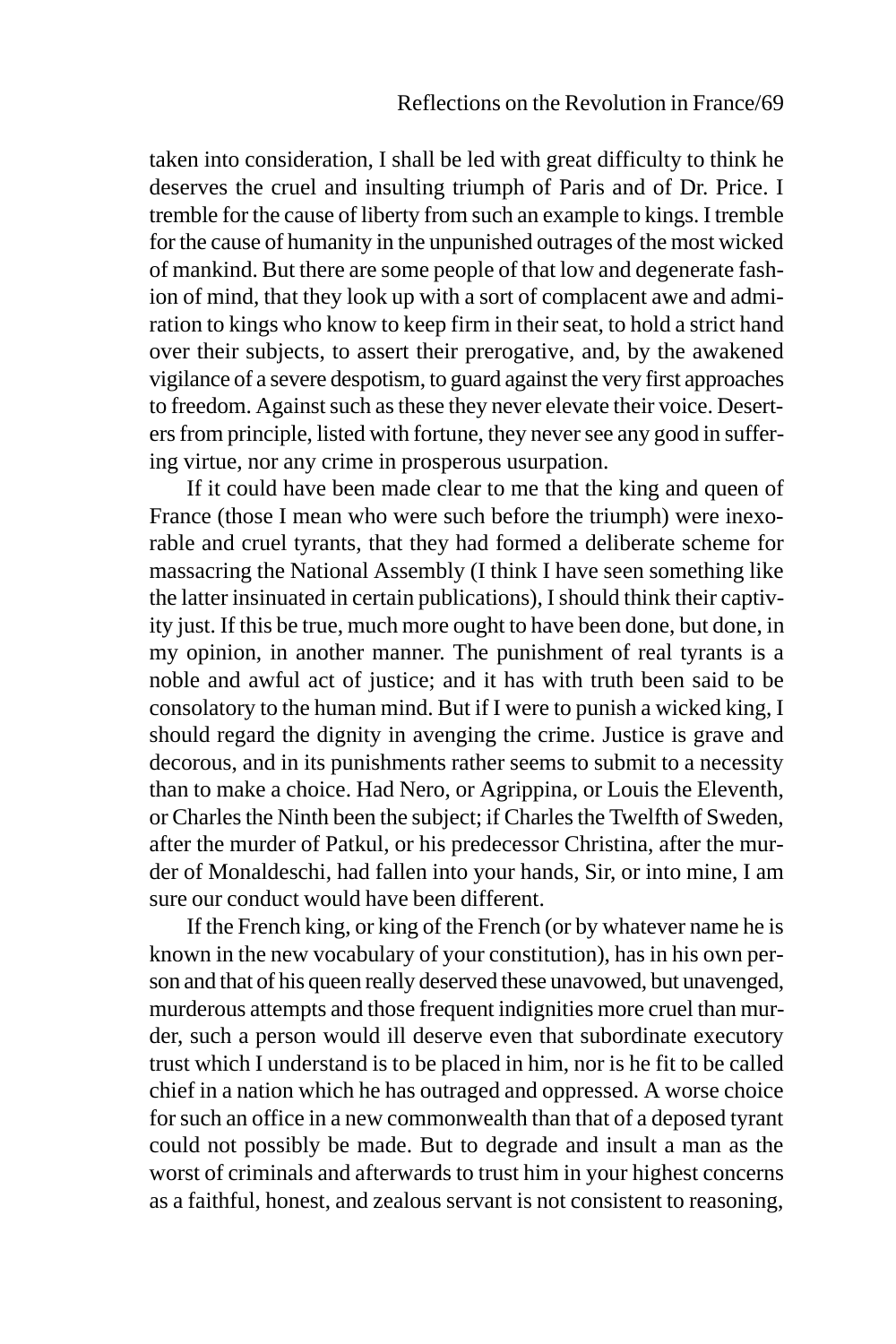nor prudent in policy, nor safe in practice. Those who could make such an appointment must be guilty of a more flagrant breach of trust than any they have yet committed against the people. As this is the only crime in which your leading politicians could have acted inconsistently, I conclude that there is no sort of ground for these horrid insinuations. I think no better of all the other calumnies.

In England, we give no credit to them. We are generous enemies; we are faithful allies. We spurn from us with disgust and indignation the slanders of those who bring us their anecdotes with the attestation of the flower-de-luce on their shoulder. We have Lord George Gordon fast in Newgate; and neither his being a public proselyte to Judaism, nor his having, in his zeal against Catholic priests and all sorts of ecclesiastics, raised a mob (excuse the term, it is still in use here) which pulled down all our prisons, have preserved to him a liberty of which he did not render himself worthy by a virtuous use of it. We have rebuilt Newgate and tenanted the mansion. We have prisons almost as strong as the Bastille for those who dare to libel the queens of France. In this spiritual retreat, let the noble libeller remain. Let him there meditate on his Talmud until he learns a conduct more becoming his birth and parts, and not so disgraceful to the ancient religion to which he has become a proselyte; or until some persons from your side of the water, to please your new Hebrew brethren, shall ransom him. He may then be enabled to purchase with the old boards of the synagogue and a very small poundage on the long compound interest of the thirty pieces of silver (Dr. Price has shown us what miracles compound interest will perform in 1790 years,), the lands which are lately discovered to have been usurped by the Gallican church. Send us your Popish archbishop of Paris, and we will send you our Protestant Rabbin. We shall treat the person you send us in exchange like a gentleman and an honest man, as he is; but pray let him bring with him the fund of his hospitality, bounty, and charity, and, depend upon it, we shall never confiscate a shilling of that honorable and pious fund, nor think of enriching the treasury with the spoils of the poor-box.

To tell you the truth, my dear Sir, I think the honor of our nation to be somewhat concerned in the disclaimer of the proceedings of this society of the Old Jewry and the London Tavern. I have no man's proxy. I speak only for myself when I disclaim, as I do with all possible earnestness, all communion with the actors in that triumph or with the admirers of it. When I assert anything else as concerning the people of England,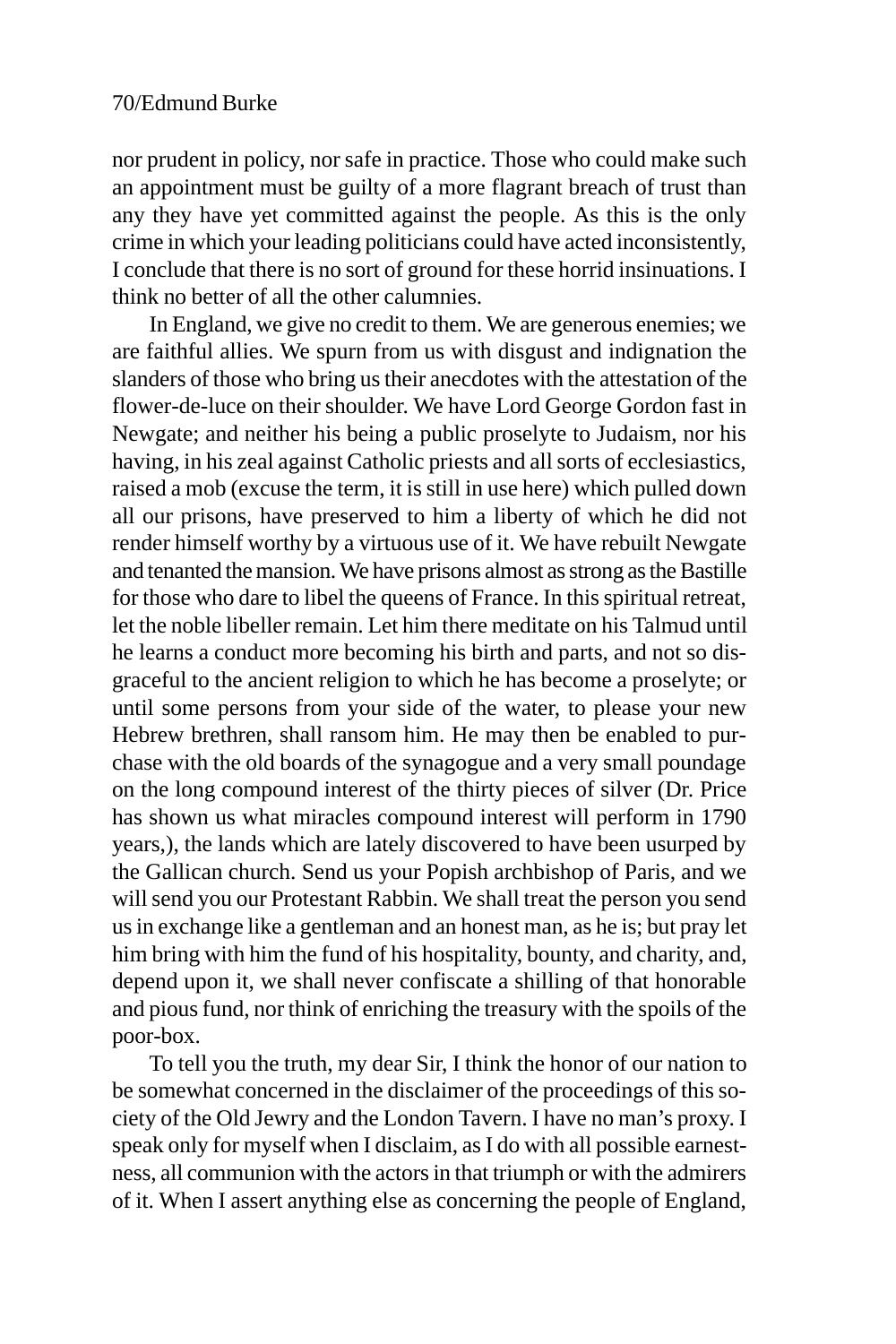I speak from observation, not from authority, but I speak from the experience I have had in a pretty extensive and mixed communication with the inhabitants of this kingdom, of all descriptions and ranks, and after a course of attentive observations begun early in life and continued for nearly forty years. I have often been astonished, considering that we are divided from you but by a slender dyke of about twenty-four miles, and that the mutual intercourse between the two countries has lately been very great, to find how little you seem to know of us. I suspect that this is owing to your forming a judgment of this nation from certain publications which do very erroneously, if they do at all, represent the opinions and dispositions generally prevalent in England. The vanity, restlessness, petulance, and spirit of intrigue, of several petty cabals, who attempt to hide their total want of consequence in bustle and noise, and puffing, and mutual quotation of each other, makes you imagine that our contemptuous neglect of their abilities is a mark of general acquiescence in their opinions. No such thing, I assure you. Because half a dozen grasshoppers under a fern make the field ring with their importunate chink, whilst thousands of great cattle, reposed beneath the shadow of the British oak, chew the cud and are silent, pray do not imagine that those who make the noise are the only inhabitants of the field; that, of course, they are many in number, or that, after all, they are other than the little, shrivelled, meager, hopping, though loud and troublesome, insects of the hour.

I almost venture to affirm that not one in a hundred amongst us participates in the "triumph" of the Revolution Society. If the king and queen of France, and their children, were to fall into our hands by the chance of war, in the most acrimonious of all hostilities (I deprecate such an event, I deprecate such hostility), they would be treated with another sort of triumphal entry into London. We formerly have had a king of France in that situation; you have read how he was treated by the victor in the field, and in what manner he was afterwards received in England. Four hundred years have gone over us, but I believe we are not materially changed since that period. Thanks to our sullen resistance to innovation, thanks to the cold sluggishness of our national character, we still bear the stamp of our forefathers. We have not (as I conceive) lost the generosity and dignity of thinking of the fourteenth century, nor as yet have we subtilized ourselves into savages. We are not the converts of Rousseau; we are not the disciples of Voltaire; Helvetius has made no progress amongst us. Atheists are not our preachers; madmen are not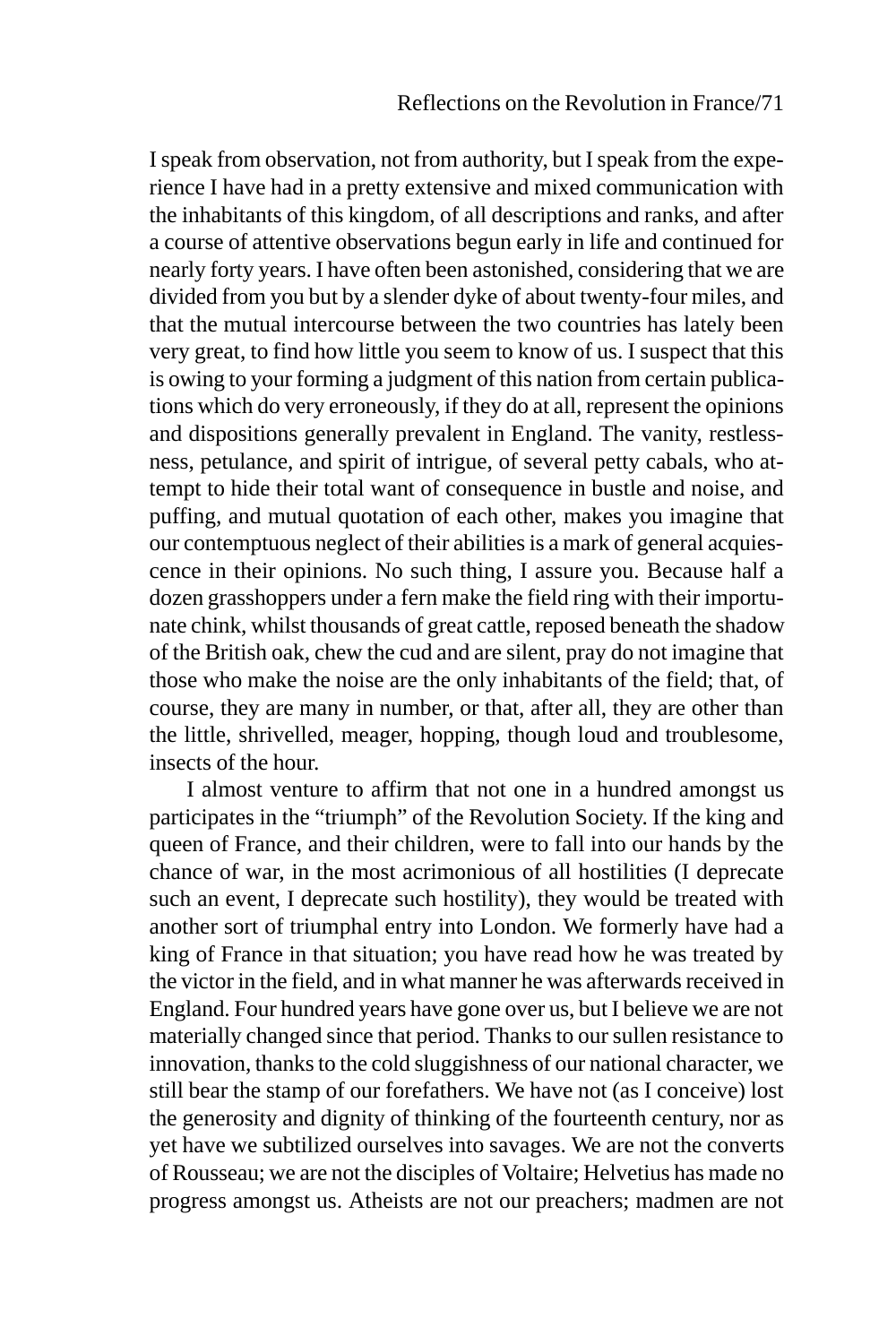our lawgivers. We know that we have made no discoveries, and we think that no discoveries are to be made in morality, nor many in the great principles of government, nor in the ideas of liberty, which were understood long before we were born, altogether as well as they will be after the grace has heaped its mold upon our presumption and the silent tomb shall have imposed its law on our pert loquacity. In England we have not yet been completely embowelled of our natural entrails; we still feel within us, and we cherish and cultivate, those inbred sentiments which are the faithful guardians, the active monitors of our duty, the true supporters of all liberal and manly morals. We have not been drawn and trussed, in order that we may be filled, like stuffed birds in a museum, with chaff and rags and paltry blurred shreds of paper about the rights of men. We preserve the whole of our feelings still native and entire, unsophisticated by pedantry and infidelity. We have real hearts of flesh and blood beating in our bosoms. We fear God; we look up with awe to kings, with affection to parliaments, with duty to magistrates, with reverence to priests, and with respect to nobility.<sup>18</sup> Why? Because when such ideas are brought before our minds, it is natural to be so affected; because all other feelings are false and spurious and tend to corrupt our minds, to vitiate our primary morals, to render us unfit for rational liberty, and, by teaching us a servile, licentious, and abandoned insolence, to be our low sport for a few holidays, to make us perfectly fit for, and justly deserving of, slavery through the whole course of our **lives** 

You see, Sir, that in this enlightened age I am bold enough to confess that we are generally men of untaught feelings, that, instead of casting away all our old prejudices, we cherish them to a very considerable degree, and, to take more shame to ourselves, we cherish them because they are prejudices; and the longer they have lasted and the more generally they have prevailed, the more we cherish them. We are afraid to put men to live and trade each on his own private stock of reason, because we suspect that this stock in each man is small, and that the individuals would do better to avail themselves of the general bank and capital of nations and of ages. Many of our men of speculation, instead of exploding general prejudices, employ their sagacity to discover the latent wisdom which prevails in them. If they find what they seek, and they seldom fail, they think it more wise to continue the prejudice, with the reason involved, than to cast away the coat of prejudice and to leave nothing but the naked reason; because prejudice, with its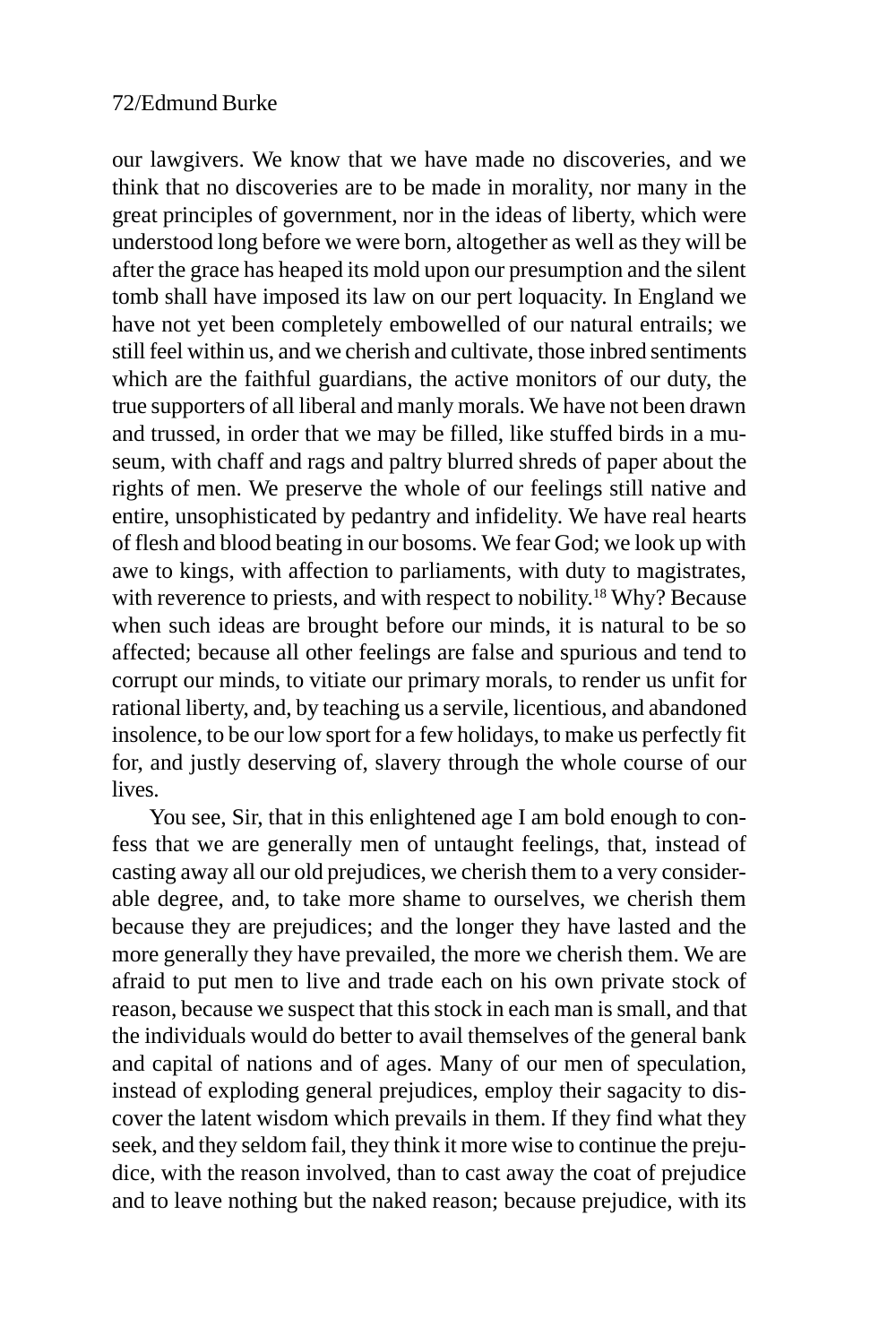reason, has a motive to give action to that reason, and an affection which will give it permanence. Prejudice is of ready application in the emergency; it previously engages the mind in a steady course of wisdom and virtue and does not leave the man hesitating in the moment of decision skeptical, puzzled, and unresolved. Prejudice renders a man's virtue his habit, and not a series of unconnected acts. Through just prejudice, his duty becomes a part of his nature.

Your literary men and your politicians, and so do the whole clan of the enlightened among us, essentially differ in these points. They have no respect for the wisdom of others, but they pay it off by a very full measure of confidence in their own. With them it is a sufficient motive to destroy an old scheme of things because it is an old one. As to the new, they are in no sort of fear with regard to the duration of a building run up in haste, because duration is no object to those who think little or nothing has been done before their time, and who place all their hopes in discovery. They conceive, very systematically, that all things which give perpetuity are mischievous, and therefore they are at inexpiable war with all establishments. They think that government may vary like modes of dress, and with as little ill effect; that there needs no principle of attachment, except a sense of present convenience, to any constitution of the state. They always speak as if they were of opinion that there is a singular species of compact between them and their magistrates which binds the magistrate, but which has nothing reciprocal in it, but that the majesty of the people has a right to dissolve it without any reason but its will. Their attachment to their country itself is only so far as it agrees with some of their fleeting projects; it begins and ends with that scheme of polity which falls in with their momentary opinion.

These doctrines, or rather sentiments, seem prevalent with your new statesmen. But they are wholly different from those on which we have always acted in this country.

I hear it is sometimes given out in France that what is doing among you is after the example of England. I beg leave to affirm that scarcely anything done with you has originated from the practice or the prevalent opinions of this people, either in the act or in the spirit of the proceeding. Let me add that we are as unwilling to learn these lessons from France as we are sure that we never taught them to that nation. The cabals here who take a sort of share of your transactions as yet consist of but a handful of people. If, unfortunately, by their intrigues, their sermons, their publications, and by a confidence derived from an expected union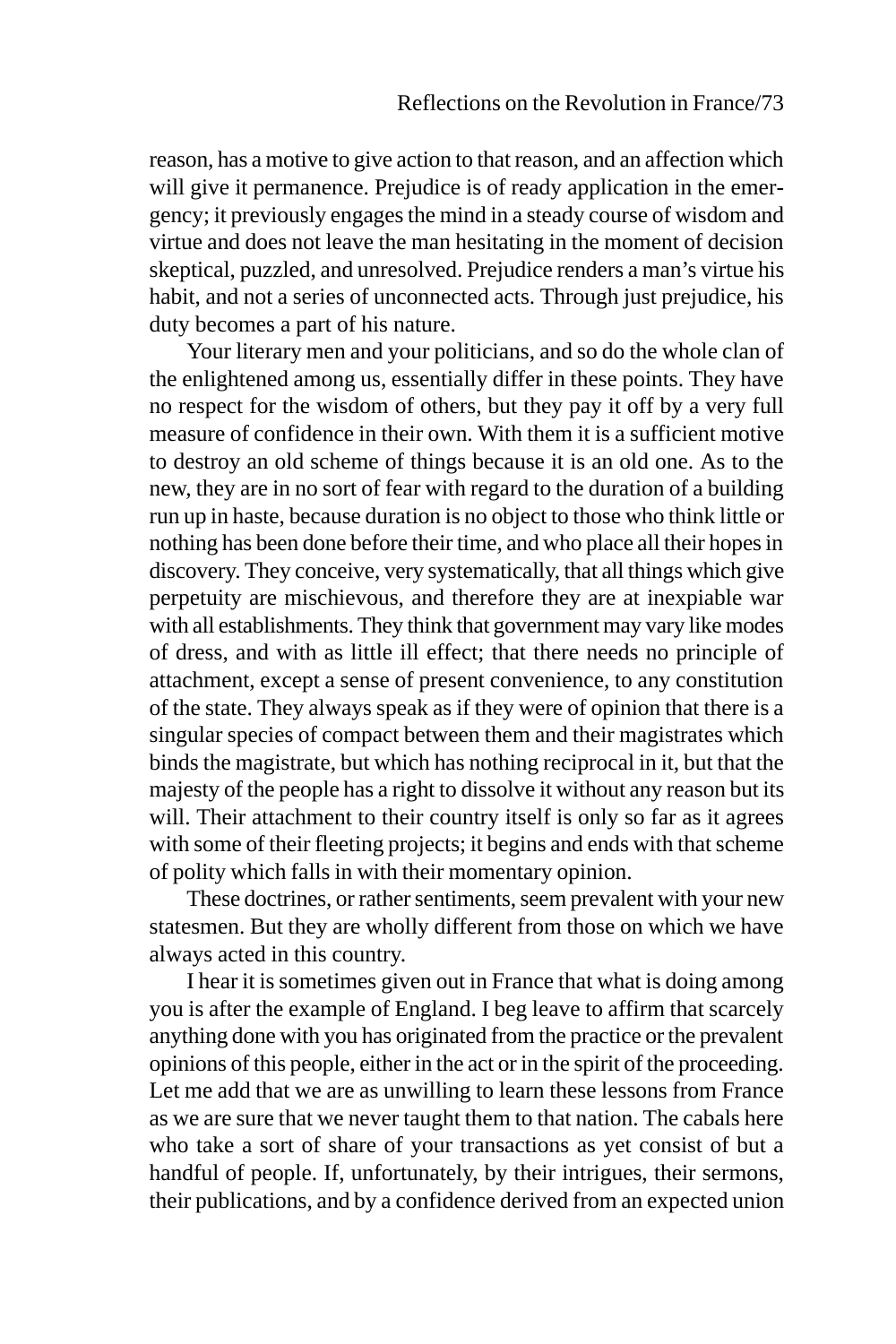with the counsels and forces of the French nation, they should draw considerable numbers into their faction, and in consequence should seriously attempt anything here in imitation of what has been done with you, the event, I dare venture to prophesy, will be that, with some trouble to their country, they will soon accomplish their own destruction. This people refused to change their law in remote ages from respect to the infallibility of popes, and they will not now alter it from a pious implicit faith in the dogmatism of philosophers, though the former was armed with the anathema and crusade, and though the latter should act with the libel and the lamp-iron.

Formerly, your affairs were your own concern only. We felt for them as men, but we kept aloof from them because we were not citizens of France. But when we see the model held up to ourselves, we must feel as Englishmen, and feeling, we must provide as Englishmen. Your affairs, in spite of us, are made a part of our interest, so far at least as to keep at a distance your panacea, or your plague. If it be a panacea, we do not want it. We know the consequences of unnecessary physic. If it be a plague, it is such a plague that the precautions of the most severe quarantine ought to be established against it.

I hear on all hands that a cabal calling itself philosophic receives the glory of many of the late proceedings, and that their opinions and systems are the true actuating spirit of the whole of them. I have heard of no party in England, literary or political, at any time, known by such a description. It is not with you composed of those men, is it, whom the vulgar in their blunt, homely style commonly call atheists and infidels? If it be, I admit that we, too, have had writers of that description who made some noise in their day. At present they repose in lasting oblivion. Who, born within the last forty years, has read one word of Collins, and Toland, and Tindal, and Chubb, and Morgan, and that whole race who called themselves Freethinkers? Who now reads Bolingbroke? Who ever read him through? Ask the booksellers of London what is become of all these lights of the world. In as few years their few successors will go to the family vault of "all the Capulets." But whatever they were, or are, with us, they were and are wholly unconnected individuals. With us they kept the common nature of their kind and were not gregarious. They never acted in corps or were known as a faction in the state, nor presumed to influence in that name or character, or for the purposes of such a faction, on any of our public concerns. Whether they ought so to exist and so be permitted to act is another question. As such cabals have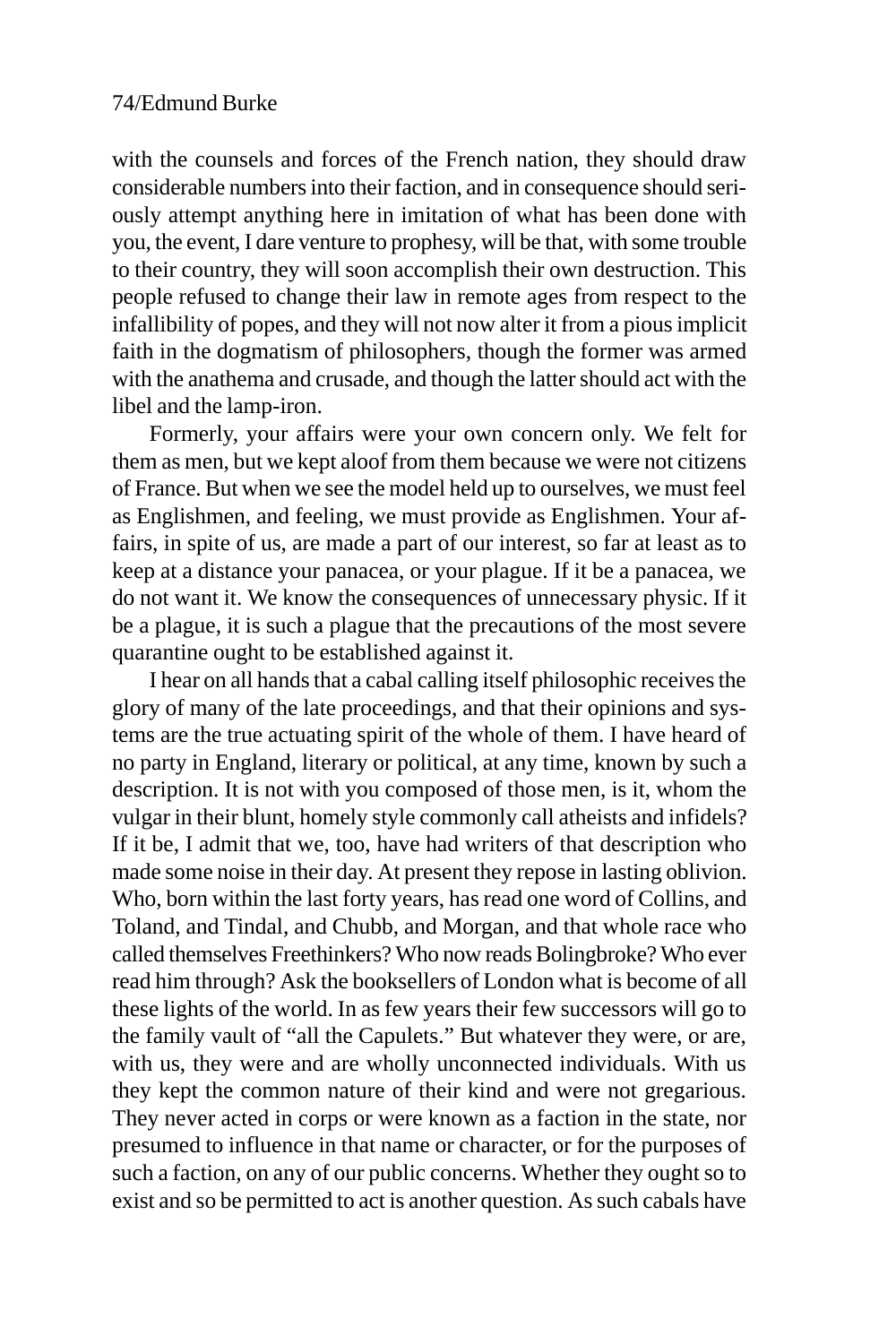not existed in England, so neither has the spirit of them had any influence in establishing the original frame of our constitution or in any one of the several reparations and improvements it has undergone. The whole has been done under the auspices, and is confirmed by the sanctions, of religion and piety. The whole has emanated from the simplicity of our national character and from a sort of native plainness and directness of understanding, which for a long time characterized those men who have successively obtained authority amongst us. This disposition still remains, at least in the great body of the people.

We know, and what is better, we feel inwardly, that religion is the basis of civil society and the source of all good and of all comfort.19 In England we are so convinced of this, that there is no rust of superstition with which the accumulated absurdity of the human mind might have crusted it over in the course of ages, that ninety-nine in a hundred of the people of England would not prefer to impiety. We shall never be such fools as to call in an enemy to the substance of any system to remove its corruptions, to supply its defects, or to perfect its construction. If our religious tenets should ever want a further elucidation, we shall not call on atheism to explain them. We shall not light up our temple from that unhallowed fire. It will be illuminated with other lights. It will be perfumed with other incense than the infectious stuff which is imported by the smugglers of adulterated metaphysics. If our ecclesiastical establishment should want a revision, it is not avarice or rapacity, public or private, that we shall employ for the audit, or receipt, or application of its consecrated revenue. Violently condemning neither the Greek nor the Armenian, nor, since heats are subsided, the Roman system of religion, we prefer the Protestant, not because we think it has less of the Christian religion in it, but because, in our judgment, it has more. We are Protestants, not from indifference, but from zeal.

We know, and it is our pride to know, that man is by his constitution a religious animal; that atheism is against, not only our reason, but our instincts; and that it cannot prevail long. But if, in the moment of riot and in a drunken delirium from the hot spirit drawn out of the alembic of hell, which in France is now so furiously boiling, we should uncover our nakedness by throwing off that Christian religion which has hitherto been our boast and comfort, and one great source of civilization amongst us and amongst many other nations, we are apprehensive (being well aware that the mind will not endure a void) that some uncouth, pernicious, and degrading superstition might take place of it.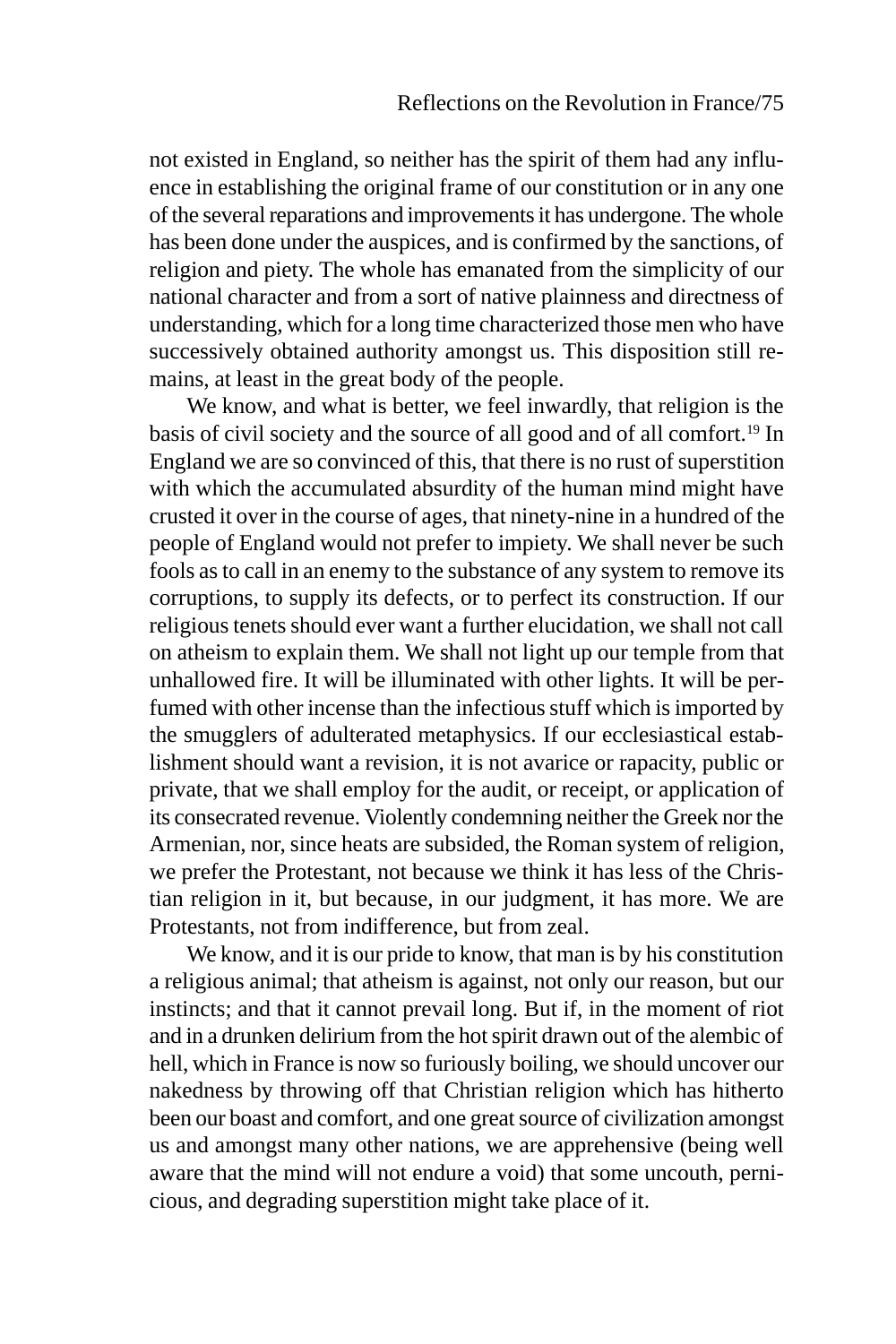For that reason, before we take from our establishment the natural, human means of estimation and give it up to contempt, as you have done, and in doing it have incurred the penalties you well deserve to suffer, we desire that some other may be presented to us in the place of it. We shall then form our judgment.

On these ideas, instead of quarrelling with establishments, as some do who have made a philosophy and a religion of their hostility to such institutions, we cleave closely to them. We are resolved to keep an established church, an established monarchy, an established aristocracy, and an established democracy, each in the degree it exists, and in no greater. I shall show you presently how much of each of these we possess.

It has been the misfortune (not, as these gentlemen think it, the glory) of this age that everything is to be discussed as if the constitution of our country were to be always a subject rather of altercation than enjoyment. For this reason, as well as for the satisfaction of those among you (if any such you have among you) who may wish to profit of examples, I venture to trouble you with a few thoughts upon each of these establishments. I do not think they were unwise in ancient Rome who, when they wished to new-model their laws, set commissioners to examine the best constituted republics within their reach.

First, I beg leave to speak of our church establishment, which is the first of our prejudices, not a prejudice destitute of reason, but involving in it profound and extensive wisdom. I speak of it first. It is first and last and midst in our minds. For, taking ground on that religious system of which we are now in possession, we continue to act on the early received and uniformly continued sense of mankind. That sense not only, like a wise architect, hath built up the august fabric of states, but, like a provident proprietor, to preserve the structure from profanation and ruin, as a sacred temple purged from all the impurities of fraud and violence and injustice and tyranny, hath solemnly and forever consecrated the commonwealth and all that officiate in it. This consecration is made that all who administer the government of men, in which they stand in the person of God himself, should have high and worthy notions of their function and destination, that their hope should be full of immortality, that they should not look to the paltry pelf of the moment nor to the temporary and transient praise of the vulgar, but to a solid, permanent existence in the permanent part of their nature, and to a permanent fame and glory in the example they leave as a rich inheritance to the world.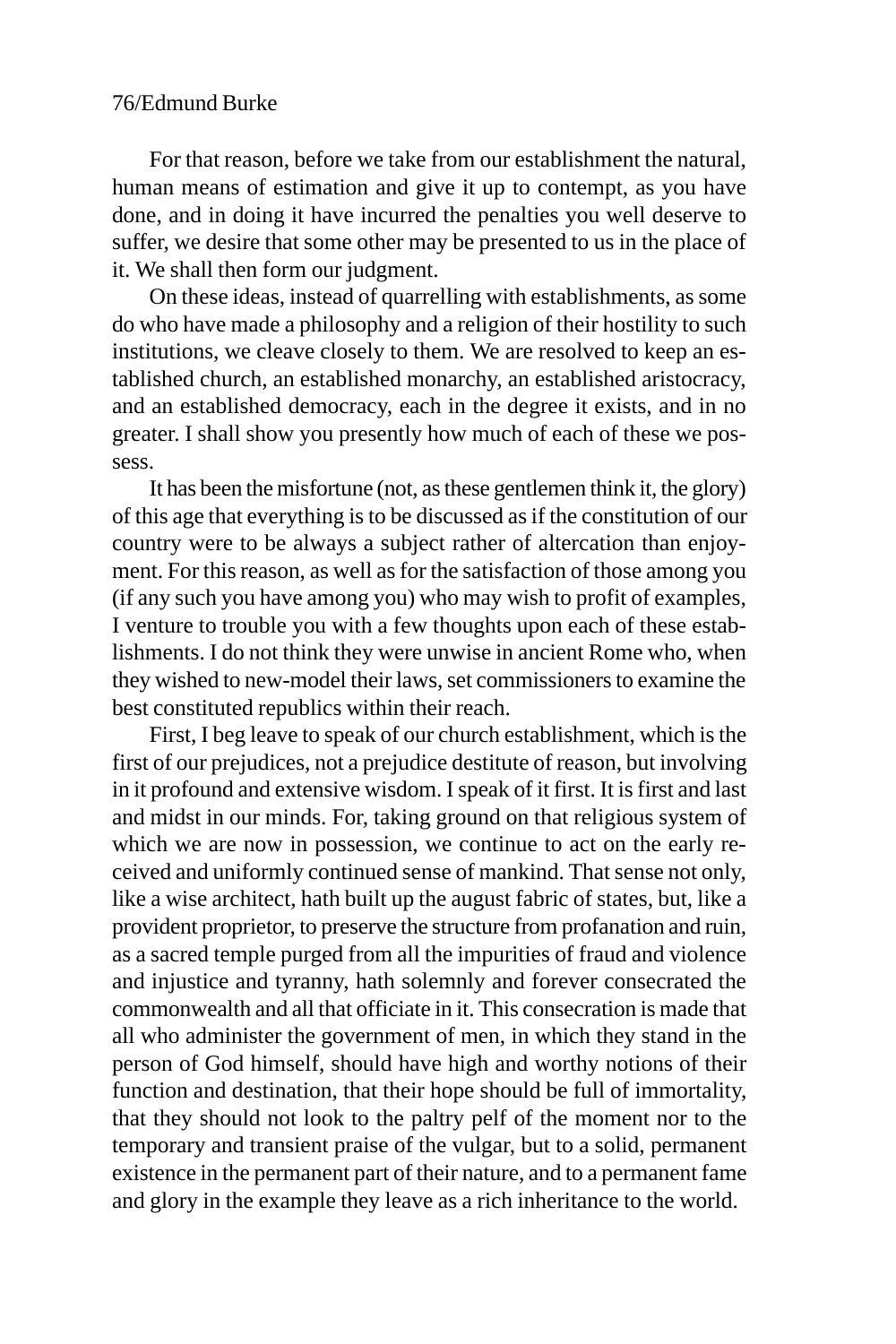Such sublime principles ought to be infused into persons of exalted situations, and religious establishments provided that may continually revive and enforce them. Every sort of moral, every sort of civil, every sort of politic institution, aiding the rational and natural ties that connect the human understanding and affections to the divine, are not more than necessary in order to build up that wonderful structure Man, whose prerogative it is to be in a great degree a creature of his own making, and who, when made as he ought to be made, is destined to hold no trivial place in the creation. But whenever man is put over men, as the better nature ought ever to preside, in that case more particularly, he should as nearly as possible be approximated to his perfection.

The consecration of the state by a state religious establishment is necessary, also, to operate with a wholesome awe upon free citizens, because, in order to secure their freedom, they must enjoy some determinate portion of power. To them, therefore, a religion connected with the state, and with their duty toward it, becomes even more necessary than in such societies where the people, by the terms of their subjection, are confined to private sentiments and the management of their own family concerns. All persons possessing any portion of power ought to be strongly and awfully impressed with an idea that they act in trust, and that they are to account for their conduct in that trust to the one great Master, Author, and Founder of society.

This principle ought even to be more strongly impressed upon the minds of those who compose the collective sovereignty than upon those of single princes. Without instruments, these princes can do nothing. Whoever uses instruments, in finding helps, finds also impediments. Their power is, therefore, by no means complete, nor are they safe in extreme abuse. Such persons, however elevated by flattery, arrogance, and self-opinion, must be sensible that, whether covered or not by positive law, in some way or other they are accountable even here for the abuse of their trust. If they are not cut off by a rebellion of their people, they may be strangled by the very janissaries kept for their security against all other rebellion. Thus we have seen the king of France sold by his soldiers for an increase of pay. But where popular authority is absolute and unrestrained, the people have an infinitely greater, because a far better founded, confidence in their own power. They are themselves, in a great measure, their own instruments. They are nearer to their objects. Besides, they are less under responsibility to one of the greatest controlling powers on the earth, the sense of fame and estimation. The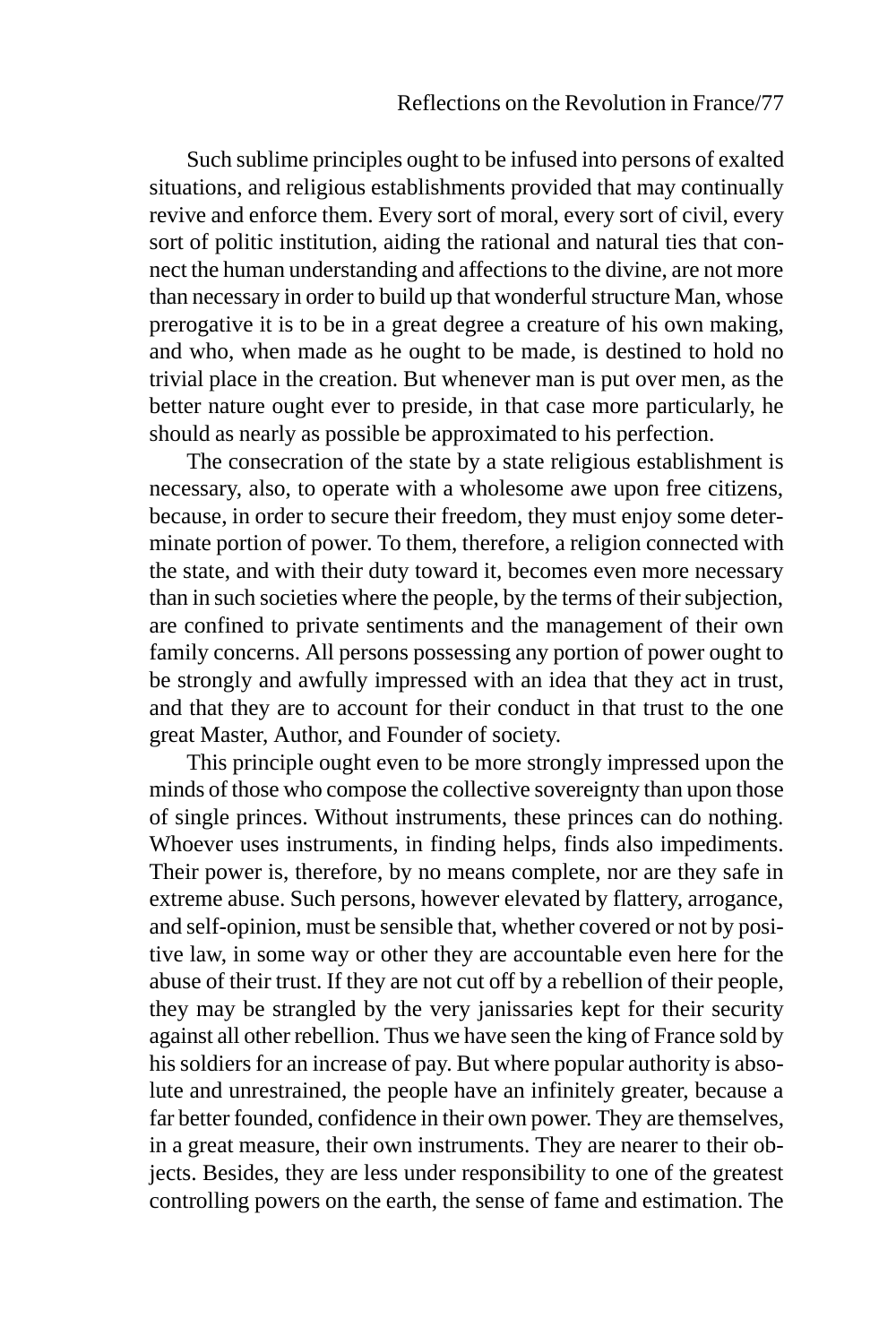share of infamy that is likely to fall to the lot of each individual in public acts is small indeed, the operation of opinion being in the inverse ratio to the number of those who abuse power. Their own approbation of their own acts has to them the appearance of a public judgment in their favor. A perfect democracy is, therefore, the most shameless thing in the world. As it is the most shameless, it is also the most fearless. No man apprehends in his person that he can be made subject to punishment. Certainly the people at large never ought, for as all punishments are for example toward the conservation of the people at large, the people at large can never become the subject of punishment by any human hand.<sup>20</sup> It is therefore of infinite importance that they should not be suffered to imagine that their will, any more than that of kings, is the standard of right and wrong. They ought to be persuaded that they are full as little entitled, and far less qualified with safety to themselves, to use any arbitrary power whatsoever; that therefore they are not, under a false show of liberty, but in truth to exercise an unnatural, inverted domination, tyrannically to exact from those who officiate in the state not an entire devotion to their interest, which is their right, but an abject submission to their occasional will, extinguishing thereby in all those who serve them all moral principle, all sense of dignity, all use of judgment, and all consistency of character; whilst by the very same process they give themselves up a proper, a suitable, but a most contemptible prey to the servile ambition of popular sycophants or courtly flatterers.

When the people have emptied themselves of all the lust of selfish will, which without religion it is utterly impossible they ever should, when they are conscious that they exercise, and exercise perhaps in a higher link of the order of delegation, the power, which to be legitimate must be according to that eternal, immutable law in which will and reason are the same, they will be more careful how they place power in base and incapable hands. In their nomination to office, they will not appoint to the exercise of authority as to a pitiful job, but as to a holy function, not according to their sordid, selfish interest, nor to their wanton caprice, nor to their arbitrary will, but they will confer that power (which any man may well tremble to give or to receive) on those only in whom they may discern that predominant proportion of active virtue and wisdom, taken together and fitted to the charge, such as in the great and inevitable mixed mass of human imperfections and infirmities is to be found.

When they are habitually convinced that no evil can be acceptable,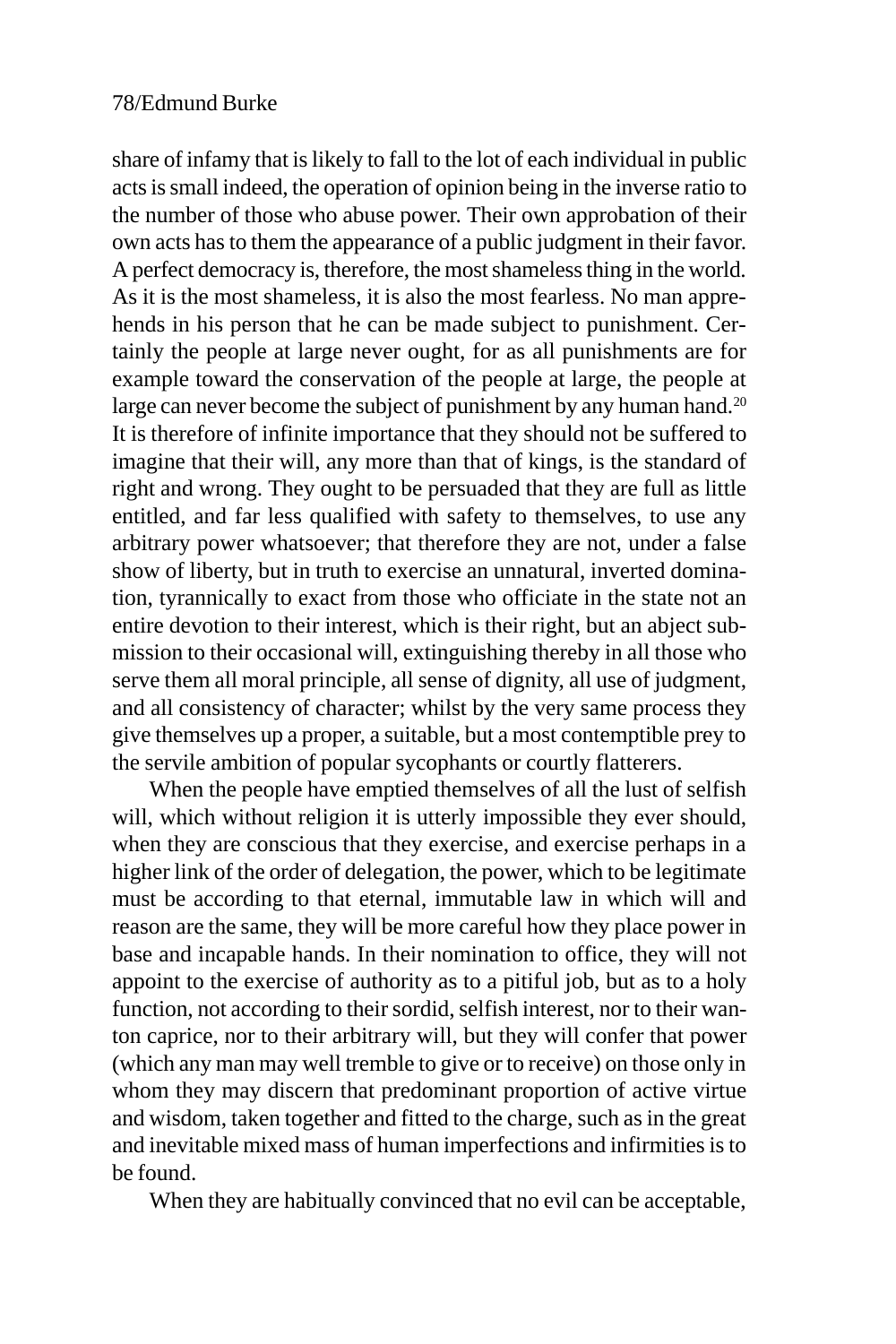either in the act or the permission, to him whose essence is good, they will be better able to extirpate out of the minds of all magistrates, civil, ecclesiastical, or military, anything that bears the least resemblance to a proud and lawless domination.

But one of the first and most leading principles on which the commonwealth and the laws are consecrated is, lest the temporary possessors and life-renters in it, unmindful of what they have received from their ancestors or of what is due to their posterity, should act as if they were the entire masters, that they should not think it among their rights to cut off the entail or commit waste on the inheritance by destroying at their pleasure the whole original fabric of their society, hazarding to leave to those who come after them a ruin instead of an habitation—and teaching these successors as little to respect their contrivances as they had themselves respected the institutions of their forefathers. By this unprincipled facility of changing the state as often, and as much, and in as many ways as there are floating fancies or fashions, the whole chain and continuity of the commonwealth would be broken. No one generation could link with the other. Men would become little better than the flies of a summer.

And first of all, the science of jurisprudence, the pride of the human intellect, which with all its defects, redundancies, and errors is the collected reason of ages, combining the principles of original justice with the infinite variety of human concerns, as a heap of old exploded errors, would be no longer studied. Personal self-sufficiency and arrogance (the certain attendants upon all those who have never experienced a wisdom greater than their own) would usurp the tribunal. Of course, no certain laws, establishing invariable grounds of hope and fear, would keep the actions of men in a certain course or direct them to a certain end. Nothing stable in the modes of holding property or exercising function could form a solid ground on which any parent could speculate in the education of his offspring or in a choice for their future establishment in the world. No principles would be early worked into the habits. As soon as the most able instructor had completed his laborious course of institution, instead of sending forth his pupil, accomplished in a virtuous discipline, fitted to procure him attention and respect in his place in society, he would find everything altered, and that he had turned out a poor creature to the contempt and derision of the world, ignorant of the true grounds of estimation. Who would insure a tender and delicate sense of honor to beat almost with the first pulses of the heart when no man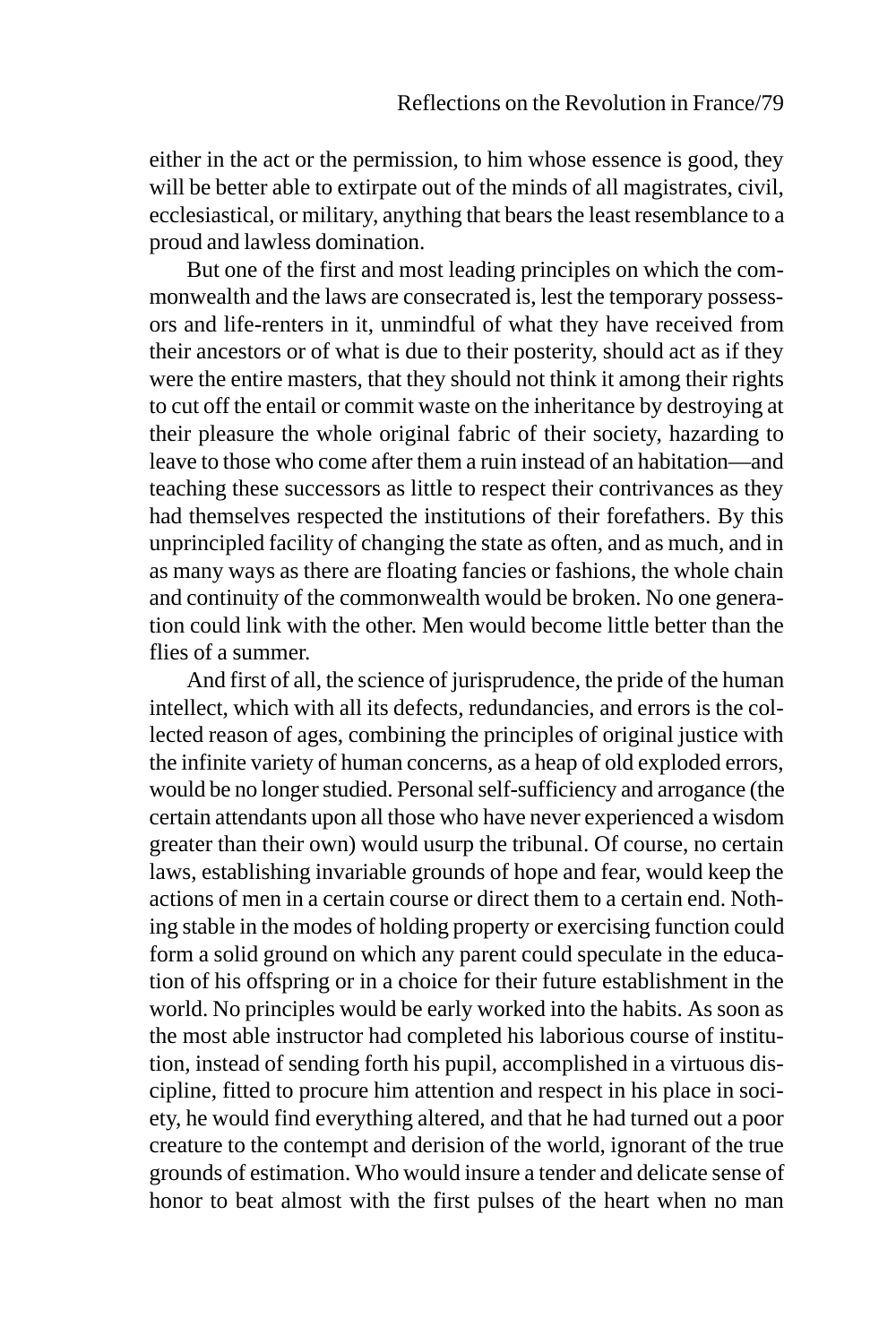could know what would be the test of honor in a nation continually varying the standard of its coin? No part of life would retain its acquisitions. Barbarism with regard to science and literature, unskilfulness with regard to arts and manufactures, would infallibly succeed to the want of a steady education and settled principle; and thus the commonwealth itself would, in a few generations, crumble away, be disconnected into the dust and powder of individuality, and at length dispersed to all the winds of heaven.

To avoid, therefore, the evils of inconstancy and versatility, ten thousand times worse than those of obstinacy and the blindest prejudice, we have consecrated the state, that no man should approach to look into its defects or corruptions but with due caution, that he should never dream of beginning its reformation by its subversion, that he should approach to the faults of the state as to the wounds of a father, with pious awe and trembling solicitude. By this wise prejudice we are taught to look with horror on those children of their country who are prompt rashly to hack that aged parent in pieces and put him into the kettle of magicians, in hopes that by their poisonous weeds and wild incantations they may regenerate the paternal constitution and renovate their father's life.

Society is indeed a contract. Subordinate contracts for objects of mere occasional interest may be dissolved at pleasure—but the state ought not to be considered as nothing better than a partnership agreement in a trade of pepper and coffee, calico, or tobacco, or some other such low concern, to be taken up for a little temporary interest, and to be dissolved by the fancy of the parties. It is to be looked on with other reverence, because it is not a partnership in things subservient only to the gross animal existence of a temporary and perishable nature. It is a partnership in all science; a partnership in all art; a partnership in every virtue and in all perfection. As the ends of such a partnership cannot be obtained in many generations, it becomes a partnership not only between those who are living, but between those who are living, those who are dead, and those who are to be born. Each contract of each particular state is but a clause in the great primeval contract of eternal society, linking the lower with the higher natures, connecting the visible and invisible world, according to a fixed compact sanctioned by the inviolable oath which holds all physical and all moral natures, each in their appointed place. This law is not subject to the will of those who by an obligation above them, and infinitely superior, are bound to submit their will to that law. The municipal corporations of that universal kingdom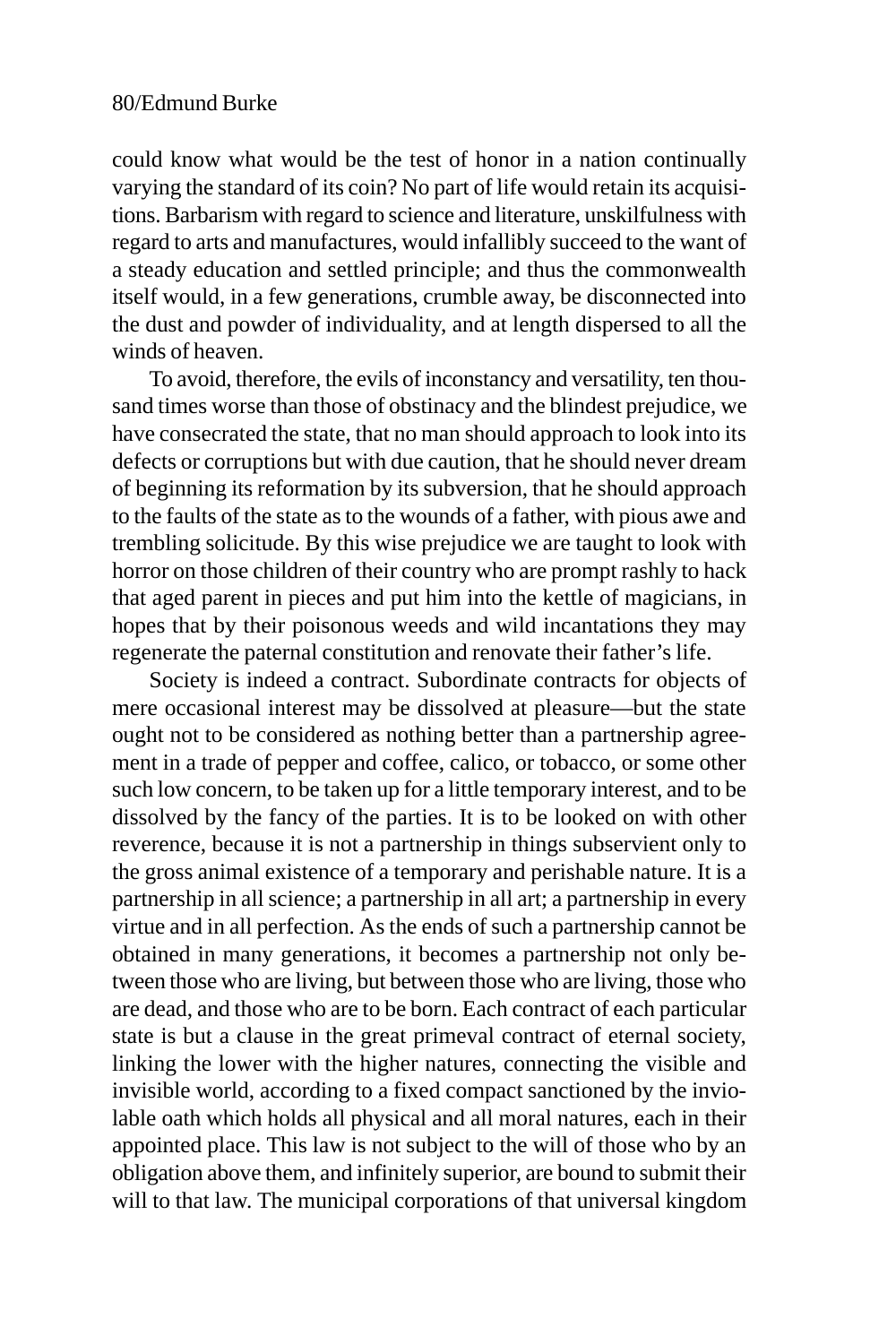are not morally at liberty at their pleasure, and on their speculations of a contingent improvement, wholly to separate and tear asunder the bands of their subordinate community and to dissolve it into an unsocial, uncivil, unconnected chaos of elementary principles. It is the first and supreme necessity only, a necessity that is not chosen but chooses, a necessity paramount to deliberation, that admits no discussion and demands no evidence, which alone can justify a resort to anarchy. This necessity is no exception to the rule, because this necessity itself is a part, too, of that moral and physical disposition of things to which man must be obedient by consent or force; but if that which is only submission to necessity should be made the object of choice, the law is broken, nature is disobeyed, and the rebellious are outlawed, cast forth, and exiled from this world of reason, and order, and peace, and virtue, and fruitful penitence, into the antagonist world of madness, discord, vice, confusion, and unavailing sorrow.

These, my dear Sir, are, were, and, I think, long will be the sentiments of not the least learned and reflecting part of this kingdom. They who are included in this description form their opinions on such grounds as such persons ought to form them. The less inquiring receive them from an authority which those whom Providence dooms to live on trust need not be ashamed to rely on. These two sorts of men move in the same direction, though in a different place. They both move with the order of the universe. They all know or feel this great ancient truth: *Quod illi principi et praepotenti Deo qui omnem hunc mundum regit, nihil eorum quae quidem fiant in terris acceptius quam concilia et coetus hominum jure sociati quae civitates appellantur*. They take this tenet of the head and heart, not from the great name which it immediately bears, nor from the greater from whence it is derived, but from that which alone can give true weight and sanction to any learned opinion, the common nature and common relation of men. Persuaded that all things ought to be done with reference, and referring all to the point of reference to which all should be directed, they think themselves bound, not only as individuals in the sanctuary of the heart or as congregated in that personal capacity, to renew the memory of their high origin and cast, but also in their corporate character to perform their national homage to the institutor and author and protector of civil society; without which civil society man could not by any possibility arrive at the perfection of which his nature is capable, nor even make a remote and faint approach to it. They conceive that He who gave our nature to be per-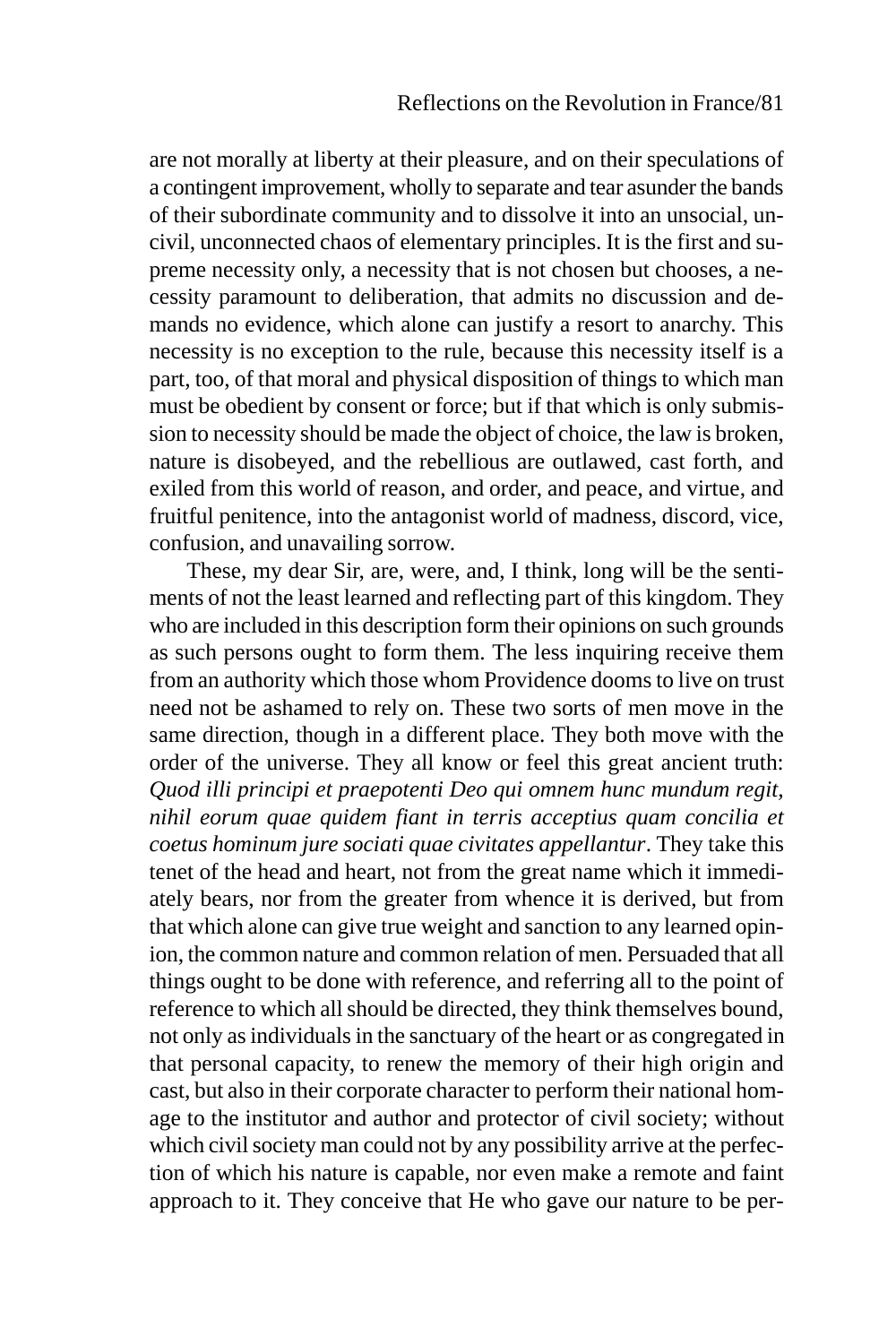fected by our virtue willed also the necessary means of its perfection. He willed therefore the state—He willed its connection with the source and original archetype of all perfection. They who are convinced of this His will, which is the law of laws and the sovereign of sovereigns, cannot think it reprehensible that this our corporate fealty and homage, that this our recognition of a seigniory paramount, I had almost said this oblation of the state itself as a worthy offering on the high altar of universal praise, should be performed as all public, solemn acts are performed, in buildings, in music, in decoration, in speech, in the dignity of persons, according to the customs of mankind taught by their nature; that is, with modest splendor and unassuming state, with mild majesty and sober pomp. For those purposes they think some part of the wealth of the country is as usefully employed as it can be in fomenting the luxury of individuals. It is the public ornament. It is the public consolation. It nourishes the public hope. The poorest man finds his own importance and dignity in it, whilst the wealth and pride of individuals at every moment makes the man of humble rank and fortune sensible of his inferiority and degrades and vilifies his condition. It is for the man in humble life, and to raise his nature and to put him in mind of a state in which the privileges of opulence will cease, when he will be equal by nature, and may be more than equal by virtue, that this portion of the general wealth of his country is employed and sanctified.

I assure you I do not aim at singularity. I give you opinions which have been accepted amongst us, from very early times to this moment, with a continued and general approbation, and which indeed are worked into my mind that I am unable to distinguish what I have learned from others from the results of my own meditation.

It is on some such principles that the majority of the people of England, far from thinking a religious national establishment unlawful, hardly think it lawful to be without one. In France you are wholly mistaken if you do not believe us above all other things attached to it, and beyond all other nations; and when this people has acted unwisely and unjustifiably in its favor (as in some instances they have done most certainly), in their very errors you will at least discover their zeal.

This principle runs through the whole system of their polity. They do not consider their church establishment as convenient, but as essential to their state, not as a thing heterogeneous and separable, something added for accommodation, what they may either keep or lay aside according to their temporary ideas of convenience. They consider it as the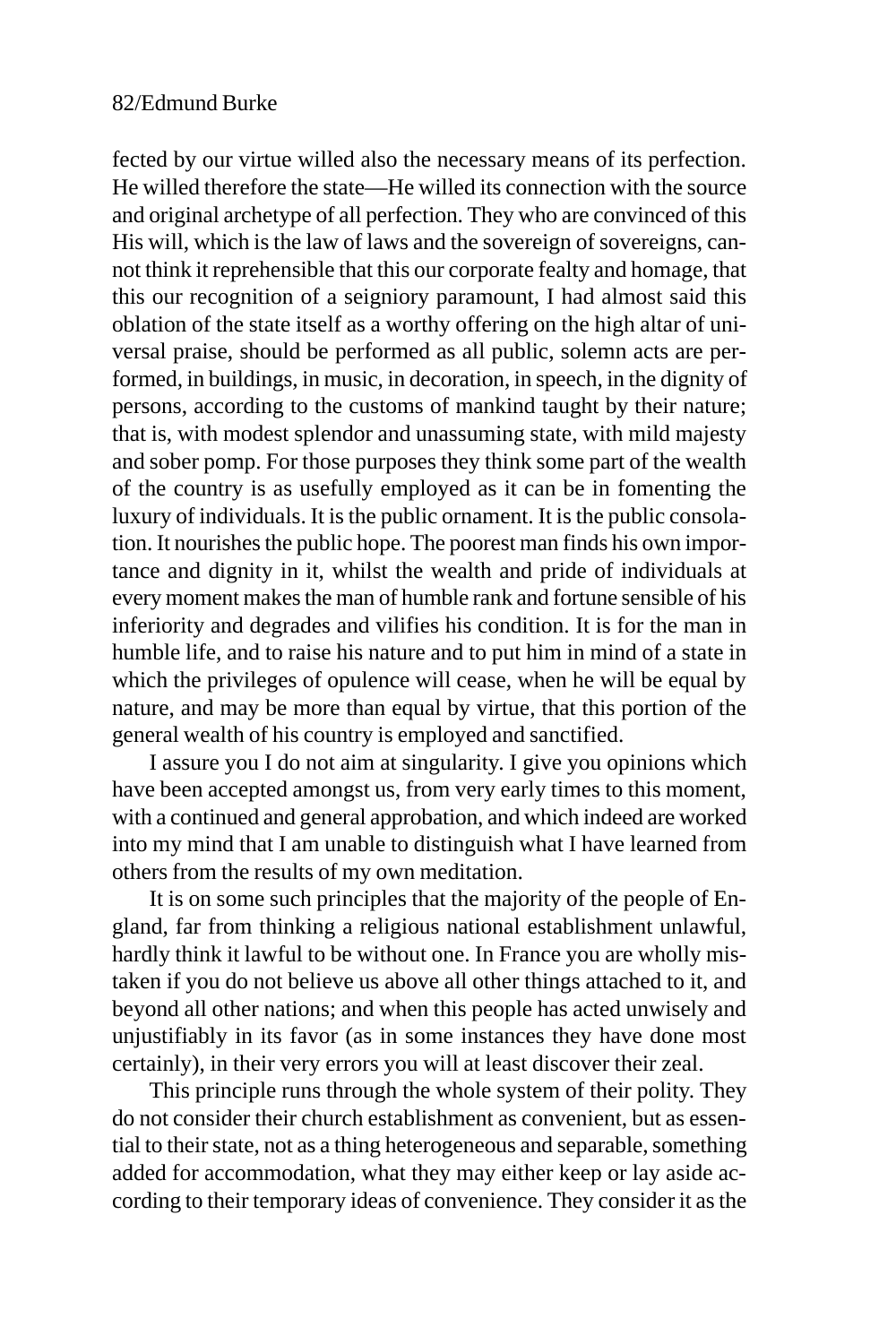foundation of their whole constitution, with which, and with every part of which, it holds an indissoluble union. Church and state are ideas inseparable in their minds, and scarcely is the one ever mentioned without mentioning the other.

Our education is so formed as to confirm and fix this impression. Our education is in a manner wholly in the hands of ecclesiastics, and in all stages from infancy to manhood. Even when our youth, leaving schools and universities, enter that most important period of life which begins to link experience and study together, and when with that view they visit other countries, instead of old domestics whom we have seen as governors to principal men from other parts, three-fourths of those who go abroad with our young nobility and gentlemen are ecclesiastics, not as austere masters, nor as mere followers, but as friends and companions of a graver character, and not seldom persons as well-born as themselves. With them, as relations, they most constantly keep a close connection through life. By this connection we conceive that we attach our gentlemen to the church, and we liberalize the church by an intercourse with the leading characters of the country.

So tenacious are we of the old ecclesiastical modes and fashions of institution that very little alteration has been made in them since the fourteenth or fifteenth century; adhering in this particular, as in all things else, to our old settled maxim, never entirely nor at once to depart from antiquity. We found these old institutions, on the whole, favorable to morality and discipline, and we thought they were susceptible of amendment without altering the ground. We thought that they were capable of receiving and meliorating, and above all of preserving, the accessions of science and literature, as the order of Providence should successively produce them. And after all, with this Gothic and monkish education (for such it is in the groundwork) we may put in our claim to as ample and as early a share in all the improvements in science, in arts, and in literature which have illuminated and adorned the modern world, as any other nation in Europe. We think one main cause of this improvement was our not despising the patrimony of knowledge which was left us by our forefathers.

It is from our attachment to a church establishment that the English nation did not think it wise to entrust that great, fundamental interest of the whole to what they trust no part of their civil or military public service, that is, to the unsteady and precarious contribution of individuals. They go further. They certainly never have suffered, and never will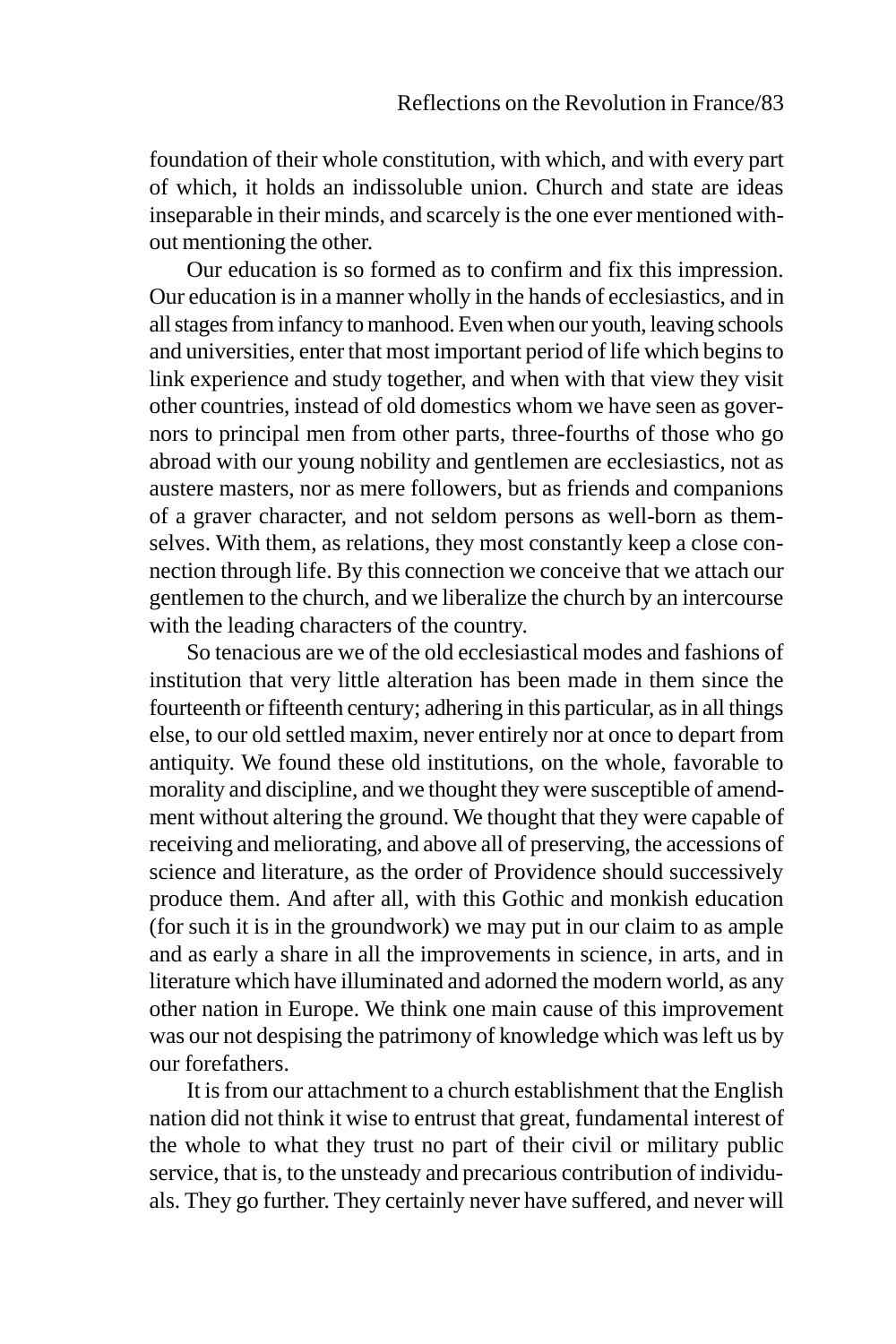suffer, the fixed estate of the church to be converted into a pension, to depend on the treasury and to be delayed, withheld, or perhaps to be extinguished by fiscal difficulties, which difficulties may sometimes be pretended for political purposes, and are in fact often brought on by the extravagance, negligence, and rapacity of politicians. The people of England think that they have constitutional motives, as well as religious, against any project of turning their independent clergy into ecclesiastical pensioners of state. They tremble for their liberty, from the influence of a clergy dependent on the crown; they tremble for the public tranquillity from the disorders of a factious clergy, if it were made to depend upon any other than the crown. They therefore made their church, like their king and their nobility, independent.

From the united considerations of religion and constitutional policy, from their opinion of a duty to make sure provision for the consolation of the feeble and the instruction of the ignorant, they have incorporated and identified the estate of the church with the mass of *private property*, of which the state is not the proprietor, either for use or dominion, but the guardian only and the regulator. They have ordained that the provision of this establishment might be as stable as the earth on which it stands, and should not fluctuate with the Euripus of funds and actions.

The men of England, the men, I mean, of light and leading in England, whose wisdom (if they have any) is open and direct, would be ashamed, as of a silly deceitful trick, to profess any religion in name which, by their proceedings, they appear to contemn. If by their conduct (the only language that rarely lies) they seemed to regard the great ruling principle of the moral and the natural world as a mere invention to keep the vulgar in obedience, they apprehend that by such a conduct they would defeat the politic purpose they have in view. They would find it difficult to make others believe in a system to which they manifestly give no credit themselves. The Christian statesmen of this land would indeed first provide for the multitude, because it is the multitude, and is therefore, as such, the first object in the ecclesiastical institution, and in all institutions. They have been taught that the circumstance of the gospel's being preached to the poor was one of the great tests of its true mission. They think, therefore, that those do not believe it who do not take care it should be preached to the poor. But as they know that charity is not confined to any one description, but ought to apply itself to all men who have wants, they are not deprived of a due and anxious sensation of pity to the distresses of the miserable great. They are not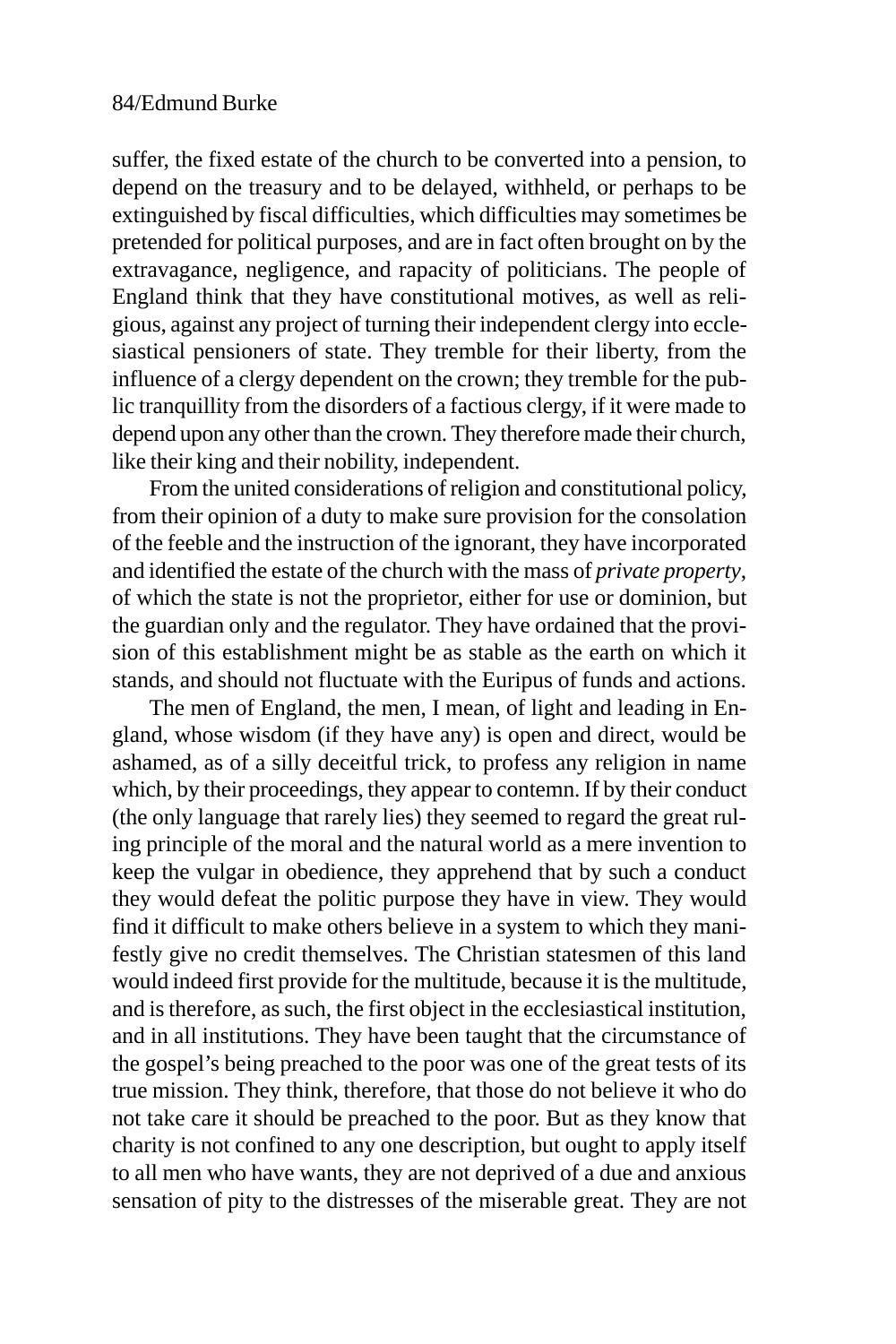repelled through a fastidious delicacy, at the stench of their arrogance and presumption, from a medicinal attention to their mental blotches and running sores. They are sensible that religious instruction is of more consequence to them than to any others—from the greatness of the temptation to which they are exposed; from the important consequences that attend their faults; from the contagion of their ill example; from the necessity of bowing down the stubborn neck of their pride and ambition to the yoke of moderation and virtue; from a consideration of the fat stupidity and gross ignorance concerning what imports men most to know, which prevails at courts, and at the head of armies, and in senates as much as at the loom and in the field.

The English people are satisfied that to the great the consolations of religion are as necessary as its instructions. They, too, are among the unhappy. They feel personal pain and domestic sorrow. In these they have no privilege, but are subject to pay their full contingent to the contributions levied on mortality. They want this sovereign balm under their gnawing cares and anxieties, which, being less conversant about the limited wants of animal life, range without limit, and are diversified by infinite combinations, in the wild and unbounded regions of imagination. Some charitable dole is wanting to these our often very unhappy brethren to fill the gloomy void that reigns in minds which have nothing on earth to hope or fear; something to relieve in the killing languor and over-labored lassitude of those who have nothing to do; something to excite an appetite to existence in the palled satiety which attends on all pleasures which may be bought where nature is not left to her own process, where even desire is anticipated, and therefore fruition defeated by meditated schemes and contrivances of delight; and no interval, no obstacle, is interposed between the wish and the accomplishment.

The people of England know how little influence the teachers of religion are likely to have with the wealthy and powerful of long standing, and how much less with the newly fortunate, if they appear in a manner no way assorted to those with whom they must associate, and over whom they must even exercise, in some cases, something like an authority. What must they think of that body of teachers if they see it in no part above the establishment of their domestic servants? If the poverty were voluntary, there might be some difference. Strong instances of self-denial operate powerfully on our minds, and a man who has no wants has obtained great freedom and firmness and even dignity. But as the mass of any description of men are but men, and their poverty can-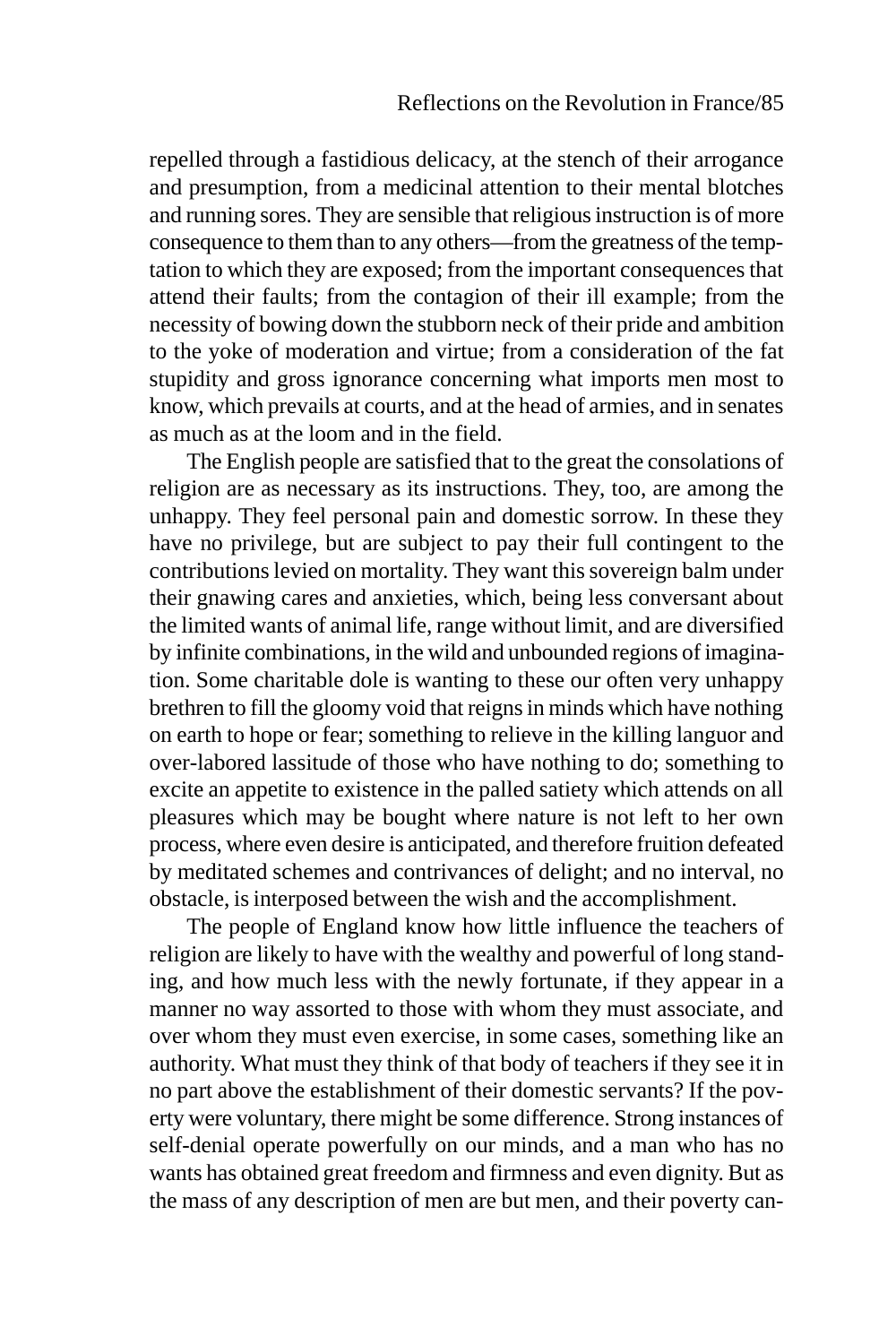not be voluntary, that disrespect which attends upon all lay poverty will not depart from the ecclesiastical. Our provident constitution has therefore taken care that those who are to instruct presumptuous ignorance, those who are to be censors over insolent vice, should neither incur their contempt nor live upon their alms, nor will it tempt the rich to a neglect of the true medicine of their minds. For these reasons, whilst we provide first for the poor, and with a parental solicitude, we have not relegated religion (like something we were ashamed to show) to obscure municipalities or rustic villages. No! we will have her to exalt her mitred front in courts and parliaments. We will have her mixed throughout the whole mass of life and blended with all the classes of society. The people of England will show to the haughty potentates of the world, and to their talking sophisters, that a free, a generous, an informed nation honors the high magistrates of its church; that it will not suffer the insolence of wealth and titles, or any other species of proud pretension, to look down with scorn upon what they looked up to with reverence; nor presume to trample on that acquired personal nobility which they intend always to be, and which often is, the fruit, not the reward (for what can be the reward?) of learning, piety, and virtue. They can see, without pain or grudging, an archbishop precede a duke. They can see a bishop of Durham, or a bishop of Winchester, in possession of ten thousand pounds a year, and cannot conceive why it is in worse hands than estates to the like amount in the hands of this earl or that squire, although it may be true that so many dogs and horses are not kept by the former and fed with the victuals which ought to nourish the children of the people. It is true, the whole church revenue is not always employed, and to every shilling, in charity, nor perhaps ought it, but something is generally employed. It is better to cherish virtue and humanity by leaving much to free will, even with some loss to the object, than to attempt to make men mere machines and instruments of a political benevolence. The world on the whole will gain by a liberty without which virtue cannot exist.

When once the commonwealth has established the estates of the church as property, it can, consistently, hear nothing of the more or the less. "Too much" and "too little" are treason against property. What evil can arise from the quantity in any hand whilst the supreme authority has the full, sovereign superintendence over this, as over all property, to prevent every species of abuse, and, whenever it notably deviates, to give to it a direction agreeable to the purposes of its institution?

In England most of us conceive that it is envy and malignity toward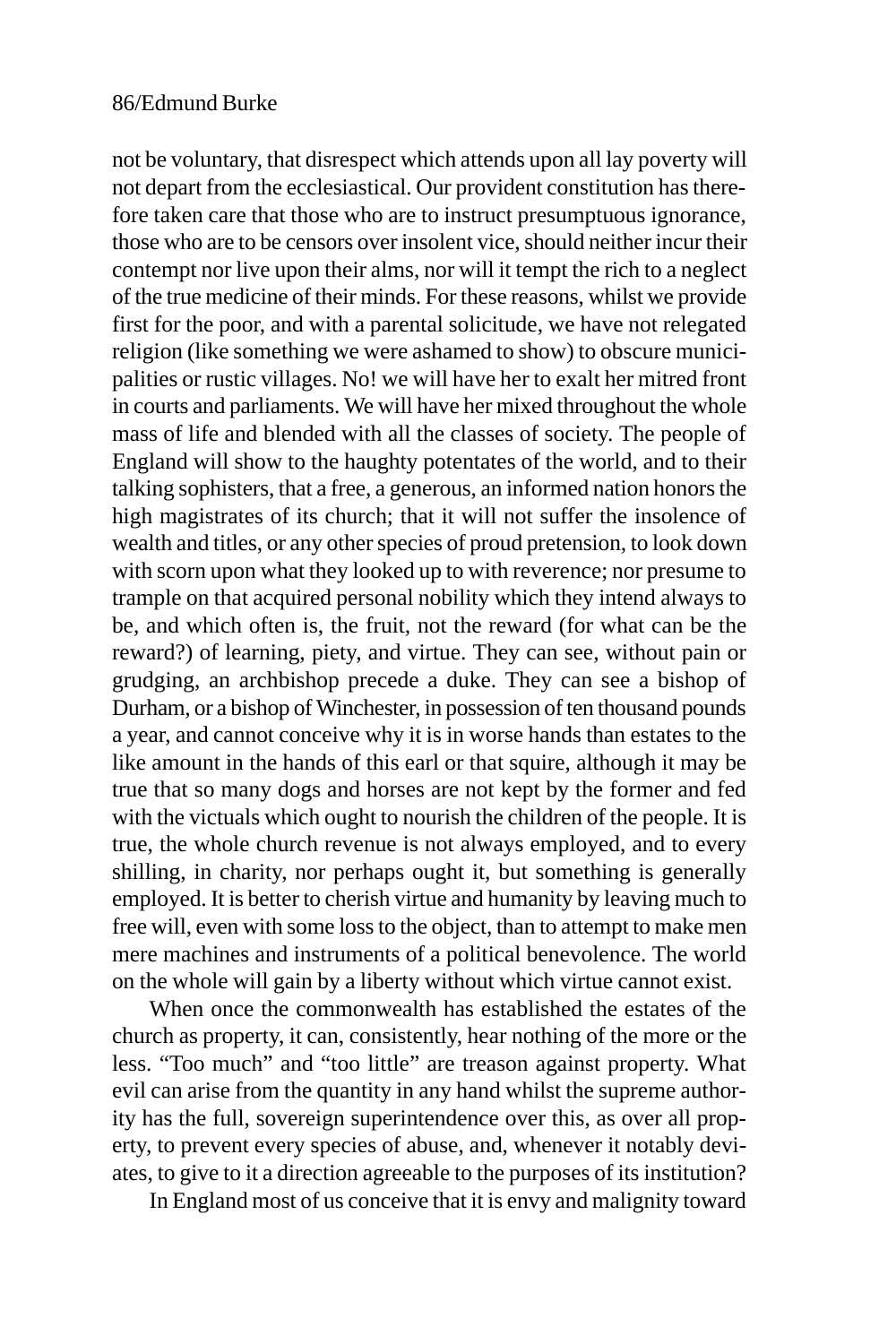those who are often the beginners of their own fortune, and not a love of the self-denial and mortification of the ancient church, that makes some look askance at the distinctions, and honors, and revenues which, taken from no person, are set apart for virtue. The ears of the people of England are distinguishing. They hear these men speak broad. Their tongue betrays them. Their language is in the *patois* of fraud, in the cant and gibberish of hypocrisy. The people of England must think so when these praters affect to carry back the clergy to that primitive, evangelic poverty which, in the spirit, ought always to exist in them (and in us, too, however we may like it), but in the thing must be varied when the relation of that body to the state is altered—when manners, when modes of life, when indeed the whole order of human affairs has undergone a total revolution. We shall believe those reformers, then, to be honest enthusiasts, not, as now we think them, cheats and deceivers, when we see them throwing their own goods into common and submitting their own persons to the austere discipline of the early church.

With these ideas rooted in their minds, the commons of Great Britain, in the national emergencies, will never seek their resource from the confiscation of the estates of the church and poor. Sacrilege and proscription are not among the ways and means of our committee of supply. The Jews in Change Alley have not yet dared to hint their hopes of a mortgage on the revenues belonging to the see of Canterbury. I am not afraid that I shall be disavowed when I assure you that there is not one public man in this kingdom whom you would wish to quote, no, not one, of any party or description, who does not reprobate the dishonest, perfidious, and cruel confiscation which the National Assembly has been compelled to make of that property which it was their first duty to protect.

It is with the exultation of a little national pride I tell you that those amongst us who have wished to pledge the societies of Paris in the cup of their abominations have been disappointed. The robbery of your church has proved a security to the possession of ours. It has roused the people. They see with horror and alarm that enormous and shameless act of proscription. It has opened, and will more and more open, their eyes upon the selfish enlargement of mind and the narrow liberality of sentiment of insidious men, which, commencing in close hypocrisy and fraud, have ended in open violence and rapine. At home we behold similar beginnings. We are on our guard against similar conclusions.

I hope we shall never be so totally lost to all sense of the duties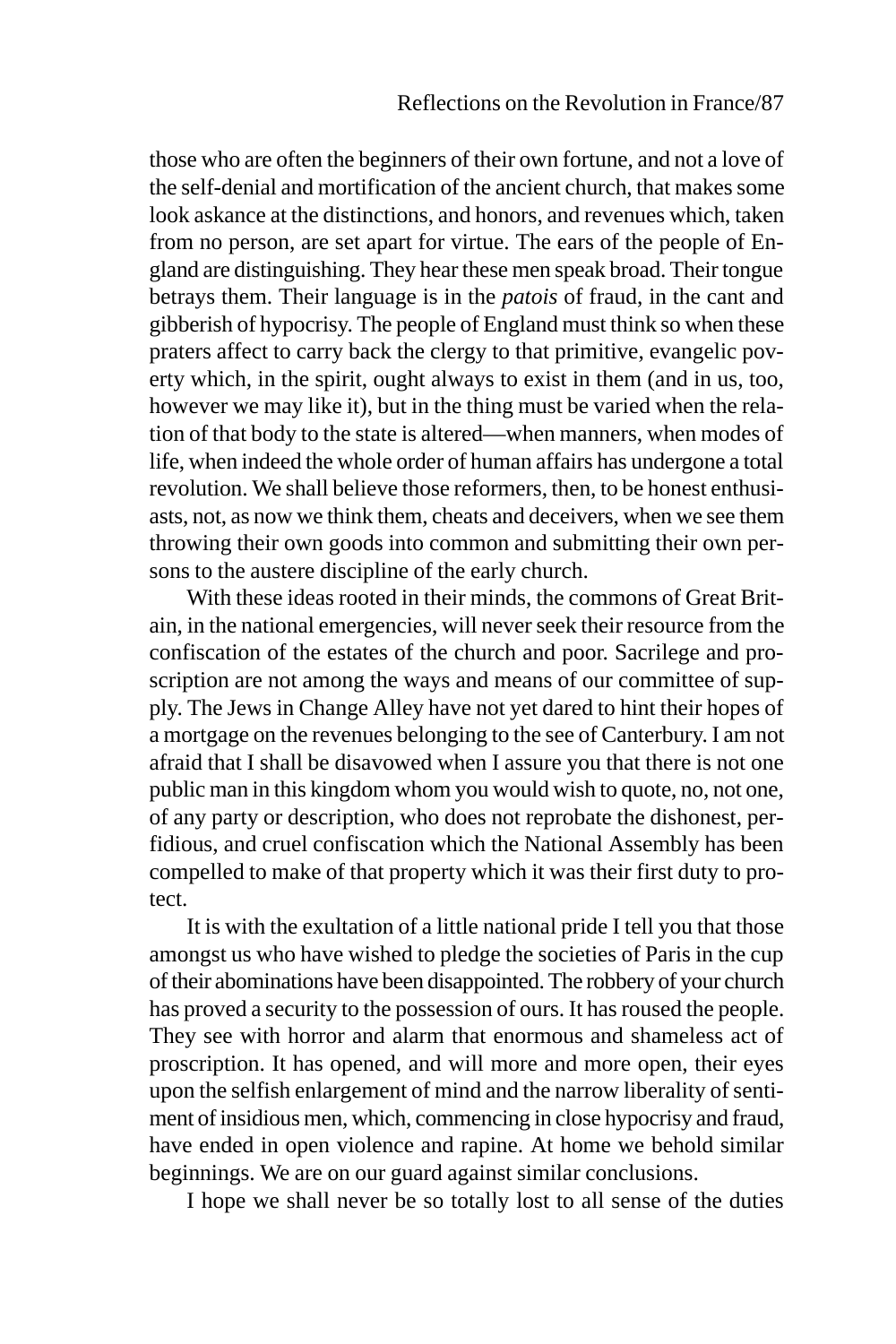imposed upon us by the law of social union as, upon any pretext of public service, to confiscate the goods of a single unoffending citizen. Who but a tyrant (a name expressive of everything which can vitiate and degrade human nature) could think of seizing on the property of men unaccused, unheard, untried, by whole descriptions, by hundreds and thousands together? Who that had not lost every trace of humanity could think of casting down men of exalted rank and sacred function, some of them of an age to call at once for reverence and compassion, of casting them down from the highest situation in the commonwealth, wherein they were maintained by their own landed property, to a state of indigence, depression, and contempt?

The confiscators truly have made some allowance to their victims from the scraps and fragments of their own tables from which they have been so harshly driven, and which have been so bountifully spread for a feast to the harpies of usury. But to drive men from independence to live on alms is itself great cruelty. That which might be a tolerable condition to men in one state of life, and not habituated to other things, may, when all these circumstances are altered, be a dreadful revolution, and one to which a virtuous mind would feel pain in condemning any guilt except that which would demand the life of the offender. But to many minds this punishment of degradation and infamy is worse than death. Undoubtedly it is an infinite aggravation of this cruel suffering that the persons who were taught a double prejudice in favor of religion, by education and by the place they held in the administration of its functions, are to receive the remnants of their property as alms from the profane and impious hands of those who had plundered them of all the rest; to receive (if they are at all to receive), not from the charitable contributions of the faithful but from the insolent tenderness of known and avowed atheism, the maintenance of religion measured out to them on the standard of the contempt in which it is held, and for the purpose of rendering those who receive the allowance vile and of no estimation in the eyes of mankind.

But this act of seizure of property, it seems, is a judgment in law, and not a confiscation. They have, it seems, found out in the academies of the *Palais Royal* and the *Jacobins* that certain men had no right to the possessions which they held under law, usage, the decisions of courts, and the accumulated prescription of a thousand years. They say that ecclesiastics are fictitious persons, creatures of the state, whom at pleasure they may destroy, and of course limit and modify in every particu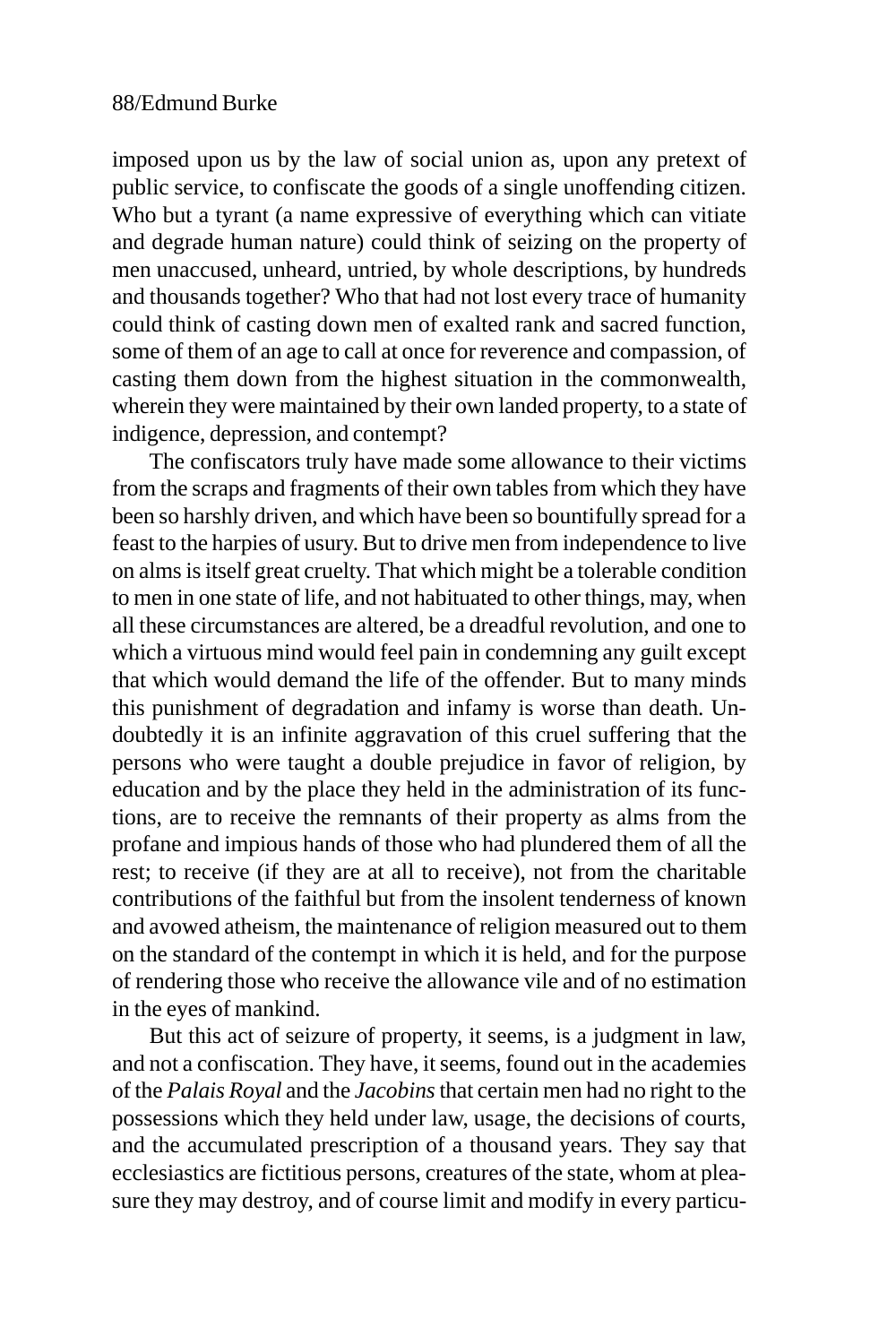lar; that the goods they possess are not properly theirs but belong to the state which created the fiction; and we are therefore not to trouble ourselves with what they may suffer in their natural feelings and natural persons on account of what is done toward them in this their constructive character. Of what import is it under what names you injure men and deprive them of the just emoluments of a profession, in which they were not only permitted but encouraged by the state to engage, and upon the supposed certainty of which emoluments they had formed the plan of their lives, contracted debts, and led multitudes to an entire dependence upon them?

You do not imagine, Sir, that I am going to compliment this miserable distinction of persons with any long discussion. The arguments of tyranny are as contemptible as its force is dreadful. Had not your confiscators, by their early crimes, obtained a power which secures indemnity to all the crimes of which they have since been guilty or that they can commit, it is not the syllogism of the logician, but the lash of the executioner, that would have refuted a sophistry which becomes an accomplice of theft and murder. The sophistic tyrants of Paris are loud in their declamations against the departed regal tyrants, who in former ages have vexed the world. They are thus bold, because they are safe from the dungeons and iron cages of their old masters. Shall we be more tender of the tyrants of our own time, when we see them acting worse tragedies under our eyes? Shall we not use the same liberty that they do, when we can use it with the same safety—when to speak honest truth only requires a contempt of the opinions of those whose actions we abhor?

This outrage on all the rights of property was at first covered with what, on the system of their conduct, was the most astonishing of all pretexts—a regard to national faith. The enemies to property at first pretended a most tender, delicate, and scrupulous anxiety for keeping the king's engagements with the public creditor. These professors of the rights of men are so busy in teaching others that they have not leisure to learn anything themselves; otherwise they would have known that it is to the property of the citizen, and not to the demands of the creditor of the state, that the first and original faith of civil society is pledged. The claim of the citizen is prior in time, paramount in title, superior in equity. The fortunes of individuals, whether possessed by acquisition or by descent or in virtue of a participation in the goods of some community, were no part of the creditor's security, expressed or implied. They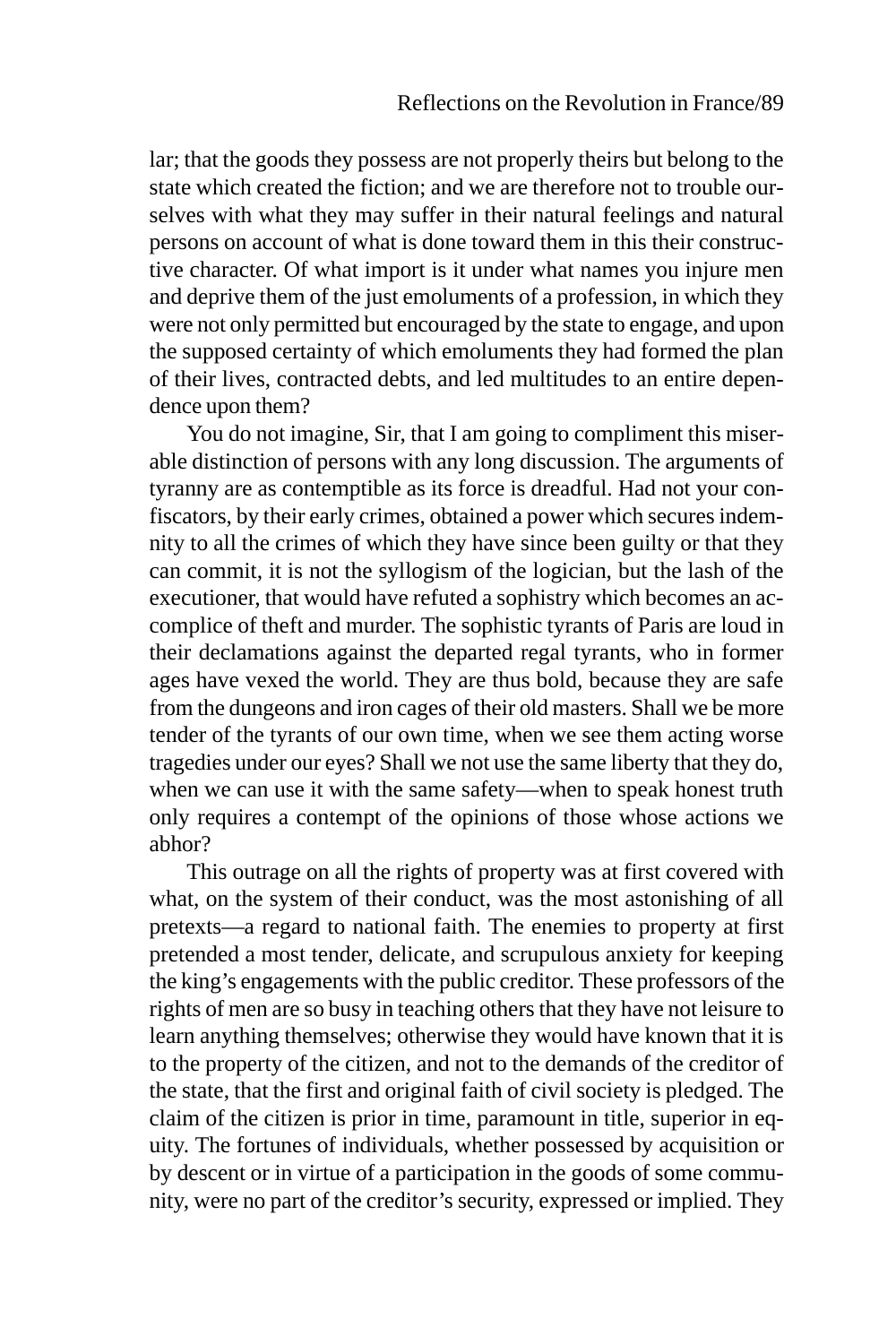never so much as entered into his head when he made his bargain. He well knew that the public, whether represented by a monarch or by a senate, can pledge nothing but the public estate; and it can have no public estate except in what it derives from a just and proportioned imposition upon the citizens at large. This was engaged, and nothing else could be engaged, to the public creditor. No man can mortgage his injustice as a pawn for his fidelity.

It is impossible to avoid some observation on the contradictions caused by the extreme rigor and the extreme laxity of this new public faith which influenced in this transaction, and which influenced not according to the nature of the obligation, but to the description of the persons to whom it was engaged. No acts of the old government of the kings of France are held valid in the National Assembly except its pecuniary engagements: acts of all others of the most ambiguous legality. The rest of the acts of that royal government are considered in so odious a light that to have a claim under its authority is looked on as a sort of crime. A pension, given as a reward for service to the state, is surely as good a ground of property as any security for money advanced to the state. It is better; for money is paid, and well paid, to obtain that service. We have, however, seen multitudes of people under this description in France who never had been deprived of their allowances by the most arbitrary ministers in the most arbitrary times, by this assembly of the rights of men robbed without mercy. They were told, in answer to their claim to the bread earned with their blood, that their services had not been rendered to the country that now exists.

This laxity of public faith is not confined to those unfortunate persons. The Assembly, with perfect consistency it must be owned, is engaged in a respectable deliberation how far it is bound by the treaties made with other nations under the former government, and their committee is to report which of them they ought to ratify, and which not. By this means they have put the external fidelity of this virgin state on a par with its internal.

It is not easy to conceive upon what rational principle the royal government should not, of the two, rather have possessed the power of rewarding service and making treaties, in virtue of its prerogative, than that of pledging to creditors the revenue of the state, actual and possible. The treasure of the nation, of all things, has been the least allowed to the prerogative of the king of France or to the prerogative of any king in Europe. To mortgage the public revenue implies the sovereign domin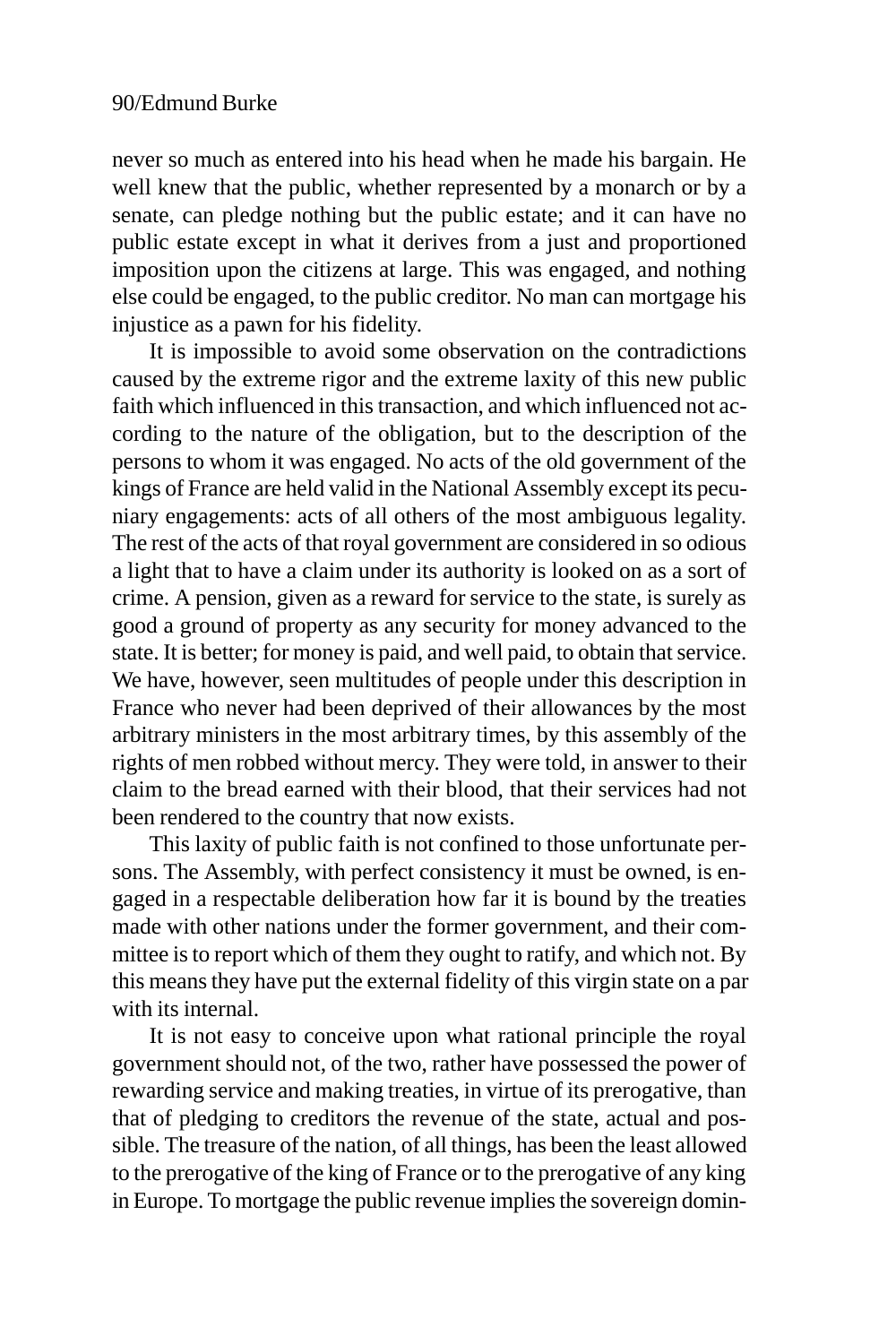ion, in the fullest sense, over the public purse. It goes far beyond the trust even of a temporary and occasional taxation. The acts, however, of that dangerous power (the distinctive mark of a boundless despotism) have been alone held sacred. Whence arose this preference given by a democratic assembly to a body of property deriving its title from the most critical and obnoxious of all the exertions of monarchical authority? Reason can furnish nothing to reconcile inconsistency, nor can partial favor be accounted for upon equitable principles. But the contradiction and partiality which admit no justification are not the less without an adequate cause; and that cause I do not think it difficult to discover.

By the vast debt of France a great monied interest had insensibly grown up, and with it a great power. By the ancient usages which prevailed in that kingdom, the general circulation of property, and in particular the mutual convertibility of land into money, and of money into land, had always been a matter of difficulty. Family settlements, rather more general and more strict than they are in England, the *jus retractus*, the great mass of landed property held by the crown, and, by a maxim of the French law, held unalienably, the vast estates of the ecclesiastical corporations—all these had kept the landed and monied interests more separated in France, less miscible, and the owners of the two distinct species of property not so well disposed to each other as they are in this country.

The monied property was long looked on with rather an evil eye by the people. They saw it connected with their distresses, and aggravating them. It was no less envied by the old landed interests, partly for the same reasons that rendered it obnoxious to the people, but much more so as it eclipsed, by the splendor of an ostentatious luxury, the unendowed pedigrees and naked titles of several among the nobility. Even when the nobility which represented the more permanent landed interest united themselves by marriage (which sometimes was the case) with the other description, the wealth which saved the family from ruin was supposed to contaminate and degrade it. Thus the enmities and heartburnings of these parties were increased even by the usual means by which discord is made to cease and quarrels are turned into friendship. In the meantime, the pride of the wealthy men, not noble or newly noble, increased with its cause. They felt with resentment an inferiority, the grounds of which they did not acknowledge. There was no measure to which they were not willing to lend themselves in order to be revenged of the outrages of this rival pride and to exalt their wealth to what they considered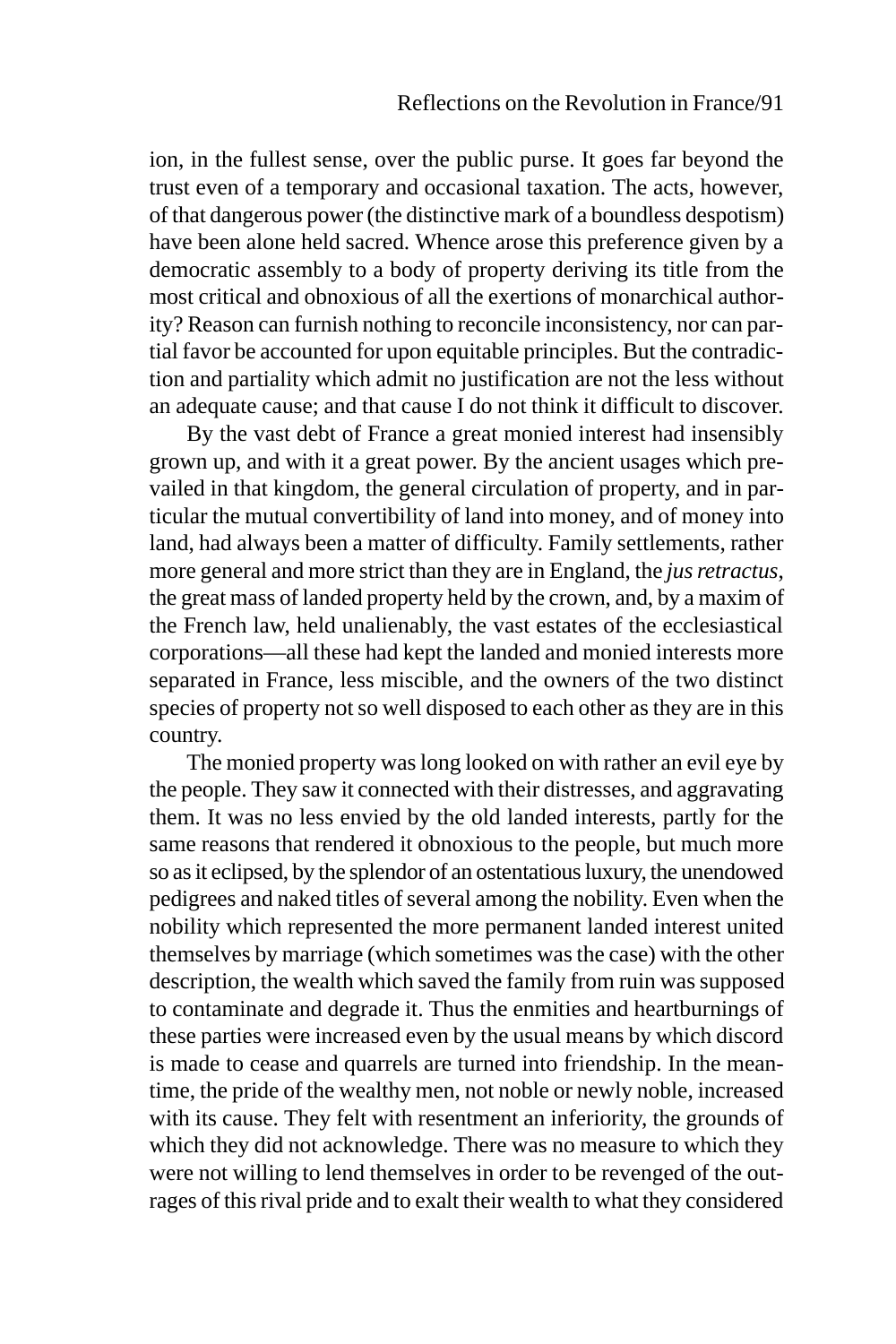as its natural rank and estimation. They struck at the nobility through the crown and the church. They attacked them particularly on the side on which they thought them the most vulnerable, that is, the possessions of the church, which, through the patronage of the crown, generally devolved upon the nobility. The bishoprics and the great commendatory abbeys were, with few exceptions, held by that order.

In this state of real, though not always perceived, warfare between the noble ancient landed interest and the new monied interest, the greatest, because the most applicable, strength was in the hands of the latter. The monied interest is in its nature more ready for any adventure, and its possessors more disposed to new enterprises of any kind. Being of a recent acquisition, it falls in more naturally with any novelties. It is therefore the kind of wealth which will be resorted to by all who wish for change.

Along with the monied interest, a new description of men had grown up with whom that interest soon formed a close and marked union—I mean the political men of letters. Men of letters, fond of distinguishing themselves, are rarely averse to innovation. Since the decline of the life and greatness of Louis the Fourteenth, they were not so much cultivated, either by him or by the regent or the successors to the crown, nor were they engaged to the court by favors and emoluments so systematically as during the splendid period of that ostentatious and not impolitic reign. What they lost in the old court protection, they endeavored to make up by joining in a sort of incorporation of their own; to which the two academies of France, and afterwards the vast undertaking of the Encyclopedia, carried on by a society of these gentlemen, did not a little contribute.

The literary cabal had some years ago formed something like a regular plan for the destruction of the Christian religion. This object they pursued with a degree of zeal which hitherto had been discovered only in the propagators of some system of piety. They were possessed with a spirit of proselytism in the most fanatical degree; and from thence, by an easy progress, with the spirit of persecution according to their means.<sup>21</sup> What was not to be done toward their great end by any direct or immediate act might be wrought by a longer process through the medium of opinion. To command that opinion, the first step is to establish a dominion over those who direct it. They contrived to possess themselves, with great method and perseverance, of all the avenues to literary fame. Many of them indeed stood high in the ranks of literature and science. The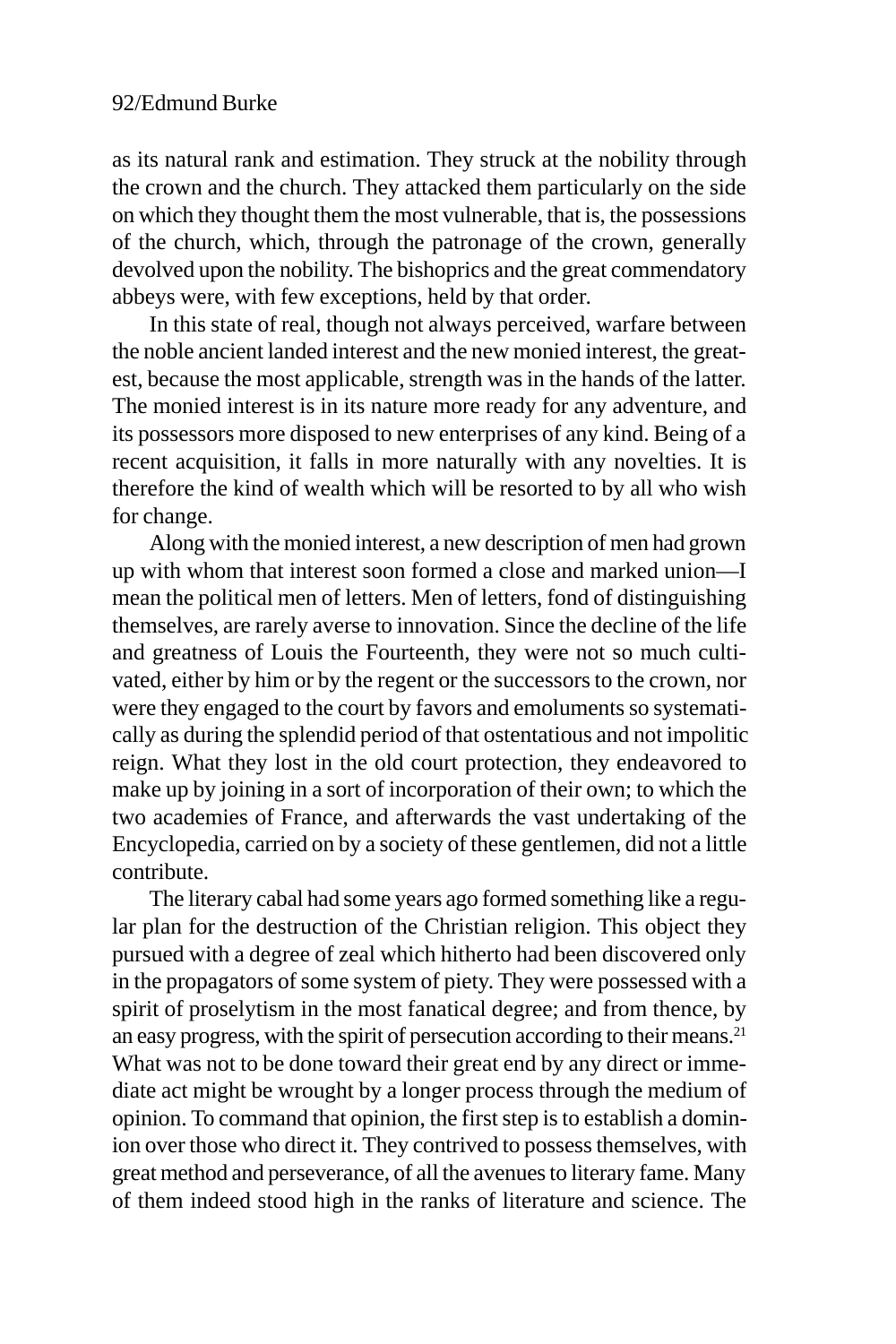world had done them justice and in favor of general talents forgave the evil tendency of their peculiar principles. This was true liberality, which they returned by endeavoring to confine the reputation of sense, learning, and taste to themselves or their followers. I will venture to say that this narrow, exclusive spirit has not been less prejudicial to literature and to taste than to morals and true philosophy. These atheistical fathers have a bigotry of their own, and they have learned to talk against monks with the spirit of a monk. But in some things they are men of the world. The resources of intrigue are called in to supply the defects of argument and wit. To this system of literary monopoly was joined an unremitting industry to blacken and discredit in every way, and by every means, all those who did not hold to their faction. To those who have observed the spirit of their conduct it has long been clear that nothing was wanted but the power of carrying the intolerance of the tongue and of the pen into a persecution which would strike at property, liberty, and life.

The desultory and faint persecution carried on against them, more from compliance with form and decency than with serious resentment, neither weakened their strength nor relaxed their efforts. The issue of the whole was that, what with opposition, and what with success, a violent and malignant zeal, of a kind hitherto unknown in the world, had taken an entire possession of their minds and rendered their whole conversation, which otherwise would have been pleasing and instructive, perfectly disgusting. A spirit of cabal, intrigue, and proselytism pervaded all their thoughts, words, and actions. And as controversial zeal soon turns its thoughts on force, they began to insinuate themselves into a correspondence with foreign princes, in hopes through their authority, which at first they flattered, they might bring about the changes they had in view. To them it was indifferent whether these changes were to be accomplished by the thunderbolt of despotism or by the earthquake of popular commotion. The correspondence between this cabal and the late king of Prussia will throw no small light upon the spirit of all their proceedings.22 For the same purpose for which they intrigued with princes, they cultivated, in a distinguished manner, the monied interest of France; and partly through the means furnished by those whose peculiar offices gave them the most extensive and certain means of communication, they carefully occupied all the avenues to opinion.

Writers, especially when they act in a body and with one direction, have great influence on the public mind; the alliance, therefore, of these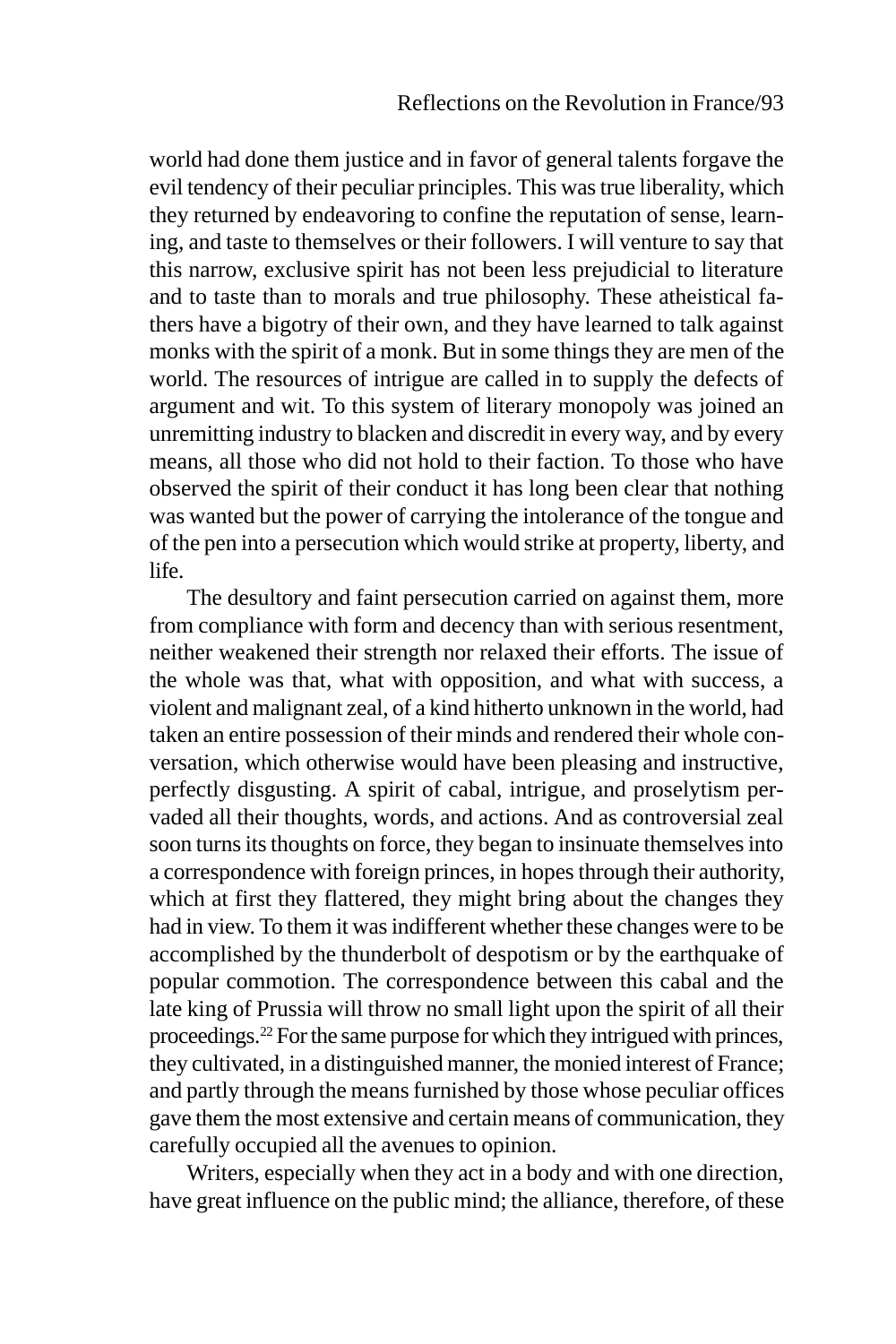writers with the monied interest<sup>23</sup> had no small effect in removing the popular odium and envy which attended that species of wealth. These writers, like the propagators of all novelties, pretended to a great zeal for the poor and the lower orders, whilst in their satires they rendered hateful, by every exaggeration, the faults of courts, of nobility, and of priesthood. They became a sort of demagogues. They served as a link to unite, in favor of one object, obnoxious wealth to restless and desperate poverty.

As these two kinds of men appear principal leaders in all the late transactions, their junction and politics will serve to account, not upon any principles of law or of policy, but as a cause, for the general fury with which all the landed property of ecclesiastical corporations has been attacked; and the great care which, contrary to their pretended principles, has been taken of a monied interest originating from the authority of the crown. All the envy against wealth and power was artificially directed against other descriptions of riches. On what other principle than that which I have stated can we account for an appearance so extraordinary and unnatural as that of the ecclesiastical possessions, which had stood so many successions of ages and shocks of civil violences, and were girded at once by justice and by prejudice, being applied to the payment of debts comparatively recent, invidious, and contracted by a decried and subverted government?

Was the public estate a sufficient stake for the public debts? Assume that it was not, and that a loss must be incurred somewhere.— When the only estate lawfully possessed, and which the contracting parties had in contemplation at the time in which their bargain was made, happens to fail, who according to the principles of natural and legal equity ought to be the sufferer? Certainly it ought to be either the party who trusted or the party who persuaded him to trust, or both, and not third parties who had no concern with the transaction. Upon any insolvency they ought to suffer who are weak enough to lend upon bad security, or they who fraudulently held out a security that was not valid. Laws are acquainted with no other rules of decision. But by the new institute of the rights of men, the only persons who in equity ought to suffer are the only persons who are to be saved harmless: those are to answer the debt who neither were lenders nor borrowers, mortgagers nor mortgagees.

What had the clergy to do with these transactions? What had they to do with any public engagement further than the extent of their own debt?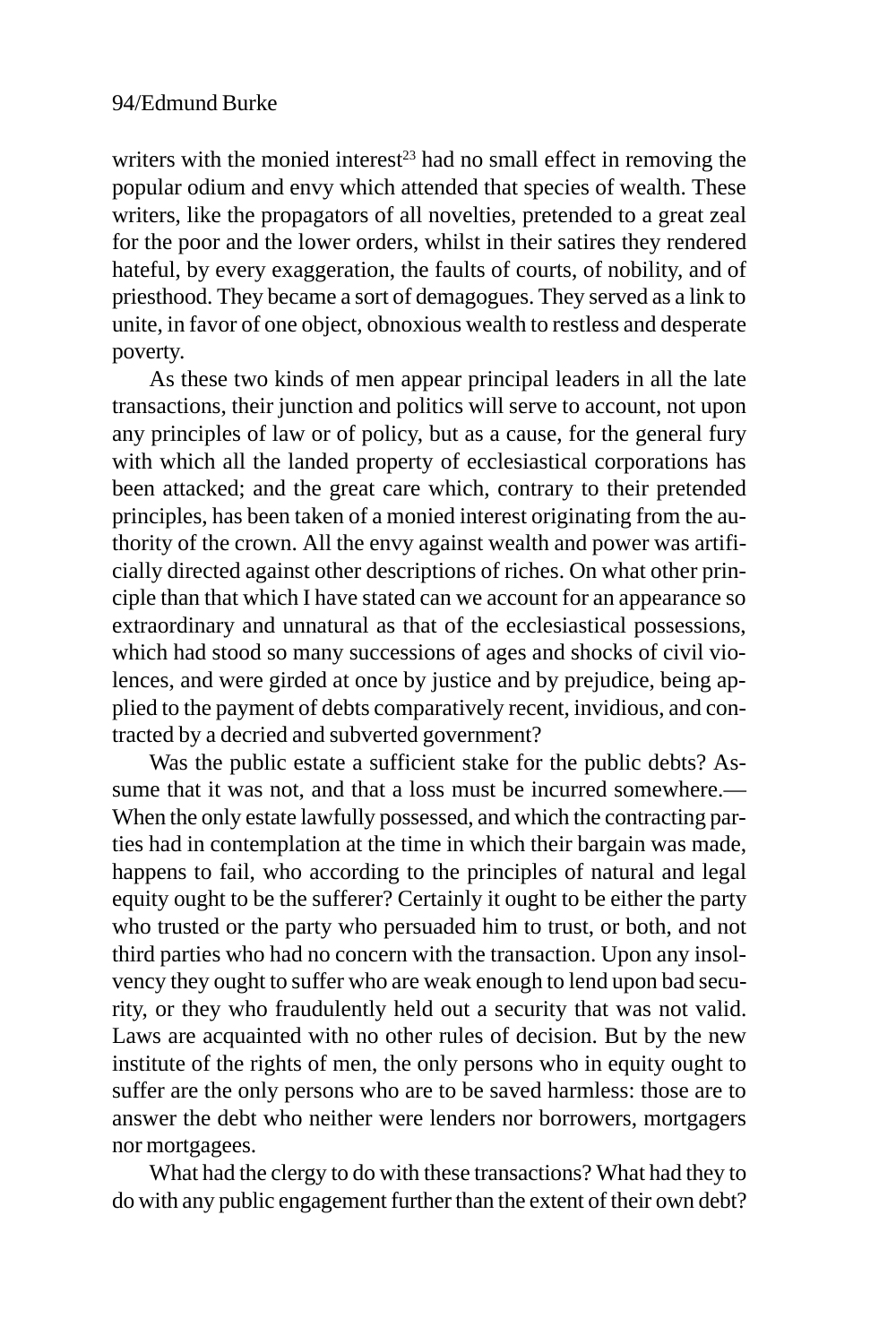To that, to be sure, their estates were bound to the last acre. Nothing can lead more to the true spirit of the Assembly, which sits for public confiscation, with its new equity and its new morality, than an attention to their proceeding with regard to this debt of the clergy. The body of confiscators, true to that monied interest for which they were false to every other, have found the clergy competent to incur a legal debt. Of course, they declared them legally entitled to the property which their power of incurring the debt and mortgaging the estate implied, recognizing the rights of those persecuted citizens in the very act in which they were thus grossly violated.

If, as I said, any persons are to make good deficiencies to the public creditor, besides the public at large, they must be those who managed the agreement. Why, therefore, are not the estates of all the comptrollers-general confiscated?24 Why not those of the long succession of ministers, financiers, and bankers who have been enriched whilst the nation was impoverished by their dealings and their counsels? Why is not the estate of M. Laborde declared forfeited rather than of the archbishop of Paris, who has had nothing to do in the creation or in the jobbing of the public funds? Or, if you must confiscate old landed estates in favor of the money-jobbers, why is the penalty confined to one description? I do not know whether the expenses of the Duke de Choiseul have left anything of the infinite sums which he had derived from the bounty of his master during the transactions of a reign which contributed largely by every species of prodigality in war and peace to the present debt of France. If any such remains, why is not this confiscated? I remember to have been in Paris during the time of the old government. I was there just after the Duke d'Aiguillon had been snatched (as it was generally thought) from the block by the hand of a protecting despotism. He was a minister and had some concern in the affairs of that prodigal period. Why do I not see his estate delivered up to the municipalities in which it is situated? The noble family of Noailles have long been servants (meritorious servants I admit) to the crown of France, and have had, of course, some share in its bounties. Why do I hear nothing of the application of their estates to the public debt? Why is the estate of the Duke de Rochefoucault more sacred than that of the Cardinal de Rochefoucault? The former is, I doubt not, a worthy person, and (if it were not a sort of profaneness to talk of the use, as affecting the title to the property) he makes a good use of his revenues; but it is no disrespect to him to say, what authentic information well warrants me in saying, that the use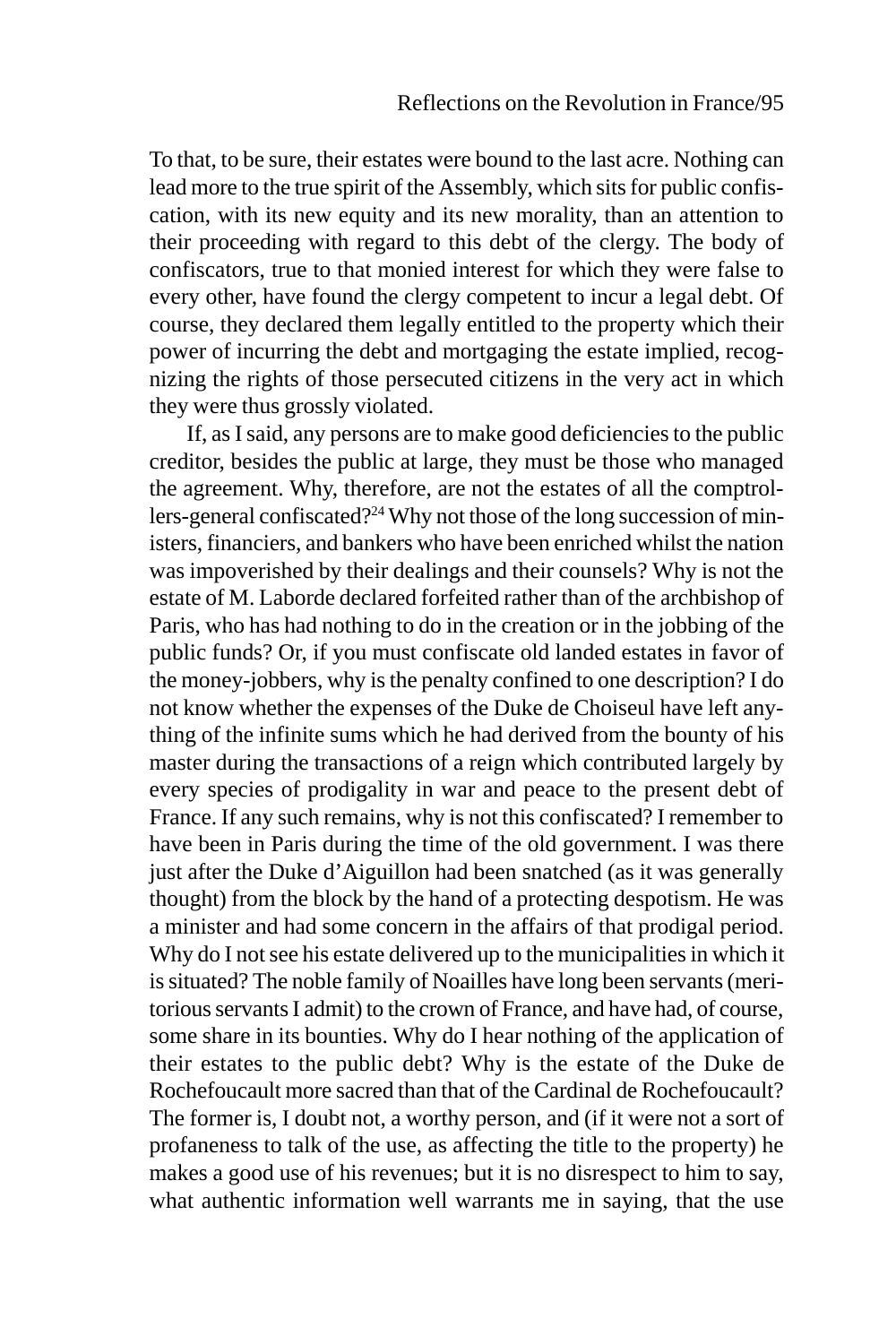made of a property equally valid by his brother, $25$  the cardinal archbishop of Rouen, was far more laudable and far more public-spirited. Can one hear of the proscription of such persons and the confiscation of their effects without indignation and horror? He is not a man who does not feel such emotions on such occasions. He does not deserve the name of a freeman who will not express them.

Few barbarous conquerors have ever made so terrible a revolution in property. None of the heads of the Roman factions, when they established *crudelem illam hastam* in all their auctions of rapine, have ever set up to sale the goods of the conquered citizen to such an enormous amount. It must be allowed in favor of those tyrants of antiquity that what was done by them could hardly be said to be done in cold blood. Their passions were inflamed, their tempers soured, their understandings confused with the spirit of revenge, with the innumerable reciprocated and recent inflictions and retaliations of blood and rapine. They were driven beyond all bounds of moderation by the apprehension of the return of power, with the return of property, to the families of those they had injured beyond all hope of forgiveness.

These Roman confiscators, who were yet only in the elements of tyranny, and were not instructed in the rights of men to exercise all sorts of cruelties on each other without provocation, thought it necessary to spread a sort of color over their injustice. They considered the vanquished party as composed of traitors who had borne arms, or otherwise had acted with hostility, against the commonwealth. They regarded them as persons who had forfeited their property by their crimes. With you, in your improved state of the human mind, there was no such formality. You seized upon five millions sterling of annual rent and turned forty or fifty thousand human creatures out of their houses, because "such was your pleasure." The tyrant Harry the Eighth of England, as he was not better enlightened than the Roman Mariuses and Sullas, and had not studied in your new schools, did not know what an effectual instrument of despotism was to be found in that grand magazine of offensive weapons, the rights of men. When he resolved to rob the abbeys, as the club of the Jacobins have robbed all the ecclesiastics, he began by setting on foot a commission to examine into the crimes and abuses which prevailed in those communities. As it might be expected, his commission reported truths, exaggerations, and falsehoods. But truly or falsely, it reported abuses and offenses. However, as abuses might be corrected, as every crime of persons does not infer a forfeiture with regard to com-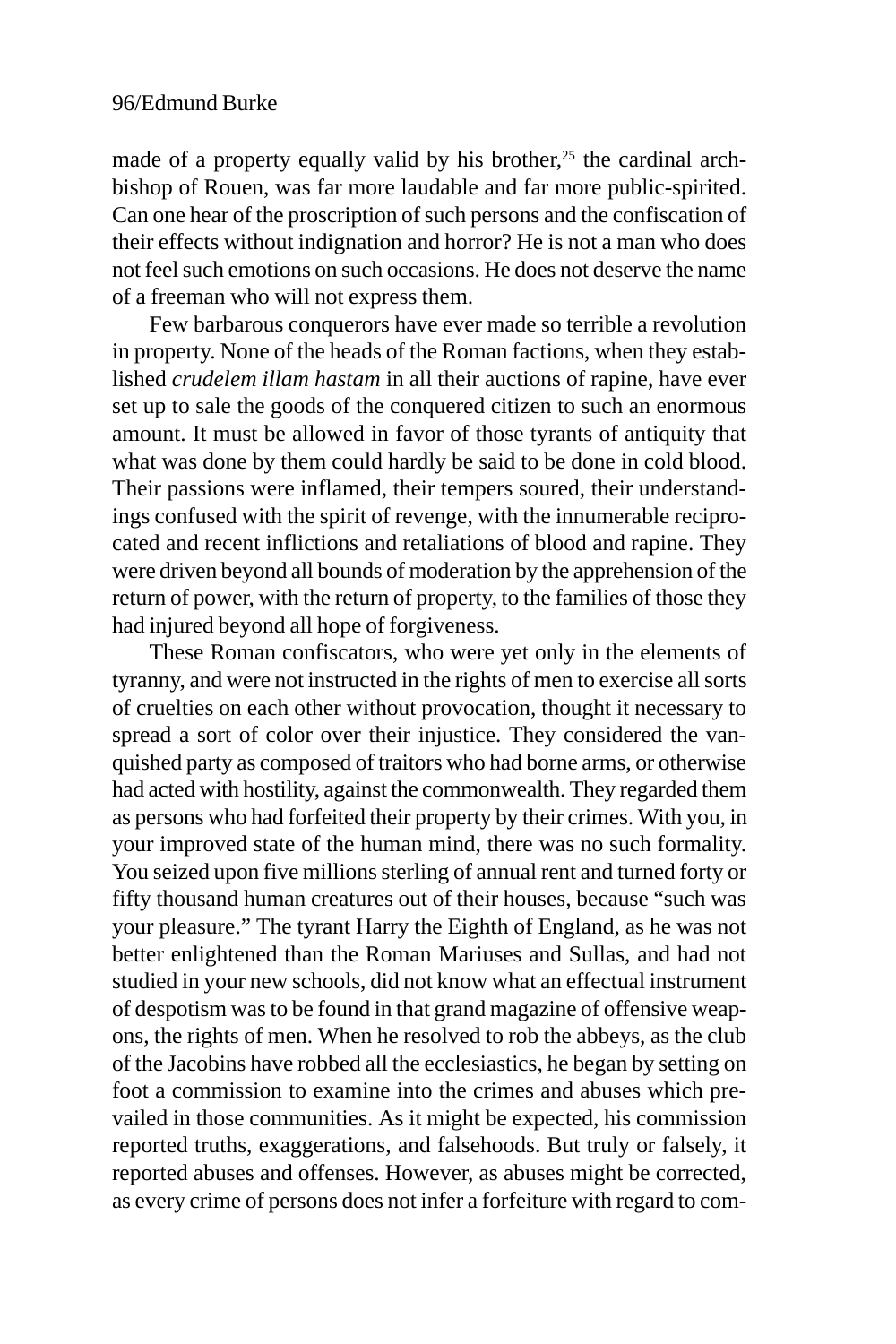munities, and as property, in that dark age, was not discovered to be a creature of prejudice, all those abuses (and there were enough of them) were hardly thought sufficient ground for such a confiscation as it was for his purpose to make. He, therefore, procured the formal surrender of these estates. All these operose proceedings were adopted by one of the most decided tyrants in the rolls of history as necessary preliminaries before he could venture, by bribing the members of his two servile houses with a share of the spoil and holding out to them an eternal immunity from taxation, to demand a confirmation of his iniquitous proceedings by an act of Parliament. Had fate reserved him to our times, four technical terms would have done his business and saved him all this trouble; he needed nothing more than one short form of incantation—"*Philosophy, Light, Liberality, the Rights of Men*."

I can say nothing in praise of those acts of tyranny which no voice has hitherto ever commended under any of their false colors, yet in these false colors an homage was paid by despotism to justice. The power which was above all fear and all remorse was not set above all shame. Whilst shame keeps its watch, virtue is not wholly extinguished in the heart, nor will moderation be utterly exiled from the minds of tyrants.

I believe every honest man sympathizes in his reflections with our political poet on that occasion, and will pray to avert the omen whenever these acts of rapacious despotism present themselves to his view or his imagination:

—May no such storm Fall on our times, where ruin must reform. Tell me (my Muse) what monstrous dire offense, What crimes could any Christian king incense To such a rage? Was't luxury, or lust? Was he so temperate, so chaste, so just? Were these their crimes? they were his own much more, But wealth is crime enough to him that's poor.<sup>26</sup>

This same wealth, which is at all times treason and lese nation to indigent and rapacious despotism, under all modes of polity, was your temptation to violate property, law, and religion, united in one object. But was the state of France so wretched and undone that no other recourse but rapine remained to preserve its existence? On this point I wish to receive some information. When the states met, was the condition of the finances of France such that, after economizing on principles of justice and mercy through all departments, no fair repartition of bur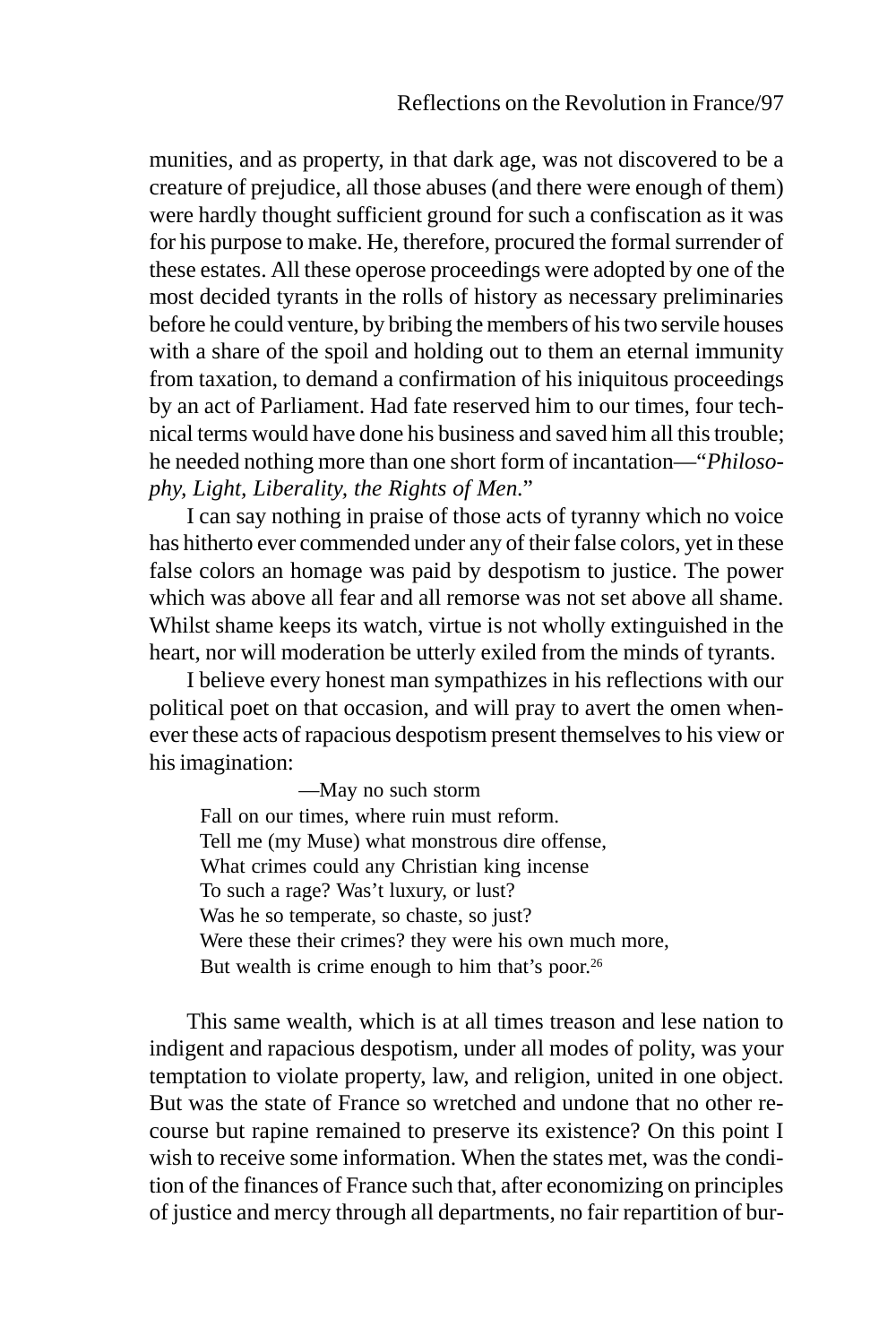dens upon all the orders could possibly restore them? If such an equal imposition would have been sufficient, you well know it might easily have been made. M. Necker, in the budget which he laid before the orders assembled at Versailles, made a detailed exposition of the state of the French nation.27

If we give credit to him, it was not necessary to have recourse to any new impositions whatsoever to put the receipts of France on a balance with its expenses. He stated the permanent charges of all descriptions, including the interest of a new loan of four hundred millions, at 531,444,000 livres; the fixed revenue at 475,294,000, making the deficiency 56,150,000, or short of £2,200,000 sterling. But to balance it, he brought forward savings and improvements of revenue (considered as entirely certain) to rather more than the amount of that deficiency; and he concludes with these emphatical words (p. 39), "Quel pays, Messieurs, que celui, où, sans impôts et avec de simples objets inappercus, on peut faire disparoître un deficit qui a fait tant de bruit en Europe." As to the reimbursement, the sinking of debt, and the other great objects of public credit and political arrangement indicated in Mons. Necker's speech, no doubt could be entertained but that a very moderate and proportioned assessment on the citizens without distinction would have provided for all of them to the fullest extent of their demand.

If this representation of Mons. Necker was false, then the Assembly are in the highest degree culpable for having forced the king to accept as his minister and, since the king's deposition, for having employed as their minister a man who had been capable of abusing so notoriously the confidence of his master and their own, in a matter, too, of the highest moment and directly appertaining to his particular office. But if the representation was exact (as having always, along with you, conceived a high degree of respect for M. Necker, I make no doubt it was), then what can be said in favor of those who, instead of moderate, reasonable, and general contribution, have in cold blood, and impelled by no necessity, had recourse to a partial and cruel confiscation?

Was that contribution refused on a pretext of privilege, either on the part of the clergy or on that of the nobility? No, certainly. As to the clergy, they even ran before the wishes of the third order. Previous to the meeting of the states, they had in all their instructions expressly directed their deputies to renounce every immunity which put them upon a footing distinct from the condition of their fellow subjects. In this renunciation the clergy were even more explicit than the nobility.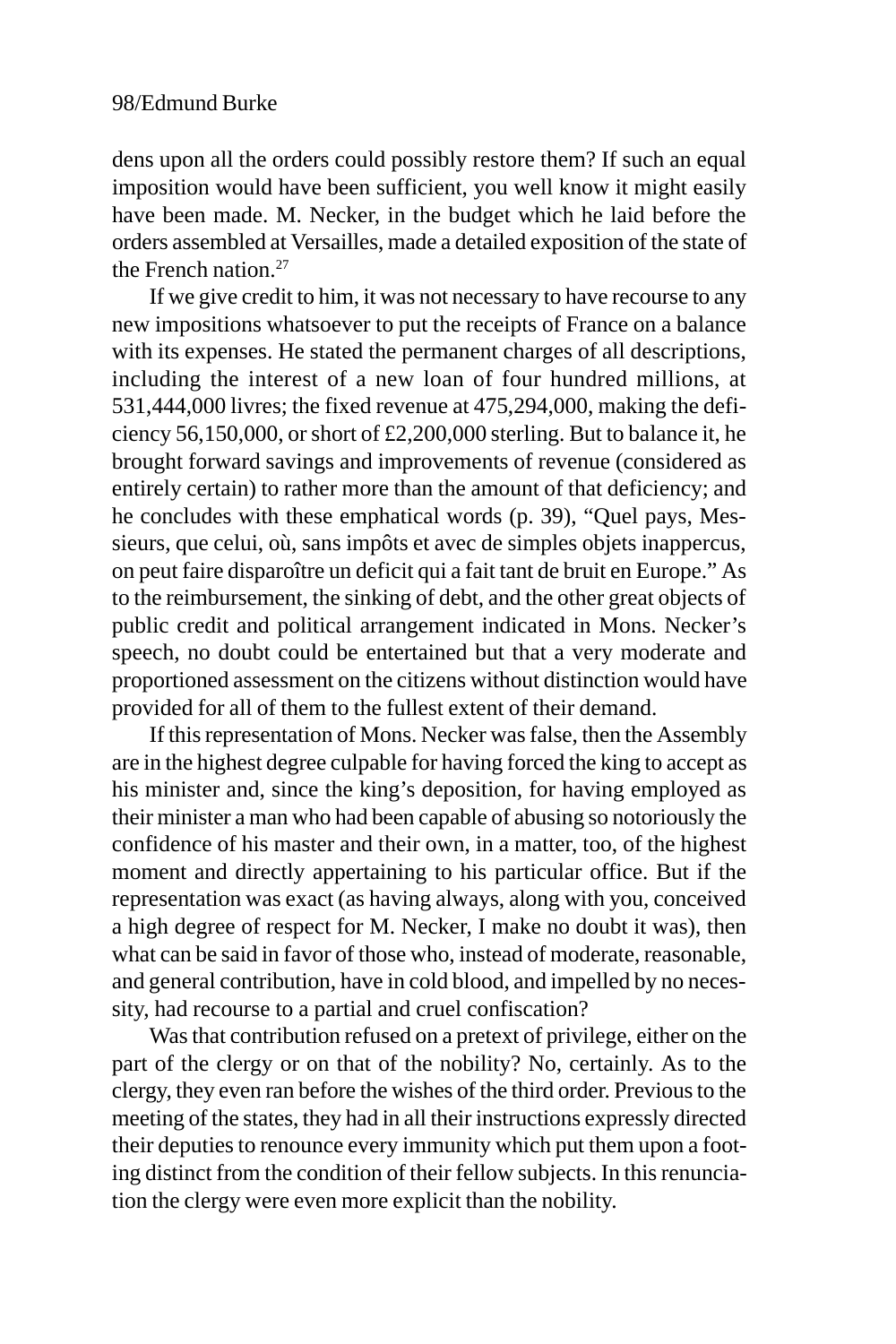But let us suppose that the deficiency had remained at the fifty-six millions (or £2,200,000 sterling), as at first stated by M. Necker. Let us allow that all the resources he opposed to that deficiency were impudent and groundless fictions, and that the Assembly (or their lords of articles<sup>28</sup> at the Jacobins) were from thence justified in laying the whole burden of that deficiency on the clergy—yet allowing all this, a necessity of £2,200,000 sterling will not support a confiscation to the amount of five millions. The imposition of £2,200,000 on the clergy, as partial, would have been oppressive and unjust, but it would not have been altogether ruinous to those on whom it was imposed, and therefore it would not have answered the real purpose of the managers.

Perhaps persons unacquainted with the state of France, on hearing the clergy and the noblesse were privileged in point of taxation, may be led to imagine that, previous to the Revolution, these bodies had contributed nothing to the state. This is a great mistake. They certainly did not contribute equally with each other, nor either of them equally with the commons. They both, however, contributed largely. Neither nobility nor clergy enjoyed any exemption from the excise on consumable commodities, from duties of custom, or from any of the other numerous indirect impositions, which in France, as well as here, make so very large a proportion of all payments to the public. The noblesse paid the capitation. They paid also a land-tax, called the twentieth penny, to the height sometimes of three, sometimes of four, shillings in the pound both of them direct impositions of no light nature and no trivial produce. The clergy of the provinces annexed by conquest to France (which in extent make about an eighth part of the whole, but in wealth a much larger proportion) paid likewise to the capitation and the twentieth penny, at the rate paid by the nobility. The clergy in the old provinces did not pay the capitation, but they had redeemed themselves at the expense of about 24 millions, or a little more than a million sterling. They were exempted from the twentieths; but then they made free gifts, they contracted debts for the state, and they were subject to some other charges, the whole computed at about a thirteenth part of their clear income. They ought to have paid annually about forty thousand pounds more to put them on a par with the contribution of the nobility.

When the terrors of this tremendous proscription hung over the clergy, they made an offer of a contribution through the archbishop of Aix, which, for its extravagance, ought not to have been accepted. But it was evidently and obviously more advantageous to the public creditor than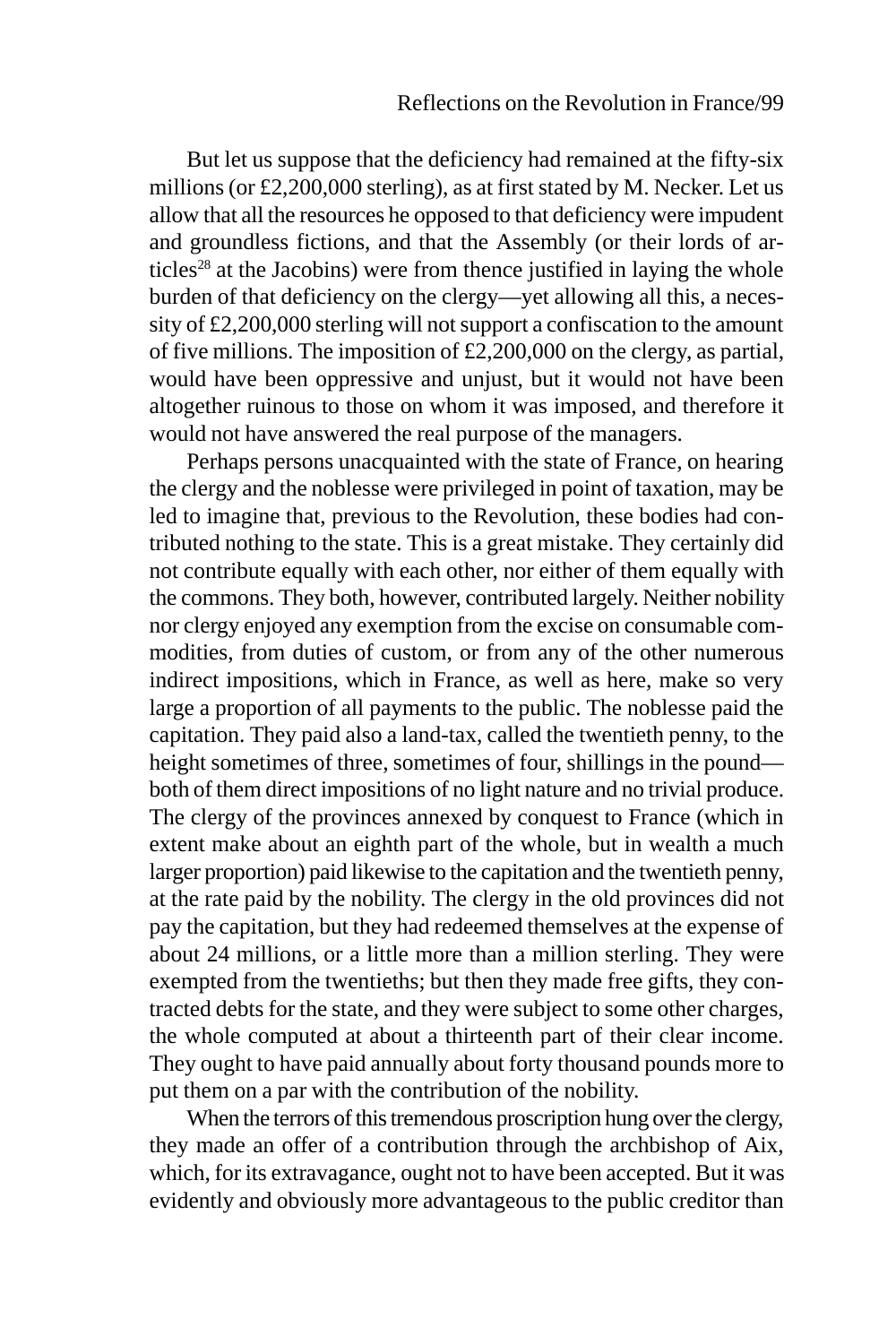anything which could rationally be promised by the confiscation. Why was it not accepted? The reason is plain: there was no desire that the church should be brought to serve the state. The service of the state was made a pretext to destroy the church. In their way to the destruction of the church they would not scruple to destroy their country; and they have destroyed it. One great end in the project would have been defeated if the plan of extortion had been adopted in lieu of the scheme of confiscation. The new landed interest connected with the new republic, and connected with it for its very being, could not have been created. This was among the reasons why that extravagant ransom was not accepted.

The madness of the project of confiscation, on the plan that was first pretended, soon became apparent. To bring this unwieldy mass of landed property, enlarged by the confiscation of all the vast landed domain of the crown, at once into market was obviously to defeat the profits proposed by the confiscation by depreciating the value of those lands and, indeed, of all the landed estates throughout France. Such a sudden diversion of all its circulating money from trade to land must be an additional mischief What step was taken? Did the Assembly, on becoming sensible of the inevitable ill effects of their projected sale, revert to the offers of the clergy? No distress could oblige them to travel in a course which was disgraced by any appearance of justice. Giving over all hopes from a general immediate sale, another project seems to have succeeded. They proposed to take stock in exchange for the church lands. In that project great difficulties arose in equalizing the objects to be exchanged. Other obstacles also presented themselves, which threw them back again upon some project of sale. The municipalities had taken an alarm. They would not hear of transferring the whole plunder of the kingdom to the stockholders in Paris. Many of those municipalities had been (upon system) reduced to the most deplorable indigence. Money was nowhere to be seen. They were, therefore, led to the point that was so ardently desired. They panted for a currency of any kind which might revive their perishing industry. The municipalities were then to be admitted to a share in the spoil, which evidently rendered the first scheme (if ever it had been seriously entertained) altogether impracticable. Public exigencies pressed upon all sides. The minister of finance reiterated his call for supply with a most urgent, anxious, and boding voice. Thus pressed on all sides, instead of the first plan of converting their bankers into bishops and abbots, instead of paying the old debt, they contracted a new debt at 3 per cent, creating a new paper currency founded on an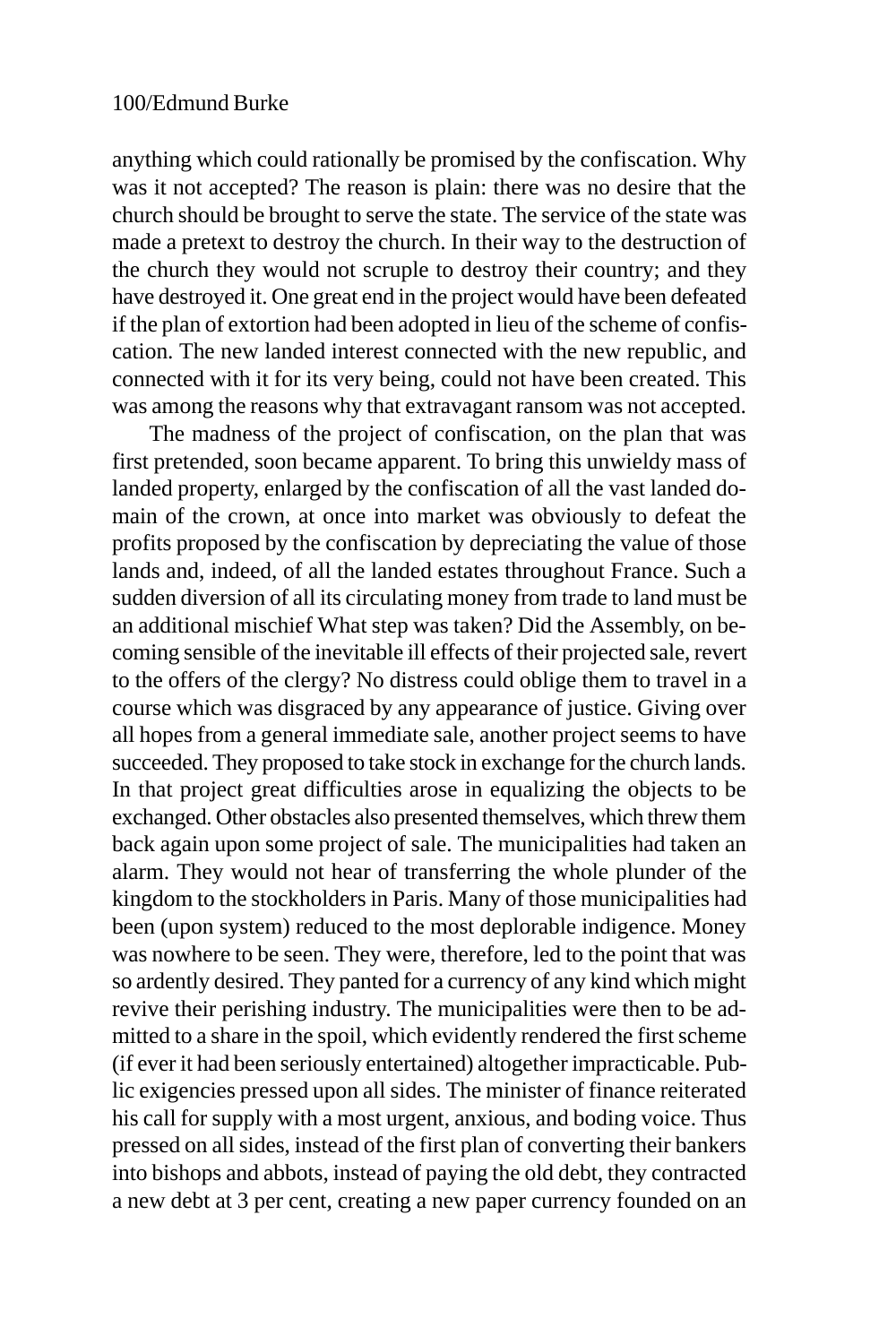eventual sale of the church lands. They issued this paper currency to satisfy in the first instance chiefly the demands made upon them by the bank of discount, the great machine, or paper-mill, of their fictitious wealth.

The spoil of the church was now become the only resource of all their operations in finance, the vital principle of all their politics, the sole security for the existence of their power. It was necessary by all, even the most violent means, to put every individual on the same bottom, and to bind the nation in one guilty interest to uphold this act and the authority of those by whom it was done. In order to force the most reluctant into a participation of their pillage, they rendered their paper circulation compulsory in all payments. Those who consider the general tendency of their schemes to this one object as a center, and a center from which afterwards all their measures radiate, will not think that I dwell too long upon this part of the proceedings of the National Assembly.

To cut off all appearance of connection between the crown and public justice, and to bring the whole under implicit obedience to the dictators in Paris, the old independent judicature of the parliaments, with all its merits and all its faults, was wholly abolished. Whilst the parliaments existed, it was evident that the people might some time or other come to resort to them and rally under the standard of their ancient laws. It became, however, a matter of consideration that the magistrates and officers, in the courts now abolished, had purchased their places at a very high rate, for which, as well as for the duty they performed, they received but a very low return of interest. Simple confiscation is a boon only for the clergy; to the lawyers some appearances of equity are to be observed, and they are to receive compensation to an immense amount. Their compensation becomes part of the national debt, for the liquidation of which there is the one exhaustless fund. The lawyers are to obtain their compensation in the new church paper, which is to march with the new principles of judicature and legislature. The dismissed magistrates are to take their share of martyrdom with the ecclesiastics, or to receive their own property from such a fund, and in such a manner, as all those who have been seasoned with the ancient principles of jurisprudence and had been the sworn guardians of property must look upon with horror. Even the clergy are to receive their miserable allowance out of the depreciated paper, which is stamped with the indelible character of sacrilege and with the symbols of their own ruin, or they must starve.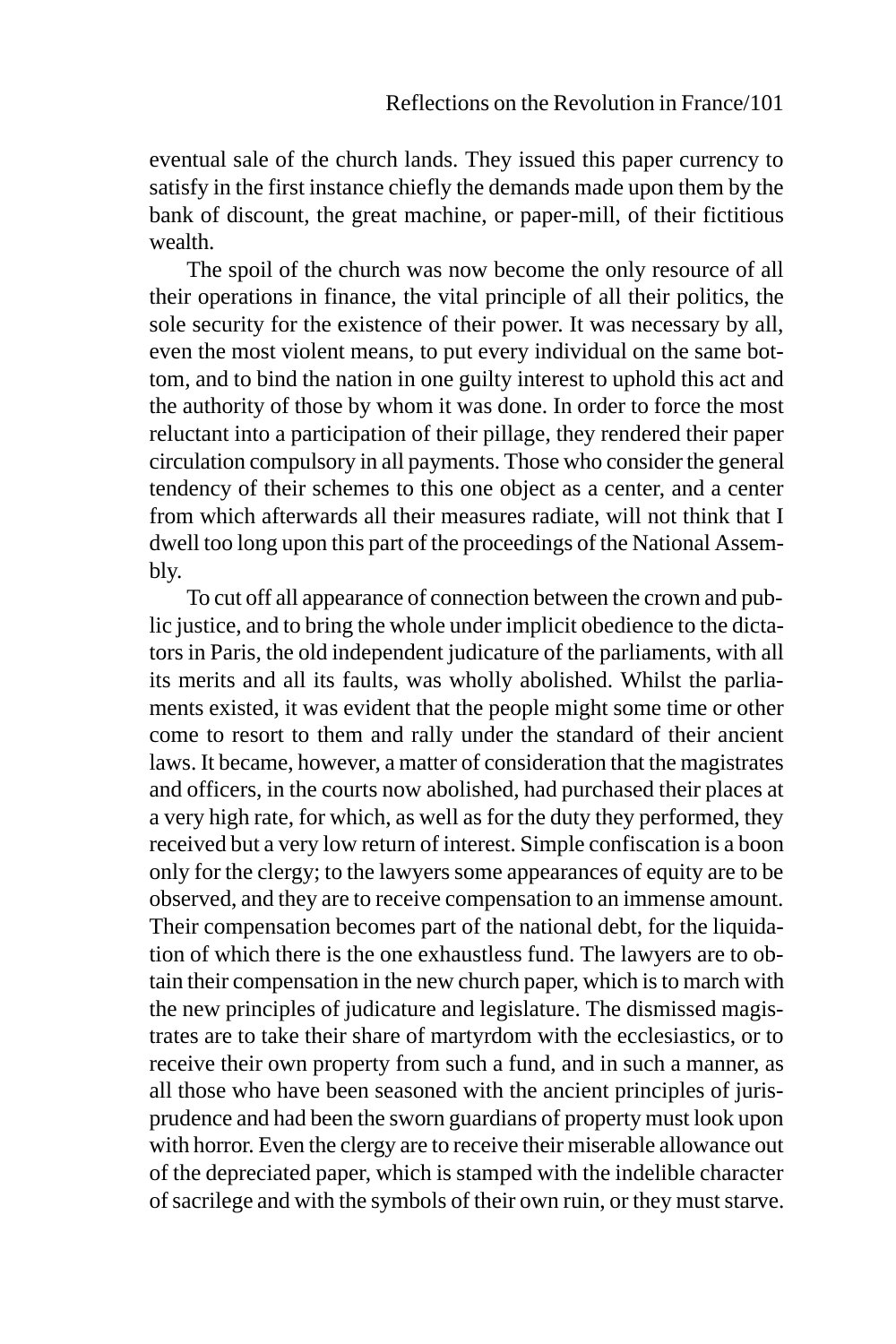So violent an outrage upon credit, property, and liberty as this compulsory paper currency has seldom been exhibited by the alliance of bankruptcy and tyranny, at any time or in any nation.

In the course of all these operations, at length comes out the grand *arcanum*—that in reality, and in a fair sense, the lands of the church (so far as anything certain can be gathered from their proceedings) are not to be sold at all. By the late resolutions of the National Assembly, they are, indeed, to be delivered to the highest bidder. But it is to be observed that a certain portion only of the purchase money is to be laid down. A period of twelve years is to be given for the payment of the rest. The philosophic purchasers are therefore, on payment of a sort of fine, to be put instantly into possession of the estate. It becomes in some respects a sort of gift to them—to be held on the feudal tenure of zeal to the new establishment. This project is evidently to let in a body of purchasers without money. The consequence will be that these purchasers, or rather grantees, will pay, not only from the rents as they accrue, which might as well be received by the state, but from the spoil of the materials of buildings, from waste in woods, and from whatever money, by hands habituated to the gripings of usury, they can wring from the miserable peasant. He is to be delivered over to the mercenary and arbitrary discretion of men who will be stimulated to every species of extortion by the growing demands on the growing profits of an estate held under the precarious settlement of a new political system.

When all the frauds, impostures, violences, rapines, burnings, murders, confiscations, compulsory paper currencies, and every description of tyranny and cruelty employed to bring about and to uphold this Revolution have their natural effect, that is, to shock the moral sentiments of all virtuous and sober minds, the abettors of this philosophic system immediately strain their throats in a declamation against the old monarchical government of France. When they have rendered that deposed power sufficiently black, they then proceed in argument as if all those who disapprove of their new abuses must of course be partisans of the old, that those who reprobate their crude and violent schemes of liberty ought to be treated as advocates for servitude. I admit that their necessities do compel them to this base and contemptible fraud. Nothing can reconcile men to their proceedings and projects but the supposition that there is no third option between them and some tyranny as odious as can be furnished by the records of history, or by the invention of poets. This prattling of theirs hardly deserves the name of sophistry. It is nothing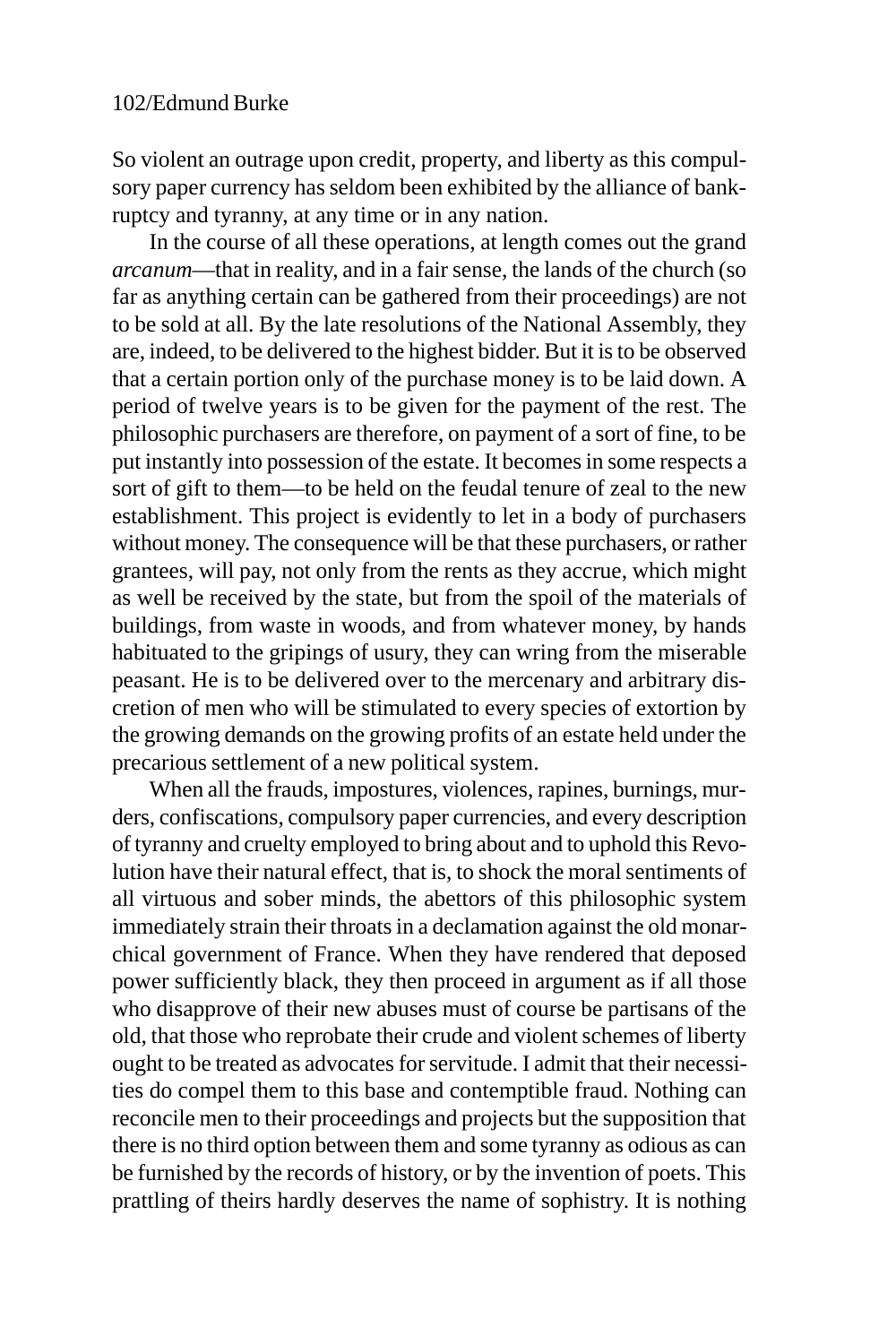but plain impudence. Have these gentlemen never heard, in the whole circle of the worlds of theory and practice, of anything between the despotism of the monarch and the despotism of the multitude? Have they never heard of a monarchy directed by laws, controlled and balanced by the great hereditary wealth and hereditary dignity of a nation, and both again controlled by a judicious check from the reason and feeling of the people at large acting by a suitable and permanent organ? Is it then impossible that a man may be found who, without criminal ill intention or pitiable absurdity, shall prefer such a mixed and tempered government to either of the extremes, and who may repute that nation to be destitute of all wisdom and of all virtue which, having in its choice to obtain such a government with ease, or rather to confirm it when actually possessed, thought proper to commit a thousand crimes and to subject their country to a thousand evils in order to avoid it? Is it then a truth so universally acknowledged that a pure democracy is the only tolerable form into which human society can be thrown, that a man is not permitted to hesitate about its merits without the suspicion of being a friend to tyranny, that is, of being a foe to mankind?

I do not know under what description to class the present ruling authority in France. It affects to be a pure democracy, though I think it in a direct train of becoming shortly a mischievous and ignoble oligarchy. But for the present I admit it to be a contrivance of the nature and effect of what it pretends to. I reprobate no form of government merely upon abstract principles. There may be situations in which the purely democratic form will become necessary. There may be some (very few, and very particularly circumstanced) where it would be clearly desirable. This I do not take to be the case of France or of any other great country. Until now, we have seen no examples of considerable democracies. The ancients were better acquainted with them. Not being wholly unread in the authors who had seen the most of those constitutions, and who best understood them, I cannot help concurring with their opinion that an absolute democracy, no more than absolute monarchy, is to be reckoned among the legitimate forms of government. They think it rather the corruption and degeneracy than the sound constitution of a republic. If I recollect rightly, Aristotle observes that a democracy has many striking points of resemblance with a tyranny.29 Of this I am certain, that in a democracy the majority of the citizens is capable of exercising the most cruel oppressions upon the minority whenever strong divisions prevail in that kind of polity, as they often must; and that oppression of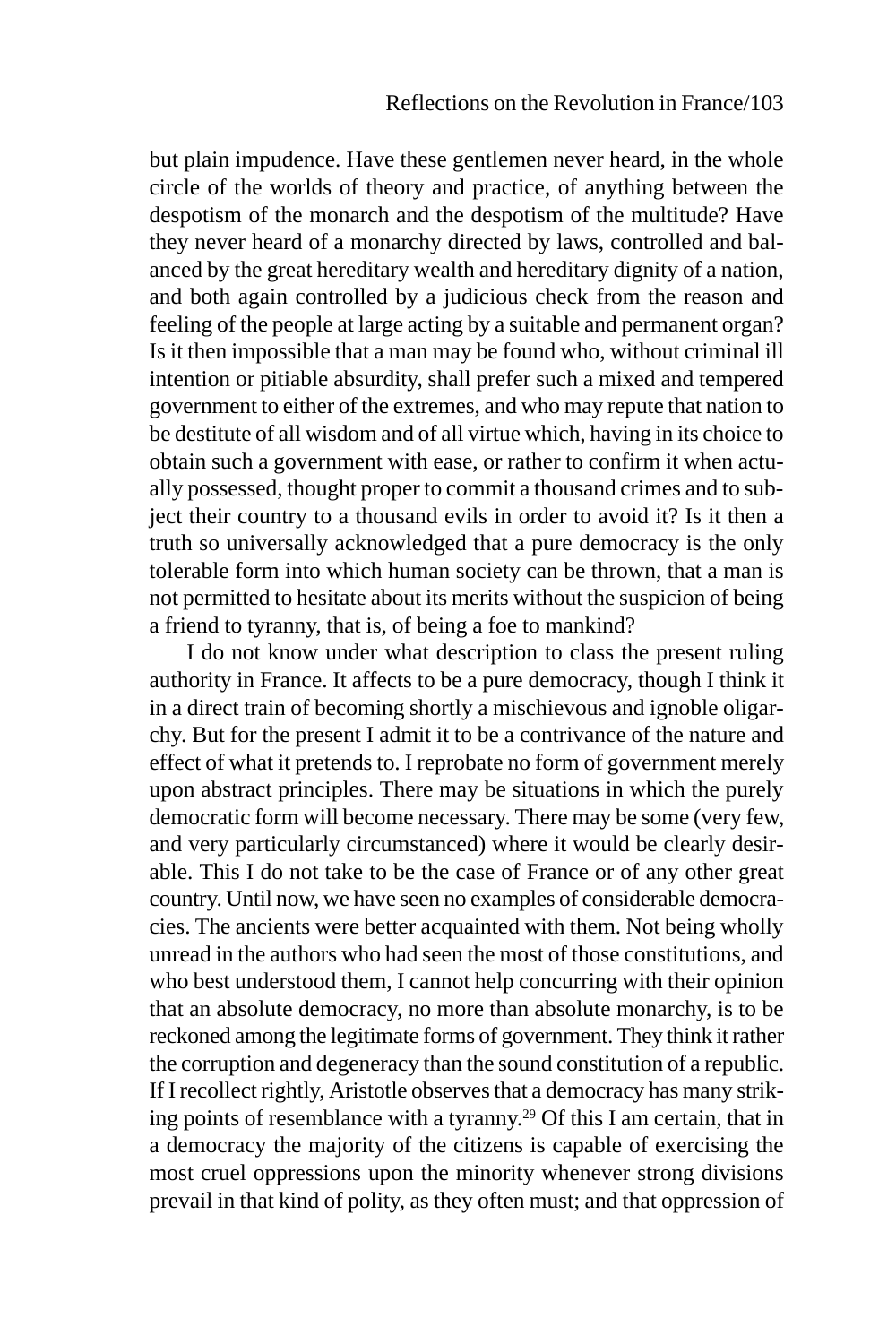the minority will extend to far greater numbers and will be carried on with much greater fury than can almost ever be apprehended from the dominion of a single scepter. In such a popular persecution, individual sufferers are in a much more deplorable condition than in any other. Under a cruel prince they have the balmy compassion of mankind to assuage the smart of their wounds; they have the plaudits of the people to animate their generous constancy under their sufferings; but those who are subjected to wrong under multitudes are deprived of all external consolation. They seem deserted by mankind, overpowered by a conspiracy of their whole species.

But admitting democracy not to have that inevitable tendency to party tyranny, which I suppose it to have, and admitting it to possess as much good in it when unmixed as I am sure it possesses when compounded with other forms, does monarchy, on its part, contain nothing at all to recommend it? I do not often quote Bolingbroke, nor have his works in general left any permanent impression on my mind. He is a presumptuous and a superficial writer. But he has one observation which, in my opinion, is not without depth and solidity. He says that he prefers a monarchy to other governments because you can better ingraft any description of republic on a monarchy than anything of monarchy upon the republican forms. I think him perfectly in the right. The fact is so historically, and it agrees well with the speculation.

I know how easy a topic it is to dwell on the faults of departed greatness. By a revolution in the state, the fawning sycophant of yesterday is converted into the austere critic of the present hour. But steady, independent minds, when they have an object of so serious a concern to mankind as government under their contemplation, will disdain to assume the part of satirists and declaimers. They will judge of human institutions as they do of human characters. They will sort out the good from the evil, which is mixed in mortal institutions, as it is in mortal men.

Your government in France, though usually, and I think justly, reputed the best of the unqualified or ill-qualified monarchies, was still full of abuses. These abuses accumulated in a length of time, as they must accumulate in every monarchy not under the constant inspection of a popular representative. I am no stranger to the faults and defects of the subverted government of France, and I think I am not inclined by nature or policy to make a panegyric upon anything which is a just and natural object of censure. But the question is not now of the vices of that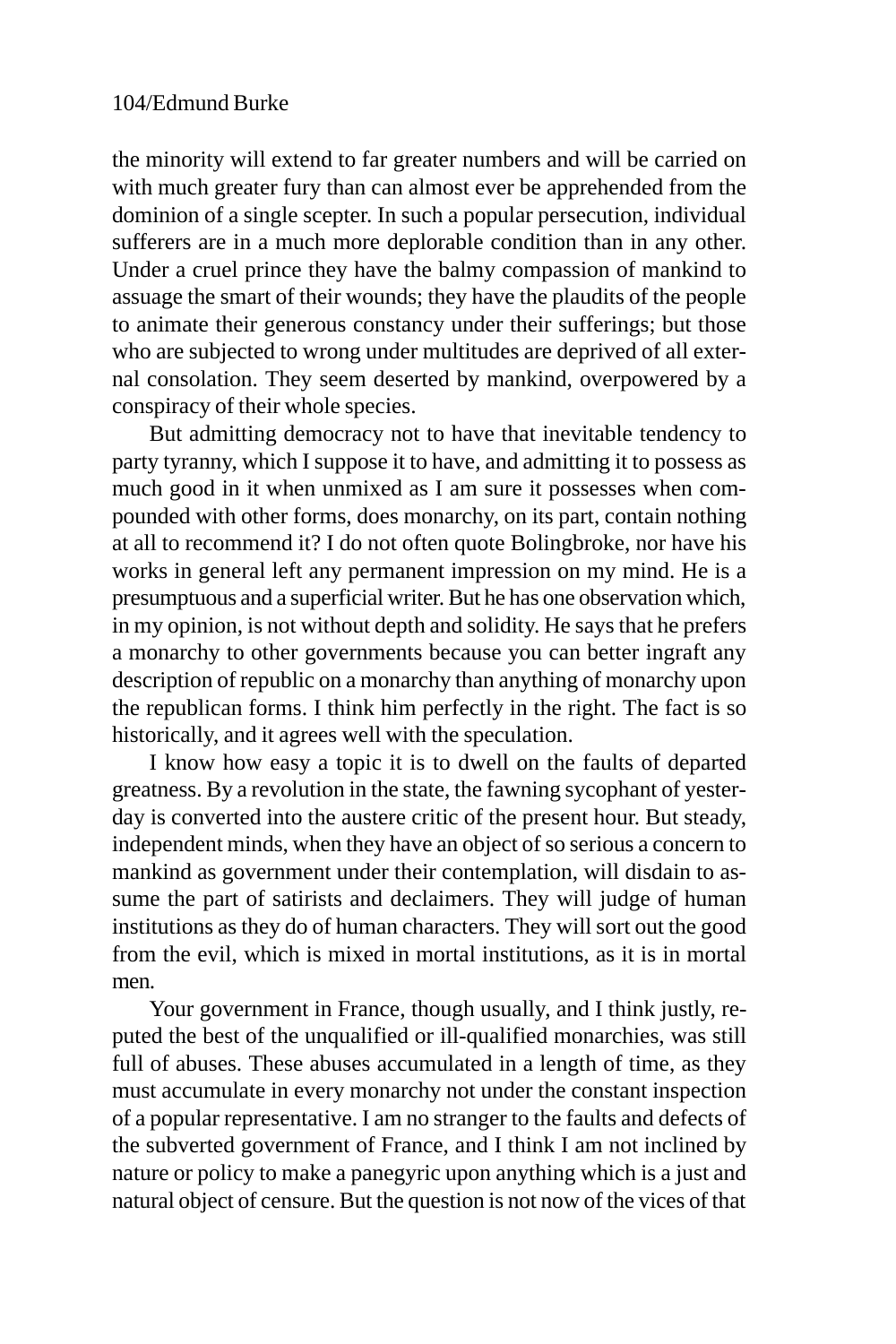monarchy, but of its existence. Is it, then, true that the French government was such as to be incapable or undeserving of reform, so that it was of absolute necessity that the whole fabric should be at once pulled down and the area cleared for the erection of a theoretic, experimental edifice in its place? All France was of a different opinion in the beginning of the year 1789. The instructions to the representatives to the States-General, from every district in that kingdom, were filled with projects for the reformation of that government without the remotest suggestion of a design to destroy it. Had such a design been even insinuated, I believe there would have been but one voice, and that voice for rejecting it with scorn and horror. Men have been sometimes led by degrees, sometimes hurried, into things of which, if they could have seen the whole together, they never would have permitted the most remote approach. When those instructions were given, there was no question but that abuses existed, and that they demanded a reform; nor is there now. In the interval between the instructions and the revolution things changed their shape; and in consequence of that change, the true question at present is, Whether those who would have reformed or those who have destroyed are in the right?

To hear some men speak of the late monarchy of France, you would imagine that they were talking of Persia bleeding under the ferocious sword of Tahmas Kouli Khan, or at least describing the barbarous anarchic despotism of Turkey, where the finest countries in the most genial climates in the world are wasted by peace more than any countries have been worried by war, where arts are unknown, where manufactures languish, where science is extinguished, where agriculture decays, where the human race itself melts away and perishes under the eye of the observer. Was this the case of France? I have no way of determining the question but by reference to facts. Facts do not support this resemblance. Along with much evil there is some good in monarchy itself, and some corrective to its evil from religion, from laws, from manners, from opinions the French monarchy must have received, which rendered it (though by no means a free, and therefore by no means a good, constitution) a despotism rather in appearance than in reality.

Among the standards upon which the effects of government on any country are to be estimated, I must consider the state of its population as not the least certain. No country in which population flourishes and is in progressive improvement can be under a very mischievous government. About sixty years ago, the Intendants of the generalities of France made,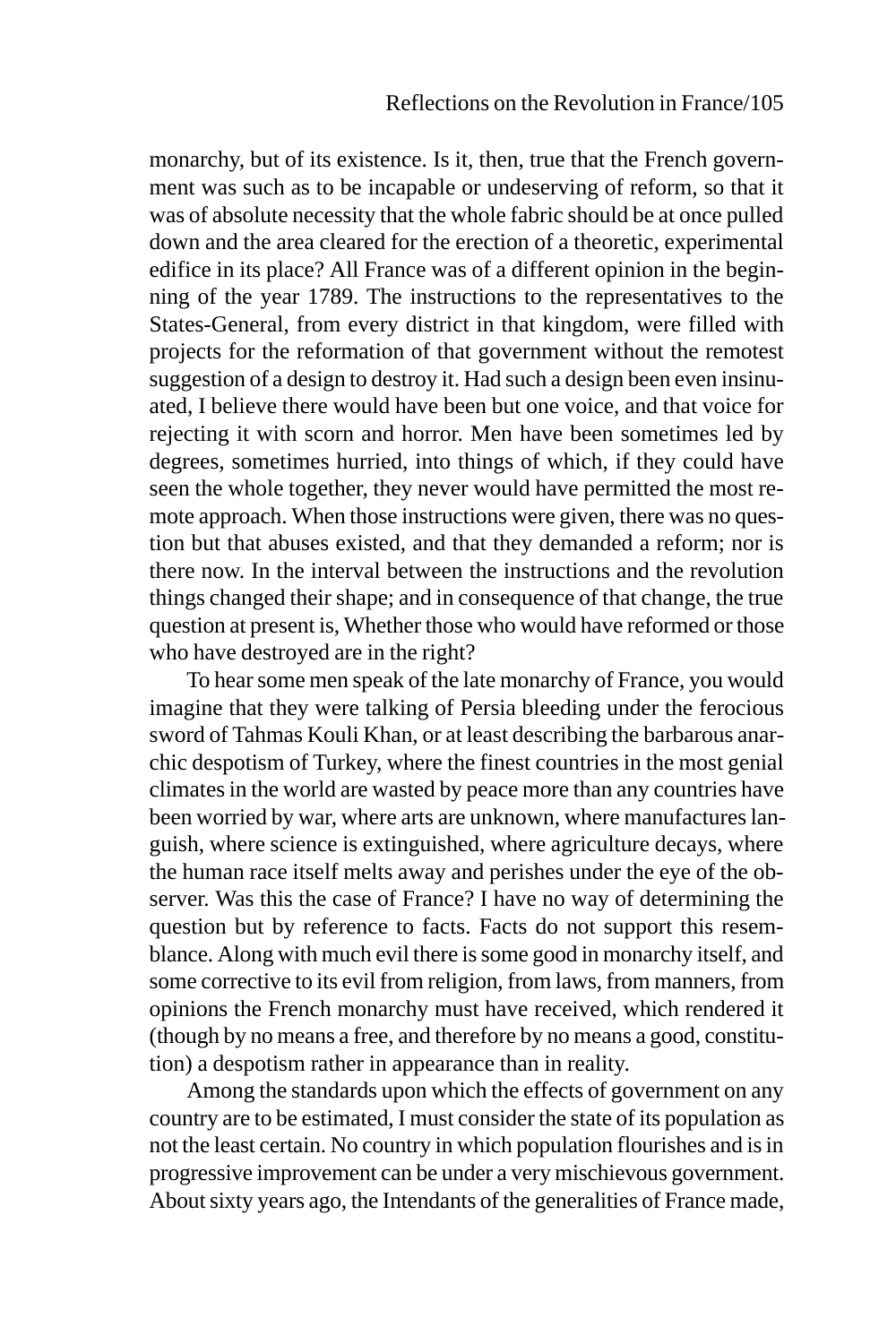with other matters, a report of the population of their several districts. I have not the books, which are very voluminous, by me, nor do I know where to procure them (I am obliged to speak by memory, and therefore the less positively), but I think the population of France was by them, even at that period, estimated at twenty-two millions of souls. At the end of the last century it had been generally calculated at eighteen. On either of these estimations, France was not ill peopled. M. Necker, who is an authority for his own time, at least equal to the Intendants for theirs, reckons, and upon apparently sure principles, the people of France in the year 1780 at twenty-four millions six hundred and seventy thousand. But was this the probable ultimate term under the old establishment? Dr. Price is of opinion that the growth of population in France was by no means at its acme in that year. I certainly defer to Dr. Price's authority a good deal more in these speculations than I do in his general politics. This gentleman, taking ground on M. Necker's data, is very confident that since the period of that minister's calculation the French population has increased rapidly—so rapidly that in the year 1789 he will not consent to rate the people of that kingdom at a lower number than thirty millions. After abating much (and much I think ought to be abated) from the sanguine calculation of Dr. Price, I have no doubt that the population of France did increase considerably during this later period; but supposing that it increased to nothing more than will be sufficient to complete the twenty-four millions six hundred and seventy thousand to twenty-five millions, still a population of twenty-five millions, and that in an increasing progress, on a space of about twenty-seven thousand square leagues is immense. It is, for instance, a good deal more than the proportionable population of this island, or even than that of England, the best peopled part of the United Kingdom.

It is not universally true that France is a fertile country. Considerable tracts of it are barren and labor under other natural disadvantages. In the portions of that territory where things are more favorable, as far as I am able to discover, the numbers of the people correspond to the indulgence of nature.<sup>30</sup> The Generality of Lisle (this I admit is the strongest example) upon an extent of four hundred and four leagues and a half, about ten years ago, contained seven hundred and thirty-four thousand six hundred souls, which is one thousand seven hundred and seventy-two inhabitants to each square league. The middle term for the rest of France is about nine hundred inhabitants to the same admeasurement.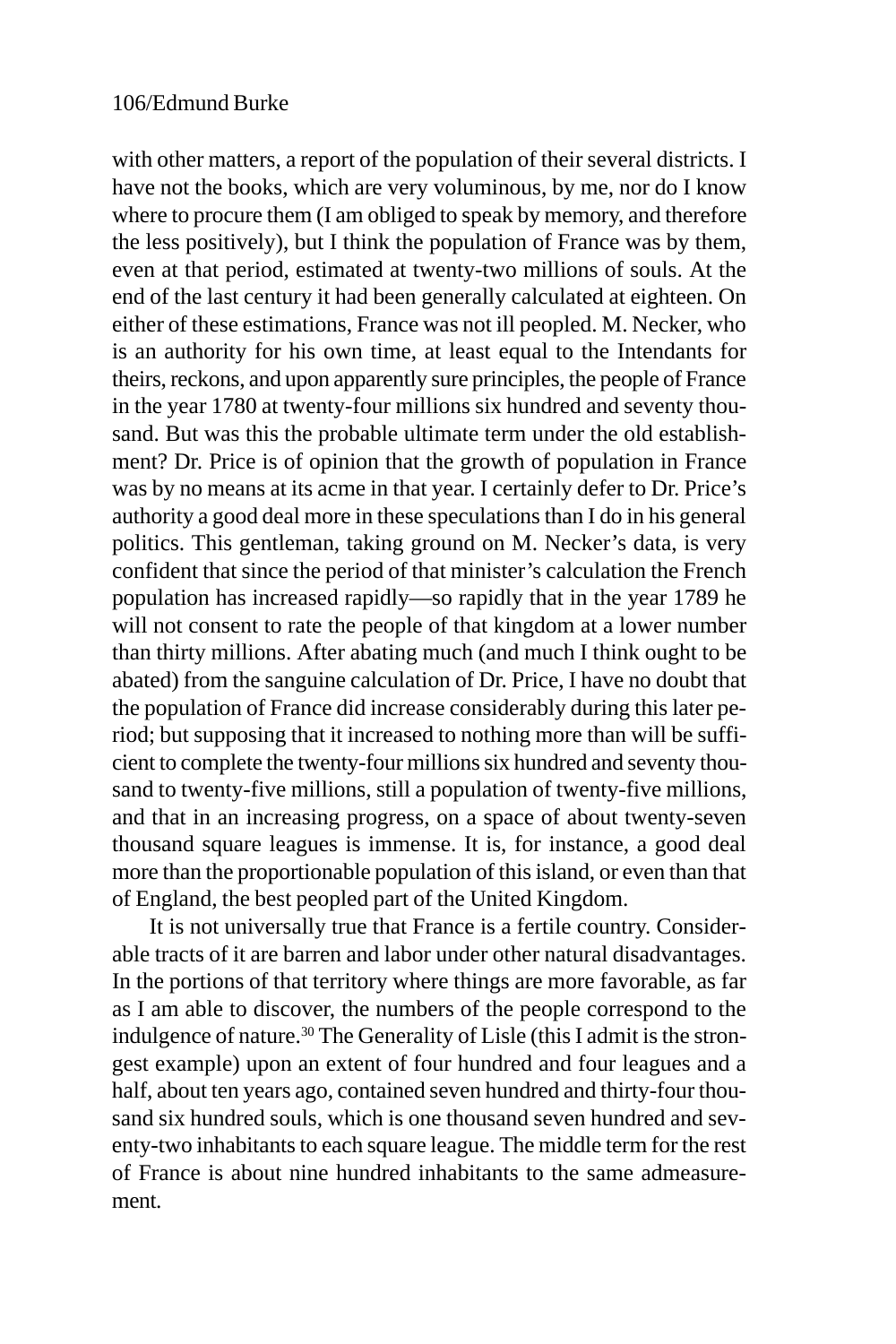I do not attribute this population to the deposed government, because I do not like to compliment the contrivances of men with what is due in a great degree to the bounty of Providence. But that decried government could not have obstructed, most probably it favored, the operation of those causes (whatever they were), whether of nature in the soil or habits of industry among the people, which has produced so large a number of the species throughout that whole kingdom and exhibited in some particular places such prodigies of population. I never will suppose that fabric of a state to be the worst of all political institutions which, by experience, is found to contain a principle favorable (however latent it may be) to the increase of mankind.

The wealth of a country is another, and no contemptible, standard by which we may judge whether, on the whole, a government be protecting or destructive. France far exceeds England in the multitude of her people, but I apprehend that her comparative wealth is much inferior to ours, that it is not so equal in the distribution, nor so ready in the circulation. I believe the difference in the form of the two governments to be amongst the causes of this advantage on the side of England. I speak of England, not of the whole British dominions, which, if compared with those of France, will, in some degree, weaken the comparative rate of wealth upon our side. But that wealth, which will not endure a comparison with the riches of England, may constitute a very respectable degree of opulence. M. Necker's book, published in 1785,<sup>31</sup> contains an accurate and interesting collection of facts relative to public economy and to political arithmetic; and his speculations on the subject are in general wise and liberal. In that work he gives an idea of the state of France very remote from the portrait of a country whose government was a perfect grievance, an absolute evil, admitting no cure but through the violent and uncertain remedy of a total revolution. He affirms that from the year 1726 to the year 1784 there was coined at the mint of France, in the species of gold and silver, to the amount of about one hundred millions of pounds sterling.32

It is impossible that M. Necker should be mistaken in the amount of the bullion which has been coined in the mint. It is a matter of official record. The reasonings of this able financier, concerning the quantity of gold and silver which remained for circulation, when he wrote in 1785, that is, about four years before the deposition and imprisonment of the French king, are not of equal certainty, but they are laid on grounds so apparently solid that it is not easy to refuse a considerable degree of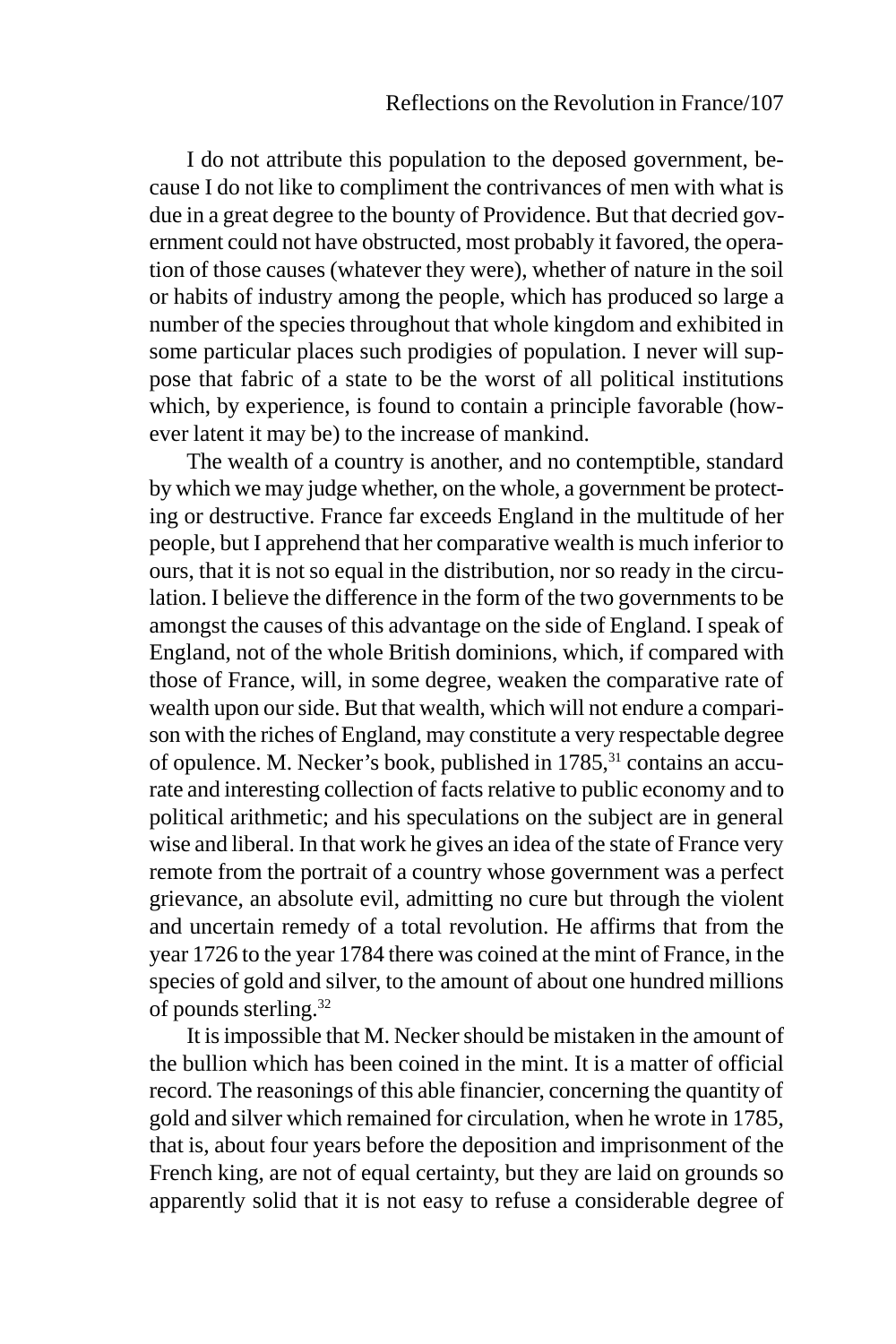assent to his calculation. He calculates the *numeraire*, or what we call *specie*, then actually existing in France at about eighty-eight millions of the same English money. A great accumulation of wealth for one country, large as that country is! M. Necker was so far from considering this influx of wealth as likely to cease, when he wrote in 1785, that he presumes upon a future annual increase of two per cent upon the money brought into France during the periods from which he computed.

Some adequate cause must have originally introduced all the money coined at its mint into that kingdom, and some cause as operative must have kept at home, or returned into its bosom, such a vast flood of treasure as M. Necker calculates to remain for domestic circulation. Suppose any reasonable deductions from M. Necker's computation, the remainder must still amount to an immense sum. Causes thus powerful to acquire, and to retain, cannot be found in discouraged industry, insecure property, and a positively destructive government. Indeed, when I consider the face of the kingdom of France, the multitude and opulence of her cities, the useful magnificence of her spacious high roads and bridges, the opportunity of her artificial canals and navigations opening the conveniences of maritime communication through a solid continent of so immense an extent; when I turn my eyes to the stupendous works of her ports and harbors, and to her whole naval apparatus, whether for war or trade; when I bring before my view the number of her fortifications, constructed with so bold and masterly a skill and made and maintained at so prodigious a charge, presenting an armed front and impenetrable barrier to her enemies upon every side; when I recollect how very small a part of that extensive region is without cultivation, and to what complete perfection the culture of many of the best productions of the earth have been brought in France; when I reflect on the excellence of her manufactures and fabrics, second to none but ours, and in some particulars not second; when I contemplate the grand foundations of charity, public and private; when I survey the state of all the arts that beautify and polish life; when I reckon the men she has bred for extending her fame in war, her able statesmen, the multitude of her profound lawyers and theologians, her philosophers, her critics, her historians and antiquaries, her poets and her orators, sacred and profane—I behold in all this something which awes and commands the imagination, which checks the mind on the brink of precipitate and indiscriminate censure, and which demands that we should very seriously examine what and how great are the latent vices that could authorize us at once to level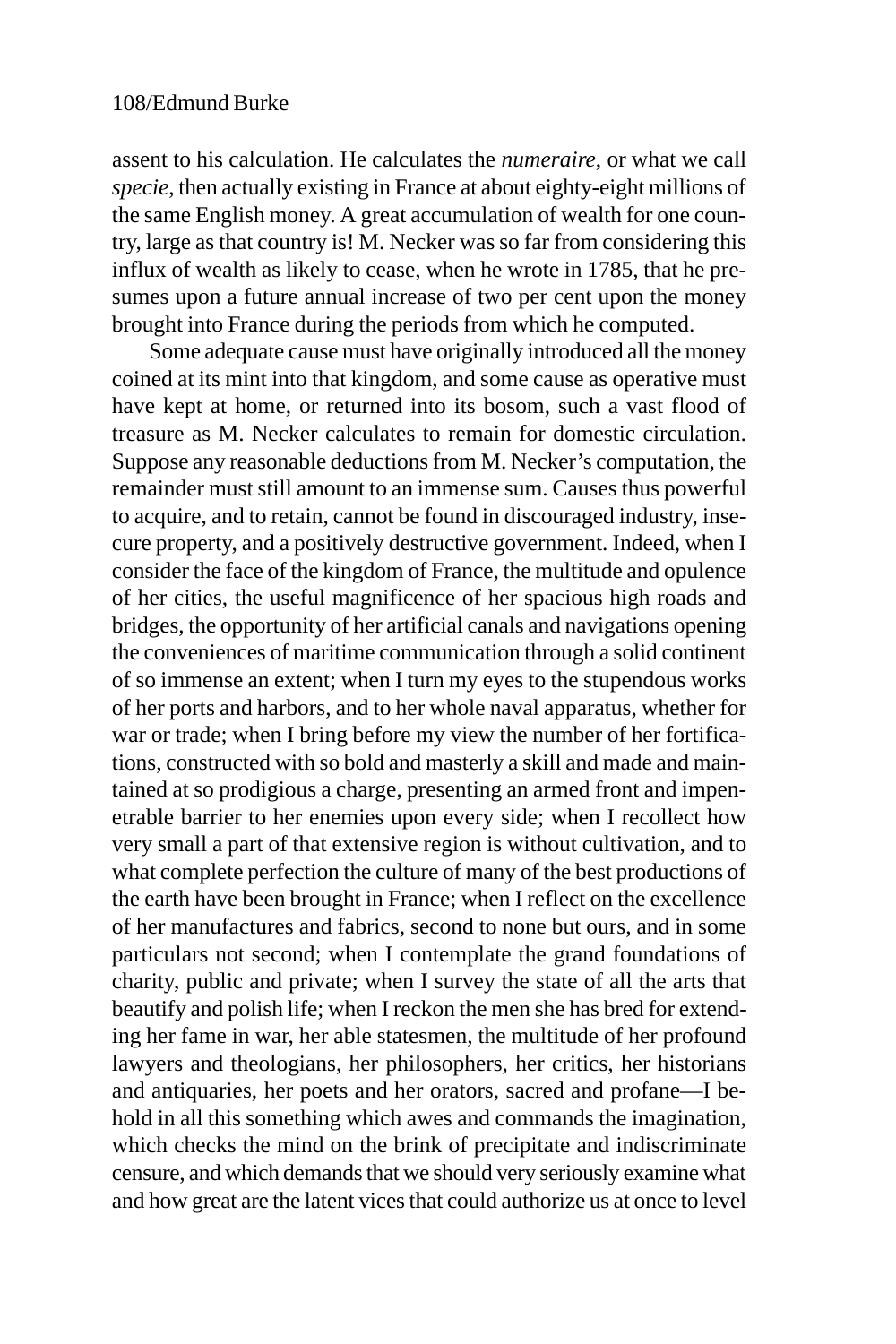so spacious a fabric with the ground. I do not recognize in this view of things the despotism of Turkey. Nor do I discern the character of a government that has been, on the whole, so oppressive or so corrupt or so negligent as to be utterly unfit for all reformation. I must think such a government well deserved to have its excellence heightened, its faults corrected, and its capacities improved into a British constitution.

Whoever has examined into the proceedings of that deposed government for several years back cannot fail to have observed, amidst the inconstancy and fluctuation natural to courts, an earnest endeavor toward the prosperity and improvement of the country; he must admit that it had long been employed, in some instances wholly to remove, in many considerably to correct, the abusive practices and usages that had prevailed in the state, and that even the unlimited power of the sovereign over the persons of his subjects, inconsistent, as undoubtedly it was, with law and liberty, had yet been every day growing more mitigated in the exercise. So far from refusing itself to reformation, that government was open, with a censurable degree of facility, to all sorts of projects and projectors on the subject. Rather too much countenance was given to the spirit of innovation, which soon was turned against those who fostered it, and ended in their ruin. It is but cold, and no very flattering, justice to that fallen monarchy to say that, for many years, it trespassed more by levity and want of judgment in several of its schemes than from any defect in diligence or in public spirit. To compare the government of France for the last fifteen or sixteen years with wise and well-constituted establishments during that, or during any period, is not to act with fairness. But if in point of prodigality in the expenditure of money, or in point of rigor in the exercise of power, it be compared with any of the former reigns, I believe candid judges will give little credit to the good intentions of those who dwell perpetually on the donations to favorites, or on the expenses of the court, or on the horrors of the Bastille in the reign of Louis the Sixteenth.33

Whether the system, if it deserves such a name, now built on the ruins of that ancient monarchy will be able to give a better account of the population and wealth of the country which it has taken under its care, is a matter very doubtful. Instead of improving by the change, I apprehend that a long series of years must be told before it can recover in any degree the effects of this philosophic revolution, and before the nation can be replaced on its former footing. If Dr. Price should think fit, a few years hence, to favor us with an estimate of the population of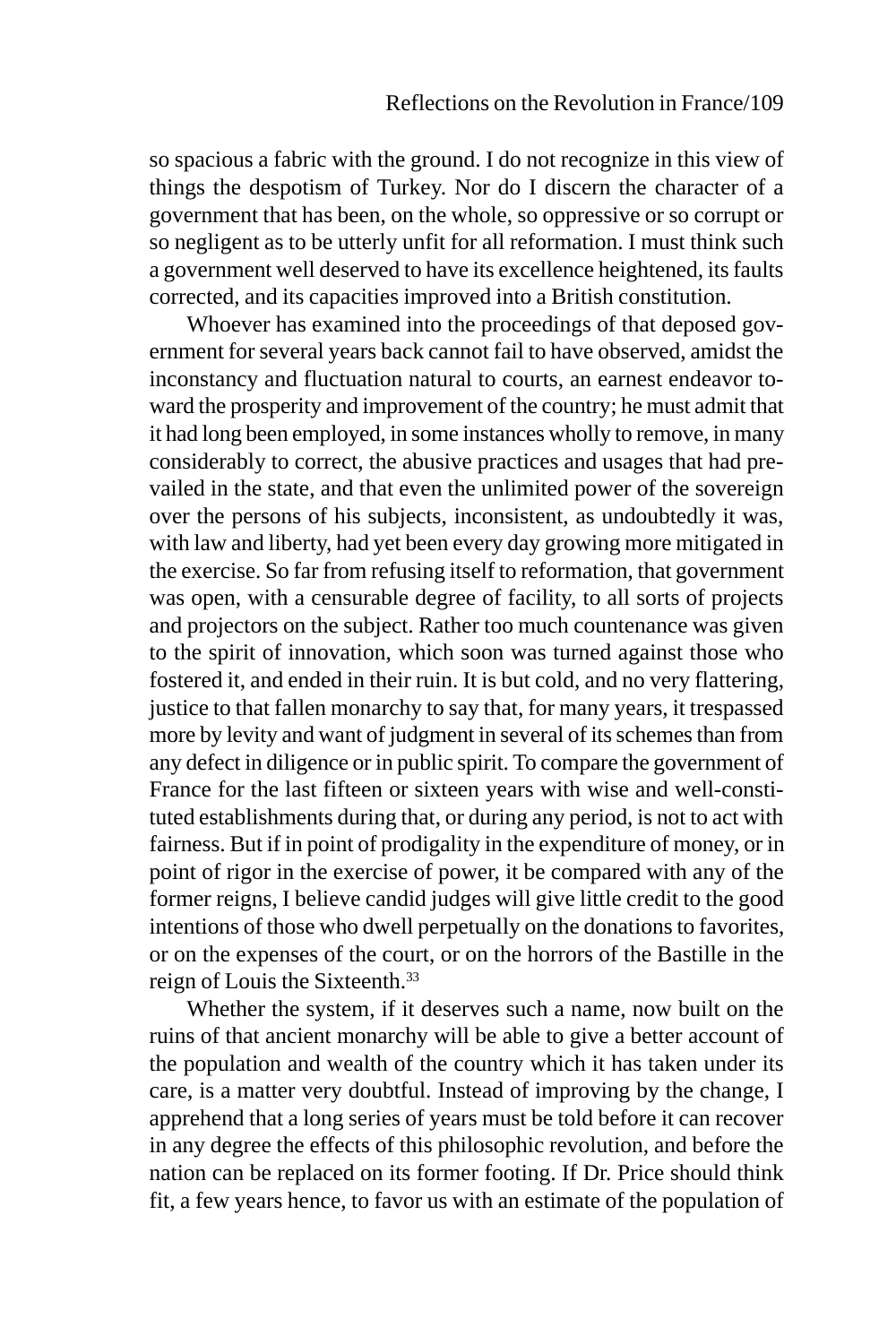France, he will hardly be able to make up his tale of thirty millions of souls, as computed in 1789, or the Assembly's computation of twentysix millions of that year, or even M. Necker's twenty-five millions in 1780. I hear that there are considerable emigrations from France, and that many, quitting that voluptuous climate and that seductive Circean liberty, have taken refuge in the frozen regions, and under the British despotism, of Canada.

In the present disappearance of coin, no person could think it the same country in which the present minister of the finances has been able to discover fourscore millions sterling in specie. From its general aspect one would conclude that it had been for some time past under the special direction of the learned academicians of Laputa and Balnibarbi.<sup>34</sup> Already the population of Paris has so declined that M. Necker stated to the National Assembly the provision to be made for its subsistence at a fifth less than what had formerly been found requisite.35 It is said (and I have never heard it contradicted) that a hundred thousand people are out of employment in that city, though it is become the seat of the imprisoned court and National Assembly. Nothing, I am credibly informed, can exceed the shocking and disgusting spectacle of mendicancy displayed in that capital. Indeed the votes of the National Assembly leave no doubt of the fact. They have lately appointed a standing committee of mendicancy. They are contriving at once a vigorous police on this subject and, for the first time, the imposition of a tax to maintain the poor, for whose present relief great sums appear on the face of the public accounts of the year.36 In the meantime the leaders of the legislative clubs and coffee-houses are intoxicated with admiration at their own wisdom and ability. They speak with the most sovereign contempt of the rest of the world. They tell the people, to comfort them in the rags with which they have clothed them, that they are a nation of philosophers; and sometimes by all the arts of quackish parade, by show, tumult, and bustle, sometimes by the alarms of plots and invasions, they attempt to drown the cries of indigence and to divert the eyes of the observer from the ruin and wretchedness of the state. A brave people will certainly prefer liberty accompanied with a virtuous poverty to a depraved and wealthy servitude. But before the price of comfort and opulence is paid, one ought to be pretty sure it is real liberty which is purchased, and that she is to be purchased at no other price. I shall always, however, consider that liberty as very equivocal in her appearance which has not wisdom and justice for her companions and does not lead prosperity and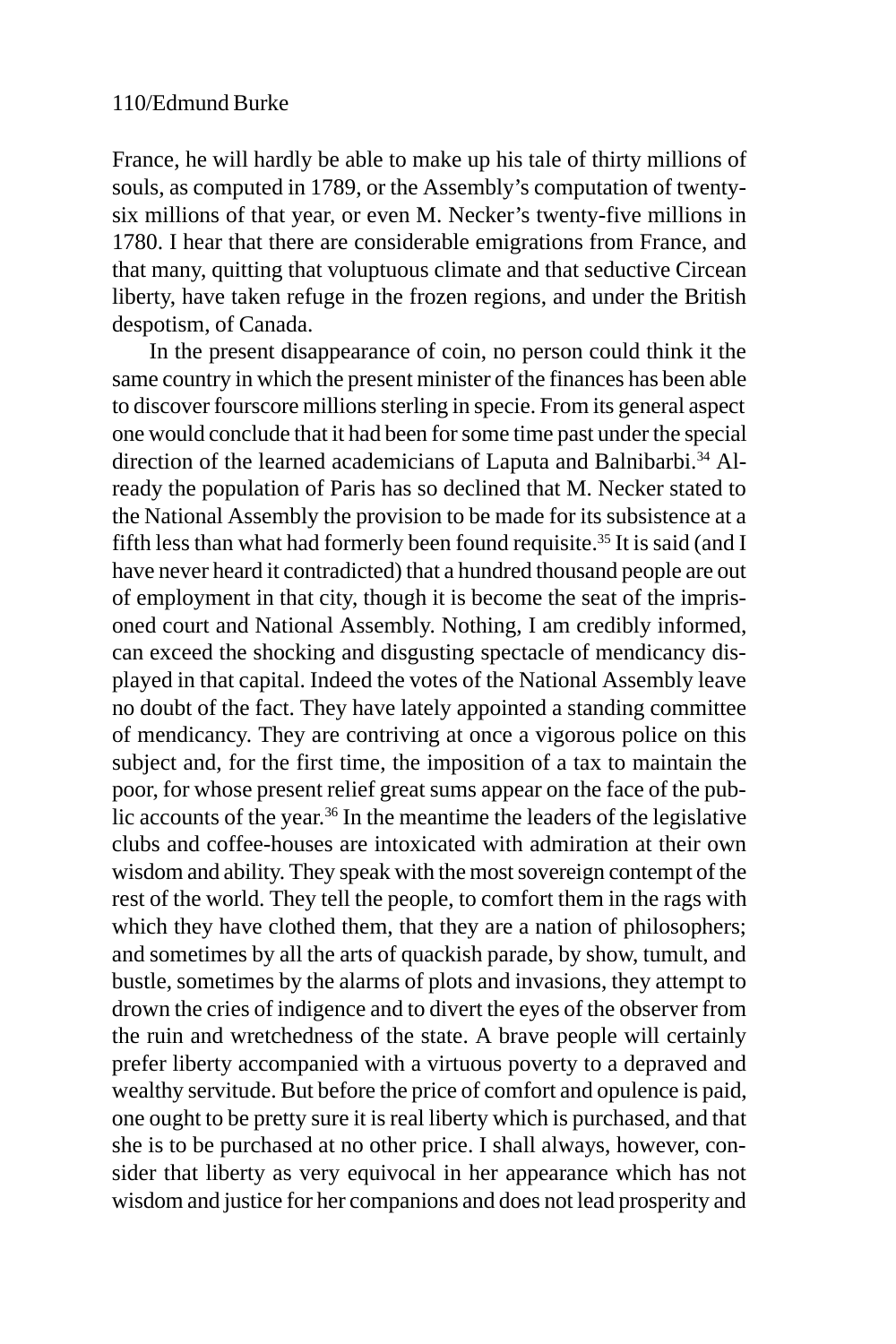plenty in her train.

The advocates for this Revolution, not satisfied with exaggerating the vices of their ancient government, strike at the fame of their country itself by painting almost all that could have attracted the attention of strangers, I mean their nobility and their clergy, as objects of horror. If this were only a libel, there had not been much in it. But it has practical consequences. Had your nobility and gentry, who formed the great body of your landed men and the whole of your military officers, resembled those of Germany at the period when the Hansetowns were necessitated to confederate against the nobles in defense of their property; had they been like the Orsini and Vitelli in Italy, who used to sally from their fortified dens to rob the trader and traveller; had they been such as the Mamelukes in Egypt or the Nayres on the coast of Malabar, I do admit that too critical an inquiry might not be advisable into the means of freeing the world from such a nuisance. The statues of Equity and Mercy might be veiled for a moment. The tenderest minds, confounded with the dreadful exigency in which morality submits to the suspension of its own rules in favor of its own principles, might turn aside whilst fraud and violence were accomplishing the destruction of a pretended nobility which disgraced, whilst it persecuted, human nature. The persons most abhorrent from blood, and treason, and arbitrary confiscation might remain silent spectators of this civil war between the vices.

But did the privileged nobility who met under the king's precept at Versailles, in 1789, or their constituents, deserve to be looked on as the Nayres or Mamelukes of this age, or as the Orsini and Vitelli of ancient times? If I had then asked the question I should have passed for a madman. What have they since done that they were to be driven into exile, that their persons should be hunted about, mangled, and tortured, their families dispersed, their houses laid in ashes, and that their order should be abolished and the memory of it, if possible, extinguished by ordaining them to change the very names by which they were usually known? Read their instructions to their representatives. They breathe the spirit of liberty as warmly and they recommend reformation as strongly as any other order. Their privileges relative to contribution were voluntarily surrendered, as the king, from the beginning, surrendered all pretense to a right of taxation. Upon a free constitution there was but one opinion in France. The absolute monarchy was at an end. It breathed its last, without a groan, without struggle, without convulsion. All the struggle, all the dissension arose afterwards upon the preference of a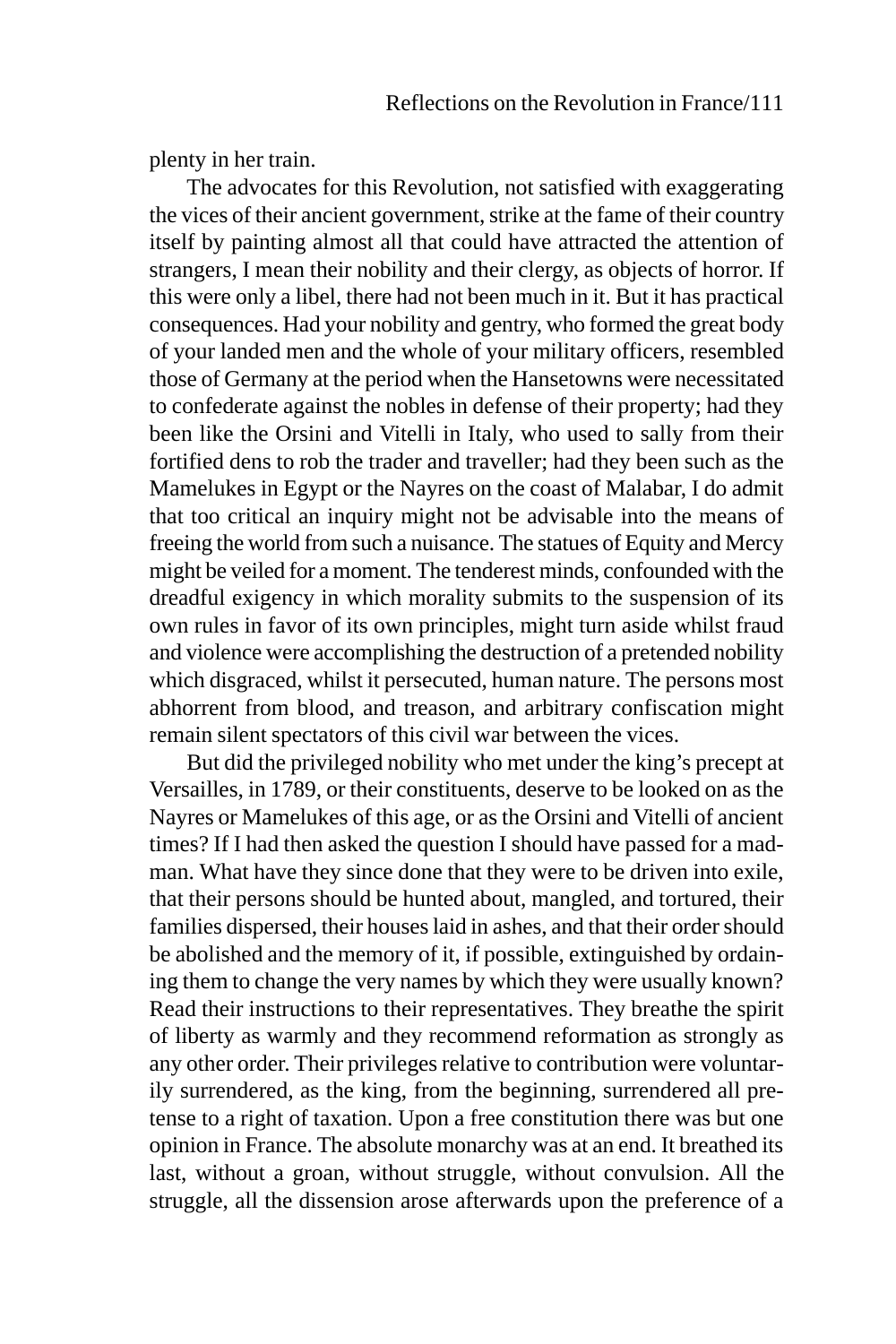despotic democracy to a government of reciprocal control. The triumph of the victorious party was over the principles of a British constitution.

I have observed the affectation which for many years past has prevailed in Paris, even to a degree perfectly childish, of idolizing the memory of your Henry the Fourth. If anything could put one out of humor with that ornament to the kingly character, it would be this overdone style of insidious panegyric. The persons who have worked this engine the most busily are those who have ended their panegyrics in dethroning his successor and descendant, a man as good-natured, at the least, as Henry the Fourth, altogether as fond of his people, and who has done infinitely more to correct the ancient vices of the state than that great monarch did, or we are sure he ever meant to do. Well it is for his panegyrists that they have not him to deal with. For Henry of Navarre was a resolute, active, and politic prince. He possessed, indeed, great humanity and mildness, but a humanity and mildness that never stood in the way of his interests. He never sought to be loved without putting himself first in a condition to be feared. He used soft language with determined conduct. He asserted and maintained his authority in the gross, and distributed his acts of concession only in the detail. He spent the income of his prerogative nobly, but he took care not to break in upon the capital, never abandoning for a moment any of the claims which he made under the fundamental laws, nor sparing to shed the blood of those who opposed him, often in the field, sometimes upon the scaffold. Because he knew how to make his virtues respected by the ungrateful, he has merited the praises of those whom, if they had lived in his time, he would have shut up in the Bastille and brought to punishment along with the regicides whom he hanged after he had famished Paris into a surrender.

If these panegyrists are in earnest in their admiration of Henry the Fourth, they must remember that they cannot think more highly of him than he did of the noblesse of France, whose virtue, honor, courage, patriotism, and loyalty were his constant theme.

But the nobility of France are degenerated since the days of Henry the Fourth. This is possible. But it is more than I can believe to be true in any great degree. I do not pretend to know France as correctly as some others, but I have endeavored through my whole life to make myself acquainted with human nature, otherwise I should be unfit to take even my humble part in the service of mankind. In that study I could not pass by a vast portion of our nature as it appeared modified in a country but twenty-four miles from the shore of this island. On my best observa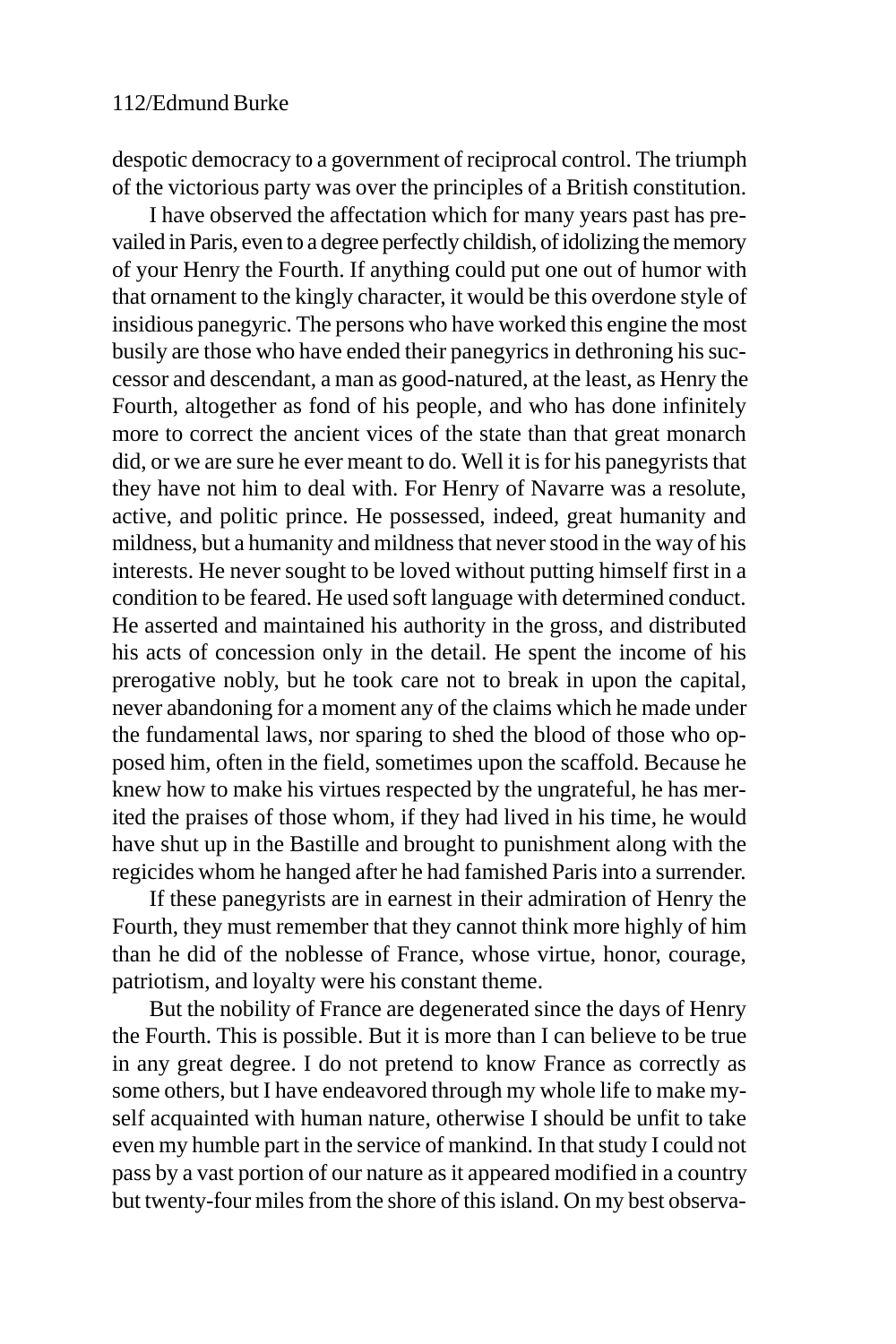tion, compared with my best inquiries, I found your nobility for the greater part composed of men of high spirit and of a delicate sense of honor, both with regard to themselves individually and with regard to their whole corps, over whom they kept, beyond what is common in other countries, a censorial eye. They were tolerably well bred, very officious, humane, and hospitable; in their conversation frank and open; with a good military tone, and reasonably tinctured with literature, particularly of the authors in their own language. Many had pretensions far above this description. I speak of those who were generally met with.

As to their behavior to the inferior classes, they appeared to me to comport themselves toward them with good nature and with something more nearly approaching to familiarity than is generally practiced with us in the intercourse between the higher and lower ranks of life. To strike any person, even in the most abject condition, was a thing in a manner unknown and would be highly disgraceful. Instances of other ill-treatment of the humble part of the community were rare; and as to attacks made upon the property or the personal liberty of the commons, I never heard of any whatsoever from them; nor, whilst the laws were in vigor under the ancient government, would such tyranny in subjects have been permitted. As men of landed estates, I had no fault to find with their conduct, though much to reprehend and much to wish changed in many of the old tenures. Where the letting of their land was by rent, I could not discover that their agreements with their farmers were oppressive; nor when they were in partnership with the farmer, as often was the case, have I heard that they had taken the lion's share. The proportions seemed not inequitable. There might be exceptions, but certainly they were exceptions only. I have no reason to believe that in these respects the landed noblesse of France were worse than the landed gentry of this country, certainly in no respect more vexatious than the landholders, not noble, of their own nation. In cities the nobility had no manner of power, in the country very little. You know, Sir, that much of the civil government, and the police in the most essential parts, was not in the hands of that nobility which presents itself first to our consideration. The revenue, the system and collection of which were the most grievous parts of the French government, was not administered by the men of the sword, nor were they answerable for the vices of its principle or the vexations, where any such existed, in its management.

Denying, as I am well warranted to do, that the nobility had any considerable share in the oppression of the people in cases in which real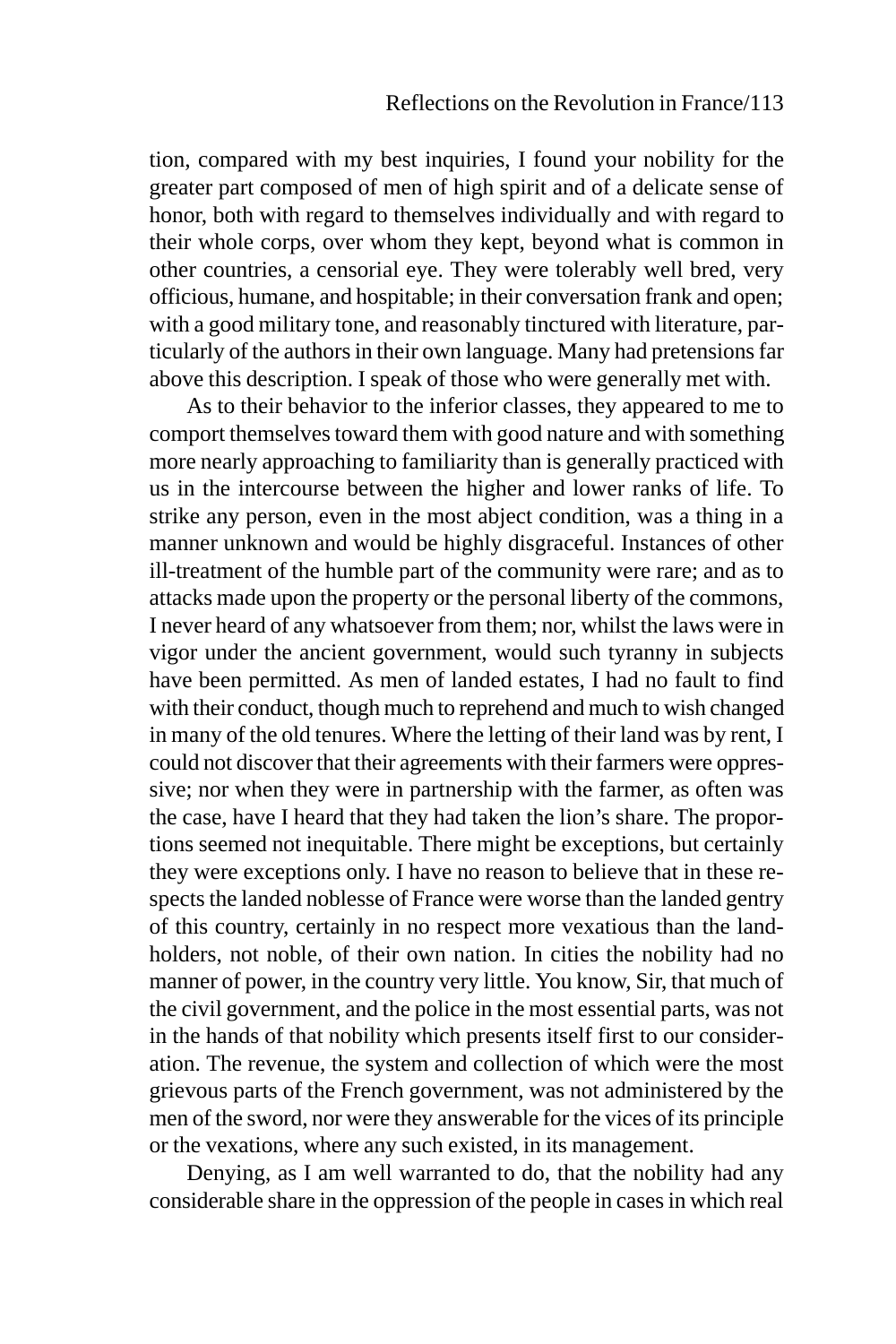oppression existed, I am ready to admit that they were not without considerable faults and errors. A foolish imitation of the worst part of the manners of England, which impaired their natural character without substituting in its place what, perhaps, they meant to copy, has certainly rendered them worse than formerly they were. Habitual dissoluteness of manners, continued beyond the pardonable period of life, was more common amongst them than it is with us; and it reigned with the less hope of remedy, though possibly with something of less mischief by being covered with more exterior decorum. They countenanced too much that licentious philosophy which has helped to bring on their ruin. There was another error amongst them more fatal. Those of the commons who approached to or exceeded many of the nobility in point of wealth were not fully admitted to the rank and estimation which wealth, in reason and good policy, ought to bestow in every country, though I think not equally with that of other nobility. The two kinds of aristocracy were too punctiliously kept asunder, less so, however, than in Germany and some other nations.

This separation, as I have already taken the liberty of suggesting to you, I conceive to be one principal cause of the destruction of the old nobility. The military, particularly, was too exclusively reserved for men of family. But, after all, this was an error of opinion, which a conflicting opinion would have rectified. A permanent assembly in which the commons had their share of power would soon abolish whatever was too invidious and insulting in these distinctions, and even the faults in the morals of the nobility would have been probably corrected by the greater varieties of occupation and pursuit to which a constitution by orders would have given rise.

All this violent cry against the nobility I take to be a mere work of art. To be honored and even privileged by the laws, opinions, and inveterate usages of our country, growing out of the prejudice of ages, has nothing to provoke horror and indignation in any man. Even to be too tenacious of those privileges is not absolutely a crime. The strong struggle in every individual to preserve possession of what he has found to belong to him and to distinguish him is one of the securities against injustice and despotism implanted in our nature. It operates as an instinct to secure property and to preserve communities in a settled state. What is there to shock in this? Nobility is a graceful ornament to the civil order. It is the Corinthian capital of polished society. Omnes boni nobilitati semper favemus, was the saying of a wise and good man. It is indeed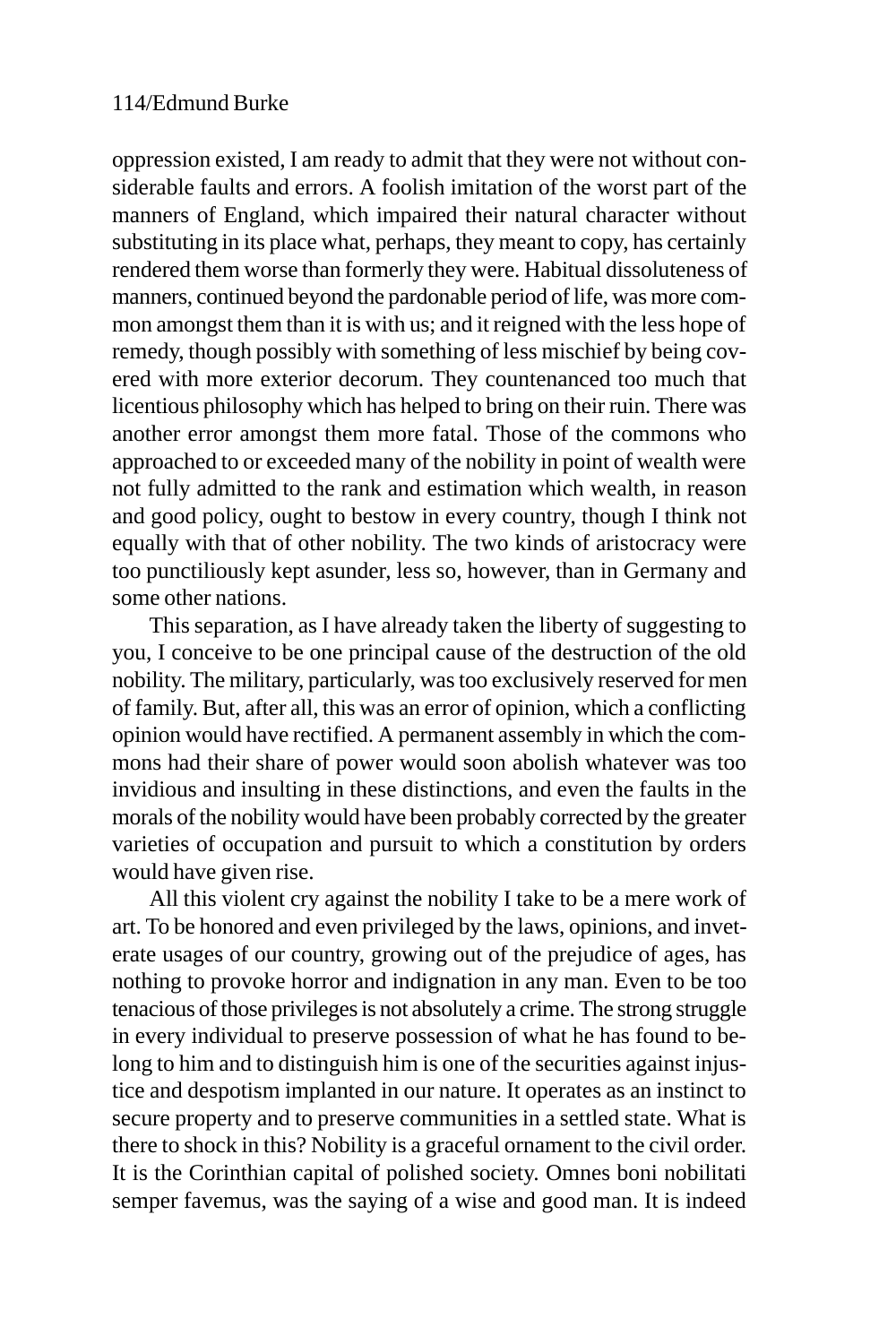one sign of a liberal and benevolent mind to incline to it with some sort of partial propensity. He feels no ennobling principle in his own heart who wishes to level all the artificial institutions which have been adopted for giving a body to opinion, and permanence to fugitive esteem. It is a sour, malignant, envious disposition, without taste for the reality or for any image or representation of virtue, that sees with joy the unmerited fall of what had long flourished in splendor and in honor. I do not like to see anything destroyed, any void produced in society, any ruin on the face of the land. It was, therefore, with no disappointment or dissatisfaction that my inquiries and observations did not present to me any incorrigible vices in the noblesse of France, or any abuse which could not be removed by a reform very short of abolition. Your noblesse did not deserve punishment; but to degrade is to punish.

It was with the same satisfaction I found that the result of my inquiry concerning your clergy was not dissimilar. It is no soothing news to my ears that great bodies of men are incurably corrupt. It is not with much credulity I listen to any when they speak evil of those whom they are going to plunder. I rather suspect that vices are feigned or exaggerated when profit is looked for in their punishment. An enemy is a bad witness; a robber is a worse. Vices and abuses there were undoubtedly in that order, and must be. It was an old establishment, and not frequently revised. But I saw no crimes in the individuals that merited confiscation of their substance, nor those cruel insults and degradations, and that unnatural persecution which have been substituted in the place of meliorating regulation.

If there had been any just cause for this new religious persecution, the atheistic libellers, who act as trumpeters to animate the populace to plunder, do not love anybody so much as not to dwell with complacency on the vices of the existing clergy. This they have not done. They find themselves obliged to rake into the histories of former ages (which they have ransacked with a malignant and profligate industry) for every instance of oppression and persecution which has been made by that body or in its favor in order to justify, upon very iniquitous, because very illogical, principles of retaliation, their own persecutions and their own cruelties. After destroying all other genealogies and family distinctions, they invent a sort of pedigree of crimes. It is not very just to chastise men for the offenses of their natural ancestors, but to take the fiction of ancestry in a corporate succession as a ground for punishing men who have no relation to guilty acts, except in names and general descrip-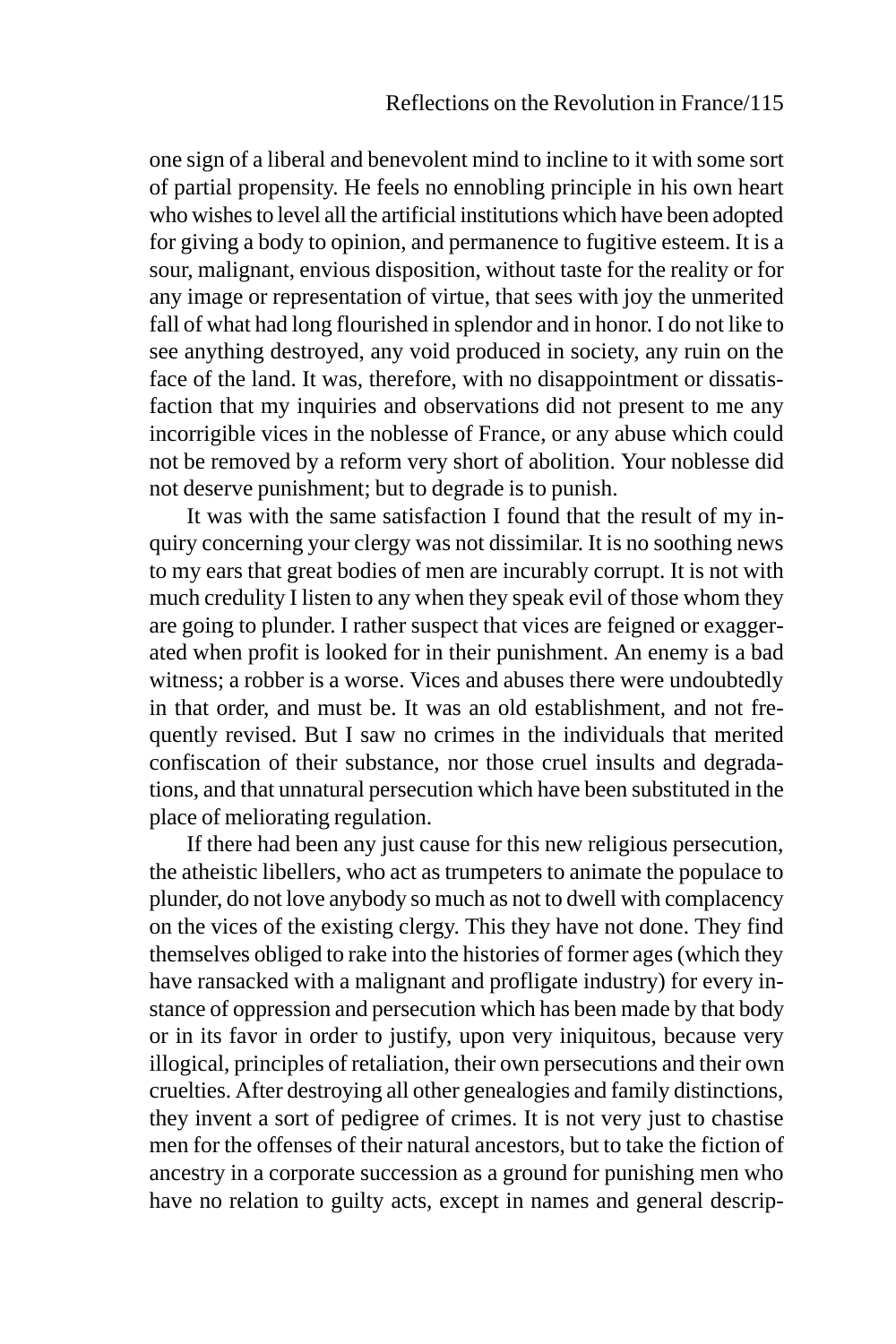tions, is a sort of refinement in injustice belonging to the philosophy of this enlightened age. The Assembly punishes men, many, if not most, of whom abhor the violent conduct of ecclesiastics in former times as much as their present persecutors can do, and who would be as loud and as strong in the expression of that sense, if they were not well aware of the purposes for which all this declamation is employed.

Corporate bodies are immortal for the good of the members, but not for their punishment. Nations themselves are such corporations. As well might we in England think of waging inexpiable war upon all Frenchmen for the evils which they have brought upon us in the several periods of our mutual hostilities. You might, on your part, think yourselves justified in falling upon all Englishmen on account of the unparalleled calamities brought on the people of France by the unjust invasions of our Henries and our Edwards. Indeed, we should be mutually justified in this exterminatory war upon each other, full as much as you are in the unprovoked persecution of your present countrymen, on account of the conduct of men of the same name in other times.

We do not draw the moral lessons we might from history. On the contrary, without care it may be used to vitiate our minds and to destroy our happiness. In history a great volume is unrolled for our instruction, drawing the materials of future wisdom from the past errors and infirmities of mankind. It may, in the perversion, serve for a magazine furnishing offensive and defensive weapons for parties in church and state, and supplying the means of keeping alive or reviving dissensions and animosities, and adding fuel to civil fury. History consists for the greater part of the miseries brought upon the world by pride, ambition, avarice, revenge, lust, sedition, hypocrisy, ungoverned zeal, and all the train of disorderly appetites which shake the public with the same

—troublous storms that toss The private state, and render life unsweet.

These vices are the *causes* of those storms. Religion, morals, laws, prerogatives, privileges, liberties, rights of men are the pretexts. The pretexts are always found in some specious appearance of a real good. You would not secure men from tyranny and sedition by rooting out of the mind the principles to which these fraudulent pretexts apply? If you did, you would root out everything that is valuable in the human breast. As these are the pretexts, so the ordinary actors and instruments in great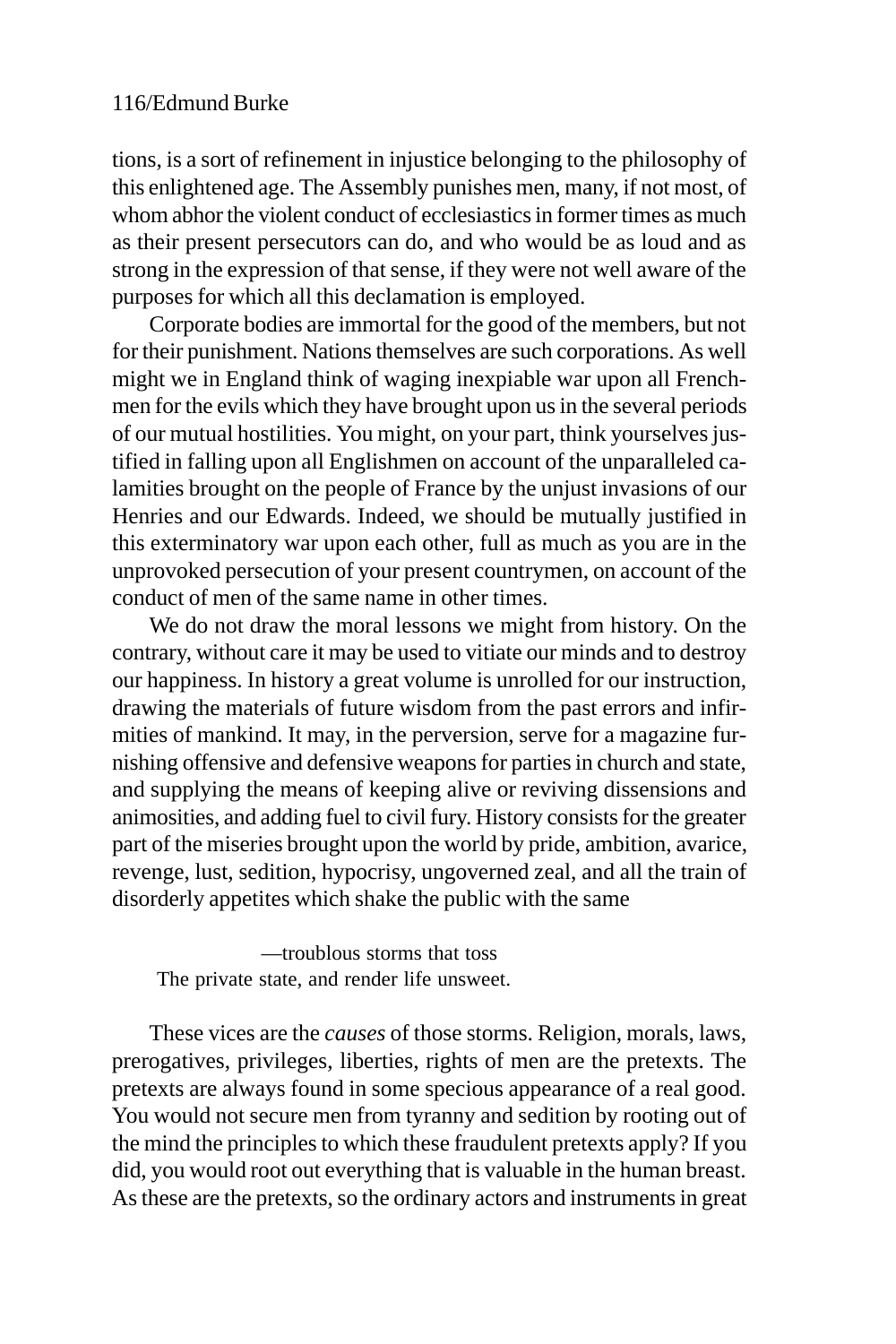public evils are kings, priests, magistrates, senates, parliaments, national assemblies, judges, and captains. You would not cure the evil by resolving that there should be no more monarchs, nor ministers of state, nor of the gospel; no interpreters of law; no general officers; no public councils. You might change the names. The things in some shape must remain. A certain quantum of power must always exist in the community in some hands and under some appellation. Wise men will apply their remedies to vices, not to names; to the causes of evil which are permanent, not to the occasional organs by which they act, and the transitory modes in which they appear. Otherwise you will be wise historically, a fool in practice. Seldom have two ages the same fashion in their pretexts and the same modes of mischief. Wickedness is a little more inventive. Whilst you are discussing fashion, the fashion is gone by. The very same vice assumes a new body. The spirit transmigrates, and, far from losing its principle of life by the change of its appearance, it is renovated in its new organs with a fresh vigor of a juvenile activity. It walks abroad, it continues its ravages, whilst you are gibbeting the carcass or demolishing the tomb. You are terrifying yourselves with ghosts and apparitions, whilst your house is the haunt of robbers. It is thus with all those who, attending only to the shell and husk of history, think they are waging war with intolerance, pride, and cruelty, whilst, under color of abhorring the ill principles of antiquated parties, they are authorizing and feeding the same odious vices in different factions, and perhaps in worse.

Your citizens of Paris formerly had lent themselves as the ready instruments to slaughter the followers of Calvin, at the infamous massacre of St. Bartholomew. What should we say to those who could think of retaliating on the Parisians of this day the abominations and horrors of that time? They are indeed brought to abhor that massacre. Ferocious as they are, it is not difficult to make them dislike it, because the politicians and fashionable teachers have no interest in giving their passions exactly the same direction. Still, however, they find it their interest to keep the same savage dispositions alive. It was but the other day that they caused this very massacre to be acted on the stage for the diversion of the descendants of those who committed it. In this tragic farce they produced the cardinal of Lorraine in his robes of function, ordering general slaughter. Was this spectacle intended to make the Parisians abhor persecution and loathe the effusion of blood?—No; it was to teach them to persecute their own pastors; it was to excite them, by raising a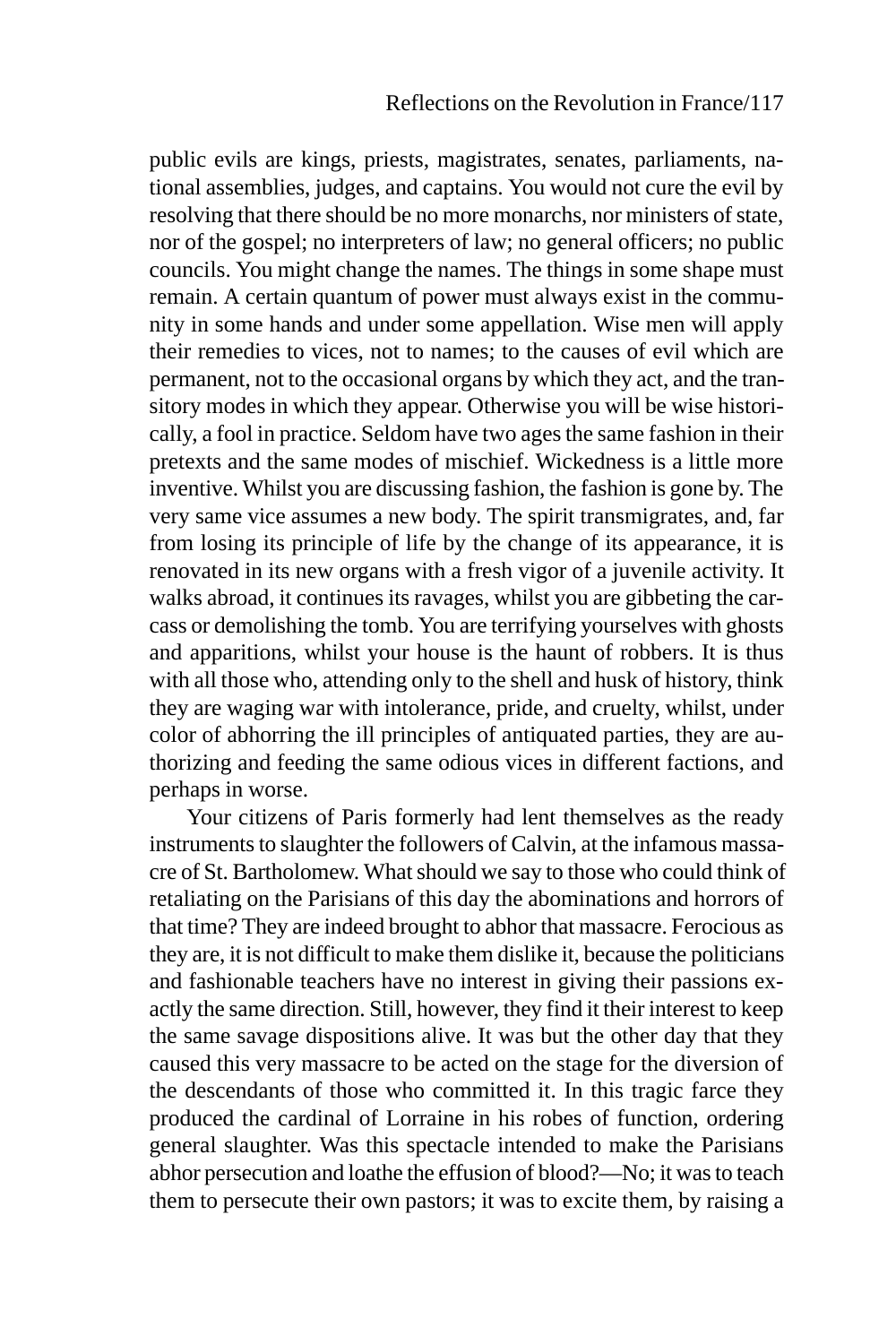disgust and horror of their clergy, to an alacrity in hunting down to destruction an order which, if it ought to exist at all, ought to exist not only in safety, but in reverence. It was to stimulate their cannibal appetites (which one would think had been gorged sufficiently) by variety and seasoning; and to quicken them to an alertness in new murders and massacres, if it should suit the purpose of the Guises of the day. An assembly, in which sat a multitude of priests and prelates, was obliged to suffer this indignity at its door. The author was not sent to the galleys, nor the players to the house of correction. Not long after this exhibition, those players came forward to the Assembly to claim the rites of that very religion which they had dared to expose, and to show their prostituted faces in the senate, whilst the archbishop of Paris, whose function was known to his people only by his prayers and benedictions, and his wealth only by his alms, is forced to abandon his house and to fly from his flock (as from ravenous wolves) because, truly, in the sixteenth century, the cardinal of Lorraine was a rebel and a murderer.<sup>37</sup>

Such is the effect of the perversion of history by those who, for the same nefarious purposes, have perverted every other part of learning. But those who will stand upon that elevation of reason which places centuries under our eye and brings things to the true point of comparison, which obscures little names and effaces the colors of little parties, and to which nothing can ascend but the spirit and moral quality of human actions, will say to the teachers of the Palais Royal: The cardinal of Lorraine was the murderer of the sixteenth century, you have the glory of being the murderers in the eighteenth, and this is the only difference between you. But history in the nineteenth century, better understood and better employed, will, I trust, teach a civilized posterity to abhor the misdeeds of both these barbarous ages. It will teach future priests and magistrates not to retaliate upon the speculative and inactive atheists of future times the enormities committed by the present practical zealots and furious fanatics of that wretched error, which, in its quiescent state, is more than punished whenever it is embraced. It will teach posterity not to make war upon either religion or philosophy for the abuse which the hypocrites of both have made of the two most valuable blessings conferred upon us by the bounty of the universal Patron, who in all things eminently favors and protects the race of man.

If your clergy, or any clergy, should show themselves vicious beyond the fair bounds allowed to human infirmity, and to those professional faults which can hardly be separated from professional virtues,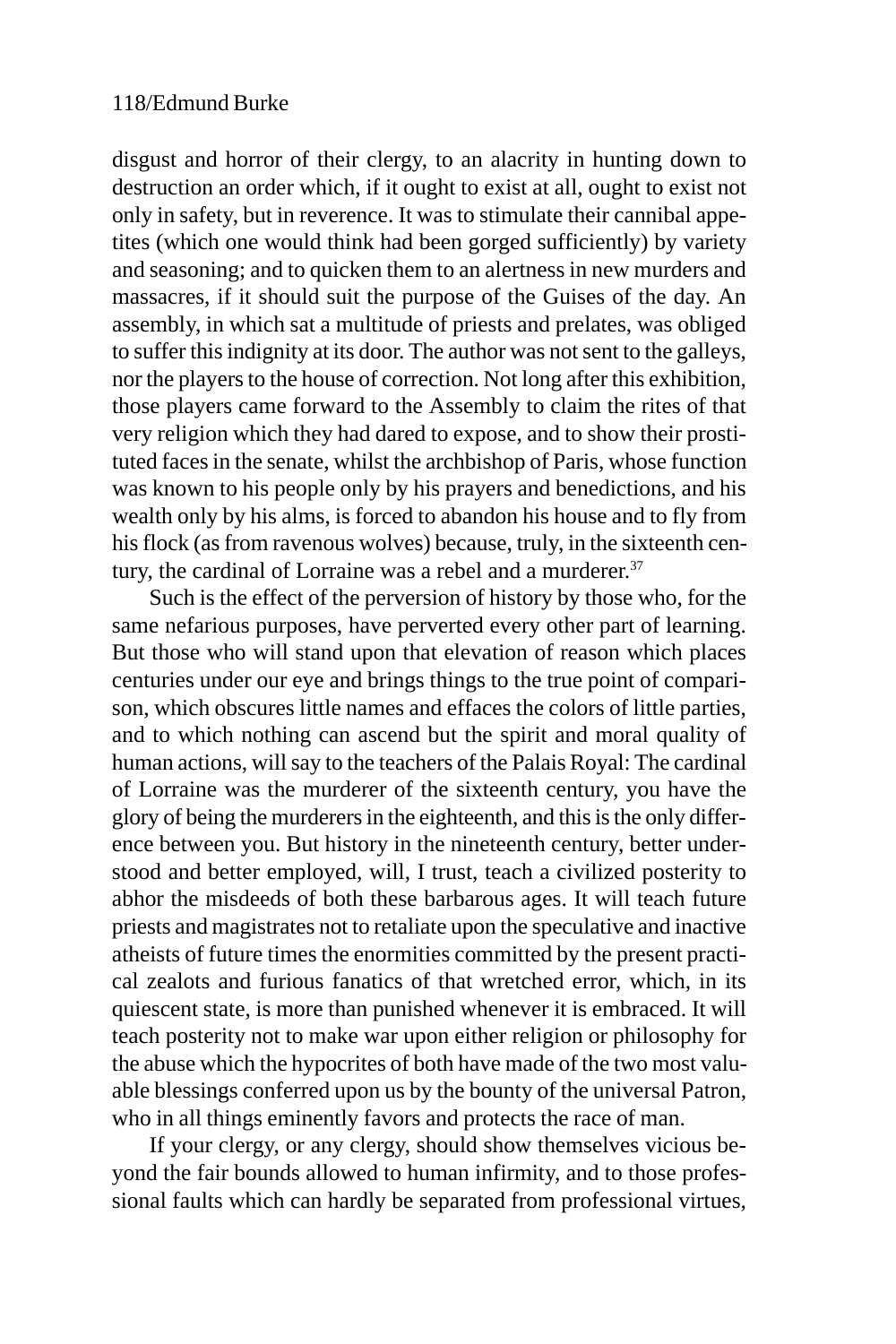though their vices never can countenance the exercise of oppression, I do admit that they would naturally have the effect of abating very much of our indignation against the tyrants who exceed measure and justice in their punishment. I can allow in clergymen, through all their divisions, some tenaciousness of their own opinion, some overflowings of zeal for its propagation, some predilection to their own state and office, some attachment to the interests of their own corps, some preference to those who listen with docility to their doctrines, beyond those who scorn and deride them. I allow all this, because I am a man who has to deal with men, and who would not, through a violence of toleration, run into the greatest of all intolerance. I must bear with infirmities until they fester into crimes.

Undoubtedly, the natural progress of the passions, from frailty to vice, ought to be prevented by a watchful eye and a firm hand. But is it true that the body of your clergy had passed those limits of a just allowance? From the general style of your late publications of all sorts one would be led to believe that your clergy in France were a sort of monsters, a horrible composition of superstition, ignorance, sloth, fraud, avarice, and tyranny. But is this true? Is it true that the lapse of time, the cessation of conflicting interests, the woeful experience of the evils resulting from party rage have had no sort of influence gradually to meliorate their minds? Is it true that they were daily renewing invasions on the civil power, troubling the domestic quiet of their country, and rendering the operations of its government feeble and precarious? Is it true that the clergy of our times have pressed down the laity with an iron hand and were in all places lighting up the fires of a savage persecution? Did they by every fraud endeavor to increase their estates? Did they use to exceed the due demands on estates that were their own? Or, rigidly screwing up right into wrong, did they convert a legal claim into a vexatious extortion? When not possessed of power, were they filled with the vices of those who envy it? Were they inflamed with a violent, litigious spirit of controversy? Goaded on with the ambition of intellectual sovereignty, were they ready to fly in the face of all magistracy, to fire churches, to massacre the priests of other descriptions, to pull down altars, and to make their way over the ruins of subverted governments to an empire of doctrine, sometimes flattering, sometimes forcing the consciences of men from the jurisdiction of public institutions into a submission of their personal authority, beginning with a claim of liberty and ending with an abuse of power?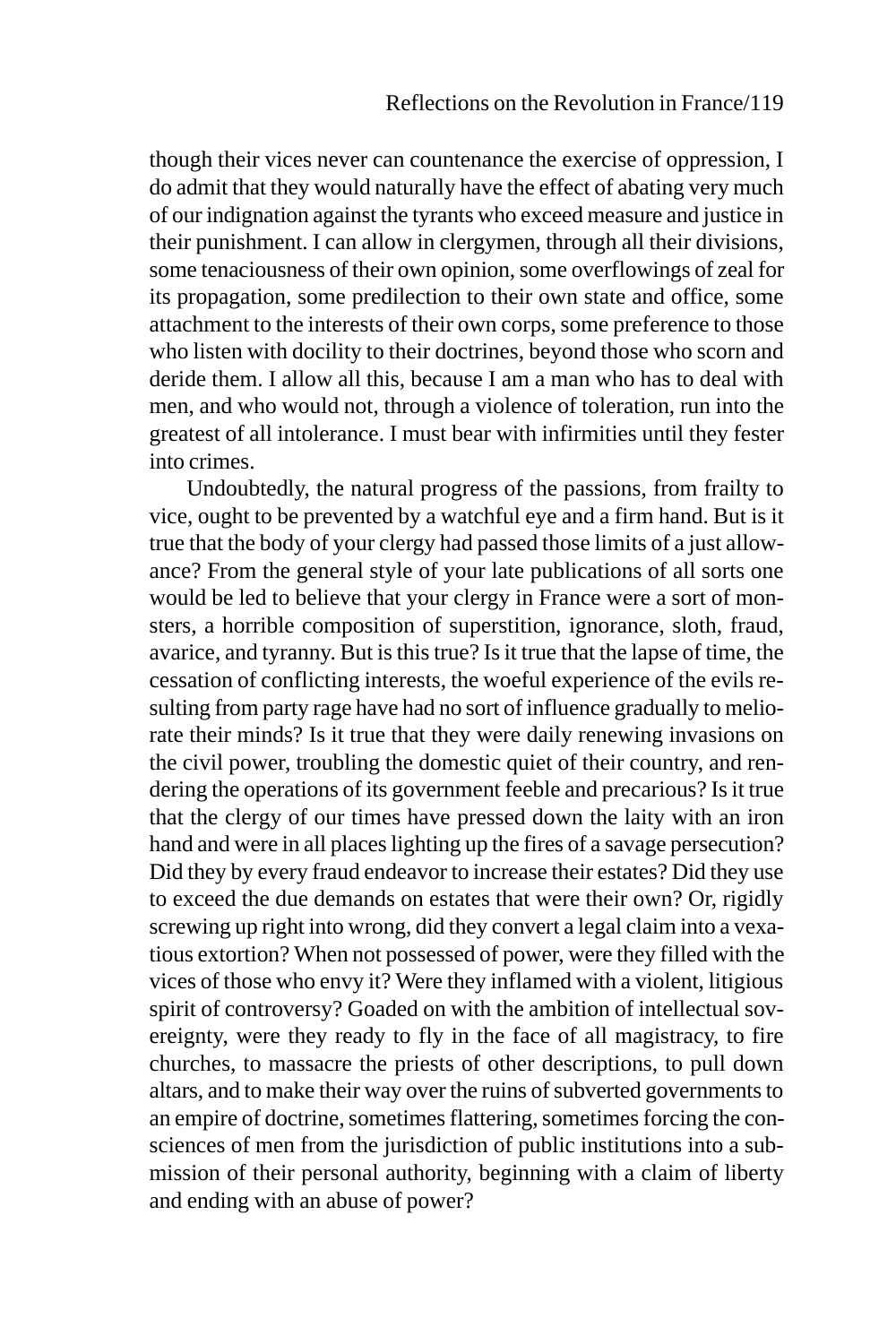These, or some of these, were the vices objected, and not wholly without foundation, to several of the churchmen of former times who belonged to the two great parties which then divided and distracted Europe.

If there was in France, as in other countries there visibly is, a great abatement rather than any increase of these vices, instead of loading the present clergy with the crimes of other men and the odious character of other times, in common equity they ought to be praised, encouraged, and supported in their departure from a spirit which disgraced their predecessors, and for having assumed a temper of mind and manners more suitable to their sacred function.

When my occasions took me into France, toward the close of the late reign, the clergy, under all their forms, engaged a considerable part of my curiosity. So far from finding (except from one set of men, not then very numerous, though very active) the complaints and discontents against that body, which some publications had given me reason to expect, I perceived little or no public or private uneasiness on their account. On further examination, I found the clergy, in general, persons of moderate minds and decorous manners; I include the seculars and the regulars of both sexes. I had not the good fortune to know a great many of the parochial clergy, but in general I received a perfectly good account of their morals and of their attention to their duties. With some of the higher clergy I had a personal acquaintance, and of the rest in that class a very good means of information. They were, almost all of them, persons of noble birth. They resembled others of their own rank; and where there was any difference, it was in their favor. They were more fully educated than the military noblesse, so as by no means to disgrace their profession by ignorance or by want of fitness for the exercise of their authority. They seemed to me, beyond the clerical character, liberal and open, with the hearts of gentlemen and men of honor, neither insolent nor servile in their manners and conduct. They seemed to me rather a superior class, a set of men amongst whom you would not be surprised to find a Fenelon. I saw among the clergy in Paris (many of the description are not to be met with anywhere) men of great learning and candor; and I had reason to believe that this description was not confined to Paris. What I found in other places I know was accidental, and therefore to be presumed a fair example. I spent a few days in a provincial town where, in the absence of the bishop, I passed my evenings with three clergymen, his vicars-general, persons who would have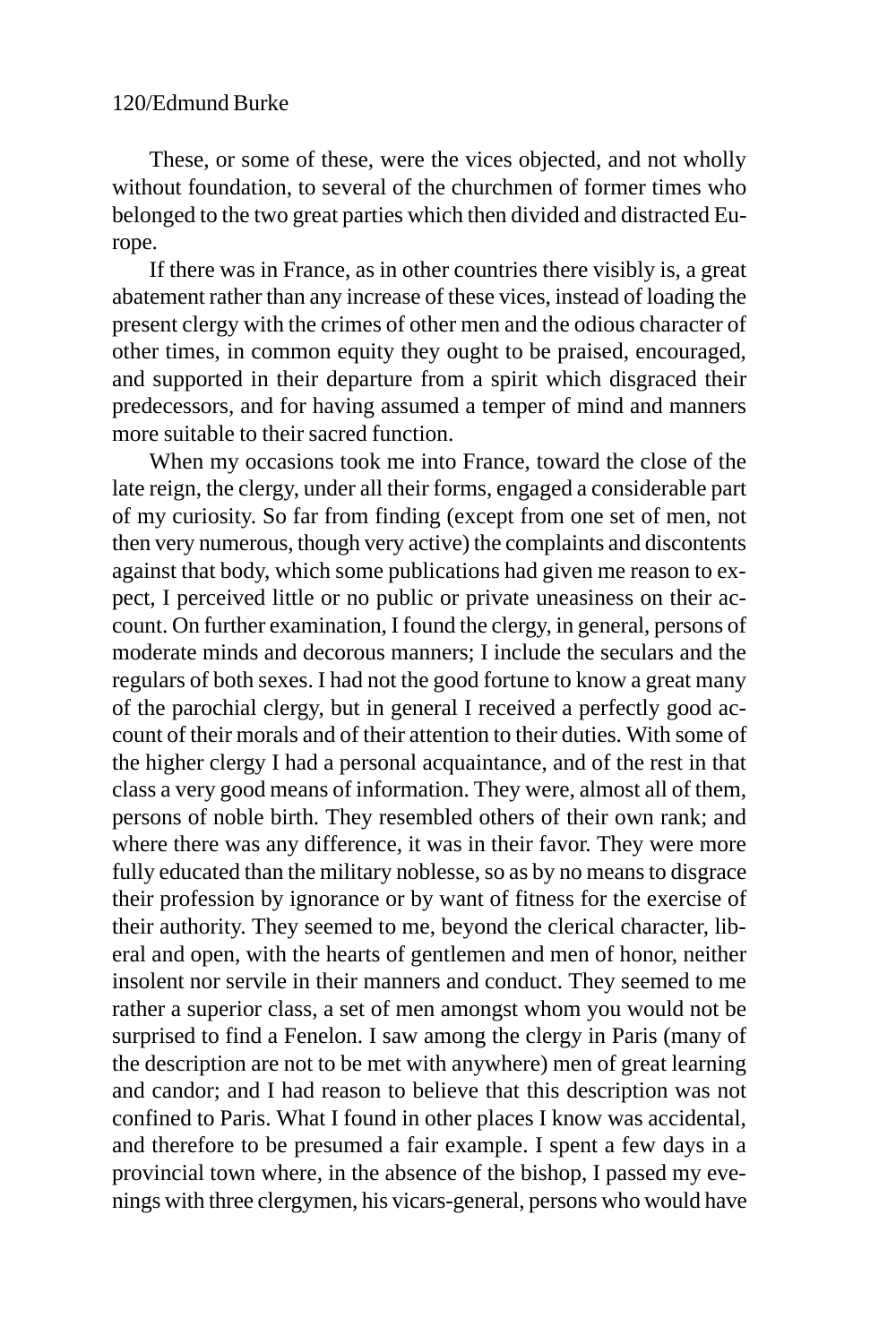done honor to any church. They were all well informed; two of them of deep, general, and extensive erudition, ancient and modern, oriental and western, particularly in their own profession. They had a more extensive knowledge of our English divines than I expected, and they entered into the genius of those writers with a critical accuracy. One of these gentlemen is since dead, the Abbe Morangis. I pay this tribute, without reluctance, to the memory of that noble, reverend, learned, and excellent person; and I should do the same with equal cheerfulness to the merits of the others who, I believe, are still living, if I did not fear to hurt those whom I am unable to serve.

Some of these ecclesiastics of rank are by all titles persons deserving of general respect. They are deserving of gratitude from me and from many English. If this letter should ever come into their hands, I hope they will believe there are those of our nation who feel for their unmerited fall and for the cruel confiscation of their fortunes with no common sensibility. What I say of them is a testimony, as far as one feeble voice can go, which I owe to truth. Whenever the question of this unnatural persecution is concerned, I will pay it. No one shall prevent me from being just and grateful. The time is fitted for the duty, and it is particularly becoming to show our justice and gratitude when those who have deserved well of us and of mankind are laboring under popular obloquy and the persecutions of oppressive power.

You had before your Revolution about a hundred and twenty bishops. A few of them were men of eminent sanctity, and charity without limit. When we talk of the heroic, of course we talk of rare virtue. I believe the instances of eminent depravity may be as rare amongst them as those of transcendent goodness. Examples of avarice and of licentiousness may be picked out, I do not question it, by those who delight in the investigation which leads to such discoveries. A man as old as I am will not be astonished that several, in every description, do not lead that perfect life of self-denial, with regard to wealth or to pleasure, which is wished for by all, by some expected, but by none exacted with more rigor than by those who are the most attentive to their own interests, or the most indulgent to their own passions. When I was in France, I am certain that the number of vicious prelates was not great. Certain individuals among them, not distinguishable for the regularity of their lives, made some amends for their want of the severe virtues in their possession of the liberal, and were endowed with qualities which made them useful in the church and state. I am told that, with few exceptions, Louis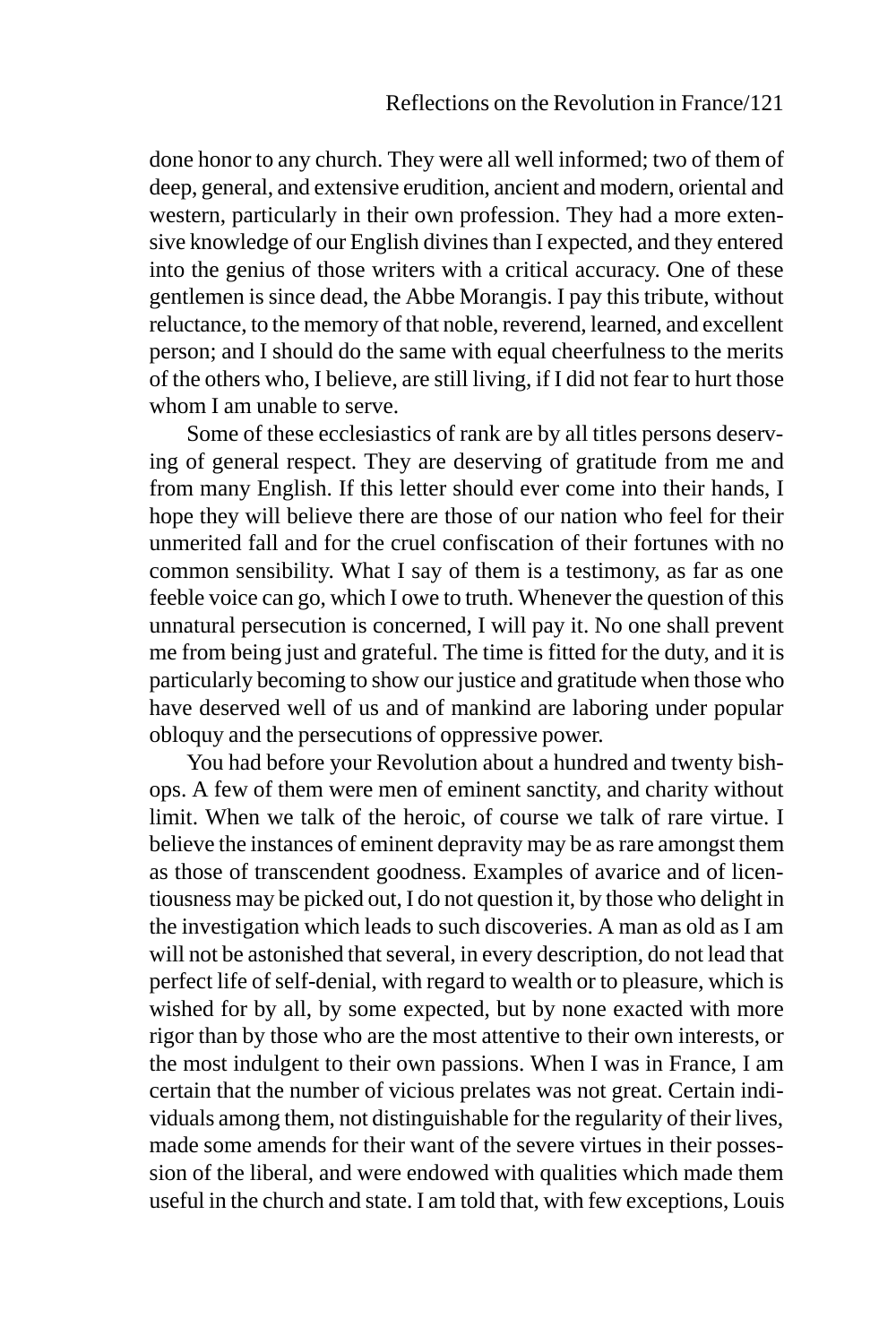the Sixteenth had been more attentive to character, in his promotions to that rank, than his immediate predecessor; and I believe (as some spirit of reform has prevailed through the whole reign) that it may be true. But the present ruling power has shown a disposition only to plunder the church. It has punished all prelates, which is to favor the vicious, at least in point of reputation. It has made a degrading pensionary establishment to which no man of liberal ideas or liberal condition will destine his children. It must settle into the lowest classes of the people. As with you the inferior clergy are not numerous enough for their duties; as these duties are, beyond measure, minute and toilsome; as you have left no middle classes of clergy at their ease, in future nothing of science or erudition can exist in the Gallican church. To complete the project without the least attention to the rights of patrons, the Assembly has provided in future an elective clergy, an arrangement which will drive out of the clerical profession all men of sobriety, all who can pretend to independence in their function or their conduct, and which will throw the whole direction of the public mind into the hands of a set of licentious, bold, crafty, factious, flattering wretches, of such condition and such habits of life as will make their contemptible pensions (in comparison of which the stipend of an exciseman is lucrative and honorable) an object of low and illiberal intrigue. Those officers whom they still call bishops are to be elected to a provision comparatively mean, through the same arts (that is, electioneering arts), by men of all religious tenets that are known or can be invented. The new lawgivers have not ascertained anything whatsoever concerning their qualifications relative either to doctrine or to morals, no more than they have done with regard to the subordinate clergy; nor does it appear but that both the higher and the lower may, at their discretion, practice or preach any mode of religion or irreligion that they please. I do not yet see what the jurisdiction of bishops over their subordinates is to be, or whether they are to have any jurisdiction at all.

In short, Sir, it seems to me that this new ecclesiastical establishment is intended only to be temporary and preparatory to the utter abolition, under any of its forms, of the Christian religion, whenever the minds of men are prepared for this last stroke against it, by the accomplishment of the plan for bringing its ministers into universal contempt. They who will not believe that the philosophical fanatics who guide in these matters have long entertained such a design are utterly ignorant of their character and proceedings. These enthusiasts do not scruple to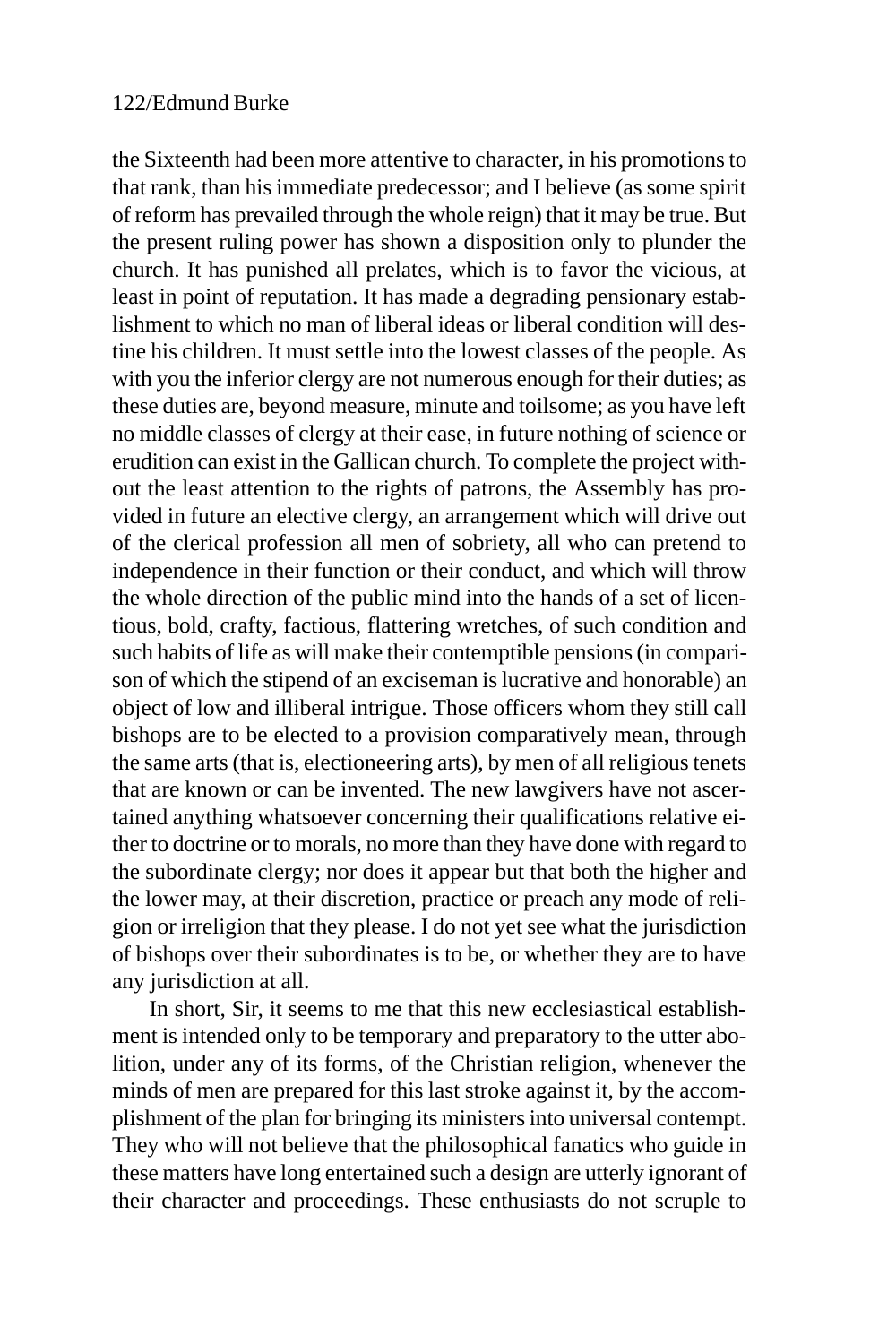avow their opinion that a state can subsist without any religion better than with one, and that they are able to supply the place of any good which may be in it by a project of their own—namely, by a sort of eduction they have imagined, founded in a knowledge of the physical wants of men, progressively carried to an enlightened self-interest which, when well understood, they tell us, will identify with an interest more enlarged and public. The scheme of this education has been long known. Of late they distinguish it (as they have got an entirely new nomenclature of technical terms) by the name of a Civic Education.

I hope their partisans in England (to whom I rather attribute very inconsiderate conduct than the ultimate object in this detestable design) will succeed neither in the pillage of the ecclesiastics, nor in the introduction of a principle of popular election to our bishoprics and parochial cures. This, in the present condition of the world, would be the last corruption of the church, the utter ruin of the clerical character, the most dangerous shock that the state ever received through a misunderstood arrangement of religion. I know well enough that the bishoprics and cures under kingly and seignioral patronage, as now they are in England, and as they have been lately in France, are sometimes acquired by unworthy methods; but the other mode of ecclesiastical canvass subjects them infinitely more surely and more generally to all the evil arts of low ambition, which, operating on and through greater numbers, will produce mischief in proportion.

Those of you who have robbed the clergy think that they shall easily reconcile their conduct to all Protestant nations, because the clergy, whom they have thus plundered, degraded, and given over to mockery and scorn, are of the Roman Catholic, that is, of their own pretended persuasion. I have no doubt that some miserable bigots will be found here, as well as elsewhere, who hate sects and parties different from their own more than they love the substance of religion, and who are more angry with those who differ from them in their particular plans and systems than displeased with those who attack the foundation of our common hope. These men will write and speak on the subject in the manner that is to be expected from their temper and character. Burnet says that when he was in France, in the year 1683, "the method which carried over the men of the finest parts to Popery was this—they brought themselves to doubt of the whole Christian religion. When that was once done, it seemed a more indifferent thing of what side or form they continued outwardly." If this was then the ecclesiastical policy of France, it is what they have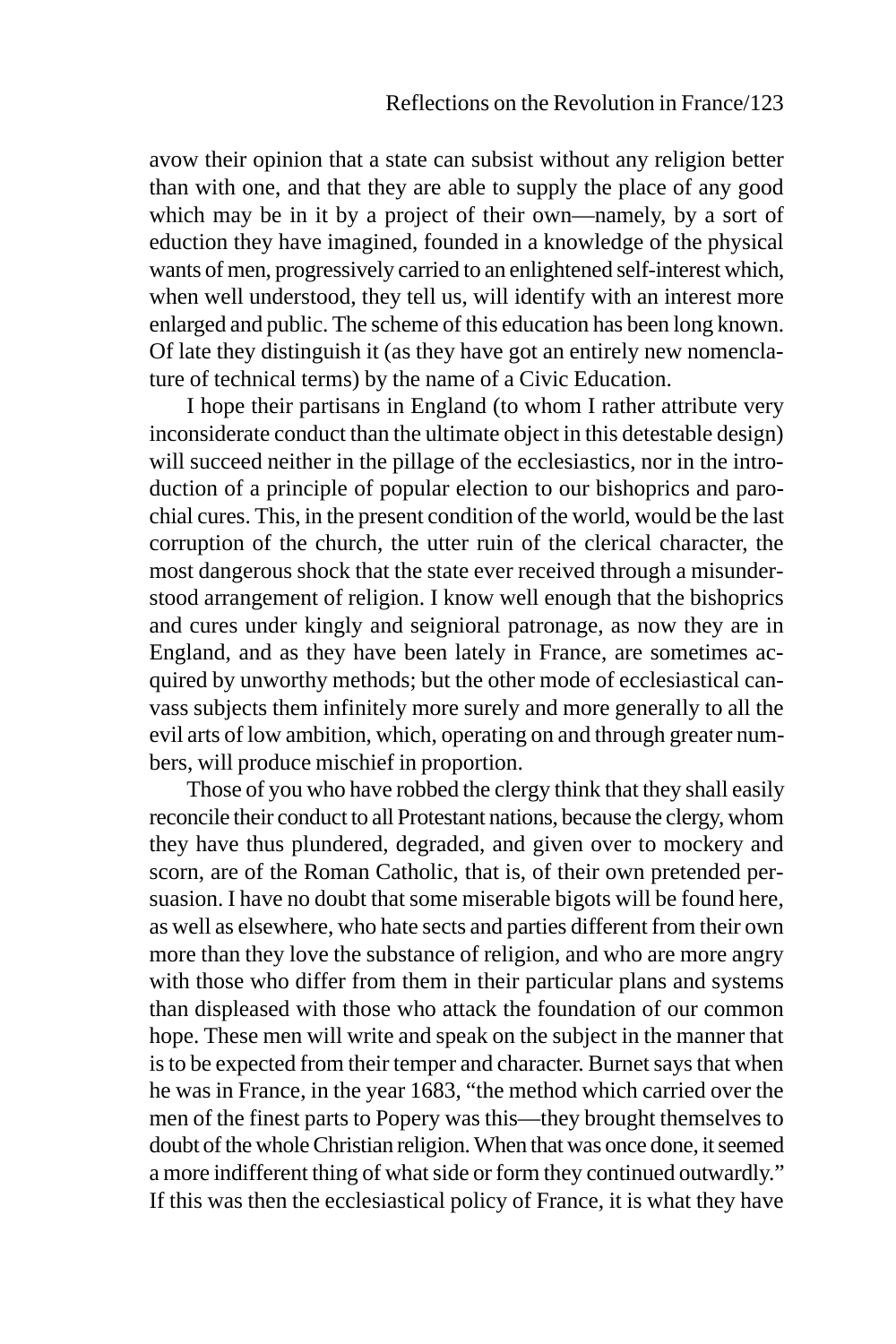since but too much reason to repent of. They preferred atheism to a form of religion not agreeable to their ideas. They succeeded in destroying that form; and atheism has succeeded in destroying them. I can readily give credit to Burnet's story, because I have observed too much of a similar spirit (for a little of it is "much too much") amongst ourselves. The humor, however, is not general.

The teachers who reformed our religion in England bore no sort of resemblance to your present reforming doctors in Paris. Perhaps they were (like those whom they opposed) rather more than could be wished under the influence of a party spirit, but they were more sincere believers, men of the most fervent and exalted piety, ready to die (as some of them did die) like true heroes in defense of their particular ideas of Christianity, as they would with equal fortitude, and more cheerfully, for that stock of general truth for the branches of which they contended with their blood. These men would have disavowed with horror those wretches who claimed a fellowship with them upon no other titles than those of their having pillaged the persons with whom they maintained controversies, and their having despised the common religion for the purity of which they exerted themselves with a zeal which unequivocally bespoke their highest reverence for the substance of that system which they wished to reform. Many of their descendants have retained the same zeal, but (as less engaged in conflict) with more moderation. They do not forget that justice and mercy are substantial parts of religion. Impious men do not recommend themselves to their communion by iniquity and cruelty toward any description of their fellow creatures.

We hear these new teachers continually boasting of their spirit of toleration. That those persons should tolerate all opinions, who think none to be of estimation, is a matter of small merit. Equal neglect is not impartial kindness. The species of benevolence which arises from contempt is no true charity. There are in England abundance of men who tolerate in the true spirit of toleration. They think the dogmas of religion, though in different degrees, are all of moment, and that amongst them there is, as amongst all things of value, a just ground of preference. They favor, therefore, and they tolerate. They tolerate, not because they despise opinions, but because they respect justice. They would reverently and affectionately protect all religions because they love and venerate the great principle upon which they all agree, and the great object to which they are all directed. They begin more and more plainly to discern that we have all a common cause, as against a common en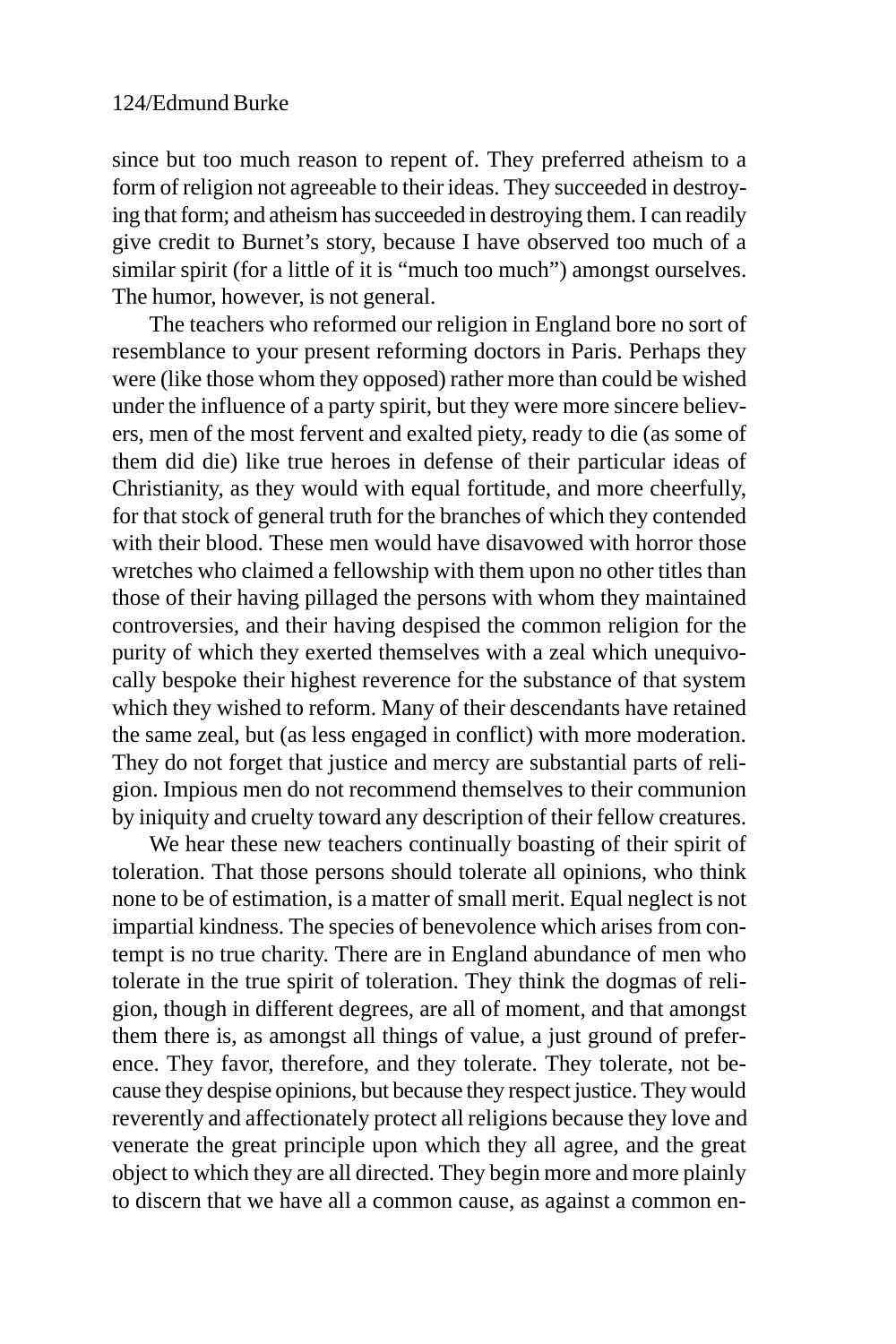emy. They will not be so misled by the spirit of faction as not to distinguish what is done in favor of their subdivision from those acts of hostility which, through some particular description, are aimed at the whole corps, in which they themselves, under another denomination, are included. It is impossible for me to say what may be the character of every description of men amongst us. But I speak for the greater part; and for them, I must tell you that sacrilege is no part of their doctrine of good works; that, so far from calling you into their fellowship on such title, if your professors are admitted to their communion, they must carefully conceal their doctrine of the lawfulness of the prescription of innocent men; and that they must make restitution of all stolen goods whatsoever. Till then they are none of ours.

You may suppose that we do not approve your confiscation of the revenues of bishops, and deans, and chapters, and parochial clergy possessing independent estates arising from land, because we have the same sort of establishment in England. That objection, you will say, cannot hold as to the confiscation of the goods of monks and nuns and the abolition of their order. It is true that this particular part of your general confiscation does not affect England, as a precedent in point; but the reason implies, and it goes a great way. The Long Parliament confiscated the lands of deans and chapters in England on the same ideas upon which your Assembly set to sale the lands of the monastic orders. But it is in the principle of injustice that the danger lies, and not in the description of persons on whom it is first exercised. I see, in a country very near us, a course of policy pursued which sets justice, the common concern of mankind, at defiance. With the National Assembly of France possession is nothing, law and usage are nothing. I see the National Assembly openly reprobate the doctrine of prescription, which  $38$  one of the greatest of their own lawyers tells us, with great truth, is a part of the law of nature. He tells us that the positive ascertainment of its limits, and its security from invasion, were among the causes for which civil society itself has been instituted. If prescription be once shaken, no species of property is secure when it once becomes an object large enough to tempt the cupidity of indigent power. I see a practice perfectly correspondent to their contempt of this great fundamental part of natural law. I see the confiscators begin with bishops and chapters, and monasteries, but I do not see them end there. I see the princes of the blood, who by the oldest usages of that kingdom held large landed estates, (hardly with the compliment of a debate) deprived of their possessions and, in lieu of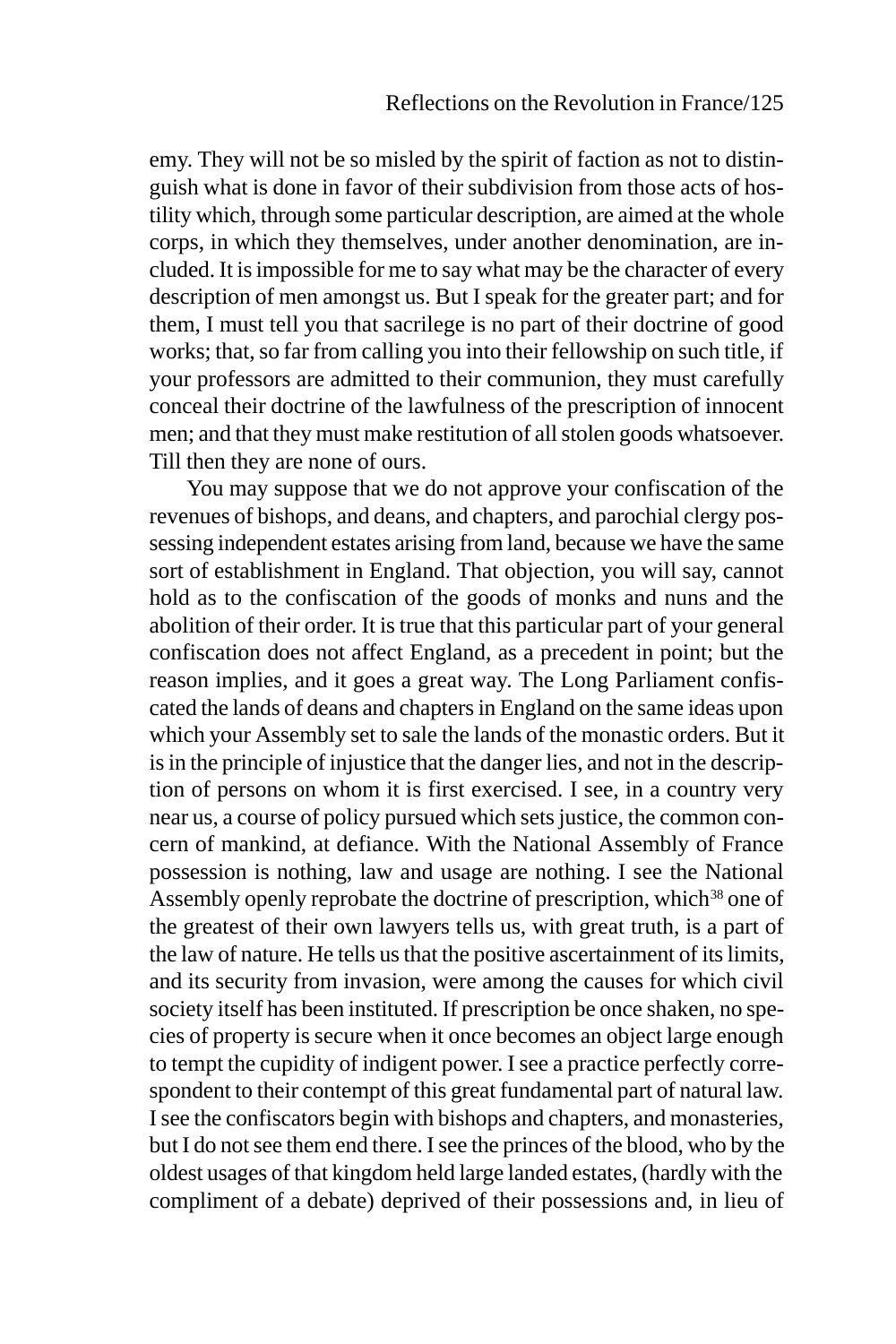their stable, independent property, reduced to the hope of some precarious, charitable pension at the pleasure of an assembly which of course will pay little regard to the rights of pensioners at pleasure when it despises those of legal proprietors. Flushed with the insolence of their first inglorious victories, and pressed by the distresses caused by their lust of unhallowed lucre, disappointed but not discouraged, they have at length ventured completely to subvert all property of all descriptions throughout the extent of a great kingdom. They have compelled all men, in all transactions of commerce, in the disposal of lands, in civil dealing, and through the whole communion of life, to accept as perfect payment and good and lawful tender the symbols of their speculations on a projected sale of their plunder. What vestiges of liberty or property have they left? The tenant right of a cabbage garden, a year's interest in a hovel, the goodwill of an alehouse or a baker's shop, the very shadow of a constructive property, are more ceremoniously treated in our parliament than with you the oldest and most valuable landed possessions, in the hands of the most respectable personages, or than the whole body of the monied and commercial interest of your country. We entertain a high opinion of the legislative authority, but we have never dreamt that parliaments had any right whatever to violate property, to overrule prescription, or to force a currency of their own fiction in the place of that which is real and recognized by the law of nations. But you, who began with refusing to submit to the most moderate restraints, have ended by establishing an unheard-of despotism. I find the ground upon which your confiscators go is this: that, indeed, their proceedings could not be supported in a court of justice, but that the rules of prescription cannot bind a legislative assembly.<sup>39</sup> So that this legislative assembly of a free nation sits, not for the security, but for the destruction, of property, and not of property only, but of every rule and maxim which can give it stability, and of those instruments which can alone give it circulation.

When the Anabaptists of Munster, in the sixteenth century, had filled Germany with confusion by their system of leveling and their wild opinions concerning property, to what country in Europe did not the progress of their fury furnish just cause of alarm? Of all things, wisdom is the most terrified with epidemical fanaticism, because of all enemies it is that against which she is the least able to furnish any kind of resource. We cannot be ignorant of the spirit of atheistical fanaticism that is inspired by a multitude of writings dispersed with incredible assiduity and expense, and by sermons delivered in all the streets and places of public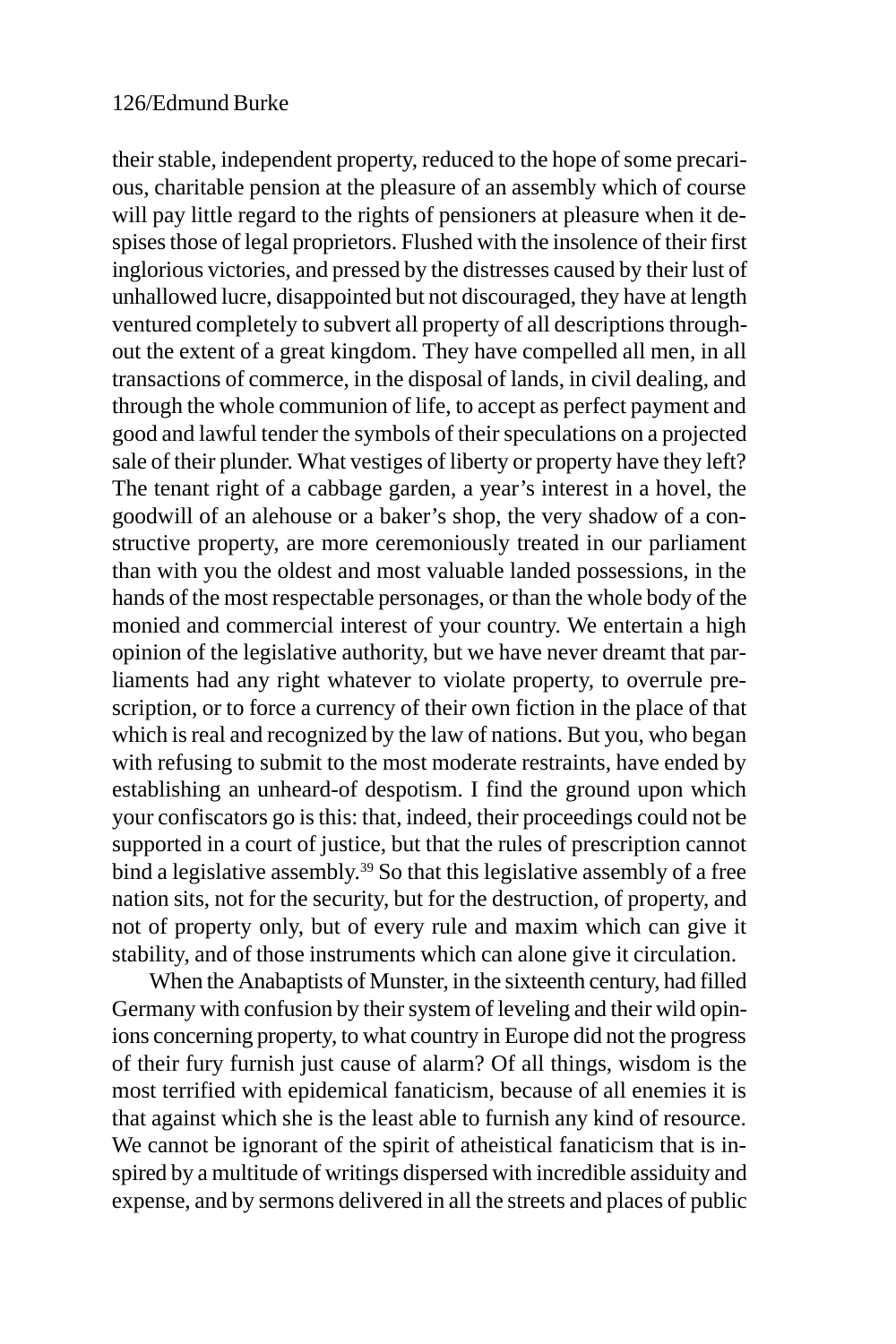resort in Paris. These writings and sermons have filled the populace with a black and savage atrocity of mind, which supersedes in them the common feelings of nature as well as all sentiments of morality and religion, insomuch that these wretches are induced to bear with a sullen patience the intolerable distresses brought upon them by the violent convulsions and permutations that have been made in property.<sup>40</sup> The spirit of proselytism attends this spirit of fanaticism. They have societies to cabal and correspond at home and abroad for the propagation of their tenets. The republic of Berne, one of the happiest, the most prosperous, and the best governed countries upon earth, is one of the great objects at the destruction of which they aim. I am told they have in some measure succeeded in sowing there the seeds of discontent. They are busy throughout Germany. Spain and Italy have not been untried. England is not left out of the comprehensive scheme of their malignant charity; and in England we find those who stretch out their arms to them, who recommend their example from more than one pulpit, and who choose in more than one periodical meeting publicly to correspond with them, to applaud them, and to hold them up as objects for imitation; who receive from them tokens of confraternity, and standards consecrated amidst their rites and mysteries;<sup>41</sup> who suggest to them leagues of perpetual amity, at the very time when the power to which our constitution has exclusively delegated the federative capacity of this kingdom may find it expedient to make war upon them.

It is not the confiscation of our church property from this example in France that I dread, though I think this would be no trifling evil. The great source of my solicitude is, lest it should ever be considered in England as the policy of a state to seek a resource in confiscations of any kind, or that any one description of citizens should be brought to regard any of the others as their proper prey.<sup>42</sup> Nations are wading deeper and deeper into an ocean of boundless debt. Public debts, which at first were a security to governments by interesting many in the public tranquillity, are likely in their excess to become the means of their subversion. If governments provide for these debts by heavy impositions, they perish by becoming odious to the people. If they do not provide for them, they will be undone by the efforts of the most dangerous of all parties—I mean an extensive, discontented monied interest, injured and not destroyed. The men who compose this interest look for their security, in the first instance, to the fidelity of government; in the second, to its power. If they find the old governments effete, worn out, and with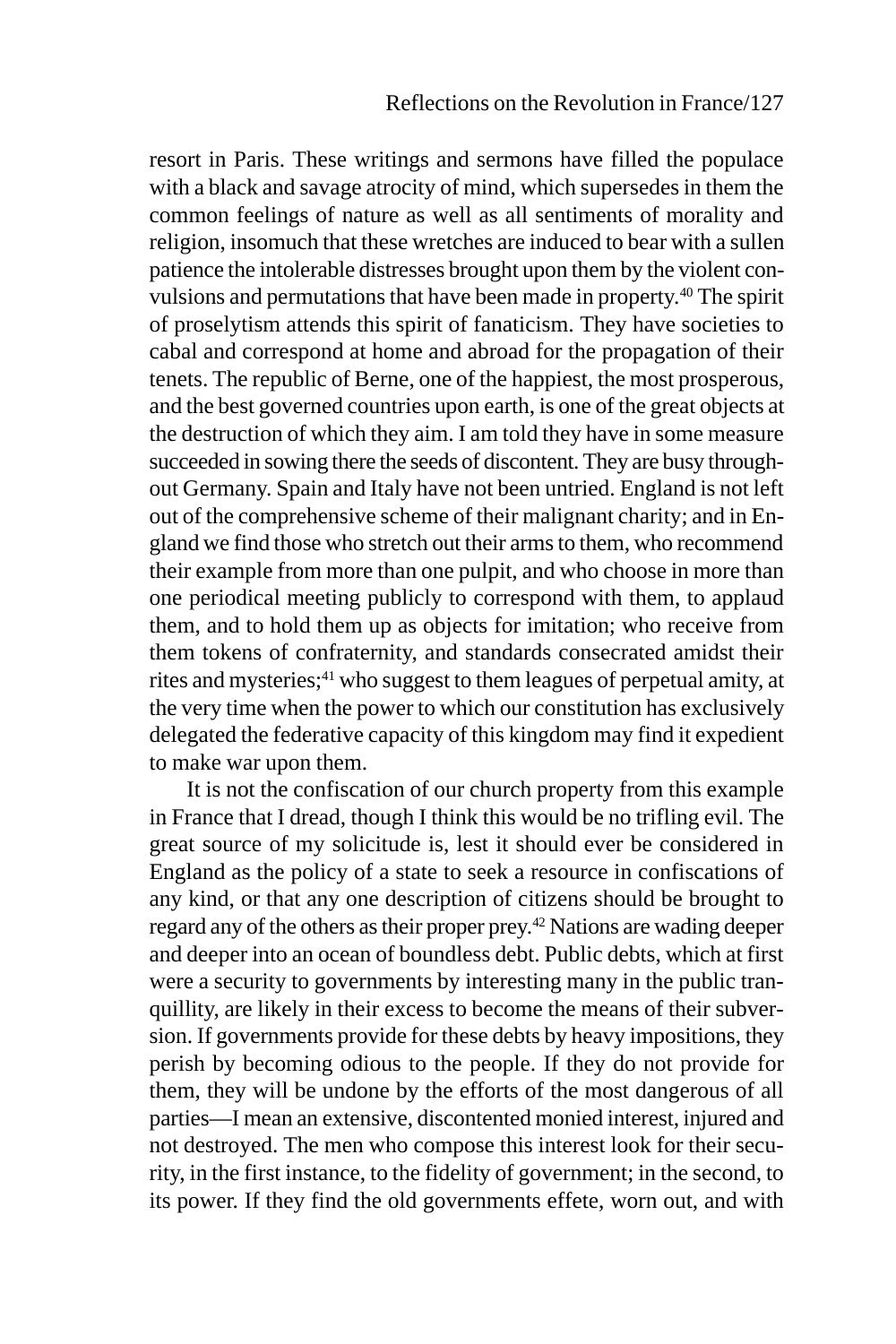their springs relaxed, so as not to be of sufficient vigor for their purposes, they may seek new ones that shall be possessed of more energy; and this energy will be derived, not from an acquisition of resources, but from a contempt of justice. Revolutions are favorable to confiscation; and it is impossible to know under what obnoxious names the next confiscations will be authorized. I am sure that the principles predominant in France extend to very many persons and descriptions of persons, in all countries, who think their innoxious indolence their security. This kind of innocence in proprietors may be argued into inutility; and inutility into an unfitness for their estates. Many parts of Europe are in open disorder. In many others there is a hollow murmuring under ground; a confused movement is felt that threatens a general earthquake in the political world. Already confederacies and correspondencies of the most extraordinary nature are forming in several countries.<sup>43</sup> In such a state of things we ought to hold ourselves upon our guard. In all mutations (if mutations must be) the circumstance which will serve most to blunt the edge of their mischief and to promote what good may be in them is that they should find us with our minds tenacious of justice and tender of property.

But it will be argued that this confiscation in France ought not to alarm other nations. They say it is not made from wanton rapacity, that it is a great measure of national policy adopted to remove an extensive, inveterate, superstitious mischief. It is with the greatest difficulty that I am able to separate policy from justice. Justice itself is the great standing policy of civil society, and any eminent departure from it, under any circumstances, lies under the suspicion of being no policy at all.

When men are encouraged to go into a certain mode of life by the existing laws, and protected in that mode as in a lawful occupation; when they have accommodated all their ideas and all their habits to it; when the law had long made their adherence to its rules a ground of reputation, and their departure from them a ground of disgrace and even of penalty—I am sure it is unjust in legislature, by an arbitrary act, to offer a sudden violence to their minds and their feelings, forcibly to degrade them from their state and condition and to stigmatize with shame and infamy that character and those customs which before had been made the measure of their happiness and honor. If to this be added an expulsion from their habitations and a confiscation of all their goods, I am not sagacious enough to discover how this despotic sport, made of the feelings, consciences, prejudices, and properties of men, can be dis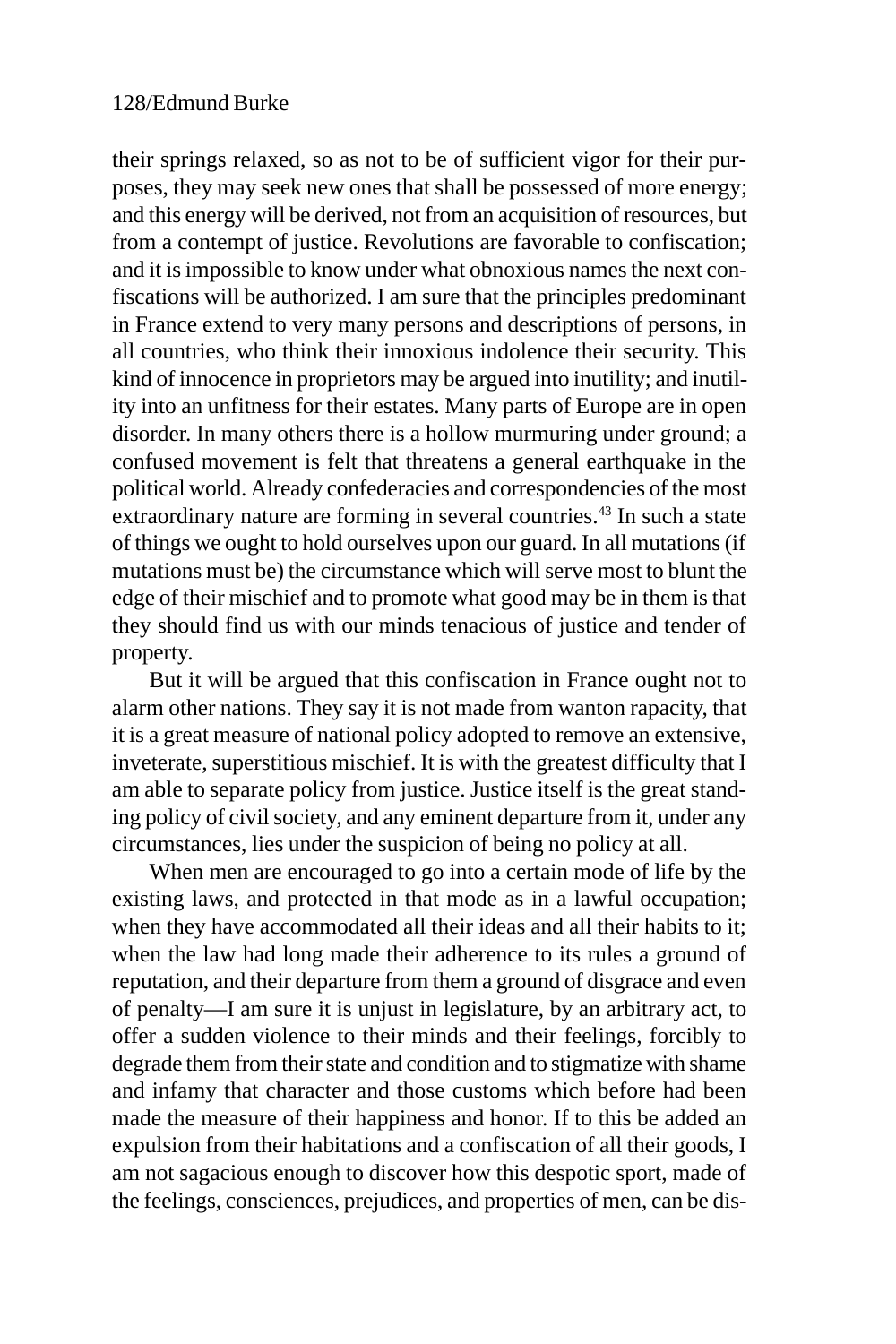criminated from the rankest tyranny.

If the injustice of the course pursued in France be clear, the policy of the measure, that is, the public benefit to be expected from it, ought to be at least as evident and at least as important. To a man who acts under the influence of no passion, who has nothing in view in his projects but the public good, a great difference will immediately strike him between what policy would dictate on the original introduction of such institutions and on a question of their total abolition, where they have cast their roots wide and deep, and where, by long habit, things more valuable than themselves are so adapted to them, and in a manner interwoven with them, that the one cannot be destroyed without notably impairing the other. He might be embarrassed if the case were really such as sophisters represent it in their paltry style of debating. But in this, as in most questions of state, there is a middle. There is something else than the mere alternative of absolute destruction or unreformed existence. *Spartam nactus es; hanc exorna*. This is, in my opinion, a rule of profound sense and ought never to depart from the mind of an honest reformer. I cannot conceive how any man can have brought himself to that pitch of presumption to consider his country as nothing but *carte blanche*—upon which he may scribble whatever he pleases. A man full of warm, speculative benevolence may wish his society otherwise constituted than he finds it, but a good patriot and a true politician always considers how he shall make the most of the existing materials of his country. A disposition to preserve and an ability to improve, taken together, would be my standard of a statesman. Everything else is vulgar in the conception, perilous in the execution.

There are moments in the fortune of states when particular men are called to make improvements by great mental exertion. In those moments, even when they seem to enjoy the confidence of their prince and country, and to be invested with full authority, they have not always apt instruments. A politician, to do great things, looks for a power what our workmen call a purchase; and if he finds that power, in politics as in mechanics, he cannot be at a loss to apply it. In the monastic institutions, in my opinion, was found a great power for the mechanism of politic benevolence. There were revenues with a public direction; there were men wholly set apart and dedicated to public purposes, without any other than public ties and public principles; men without the possibility of converting the estate of the community into a private fortune; men denied to self-interests, whose avarice is for some community; men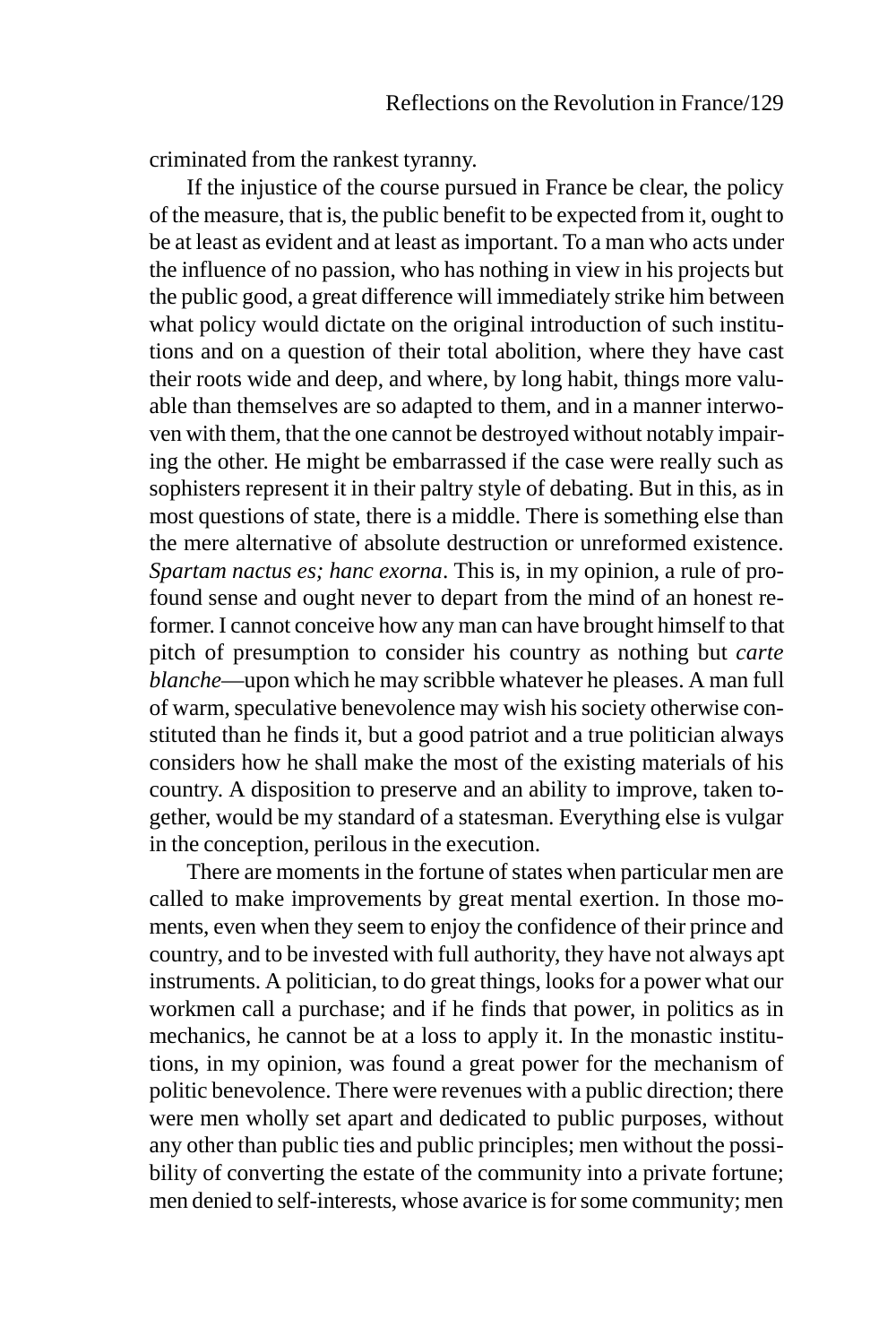to whom personal poverty is honor, and implicit obedience stands in the place of freedom. In vain shall a man look to the possibility of making such things when he wants them. The winds blow as they list. These institutions are the products of enthusiasm; they are the instruments of wisdom. Wisdom cannot create materials; they are the gifts of nature or of chance; her pride is in the use. The perennial existence of bodies corporate and their fortunes are things particularly suited to a man who has long views; who meditates designs that require time in fashioning, and which propose duration when they are accomplished. He is not deserving to rank high, or even to be mentioned in the order of great statesmen, who, having obtained the command and direction of such a power as existed in the wealth, the discipline, and the habits of such corporations, as those which you have rashly destroyed, cannot find any way of converting it to the great and lasting benefit of his country. On the view of this subject, a thousand uses suggest themselves to a contriving mind. To destroy any power growing wild from the rank productive force of the human mind is almost tantamount, in the moral world, to the destruction of the apparently active properties of bodies in the material. It would be like the attempt to destroy (if it were in our competence to destroy) the expansive force of fixed air in nitre, or the power of steam, or of electricity, or of magnetism. These energies always existed in nature, and they were always discernible. They seemed, some of them unserviceable, some noxious, some no better than a sport to children, until contemplative ability, combining with practic skill, tamed their wild nature, subdued them to use, and rendered them at once the most powerful and the most tractable agents in subservience to the great views and designs of men. Did fifty thousand persons whose mental and whose bodily labor you might direct, and so many hundred thousand a year of a revenue which was neither lazy nor superstitious, appear too big for your abilities to wield? Had you no way of using them but by converting monks into pensioners? Had you no way of turning the revenue to account but through the improvident resource of a spendthrift sale? If you were thus destitute of mental funds, the proceeding is in its natural course. Your politicians do not understand their trade; and therefore they sell their tools.

But the institutions savor of superstition in their very principle, and they nourish it by a permanent and standing influence. This I do not mean to dispute, but this ought not to hinder you from deriving from superstition itself any resources which may thence be furnished for the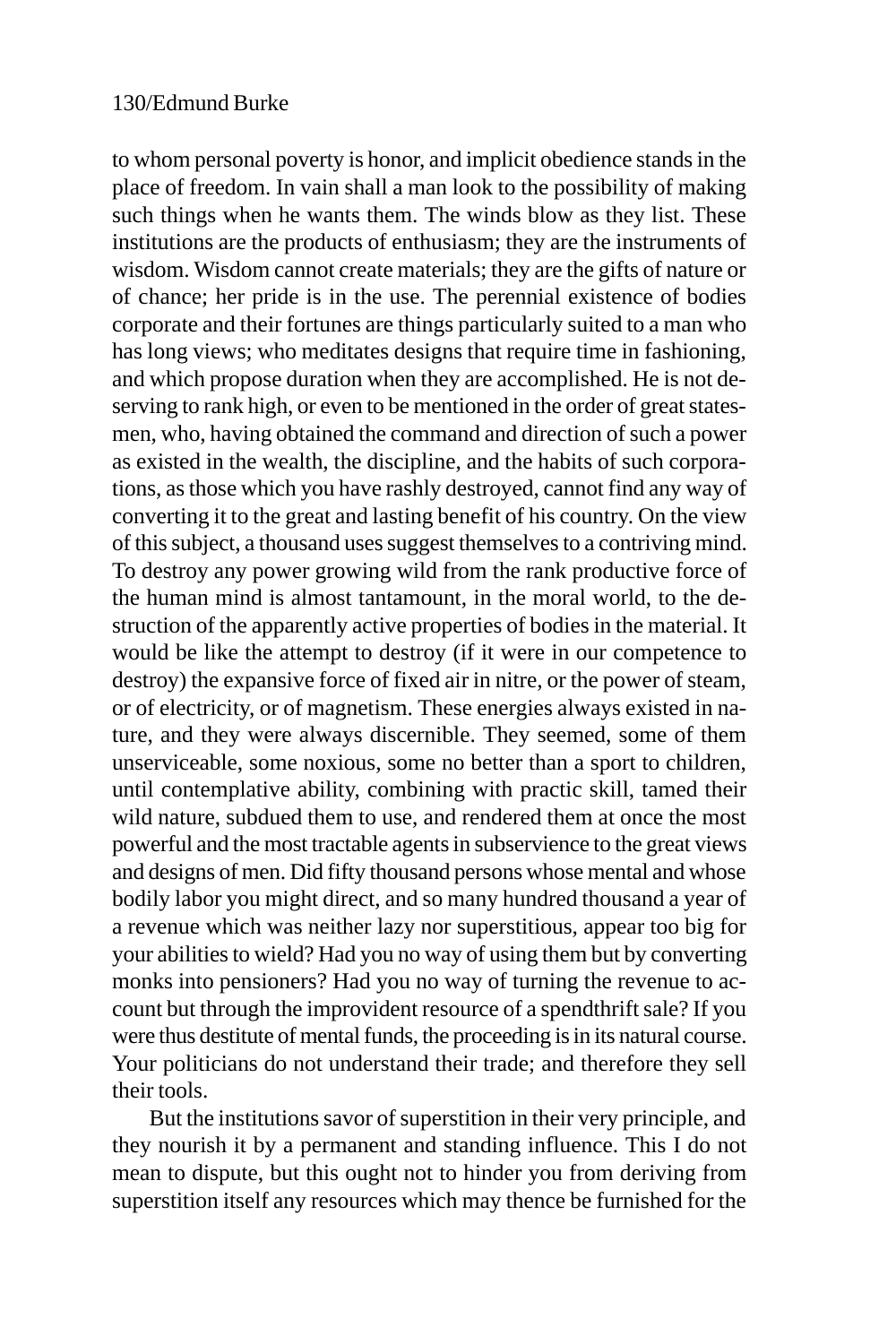public advantage. You derive benefits from many dispositions and many passions of the human mind which are of as doubtful a color, in the moral eye, as superstition itself. It was your business to correct and mitigate everything which was noxious in this passion, as in all the passions. But is superstition the greatest of all possible vices? In its possible excess I think it becomes a very great evil. It is, however, a moral subject and, of course, admits of all degrees and all modifications. Superstition is the religion of feeble minds; and they must be tolerated in an intermixture of it, in some trifling or some enthusiastic shape or other, else you will deprive weak minds of a resource found necessary to the strongest. The body of all true religion consists, to be sure, in obedience to the will of the Sovereign of the world, in a confidence in his declarations, and in imitation of his perfections. The rest is our own. It may be prejudicial to the great end; it may be auxiliary. Wise men, who as such are not admirers (not admirers at least of the *Munera Terrae*), are not violently attached to these things, nor do they violently hate them. Wisdom is not the most severe corrector of folly. They are the rival follies which mutually wage so unrelenting a war, and which make so cruel a use of their advantages as they can happen to engage the immoderate vulgar, on the one side or the other, in their quarrels. Prudence would be neuter, but if, in the contention between fond attachment and fierce antipathy concerning things in their nature not made to produce such heats, a prudent man were obliged to make a choice of what errors and excesses of enthusiasm he would condemn or bear, perhaps he would think the superstition which builds to be more tolerable than that which demolishes; that which adorns a country, than that which deforms it; that which endows, than that which plunders; that which disposes to mistaken beneficence, than that which stimulates to real injustice; that which leads a man to refuse to himself lawful pleasures, than that which snatches from others the scanty subsistence of their self-denial. Such, I think, is very nearly the state of the question between the ancient founders of monkish superstition and the superstition of the pretended philosophers of the hour.

For the present I postpone all consideration of the supposed public profit of the sale, which however I conceive to be perfectly delusive. I shall here only consider it as a transfer of property. On the policy of that transfer I shall trouble you with a few thoughts.

In every prosperous community something more is produced than goes to the immediate support of the producer. This surplus forms the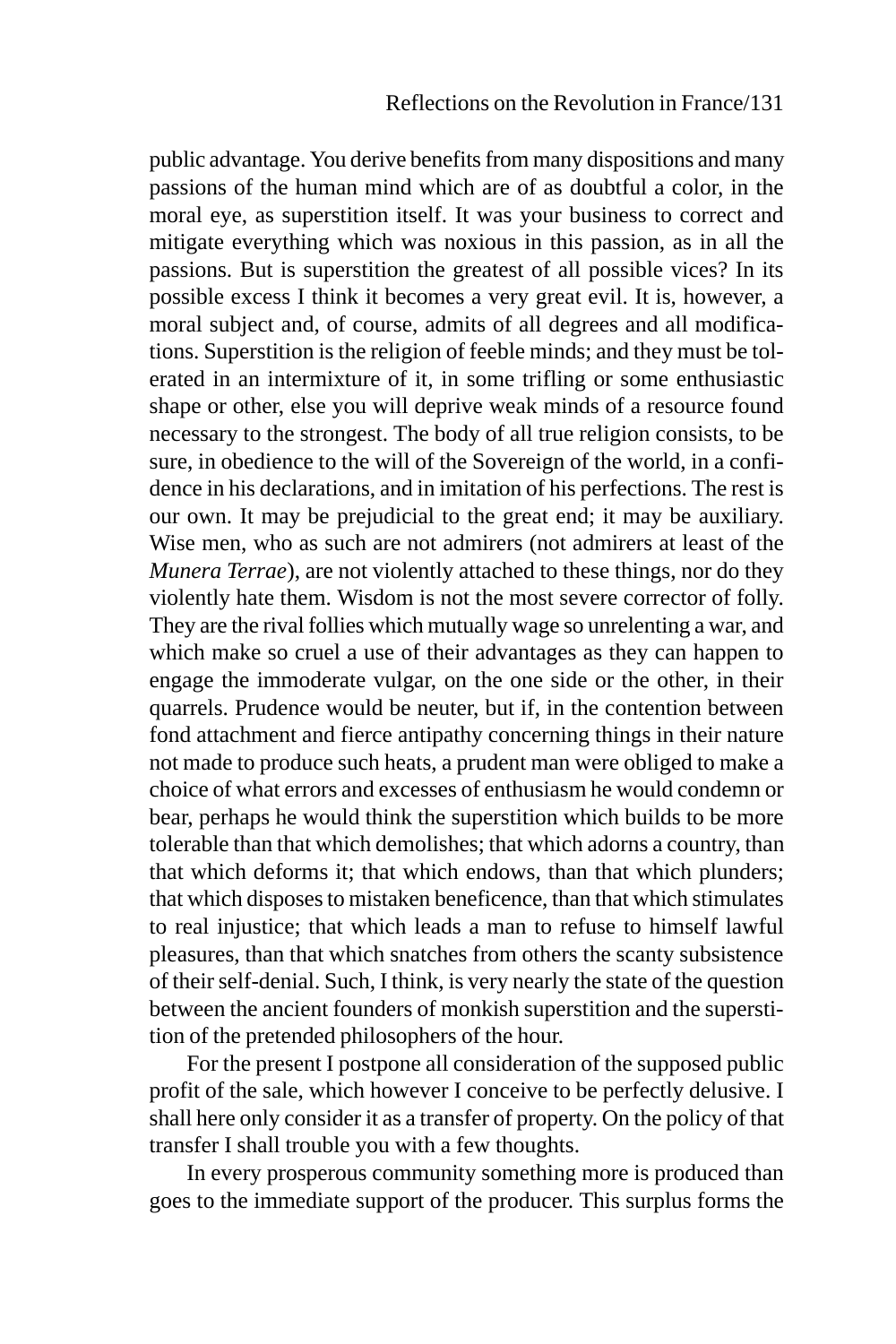income of the landed capitalist. It will be spent by a proprietor who does not labor. But this idleness is itself the spring of labor; this repose the spur to industry. The only concern of the state is that the capital taken in rent from the land should be returned again to the industry from whence it came, and that its expenditure should be with the least possible detriment to the morals of those who expend it, and to those of the people to whom it is returned.

In all the views of receipt, expenditure, and personal employment, a sober legislator would carefully compare the possessor whom he was recommended to expel with the stranger who was proposed to fill his place. Before the inconveniences are incurred which must attend all violent revolutions in property through extensive confiscation, we ought to have some rational assurance that the purchasers of the confiscated property will be in a considerable degree more laborious, more virtuous, more sober, less disposed to extort an unreasonable proportion of the gains of the laborer, or to consume on themselves a larger share than is fit for the measure of an individual; or that they should be qualified to dispense the surplus in a more steady and equal mode, so as to answer the purposes of a politic expenditure, than the old possessors, call those possessors bishops, or canons, or commendatory abbots, or monks, or what you please. The monks are lazy. Be it so. Suppose them no otherwise employed than by singing in the choir. They are as usefully employed as those who neither sing nor say; as usefully even as those who sing upon the stage. They are as usefully employed as if they worked from dawn to dark in the innumerable servile, degrading, unseemly, unmanly, and often most unwholesome and pestiferous occupations to which by the social economy so many wretches are inevitably doomed. If it were not generally pernicious to disturb the natural course of things and to impede in any degree the great wheel of circulation which is turned by the strangely-directed labor of these unhappy people, I should be infinitely more inclined forcibly to rescue them from their miserable industry than violently to disturb the tranquil repose of monastic quietude. Humanity, and perhaps policy, might better justify me in the one than in the other. It is a subject on which I have often reflected, and never reflected without feeling from it. I am sure that no consideration, except the necessity of submitting to the yoke of luxury and the despotism of fancy, who in their own imperious way will distribute the surplus product of the soil, can justify the toleration of such trades and employments in a well-regulated state. But for this purpose of distribu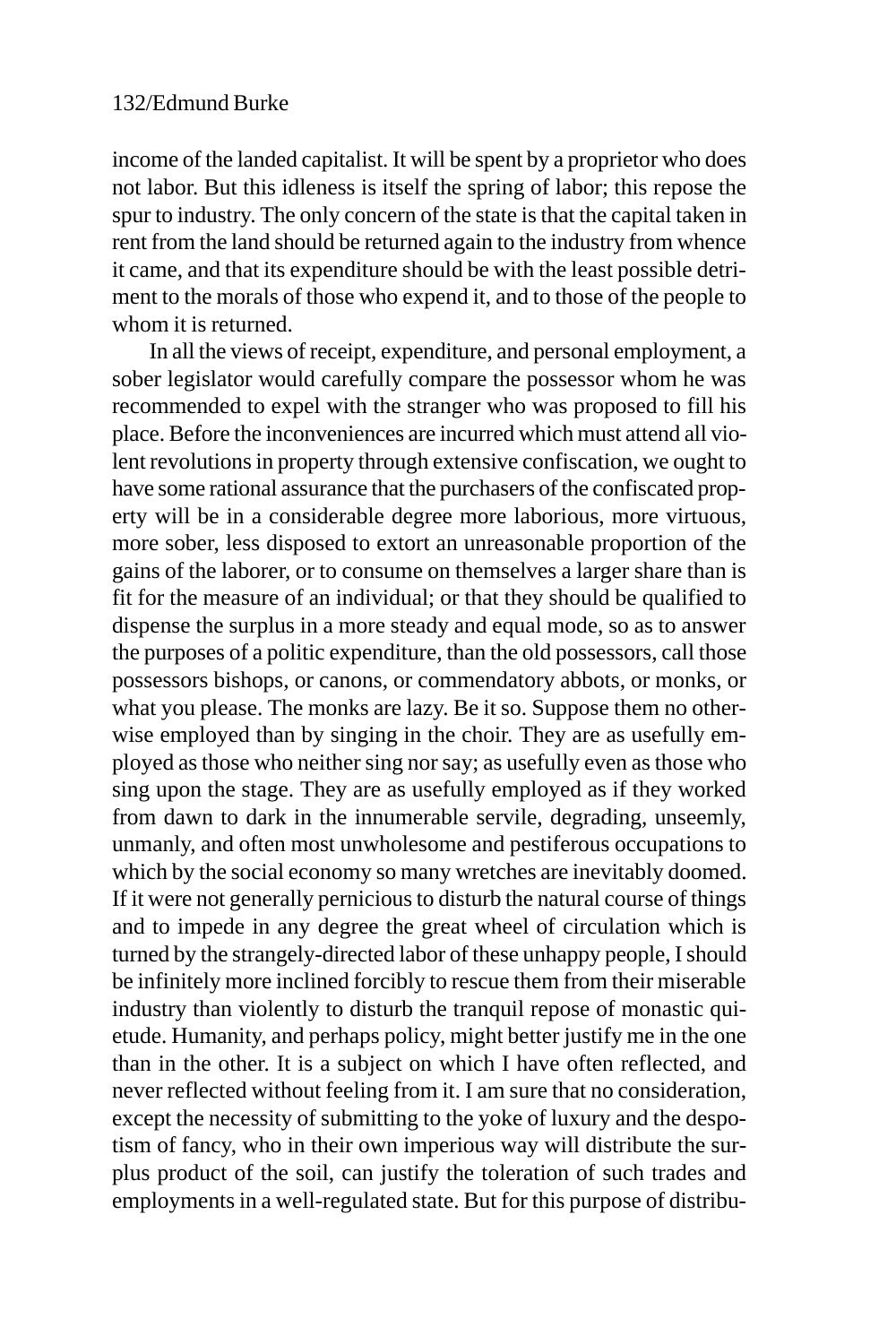tion, it seems to me that the idle expenses of monks are quite as well directed as the idle expenses of us lay-loiterers.

When the advantages of the possession and of the project are on a par, there is no motive for a change. But in the present case, perhaps, they are not upon a par, and the difference is in favor of the possession. It does not appear to me that the expenses of those whom you are going to expel do in fact take a course so directly and so generally leading to vitiate and degrade and render miserable those through whom they pass as the expenses of those favorites whom you are intruding into their houses. Why should the expenditure of a great landed property, which is a dispersion of the surplus product of the soil, appear intolerable to you or to me when it takes its course through the accumulation of vast libraries, which are the history of the force and weakness of the human mind; through great collections of ancient records, medals, and coins, which attest and explain laws and customs; through paintings and statues that, by imitating nature, seem to extend the limits of creation; through grand monuments of the dead, which continue the regards and connections of life beyond the grave; through collections of the specimens of nature which become a representative assembly of all the classes and families of the world that by disposition facilitate and, by exciting curiosity, open the avenues to science? If by great permanent establishments all these objects of expense are better secured from the inconstant sport of personal caprice and personal extravagance, are they worse than if the same tastes prevailed in scattered individuals? Does not the sweat of the mason and carpenter, who toil in order to partake of the sweat of the peasant, flow as pleasantly and as salubriously in the construction and repair of the majestic edifices of religion as in the painted booths and sordid sties of vice and luxury; as honorably and as profitably in repairing those sacred works which grow hoary with innumerable years as on the momentary receptacles of transient voluptuousness; in opera houses, and brothels, and gaming houses, and clubhouses, and obelisks in the Champ de Mars? Is the surplus product of the olive and the vine worse employed in the frugal sustenance of persons whom the fictions of a pious imagination raise to dignity by construing in the service of God, than in pampering the innumerable multitude of those who are degraded by being made useless domestics, subservient to the pride of man? Are the decorations of temples an expenditure less worthy a wise man than ribbons, and laces, and national cockades, and petit maisons, and petit soupers, and all the innumerable fopperies and follies in which opulence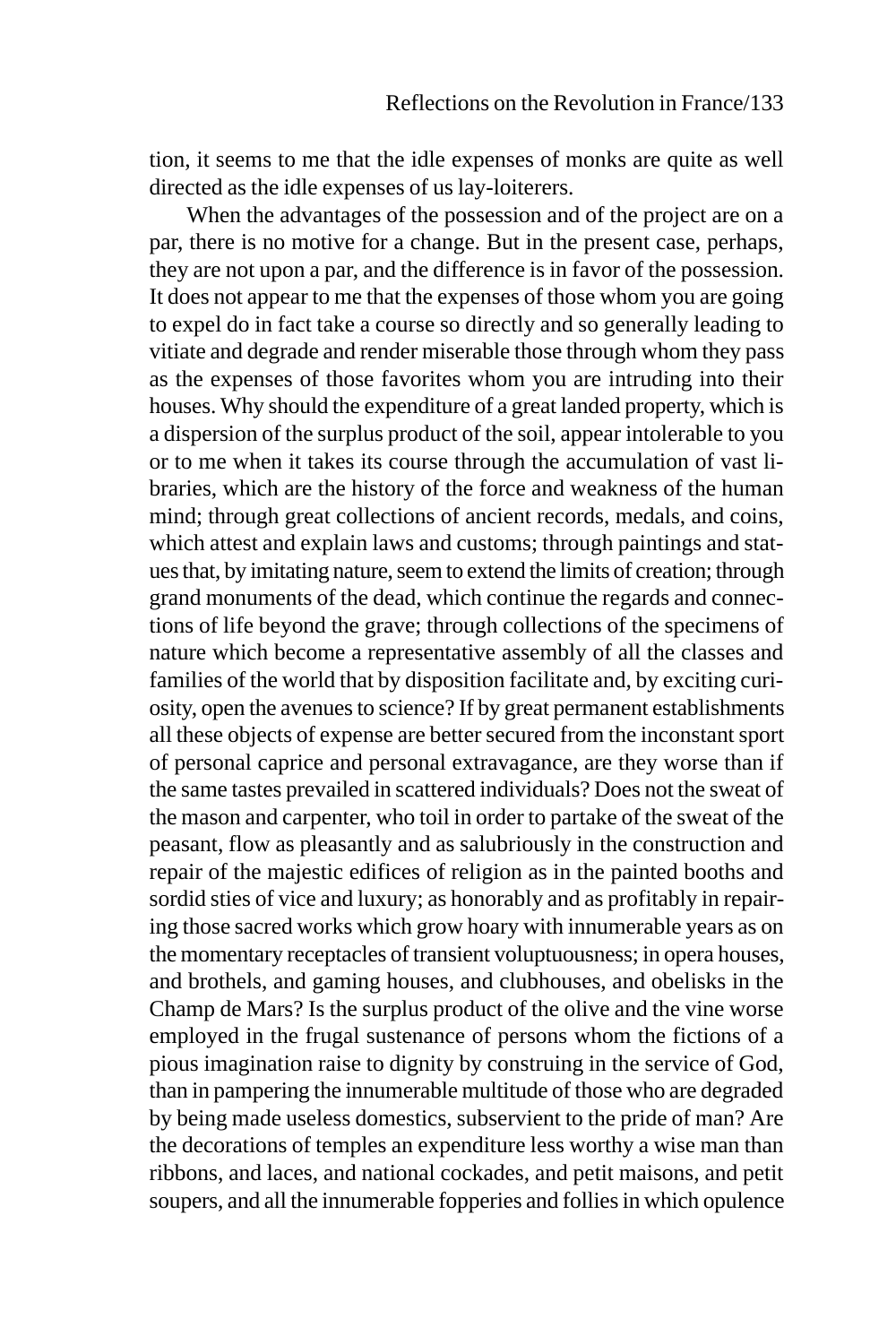sports away the burden of its superfluity?

We tolerate even these, not from love of them, but for fear of worse. We tolerate them because property and liberty, to a degree, require that toleration. But why proscribe the other, and surely, in every point of view, the more laudable, use of estates? Why, through the violation of all property, through an outrage upon every principle of liberty, forcibly carry them from the better to the worse?

This comparison between the new individuals and the old corps is made upon a supposition that no reform could be made in the latter. But in a question of reformation I always consider corporate bodies, whether sole or consisting of many, to be much more susceptible of a public direction by the power of the state, in the use of their property and in the regulation of modes and habits of life in their members, than private citizens ever can be or, perhaps, ought to be; and this seems to me a very material consideration for those who undertake anything which merits the name of a politic enterprise.—So far as to the estates of monasteries.

With regard to the estates possessed by bishops and canons and commendatory abbots, I cannot find out for what reason some landed estates may not be held otherwise than by inheritance. Can any philosophic spoiler undertake to demonstrate the positive or the comparative evil of having a certain, and that too a large, portion of landed property passing in succession through persons whose title to it is, always in theory and often in fact, an eminent degree of piety, morals, and learning—a property which, by its destination, in their turn, and on the score of merit, gives to the noblest families renovation and support, to the lowest the means of dignity and elevation; a property the tenure of which is the performance of some duty (whatever value you may choose to set upon that duty), and the character of whose proprietors demands, at least, an exterior decorum and gravity of manners; who are to exercise a generous but temperate hospitality; part of whose income they are to consider as a trust for charity; and who, even when they fail in their trust, when they slide from their character and degenerate into a mere common secular nobleman or gentleman, are in no respect worse than those who may succeed them in their forfeited possessions? Is it better that estates should be held by those who have no duty than by those who have one?—by those whose character and destination point to virtues than by those who have no rule and direction in the expenditure of their estates but their own will and appetite? Nor are these estates held to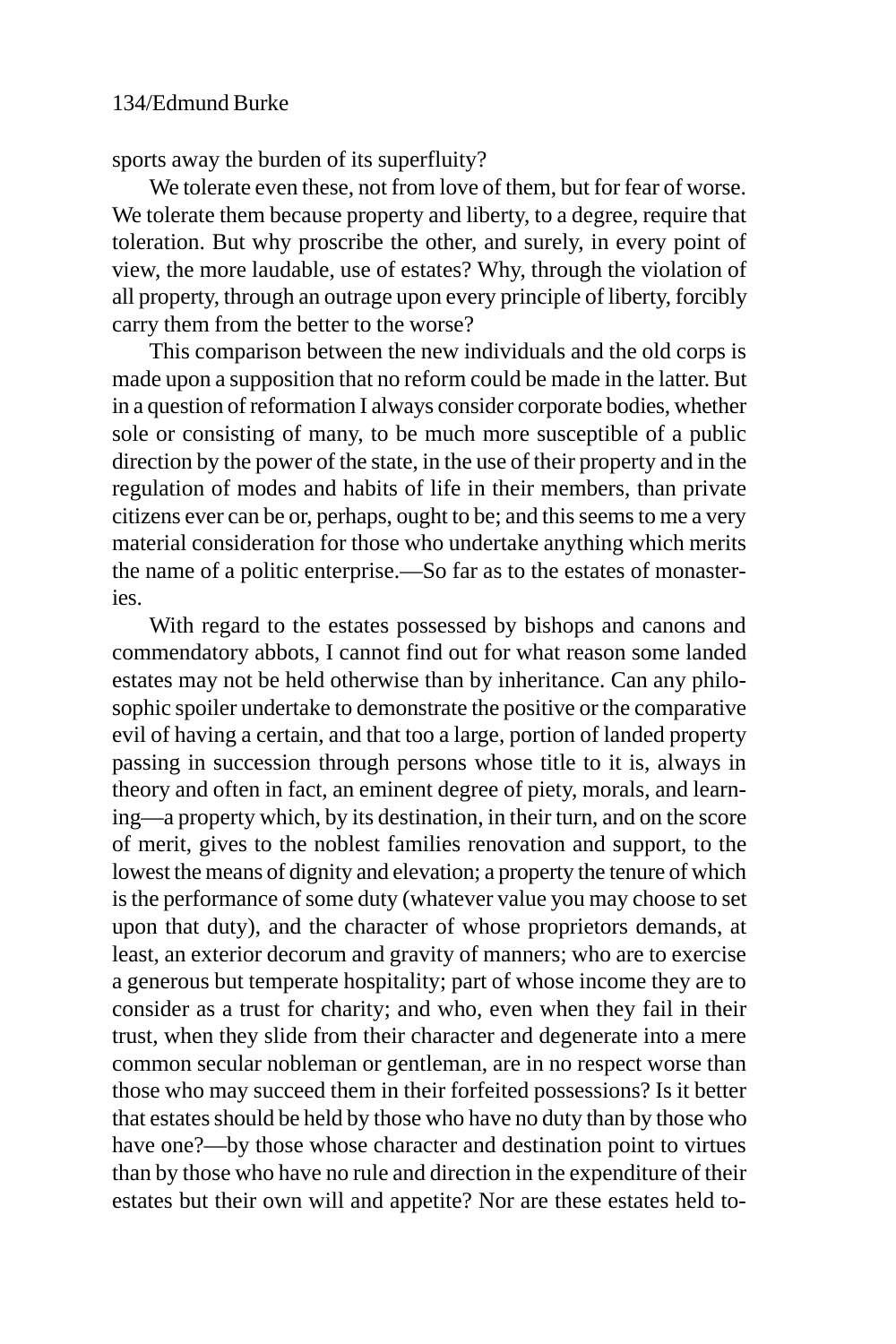gether in the character or with the evils supposed inherent in mortmain. They pass from hand to hand with a more rapid circulation than any other. No excess is good; and, therefore, too great a proportion of landed property may be held officially for life; but it does not seem to me of material injury to any commonwealth that there should exist some estates that have a chance of being acquired by other means than the previous acquisition of money.

This letter has grown to a great length, though it is, indeed, short with regard to the infinite extent of the subject. Various avocations have from time to time called my mind from the subject. I was not sorry to give myself leisure to observe whether, in the proceedings of the National Assembly, I might not find reasons to change or to qualify some of my first sentiments. Everything has confirmed me more strongly in my first opinions. It was my original purpose to take a view of the principles of the National Assembly with regard to the great and fundamental establishments, and to compare the whole of what you have substituted in the place of what you have destroyed with the several members of our British constitution. But this plan is of a greater extent than at first I computed, and I find that you have little desire to take the advantage of any examples. At present I must content myself with some remarks upon your establishments, reserving for another time what I proposed to say concerning the spirit of our British monarchy, aristocracy, and democracy, as practically they exist.

I have taken a view of what has been done by the governing power in France. I have certainly spoken of it with freedom. Those whose principle it is to despise the ancient, permanent sense of mankind and to set up a scheme of society on new principles must naturally expect that such of us who think better of the judgment of the human race than of theirs should consider both them and their devices as men and schemes upon their trial. They must take it for granted that we attend much to their reason, but not at all to their authority. They have not one of the great influencing prejudices of mankind in their favor. They avow their hostility to opinion. Of course, they must expect no support from that influence which, with every other authority, they have deposed from the seat of its jurisdiction.

I can never consider this Assembly as anything else than a voluntary association of men who have availed themselves of circumstances to seize upon the power of the state. They have not the sanction and authority of the character under which they first met. They have as-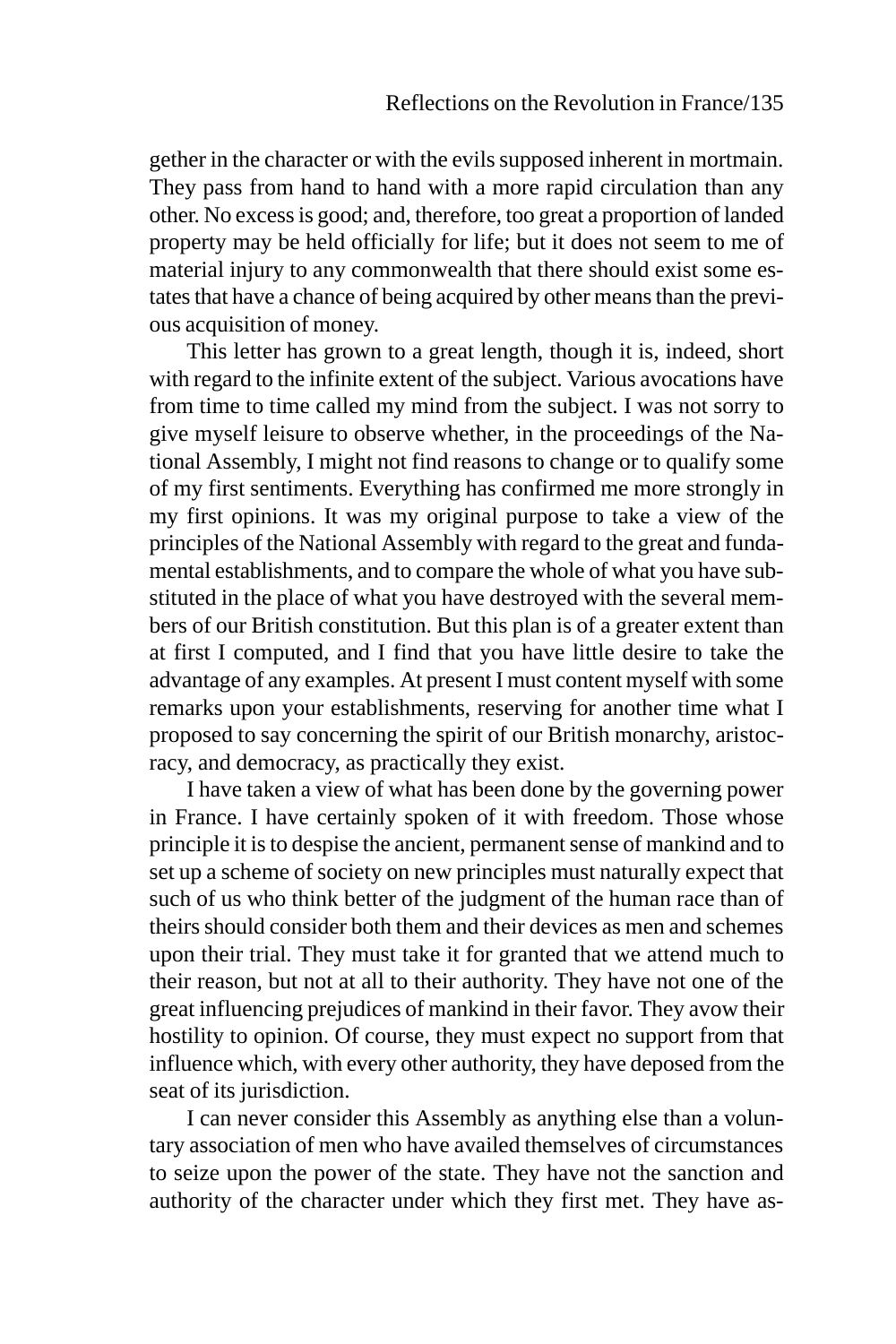sumed another of a very different nature and have completely altered and inverted all the relations in which they originally stood. They do not hold the authority they exercise under any constitutional law of the state. They have departed from the instructions of the people by whom they were sent, which instructions, as the Assembly did not act in virtue of any ancient usage or settled law, were the sole source of their authority. The most considerable of their acts have not been done by great majorities; and in this sort of near divisions, which carry only the constructive authority of the whole, strangers will consider reasons as well as resolutions.

If they had set up this new experimental government as a necessary substitute for an expelled tyranny, mankind would anticipate the time of prescription which, through long usage, mellows into legality governments that were violent in their commencement. All those who have affections which lead them to the conservation of civil order would recognize, even in its cradle, the child as legitimate which has been produced from those principles of cogent expediency to which all just governments owe their birth, and on which they justify their continuance. But they will be late and reluctant in giving any sort of countenance to the operations of a power which has derived its birth from no law and no necessity, but which, on the contrary, has had its origin in those vices and sinister practices by which the social union is often disturbed and sometimes destroyed. This Assembly has hardly a year's prescription. We have their own word for it that they have made a revolution. To make a revolution is a measure which, *prima fronte*, requires an apology. To make a revolution is to subvert the ancient state of our country; and no common reasons are called for to justify so violent a proceeding. The sense of mankind authorizes us to examine into the mode of acquiring new power, and to criticize on the use that is made of it, with less awe and reverence than that which is usually conceded to a settled and recognized authority.

In obtaining and securing their power the Assembly proceeds upon principles the most opposite to those which appear to direct them in the use of it. An observation on this difference will let us into the true spirit of their conduct. Everything which they have done, or continue to do. in order to obtain and keep their power is by the most common arts. They proceed exactly as their ancestors of ambition have done before them.— Trace them through all their artifices, frauds, and violences, you can find nothing at all that is new. They follow precedents and examples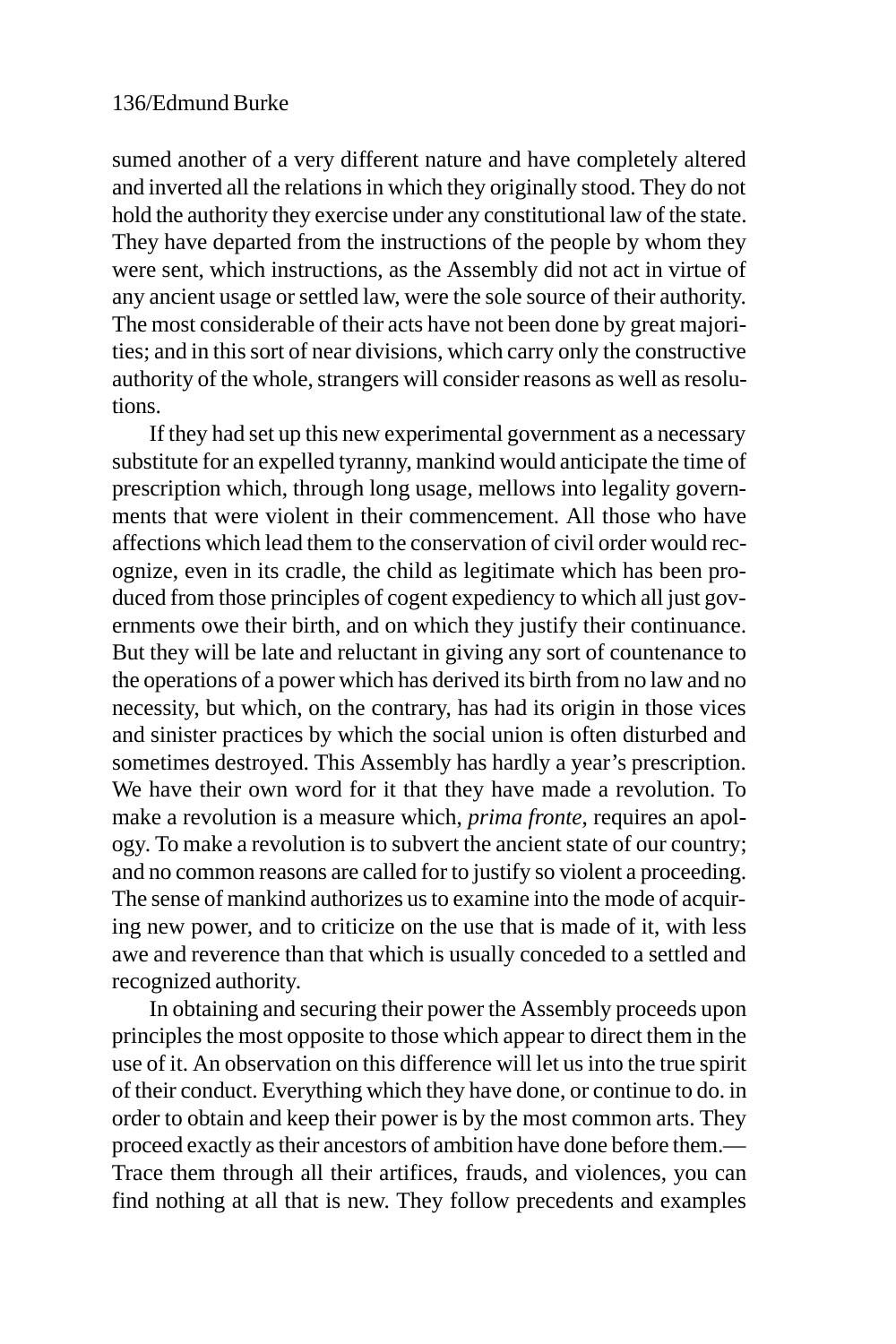with the punctilious exactness of a pleader. They never depart an iota from the authentic formulas of tyranny and usurpation. But in all the regulations relative to the public good, the spirit has been the very reverse of this. There they commit the whole to the mercy of untried speculations; they abandon the dearest interests of the public to those loose theories to which none of them would choose to trust the slightest of his private concerns. They make this difference, because in their desire of obtaining and securing power they are thoroughly in earnest; there they travel in the beaten road. The public interests, because about them they have no real solicitude, they abandon wholly to chance; I say to chance, because their schemes have nothing in experience to prove their tendency beneficial.

We must always see with a pity not unmixed with respect the errors of those who are timid and doubtful of themselves with regard to points wherein the happiness of mankind is concerned. But in these gentlemen there is nothing of the tender, parental solicitude which fears to cut up the infant for the sake of an experiment. In the vastness of their promises and the confidence of their predictions, they far outdo all the boasting of empirics. The arrogance of their pretensions in a manner provokes and challenges us to an inquiry into their foundation.

I am convinced that there are men of considerable parts among the popular leaders in the National Assembly. Some of them display eloquence in their speeches and their writings. This cannot be without powerful and cultivated talents. But eloquence may exist without a proportionable degree of wisdom. When I speak of ability, I am obliged to distinguish. What they have done toward the support of their system bespeaks no ordinary men. In the system itself, taken as the scheme of a republic constructed for procuring the prosperity and security of the citizen, and for promoting the strength and grandeur of the state, I confess myself unable to find out anything which displays in a single instance the work of a comprehensive and disposing mind or even the provisions of a vulgar prudence. Their purpose everywhere seems to have been to evade and slip aside from difficulty. This it has been the glory of the great masters in all the arts to confront, and to overcome; and when they had overcome the first difficulty, to turn it into an instrument for new conquests over new difficulties, thus to enable them to extend the empire of their science and even to push forward, beyond the reach of their original thoughts, the landmarks of the human understanding itself. Difficulty is a severe instructor, set over us by the su-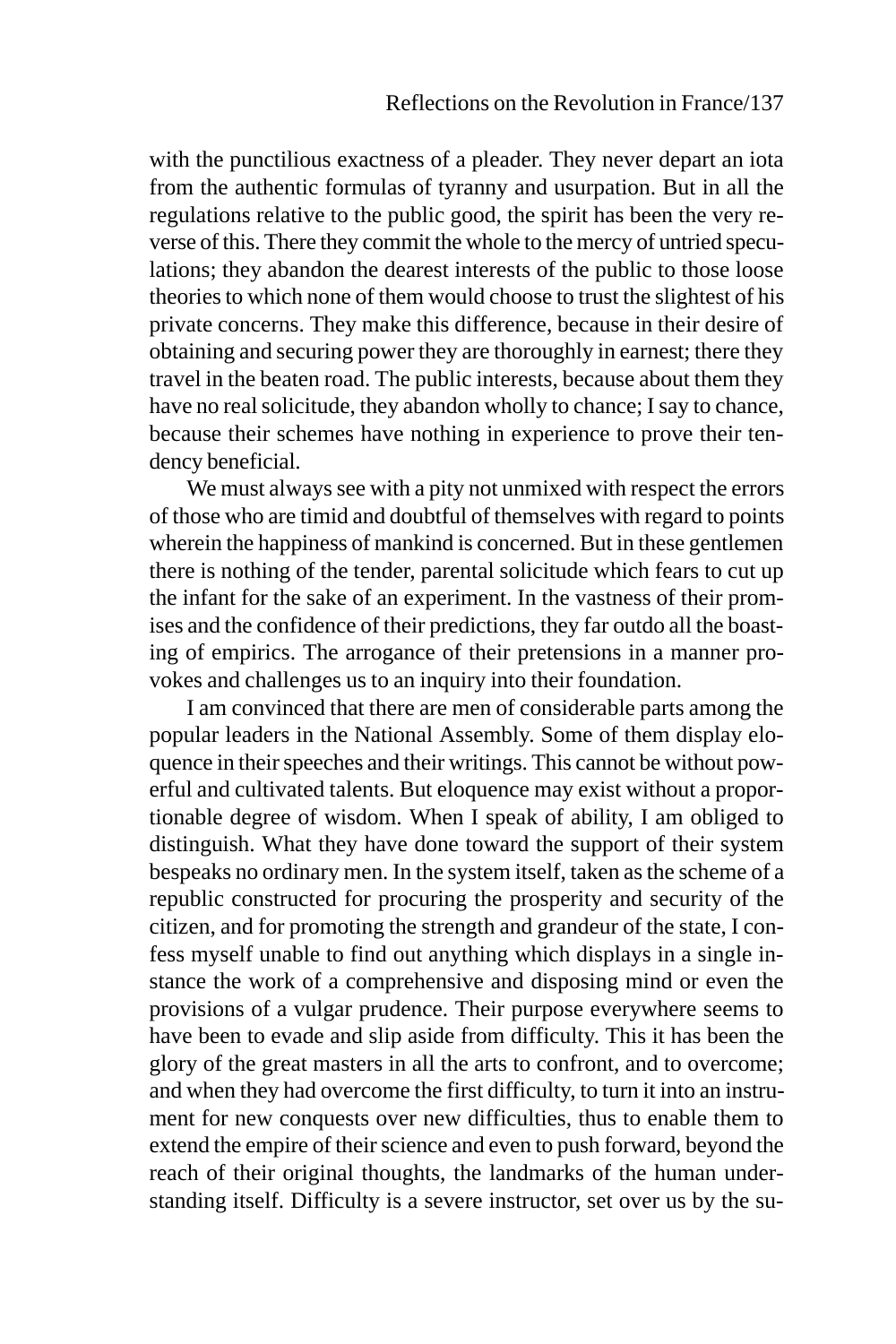preme ordinance of a parental Guardian and Legislator, who knows us better than we know ourselves, as he loves us better, too. *Pater ipse colendi haud facilem esse viam voluit*. He that wrestles with us strengthens our nerves and sharpens our skill. Our antagonist is our helper. This amicable conflict with difficulty obliges us to an intimate acquaintance with our object and compels us to consider it in all its relations. It will not suffer us to be superficial. It is the want of nerves of understanding for such a task, it is the degenerate fondness for tricking shortcuts and little fallacious facilities that has in so many parts of the world created governments with arbitrary powers. They have created the late arbitrary monarchy of France. They have created the arbitrary republic of Paris. With them defects in wisdom are to be supplied by the plenitude of force. They get nothing by it. Commencing their labors on a principle of sloth, they have the common fortune of slothful men. The difficulties, which they rather had eluded than escaped, meet them again in their course; they multiply and thicken on them; they are involved, through a labyrinth of confused detail, in an industry without limit and without direction; and, in conclusion, the whole of their work becomes feeble, vicious, and insecure.

It is this inability to wrestle with difficulty which has obliged the arbitrary Assembly of France to commence their schemes of reform with abolition and total destruction.<sup>44</sup> But is it in destroying and pulling down that skill is displayed? Your mob can do this as well at least as your assemblies. The shallowest understanding, the rudest hand is more than equal to that task. Rage and frenzy will pull down more in half an hour than prudence, deliberation, and foresight can build up in a hundred years. The errors and defects of old establishments are visible and palpable. It calls for little ability to point them out; and where absolute power is given, it requires but a word wholly to abolish the vice and the establishment together. The same lazy but restless disposition which loves sloth and hates quiet directs the politicians when they come to work for supplying the place of what they have destroyed. To make everything the reverse of what they have seen is quite as easy as to destroy. No difficulties occur in what has never been tried. Criticism is almost baffled in discovering the defects of what has not existed; and eager enthusiasm and cheating hope have all the wide field of imagination in which they may expatiate with little or no opposition.

At once to preserve and to reform is quite another thing. When the useful parts of an old establishment are kept, and what is superadded is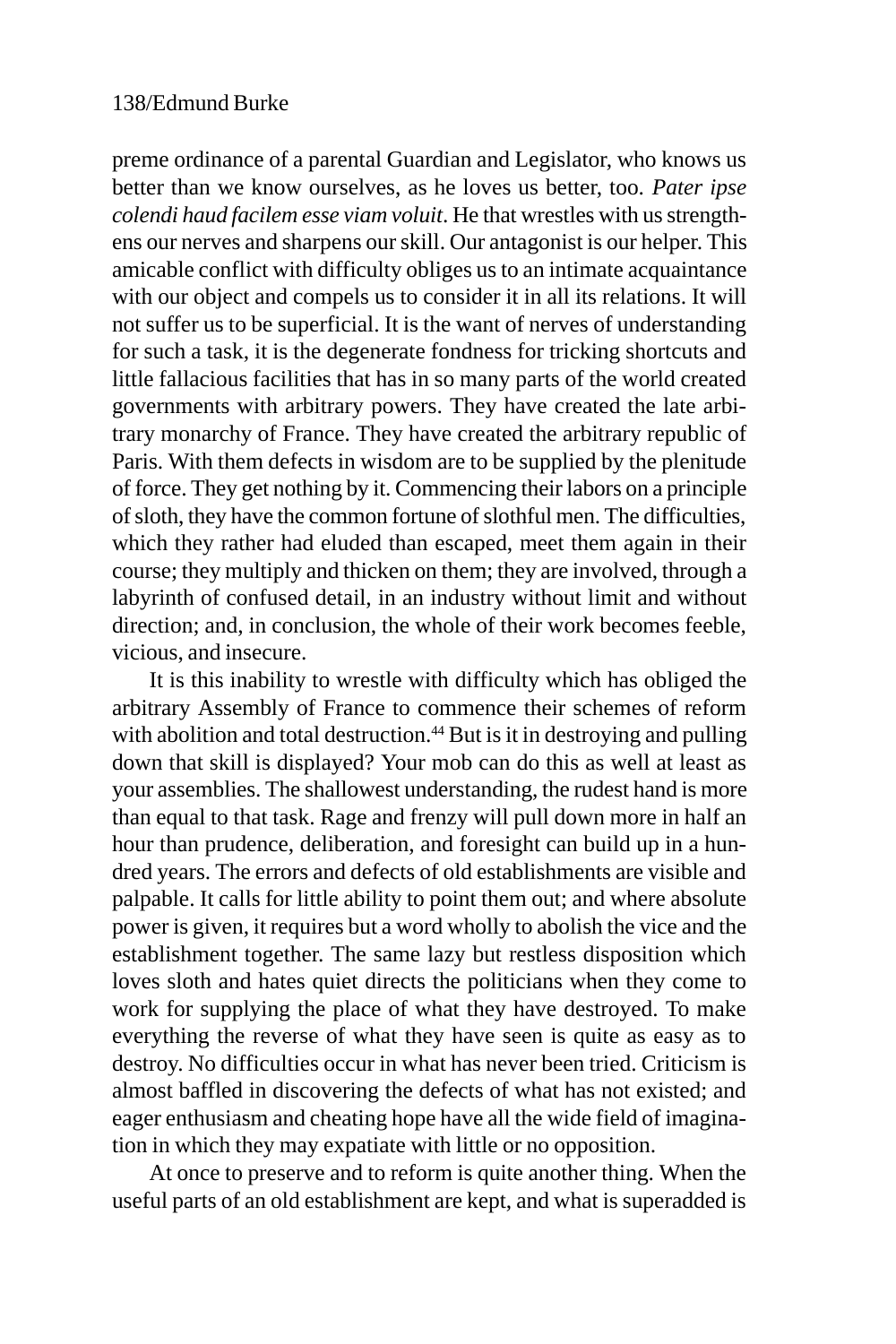to be fitted to what is retained, a vigorous mind, steady, persevering attention, various powers of comparison and combination, and the resources of an understanding fruitful in expedients are to be exercised; they are to be exercised in a continued conflict with the combined force of opposite vices, with the obstinacy that rejects all improvement and the levity that is fatigued and disgusted with everything of which it is in possession. But you may object—"A process of this kind is slow. It is not fit for an assembly which glories in performing in a few months the work of ages. Such a mode of reforming, possibly, might take up many years." Without question it might; and it ought. It is one of the excellences of a method in which time is amongst the assistants, that its operation is slow and in some cases almost imperceptible. If circumspection and caution are a part of wisdom when we work only upon inanimate matter, surely they become a part of duty, too, when the subject of our demolition and construction is not brick and timber but sentient beings, by the sudden alteration of whose state, condition, and habits multitudes may be rendered miserable. But it seems as if it were the prevalent opinion in Paris that an unfeeling heart and an undoubting confidence are the sole qualifications for a perfect legislator. Far different are my ideas of that high office. The true lawgiver ought to have a heart full of sensibility. He ought to love and respect his kind, and to fear himself. It may be allowed to his temperament to catch his ultimate object with an intuitive glance, but his movements toward it ought to be deliberate. Political arrangement, as it is a work for social ends, is to be only wrought by social means. There mind must conspire with mind. Time is required to produce that union of minds which alone can produce all the good we aim at. Our patience will achieve more than our force. If I might venture to appeal to what is so much out of fashion in Paris, I mean to experience, I should tell you that in my course I have known and, according to my measure, have co-operated with great men; and I have never yet seen any plan which has not been mended by the observation of those who were much inferior in understanding to the person who took the lead in the business. By a slow but well-sustained progress the effect of each step is watched; the good or ill success of the first gives light to us in the second; and so, from light to light, we are conducted with safety through the whole series. We see that the parts of the system do not clash. The evils latent in the most promising contrivances are provided for as they arise. One advantage is as little as possible sacrificed to another. We compensate, we reconcile, we balance. We are enabled to unite into a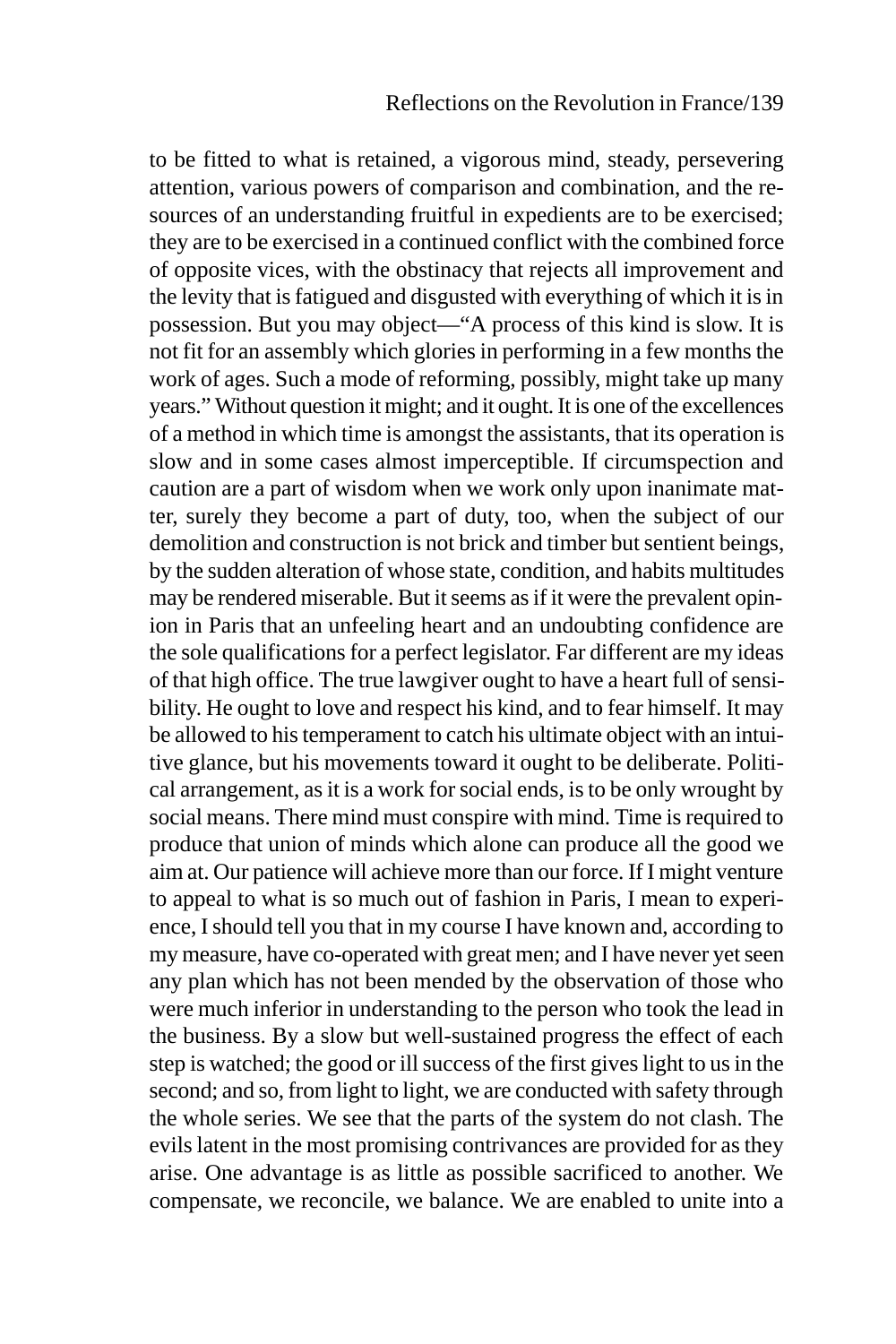consistent whole the various anomalies and contending principles that are found in the minds and affairs of men. From hence arises, not an excellence in simplicity, but one far superior, an excellence in composition. Where the great interests of mankind are concerned through a long succession of generations, that succession ought to be admitted into some share in the councils which are so deeply to affect them. If justice requires this, the work itself requires the aid of more minds than one age can furnish. It is from this view of things that the best legislators have been often satisfied with the establishment of some sure, solid, and ruling principle in government—a power like that which some of the philosophers have called a plastic nature; and having fixed the principle, they have left it afterwards to its own operation.

To proceed in this manner, that is, to proceed with a presiding principle and a prolific energy is with me the criterion of profound wisdom. What your politicians think the marks of a bold, hardy genius are only proofs of a deplorable want of ability. By their violent haste and their defiance of the process of nature, they are delivered over blindly to every projector and adventurer, to every alchemist and empiric. They despair of turning to account anything that is common. Diet is nothing in their system of remedy. The worst of it is that this their despair of curing common distempers by regular methods arises not only from defect of comprehension but, I fear, from some malignity of disposition. Your legislators seem to have taken their opinions of all professions, ranks, and offices from the declamations and buffooneries of satirists; who would themselves be astonished if they were held to the letter of their own descriptions. By listening only to these, your leaders regard all things only on the side of their vices and faults, and view those vices and faults under every color of exaggeration. It is undoubtedly true, though it may seem paradoxical; but in general, those who are habitually employed in finding and displaying faults are unqualified for the work of reformation, because their minds are not only unfurnished with patterns of the fair and good, but by habit they come to take no delight in the contemplation of those things. By hating vices too much, they come to love men too little. It is, therefore, not wonderful that they should be indisposed and unable to serve them. From hence arises the complexional disposition of some of your guides to pull everything in pieces. At this malicious game they display the whole of their quadrimanous activity. As to the rest, the paradoxes of eloquent writers, brought forth purely as a sport of fancy to try their talents, to rouse attention and excite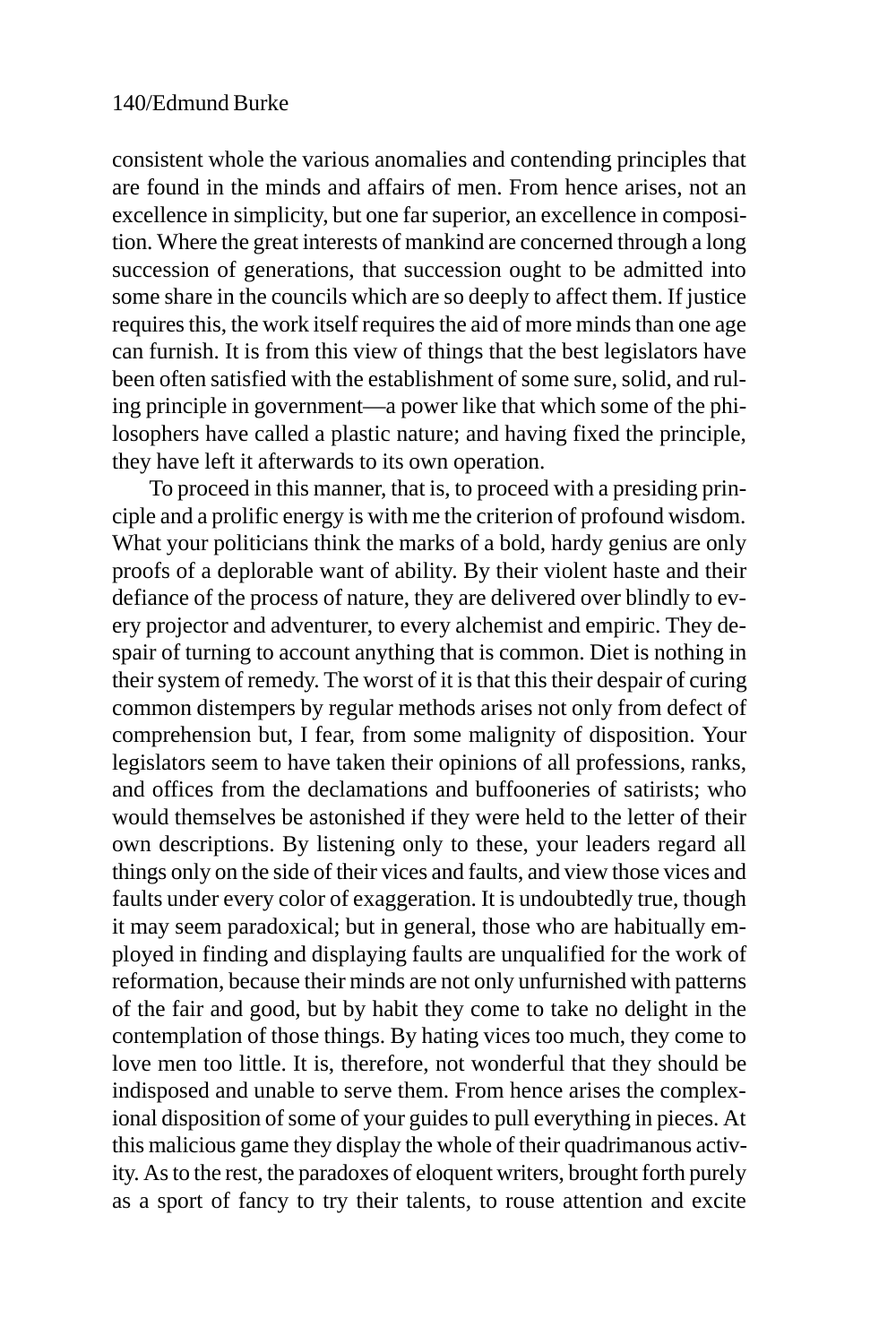surprise, are taken up by these gentlemen, not in the spirit of the original authors, as means of cultivating their taste and improving their style. These paradoxes become with them serious grounds of action upon which they proceed in regulating the most important concerns of the state. Cicero ludicrously describes Cato as endeavoring to act, in the commonwealth, upon the school paradoxes which exercised the wits of the junior students in the Stoic philosophy. If this was true of Cato, these gentlemen copy after him in the manner of some persons who lived about his time—*pede nudo Catonem*. Mr. Hume told me that he had from Rousseau himself the secret of his principles of composition. That acute though eccentric observer had perceived that to strike and interest the public the marvelous must be produced; that the marvelous of the heathen mythology had long since lost its effect; that the giants, magicians, fairies, and heroes of romance which succeeded had exhausted the portion of credulity which belonged to their age; that now nothing was left to the writer but that species of the marvelous which might still be produced, and with as great an effect as ever, though in another way; that is, the marvelous in life, in manners, in characters, and in extraordinary situations, giving rise to new and unlooked-for strokes in politics and morals. I believe that were Rousseau alive and in one of his lucid intervals, he would be shocked at the practical frenzy of his scholars, who in their paradoxes are servile imitators, and even in their incredulity discover an implicit faith.

Men who undertake considerable things, even in a regular way, ought to give us ground to presume ability. But the physician of the state who, not satisfied with the cure of distempers, undertakes to regenerate constitutions ought to show uncommon powers. Some very unusual appearances of wisdom ought to display themselves on the face of the designs of those who appeal to no practice, and who copy after no model. Has any such been manifested? I shall take a view (it shall for the subject be a very short one) of what the Assembly has done with regard, first, to the constitution of the legislature; in the next place, to that of the executive power; then to that of the judicature; afterwards to the model of the army; and conclude with the system of finance; to see whether we can discover in any part of their schemes the portentous ability which may justify these bold undertakers in the superiority which they assume over mankind.

It is in the model of the sovereign and presiding part of this new republic that we should expect their grand display. Here they were to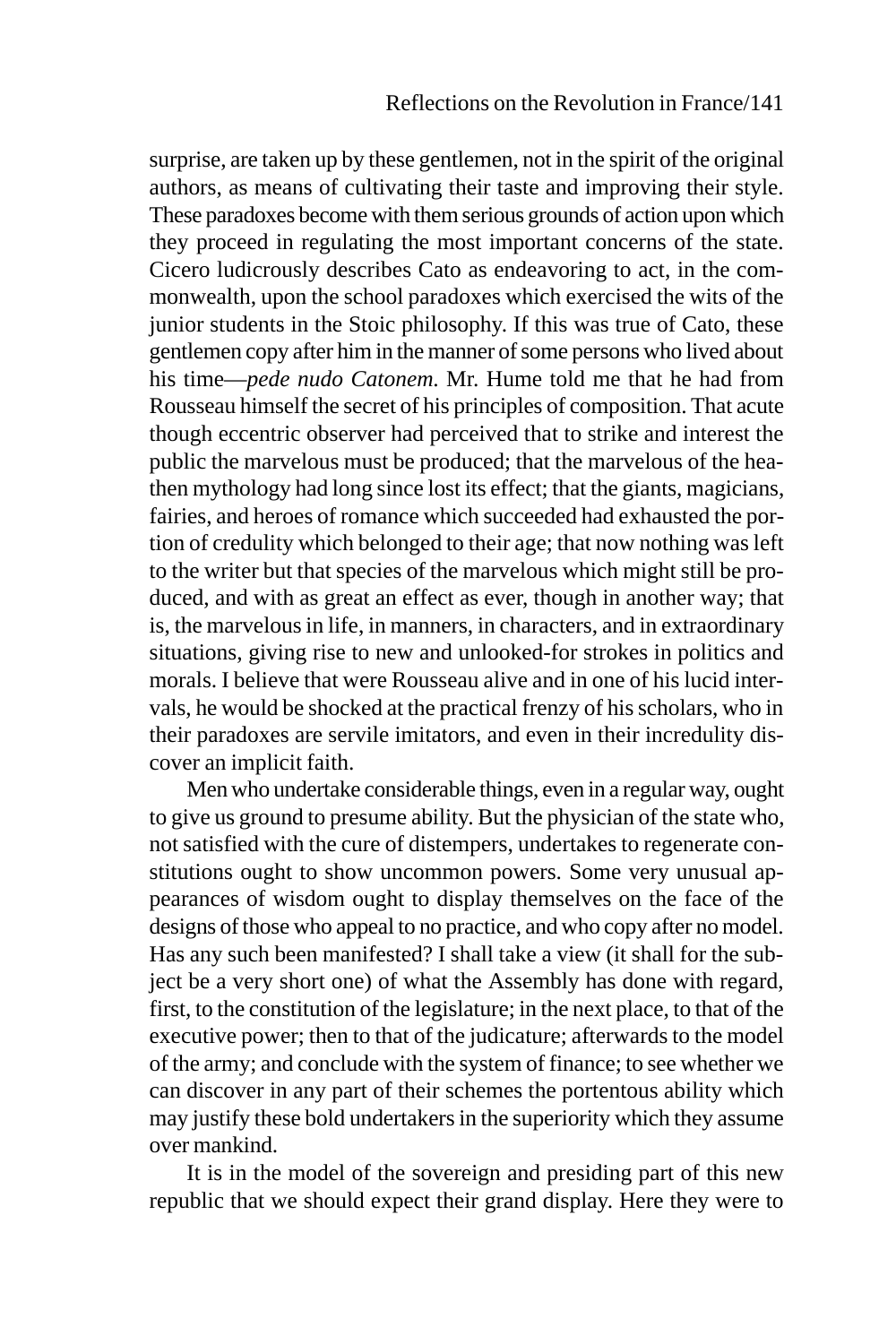prove their title to their proud demands. For the plan itself at large, and for the reasons on which it is grounded, I refer to the journals of the Assembly of the 29th of September, 1789, and to the subsequent proceedings which have made any alterations in the plan. So far as in a matter somewhat confused I can see light, the system remains substantially as it has been originally framed. My few remarks will be such as regard its spirit, its tendency, and its fitness for framing a popular commonwealth, which they profess theirs to be, suited to the ends for which any commonwealth, and particularly such a commonwealth, is made. At the same time I mean to consider its consistency with itself and its own principles.

Old establishments are tried by their effects. If the people are happy, united, wealthy, and powerful, we presume the rest. We conclude that to be good from whence good is derived. In old establishments various correctives have been found for their aberrations from theory. Indeed, they are the results of various necessities and expediencies. They are not often constructed after any theory; theories are rather drawn from them. In them we often see the end best obtained where the means seem not perfectly reconcilable to what we may fancy was the original scheme. The means taught by experience may be better suited to political ends than those contrived in the original project. They again react upon the primitive constitution, and sometimes improve the design itself, from which they seem to have departed. I think all this might be curiously exemplified in the British constitution. At worst, the errors and deviations of every kind in reckoning are found and computed, and the ship proceeds in her course. This is the case of old establishments; but in a new and merely theoretic system, it is expected that every contrivance shall appear, on the face of it, to answer its ends, especially where the projectors are no way embarrassed with an endeavor to accommodate the new building to an old one, either in the walls or on the foundations.

The French builders, clearing away as mere rubbish whatever they found and, like their ornamental gardeners, forming everything into an exact level, propose to rest the whole local and general legislature on three bases of three different kinds: one geometrical, one arithmetical, and the third financial; the first of which they call the basis of territory; the second, the basis of population; and the third, the basis of contribution. For the accomplishment of the first of these purposes they divide the area of their country into eighty-three pieces, regularly square, of eighteen leagues by eighteen. These large divisions are called Depart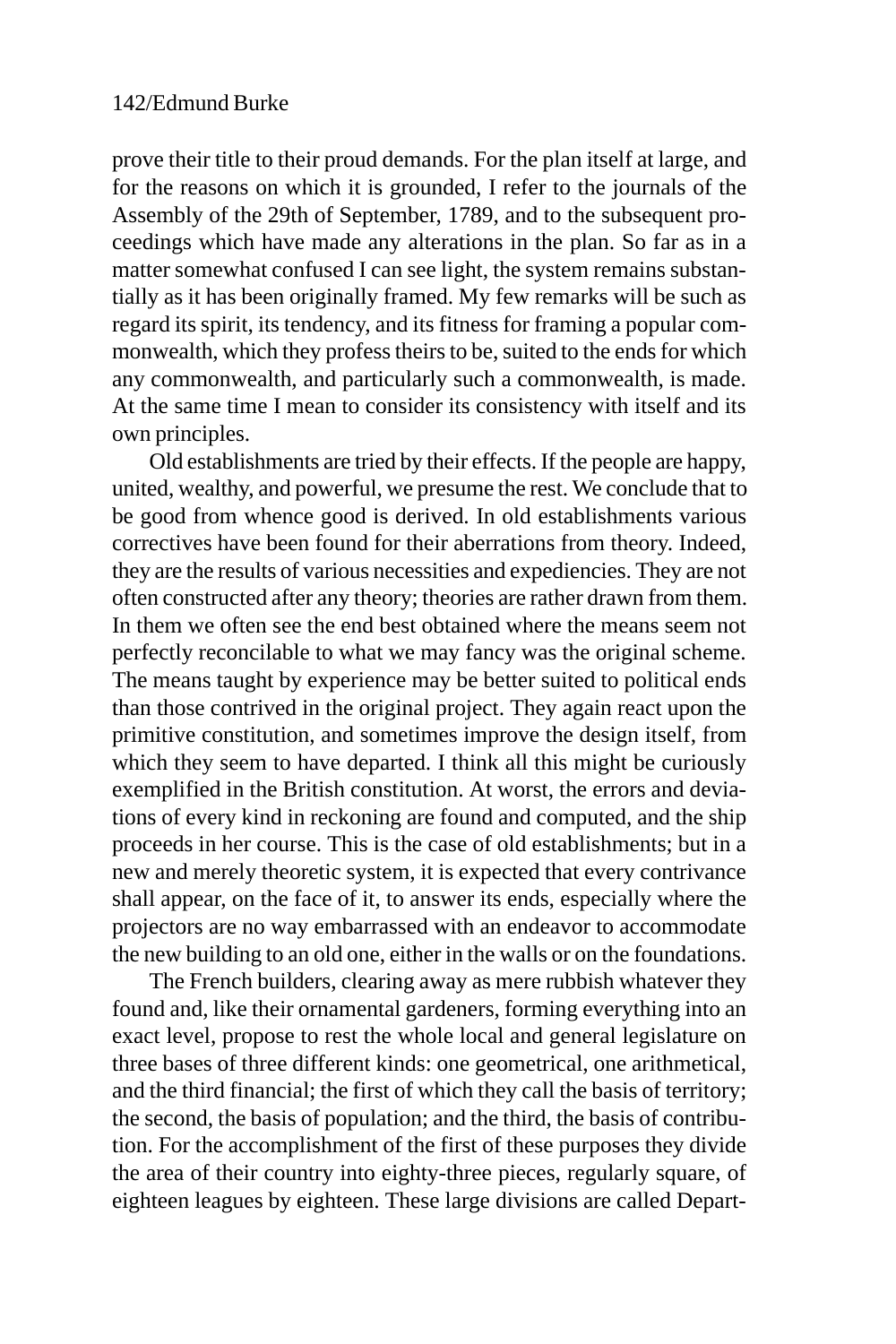ments. These they portion, proceeding by square measurement, into seventeen hundred and twenty districts called Communes. These again they subdivide, still proceeding by square measurement, into smaller districts called Cantons, making in all 6400.

At first view this geometrical basis of theirs presents not much to admire or to blame. It calls for no great legislative talents. Nothing more than an accurate land surveyor, with his chain, sight, and theodolite, is requisite for such a plan as this. In the old divisions of the country, various accidents at various times and the ebb and flow of various properties and jurisdictions settled their bounds. These bounds were not made upon any fixed system, undoubtedly. They were subject to some inconveniences, but they were inconveniences for which use had found remedies, and habit had supplied accommodation and patience. In this new pavement of square within square, and this organization and semi-organization, made on the system of Empedocles and Buffon, and not upon any politic principle, it is impossible that innumerable local inconveniences, to which men are not habituated, must not arise. But these I pass over, because it requires an accurate knowledge of the country, which I do not possess, to specify them.

When these state surveyors came to take a view of their work of measurement, they soon found that in politics the most fallacious of all things was geometrical demonstration. They had then recourse to another basis (or rather buttress) to support the building, which tottered on that false foundation. It was evident that the goodness of the soil, the number of the people, their wealth, and the largeness of their contribution made such infinite variations between square and square as to render mensuration a ridiculous standard of power in the commonwealth, and equality in geometry the most unequal of all measures in the distribution of men. However, they could not give it up. But dividing their political and civil representation into three parts, they allotted one of those parts to the square measurement, without a single fact or calculation to ascertain whether this territorial proportion of representation was fairly assigned, and ought upon any principle really to be a third. Having, however, given to geometry this portion (of a third for her dower) out of compliment, I suppose, to that sublime science, they left the other two to be scuffled for between the other parts, population and contribution.

When they came to provide for population, they were not able to proceed quite so smoothly as they had done in the field of their geom-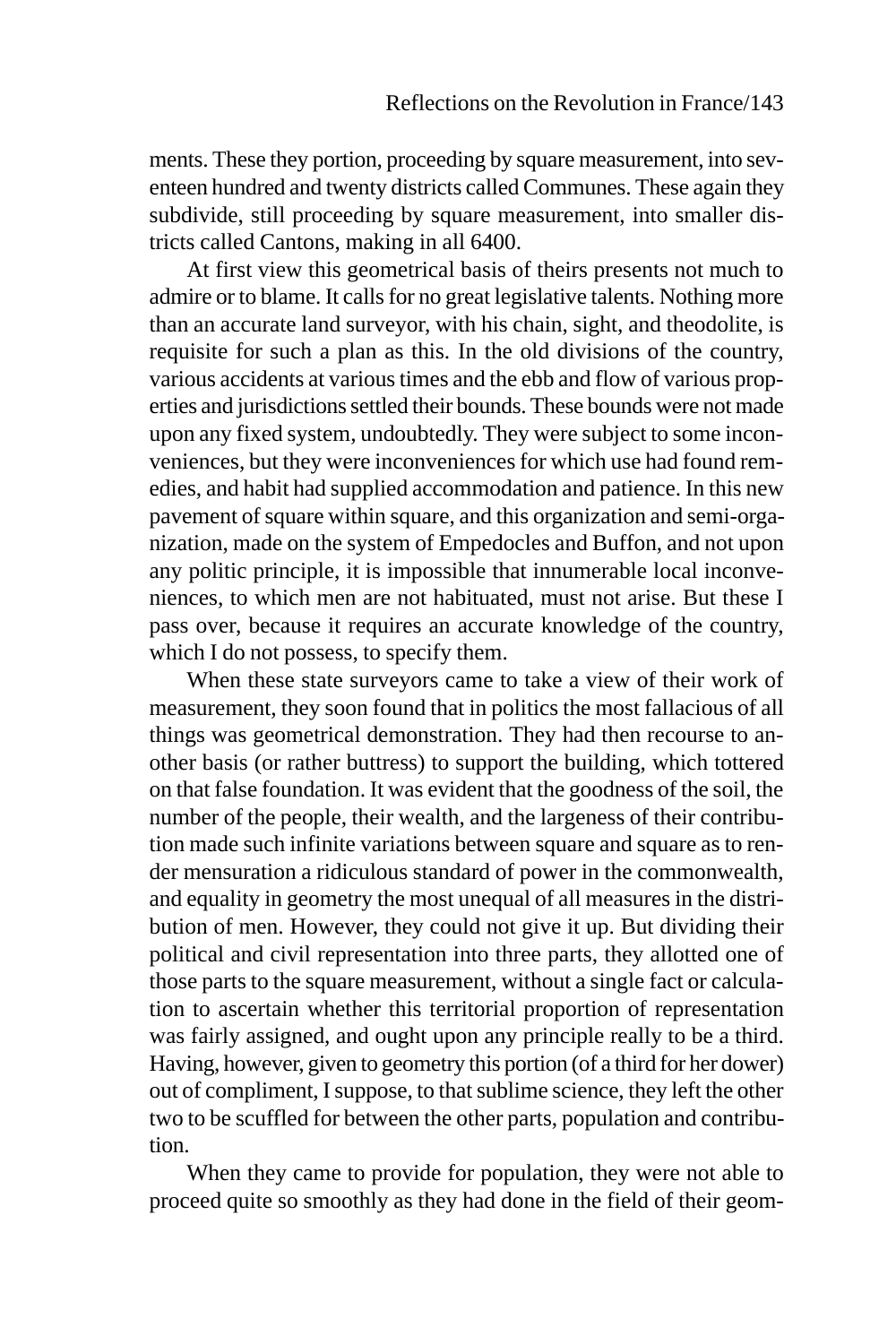etry. Here their arithmetic came to bear upon their juridical metaphysics. Had they stuck to their metaphysic principles, the arithmetical process would be simple indeed. Men, with them, are strictly equal and are entitled to equal rights in their own government. Each head, on this system, would have its vote, and every man would vote directly for the person who was to represent him in the legislature. "But soft—by regular degrees, not yet." This metaphysic principle to which law, custom, usage, policy, reason were to yield is to yield itself to their pleasure. There must be many degrees, and some stages, before the representative can come in contact with his constituent. Indeed, as we shall soon see, these two persons are to have no sort of communion with each other. First, the voters in the Canton, who compose what they call "primary assemblies," are to have a qualification. What! a qualification on the indefeasible rights of men? Yes; but it shall be a very small qualification. Our injustice shall be very little oppressive: only the local valuation of three days' labor paid to the public. Why, this is not much, I readily admit, for anything but the utter subversion of your equalizing principle. As a qualification it might as well be let alone, for it answers no one purpose for which qualifications are established; and, on your ideas, it excludes from a vote the man of all others whose natural equality stands the most in need of protection and defense—I mean the man who has nothing else but his natural equality to guard him. You order him to buy the right which you before told him nature had given to him gratuitously at his birth, and of which no authority on earth could lawfully deprive him. With regard to the person who cannot come up to your market, a tyrannous aristocracy, as against him, is established at the very outset by you who pretend to be its sworn foe.

The gradation proceeds. These primary assemblies of the Canton elect deputies to the Commune; one for every two hundred qualified inhabitants. Here is the first medium put between the primary elector and the representative legislator; and here a new turnpike is fixed for taxing the rights of men with a second qualification; for none can be elected into the Commune who does not pay the amount of ten days' labor. Nor have we yet done. There is still to be another gradation.<sup>45</sup> These Communes, chosen by the Canton, choose to the Department; and the deputies of the Department choose their deputies to the National Assembly. Here is a third barrier of a senseless qualification. Every deputy to the National Assembly must pay, in direct contribution, to the value of a mark of silver. Of all these qualifying barriers we must think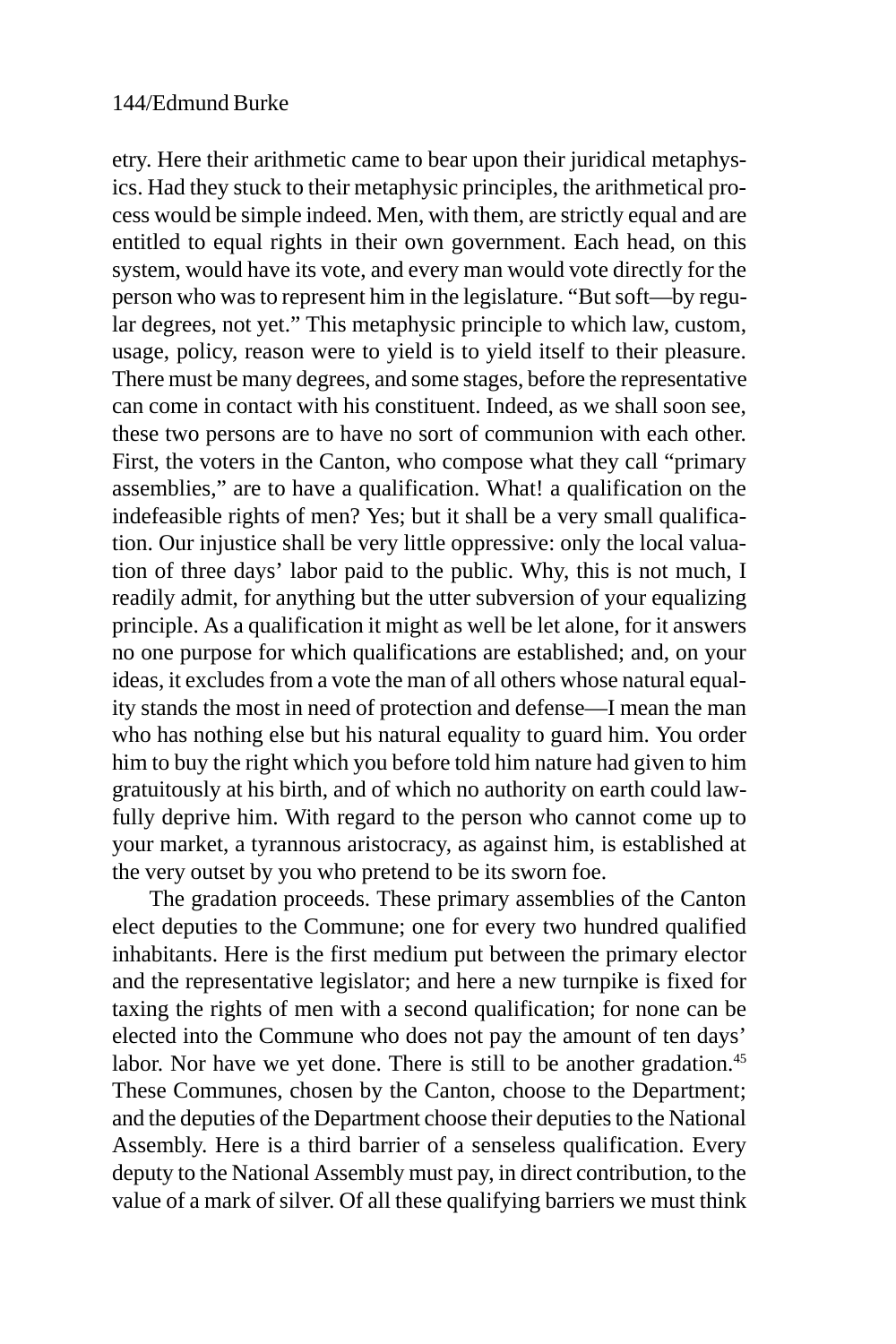alike—that they are impotent to secure independence, strong only to destroy the rights of men.

In all this process, which in its fundamental elements affects to consider only population upon a principle of natural right, there is a manifest attention to property, which, however just and reasonable on other schemes, is on theirs perfectly unsupportable.

When they come to their third basis, that of contribution, we find that they have more completely lost sight of their rights of men. This last basis rests entirely on property. A principle totally different from the equality of men, and utterly irreconcilable to it, is thereby admitted; but no sooner is this principle admitted than (as usual) it is subverted; and it is not subverted (as we shall presently see) to approximate the inequality of riches to the level of nature. The additional share in the third portion of representation (a portion reserved exclusively for the higher contribution) is made to regard the district only, and not the individuals in it who pay. It is easy to perceive, by the course of their reasonings, how much they were embarrassed by their contradictory ideas of the rights of men and the privileges of riches. The committee of constitution do as good as admit that they are wholly irreconcilable. "The relation with regard to the contributions is without doubt null (say they) when the question is on the balance of the political rights as between individual and individual, without which personal equality would be destroyed and an aristocracy of the rich would be established. But this inconvenience entirely disappears when the proportional relation of the contribution is only considered in the great masses, and is solely between province and province; it serves in that case only to form a just reciprocal proportion between the cities without affecting the personal rights of the citizens."

Here the principle of contribution, as taken between man and man, is reprobated as null and destructive to equality, and as pernicious, too, because it leads to the establishment of an aristocracy of the rich. However, it must not be abandoned. And the way of getting rid of the difficulty is to establish the inequality as between department and department, leaving all the individuals in each department upon an exact par. Observe that this parity between individuals had been before destroyed when the qualifications within the departments were settled; nor does it seem a matter of great importance whether the equality of men be injured by masses or individually. An individual is not of the same importance in a mass represented by a few as in a mass represented by many.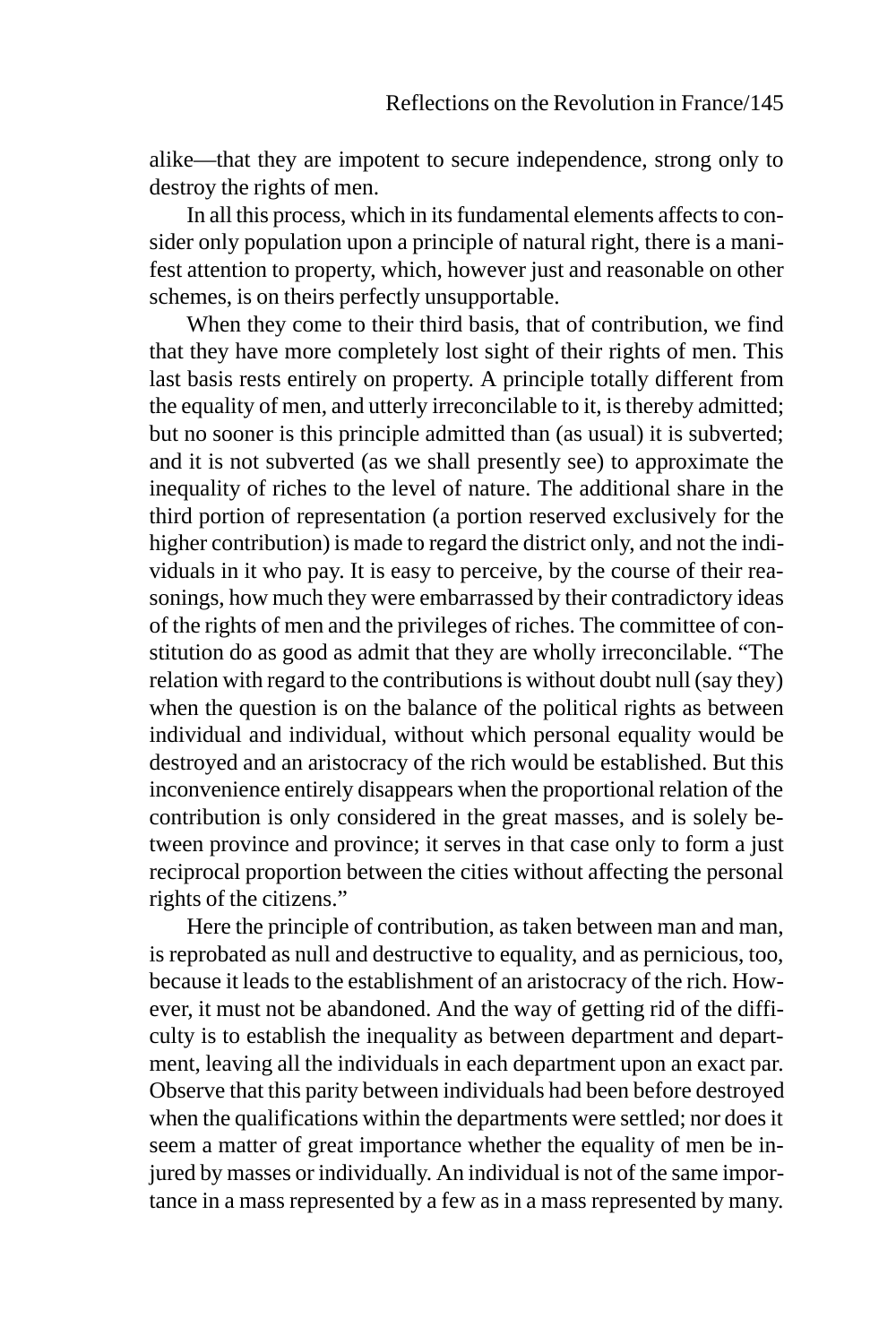It would be too much to tell a man jealous of his equality that the elector has the same franchise who votes for three members as he who votes for ten.

Now take it in the outer point of view and let us suppose their principle of representation according to contribution, that is, according to riches, to be well imagined and to be a necessary basis for their republic. In this their third basis they assume that riches ought to be respected, and that justice and policy require that they should entitle men, in some mode or other, to a larger share in the administration of public affairs; it is now to be seen how the Assembly provides for the preeminence, or even for the security, of the rich by conferring, in virtue of their opulence, that larger measure of power to their district which is denied to them personally. I readily admit (indeed I should lay it down as a fundamental principle) that in a republican government which has a democratic basis the rich do require an additional security above what is necessary to them in monarchies. They are subject to envy, and through envy to oppression. On the present scheme it is impossible to divine what advantage they derive from the aristocratic preference upon which the unequal representation of the masses is founded. The rich cannot feel it, either as a support to dignity or as security to fortune, for the aristocratic mass is generated from purely democratic principles, and the preference given to it in the general representation has no sort of reference to, or connection with, the persons upon account of whose property this superiority of the mass is established. If the contrivers of this scheme meant any sort of favor to the rich, in consequence of their contribution, they ought to have conferred the privilege either on the individual rich or on some class formed of rich persons (as historians represent Servius Tullius to have done in the early constitution of Rome), because the contest between the rich and the poor is not a struggle between corporation and corporation, but a contest between men and men a competition not between districts, but between descriptions. It would answer its purpose better if the scheme were inverted: that the vote of the masses were rendered equal, and that the votes within each mass were proportioned to property.

Let us suppose one man in a district (it is an easy supposition) to contribute as much as a hundred of his neighbors. Against these he has but one vote. If there were but one representative for the mass, his poor neighbors would outvote him by a hundred to one for that single representative. Bad enough. But amends are to be made him. How? The dis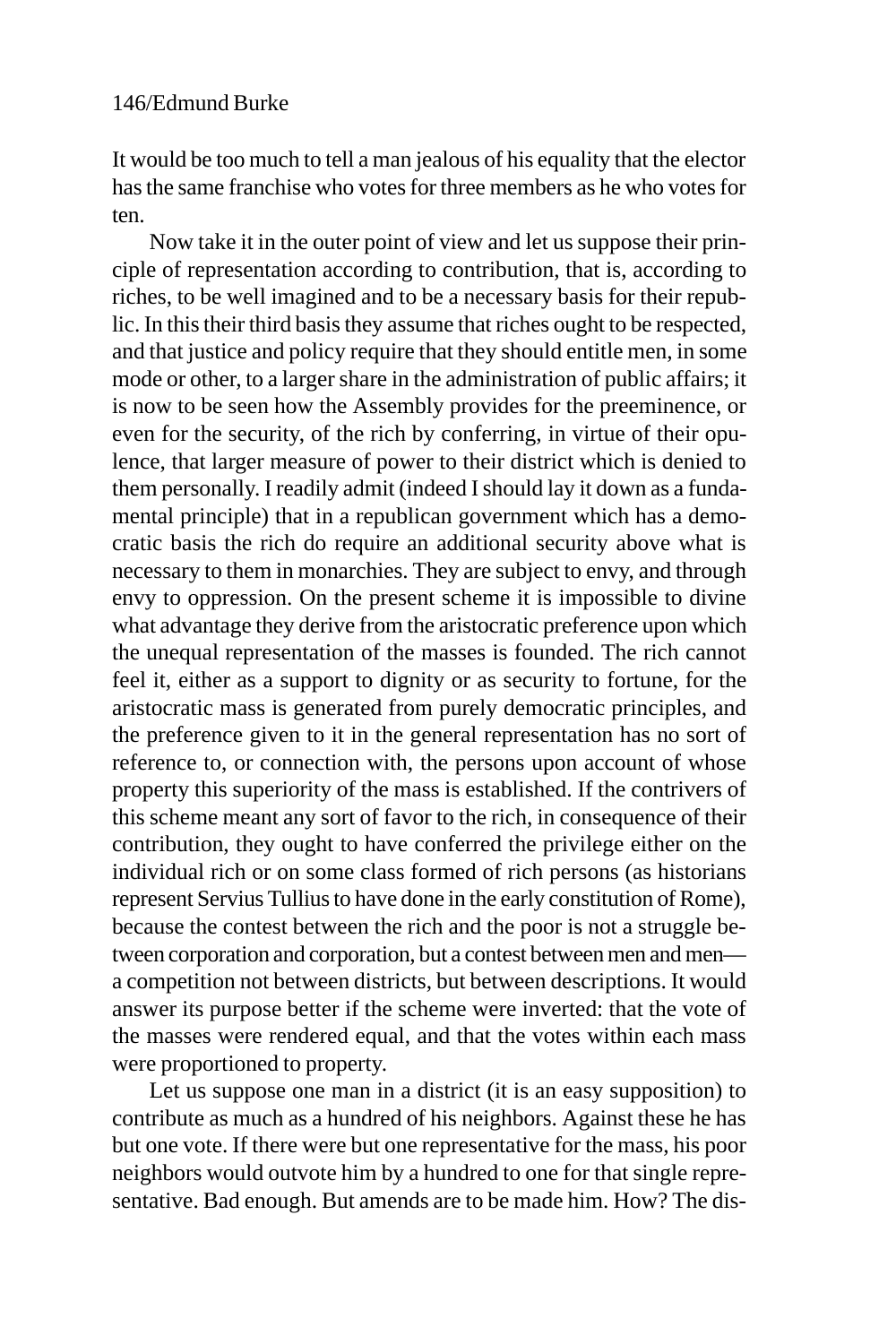trict, in virtue of his wealth, is to choose, say, ten members instead of one; that is to say, by paying a very large contribution he has the happiness of being outvoted a hundred to one by the poor for ten representatives, instead of being outvoted exactly in the same proportion for a single member. In truth, instead of benefiting by this superior quantity of representation, the rich man is subjected to an additional hardship. The increase of representation within his province sets up nine persons more, and as many more than nine as there may be democratic candidates, to cabal and intrigue, and to flatter the people at his expense and to his oppression. An interest is by this means held out to multitudes of the inferior sort, in obtaining a salary of eighteen livres a day (to them a vast object) besides the pleasure of a residence in Paris and their share in the government of the kingdom. The more the objects of ambition are multiplied and become democratic, just in that proportion the rich are endangered.

Thus it must fare between the poor and the rich in the province deemed aristocratic, which in its internal relation is the very reverse of that character. In its external relation, that is, its relation to the other provinces, I cannot see how the unequal representation which is given to masses on account of wealth becomes the means of preserving the equipoise and the tranquillity of the commonwealth. For if it be one of the objects to secure the weak from being crushed by the strong (as in all society undoubtedly it is), how are the smaller and poorer of these masses to be saved from the tyranny of the more wealthy? Is it by adding to the wealthy further and more systematical means of oppressing them? When we come to a balance of representation between corporate bodies, provincial interests, emulations, and jealousies are full as likely to arise among them as among individuals; and their divisions are likely to produce a much hotter spirit of dissension, and something leading much more nearly to a war.

I see that these aristocratic masses are made upon what is called the principle of direct contribution. Nothing can be a more unequal standard than this. The indirect contribution, that which arises from duties on consumption, is in truth a better standard and follows and discovers wealth more naturally than this of direct contribution. It is difficult, indeed, to fix a standard of local preference on account of the one, or of the other, or of both, because some provinces may pay the more of either or of both on account of causes not intrinsic, but originating from those very districts over whom they have obtained a preference in con-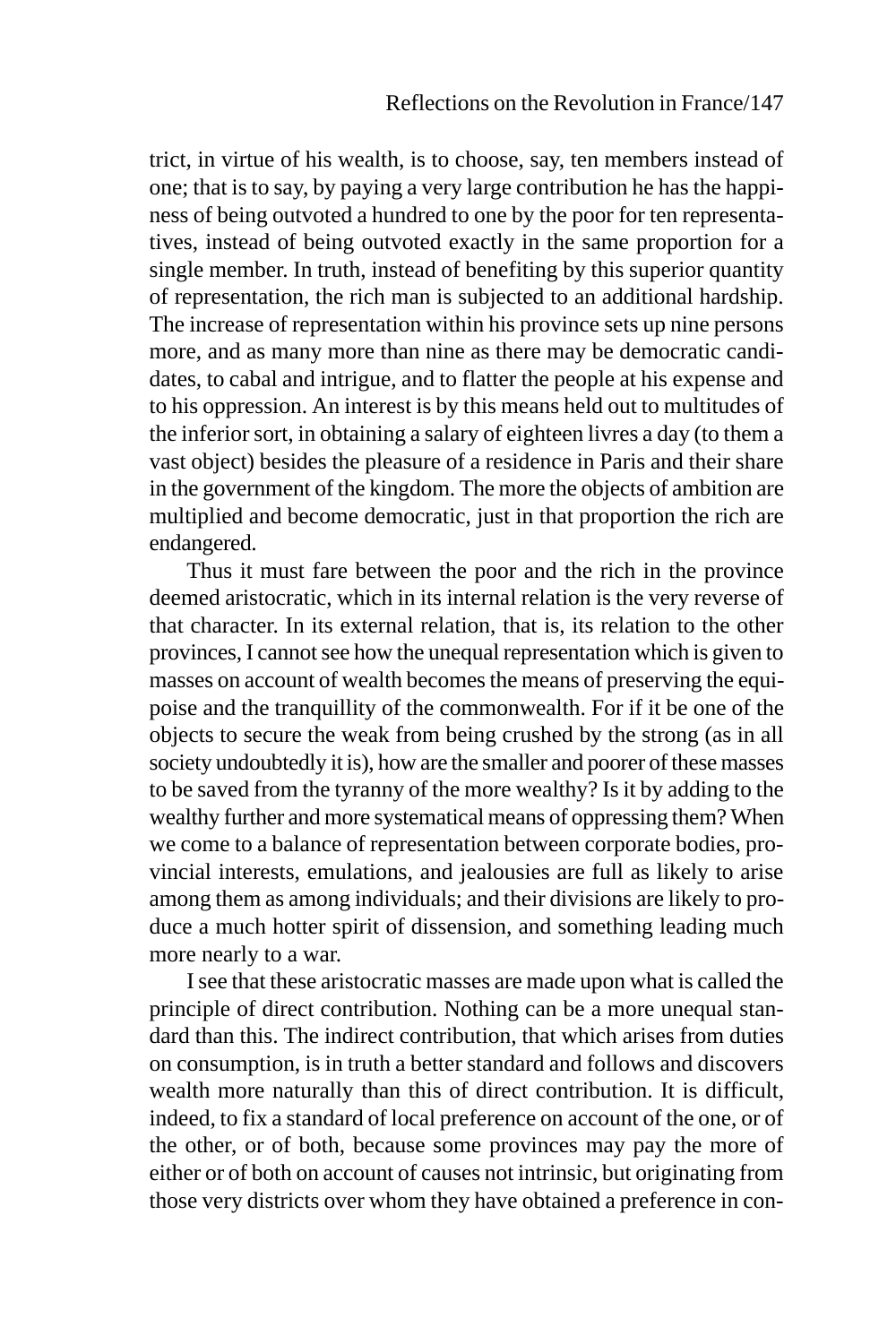sequence of their ostensible contribution. If the masses were independent, sovereign bodies who were to provide for a federative treasury by distinct contingents, and that the revenue had not (as it has) many impositions running through the whole, which affect men individually, and not corporately, and which, by their nature, confound all territorial limits, something might be said for the basis of contribution as founded on masses. But of all things, this representation, to be measured by contribution, is the most difficult to settle upon principles of equity in a country which considers its districts as members of a whole. For a great city, such as Bordeaux or Paris, appears to pay a vast body of duties, almost out of all assignable proportion to other places, and its mass is considered accordingly. But are these cities the true contributors in that proportion? No. The consumers of the commodities imported into Bordeaux, who are scattered through all France, pay the import duties of Bordeaux. The produce of the vintage in Guienne and Languedoc give to that city the means of its contribution growing out of an export commerce. The landholders who spend their estates in Paris, and are thereby the creators of that city, contribute for Paris from the provinces out of which their revenues arise. Very nearly the same arguments will apply to the representative share given on account of direct contributions, because the direct contribution must be assessed on wealth, real or presumed; and that local wealth will itself arise from causes not local, and which therefore in equity ought not to produce a local preference.

It is very remarkable that in this fundamental regulation which settles the representation of the mass upon the direct contribution, they have not yet settled how that direct contribution shall be laid, and how apportioned. Perhaps there is some latent policy toward the continuance of the present Assembly in this strange procedure. However, until they do this, they can have no certain constitution. It must depend at last upon the system of taxation, and must vary with every variation in that system. As they have contrived matters, their taxation does not so much depend on their constitution as their constitution on their taxation. This must introduce great confusion among the masses, as the variable qualification for votes within the district must, if ever real contested elections take place, cause infinite internal controversies.

To compare together the three bases, not on their political reason, but on the ideas on which the Assembly works, and to try its consistency with itself, we cannot avoid observing that the principle which the committee call the basis of population does not begin to operate from the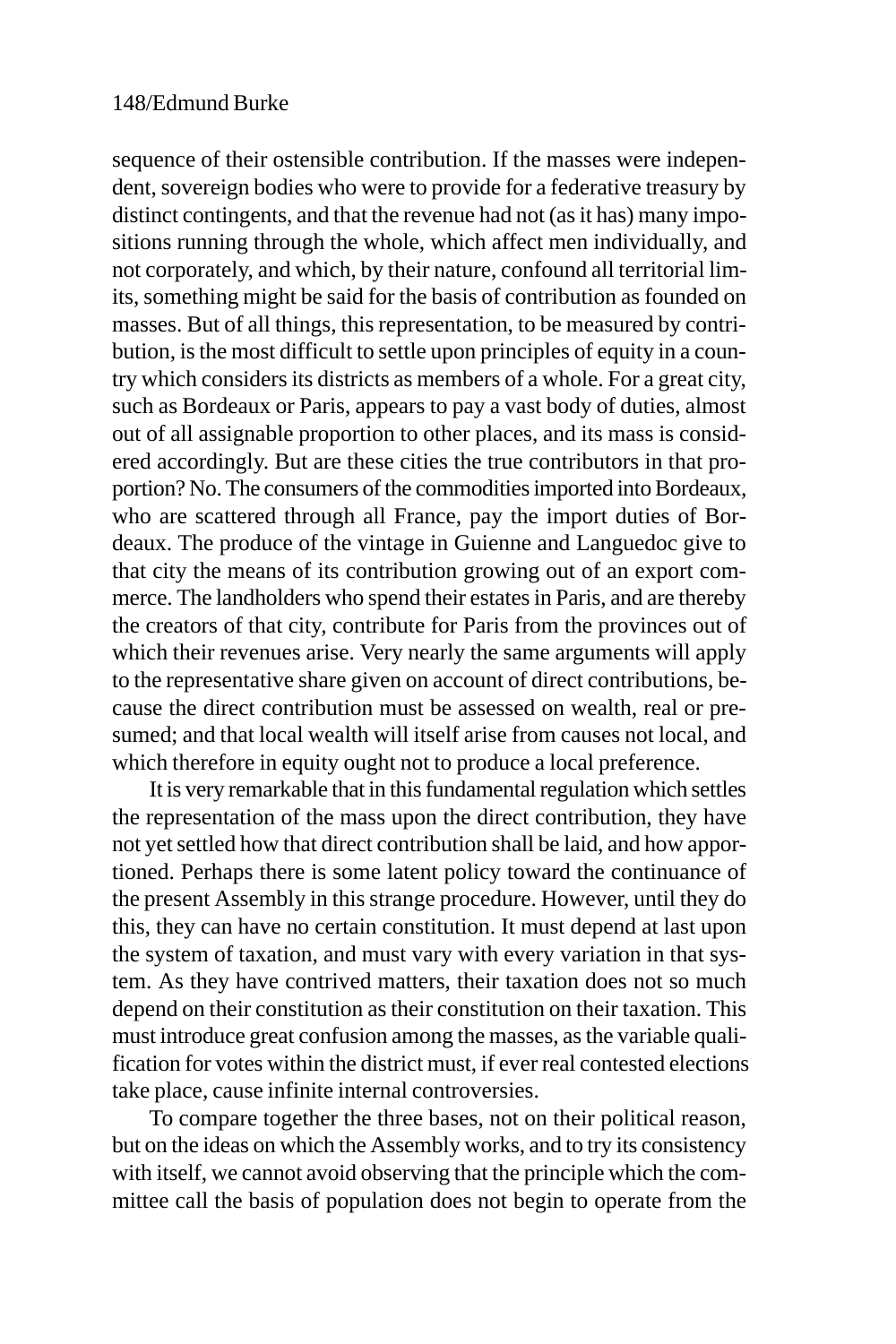same point with the two other principles called the bases of territory and of contribution, which are both of an aristocratic nature. The consequence is that, where all three begin to operate together, there is the most absurd inequality produced by the operation of the former on the two latter principles. Every canton contains four square leagues, and is estimated to contain, on the average, 4000 inhabitants or 680 voters in the primary assemblies, which vary in numbers with the population of the canton, and send one deputy to the commune for every 200 voters. Nine cantons make a commune.

Now let us take a canton containing a seaport town of trade, or a great manufacturing town. Let us suppose the population of this canton to be 12,700 inhabitants, or 2193 voters, forming three primary assemblies, and sending ten deputies to the commune.

Oppose to this one canton two others of the remaining eight in the same commune. These we may suppose to have their fair population of 4000 inhabitants and 680 voters each, or 8000 inhabitants and 1360 voters, both together. These will form only two primary assemblies and send only six deputies to the commune.

When the assembly of the commune comes to vote on the basis of territory, which principle is first admitted to operate in that assembly, the single canton which has half the territory of the other two will have ten voices to six in the election of three deputies to the assembly of the department chosen on the express ground of a representation of territory. This inequality, striking as it is, will be yet highly aggravated if we suppose, as we fairly may, the several other cantons of the commune to fall proportionably short of the average population, as much as the principal canton exceeds it.

Now as to the basis of contribution, which also is a principle admitted first to operate in the assembly of the commune. Let us again take one canton, such as is stated above. If the whole of the direct contributions paid by a great trading or manufacturing town be divided equally among the inhabitants, each individual will be found to pay much more than an individual living in the country according to the same average. The whole paid by the inhabitants of the former will be more than the whole paid by the inhabitants of the latter—we may fairly assume onethird more. Then the 12,700 inhabitants, or 2193 voters of the canton, will pay as much as 19,050 inhabitants, or 3289 voters of the other cantons, which are nearly the estimated proportion of inhabitants and voters of five other cantons. Now the 2193 voters will, as I before said,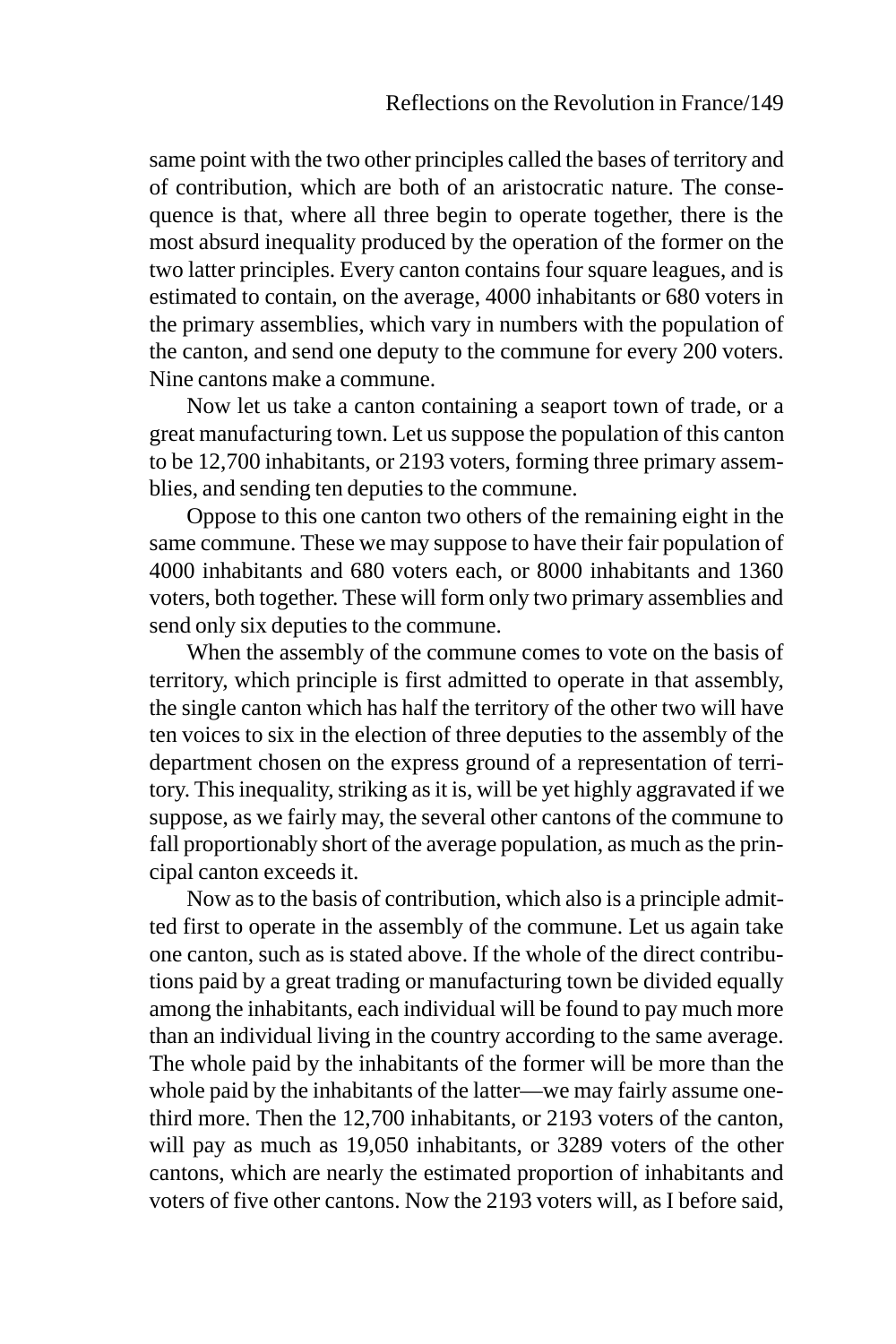send only ten deputies to the assembly; the 3289 voters will send sixteen. Thus, for an equal share in the contribution of the whole commune, there will be a difference of sixteen voices to ten in voting for deputies to be chosen on the principle of representing the general contribution of the whole commune.

By the same mode of computation we shall find 15,875 inhabitants, or 2741 voters of the other cantons, who pay one-sixth *less* to the contribution of the whole commune, will have three *voices more* than the 12,700 inhabitants, or 2193 voters of the one canton.

Such is the fantastical and unjust inequality between mass and mass in this curious repartition of the rights of representation arising out of territory and contribution. The qualifications which these confer are in truth negative qualifications, that give a right in an inverse proportion to the possession of them.

In this whole contrivance of the three bases, consider it in any light you please, I do not see a variety of objects reconciled in one consistent whole, but several contradictory principles reluctantly and irreconcilably brought and held together by your philosophers, like wild beasts shut up in a cage to claw and bite each other to their mutual destruction.

I am afraid I have gone too far into their way of considering the formation of a constitution. They have much, but bad, metaphysics; much, but bad, geometry; much, but false, proportionate arithmetic; but if it were all as exact as metaphysics, geometry, and arithmetic ought to be, and if their schemes were perfectly consistent in all their parts, it would make only a more fair and sightly vision. It is remarkable that, in a great arrangement of mankind, not one reference whatsoever is to be found to anything moral or anything politic, nothing that relates to the concerns, the actions, the passions, the interests of men. *Hominem non sapiunt*.

You see I only consider this constitution as electoral, and leading by steps to the National Assembly. I do not enter into the internal government of the departments and their genealogy through the communes and cantons. These local governments are, in the original plan, to be as nearly as possible composed in the same manner and on the same principles with the elective assemblies. They are each of them bodies perfectly compact and rounded in themselves.

You cannot but perceive in this scheme that it has a direct and immediate tendency to sever France into a variety of republics, and to render them totally independent of each other without any direct consti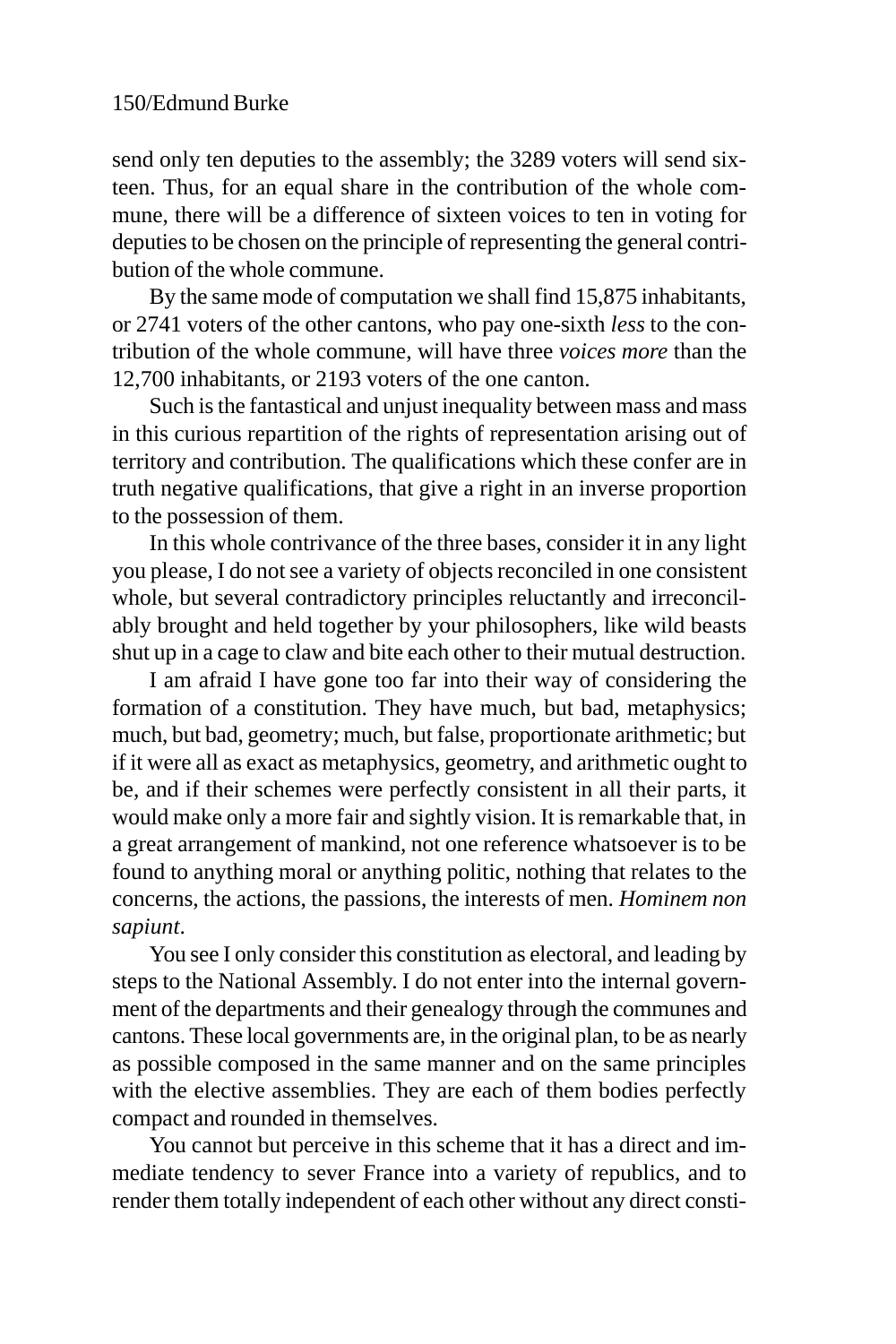tutional means of coherence, connection, or subordination, except what may be derived from their acquiescence in the determinations of the general congress of the ambassadors from each independent republic. Such in reality is the National Assembly, and such governments I admit do exist in the world, though in forms infinitely more suitable to the local and habitual circumstances of their people. But such associations, rather than bodies politic, have generally been the effect of necessity, not choice; and I believe the present French power is the very first body of citizens who, having obtained full authority to do with their country what they pleased, have chosen to dissever it in this barbarous manner.

It is impossible not to observe that, in the spirit of this geometrical distribution and arithmetical arrangement, these pretended citizens treat France exactly like a country of conquest. Acting as conquerors, they have imitated the policy of the harshest of that harsh race. The policy of such barbarous victors, who contemn a subdued people and insult their feelings, has ever been, as much as in them lay, to destroy all vestiges of the ancient country, in religion, in polity, in laws, and in manners; to confound all territorial limits; to produce a general poverty; to put up their properties to auction; to crush their princes, nobles, and pontiffs; to lay low everything which had lifted its head above the level, or which could serve to combine or rally, in their distresses, the disbanded people under the standard of old opinion. They have made France free in the manner in which those sincere friends to the rights of mankind, the Romans, freed Greece, Macedon, and other nations. They destroyed the bonds of their union under color of providing for the independence of each of their cities.

When the members who compose these new bodies of cantons, communes, and departments—arrangements purposely produced through the medium of confusion—begin to act, they will find themselves in a great measure strangers to one another. The electors and elected throughout, especially in the rural cantons, will be frequently without any civil habitudes or connections, or any of that natural discipline which is the soul of a true republic. Magistrates and collectors of revenue are now no longer acquainted with their districts, bishops with their dioceses, or curates with their parishes. These new colonies of the rights of men bear a strong resemblance to that sort of military colonies which Tacitus has observed upon in the declining policy of Rome. In better and wiser days (whatever course they took with foreign nations) they were careful to make the elements of methodical subordination and settlement to be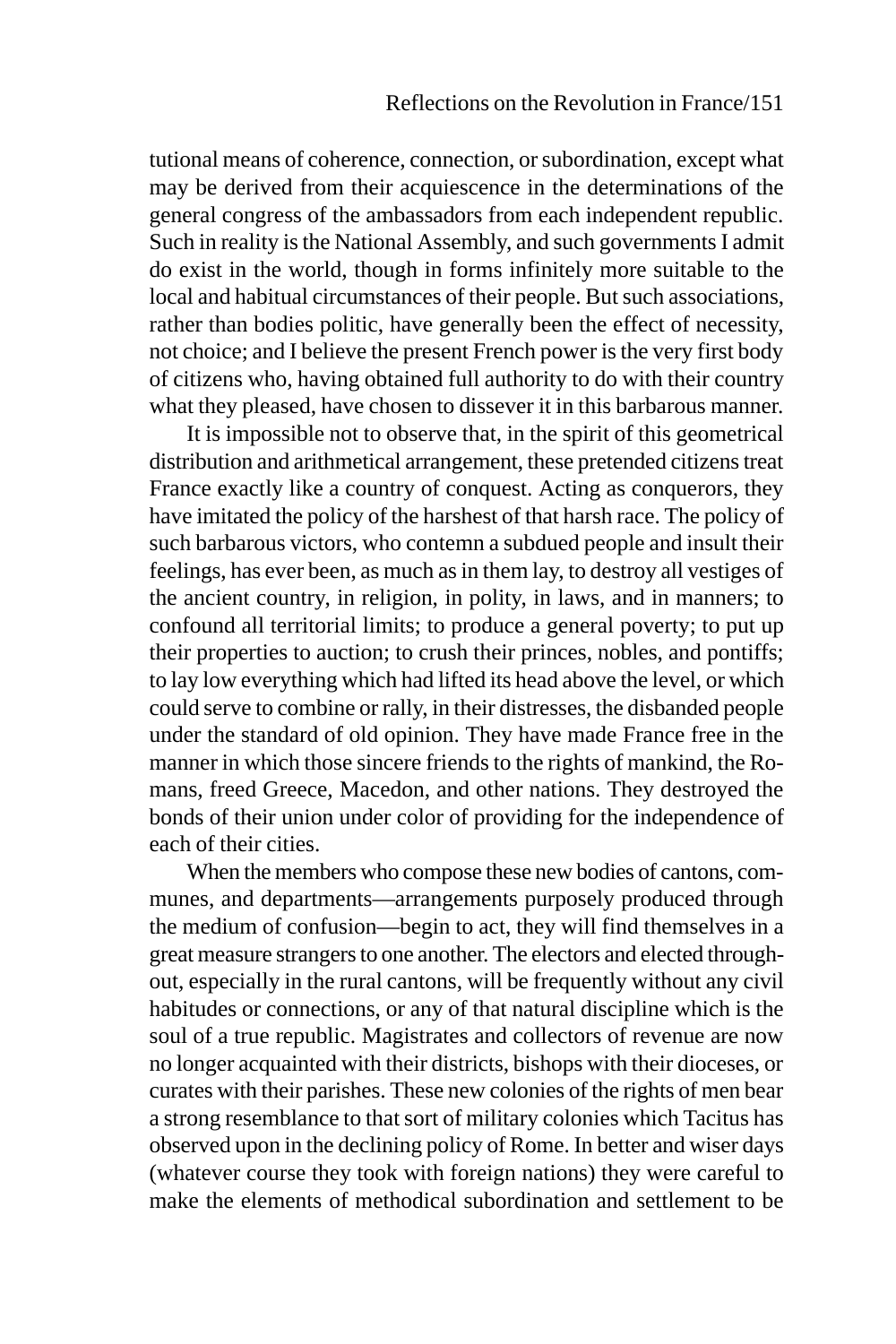coeval, and even to lay the foundations of civil discipline in the military.46 But when all the good arts had fallen into ruin, they proceeded, as your Assembly does, upon the equality of men, and with as little judgment and as little care for those things which make a republic tolerable or durable. But in this, as well as almost every instance, your new commonwealth is born and bred and fed in those corruptions which mark degenerated and worn-out republics. Your child comes into the world with the symptoms of death: the facies *Hippocratica* forms the character of its physiognomy, and the prognostic of its fate.

The legislators who framed the ancient republics knew that their business was too arduous to be accomplished with no better apparatus than the metaphysics of an undergraduate, and the mathematics and arithmetic of an exciseman. They had to do with men, and they were obliged to study human nature. They had to do with citizens, and they were obliged to study the effects of those habits which are communicated by the circumstances of civil life. They were sensible that the operation of this second nature on the first produced a new combination; and thence arose many diversities amongst men, according to their birth, their education, their professions, the periods of their lives, their residence in towns or in the country, their several ways of acquiring and of fixing property, and according to the quality of the property itself all which rendered them as it were so many different species of animals. From hence they thought themselves obliged to dispose their citizens into such classes, and to place them in such situations in the state, as their peculiar habits might qualify them to fill, and to allot to them such appropriated privileges as might secure to them what their specific occasions required, and which might furnish to each description such force as might protect it in the conflict caused by the diversity of interests that must exist and must contend in all complex society; for the legislator would have been ashamed that the coarse husbandman should well know how to assort and to use his sheep, horses, and oxen, and should have enough of common sense not to abstract and equalize them all into animals without providing for each kind an appropriate food, care, and employment, whilst he, the economist, disposer, and shepherd of his own kindred, subliming himself into an airy metaphysician, was resolved to know nothing of his flocks but as men in general. It is for this reason that Montesquieu observed very justly that in their classification of the citizens the great legislators of antiquity made the greatest display of their powers, and even soared above themselves. It is here that your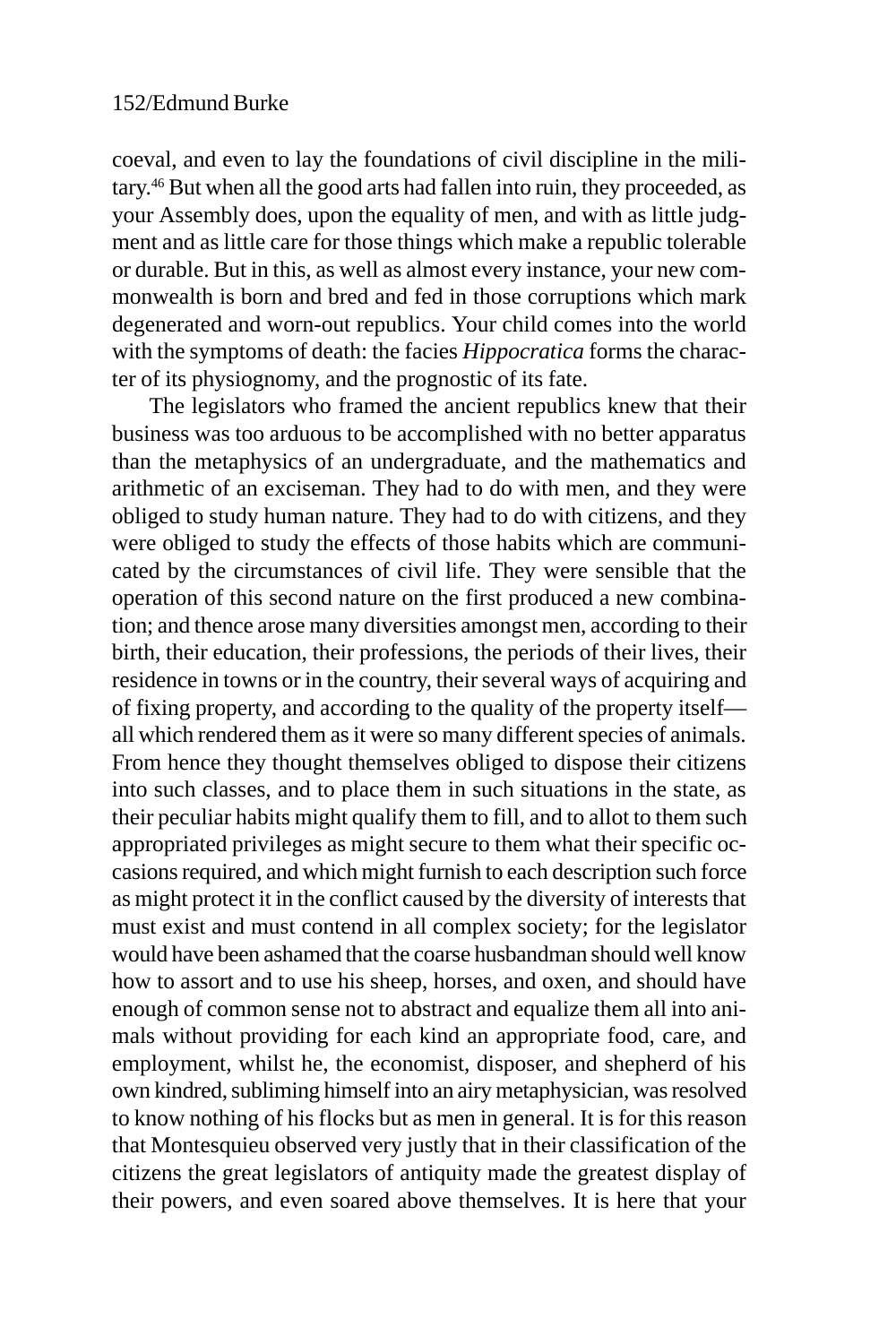modern legislators have gone deep into the negative series, and sunk even below their own nothing. As the first sort of legislators attended to the different kinds of citizens and combined them into one commonwealth, the others, the metaphysical and alchemistical legislators, have taken the direct contrary course. They have attempted to confound all sorts of citizens, as well as they could, into one homogeneous mass; and then they divided this their amalgama into a number of incoherent republics. They reduce men to loose counters, merely for the sake of simple telling, and not to figures whose power is to arise from their place in the table. The elements of their own metaphysics might have taught them better lessons. The troll of their categorical table might have informed them that there was something else in the intellectual world besides substance and quantity. They might learn from the catechism of metaphysics that there were eight heads more $47$  in every complex deliberation which they have never thought of, though these, of all the ten, are the subjects on which the skill of man can operate anything at all.

So far from this able disposition of some of the old republican legislators, which follows with a solicitous accuracy the moral conditions and propensities of men, they have leveled and crushed together all the orders which they found, even under the coarse unartificial arrangement of the monarchy, in which mode of government the classing of the citizens is not of so much importance as in a republic. It is true, however, that every such classification, if properly ordered, is good in all forms of government, and composes a strong barrier against the excesses of despotism, as well as it is the necessary means of giving effect and permanence to a republic. For want of something of this kind, if the present project of a republic should fail, all securities to a moderated freedom fail along with it; all the indirect restraints which mitigate despotism are removed, insomuch that if monarchy should ever again obtain an entire ascendancy in France, under this or under any other dynasty, it will probably be, if not voluntarily tempered at setting out by the wise and virtuous counsels of the prince, the most completely arbitrary power that has ever appeared on earth. This is to play a most desperate game.

The confusion which attends on all such proceedings they even declare to be one of their objects, and they hope to secure their constitution by a terror of a return of those evils which attended their making it. "By this," say they, "its destruction will become difficult to authority, which cannot break it up without the entire disorganization of the whole state."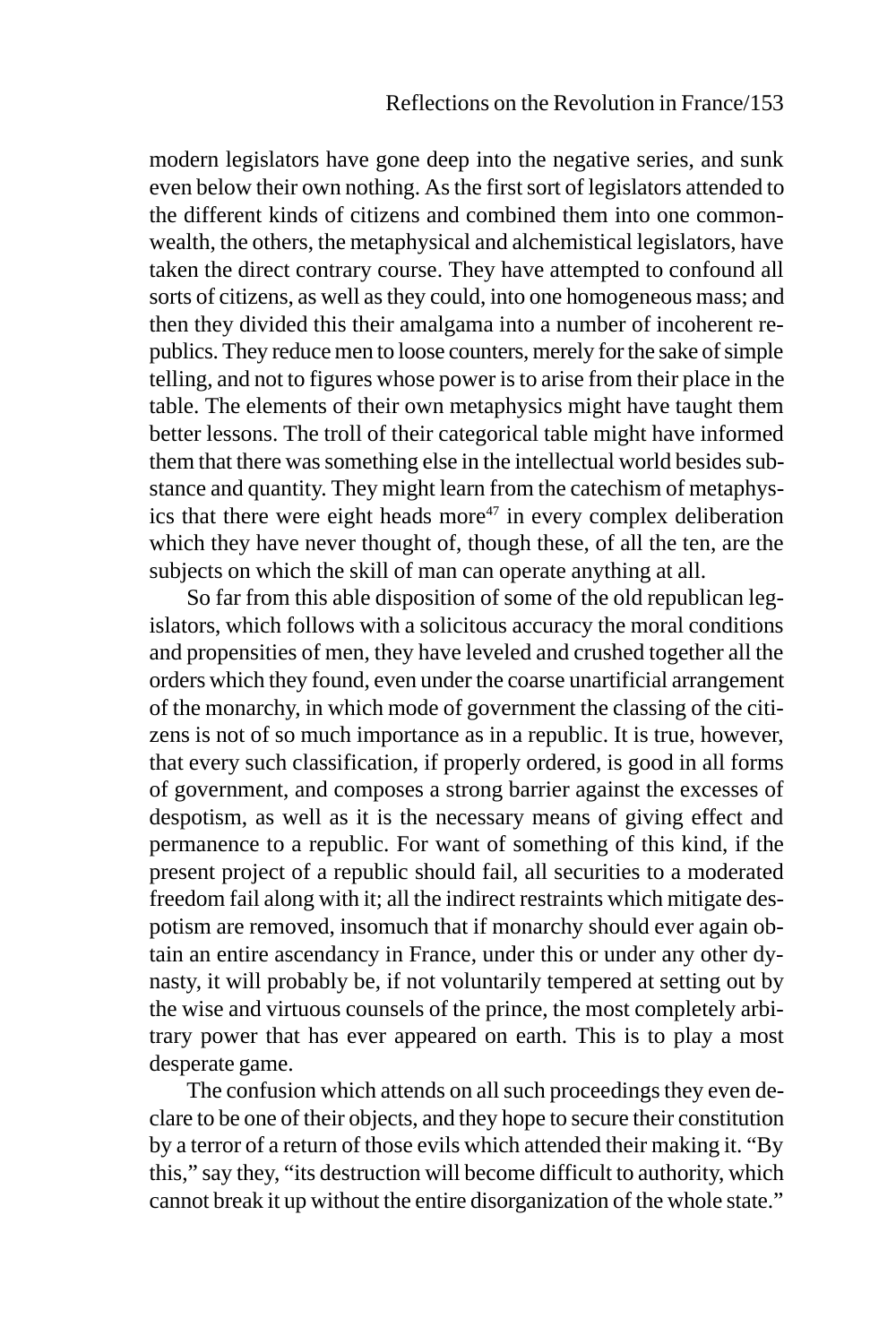They presume that, if this authority should ever come to the same degree of power that they have acquired, it would make a more moderate and chastised use of it, and would piously tremble entirely to disorganize the state in the savage manner that they have done. They expect, from the virtues of returning despotism, the security which is to be enjoyed by the offspring of their popular vices.

I wish, Sir, that you and my readers would give an attentive perusal to the work of M. de Calonne on this subject. It is, indeed, not only an eloquent, but an able and instructive, performance. I confine myself to what he says relative to the constitution of the new state and to the condition of the revenue. As to the disputes of this minister with his rivals, I do not wish to pronounce upon them. As little do I mean to hazard any opinion concerning his ways and means, financial or political, for taking his country out of its present disgraceful and deplorable situation of servitude, anarchy, bankruptcy, and beggary. I cannot speculate quite so sanguinely as he does; but he is a Frenchman, and has a closer duty relative to those objects, and better means of judging of them, than I can have. I wish that the formal avowal which he refers to, made by one of the principal leaders in the Assembly concerning the tendency of their scheme to bring France not only from a monarchy to a republic, but from a republic to a mere confederacy, may be very particularly attended to. It adds new force to my observations, and indeed M. de Calonne's work supplies my deficiencies by many new and striking arguments on most of the subjects of this letter.<sup>48</sup>

It is this resolution, to break their country into separate republics, which has driven them into the greatest number of their difficulties and contradictions. If it were not for this, all the questions of exact equality and these balances, never to be settled, of individual rights, population, and contribution would be wholly useless. The representation, though derived from parts, would be a duty which equally regarded the whole. Each deputy to the Assembly would be the representative of France, and of all its descriptions, of the many and of the few, of the rich and of the poor, of the great districts and of the small. All these districts would themselves be subordinate to some standing authority, existing independently of them, an authority in which their representation, and everything that belongs to it, originated, and to which it was pointed. This standing, unalterable, fundamental government would make, and it is the only thing which could make, that territory truly and properly a whole. With us, when we elect popular representatives, we send them to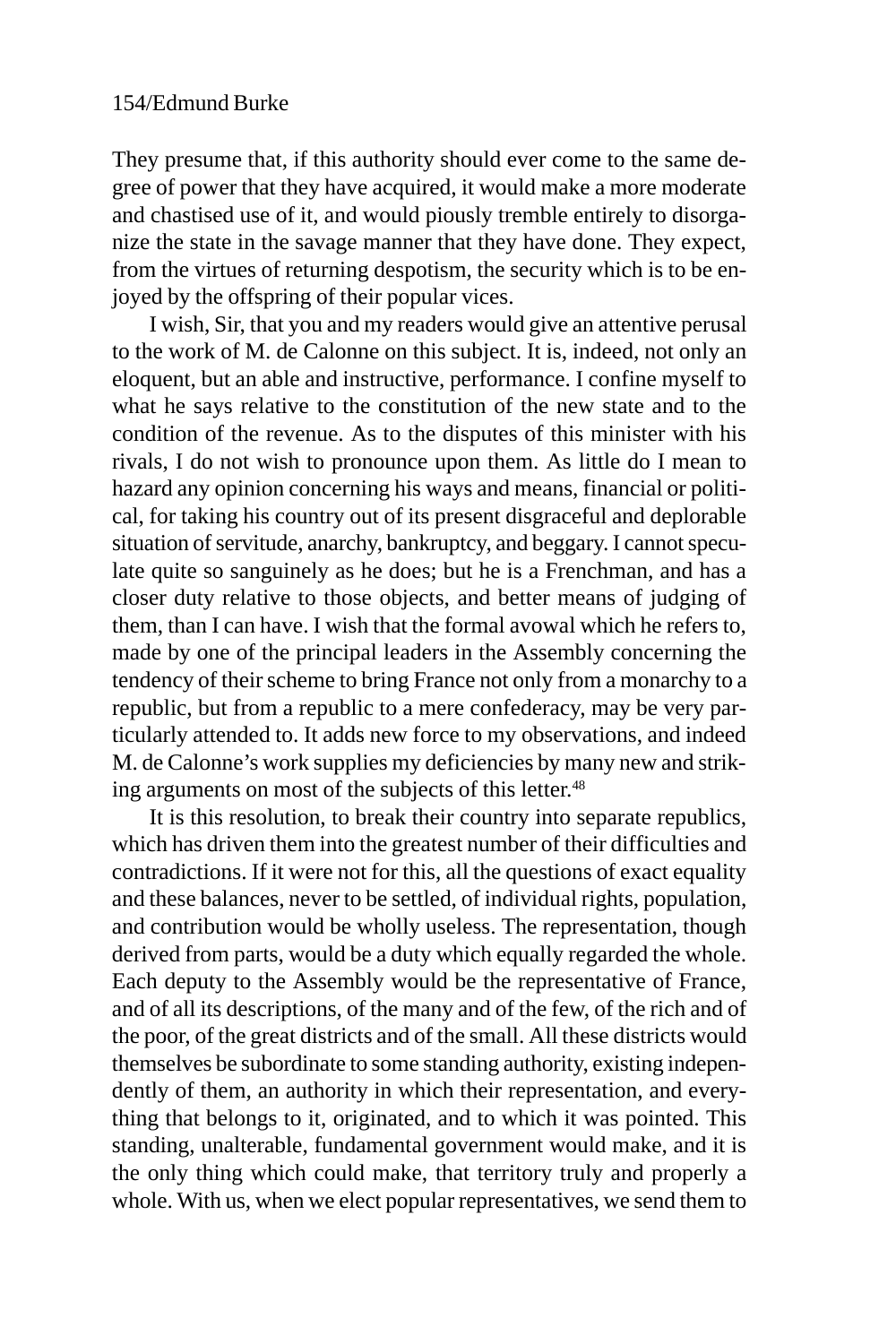a council in which each man individually is a subject and submitted to a government complete in all its ordinary functions. With you the elective Assembly is the sovereign, and the sole sovereign; all the members are therefore integral parts of this sole sovereignty. But with us it is totally different. With us the representative, separated from the other parts, can have no action and no existence. The government is the point of reference of the several members and districts of our representation. This is the center of our unity. This government of reference is a trustee for the whole, and not for the parts. So is the other branch of our public council, I mean the House of Lords. With us the king and the lords are several and joint securities for the equality of each district, each province, each city. When did you hear in Great Britain of any province suffering from the inequality of its representation, what district from having no representation at all? Not only our monarchy and our peerage secure the equality on which our unity depends, but it is the spirit of the House of Commons itself. The very inequality of representation, which is so foolishly complained of, is perhaps the very thing which prevents us from thinking or acting as members for districts. Cornwall elects as many members as all Scotland. But is Cornwall better taken care of than Scotland? Few trouble their heads about any of your bases, out of some giddy clubs. Most of those who wish for any change, upon any plausible grounds, desire it on different ideas.

Your new constitution is the very reverse of ours in its principle; and I am astonished how any persons could dream of holding out anything done in it as an example for Great Britain. With you there is little, or rather no, connection between the last representative and the first constituent. The member who goes to the National Assembly is not chosen by the people, nor accountable to them. There are three elections before he is chosen; two sets of magistracy intervene between him and the primary assembly, so as to render him, as I have said, an ambassador of a state, and not the representative of the people within a state. By this the whole spirit of the election is changed, nor can any corrective which your constitution-mongers have devised render him anything else than what he is. The very attempt to do it would inevitably introduce a confusion, if possible, more horrid than the present. There is no way to make a connection between the original constituent and the representative, but by the circuitous means which may lead the candidate to apply in the first instance to the primary electors, in order that by their authoritative instructions (and something more perhaps) these primary elec-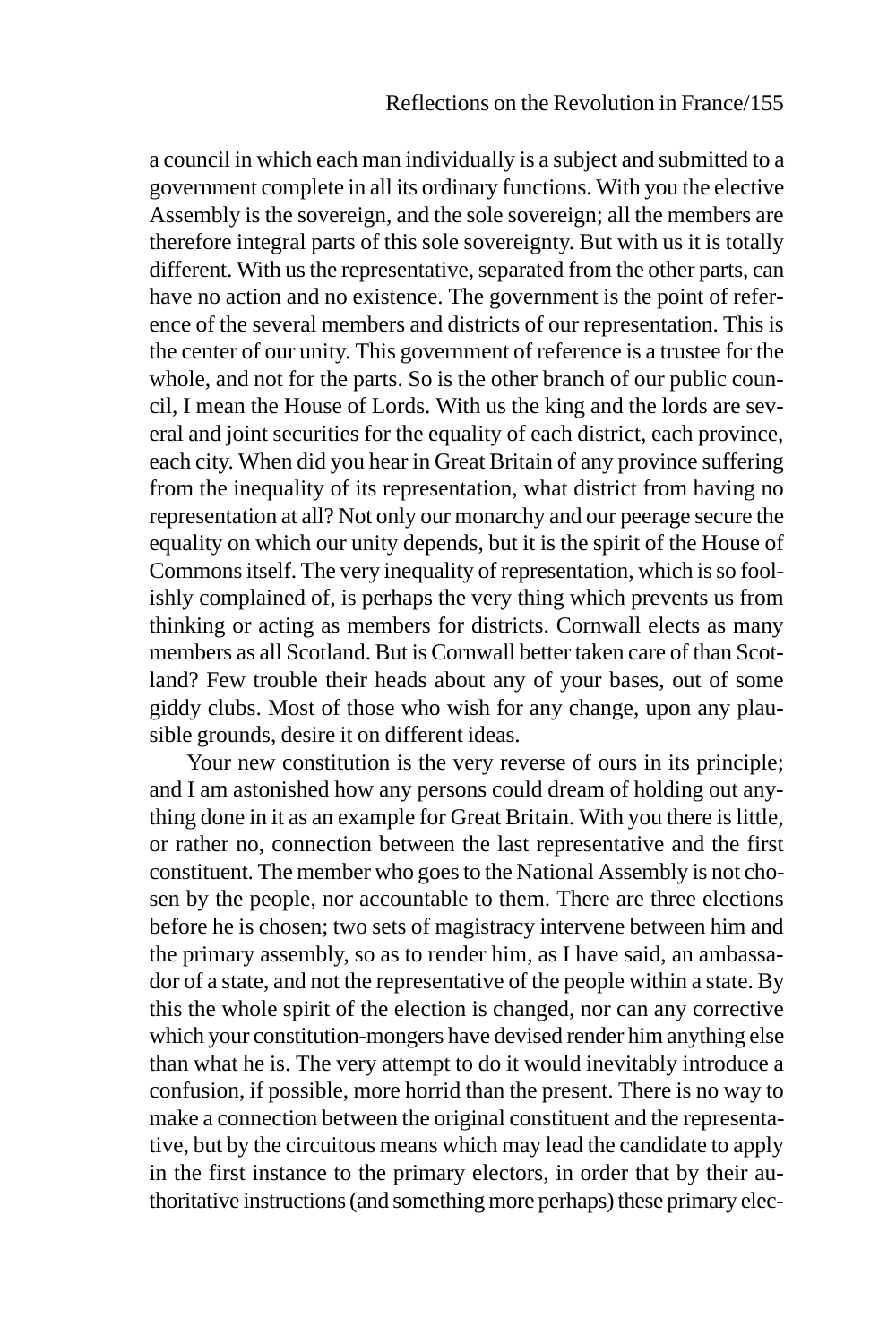tors may force the two succeeding bodies of electors to make a choice agreeable to their wishes. But this would plainly subvert the whole scheme. It would be to plunge them back into that tumult and confusion of popular election which, by their interposed gradation of elections, they mean to avoid, and at length to risk the whole fortune of the state with those who have the least knowledge of it and the least interest in it. This is a perpetual dilemma into which they are thrown by the vicious, weak, and contradictory principles they have chosen. Unless the people break up and level this gradation, it is plain that they do not at all substantially elect to the Assembly; indeed, they elect as little in appearance as reality.

What is it we all seek for in an election? To answer its real purposes, you must first possess the means of knowing the fitness of your man; and then you must retain some hold upon him by personal obligation or dependence. For what end are these primary electors complimented, or rather mocked, with a choice? They can never know anything of the qualities of him that is to serve them, nor has he any obligation whatsoever to them. Of all the powers unfit to be delegated by those who have any real means of judging, that most peculiarly unfit is what relates to a personal choice. In case of abuse, that body of primary electors never can call the representative to an account for his conduct. He is too far removed from them in the chain of representation. If he acts improperly at the end of his two years' lease, it does not concern him for two years more. By the new French constitution the best and the wisest representatives go equally with the worst into this *Limbus Patrum*. Their bottoms are supposed foul, and they must go into dock to be refitted. Every man who has served in an assembly is ineligible for two years after. Just as these magistrates begin to learn their trade, like chimney sweepers, they are disqualified for exercising it. Superficial, new, petulant acquisition, and interrupted, dronish, broken, ill recollection is to be the destined character of all your future governors. Your constitution has too much of jealousy to have much of sense in it. You consider the breach of trust in the representative so principally that you do not at all regard the question of his fitness to execute it.

This purgatory interval is not unfavorable to a faithless representative, who may be as good a canvasser as he was a bad governor. In this time he may cabal himself into a superiority over the wisest and most virtuous. As in the end all the members of this elective constitution are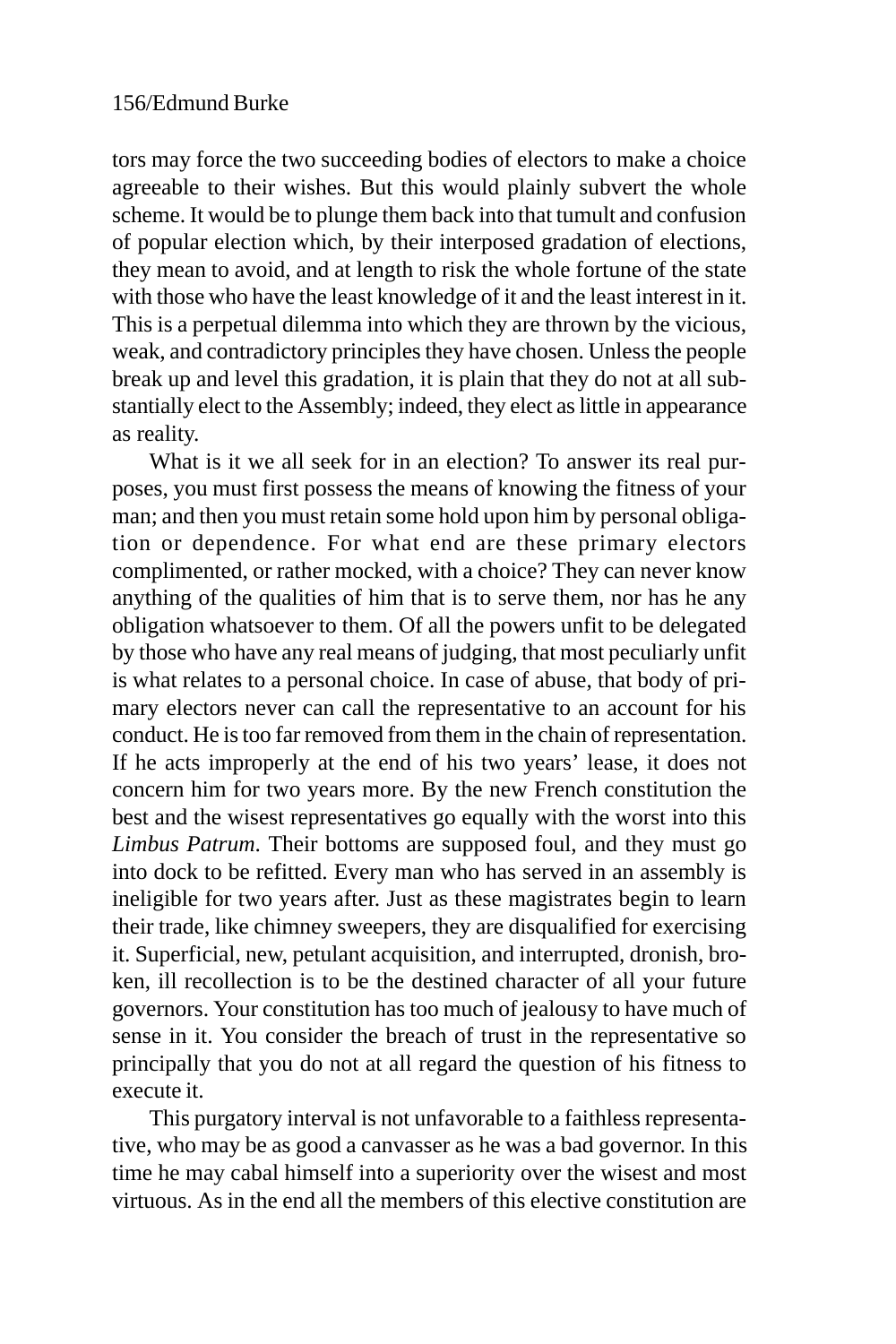equally fugitive and exist only for the election, they may be no longer the same persons who had chosen him, to whom he is to be responsible when he solicits for a renewal of his trust. To call all the secondary electors of the Commune to account is ridiculous, impracticable, and unjust; they may themselves have been deceived in their choice, as the third set of electors, those of the Department, may be in theirs. In your elections responsibility cannot exist.

Finding no sort of principle of coherence with each other in the nature and constitution of the several new republics of France, I considered what cement the legislators had provided for them from any extraneous materials. Their confederations, their spectacles, their civic feasts, and their enthusiasm I take no notice of; they are nothing but mere tricks; but tracing their policy through their actions, I think I can distinguish the arrangements by which they propose to hold these republics together. The first is the confiscation, with the compulsory paper currency annexed to it; the second is the supreme power of the city of Paris; the third is the general army of the state. Of this last I shall reserve what I have to say until I come to consider the army as a head by itself.

As to the operation of the first (the confiscation and paper currency) merely as a cement, I cannot deny that these, the one depending on the other, may for some time compose some sort of cement if their madness and folly in the management, and in the tempering of the parts together, does not produce a repulsion in the very outset. But allowing to the scheme some coherence and some duration, it appears to me that if, after a while, the confiscation should not be found sufficient to support the paper coinage (as I am morally certain it will not), then, instead of cementing, it will add infinitely to the dissociation, distraction, and confusion of these confederate republics, both with relation to each other and to the several parts within themselves. But if the confiscation should so far succeed as to sink the paper currency, the cement is gone with the circulation. In the meantime its binding force will be very uncertain, and it will straiten or relax with every variation in the credit of the paper.

One thing only is certain in this scheme, which is an effect seemingly collateral, but direct, I have no doubt, in the minds of those who conduct this business, that is, its effect in producing an oligarchy in every one of the republics. A paper circulation, not founded on any real money deposited or engaged for, amounting already to forty-four millions of English money, and this currency by force substituted in the place of the coin of the kingdom, becoming thereby the substance of its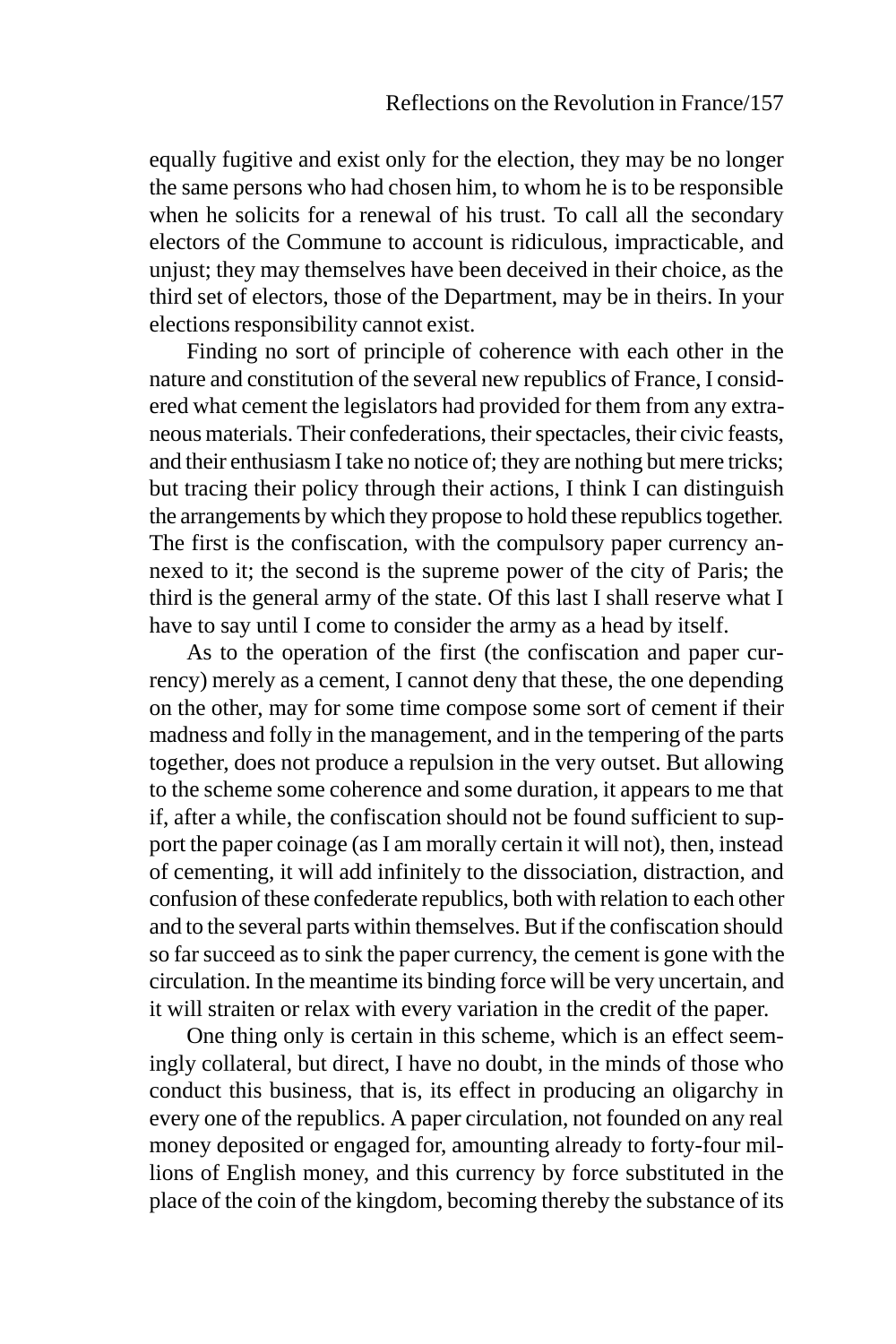revenue as well as the medium of all its commercial and civil intercourse, must put the whole of what power, authority, and influence is left, in any form whatsoever it may assume, into the hands of the managers and conductors of this circulation.

In England, we feel the influence of the Bank, though it is only the center of a voluntary dealing. He knows little indeed of the influence of money upon mankind who does not see the force of the management of a monied concern which is so much more extensive and in its nature so much more depending on the managers than any of ours. But this is not merely a money concern. There is another member in the system inseparably connected with this money management. It consists in the means of drawing out at discretion portions of the confiscated lands for sale, and carrying on a process of continual transmutation of paper into land, and land into paper. When we follow this process in its effects, we may conceive something of the intensity of the force with which this system must operate. By this means the spirit of money-jobbing and speculation goes into the mass of land itself and incorporates with it. By this kind of operation that species of property becomes (as it were) volatilized; it assumes an unnatural and monstrous activity, and thereby throws into the hands of the several managers, principal and subordinate, Parisian and provincial, all the representative of money and perhaps a full tenth part of all the land in France, which has now acquired the worst and most pernicious part of the evil of a paper circulation, the greatest possible uncertainty in its value. They have reversed the Latonian kindness to the landed property of Delos. They have sent theirs to be blown about, like the light fragments of a wreck, *oras et littora circum*.

The new dealers, being all habitually adventurers and without any fixed habits of local predilections, will purchase to job out again, as the market of paper or of money or of land shall present an advantage. For though a holy bishop thinks that agriculture will derive great advantages from the "enlightened" usurers who are to purchase the church confiscations, I, who am not a good but an old farmer, with great humility beg leave to tell his late lordship that usury is not a tutor of agriculture; and if the word "enlightened" be understood according to the new dictionary, as it always is in your new schools, I cannot conceive how a man's not believing in God can teach him to cultivate the earth with the least of any additional skill or encouragement. "Diis immortalibus sero," said an old Roman, when he held one handle of the plough, whilst Death held the other. Though you were to join in the commission all the direc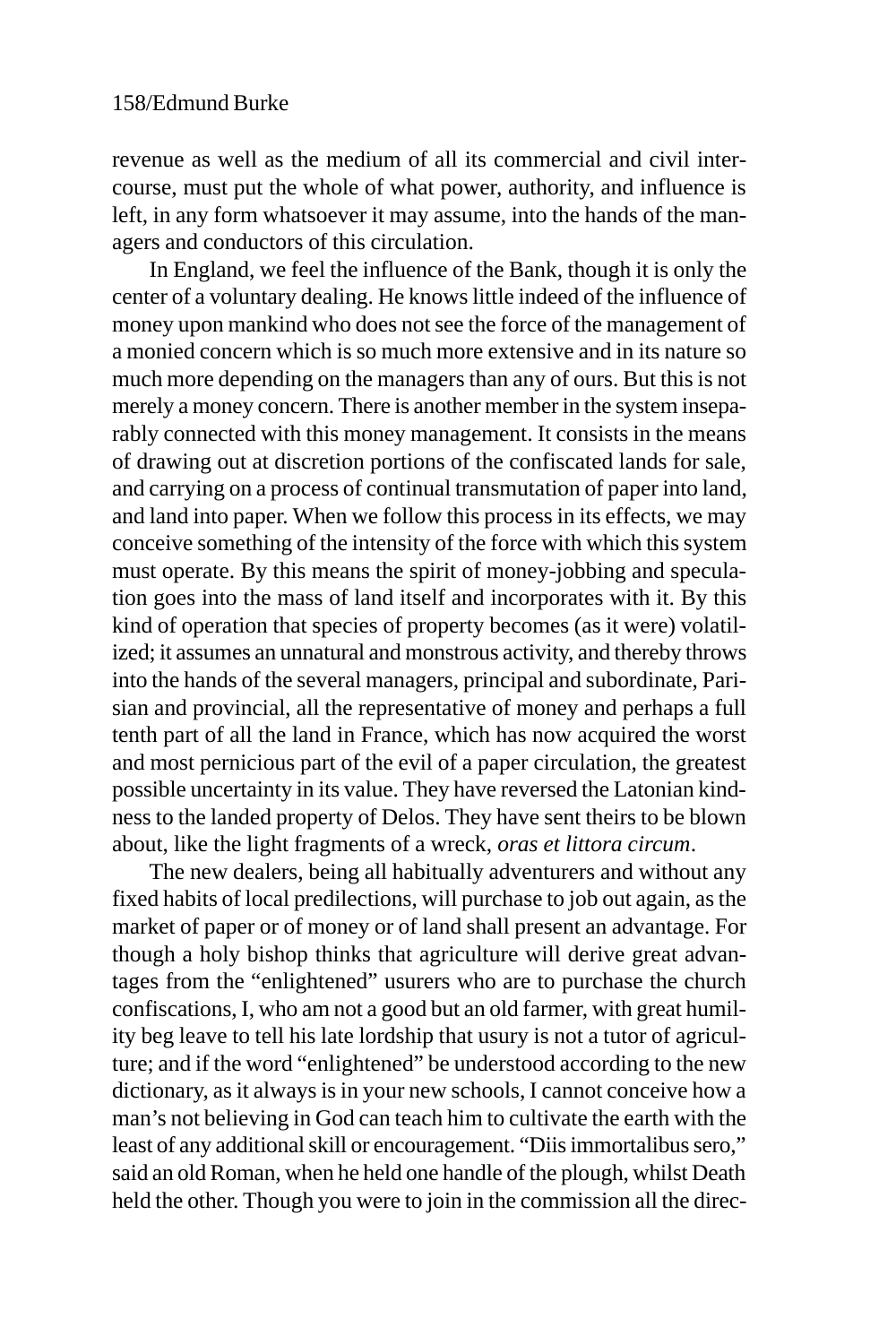tors of the two academies to the directors of the Caisse d'Escompte, one old, experienced peasant is worth them all. I have got more information upon a curious and interesting branch of husbandry, in one short conversation with an old Carthusian monk, than I have derived from all the Bank directors that I have ever conversed with. However, there is no cause for apprehension from the meddling of money dealers with rural economy. These gentlemen are too wise in their generation. At first, perhaps, their tender and susceptible imaginations may be captivated with the innocent and unprofitable delights of a pastoral life; but in a little time they will find that agriculture is a trade much more laborious, and much less lucrative, than that which they had left. After making its panegyric, they will turn their backs on it like their great precursor and prototype. They may, like him, begin by singing "*Beatus ille*" but what will be the end?

Haec ubi locutus foenerator Alphius, Jam jam futurus rusticus Omnem redegit idibus pecuniam; Quaerit calendis ponere.

They will cultivate the *Caisse d'Eglise*, under the sacred auspices of this prelate, with much more profit than its vineyards and its cornfields. They will employ their talents according to their habits and their interests. They will not follow the plough whilst they can direct treasuries and govern provinces.

Your legislators, in everything new, are the very first who have founded a commonwealth upon gaming, and infused this spirit into it as its vital breath. The great object in these politics is to metamorphose France from a great kingdom into one great playtable; to turn its inhabitants into a nation of gamesters; to make speculation as extensive as life; to mix it with all its concerns and to divert the whole of the hopes and fears of the people from their usual channels into the impulses, passions, and superstitions of those who live on chances. They loudly proclaim their opinion that this their present system of a republic cannot possibly exist without this kind of gaming fund, and that the very thread of its life is spun out of the staple of these speculations. The old gaming in funds was mischievous enough, undoubtedly, but it was so only to individuals. Even when it had its greatest extent, in the Mississippi and South Sea, it affected but few, comparatively; where it extends further,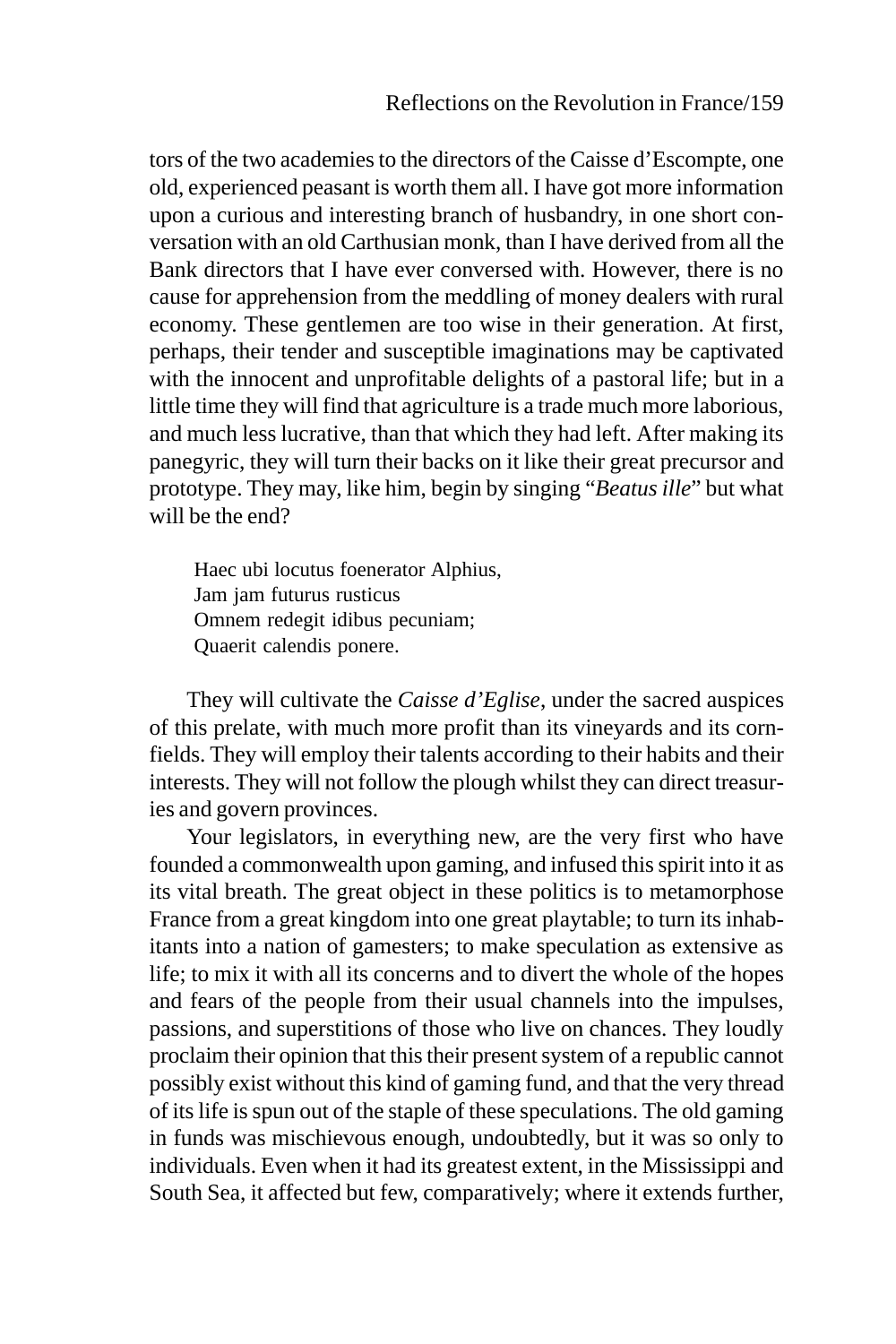as in lotteries, the spirit has but a single object. But where the law, which in most circumstances forbids, and in none countenances, gaming, is itself debauched so as to reverse its nature and policy and expressly to force the subject to this destructive table by bringing the spirit and symbols of gaming into the minutest matters and engaging everybody in it, and in everything, a more dreadful epidemic distemper of that kind is spread than yet has appeared in the world. With you a man can neither earn nor buy his dinner without a speculation. What he receives in the morning will not have the same value at night. What he is compelled to take as pay for an old debt will not be received as the same when he comes to pay a debt contracted by himself, nor will it be the same when by prompt payment he would avoid contracting any debt at all. Industry must wither away. Economy must be driven from your country. Careful provision will have no existence. Who will labor without knowing the amount of his pay? Who will study to increase what none can estimate? Who will accumulate, when he does not know the value of what he saves? If you abstract it from its uses in gaming, to accumulate your paper wealth would be not the providence of a man, but the distempered instinct of a jackdaw.

The truly melancholy part of the policy of systematically making a nation of gamesters is this, that though all are forced to play, few can understand the game; and fewer still are in a condition to avail themselves of the knowledge. The many must be the dupes of the few who conduct the machine of these speculations. What effect it must have on the country people is visible. The townsman can calculate from day to day, not so the inhabitant of the country. When the peasant first brings his corn to market, the magistrate in the towns obliges him to take the assignat at par; when he goes to the shop with his money, he finds it seven per cent the worse for crossing the way. This market he will not readily resort to again. The townspeople will be inflamed; they will force the country people to bring their corn. Resistance will begin, and the murders of Paris and St. Denis may be renewed through all France.

What signifies the empty compliment paid to the country by giving it, perhaps, more than its share in the theory of your representation? Where have you placed the real power over monied and landed circulation? Where have you placed the means of raising and falling the value of every man's freehold? Those whose operations can take form, or add ten per cent to, the possessions of every man in France must be the masters of every man in France. The whole of the power obtained by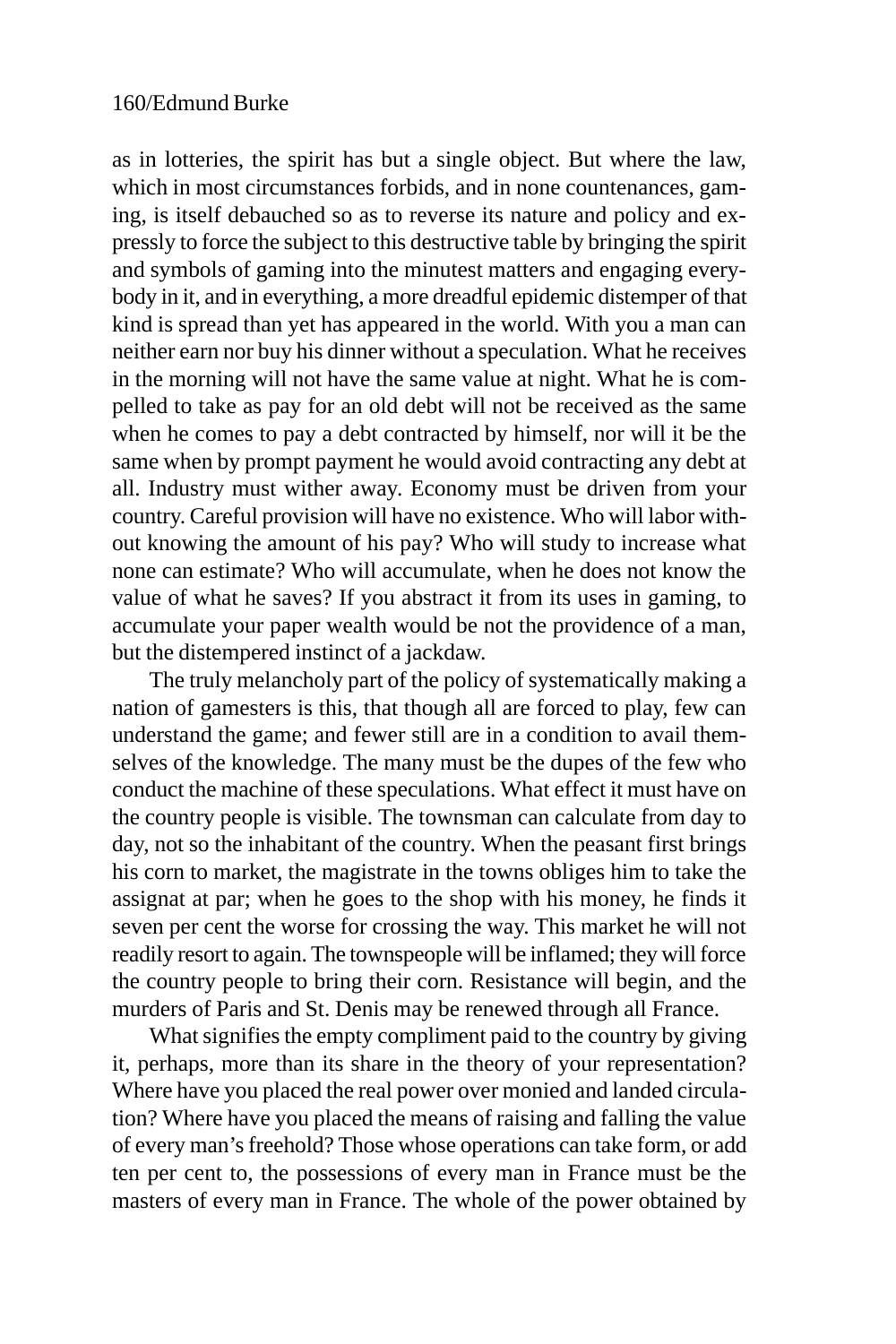this revolution will settle in the towns among the burghers and the monied directors who lead them. The landed gentleman, the yeoman, and the peasant have, none of them, habits or inclinations or experience which can lead them to any share in this the sole source of power and influence now left in France. The very nature of a country life, the very nature of landed property, in all the occupations, and all the pleasures they afford, render combination and arrangement (the sole way of procuring and exerting influence) in a manner impossible amongst country people. Combine them by all the art you can, and all the industry, they are always dissolving into individuality. Anything in the nature of incorporation is almost impracticable amongst them. Hope, fear, alarm, jealousy, the ephemerous tale that does its business and dies in a day—all these things which are the reins and spurs by which leaders check or urge the minds of followers are not easily employed, or hardly at all, amongst scattered people. They assemble, they arm, they act with the utmost difficulty and at the greatest charge. Their efforts, if ever they can be commenced, cannot be sustained. They cannot proceed systematically. If the country gentlemen attempt an influence through the mere income of their property, what is it to that of those who have ten times their income to sell, and who can ruin their property by bringing their plunder to meet it at market? If the landed man wishes to mortgage, he falls the value of his land and raises the value of assignats. He augments the power of his enemy by the very means he must take to contend with him. The country gentleman, therefore, the officer by sea and land, the man of liberal views and habits, attached to no profession, will be as completely excluded from the government of his country as if he were legislatively proscribed. It is obvious that in the towns all things which conspire against the country gentleman combine in favor of the money manager and director. In towns combination is natural. The habits of burghers, their occupations, their diversion, their business, their idleness continually bring them into mutual contact. Their virtues and their vices are sociable; they are always in garrison; and they come embodied and half disciplined into the hands of those who mean to form them for civil or military action.

All these considerations leave no doubt on my mind that, if this monster of a constitution can continue, France will be wholly governed by the agitators in corporations, by societies in the towns formed of directors of assignats, and trustees for the sale of church lands, attorneys, agents, money jobbers, speculators, and adventurers, composing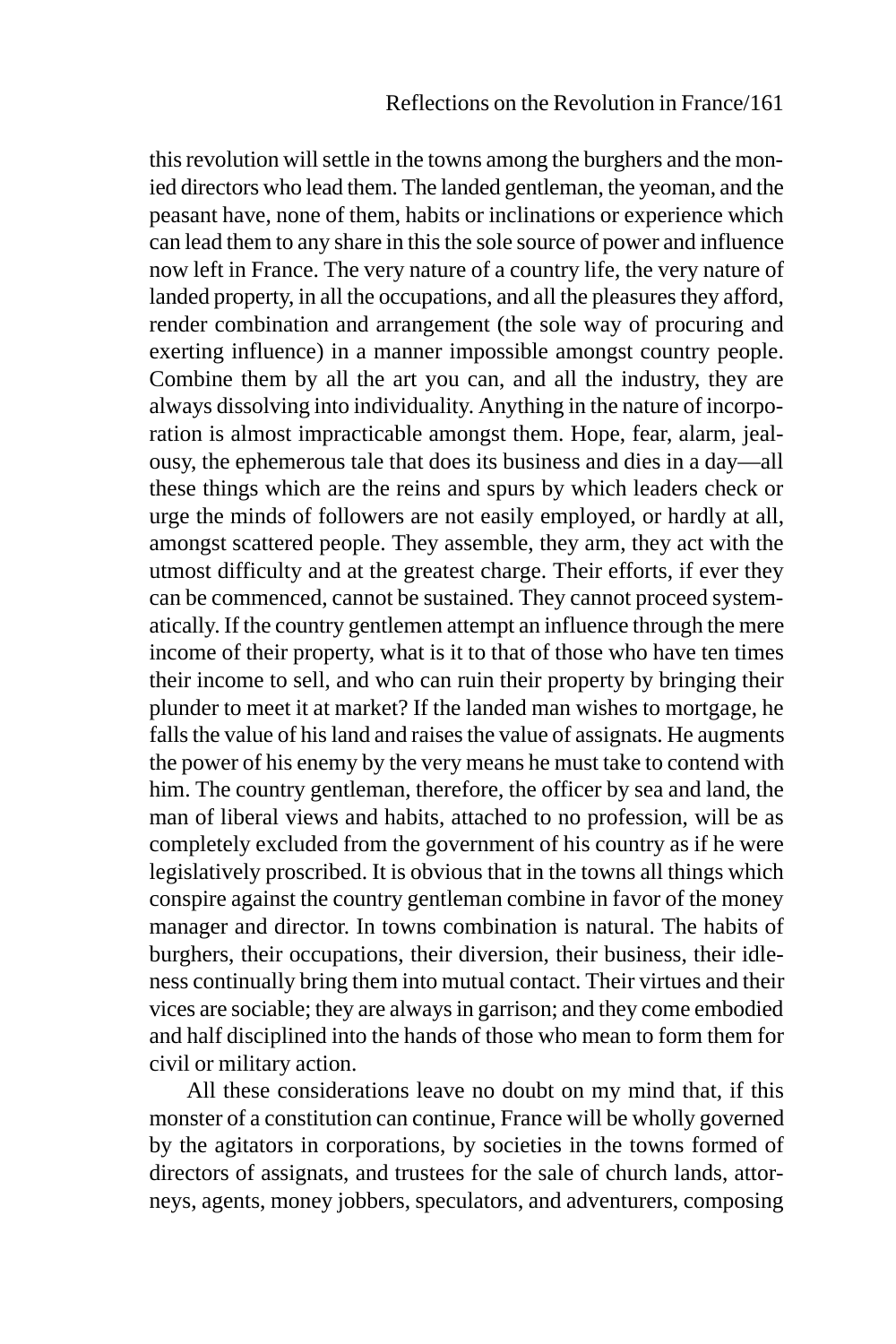an ignoble oligarchy founded on the destruction of the crown, the church, the nobility, and the people. Here end all the deceitful dreams and visions of the equality and rights of men. In the Serbonian bog of this base oligarchy they are all absorbed, sunk, and lost forever.

Though human eyes cannot trace them, one would be tempted to think some great offenses in France must cry to heaven, which has thought fit to punish it with a subjection to a vile and inglorious domination in which no comfort or compensation is to be found in any, even of those false, splendors which, playing about other tyrannies, prevent mankind from feeling themselves dishonored even whilst they are oppressed. I must confess I am touched with a sorrow, mixed with some indignation, at the conduct of a few men, once of great rank and still of great character, who, deluded with specious names, have engaged in a business too deep for the line of their understanding to fathom; who have lent their fair reputation and the authority of their high-sounding names to the designs of men with whom they could not be acquainted, and have thereby made their very virtues operate to the ruin of their country.

So far as to the first cementing principle.

The second material of cement for their new republic is the superiority of the city of Paris; and this I admit is strongly connected with the other cementing principle of paper circulation and confiscation. It is in this part of the project we must look for the cause of the destruction of all the old bounds of provinces and jurisdictions, ecclesiastical and secular, and the dissolution of all ancient combinations of things, as well as the formation of so many small unconnected republics. The power of the city of Paris is evidently one great spring of all their politics. It is through the power of Paris, now become the center and focus of jobbing, that the leaders of this faction direct, or rather command, the whole legislative and the whole executive government. Everything, therefore, must be done which can confirm the authority of that city over the other republics. Paris is compact; she has an enormous strength, wholly disproportioned to the force of any of the square republics; and this strength is collected and condensed within a narrow compass. Paris has a natural and easy connection of its parts, which will not be affected by any scheme of a geometrical constitution, nor does it much signify whether its proportion of representation be more or less, since it has the whole draft of fishes in its dragnet. The other divisions of the kingdom, being hackled and torn to pieces, and separated from all their habitual means and even principles of union, cannot, for some time at least, confederate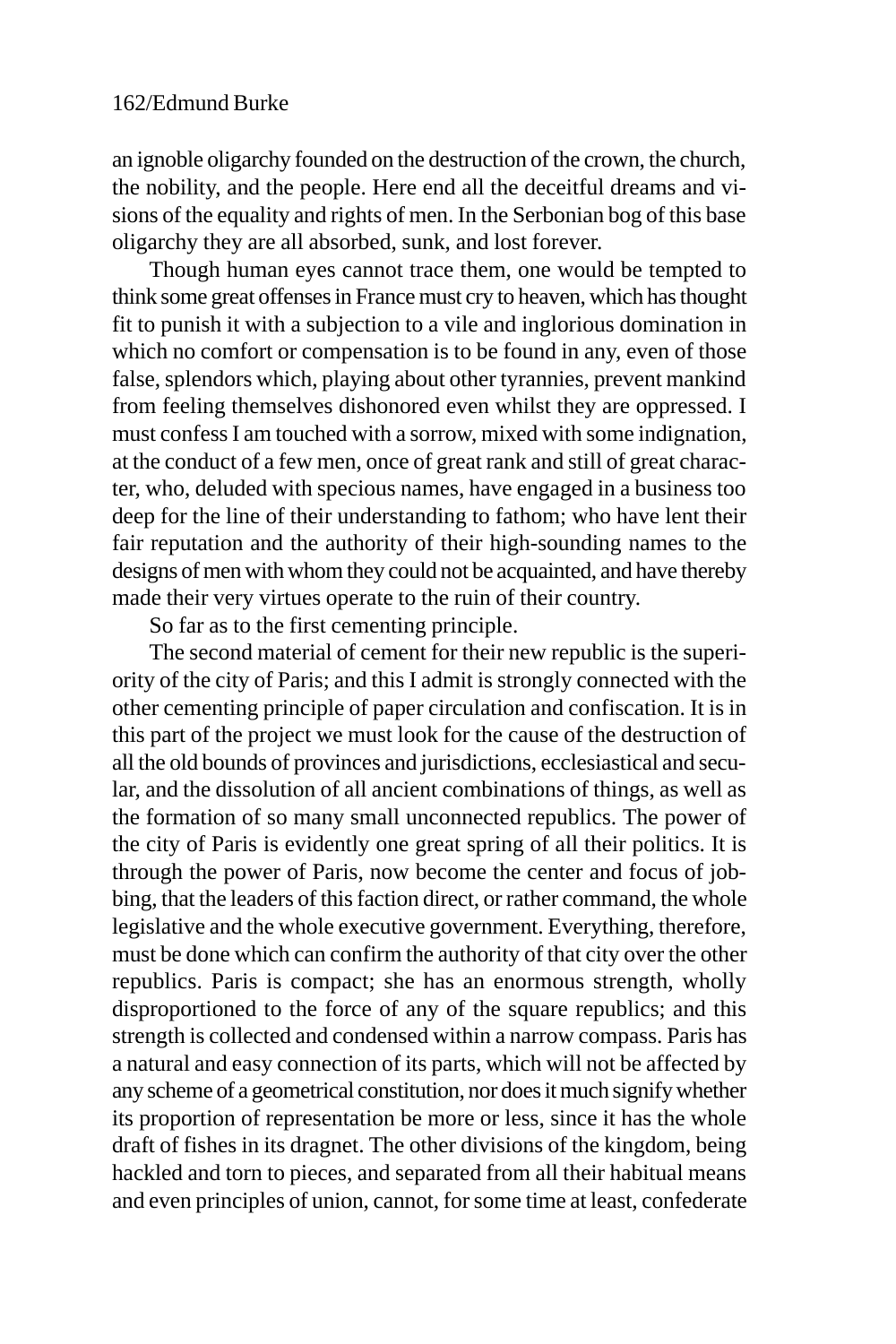against her. Nothing was to be left in all the subordinate members but weakness, disconnection, and confusion. To confirm this part of the plan, the Assembly has lately come to a resolution that no two of their republics shall have the same commander-in-chief.

To a person who takes a view of the whole, the strength of Paris, thus formed, will appear a system of general weakness. It is boasted that the geometrical policy has been adopted, that all local ideas should be sunk, and that the people should no longer be Gascons, Picards, Bretons, Normans, but Frenchmen, with one country, one heart, and one Assembly. But instead of being all Frenchmen, the greater likelihood is that the inhabitants of that region will shortly have no country. No man ever was attached by a sense of pride, partiality, or real affection to a description of square measurement. He never will glory in belonging to the Chequer No. 71, or to any other badge-ticket. We begin our public affections in our families. No cold relation is a zealous citizen. We pass on to our neighborhoods and our habitual provincial connections. These are inns and resting places. Such divisions of our country as have been formed by habit, and not by a sudden jerk of authority, were so many little images of the great country in which the heart found something which it could fill. The love to the whole is not extinguished by this subordinate partiality. Perhaps it is a sort of elemental training to those higher and more large regards by which alone men come to be affected, as with their own concern, in the prosperity of a kingdom so extensive as that of France. In that general territory itself, as in the old name of provinces, the citizens are interested from old prejudices and unreasoned habits, and not on account of the geometric properties of its figure. The power and pre-eminence of Paris does certainly press down and hold these republics together as long as it lasts. But, for the reasons I have already given you, I think it cannot last very long.

Passing from the civil creating and the civil cementing principles of this constitution to the National Assembly, which is to appear and act as sovereign, we see a body in its constitution with every possible power, and no possible external control. We see a body without fundamental laws, without established maxims, without respected rules of proceeding, which nothing can keep firm to any system whatsoever. Their idea of their powers is always taken at the utmost stretch of legislative competence, and their examples for common cases from the exceptions of the most urgent necessity. The future is to be in most respects like the present Assembly; but, by the mode of the new elections and the ten-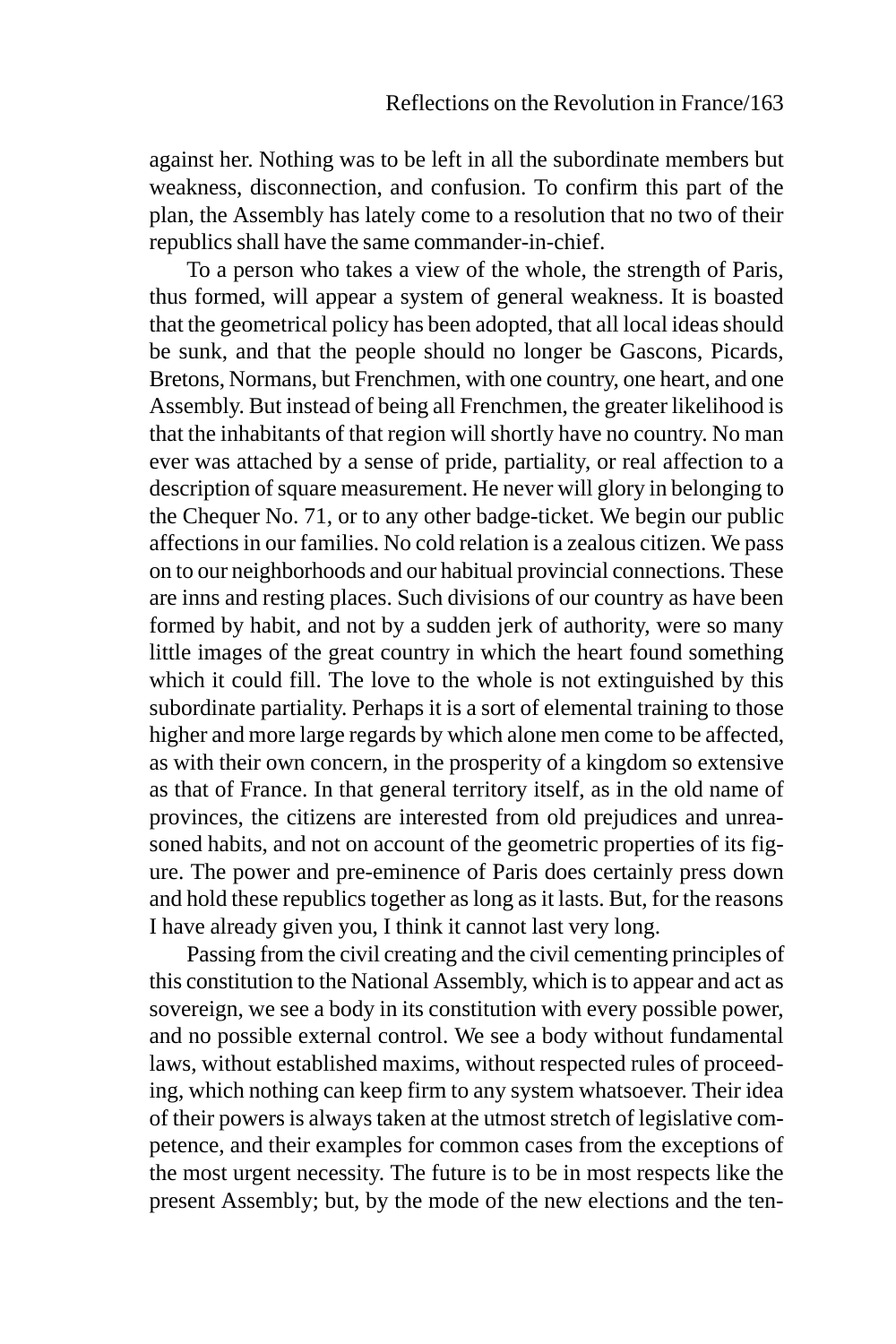dency of the new circulations, it will be purged of the small degree of internal control existing in a minority chosen originally from various interests, and preserving something of their spirit. If possible, the next Assembly must be worse than the present. The present, by destroying and altering everything, will leave to their successors apparently nothing popular to do. They will be roused by emulation and example to enterprises the boldest and the most absurd. To suppose such an Assembly sitting in perfect quietude is ridiculous.

Your all-sufficient legislators, in their hurry to do everything at once, have forgotten one thing that seems essential, and which I believe never has been before, in the theory or the practice, omitted by any projector of a republic. They have forgotten to constitute a senate or something of that nature and character. Never before this time was heard of a body politic composed of one legislative and active assembly, and its executive officers, without such a council, without something to which foreign states might connect themselves; something to which, in the ordinary detail of government, the people could look up; something which might give a bias and steadiness and preserve something like consistency in the proceedings of state. Such a body kings generally have as a council. A monarchy may exist without it, but it seems to be in the very essence of a republican government. It holds a sort of middle place between the supreme power exercised by the people, or immediately delegated from them, and the mere executive. Of this there are no traces in your constitution, and in providing nothing of this kind your Solons and Numas have, as much as in anything else, discovered a sovereign incapacity.

Let us now turn our eyes to what they have done toward the formation of an executive power. For this they have chosen a degraded king. This their first executive officer is to be a machine without any sort of deliberative discretion in any one act of his function. At best he is but a channel to convey to the National Assembly such matter as it may import that body to know. If he had been made the exclusive channel, the power would not have been without its importance, though infinitely perilous to those who would choose to exercise it. But public intelligence and statement of facts may pass to the Assembly with equal authenticity through any other conveyance. As to the means, therefore, of giving a direction to measures by the statement of an authorized reporter, this office of intelligence is as nothing.

To consider the French scheme of an executive officer, in its two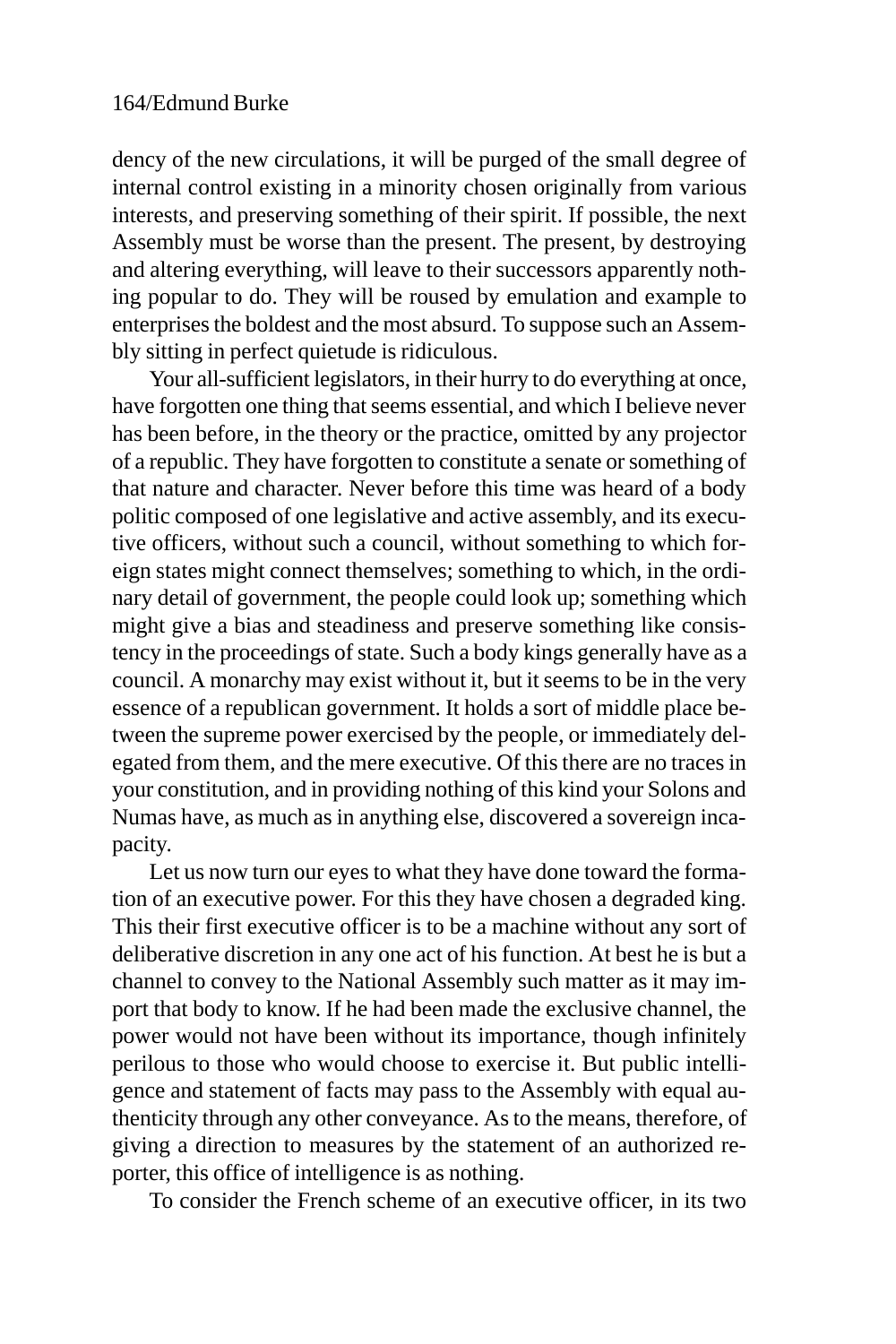natural divisions of civil and political.—In the first, it must be observed that, according to the new constitution, the higher parts of judicature, in either of its lines, are not in the king. The king of France is not the fountain of justice. The judges, neither the original nor the appellate, are of his nomination. He neither proposes the candidates, nor has a negative on the choice. He is not even the public prosecutor. He serves only as a notary to authenticate the choice made of the judges in the several districts. By his officers he is to execute their sentence. When we look into the true nature of his authority, he appears to be nothing more than a chief of bum bailiffs, sergeants at mace, catchpoles, jailers, and hangmen. It is impossible to place anything called royalty in a more degrading point of view. A thousand times better had it been for the dignity of this unhappy prince that he had nothing at all to do with the administration of justice, deprived as he is of all that is venerable and all that is consolatory in that function, without power of originating any process, without a power of suspension, mitigation, or pardon. Everything in justice that is vile and odious is thrown upon him. It was not for nothing that the Assembly has been at such pains to remove the stigma from certain offices when they are resolved to place the person who had lately been their king in a situation but one degree above the executioner, and in an office nearly of the same quality. It is not in nature that, situated as the king of the French now is, he can respect himself or can be respected by others.

View this new executive officer on the side of his political capacity, as he acts under the orders of the National Assembly. To execute laws is a royal office; to execute orders is not to be a king. However, a political executive magistracy, though merely such, is a great trust. It is a trust indeed that has much depending upon its faithful and diligent performance, both in the person presiding in it and in all its subordinates. Means of performing this duty ought to be given by regulation; and dispositions toward it ought to be infused by the circumstances attendant on the trust. It ought to be environed with dignity, authority, and consideration, and it ought to lead to glory. The office of execution is an office of exertion. It is not from impotence we are to expect the tasks of power. What sort of person is a king to command executory service, who has no means whatsoever to reward it? Not in a permanent office; not in a grant of land; no, not in a pension of fifty pounds a year; not in the vainest and most trivial title. In France, the king is no more the fountain of honor than he is the fountain of justice. All rewards, all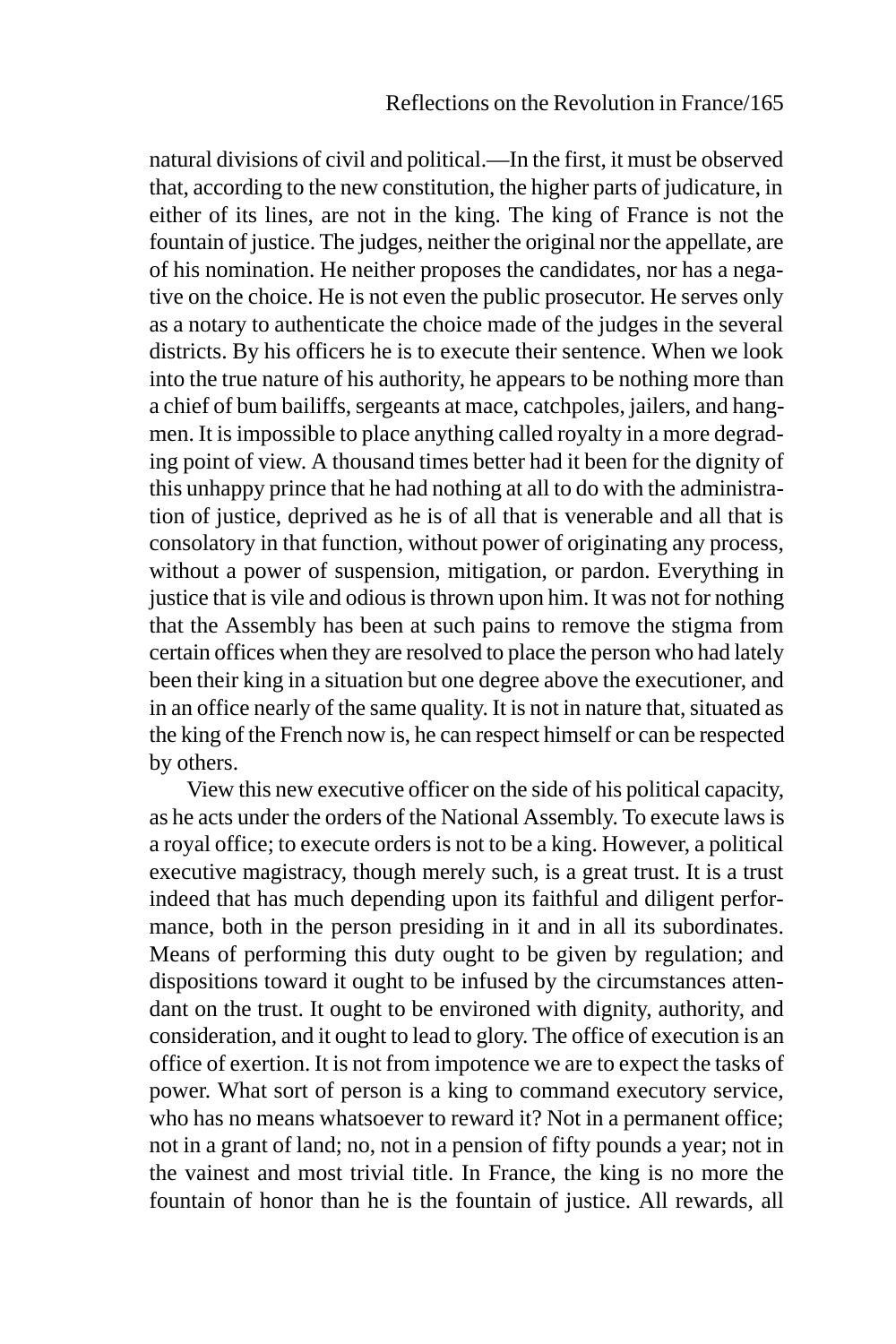distinctions are in other hands. Those who serve the king can be actuated by no natural motive but fear—by a fear of everything except their master. His functions of internal coercion are as odious as those which he exercises in the department of justice. If relief is to be given to any municipality, the Assembly gives it. If troops are to be sent to reduce them to obedience to the Assembly, the king is to execute the order; and upon every occasion he is to be spattered over with the blood of his people. He has no negative; yet his name and authority is used to enforce every harsh decree. Nay, he must concur in the butchery of those who shall attempt to free him from his imprisonment or show the slightest attachment to his person or to his ancient authority.

Executive magistracy ought to be constituted in such a manner that those who compose it should be disposed to love and to venerate those whom they are bound to obey. A purposed neglect or, what is worse, a literal but perverse and malignant obedience must be the ruin of the wisest counsels. In vain will the law attempt to anticipate or to follow such studied neglects and fraudulent attentions. To make them act zealously is not in the competence of law. Kings, even such as are truly kings, may and ought to bear the freedom of subjects that are obnoxious to them. They may, too, without derogating from themselves, bear even the authority of such persons if it promotes their service. Louis the Thirteenth mortally hated the Cardinal de Richelieu, but his support of that minister against his rivals was the source of all the glory of his reign and the solid foundation of his throne itself. Louis the Fourteenth, when come to the throne, did not love the Cardinal Mazarin, but for his interests he preserved him in power. When old, he detested Louvois, but for years, whilst he faithfully served his greatness, he endured his person. When George the Second took Mr. Pitt, who certainly was not agreeable to him, into his councils, he did nothing which could humble a wise sovereign. But these ministers, who were chosen by affairs, not by affections, acted in the name of, and in trust for, kings, and not as their avowed, constitutional, and ostensible masters. I think it impossible that any king, when he has recovered his first terrors, can cordially infuse vivacity and vigor into measures which he knows to be dictated by those who, he must be persuaded, are in the highest degree ill affected to his person. Will any ministers who serve such a king (or whatever he may be called) with but a decent appearance of respect cordially obey the orders of those whom but the other day in his name they had committed to the Bastille? Will they obey the orders of those whom, whilst they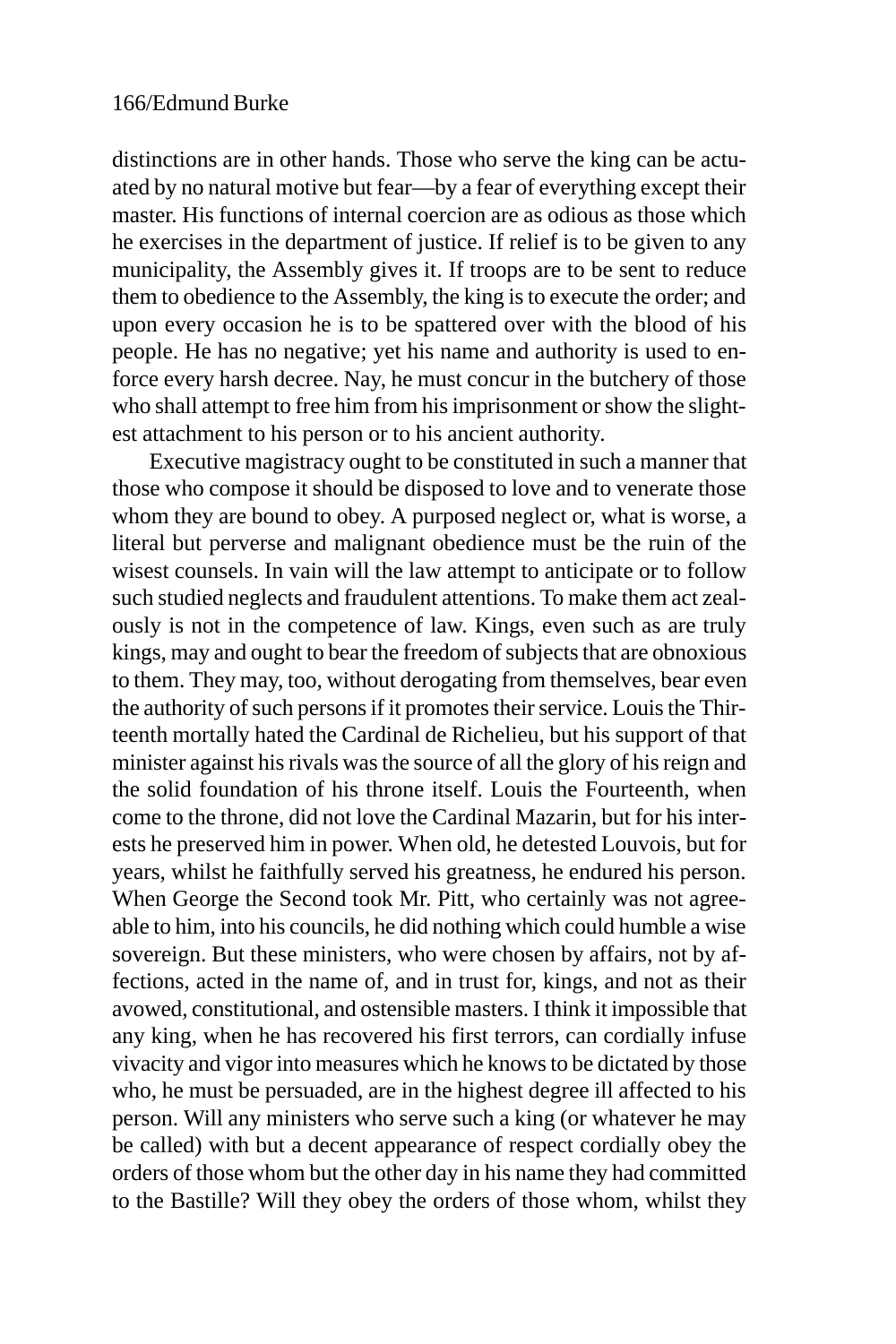were exercising despotic justice upon them, they conceived they were treating with lenity, and from whom, in a prison, they thought they had provided an asylum? If you expect such obedience amongst your other innovations and regenerations, you ought to make a revolution in nature and provide a new constitution for the human mind. Otherwise, your supreme government cannot harmonize with its executory system. There are cases in which we cannot take up with names and abstractions. You may call half a dozen leading individuals, whom we have reason to fear and hate, the nation. It makes no other difference than to make us fear and hate them the more. If it had been thought justifiable and expedient to make such a revolution by such means, and through such persons, as you have made yours, it would have been more wise to have completed the business of the fifth and sixth of October. The new executive officer would then owe his situation to those who are his creators as well as his masters; and he might be bound in interest, in the society of crime, and (if in crimes there could be virtues) in gratitude to serve those who had promoted him to a place of great lucre and great sensual indulgence, and of something more; for more he must have received from those who certainly would not have limited an aggrandized creature, as they have done a submitting antagonist.

A king circumstanced as the present, if he is totally stupefied by his misfortunes so as to think it not the necessity but the premium and privilege of life to eat and sleep, without any regard to glory, can never be fit for the office. If he feels as men commonly feel, he must be sensible that an office so circumstanced is one in which he can obtain no fame or reputation. He has no generous interest that can excite him to action. At best, his conduct will be passive and defensive. To inferior people such an office might be matter of honor. But to be raised to it, and to descend to it, are different things and suggest different sentiments. Does he really name the ministers? They will have a sympathy with him. Are they forced upon him? The whole business between them and the nominal king will be mutual counteraction. In all other countries, the office of ministers of state is of the highest dignity. In France it is full of peril, and incapable of glory. Rivals, however, they will have in their nothingness, whilst shallow ambition exists in the world, or the desire of a miserable salary is an incentive to short-sighted avarice. Those competitors of the ministers are enabled by your constitution to attack them in their vital parts, whilst they have not the means of repelling their charges in any other than the degrading character of culprits. The min-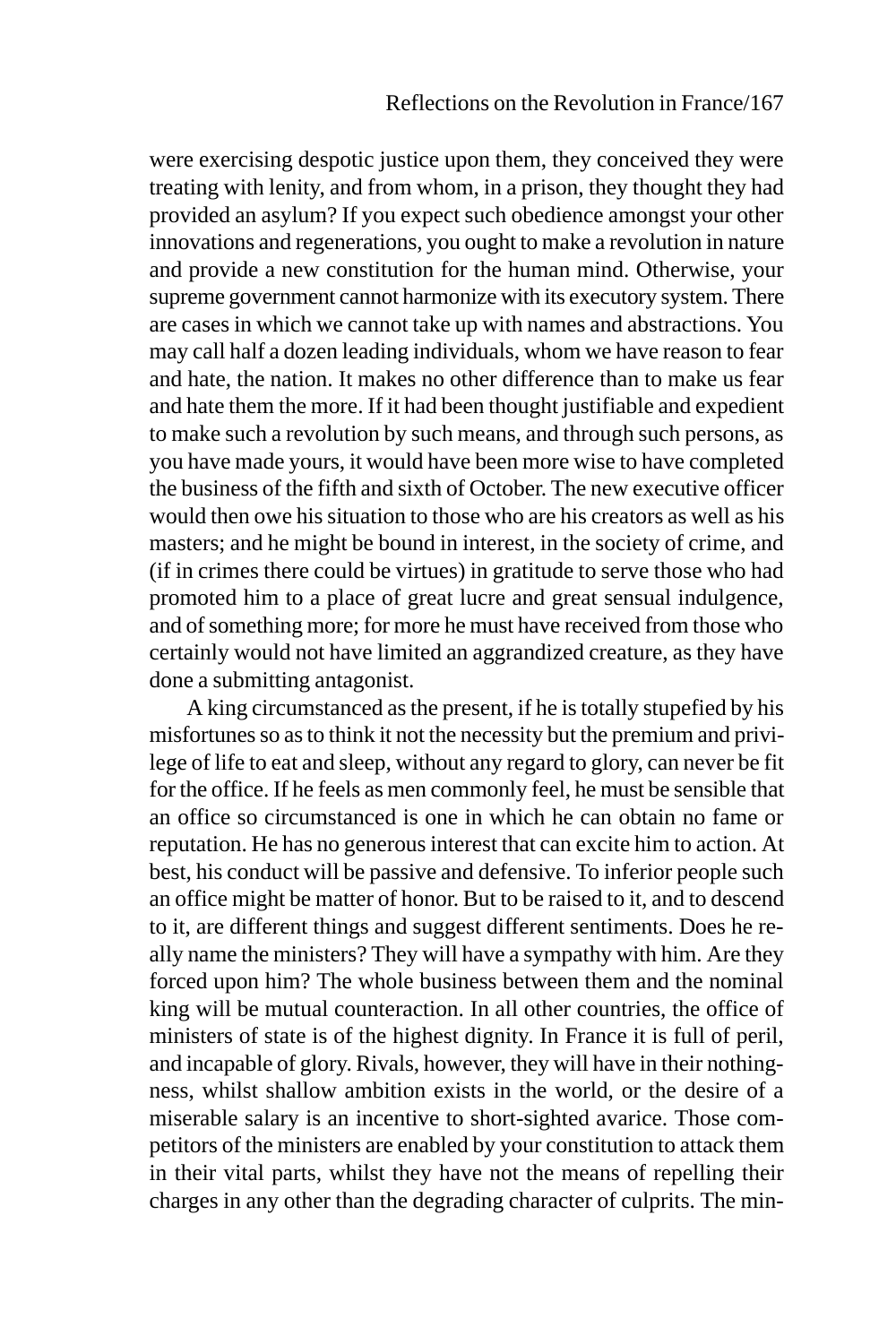isters of state in France are the only persons in that country who are incapable of a share in the national councils. What ministers! What councils! What a nation!—But they are responsible. It is a poor service that is to be had from responsibility. The elevation of mind to be derived from fear will never make a nation glorious. Responsibility prevents crimes. It makes all attempts against the laws dangerous. But for a principle of active and zealous service, none but idiots could think of it. Is the conduct of a war to be trusted to a man who may abhor its principle, who, in every step he may take to render it successful, confirms the power of those by whom he is oppressed? Will foreign states seriously treat with him who has no prerogative of peace or war? No, not so much as in a single vote by himself or his ministers, or by any one whom he can possibly influence. A state of contempt is not a state for a prince; better get rid of him at once.

I know it will be said that these humors in the court and executive government will continue only through this generation, and that the king has been brought to declare the dauphin shall be educated in a conformity to his situation. If he is made to conform to his situation, he will have no education at all. His training must be worse, even, than that of an arbitrary monarch. If he reads—whether he reads or not—some good or evil genius will tell him his ancestors were kings. Thenceforward his object must be to assert himself and to avenge his parents. This you will say is not his duty. That may be; but it is nature; and whilst you pique nature against you, you do unwisely to trust to duty. In this futile scheme of polity, the state nurses in its bosom, for the present, a source of weakness, perplexity, counteraction, inefficiency, and decay; and it prepares the means of its final ruin. In short, I see nothing in the executive force (I cannot call it authority) that has even an appearance of vigor, or that has the smallest degree of just correspondence or symmetry, or amicable relation with the supreme power, either as it now exists or as it is planned for the future government.

You have settled, by an economy as perverted as the policy, two $49$ establishments of government—one real, one fictitious. Both maintained at a vast expense, but the fictitious at, I think, the greatest. Such a machine as the latter is not worth the grease of its wheels. The expense is exorbitant, and neither the show nor the use deserve the tenth part of the charge. Oh! but I don't do justice to the talents of the legislators: I don't allow, as I ought to do, for necessity. Their scheme of executive force was not their choice. This pageant must be kept. The people would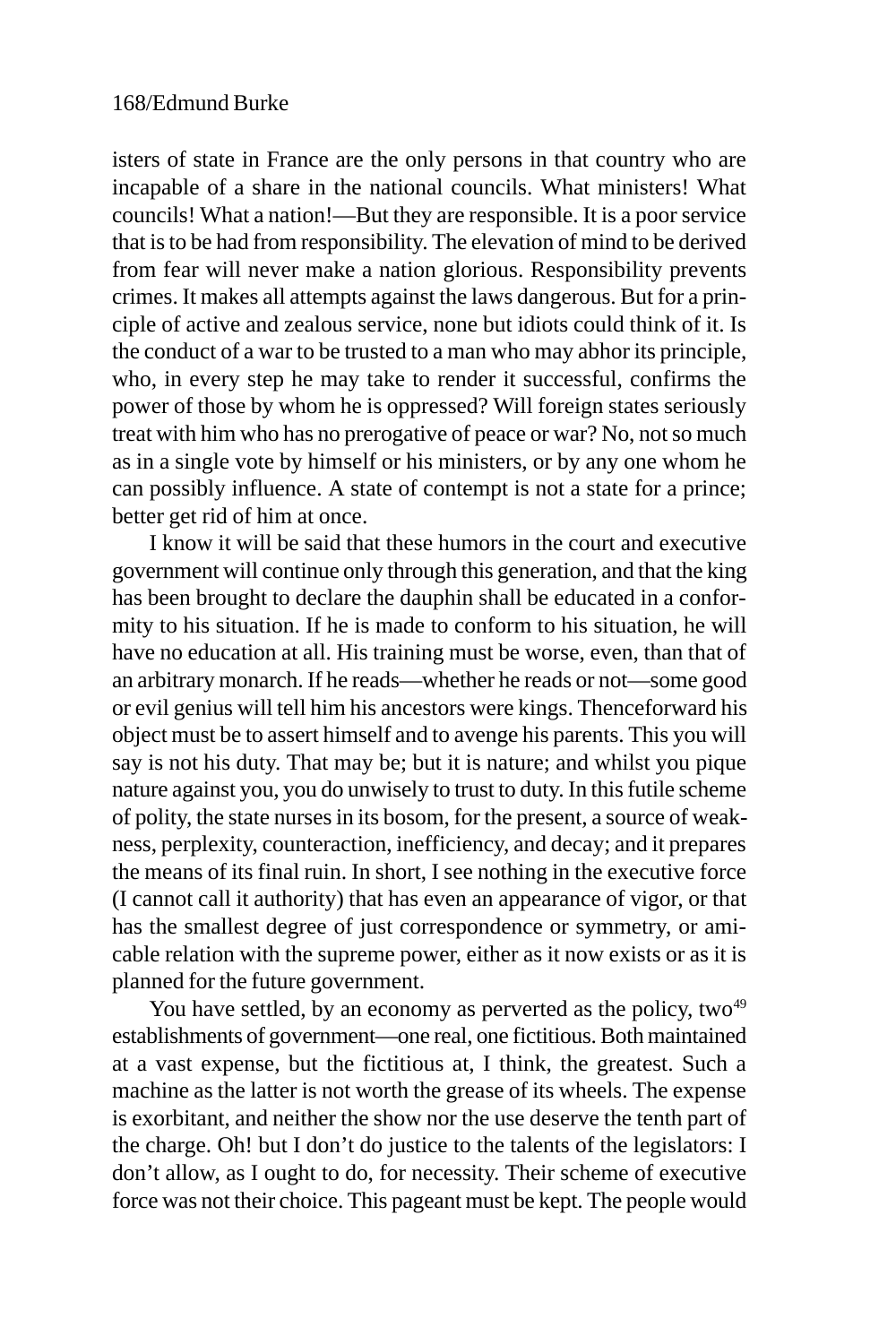not consent to part with it. Right; I understand you. You do, in spite of your grand theories, to which you would have heaven and earth to bend you do know how to conform yourselves to the nature and circumstances of things. But when you were obliged to conform thus far to circumstances, you ought to have carried your submission further, and to have made, what you were obliged to take, a proper instrument, and useful to its end. That was in your power. For instance, among many others, it was in your power to leave to your king the right of peace and war. What! to leave to the executive magistrate the most dangerous of all prerogatives? I know none more dangerous, nor any one more necessary to be so trusted. I do not say that this prerogative ought to be trusted to your king unless he enjoyed other auxiliary trusts along with it, which he does not now hold. But if he did possess them, hazardous as they are undoubtedly, advantages would arise from such a constitution, more than compensating the risk. There is no other way of keeping the several potentates of Europe from intriguing distinctly and personally with the members of your Assembly, from intermeddling in all your concerns, and fomenting, in the heart of your country, the most pernicious of all factions—factions in the interest and under the direction of foreign powers. From that worst of evils, thank God, we are still free. Your skill, if you had any, would be well employed to find out indirect correctives and controls upon this perilous trust. If you did not like those which in England we have chosen, your leaders might have exerted their abilities in contriving better. If it were necessary to exemplify the consequences of such an executive government as yours, in the management of great affairs, I should refer you to the late reports of M. de Montmorin to the National Assembly, and all the other proceedings relative to the differences between Great Britain and Spain. It would be treating your understanding with disrespect to point them out to you.

I hear that the persons who are called ministers have signified an intention of resigning their places. I am rather astonished that they have not resigned long since. For the universe I would not have stood in the situation in which they have been for this last twelvemonth. They wished well, I take it for granted, to the revolution. Let this fact be as it may, they could not, placed as they were upon an eminence, though an eminence of humiliation, but be the first to see collectively, and to feel each in his own department, the evils which have been produced by that revolution. In every step which they took, or forbore to take, they must have felt the degraded situation of their country and their utter incapacity of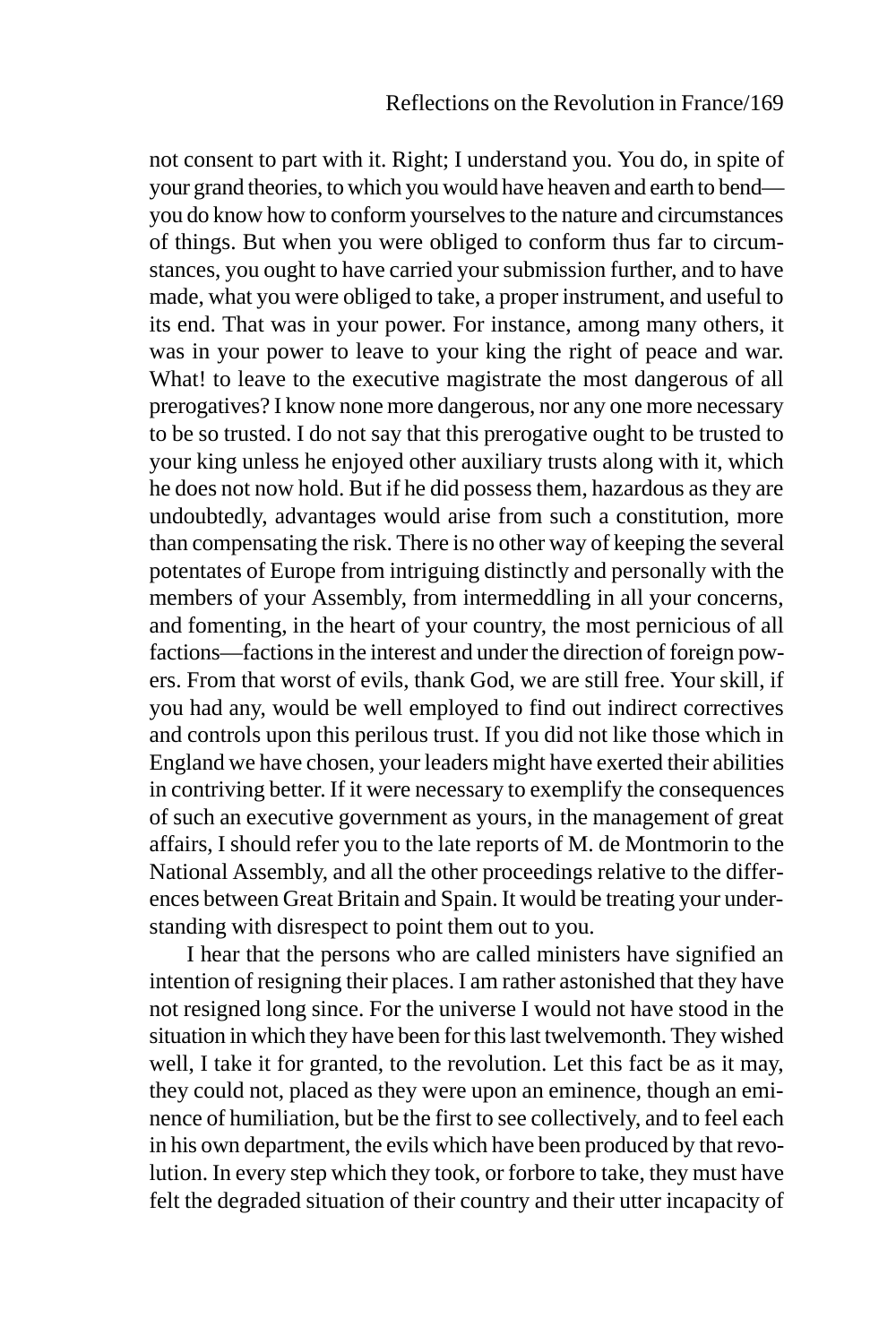serving it. They are in a species of subordinate servitude, in which no men before them were ever seen. Without confidence from their sovereign, on whom they were forced, or from the Assembly, who forced them upon him, all the noble functions of their office are executed by committees of the Assembly without any regard whatsoever to their personal or their official authority. They are to execute, without power; they are to be responsible, without discretion; they are to deliberate, without choice. In their puzzled situations, under two sovereigns, over neither of whom they have any influence, they must act in such a manner as (in effect, whatever they may intend) sometimes to betray the one, sometimes the other, and always to betray themselves. Such has been their situation, such must be the situation of those who succeed them. I have much respect and many good wishes for M. Necker. I am obliged to him for attentions. I thought, when his enemies had driven him from Versailles, that his exile was a subject of most serious congratulations *sed multae urbes et publica vota vicerunt*. He is now sitting on the ruins of the finances and of the monarchy of France.

A great deal more might be observed on the strange constitution of the executory part of the new government, but fatigue must give bounds to the discussion of subjects which in themselves have hardly any limits.

As little genius and talent am I able to perceive in the plan of judicature formed by the National Assembly. According to their invariable course, the framers of your constitution have begun with the utter abolition of the parliaments. These venerable bodies, like the rest of the old government, stood in need of reform, even though there should be no change made in the monarchy. They required several more alterations to adapt them to the system of a free constitution. But they had particulars in their constitution, and those not a few, which deserved approbation from the wise. They possessed one fundamental excellence: they were independent. The most doubtful circumstance attendant on their office, that of its being vendible, contributed however to this independence of character. They held for life. Indeed, they may be said to have held by inheritance. Appointed by the monarch, they were considered as nearly out of his power. The most determined exertions of that authority against them only showed their radical independence. They composed permanent bodies politic, constituted to resist arbitrary innovation; and from that corporate constitution, and from most of their forms, they were well calculated to afford both certainty and stability to the laws. They had been a safe asylum to secure these laws in all the revolutions of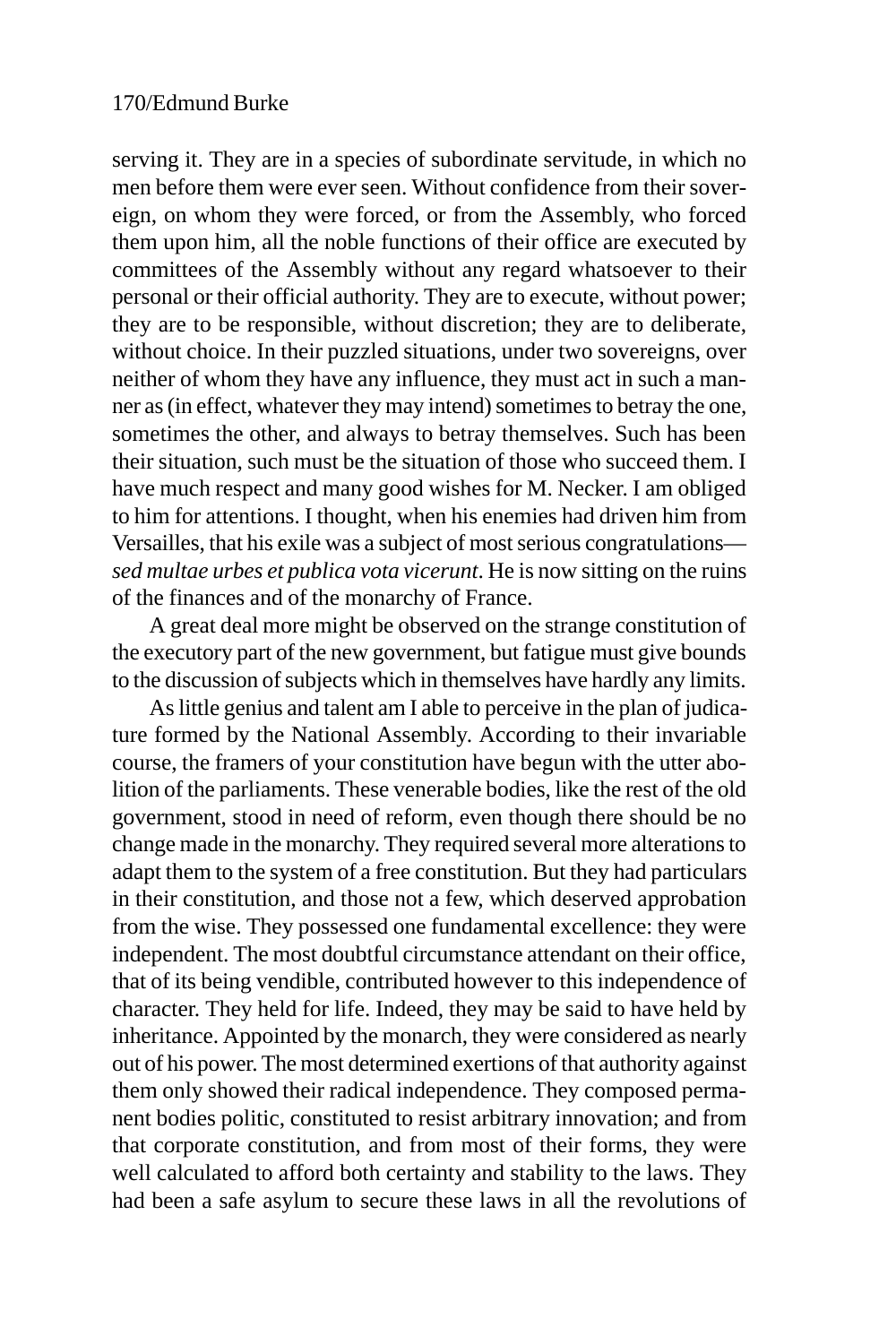humor and opinion. They had saved that sacred deposit of the country during the reigns of arbitrary princes and the struggles of arbitrary factions. They kept alive the memory and record of the constitution. They were the great security to private property which might be said (when personal liberty had no existence) to be, in fact, as well guarded in France as in any other country. Whatever is supreme in a state ought to have, as much as possible, its judicial authority so constituted as not only not to depend upon it, but in some sort to balance it. It ought to give a security to its justice against its power. It ought to make its judicature, as it were, something exterior to the state.

These parliaments had furnished, not the best certainly, but some considerable corrective to the excesses and vices of the monarchy. Such an independent judicature was ten times more necessary when a democracy became the absolute power of the country. In that constitution, elective temporary, local judges, such as you have contrived, exercising their dependent functions in a narrow society, must be the worst of all tribunals. In them it will be vain to look for any appearance of justice toward strangers, toward the obnoxious rich, toward the minority of routed parties, toward all those who in the election have supported unsuccessful candidates. It will be impossible to keep the new tribunals clear of the worst spirit of faction. All contrivances by ballot we know experimentally to be vain and childish to prevent a discovery of inclinations. Where they may the best answer the purposes of concealment, they answer to produce suspicion, and this is a still more mischievous cause of partiality.

If the parliaments had been preserved, instead of being dissolved at so ruinous a charge to the nation, they might have served in this new commonwealth, perhaps not precisely the same (I do not mean an exact parallel), but nearly the same, purposes as the court and senate of Areopagus did in Athens; that is, as one of the balances and correctives to the evils of a light and unjust democracy. Every one knows that this tribunal was the great stay of that state; every one knows with what care it was upheld, and with what a religious awe it was consecrated. The parliaments were not wholly free from faction, I admit; but this evil was exterior and accidental, and not so much the vice of their constitution itself, as it must be in your new contrivance of sexennial elective judicatories. Several English commend the abolition of the old tribunals, as supposing that they determined everything by bribery and corruption. But they have stood the test of monarchic and republican scrutiny. The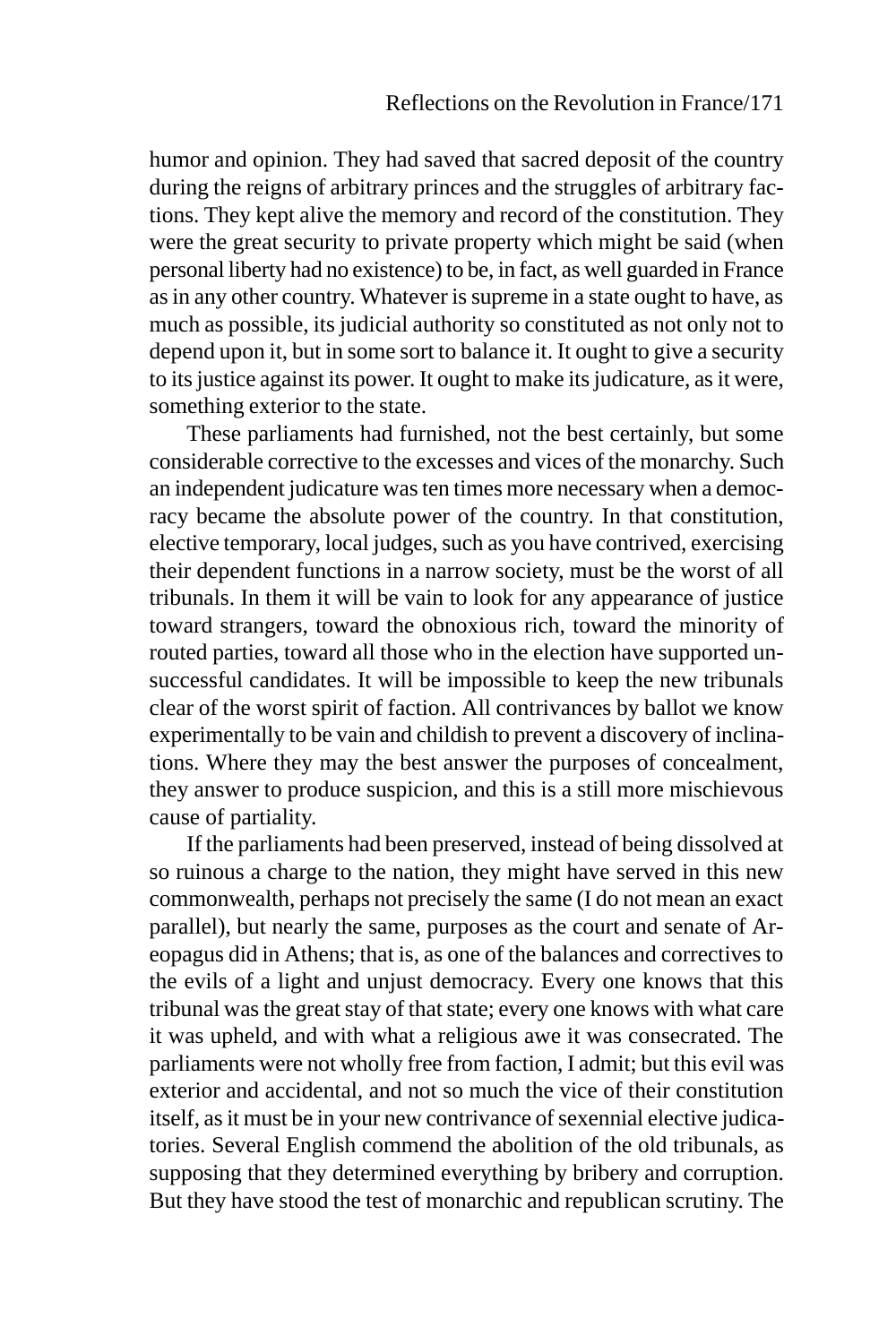court was well disposed to prove corruption on those bodies when the were dissolved in 1771. Those who have again dissolved them would have done the same if they could, but both inquisitions having failed, I conclude that gross pecuniary corruption must have been rather rare amongst them.

It would have been prudent, along with the parliaments, to preserve their ancient power of registering, and of remonstrating at least upon, all the decrees of the National Assembly, as they did upon those which passed in the time of the monarchy. It would be a means of squaring the occasional decrees of a democracy to some principles of general jurisprudence. The vice of the ancient democracies, and one cause of their ruin, was that they ruled, as you do, by occasional decrees, *psephismata*. This practice soon broke in upon the tenor and consistency of the laws; it abated the respect of the people toward them, and totally destroyed them in the end.

Your vesting the power of remonstrance, which, in the time of the monarchy, existed in the parliament of Paris, in your principal executive officer, whom, in spite of common sense, you persevere in calling king, is the height of absurdity. You ought never to suffer remonstrance from him who is to execute. This is to understand neither council nor execution, neither authority nor obedience. The person whom you call king ought not to have this power, or he ought to have more.

Your present arrangement is strictly judicial. Instead of imitating your monarchy and seating your judges on a bench of independence, your object is to reduce them to the most blind obedience. As you have changed all things, you have invented new principles of order. You first appoint judges, who, I suppose, are to determine according to law, and then you let them know that, at some time or other, you intend to give them some law by which they are to determine. Any studies which they have made (if any they have made) are to be useless to them. But to supply these studies, they are to be sworn to obey all the rules, orders, and instructions which from time to time they are to receive from the National Assembly. These if they submit to, they leave no ground of law to the subject. They become complete and most dangerous instruments in the hands of the governing power which, in the midst of a cause or on the prospect of it, may wholly change the rule of decision. If these orders of the National Assembly come to be contrary to the will of the people, who locally choose judges, such confusion must happen as is terrible to think of. For the judges owe their places to the local authority,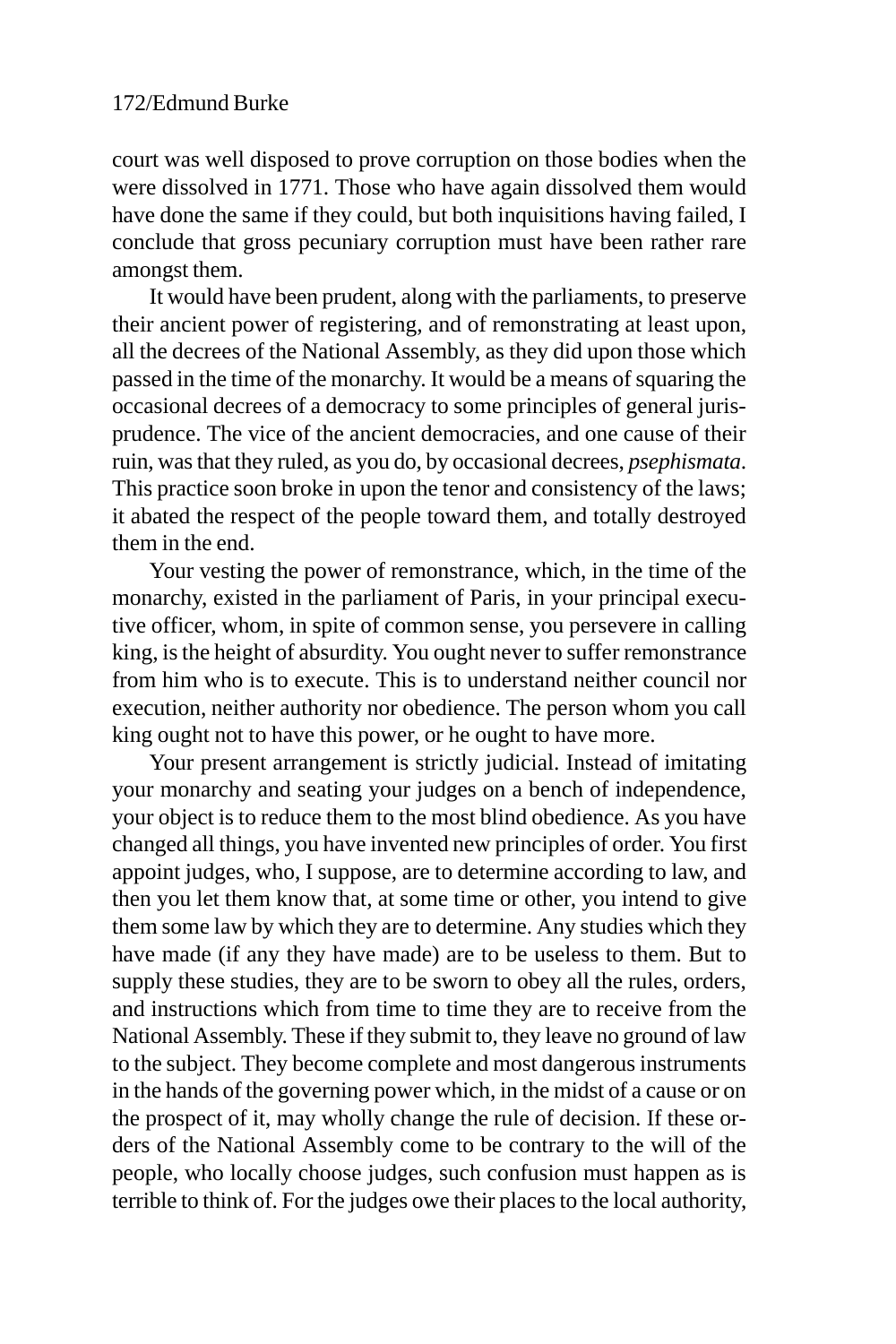and the commands they are sworn to obey come from those who have no share in their appointment. In the meantime they have the example of the court of *Chatelet* to encourage and guide them in the exercise of their functions. That court is to try criminals sent to it by the National Assembly, or brought before it by other courses of delation. They sit under a guard to save their own lives. They know not by what law they judge, nor under what authority they act, nor by what tenure they hold. It is thought that they are sometimes obliged to condemn at peril of their lives. This is not perhaps certain, nor can it be ascertained; but when they acquit, we know they have seen the persons whom they discharge, with perfect impunity to the actors, hanged at the door of their court.

The Assembly indeed promises that they will form a body of law, which shall be short, simple, clear, and so forth. That is, by their short laws they will leave much to the discretion of the judge, whilst they have exploded the authority of all the learning which could make judicial discretion (a thing perilous at best) deserving the appellation of a sound discretion.

It is curious to observe that the administrative bodies are carefully exempted from the jurisdiction of these new tribunals. That is, those persons are exempted from the power of the laws who ought to be the most entirely submitted to them. Those who execute public pecuniary trusts ought of all men to be the most strictly held to their duty. One would have thought that it must have been among your earliest cares, if you did not mean that those administrative bodies should be real, sovereign, independent states, to form an awful tribunal, like your late parliaments, or like our king's bench, where all corporate officers might obtain protection in the legal exercise of their functions, and would find coercion if they trespassed against their legal duty. But the cause of the exemption is plain. These administrative bodies are the great instruments of the present leaders in their progress through democracy to oligarchy. They must, therefore, be put above the law. It will be said that the legal tribunals which you have made are unfit to coerce them. They are, undoubtedly. They are unfit for any rational purpose. It will be said, too, that the administrative bodies will be accountable to the General Assembly. This I fear is talking without much consideration of the nature of that Assembly, or of these corporations. However, to be subject to the pleasure of that Assembly is not to be subject to law either for protection or for constraint.

This establishment of judges as yet wants something to its comple-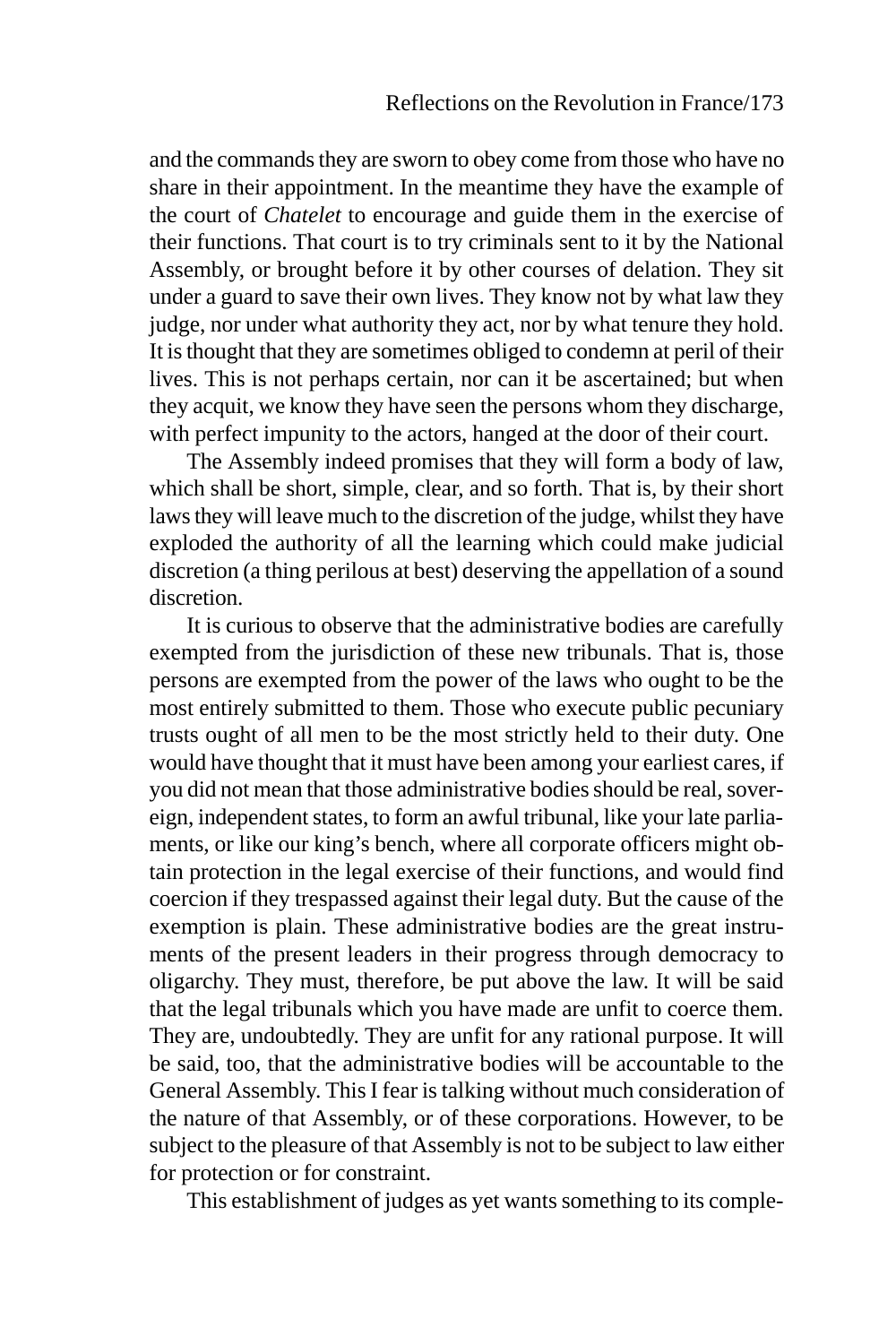tion. It is to be crowned by a new tribunal. This is to be a grand state judicature, and it is to judge of crimes committed against the nation, that is, against the power of the Assembly. It seems as if they had something in their view of the nature of the high court of justice erected in England during the time of the great usurpation. As they have not yet finished this part of the scheme, it is impossible to form a right judgment upon it. However, if great care is not taken to form it in a spirit very different from that which has guided them in their proceedings relative to state offenses, this tribunal, subservient to their inquisition, the Committee of Research, will extinguish the last sparks of liberty in France and settle the most dreadful and arbitrary tyranny ever known in any nation. If they wish to give to this tribunal any appearance of liberty and justice, they must not evoke from or send to it the causes relative to their own members, at their pleasure. They must also remove the seat of that tribunal out of the republic of Paris.<sup>50</sup>

Has more wisdom been displayed in the constitution of your army than what is discoverable in your plan of judicature? The able arrangement of this part is the more difficult, and requires the greatest skill and attention, not only as the great concern in itself, but as it is the third cementing principle in the new body of republics which you call the French nation. Truly it is not easy to divine what that army may become at last. You have voted a very large one, and on good appointments, at least fully equal to your apparent means of payment. But what is the principle of its discipline, or whom is it to obey? You have got the wolf by the ears, and I wish you joy of the happy position in which you have chosen to place yourselves, and in which you are well circumstanced for a free deliberation relatively to that army or to anything else.

The minister and secretary of state for the war department is M. de la Tour du Pin. This gentleman, like his colleagues in administration, is a most zealous assertor of the revolution, and a sanguine admirer of the new constitution which originated in that event. His statement of facts, relative to the military of France, is important, not only from his official and personal authority, but because it displays very clearly the actual condition of the army in France, and because it throws light on the principles upon which the Assembly proceeds in the administration of this critical object. It may enable us to form some judgment how far it may be expedient in this country to imitate the martial policy of France.

M. de la Tour du Pin, on the fourth of last June, comes to give an account of the state of his department as it exists under the auspices of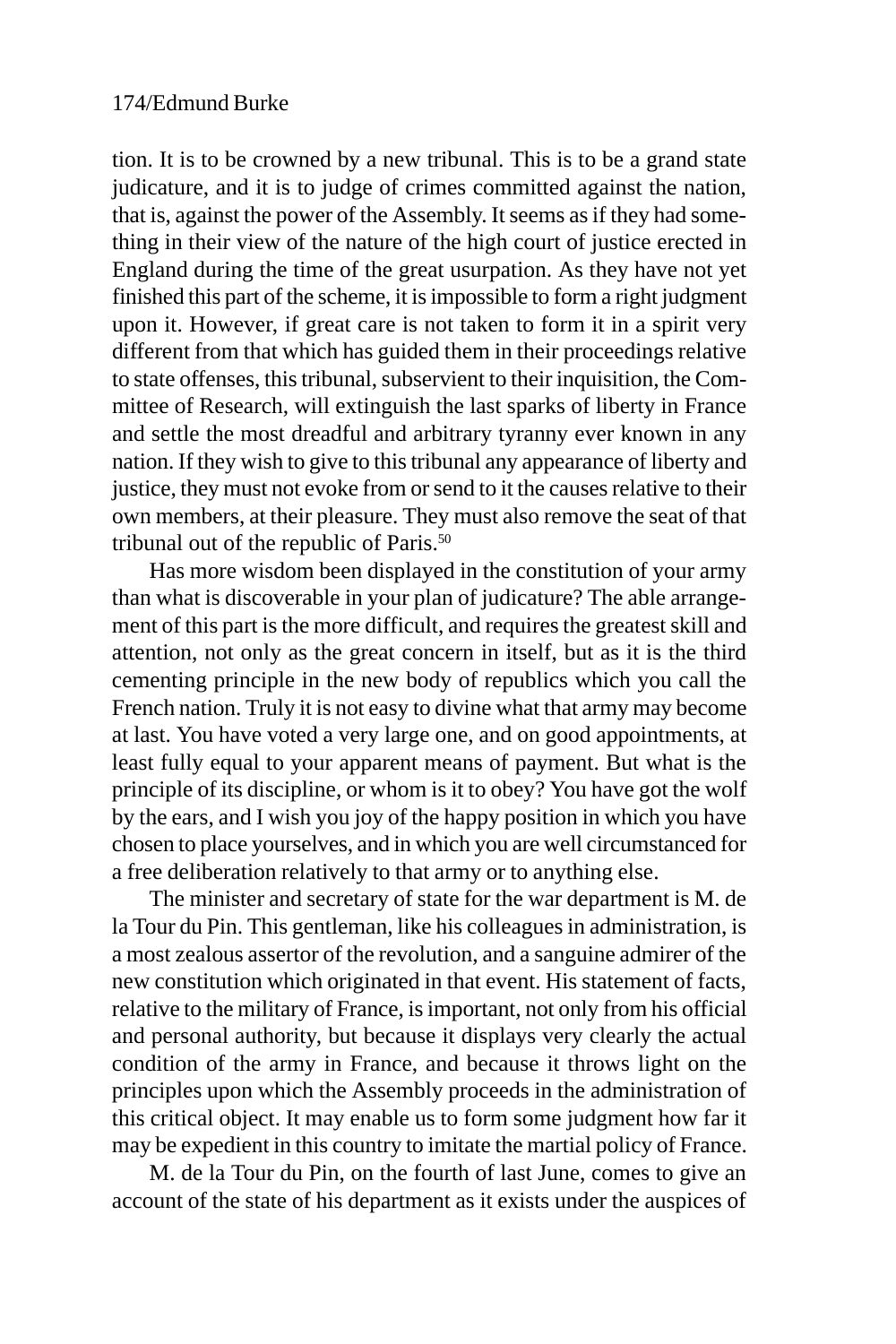the National Assembly. No man knows it so well; no man can express it better. Addressing himself to the National Assembly, he says—His Majesty has this day sent me to apprise you of the multiplied disorders of which every day he receives the most distressing intelligence. The army (le corps militaire) threatens to fall into the most turbulent anarchy. Entire regiments have dared to violate at once the respect due to the laws, to the king, to the order established by your decrees, and to the oaths which they have taken with the most awful solemnity. Compelled by my duty to give you information of these excesses, my heart bleeds when I consider who they are that have committed them. Those against whom it is not in my power to withhold the most grievous complaints are a part of that very soldiery which to this day have been so full of honor and loyalty, and with whom, for fifty years, I have lived the comrade and the friend.

What incomprehensible spirit of delirium and delusion has all at once led them astray? Whilst you are indefatigable in establishing uniformity in the empire, and molding the whole into one coherent and consistent body; whilst the French are taught by you at once the respect which the laws owe to the rights of man, and that which the citizens owe to the laws, the administration of the army presents nothing but disturbance and confusion. I see in more than one corps the bonds of discipline relaxed or broken; the most unheard-of pretensions avowed directly and without any disguise; the ordinances without force; the chiefs without authority; the military chest and the colors carried off; the authority of the king himself (risum teneatis?) proudly defied; the officers despised, degraded, threatened, driven away, and some of them prisoners in the midst of their corps, dragging on a precarious life in the bosom of disgust and humiliation. To fill up the measure of all these horrors, the commandants of places have had their throats cut, under the eyes and almost in the arms of their own soldiers.

These evils are great; but they are not the worst consequences which may be produced by such military insurrections. Sooner or later they may menace the nation itself. The nature of things requires that the army should never act but as an instrument. The moment that, erecting itself into a deliberative body, it shall act according to its own resolutions, the government, be it what it may, will immediately degenerate into a military democracy—a species of political monster which has always ended by devouring those who have produced it.

After all this, who must not be alarmed at the irregular consulta-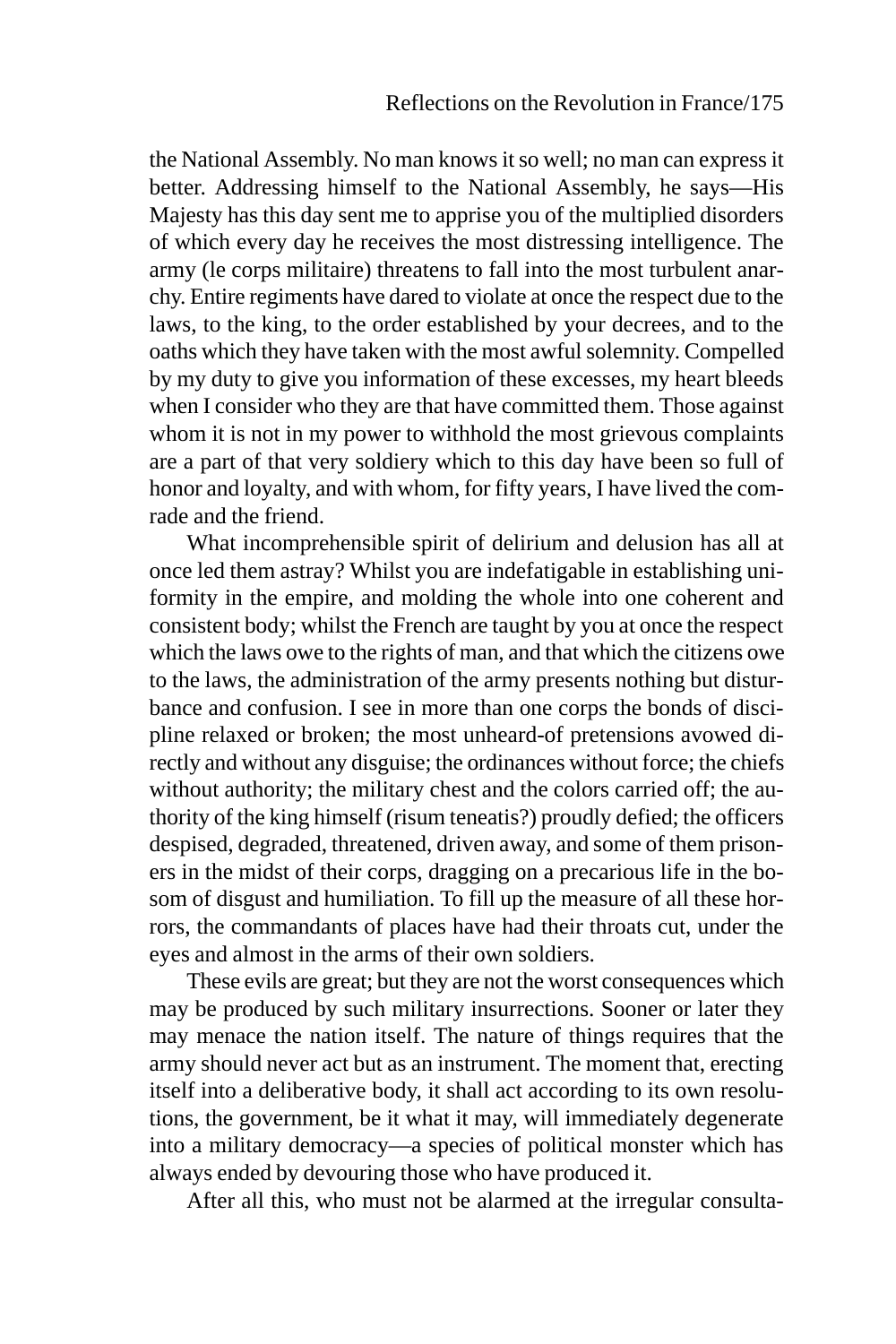tions and turbulent committees formed in some regiments by the common soldiers and non-commissioned officers without the knowledge, or even in contempt of the authority, of their superiors, although the presence and concurrence of those superiors could give no authority to such monstrous democratic assemblies (comices).

It is not necessary to add much to this finished picture—finished as far as its canvas admits, but, as I apprehend, not taking in the whole of the nature and complexity of the disorders of this military democracy which, the minister at war truly and wisely observes, wherever it exists must be the true constitution of the state, by whatever formal appellation it may pass. For though he informs the Assembly that the more considerable part of the army have not cast off their obedience, but are still attached to their duty, yet those travelers who have seen the corps whose conduct is the best rather observe in them the absence of mutiny than the existence of discipline.

I cannot help pausing here for a moment to reflect upon the expressions of surprise which this minister has let fall, relative to the excesses he relates. To him the departure of the troops from their ancient principles of loyalty and honor seems quite inconceivable. Surely those to whom he addresses himself know the causes of it but too well. They know the doctrines which they have preached, the decrees which they have passed, the practices which they have countenanced. The soldiers remember the 6th of October. They recollect the French guards. They have not forgotten the taking of the king's castles in Paris and Marseilles. That the governors in both places were murdered with impunity is a fact that has not passed out of their minds. They do not abandon the principles laid down so ostentatiously and laboriously of the equality of men. They cannot shut their eyes to the degradation of the whole noblesse of France and the suppression of the very idea of a gentleman. The total abolition of titles and distinctions is not lost upon them. But M. de la Tour du Pin is astonished at their disloyalty, when the doctors of the Assembly have taught them at the same time the respect due to laws. It is easy to judge which of the two sorts of lessons men with arms in their hands are likely to learn. As to the authority of the king, we may collect from the minister himself (if any argument on that head were not quite superfluous) that it is not of more consideration with these troops than it is with everybody else. "The king," says he, "has over and over again repeated his orders to put a stop to these excesses; but in so terrible a crisis your (the Assembly's) concurrence is become indispens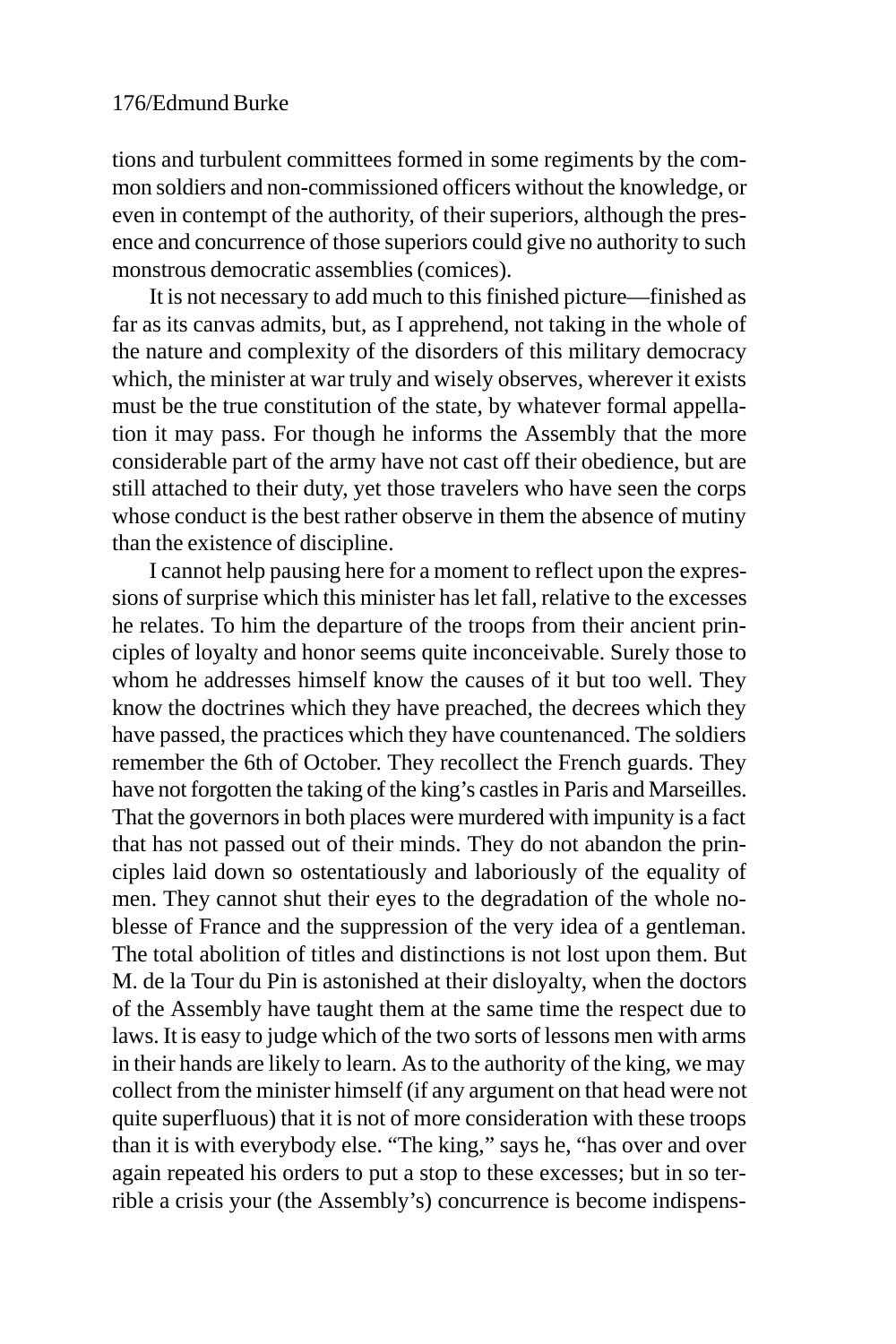ably necessary to prevent the evils which menace the state. You unite to the force of the legislative power that of opinion still more important." To be sure the army can have no opinion of the power or authority of the king. Perhaps the soldier has by this time learned that the Assembly itself does not enjoy a much greater degree of liberty than that royal figure.

It is now to be seen what has been proposed in this exigency, one of the greatest that can happen in a state. The minister requests the Assembly to array itself in all its terrors, and to call forth all its majesty. He desires that the grave and severe principles announced by them may give vigor to the king's proclamation. After this we should have looked for courts, civil and martial, breaking of some corps, decimating of others, and all the terrible means which necessity has employed in such cases to arrest the progress of the most terrible of all evils; particularly, one might expect that a serious inquiry would be made into the murder of commandants in the view of their soldiers. Not one word of all this or of anything like it. After they had been told that the soldiery trampled upon the decrees of the Assembly promulgated by the king, the Assembly pass new decrees, and they authorize the king to make new proclamations. After the secretary at war had stated that the regiments had paid no regard to oaths—*prêtés avec la plus imposante solemnité*, they propose—what? More oaths. They renew decrees and proclamations as they experience their insufficiency, and they multiply oaths in proportion as they weaken in the minds of men, the sanctions of religion. I hope that handy abridgments of the excellent sermons of Voltaire, d'Alembert, Diderot, and Helvetius, on the Immortality of the Soul, on a particular superintending Providence, and on a Future State of Rewards and Punishments are sent down to the soldiers along with their civic oaths. Of this I have no doubt; as I understand that a certain description of reading makes no inconsiderable part of their military exercises, and that they are full as well supplied with the ammunition of pamphlets as of cartridges.

To prevent the mischiefs arising from conspiracies, irregular consultations, seditious committees, and monstrous democratic assemblies (comitia, comices) of the soldiers, and all the disorders arising from idleness, luxury, dissipation, and insubordination, I believe the most astonishing means have been used that ever occurred to men, even in all the inventions of this prolific age. It is no less than this: the king has promulgated in circular letters to all the regiments his direct authority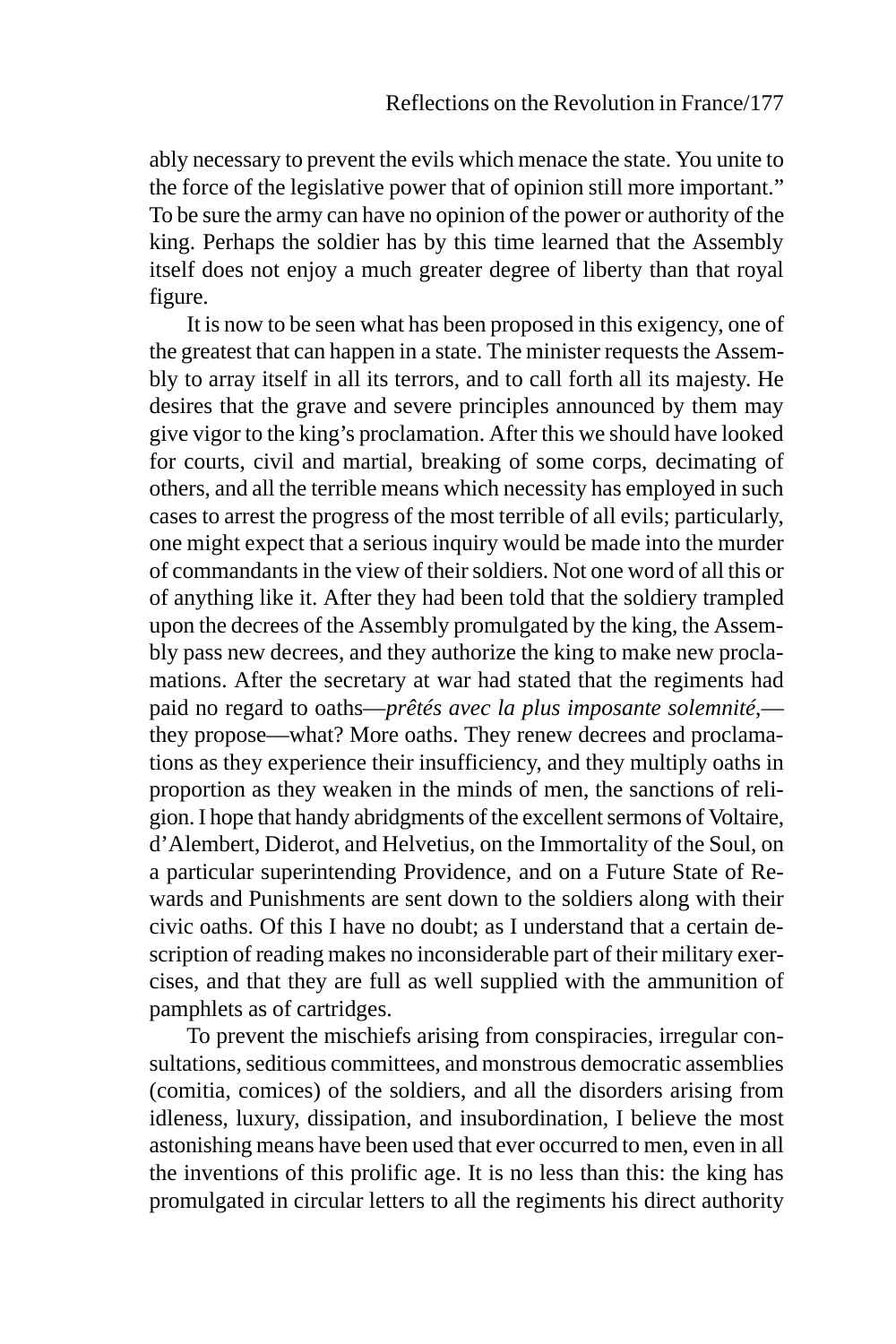and encouragement that the several corps should join themselves with the clubs and confederations in the several municipalities, and mix with them in their feasts and civic entertainments! This jolly discipline, it seems, is to soften the ferocity of their minds, to reconcile them to their bottle companions of other descriptions, and to merge particular conspiracies in more general associations.<sup>51</sup> That this remedy would be pleasing to the soldiers, as they are described by M. de la Tour du Pin, I can readily believe; and that, however mutinous otherwise, they will dutifully submit themselves to these royal proclamations. But I should question whether all this civic swearing, clubbing, and feasting would dispose them, more than at present they are disposed, to an obedience to their officers, or teach them better to submit to the austere rules of military discipline. It will make them admirable citizens after the French mode, but not quite so good soldiers after any mode. A doubt might well arise whether the conversations at these good tables would fit them a great deal the better for the character of mere instruments, which this veteran officer and statesman justly observes the nature of things always requires an army to be.

Concerning the likelihood of this improvement in discipline by the free conversation of the soldiers with municipal festive societies, which is thus officially encouraged by royal authority and sanction, we may judge by the state of the municipalities themselves, furnished to us by the war minister in this very speech. He conceives good hopes of the success of his endeavors toward restoring order for the present from the good disposition of certain regiments, but he finds something cloudy with regard to the future. As to preventing the return of confusion, for this the administration (says he) cannot be answerable to you as long as they see the municipalities arrogate to themselves an authority over the troops which your institutions have reserved wholly to the monarch. You have fixed the limits of the military authority and the municipal authority. You have bounded the action which you have permitted to the latter over the former to the right of requisition, but never did the letter or the spirit of your decrees authorize the commons in these municipalities to break the officers, to try them, to give orders to the soldiers, to drive them from the posts committed to their guard, to stop them in their marches ordered by the king, or, in a word, to enslave the troops to the caprice of each of the cities or even market towns through which they are to pass.

Such is the character and disposition of the municipal society which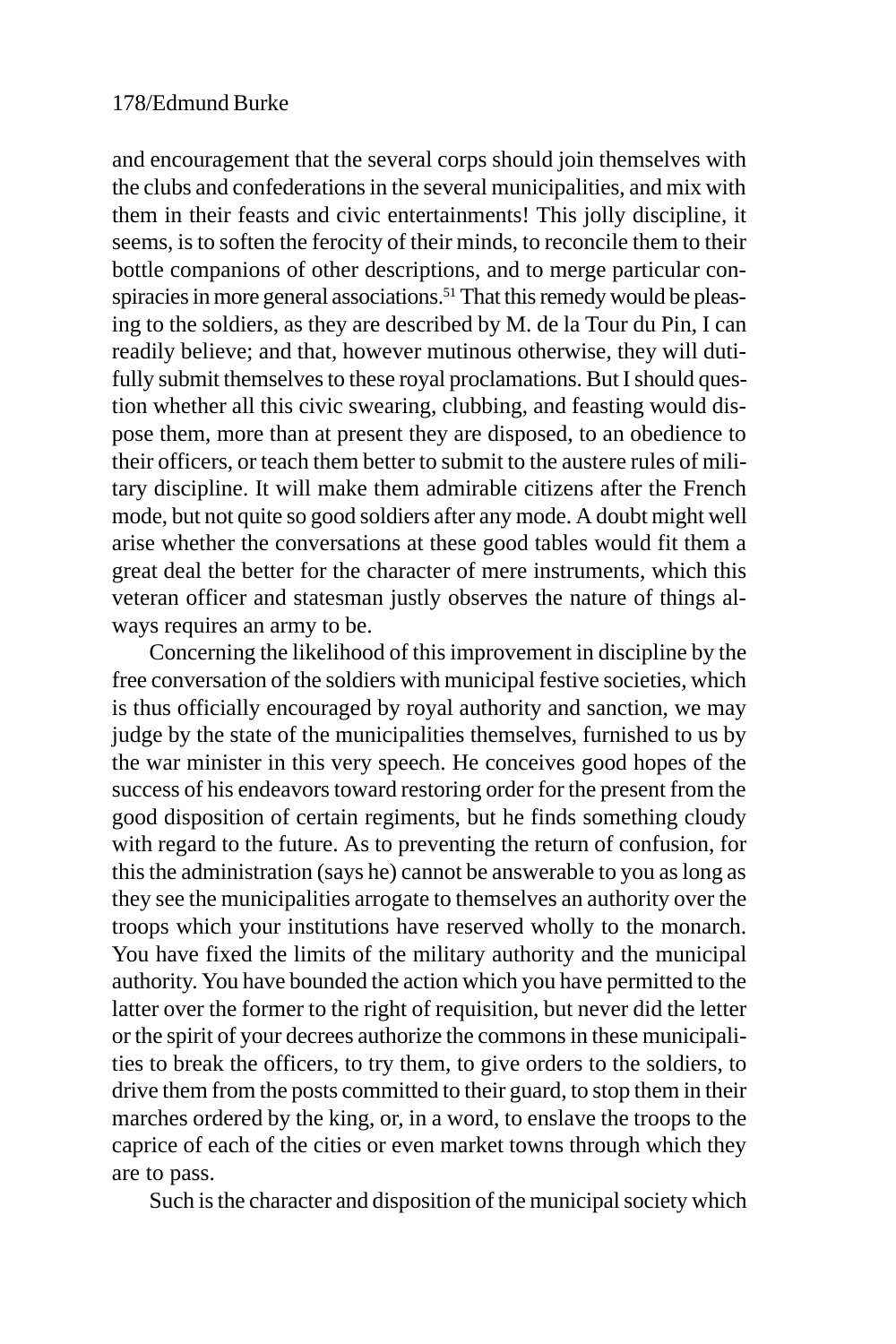is to reclaim the soldiery, to bring them back to the true principles of military subordination, and to render them machines in the hands of the supreme power of the country! Such are the distempers of the French troops! Such is their cure! As the army is, so is the navy. The municipalities supersede the orders of the Assembly, and the seamen in their turn supersede the orders of the municipalities. From my heart I pity the condition of a respectable servant of the public like this war minister, obliged in his old age to pledge the Assembly in their civic cups, and to enter with a hoary head into all the fantastic vagaries of these juvenile politicians. Such schemes are not like propositions coming from a man of fifty years' wear and tear amongst mankind. They seem rather such as ought to be expected from those grand compounders in politics who shorten the road to their degrees in the state and have a certain inward fanatical assurance and illumination upon all subjects, upon the credit of which one of their doctors has thought fit, with great applause, and greater success, to caution the Assembly not to attend to old men or to any persons who valued themselves upon their experience. I suppose all the ministers of state must qualify and take this test—wholly abjuring the errors and heresies of experience and observation. Every man has his own relish. But I think if I could not attain to the wisdom, I would at least preserve something of the stiff and peremptory dignity of age. These gentlemen deal in regeneration; but at any price I should hardly yield my rigid fibers to be regenerated by them, nor begin, in my grand climacteric, to squall in their new accents or to stammer, in my second cradle, the elemental sounds of their barbarous metaphysics.52 *Si isti mihi largiantur ut repuerascam, et in eorum cunis vagiam, valde recusem*!

The imbecility of any part of the puerile and pedantic system, which they call a constitution, cannot be laid open without discovering the utter insufficiency and mischief of every other part with which it comes in contact, or that bears any the remotest relation to it. You cannot propose a remedy for the incompetence of the crown without displaying the debility of the Assembly. You cannot deliberate on the confusion of the army of the state without disclosing the worse disorders of the armed municipalities. The military lays open the civil, and the civil betrays the military, anarchy. I wish everybody carefully to peruse the eloquent speech (such it is) of M. de la Tour du Pin. He attributes the salvation of the municipalities to the good behavior of some of the troops. These troops are to preserve the well-disposed part of those municipalities, which is confessed to be the weakest, from the pillage of the worst-disposed,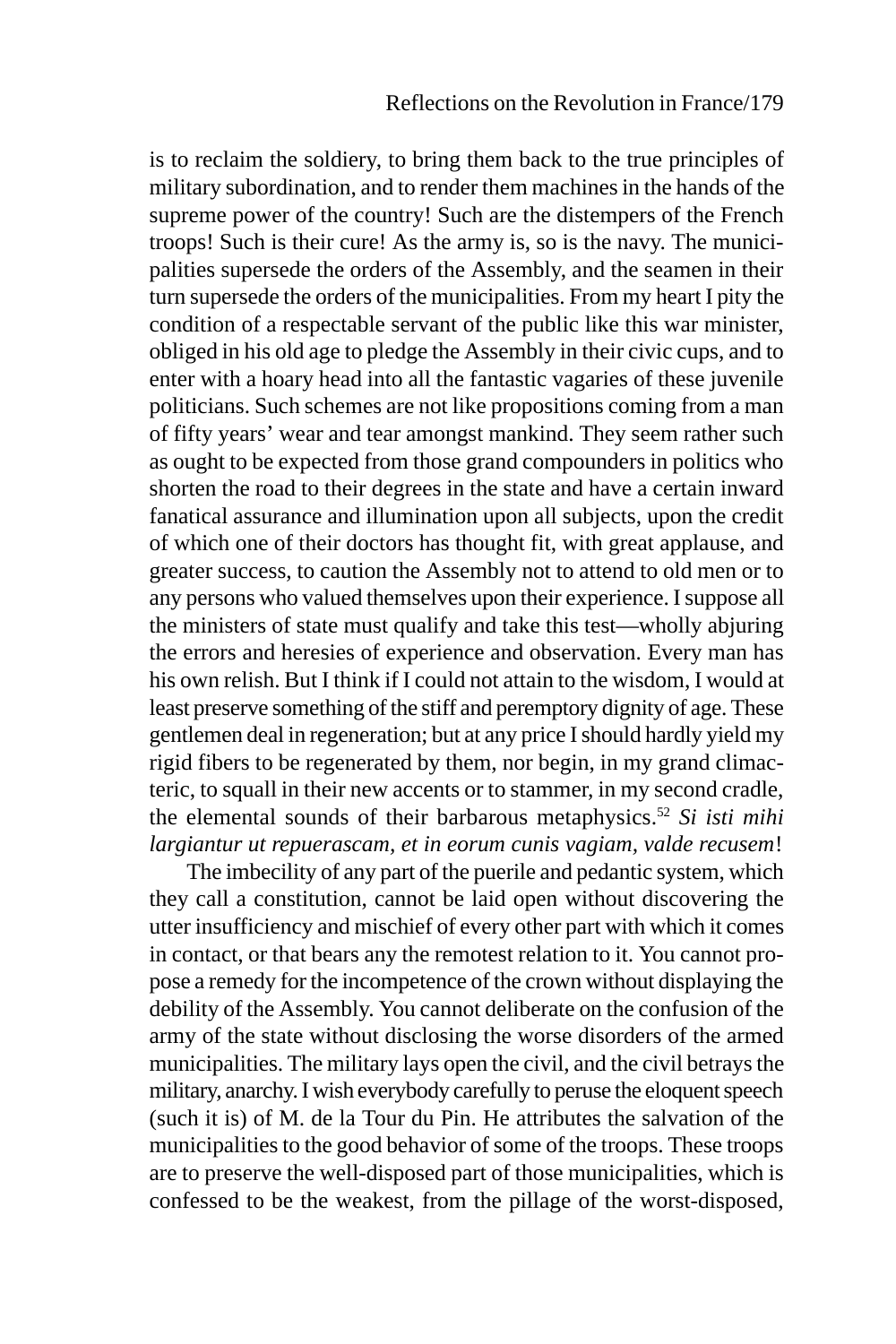which is the strongest. But the municipalities affect a sovereignty and will command those troops which are necessary for their protection. Indeed they must command them or court them. The municipalities, by the necessity of their situation, and by the republican powers they have obtained, must, with relation to the military, be the masters, or the servants, or the confederates, or each successively; or they must make a jumble of all together, according to circumstances. What government is there to coerce the army but the municipality, or the municipality but the army? To preserve concord where authority is extinguished, at the hazard of all consequences, the Assembly attempts to cure the distempers by the distempers themselves; and they hope to preserve themselves from a purely military democracy by giving it a debauched interest in the municipal.

If the soldiers once come to mix for any time in the municipal clubs, cabals, and confederacies, an elective attraction will draw them to the lowest and most desperate part. With them will be their habits, affections, and sympathies. The military conspiracies, which are to be remedied by civic confederacies; the rebellious municipalities, which are to be rendered obedient by furnishing them with the means of seducing the very armies of the state that are to keep them in order; all these chimeras of a monstrous and portentous policy must aggravate the confusion from which they have arisen. There must be blood. The want of common judgment manifested in the construction of all their descriptions of forces and in all their kinds of civil and judicial authorities will make it flow. Disorders may be quieted in one time and in one part. They will break out in others, because the evil is radical and intrinsic. All these schemes of mixing mutinous soldiers with seditious citizens must weaken still more and more the military connection of soldiers with their officers, as well as add military and mutinous audacity to turbulent artificers and peasants. To secure a real army, the officer should be first and last in the eye of the soldier; first and last in his attention, observance, and esteem. Officers it seems there are to be, whose chief qualification must be temper and patience. They are to manage their troops by electioneering arts. They must bear themselves as candidates, not as commanders. But as by such means power may be occasionally in their hands, the authority by which they are to be nominated becomes of high importance.

What you may do finally does not appear, nor is it of much moment whilst the strange and contradictory relation between your army and all the parts of your republic, as well as the puzzled relation of those parts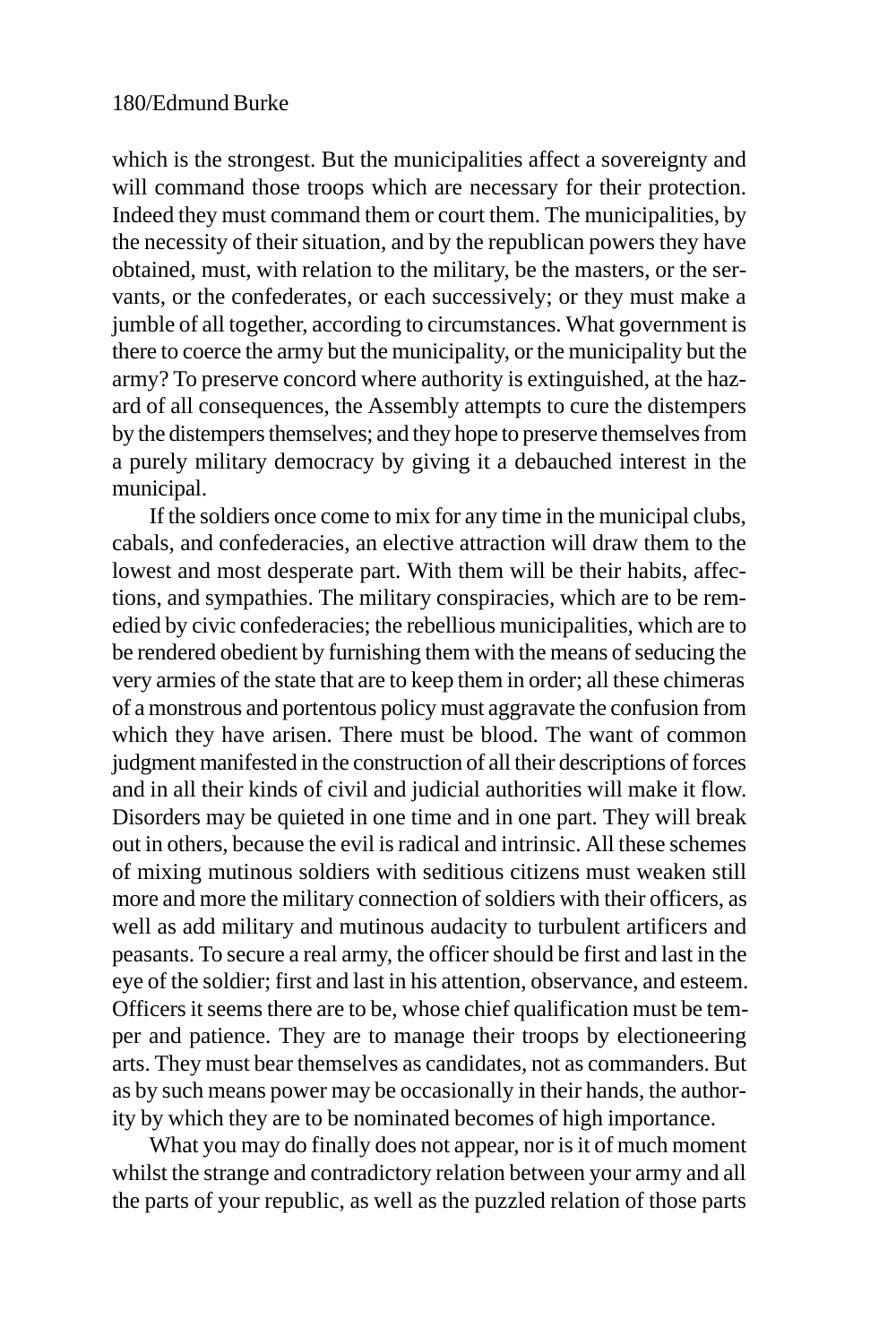to each other and to the whole, remain as they are. You seem to have given the provisional nomination of the officers in the first instance to the king, with a reserve of approbation by the National Assembly. Men who have an interest to pursue are extremely sagacious in discovering the true seat of power. They must soon perceive that those who can negative indefinitely in reality appoint. The officers must, therefore, look to their intrigues in that Assembly as the sole certain road to promotion. Still, however, by your new constitution they must begin their solicitation at court. This double negotiation for military rank seems to me a contrivance as well adapted, as if it were studied for no other end, to promote faction in the Assembly itself, relative to this vast military patronage, and then to poison the corps of officers with factions of a nature still more dangerous to the safety of government, upon any bottom on which it can be placed, and destructive in the end to the efficiency of the army itself. Those officers who lose the promotions intended for them by the crown must become of a faction opposite to that of the Assembly, which has rejected their claims, and must nourish discontents in the heart of the army against the ruling powers. Those officers, on the other hand, who, by carrying their point through an interest in the Assembly, feel themselves to be at best only second in the good will of the crown, though first in that of the Assembly, must slight an authority which would not advance and could not retard their promotion. If to avoid these evils you will have no other rule for command or promotion than seniority, you will have an army of formality; at the same time it will become more independent and more of a military republic. Not they, but the king is the machine. A king is not to be deposed by halves. If he is not everything in the command of an army, he is nothing. What is the effect of a power placed nominally at the head of the army who to that army is no object of gratitude or of fear? Such a cipher is not fit for the administration of an object, of all things the most delicate, the supreme command of military men. They must be constrained (and their inclinations lead them to what their necessities require) by a real, vigorous, effective, decided, personal authority. The authority of the Assembly itself suffers by passing through such a debilitating channel as they have chosen. The army will not long look to an assembly acting through the organ of false show and palpable imposition. They will not seriously yield obedience to a prisoner. They will either despise a pageant, or they will pity a captive king. This relation of your army to the crown will, if I am not greatly mistaken, become a serious dilemma in your politics.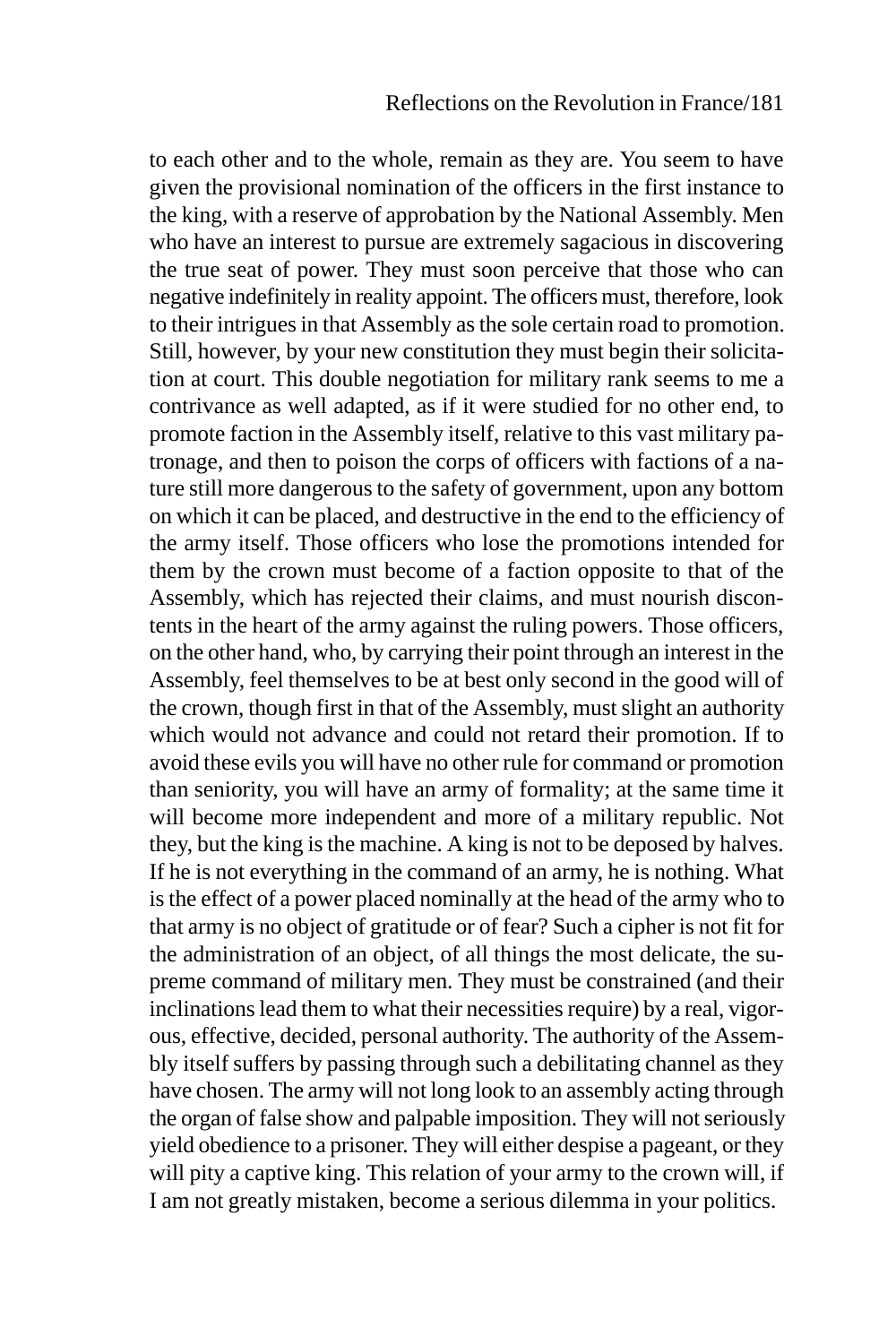It is, besides, to be considered whether an assembly like yours, even supposing that it was in possession of another sort of organ through which its orders were to pass, is fit for promoting the obedience and discipline of an army. It is known that armies have hitherto yielded a very precarious and uncertain obedience to any senate or popular authority; and they will least of all yield it to an assembly which is only to have a continuance of two years. The officers must totally lose the characteristic disposition of military men if they see with perfect submission and due admiration the dominion of pleaders; especially when they find that they have a new court to pay to an endless succession of those pleaders, whose military policy, and the genius of whose command (if they should have any), must be as uncertain as their duration is transient. In the weakness of one kind of authority, and in the fluctuation of all, the officers of an army will remain for some time mutinous and full of faction until some popular general, who understands the art of conciliating the soldiery, and who possesses the true spirit of command, shall draw the eyes of all men upon himself. Armies will obey him on his personal account. There is no other way of securing military obedience in this state of things. But the moment in which that event shall happen, the person who really commands the army is your master—the master (that is little) of your king, the master of your Assembly, the master of your whole republic.

How came the Assembly by their present power over the army? Chiefly, to be sure, by debauching the soldiers from their officers. They have begun by a most terrible operation. They have touched the central point about which the particles that compose armies are at repose. They have destroyed the principle of obedience in the great, essential, critical link between the officer and the soldier, just where the chain of military subordination commences and on which the whole of that system depends. The soldier is told he is a citizen and has the rights of man and citizen. The right of a man, he is told, is to be his own governor and to be ruled only by those to whom he delegates that self-government. It is very natural he should think that he ought most of all to have his choice where he is to yield the greatest degree of obedience. He will therefore, in all probability, systematically do what he does at present occasionally; that is, he will exercise at least a negative in the choice of his officers. At present the officers are known at best to be only permissive, and on their good behavior. In fact, there have been many instances in which they have been cashiered by their corps. Here is a second nega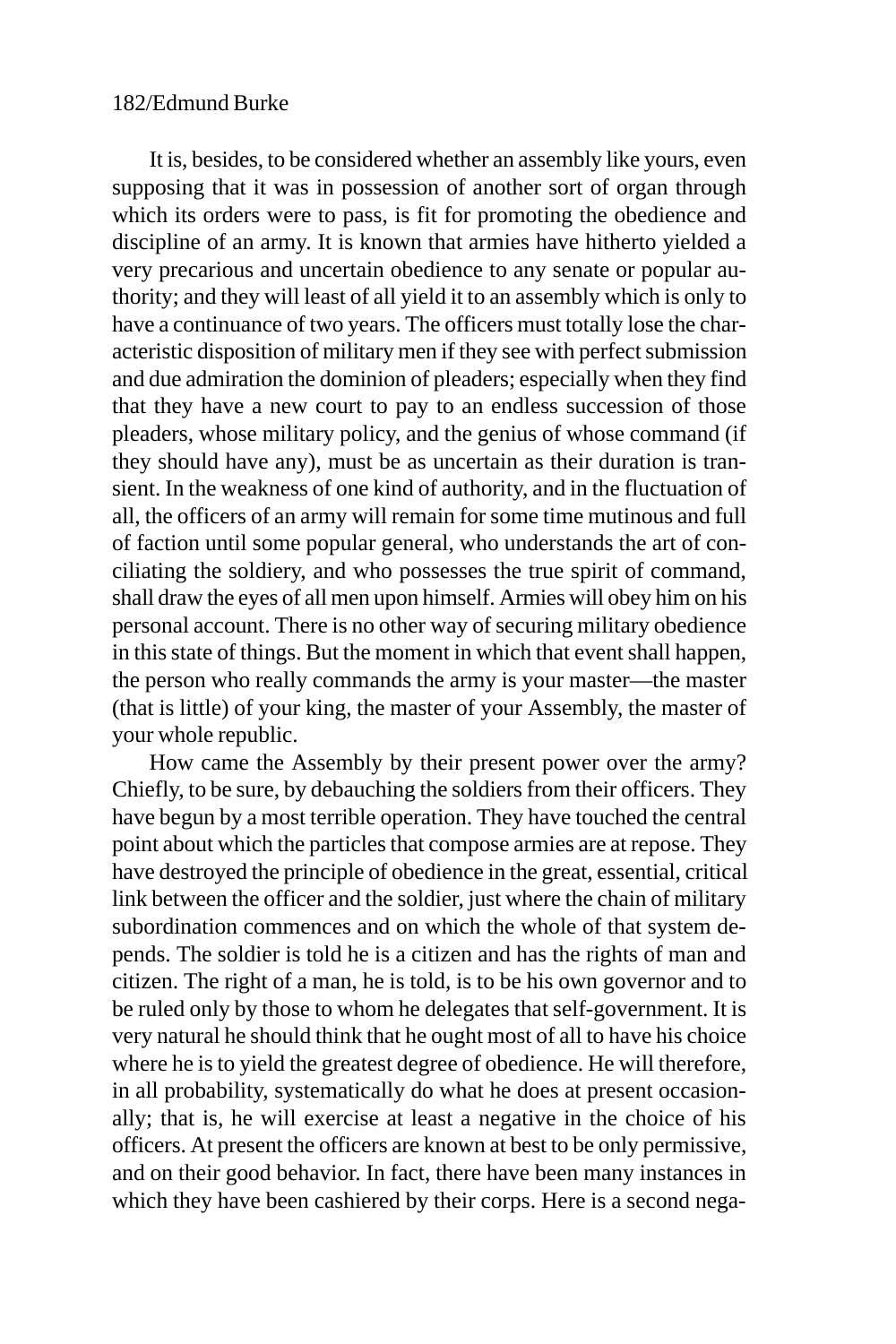tive on the choice of the king—a negative as effectual at least as the other of the Assembly. The soldiers know already that it has been a question, not ill received in the National Assembly, whether they ought not to have the direct choice of their officers, or some proportion of them? When such matters are in deliberation it is no extravagant supposition that they will incline to the opinion most favorable to their pretensions. They will not bear to be deemed the army of an imprisoned king whilst another army in the same country, with whom, too, they are to feast and confederate, is to be considered as the free army of a free constitution. They will cast their eyes on the other and more permanent army; I mean the municipal. That corps, they well know, does actually elect its own officers. They may not be able to discern the grounds of distinction on which they are not to elect a Marquis de la Fayette (or what is his new name?) of their own. If this election of a commander-inchief be a part of the rights of men, why not of theirs? They see elective justices of peace, elective judges, elective curates, elective bishops, elective municipalities, and elective commanders of the Parisian army why should they alone be excluded? Are the brave troops of France the only men in that nation who are not the fit judges of military merit and of the qualifications necessary for a commander-in-chief? Are they paid by the state and do they, therefore, lose the rights of men? They are a part of that nation themselves and contribute to that pay. And is not the king, is not the National Assembly, and are not all who elect the National Assembly, likewise paid? Instead of seeing all these forfeit their rights by their receiving a salary, they perceive that in all these cases a salary is given for the exercise of those rights. All your resolutions, all your proceedings, all your debates, all the works of your doctors in religion and politics have industriously been put into their hands, and you expect that they will apply to their own case just as much of your doctrines and examples as suits your pleasure.

Everything depends upon the army in such a government as yours, for you have industriously destroyed all the opinions and prejudices and, as far as in you lay, all the instincts which support government. Therefore, the moment any difference arises between your National Assembly and any part of the nation, you must have recourse to force. Nothing else is left to you, or rather you have left nothing else to yourselves. You see, by the report of your war minister, that the distribution of the army is in a great measure made with a view of internal coercion.53 You must rule by an army; and you have infused into that army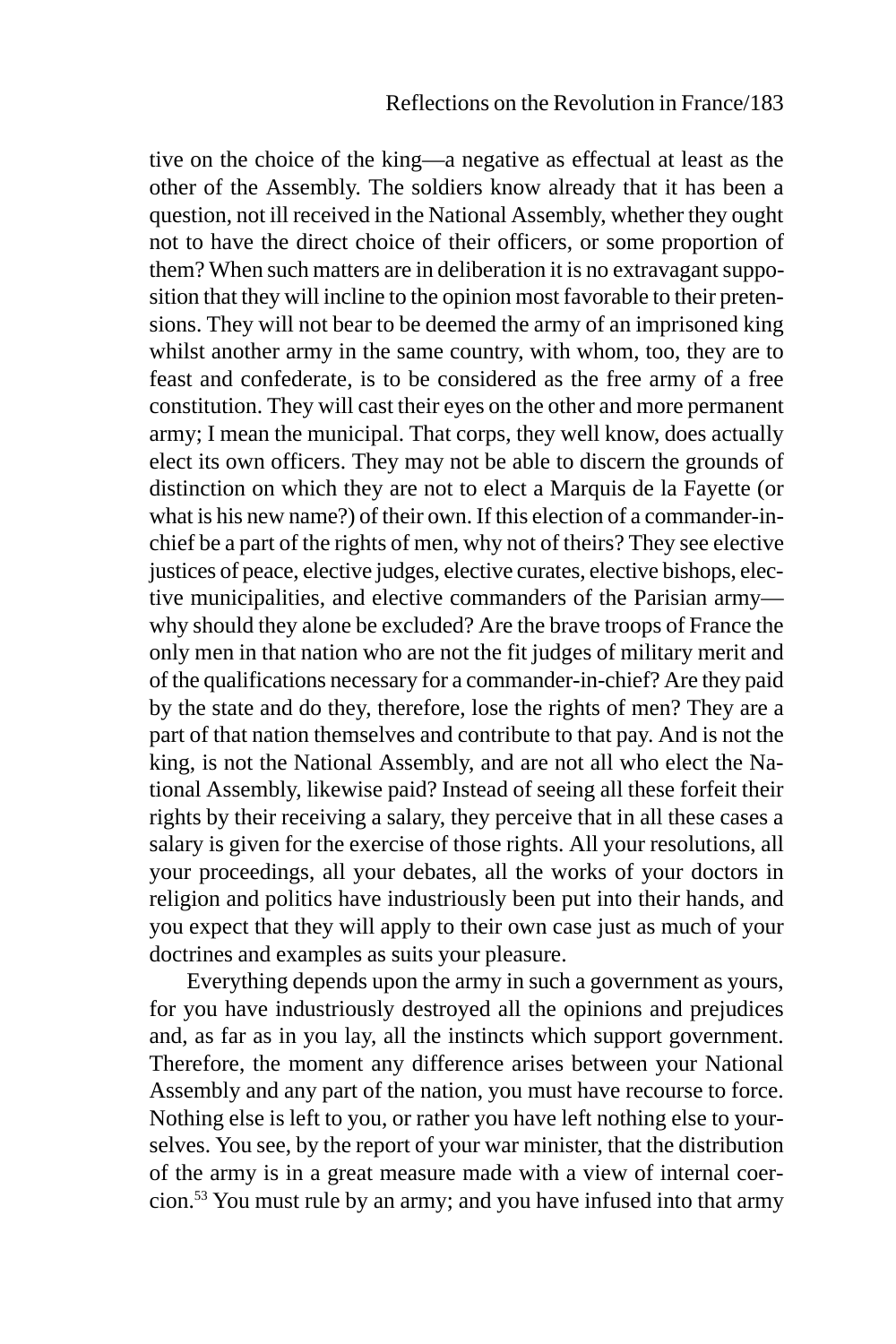by which you rule, as well as into the whole body of the nation, principles which after a time must disable you in the use you resolve to make of it. The king is to call out troops to act against his people, when the world has been told, and the assertion is still ringing in our ears, that troops ought not to fire on citizens. The colonies assert to themselves an independent constitution and a free trade. They must be constrained by troops. In what chapter of your code of the rights of men are they able to read that it is a part of the rights of men to have their commerce monopolized and restrained for the benefit of others? As the colonists rise on you, the Negroes rise on them. Troops again—massacre, torture, hanging! These are your rights of men! These are the fruits of metaphysic declarations wantonly made, and shamefully retracted! It was but the other day that the farmers of land in one of your provinces refused to pay some sort of rents to the lord of the soil. In consequence of this, you decree that the country people shall pay all rents and dues, except those which as grievances you have abolished; and if they refuse, then you order the king to march troops against them. You lay down metaphysic propositions which infer universal consequences, and then you attempt to limit logic by despotism. The leaders of the present system tell them of their rights, as men, to take fortresses, to murder guards, to seize on kings without the least appearance of authority even from the Assembly, whilst, as the sovereign legislative body, that Assembly was sitting in the name of the nation—and yet these leaders presume to order out the troops which have acted in these very disorders, to coerce those who shall judge on the principles, and follow the examples, which have been guaranteed by their own approbation.

The leaders teach the people to abhor and reject all feudality as the barbarism of tyranny, and they tell them afterwards how much of that barbarous tyranny they are to bear with patience. As they are prodigal of light with regard to grievances, so the people find them sparing in the extreme with regard to redress. They know that not only certain quitrents and personal duties, which you have permitted them to redeem (but have furnished no money for the redemption), are as nothing to those burdens for which you have made no provision at all. They know that almost the whole system of landed property in its origin is feudal; that it is the distribution of the possessions of the original proprietors, made by a barbarous conqueror to his barbarous instruments; and that the most grievous effects of the conquest are the land rents of every kind, as without question they are.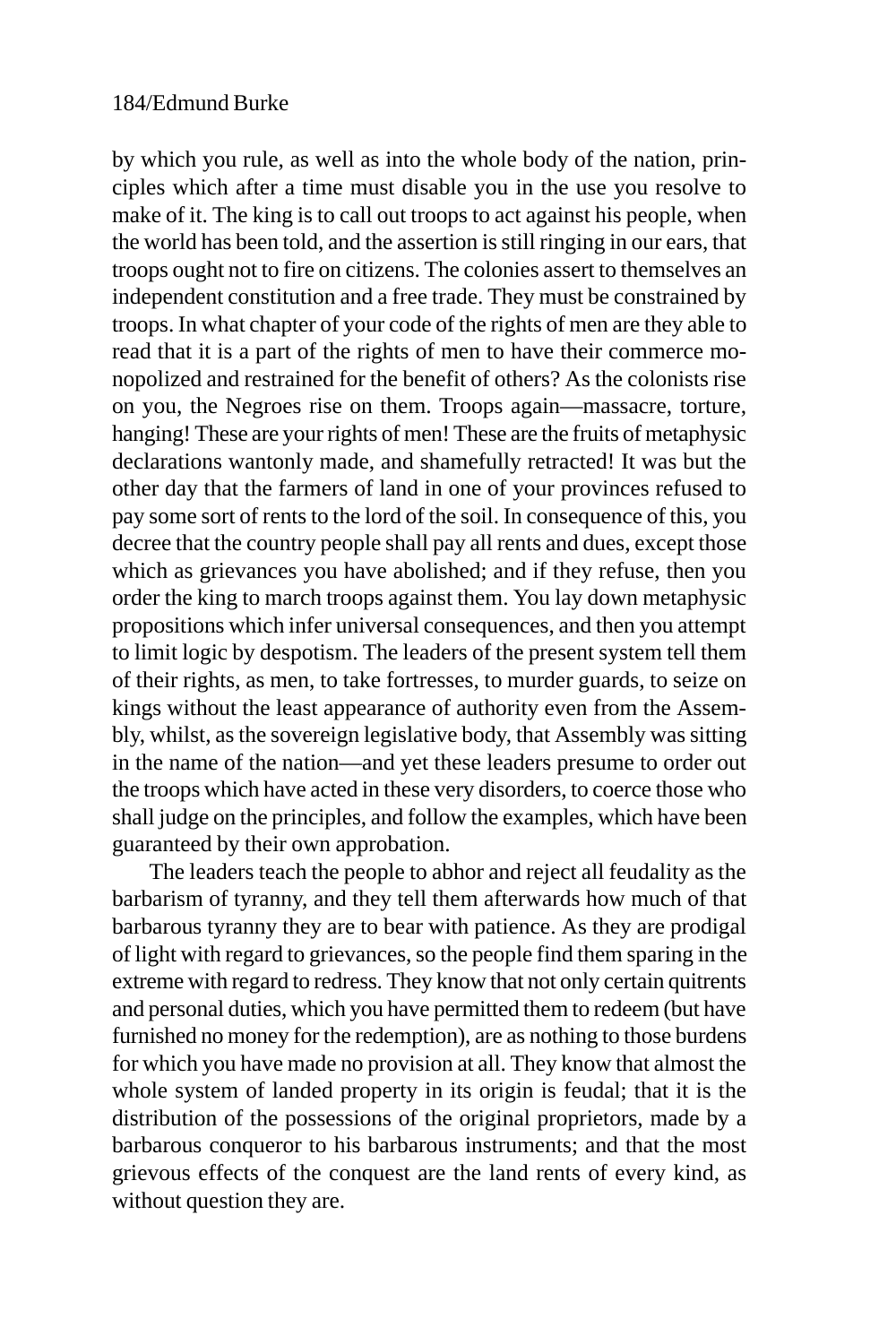The peasants, in all probability, are the descendants of these ancient proprietors, Romans or Gauls. But if they fail, in any degree, in the titles which they make on the principles of antiquaries and lawyers, they retreat into the citadel of the rights of men. There they find that men are equal; and the earth, the kind and equal mother of all, ought not to be monopolized to foster the pride and luxury of any men, who by nature are no better than themselves, and who, if they do not labor for their bread, are worse. They find that by the laws of nature the occupant and subduer of the soil is the true proprietor; that there is no prescription against nature; and that the agreements (where any there are) which have been made with the landlords, during the time of slavery, are only the effect of duress and force; and that when the people reentered into the rights of men, those agreements were made as void as everything else which had been settled under the prevalence of the old feudal and aristocratic tyranny. They will tell you that they see no difference between an idler with a hat and a national cockade and an idler in a cowl or in a rochet. If you ground the title to rents on succession and prescription, they tell you from the speech of M. Camus, published by the National Assembly for their information, that things ill begun cannot avail themselves of prescription; that the title of these lords was vicious in its origin; and that force is at least as bad as fraud. As to the title by succession, they will tell you that the succession of those who have cultivated the soil is the true pedigree of property, and not rotten parchments and silly substitutions; that the lords have enjoyed their usurpation too long; and that if they allow to these lay monks any charitable pension, they ought to be thankful to the bounty of the true proprietor, who is so generous toward a false claimant to his goods.

When the peasants give you back that coin of sophistic reason on which you have set your image and superscription, you cry it down as base money and tell them you will pay for the future with French guards, and dragoons, and hussars. You hold up, to chastise them, the secondhand authority of a king, who is only the instrument of destroying, without any power of protecting either the people or his own person. Through him it seems you will make yourselves obeyed. They answer: You have taught us that there are no gentlemen, and which of your principles teach us to bow to kings whom we have not elected? We know without your teaching that lands were given for the support of feudal dignities, feudal titles, and feudal offices. When you took down the cause as a grievance, why should the more grievous effect remain? As there are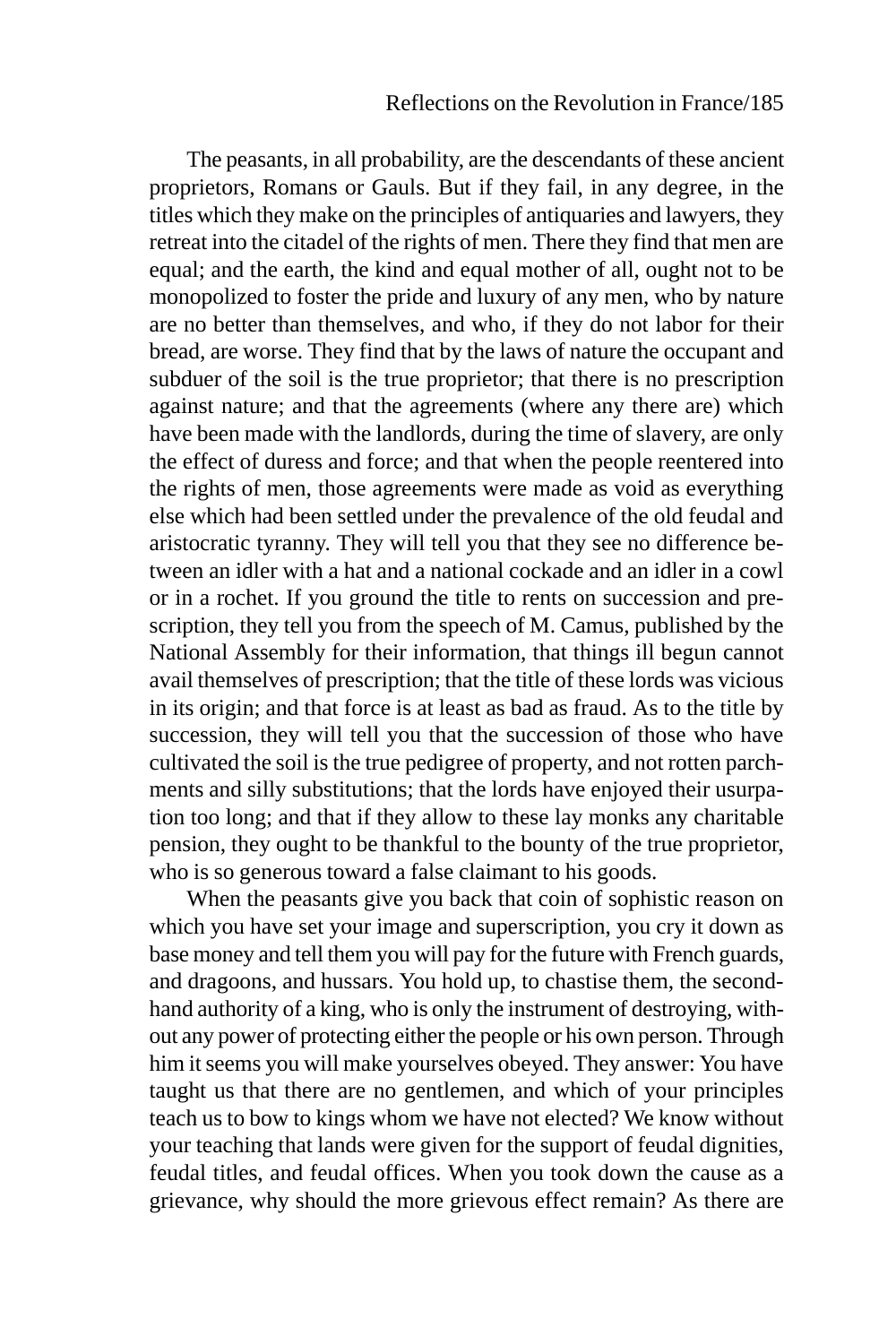now no hereditary honors, and no distinguished families, why are we taxed to maintain what you tell us ought not to exist? You have sent down our old aristocratic landlords in no other character, and with no other title, but that of exactors under your authority. Have you endeavored to make these your rent-gatherers respectable to us? No. You have sent them to us with their arms reversed, their shields broken, their impresses defaced; and so displumed, degraded, and metamorphosed, such unfeathered two-legged things, that we no longer know them. They are strangers to us. They do not even go by the names of our ancient lords. Physically they may be the same men, though we are not quite sure of that, on your new philosophic doctrines of personal identity. In all other respects they are totally changed. We do not see why we have not as good a right to refuse them their rents as you have to abrogate all their honors, titles, and distinctions. This we have never commissioned you to do; and it is one instance, among many indeed, of your assumption of undelegated power. We see the burghers of Paris, through their clubs, their mobs, and their national guards, directing you at their pleasure and giving that as law to you which, under your authority, is transmitted as law to us. Through you these burghers dispose of the lives and fortunes of us all. Why should not you attend as much to the desires of the laborious husbandman with regard to our rent, by which we are affected in the most serious manner, as you do to the demands of these insolent burghers, relative to distinctions and titles of honor, by which neither they nor we are affected at all? But we find you pay more regard to their fancies than to our necessities. Is it among the rights of man to pay tribute to his equals? Before this measure of yours, we might have thought we were not perfectly equal. We might have entertained some old, habitual, unmeaning prepossession in favor of those landlords; but we cannot conceive with what other view than that of destroying all respect to them, you could have made the law that degrades them. You have forbidden us to treat them with any of the old formalities of respect, and now you send troops to saber and to bayonet us into a submission to fear and force, which you did not suffer us to yield to the mild authority of opinion.

The ground of some of these arguments is horrid and ridiculous to all rational ears, but to the politicians of metaphysics who have opened schools for sophistry and made establishments for anarchy, it is solid and conclusive. It is obvious that, on a mere consideration of the right, the leaders in the Assembly would not in the least have scrupled to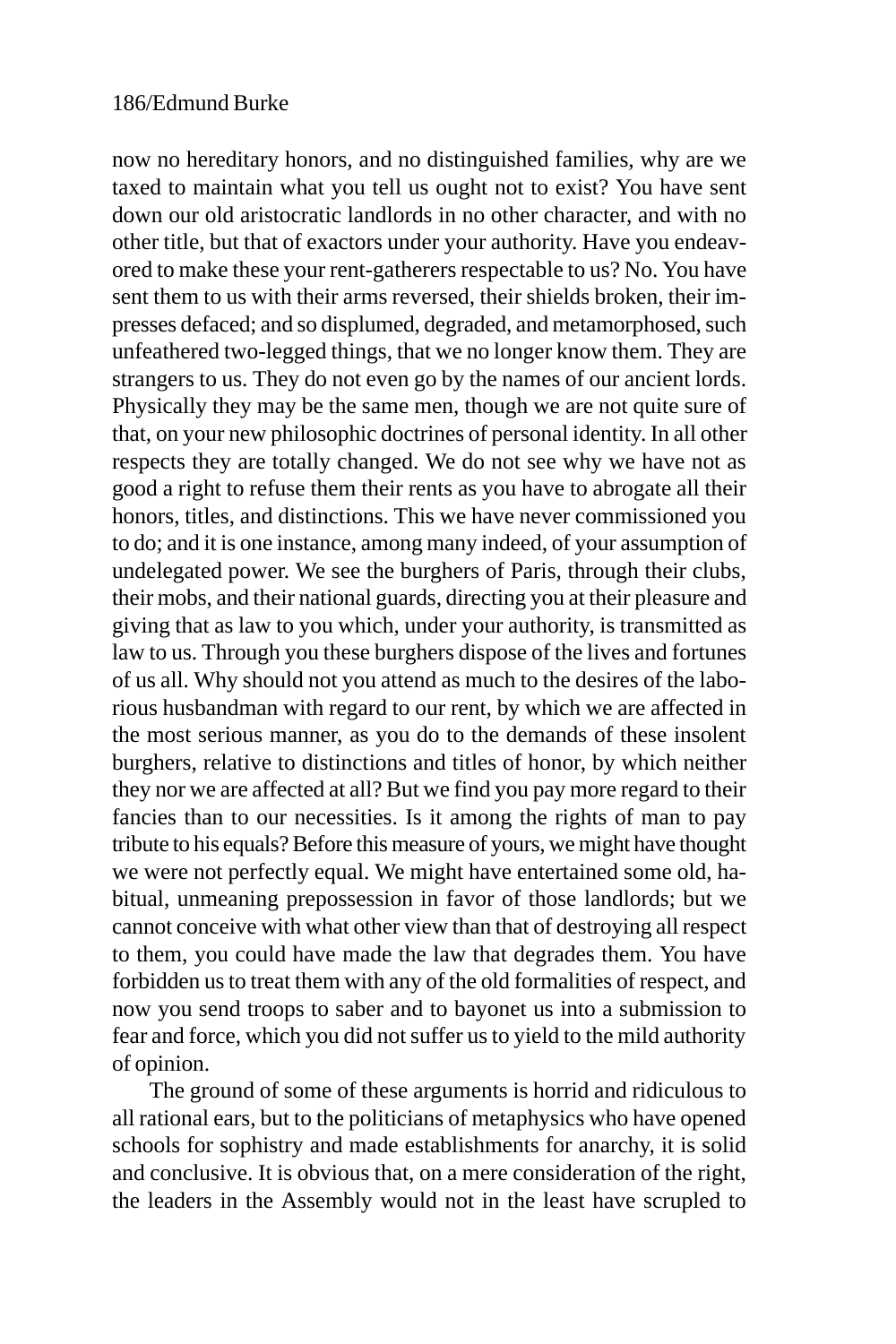abrogate the rents along with the title and family ensigns. It would be only to follow up the principle of their reasonings and to complete the analogy of their conduct. But they had newly possessed themselves of a great body of landed property by confiscation. They had this commodity at market; and the market would have been wholly destroyed if they were to permit the husbandmen to riot in the speculations with which they so freely intoxicated themselves. The only security which property enjoys in any one of its descriptions is from the interests of their rapacity with regard to some other. They have left nothing but their own arbitrary pleasure to determine what property is to be protected and what subverted.

Neither have they left any principle by which any of their municipalities can be bound to obedience, or even conscientiously obliged not to separate from the whole to become independent, or to connect itself with some other state. The people of Lyons, it seems, have refused lately to pay taxes. Why should they not? What lawful authority is there left to exact them? The king imposed some of them. The old states, methodized by orders, settled the more ancient. They may say to the Assembly: who are you, that are not our kings, nor the states we have elected, nor sit on the principles on which we have elected you? And who are we, that when we see the gabelles, which you have ordered to be paid, wholly shaken off, when we see the act of disobedience afterwards ratified by yourselves—who are we, that we are not to judge what taxes we ought or ought not to pay, and are not to avail ourselves of the same powers, the validity of which you have approved in others? To this the answer is, We will send troops. The last reason of kings is always the first with your Assembly. This military aid may serve for a time, whilst the impression of the increase of pay remains, and the vanity of being umpires in all disputes is flattered. But this weapon will snap short, unfaithful to the hand that employs it. The Assembly keep a school where, systematically, and with unremitting perseverance, they teach principles and form regulations destructive to all spirit of subordination, civil and military and then they expect that they shall hold in obedience an anarchic people by an anarchic army.

The municipal army which, according to the new policy, is to balance this national army, if considered in itself only, is of a constitution much more simple, and in every respect less exceptionable. It is a mere democratic body, unconnected with the crown or the kingdom, armed and trained and officered at the pleasure of the districts to which the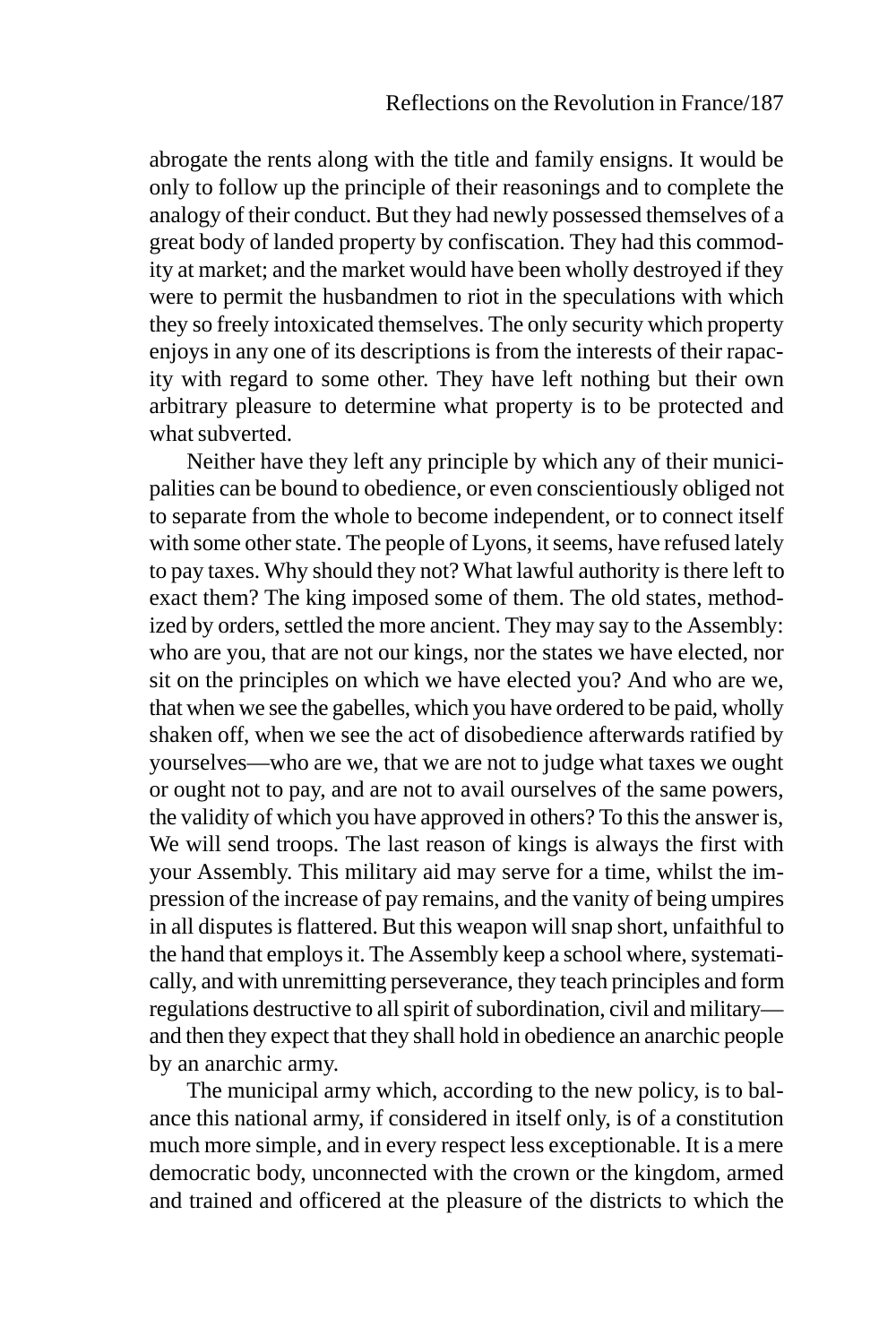corps severally belong, and the personal service of the individuals who compose, or the fine in lieu of personal service, are directed by the same authority.54 Nothing is more uniform. If, however, considered in any relation to the crown, to the National Assembly, to the public tribunals, or to the other army, or considered in a view to any coherence or connection between its parts, it seems a monster, and can hardly fail to terminate its perplexed movements in some great national calamity. It is a worse preservative of a general constitution than the systasis of Crete, or the confederation of Poland, or any other ill-devised corrective which has yet been imagined in the necessities produced by an ill-constructed system of government.

Having concluded my few remarks on the constitution of the supreme power, the executive, the judicature, the military, and on the reciprocal relation of all these establishments, I shall say something of the ability shown by your legislators with regard to the revenue.

In their proceedings relative to this object, if possible, still fewer traces appear of political judgment or financial resource. When the states met, it seemed to be the great object to improve the system of revenue, to enlarge its collection, to cleanse it of oppression and vexation, and to establish it on the most solid footing. Great were the expectations entertained on that head throughout Europe. It was by this grand arrangement that France was to stand or fall; and this became, in my opinion, very properly the test by which the skill and patriotism of those who ruled in that Assembly would be tried. The revenue of the state is the state. In effect, all depends upon it, whether for support or for reformation. The dignity of every occupation wholly depends upon the quantity and the kind of virtue that may be exerted in it. As all great qualities of the mind which operate in public, and are not merely suffering and passive, require force for their display, I had almost said for their unequivocal existence, the revenue, which is the spring of all power, becomes in its administration the sphere of every active virtue. Public virtue, being of a nature magnificent and splendid, instituted for great things and conversant about great concerns, requires abundant scope and room and cannot spread and grow under confinement and in circumstances straitened, narrow, and sordid. Through the revenue alone the body politic can act in its true genius and character, and, therefore, it will display just as much of its collective virtue, and as much of that virtue which may characterize those who move it and are, as it were, its life and guiding principle, as it is possessed of a just revenue. For from hence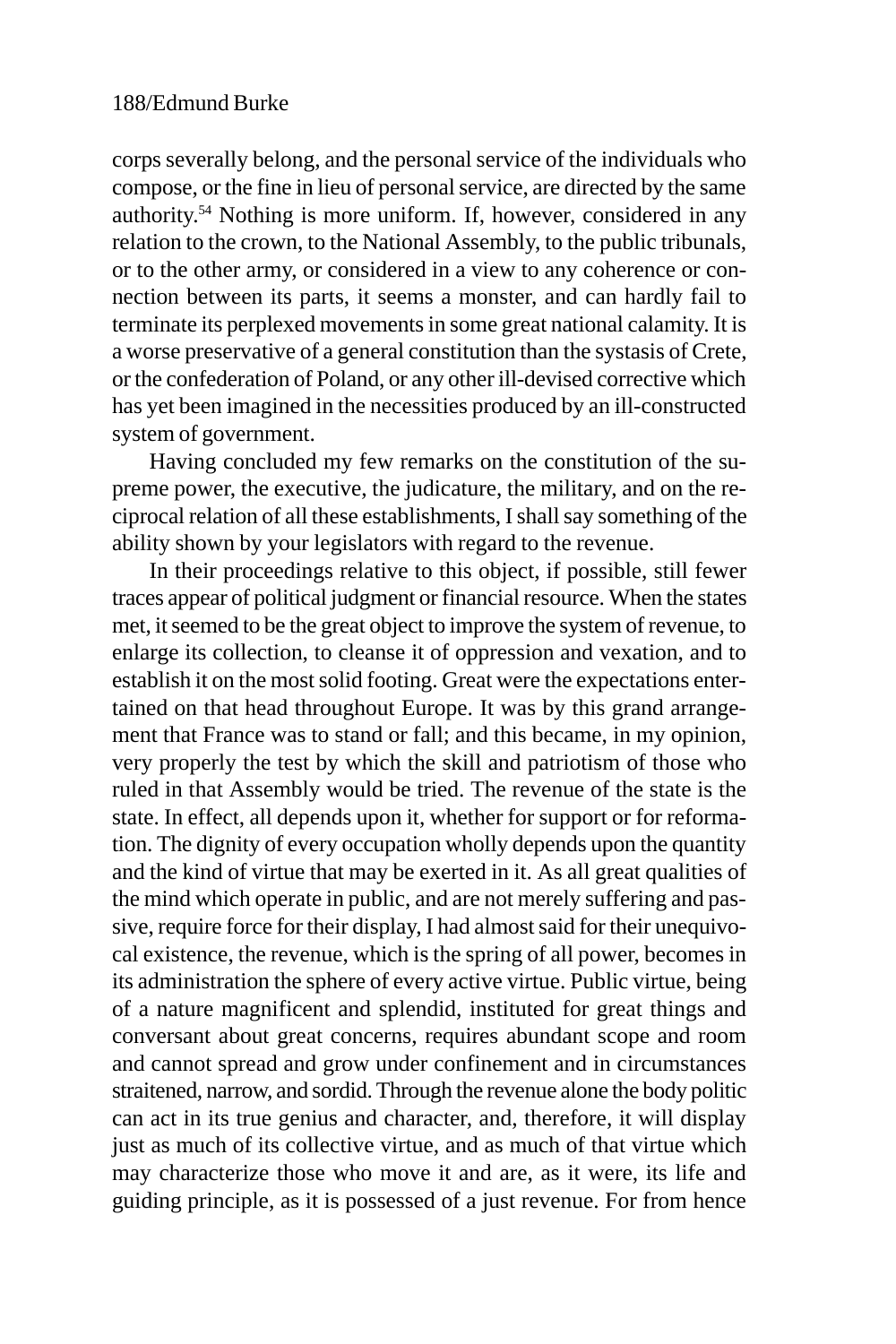not only magnanimity, and liberality, and beneficence, and fortitude, and providence, and the tutelary protection of all good arts derive their food and the growth of their organs; but continence, and self-denial, and labor, and vigilance, and frugality, and whatever else there is in which the mind shows itself above the appetite, are nowhere more in their proper element than in the provision and distribution of the public wealth. It is, therefore, not without reason that the science of speculative and practical finance, which must take to its aid so many auxiliary branches of knowledge, stands high in the estimation not only of the ordinary sort but of the wisest and best men; and as this science has grown with the progress of its object, the prosperity and improvement of nations has generally increased with the increase of their revenues; and they will both continue to grow and flourish as long as the balance between what is left to strengthen the efforts of individuals and what is collected for the common efforts of the state bear to each other a due reciprocal proportion and are kept in a close correspondence and communication. And perhaps it may be owing to the greatness of revenues and to the urgency of state necessities that old abuses in the constitution of finances are discovered and their true nature and rational theory comes to be more perfectly understood: insomuch, that a smaller revenue might have been more distressing in one period than a far greater is found to be in another, the proportionate wealth even remaining the same. In this state of things, the French Assembly found something in their revenues to preserve, to secure, and wisely to administer, as well as to abrogate and alter. Though their proud assumption might justify the severest tests, yet in trying their abilities on their financial proceedings, I would only consider what is the plain obvious duty of a common finance minister, and try them upon that, and not upon models of ideal perfection.

The objects of a financier are, then, to secure an ample revenue, to impose it with judgment and equality, to employ it economically, and when necessity obliges him to make use of credit, to secure its foundations in that instance, and forever, by the clearness and candor of his proceedings, the exactness of his calculations and the solidity of his funds. On these heads we may take a short and distinct view of the merits and abilities of those in the National Assembly who have taken to themselves the management of this arduous concern. Far from any increase of revenue in their hands, I find, by a report of M. Vernier, from the committee of finances, of the second of August last, that the amount of the national revenue, as compared with its produce before the Revo-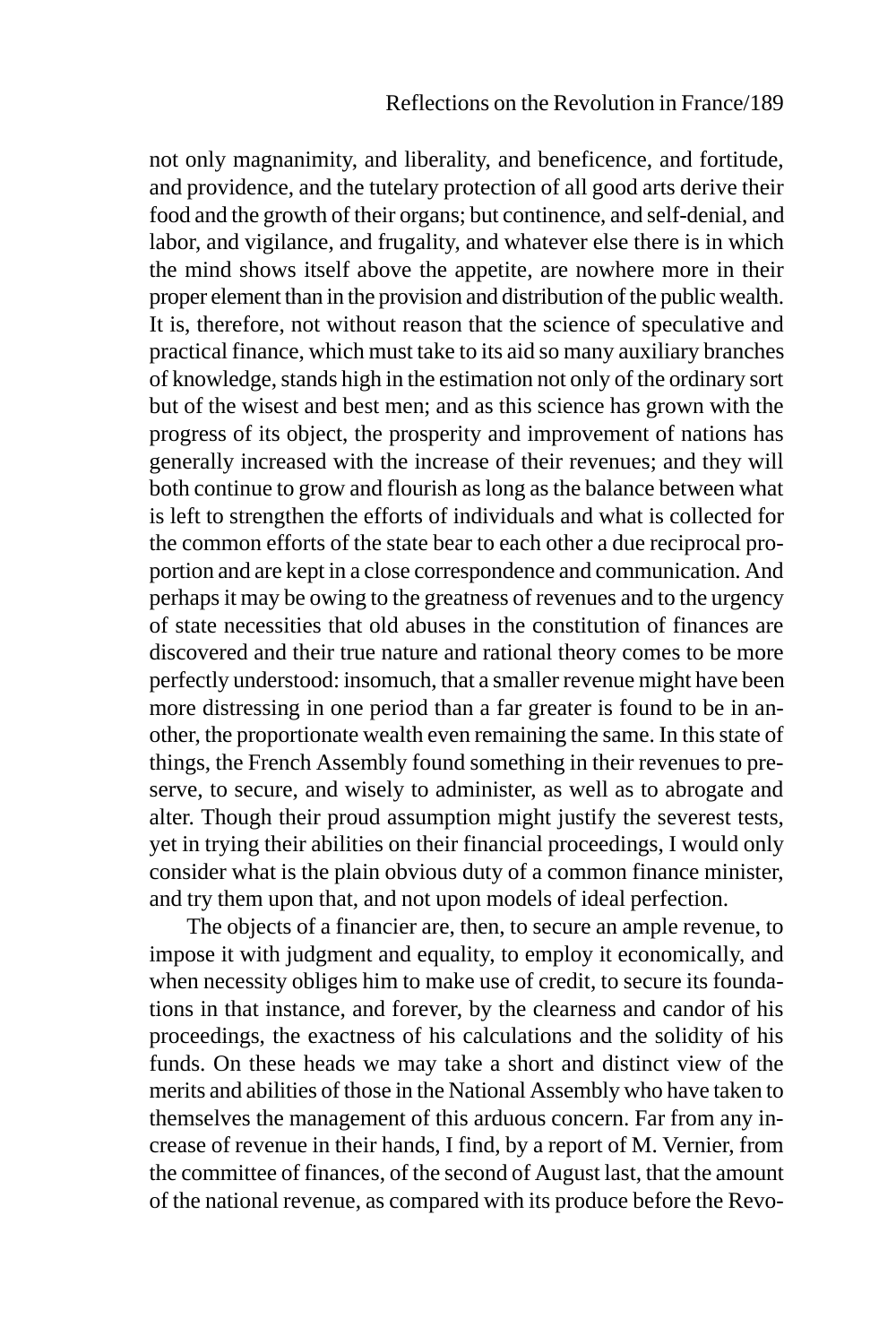lution, was diminished by the sum of two hundred millions, or eight millions sterling of the annual income, considerably more than one-third of the whole.

If this be the result of great ability, never surely was ability displayed in a more distinguished manner or with so powerful an effect. No common folly, no vulgar incapacity, no ordinary official negligence, even no official crime, no corruption, no peculation, hardly any direct hostility which we have seen in the modern world could in so short a time have made so complete an overthrow of the finances and, with them, of the strength of a great kingdom.—*Cedo qui vestram rempublicam tantam amisistis tam cito*?

The sophisters and declaimers, as soon as the Assembly met, began with decrying the ancient constitution of the revenue in many of its most essential branches, such as the public monopoly of salt. They charged it, as truly as unwisely, with being ill-contrived, oppressive, and partial. This representation they were not satisfied to make use of in speeches preliminary to some plan of reform; they declared it in a solemn resolution or public sentence, as it were judicially passed upon it; and this they dispersed throughout the nation. At the time they passed the decree, with the same gravity they ordered the same absurd, oppressive, and partial tax to be paid until they could find a revenue to replace it. The consequence was inevitable. The provinces which had been always exempted from this salt monopoly, some of whom were charged with other contributions, perhaps equivalent, were totally disinclined to bear any part of the burden which by an equal distribution was to redeem the others. As to the Assembly, occupied as it was with the declaration and violation of the rights of men, and with their arrangements for general confusion, it had neither leisure nor capacity to contrive, nor authority to enforce, any plan of any kind relative to the replacing the tax or equalizing it, or compensating the provinces, or for conducting their minds to any scheme of accommodation with other districts which were to be relieved.

The people of the salt provinces, impatient under taxes, damned by the authority which had directed their payment, very soon found their patience exhausted. They thought themselves as skillful in demolishing as the Assembly could be. They relieved themselves by throwing off the whole burden. Animated by this example, each district, or part of a district, judging of its own grievance by its own feeling, and of its remedy by its own opinion, did as it pleased with other taxes.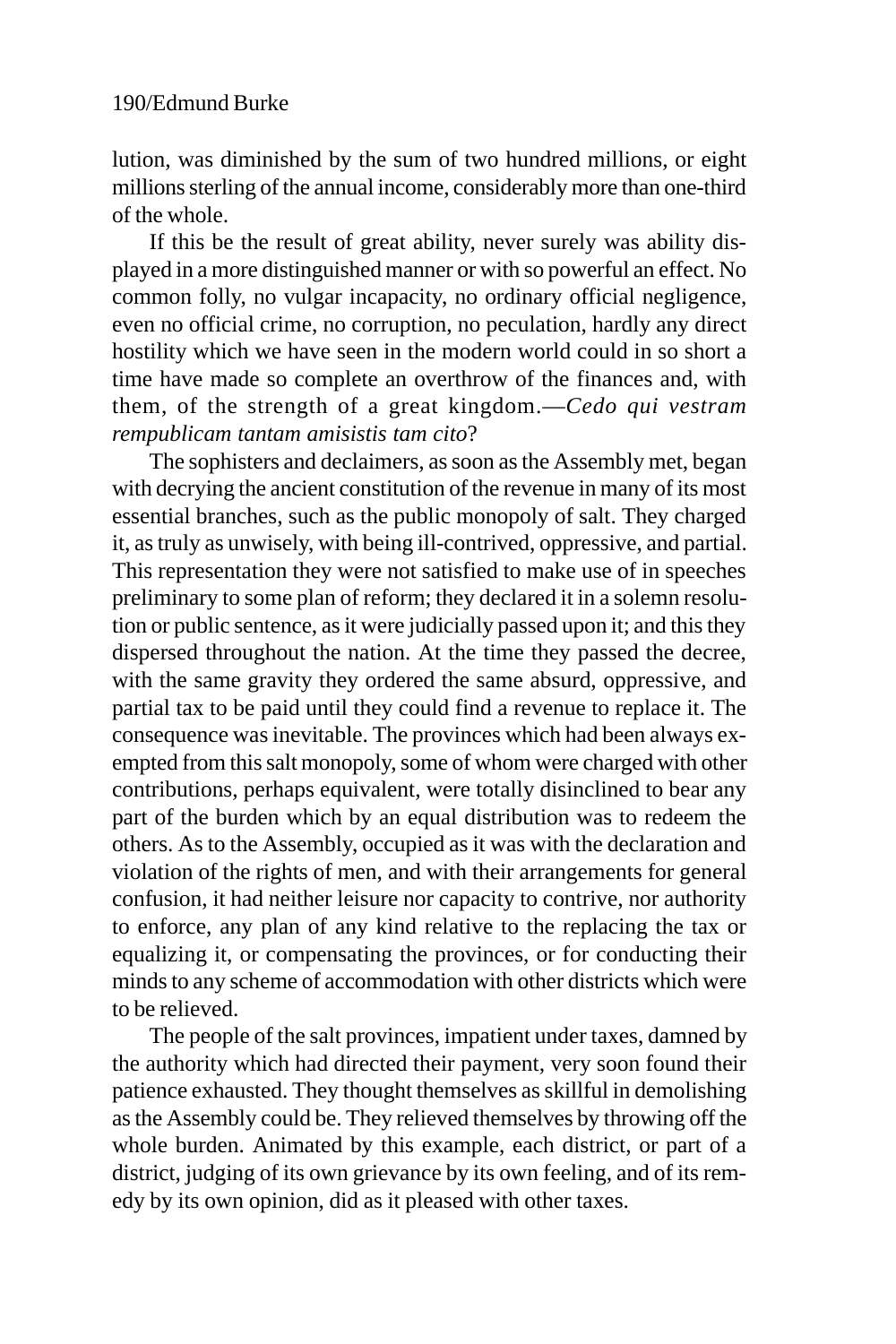We are next to see how they have conducted themselves in contriving equal impositions, proportioned to the means of the citizens, and the least likely to lean heavy on the active capital employed in the generation of that private wealth from whence the public fortune must be derived. By suffering the several districts, and several of the individuals in each district, to judge of what part of the old revenue they might withhold, instead of better principles of equality, a new inequality was introduced of the most oppressive kind. Payments were regulated by dispositions. The parts of the kingdom which were the most submissive, the most orderly, or the most affectionate to the commonwealth bore the whole burden of the state. Nothing turns out to be so oppressive and unjust as a feeble government. To fill up all the deficiencies in the old impositions and the new deficiencies of every kind which were to be expected—what remained to a state without authority? The National Assembly called for a voluntary benevolence: for a fourth part of the income of all the citizens, to be estimated on the honor of those who were to pay. They obtained something more than could be rationally calculated, but what was far indeed from answerable to their real necessities, and much less to their fond expectations. Rational people could have hoped for little from this their tax in the disguise of a benevolence—a tax weak, ineffective, and unequal; a tax by which luxury, avarice, and selfishness were screened, and the load thrown upon productive capital, upon integrity, generosity, and public spirit; a tax of regulation upon virtue. At length the mask is thrown off, and they are now trying means (with little success) of exacting their benevolence by force.

This benevolence, the rickety offspring of weakness, was to be supported by another resource, the twin brother of the same prolific imbecility. The patriotic donations were to make good the failure of the patriotic contribution. John Doe was to become security for Richard Roe. By this scheme they took things of much price from the giver, comparatively of small value to the receiver; they ruined several trades; they pillaged the crown of its ornaments, the churches of their plate, and the people of their personal decorations. The invention of these juvenile pretenders to liberty was in reality nothing more than a servile imitation of one of the poorest resources of doting despotism. They took an old, huge, full-bottomed periwig out of the wardrobe of the antiquated frippery of Louis the Fourteenth to cover the premature baldness of the National Assembly. They produced this old-fashioned formal folly,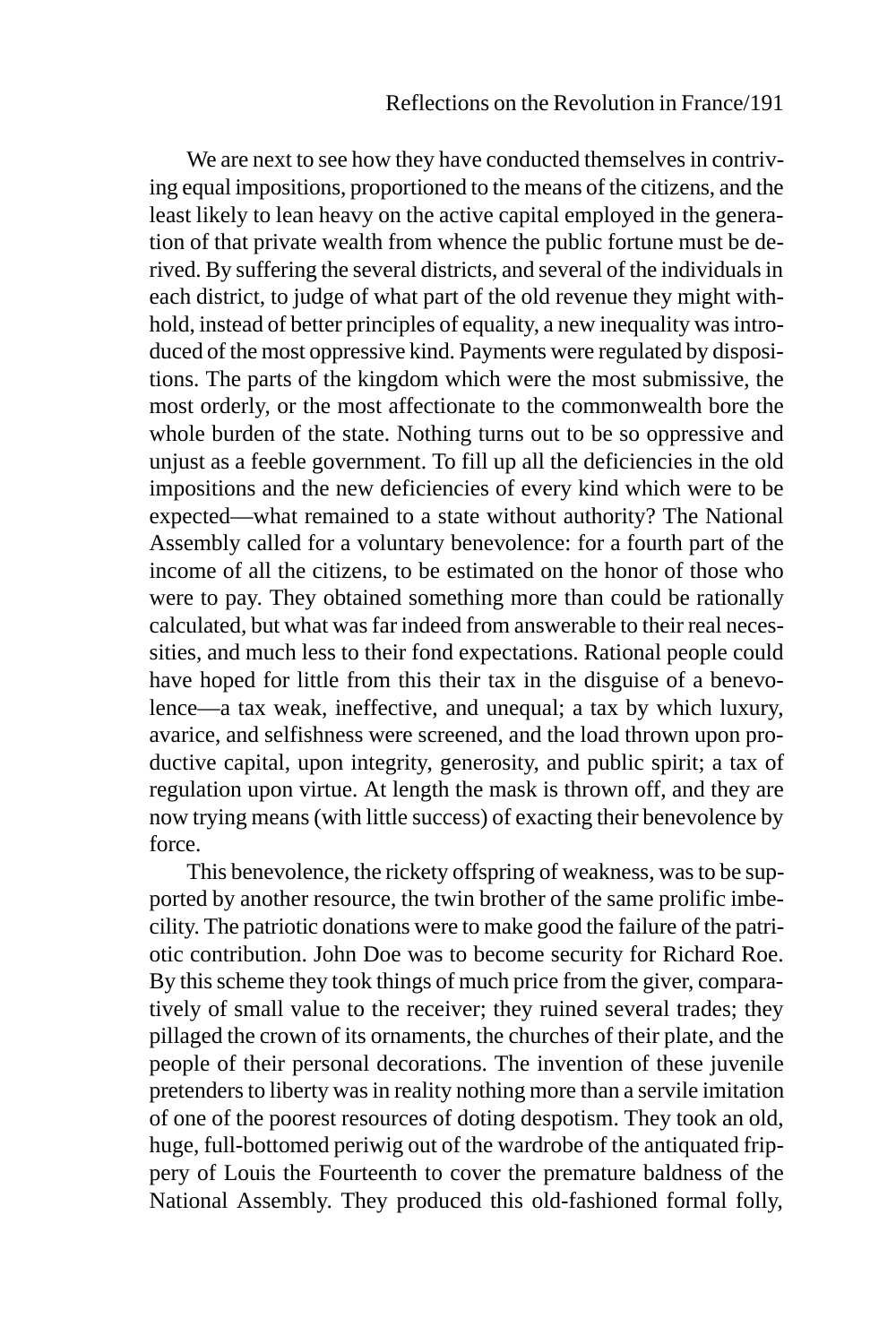though it had been so abundantly exposed in the Memoirs of the Duke de St. Simon, if to reasonable men it had wanted any arguments to display its mischief and insufficiency. A device of the same kind was tried, in my memory, by Louis the Fifteenth, but it answered at no time. However, the necessities of ruinous wars were some excuse for desperate projects. The deliberations of calamity are rarely wise. But here was a season for disposition and providence. It was in a time of profound peace, then enjoyed for five years, and promising a much longer continuance, that they had recourse to this desperate trifling. They were sure to lose more reputation by sporting, in their serious situation, with these toys and playthings of finance, which have filled half their journals, than could possibly be compensated by the poor temporary supply which they afforded. It seemed as if those who adopted such projects were wholly ignorant of their circumstances or wholly unequal to their necessities. Whatever virtue may be in these devices, it is obvious that neither the patriotic gifts, nor the patriotic contribution, can ever be resorted to again. The resources of public folly are soon exhausted. The whole, indeed, of their scheme of revenue is to make, by any artifice, an appearance of a full reservoir for the hour, whilst at the same time they cut off the springs and living fountains of perennial supply. The account not long since furnished by M. Necker was meant, without question, to be favorable. He gives a flattering view of the means of getting through the year, but he expresses, as it is natural he should, some apprehension for that which was to succeed. On this last prognostic, instead of entering into the grounds of this apprehension in order, by a proper foresight, to prevent the prognosticated evil, M. Necker receives a sort of friendly reprimand from the president of the Assembly.

As to their other schemes of taxation, it is impossible to say anything of them with certainty, because they have not yet had their operation; but nobody is so sanguine as to imagine they will fill up any perceptible part of the wide gaping breach which their incapacity had made in their revenues. At present the state of their treasury sinks every day more and more in cash, and swells more and more in fictitious representation. When so little within or without is now found but paper, the representative not of opulence but of want, the creature not of credit but of power, they imagine that our flourishing state in England is owing to that bank-paper, and not the bank-paper to the flourishing condition of our commerce, to the solidity of our credit, and to the total exclusion of all idea of power from any part of the transaction. They forget that, in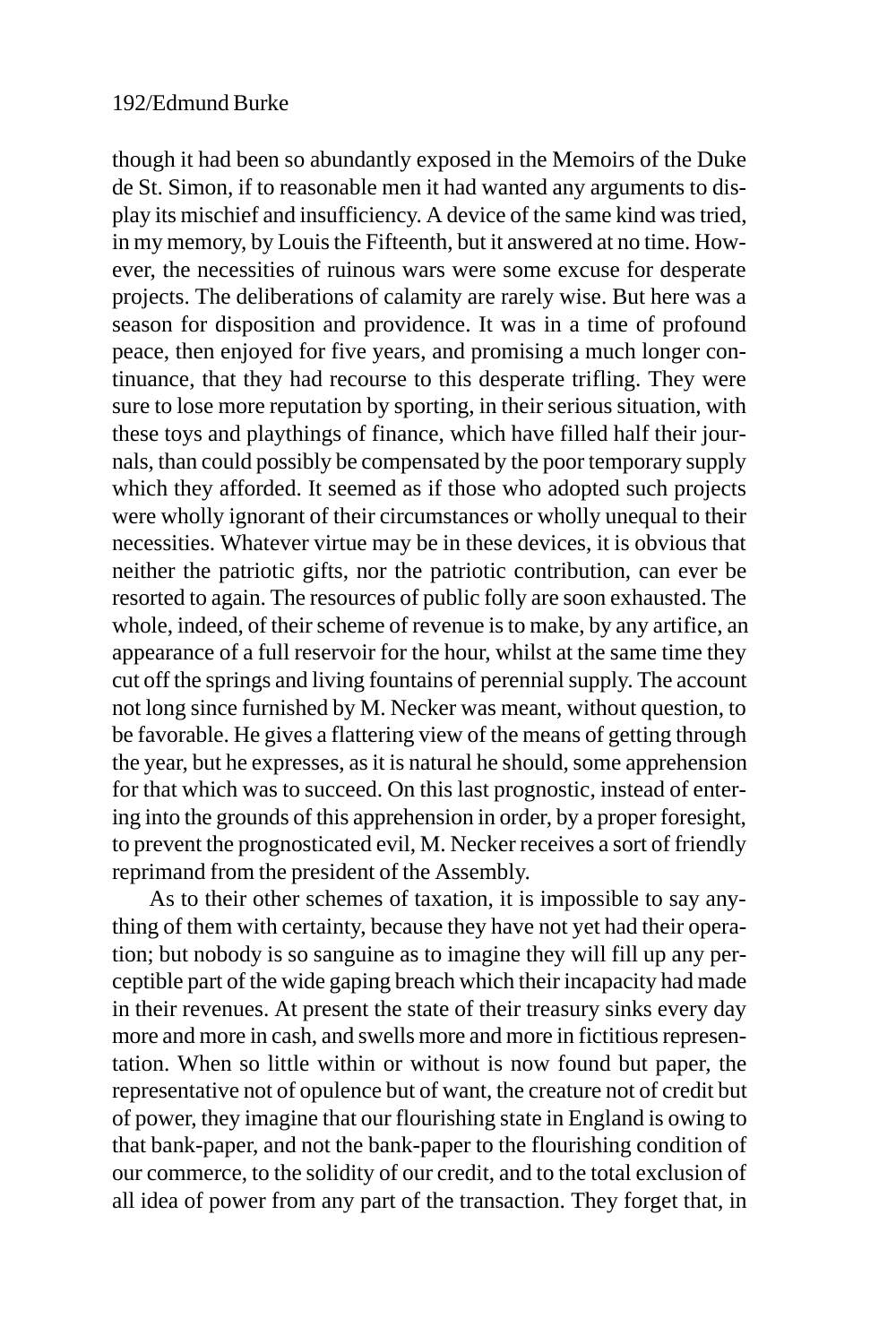England, not one shilling of paper money of any description is received but of choice; that the whole has had its origin in cash actually deposited; and that it is convertible at pleasure, in an instant and without the smallest loss, into cash again. Our paper is of value in commerce, because in law it is of none. It is powerful on 'Change, because in Westminster Hall it is impotent. In payment of a debt of twenty shillings, a creditor may refuse all the paper of the Bank of England. Nor is there amongst us a single public security, of any quality or nature whatsoever, that is enforced by authority. In fact, it might be easily shown that our paper wealth, instead of lessening the real coin, has a tendency to increase it; instead of being a substitute for money, it only facilitates its entry, its exit, and its circulation; that it is the symbol of prosperity, and not the badge of distress. Never was a scarcity of cash and an exuberance of paper a subject of complaint in this nation.

Well! but a lessening of prodigal expenses, and the economy which has been introduced by the virtuous and sapient Assembly, make amends for the losses sustained in the receipt of revenue. In this at least they have fulfilled the duty of a financier. Have those who say so looked at the expenses of the National Assembly itself, of the municipalities, of the city of Paris, of the increased pay of the two armies, of the new police, of the new judicatures? Have they even carefully compared the present pension list with the former? These politicians have been cruel, not economical. Comparing the expense of the former prodigal government and its relation to the then revenues with the expenses of this new system as opposed to the state of its new treasury, I believe the present will be found beyond all comparison more chargeable.<sup>55</sup>

It remains only to consider the proofs of financial ability furnished by the present French managers when they are to raise supplies on credit. Here I am a little at a stand, for credit, properly speaking, they have none. The credit of the ancient government was not indeed the best, but they could always, on some terms, command money, not only at home, but from most of the countries of Europe where a surplus capital was accumulated; and the credit of that government was improving daily. The establishment of a system of liberty would of course be supposed to give it new strength; and so it would actually have done if a system of liberty had been established. What offers has their government of pretended liberty had from Holland, from Hamburg, from Switzerland, from Genoa, from England for a dealing in their paper? Why should these nations of commerce and economy enter into any pecuniary dealings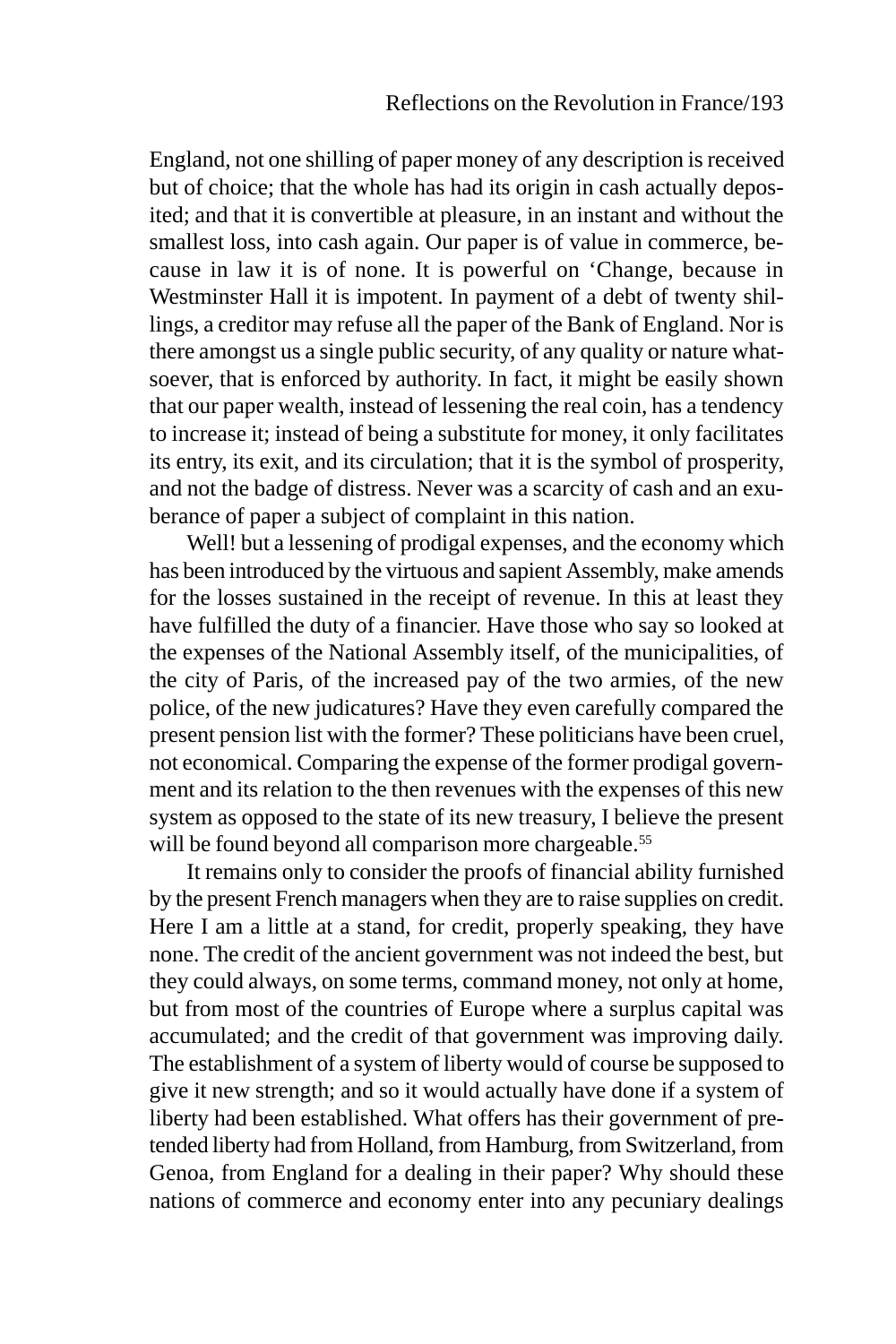with a people who attempt to reverse the very nature of things, amongst whom they see the debtor prescribing at the point of the bayonet the medium of his solvency to the creditor, discharging one of his engagements with another, turning his very penury into his resource and paying his interest with his rags?

Their fanatical confidence in the omnipotence of church plunder has induced these philosophers to overlook all care of the public estate, just as the dream of the philosopher's stone induces dupes, under the more plausible delusion of the hermetic art, to neglect all rational means of improving their fortunes. With these philosophic financiers, this universal medicine made of church mummy is to cure all the evils of the state. These gentlemen perhaps do not believe a great deal in the miracles of piety, but it cannot be questioned that they have an undoubting faith in the prodigies of sacrilege. Is there a debt which presses them?—Issue assignats. Are compensations to be made or a maintenance decreed to those whom they have robbed of their freehold in their office, or expelled from their profession?—Assignats. Is a fleet to be fitted out?— Assignats. If sixteen millions sterling of these assignats, forced on the people, leave the wants of the state as urgent as ever—issue, says one, thirty millions sterling of assignats—says another, issue fourscore millions more of assignats. The only difference among their financial factions is on the greater or the lesser quantity of assignats to be imposed on the public sufferance. They are all professors of assignats. Even those whose natural good sense and knowledge of commerce, not obliterated by philosophy, furnish decisive arguments against this delusion conclude their arguments by proposing the emission of assignats. I suppose they must talk of assignats, as no other language would be understood. All experience of their inefficiency does not in the least discourage them. Are the old assignats depreciated at market?—What is the remedy? Issue new assignats.—*Mais si maladia, opiniatria, non vult se garire, quid illi facere? assignare—postea assignare; ensuita assignare*. The word is a trifle altered. The Latin of your present doctors may be better than that of your old comedy; their wisdom and the variety of their resources are the same. They have not more notes in their song than the cuckoo, though, far from the softness of that harbinger of summer and plenty, their voice is as harsh and as ominous as that of the raven.

Who but the most desperate adventurers in philosophy and finance could at all have thought of destroying the settled revenue of the state,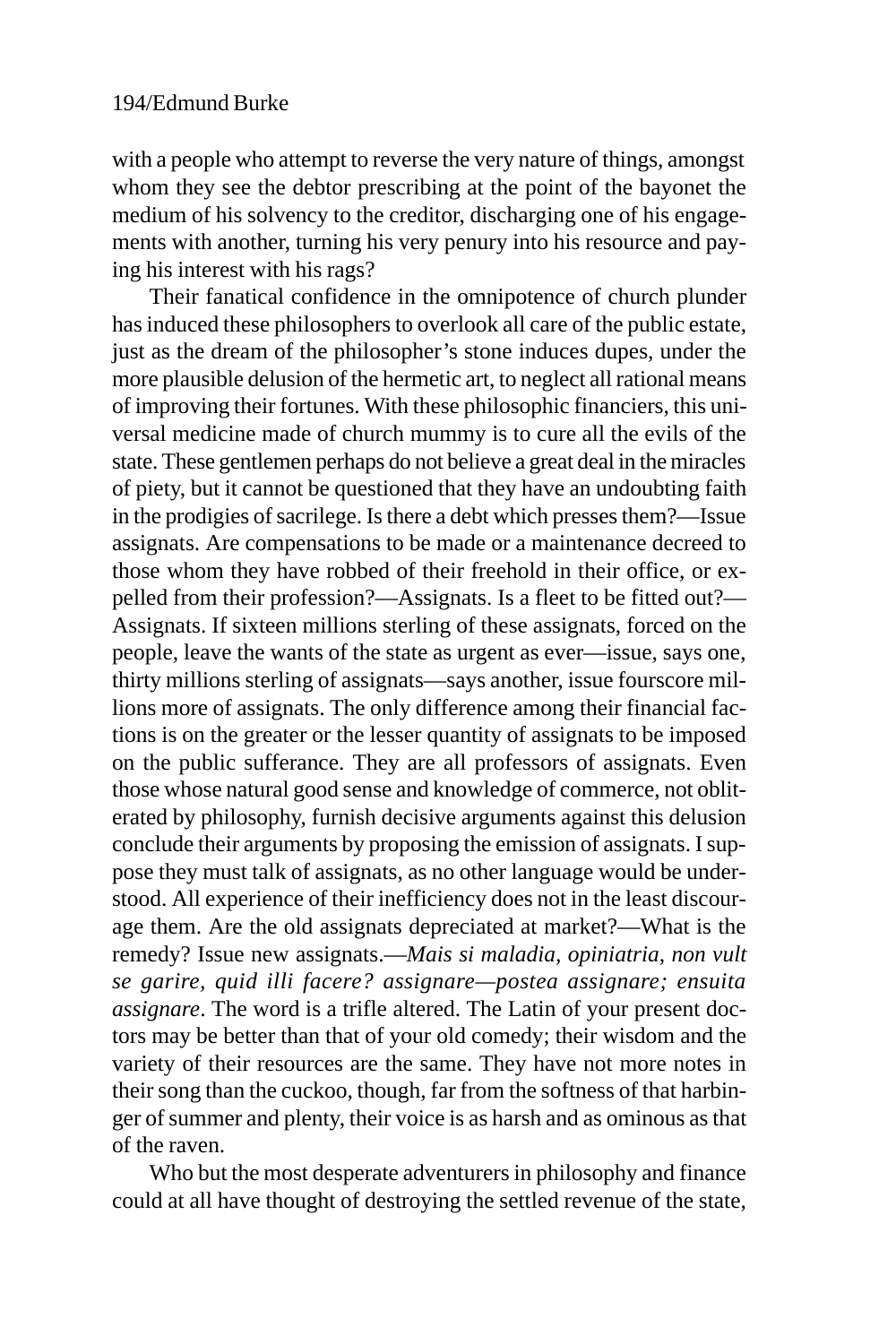the sole security for the public credit, in the hope of rebuilding it with the materials of confiscated property? If, however, an excessive zeal for the state should have led a pious and venerable prelate (by anticipation a father of the church<sup>56</sup>) to pillage his own order and, for the good of the church and people, to take upon himself the place of grand financier of confiscation and comptroller-general of sacrilege, he and his coadjutors were in my opinion bound to show by their subsequent conduct that they knew something of the office they assumed. When they had resolved to appropriate to the Fisc a certain portion of the landed property of their conquered country, it was their business to render their bank a real fund of credit, as far as such a bank was capable of becoming so.

To establish a current circulating credit upon any Land-bank, under any circumstances whatsoever, has hitherto proved difficult at the very least. The attempt has commonly ended in bankruptcy. But when the Assembly were led, through a contempt of moral, to a defiance of economical principles, it might at least have been expected that nothing would be omitted on their part to lessen this difficulty, to prevent any aggravation of this bankruptcy. It might be expected that to render your land-bank tolerable, every means would be adopted that could display openness and candor in the statement of the security—everything which could aid the recovery of the demand. To take things in their most favorable point of view, your condition was that of a man of a large landed estate which he wished to dispose of for the discharge of a debt and the supply of certain services. Not being able instantly to sell, you wished to mortgage. What would a man of fair intentions and a commonly clear understanding do in such circumstances? Ought he not first to ascertain the gross value of the estate, the charges of its management and disposition, the encumbrances perpetual and temporary of all kinds that affect it, then, striking a net surplus, to calculate the just value of the security? When that surplus (the only security to the creditor) had been clearly ascertained and properly vested in the hands of trustees, then he would indicate the parcels to be sold, and the time and conditions of sale; after this, he would admit the public creditor, if he chose it, to subscribe his stock into this new fund, or he might receive proposals for an assignat from those who would advance money to purchase this species of security.

This would be to proceed like men of business, methodically and rationally, and on the only principles of public and private credit that have an existence. The dealer would then know exactly what he pur-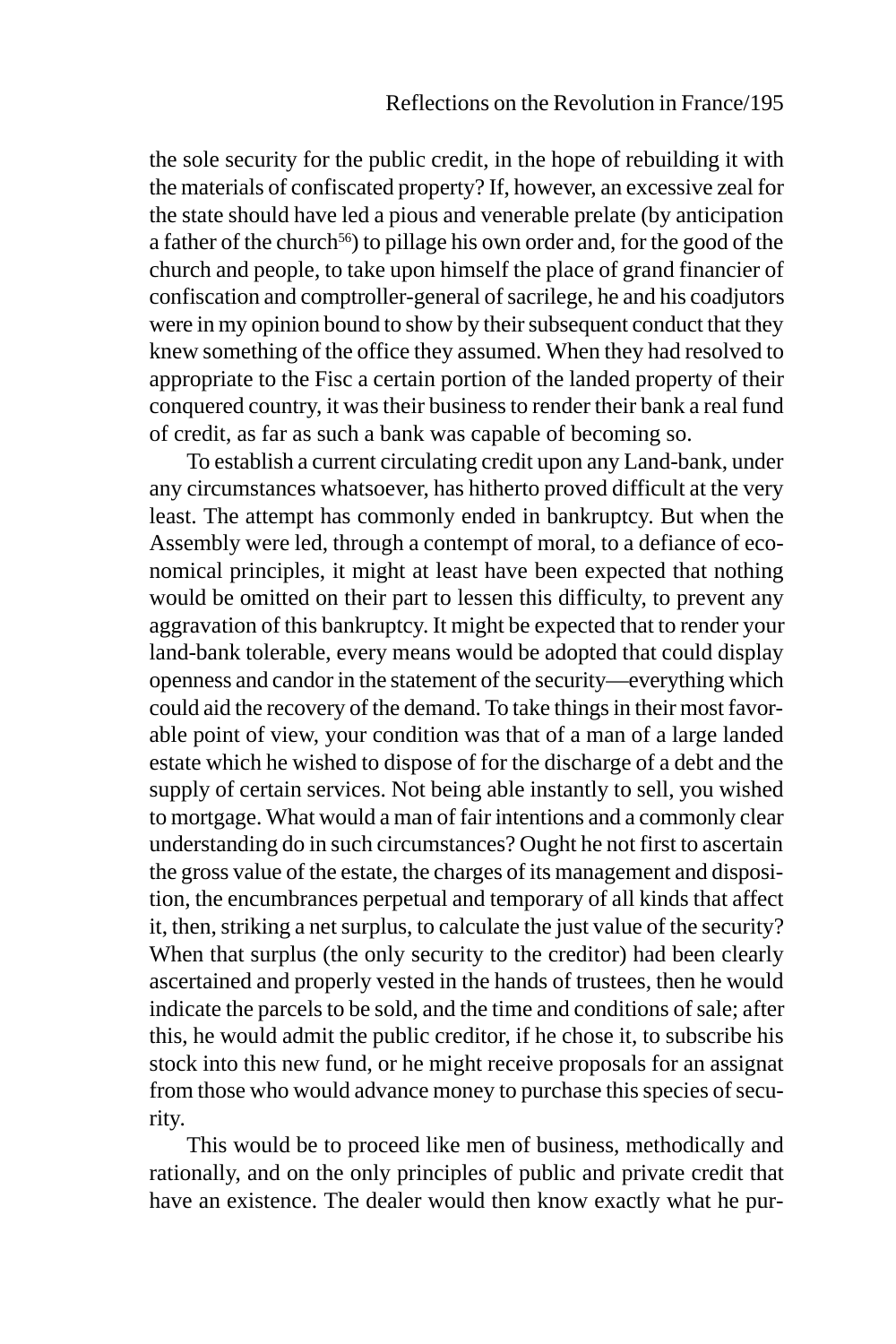chased; and the only doubt which could hang upon his mind would be the dread of the resumption of the spoil, which one day might be made (perhaps with an addition of punishment) from the sacrilegious gripe of those execrable wretches who could become purchasers at the auction of their innocent fellow citizens.

An open and exact statement of the clear value of the property and of the time, the circumstances, and the place of sale were all necessary to efface as much as possible the stigma that has hitherto been branded on every kind of land-bank. It became necessary on another principle, that is, on account of a pledge of faith previously given on that subject, that their future fidelity in a slippery concern might be established by their adherence to their first engagement. When they had finally determined on a state resource from church booty, they came, on the 14th of April, 1790, to a solemn resolution on the subject, and pledged themselves to their country, "that in the statement of the public charges for each year, there should be brought to account a sum sufficient for defraying the expenses of the R. C. A. religion, the support of the ministers at the altars, the relief of the poor, the pensions to the ecclesiastics, secular as well as regular, of the one and of the other sex, in order that the estates and goods which are at the disposal of the nation may be disengaged of all charges and employed by the representatives, or the legislative body, to the great and most pressing exigencies of the state." They further engaged, on the same day, that the sum necessary for the year 1791 should be forthwith determined.

In this resolution they admit it their duty to show distinctly the expense of the above objects which, by other resolutions, they had before engaged should be first in the order of provision. They admit that they ought to show the estate clear and disengaged of all charges, and that they should show it immediately. Have they done this immediately, or at any time? Have they ever furnished a rent-roll of the immovable estates, or given in an inventory of the movable effects which they confiscate to their assignats? In what manner they can fulfill their engagements of holding out to public service "an estate disengaged of all charges" without authenticating the value of the estate or the quantum of the charges, I leave it to their English admirers to explain. Instantly upon this assurance, and previously to any one step toward making it good, they issue, on the credit of so handsome a declaration, sixteen millions sterling of their paper. This was manly. Who, after this masterly stroke, can doubt of their abilities in finance? But then, before any other emission of these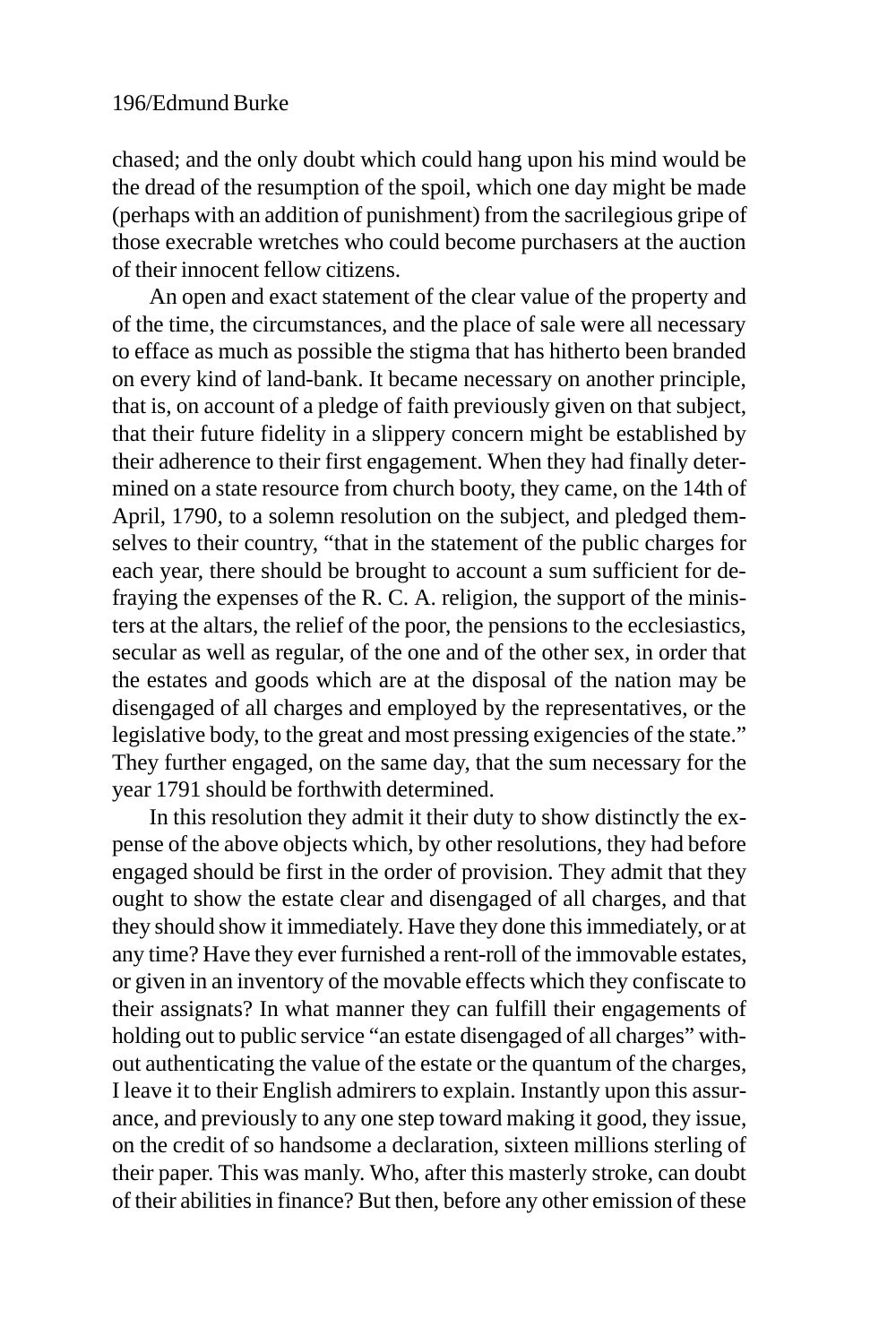financial indulgences, they took care at least to make good their original promise!—If such estimate either of the value of the estate or the amount of the encumbrances has been made, it has escaped me. I never heard of it.

At length they have spoken out, and they have made a full discovery of their abominable fraud in holding out the church lands as a security for any debts, or any service whatsoever. They rob only to enable them to cheat, but in a very short time they defeat the ends both of the robbery and the fraud by making out accounts for other purposes which blow up their whole apparatus of force and of deception. I am obliged to M. de Calonne for his reference to the document which proves this extraordinary fact; it had by some means escaped me. Indeed it was not necessary to make out my assertion as to the breach of faith on the declaration of the 14th of April, 1790. By a report of their committee it now appears that the charge of keeping up the reduced ecclesiastical establishments and other expenses attendant on religion, and maintaining the religious of both sexes, retained or pensioned, and the other concomitant expenses of the same nature which they have brought upon themselves by this convulsion in property, exceeds the income of the estates acquired by it in the enormous sum of two millions sterling annually, besides a debt of seven millions and upwards. These are the calculating powers of imposture! This is the finance of philosophy! This is the result of all the delusions held out to engage a miserable people in rebellion, murder, and sacrilege, and to make them prompt and zealous instruments in the ruin of their country! Never did a state, in any case, enrich itself by the confiscations of the citizens. This new experiment has succeeded like all the rest. Every honest mind, every true lover of liberty and humanity, must rejoice to find that injustice is not always good policy, nor rapine the high road to riches. I subjoin with pleasure, in a note, the able and spirited observations of M. de Calonne on this subject.<sup>57</sup>

In order to persuade the world of the bottomless resource of ecclesiastical confiscation, the Assembly have proceeded to other confiscations of estates in offices, which could not be done with any common color without being compensated out of this grand confiscation of landed property. They have thrown upon this fund, which was to show a surplus disengaged of all charges, a new charge—namely, the compensation to the whole body of the disbanded judicature, and of all suppressed offices and estates, a charge which I cannot ascertain, but which un-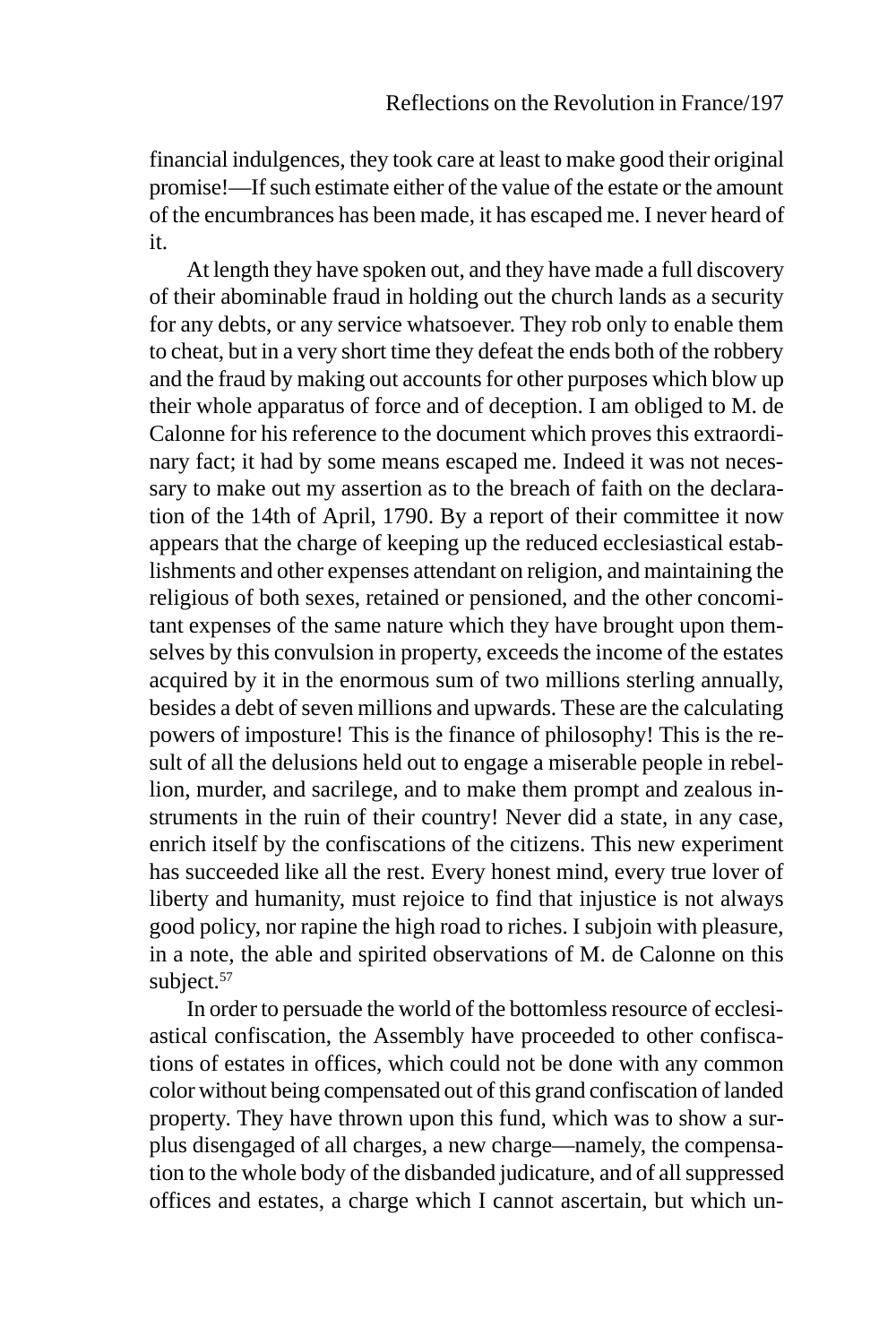questionably amounts to many French millions. Another of the new charges is an annuity of four hundred and eighty thousand pounds sterling, to be paid (if they choose to keep faith) by daily payments, for the interest of the first assignats. Have they even given themselves the trouble to state fairly the expense of the management of the church lands in the hands of the municipalities to whose care, skill, and diligence, and that of their legion of unknown under-agents, they have chosen to commit the charge of the forfeited estates, the consequence of which had been so ably pointed out by the bishop of Nancy?

But it is unnecessary to dwell on these obvious heads of encumbrance. Have they made out any clear state of the grand encumbrance of all, I mean the whole of the general and municipal establishments of all sorts, and compared it with the regular income by revenue? Every deficiency in these becomes a charge on the confiscated estate before the creditor can plant his cabbages on an acre of church property. There is no other prop than this confiscation to keep the whole state from tumbling to the ground. In this situation they have purposely covered all that they ought industriously to have cleared with a thick fog, and then, blindfold themselves, like bulls that shut their eyes when they push, they drive, by the point of the bayonets, their slaves, blindfolded indeed no worse than their lords, to take their fictions for currencies and to swallow down paper pills by thirty-four millions sterling at a dose. Then they proudly lay in their claim to a future credit, on failure of all their past engagements, and at a time when (if in such a matter anything can be clear) it is clear that the surplus estates will never answer even the first of their mortgages, I mean that of the four hundred millions (or sixteen millions sterling) of assignats. In all this procedure I can discern neither the solid sense of plain dealing nor the subtle dexterity of ingenious fraud. The objections within the Assembly to pulling up the floodgates for this inundation of fraud are unanswered, but they are thoroughly refuted by a hundred thousand financiers in the street. These are the numbers by which the metaphysic arithmeticians compute. These are the grand calculations on which a philosophical public credit is founded in France. They cannot raise supplies, but they can raise mobs. Let them rejoice in the applauses of the club at Dundee for their wisdom and patriotism in having thus applied the plunder of the citizens to the service of the state. I hear of no address upon this subject from the directors of the Bank of England, though their approbation would be of a little more weight in the scale of credit than that of the club at Dundee.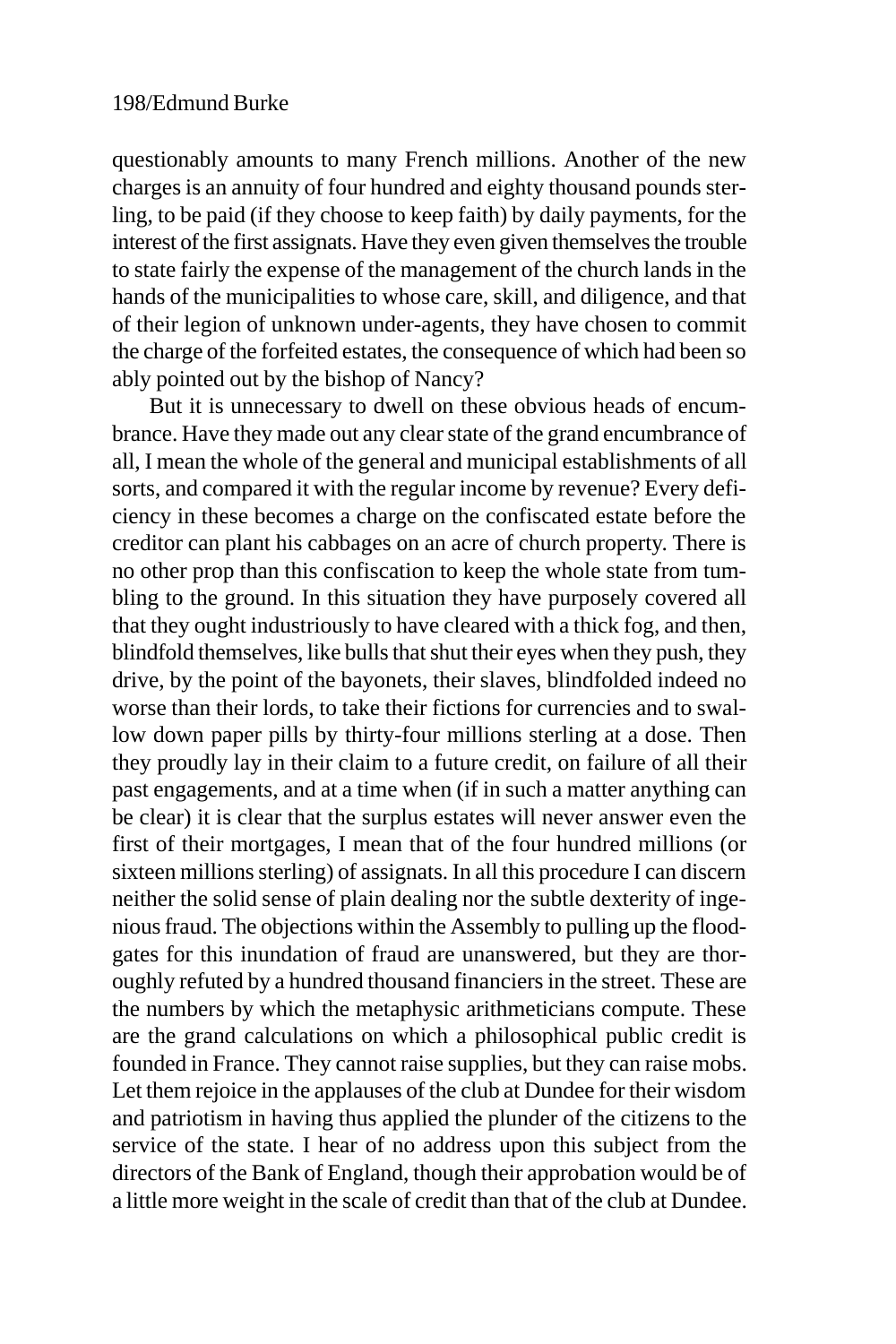But, to do justice to the club, I believe the gentlemen who compose it to be wiser than they appear; that they will be less liberal of their money than of their addresses; and that they would not give a dog's ear of their most rumpled and ragged Scotch paper for twenty of your fairest assignats.

Early in this year the Assembly issued paper to the amount of sixteen millions sterling; what must have been the state into which the Assembly has brought your affairs, that the relief afforded by so vast a supply has been hardly perceptible? This paper also felt an almost immediate depreciation of five per cent, which in a little time came to about seven. The effect of these assignats on the receipt of the revenue is remarkable. M. Necker found that the collectors of the revenue who received in coin paid the treasury in assignats. The collectors made seven per cent by thus receiving in money and accounting in depreciated paper. It was not very difficult to foresee that this must be inevitable. It was, however, not the less embarrassing. M. Necker was obliged (I believe, for a considerable part, in the market of London) to buy gold and silver for the mint, which amounted to about twelve thousand pounds above the value of the commodity gained. That minister was of opinion that, whatever their secret nutritive virtue might be, the state could not live upon assignats alone, that some real silver was necessary, particularly for the satisfaction of those who, having iron in their hands, were not likely to distinguish themselves for patience when they should perceive that, whilst an increase of pay was held out to them in real money, it was again to be fraudulently drawn back by depreciated paper. The minister, in this very natural distress, applied to the Assembly that they should order the collectors to pay in specie what in specie they had received. It could not escape him that if the treasury paid three per cent for the use of a currency which should be returned seven per cent worse than the minister issued it, such a dealing could not very greatly tend to enrich the public. The Assembly took no notice of this recommendation. They were in this dilemma: if they continued to receive the assignats, cash must become an alien to their treasury; if the treasury should refuse those paper amulets or should discountenance them in any degree, they must destroy the credit of their sole resource. They seem then to have made their option, and to have given some sort of credit to their paper by taking it themselves; at the same time in their speeches they made a sort of swaggering declaration, something, I rather think, above legislative competence; that is, that there is no difference in value between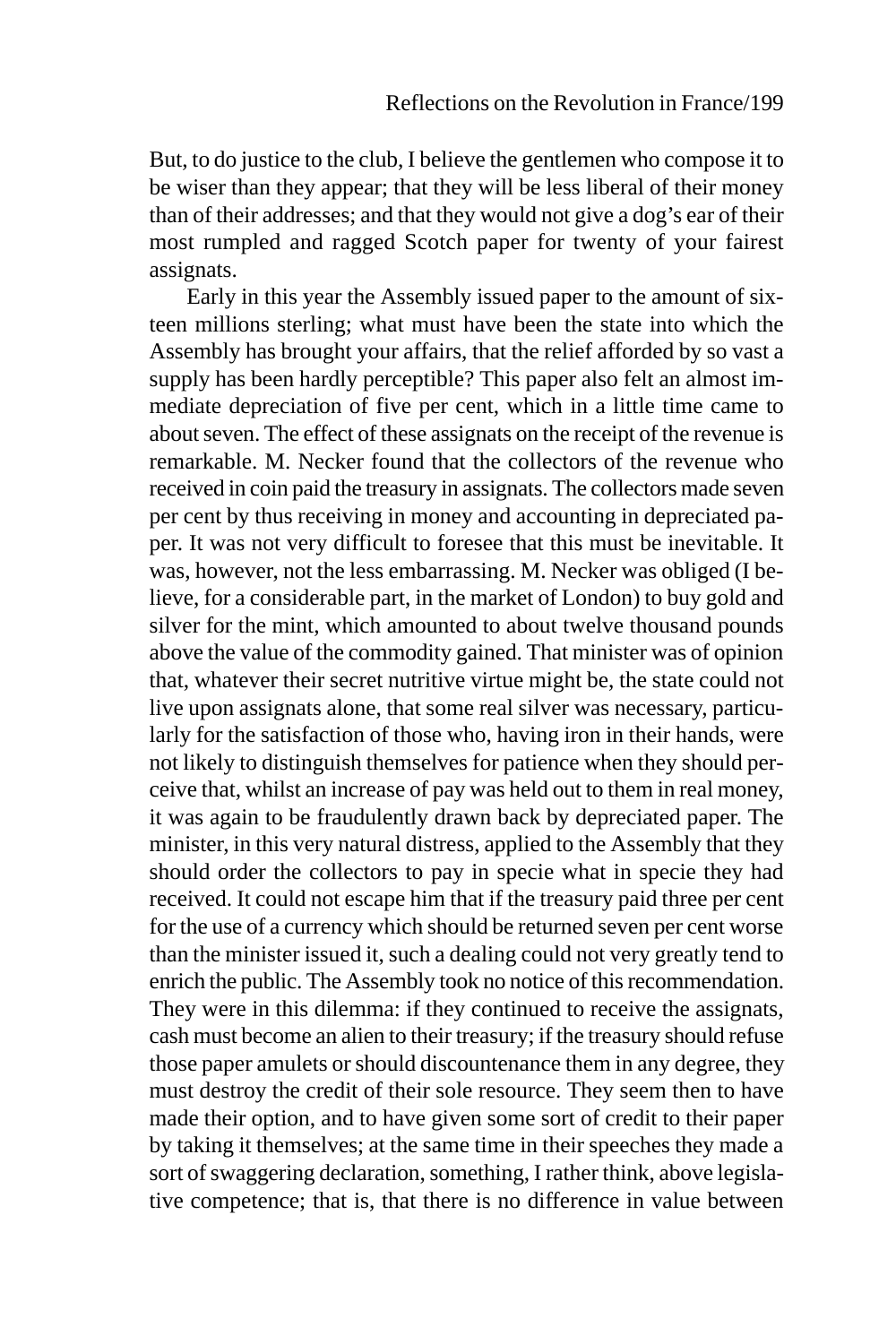metallic money and their assignats. This was a good, stout, proof article of faith, pronounced under an anathema by the venerable fathers of this philosophic synod. *Credat* who will—certainly not *Judaeus Apella*.

A noble indignation rises in the minds of your popular leaders on hearing the magic lantern in their show of finance compared to the fraudulent exhibitions of Mr. Law. They cannot bear to hear the sands of his Mississippi compared with the rock of the church on which they build their system. Pray let them suppress this glorious spirit until they show to the world what piece of solid ground there is for their assignats which they have not preoccupied by other charges. They do injustice to that great mother fraud to compare it with their degenerate imitation. It is not true that Law built solely on a speculation concerning the Mississippi. He added the East India trade; he added the African trade; he added the farms of all the farmed revenue of France. All these together unquestionably could not support the structure which the public enthusiasm, not he, chose to build upon these bases. But these were, however, in comparison generous delusions. They supposed, and they aimed at, an increase of the commerce of France. They opened to it the whole range of the two hemispheres. They did not think of feeding France from its own substance. A grand imagination found in this night of commerce something to captivate. It was wherewithal to dazzle the eye of an eagle. It was not made to entice the smell of a mole nuzzling and burying himself in his mother earth, as yours is. Men were not then quite shrunk from their natural dimensions by a degrading and sordid philosophy, and fitted for low and vulgar deceptions. Above all, remember that in imposing on the imagination the then managers of the system made a compliment to the freedom of men. In their fraud there was no mixture of force. This was reserved to our time, to quench the little glimmerings of reason which might break in upon the solid darkness of this enlightened age.

On recollection, I have said nothing of a scheme of finance which may be urged in favor of the abilities of these gentlemen, and which has been introduced with great pomp, though not yet finally adopted, in the National Assembly. It comes with something solid in aid of the credit of the paper circulation; and much has been said of its utility and its elegance. I mean the project for coining into money the bells of the suppressed churches. This is their alchemy. There are some follies which baffle argument, which go beyond ridicule, and which excite no feeling in us but disgust; and therefore I say no more upon it.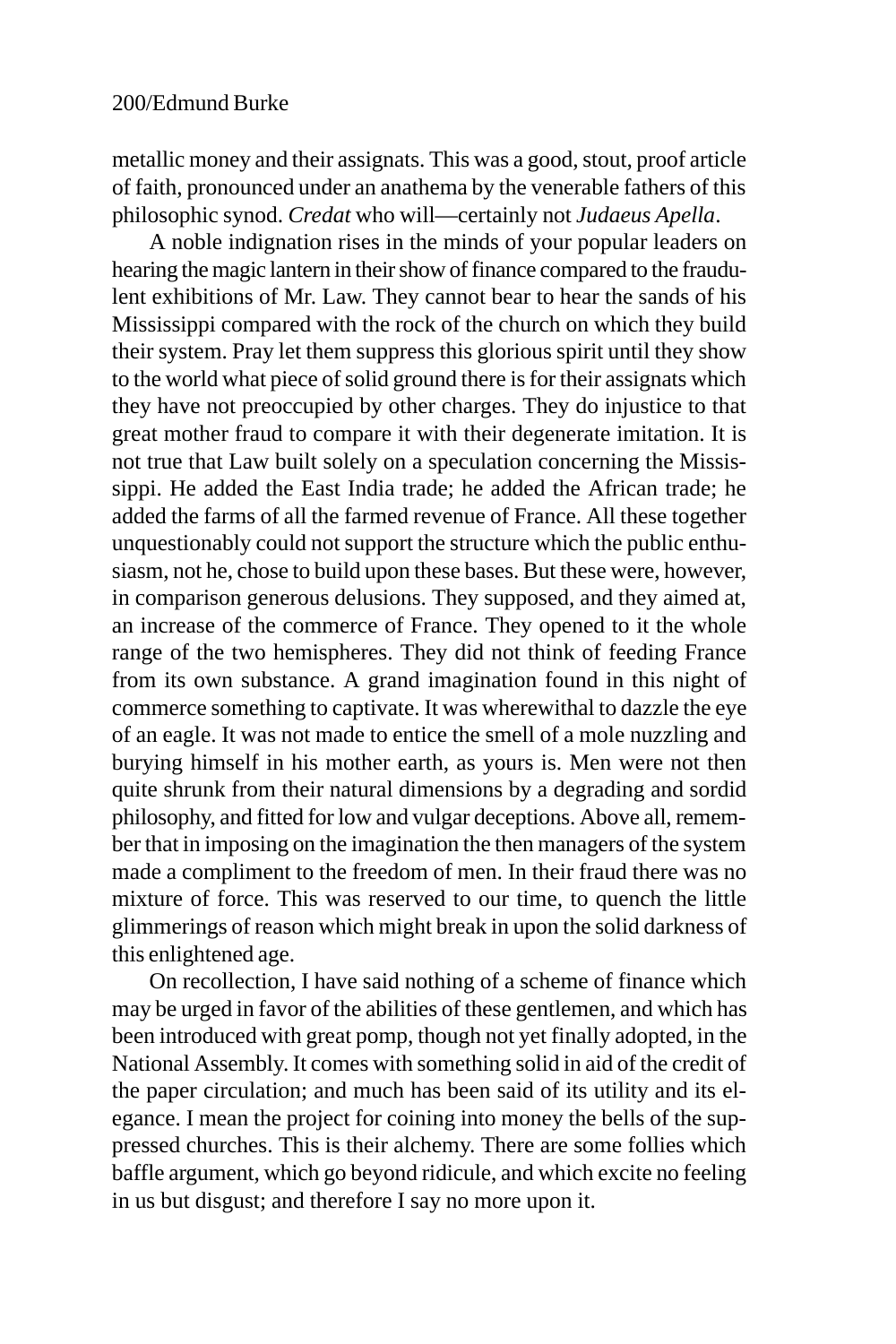It is as little worth remarking any further upon all their drawing and re-drawing on their circulation for putting off the evil day, on the play between the treasury and the *Caisse d'Escompte*, and on all these old, exploded contrivances of mercantile fraud now exalted into policy of state. The revenue will not be trifled with. The prattling about the rights of men will not be accepted in payment for a biscuit or a pound of gunpowder. Here then the metaphysicians descend from their airy speculations and faithfully follow examples. What examples? The examples of bankrupts. But defeated, baffled, disgraced, when their breath, their strength, their inventions, their fancies desert them, their confidence still maintains its ground. In the manifest failure of their abilities, they take credit for their benevolence. When the revenue disappears in their hands, they have the presumption, in some of their late proceedings, to value themselves on the relief given to the people. They did not relieve the people. If they entertained such intentions, why did they order the obnoxious taxes to be paid? The people relieved themselves in spite of the Assembly.

But waiving all discussion on the parties who may claim the merit of this fallacious relief, has there been, in effect, any relief to the people in any form? Mr. Bailly, one of the grand agents of paper circulation, lets you into the nature of this relief. His speech to the National Assembly contained a high and labored panegyric on the inhabitants of Paris for the constancy and unbroken resolution with which they have borne their distress and misery. A fine picture of public felicity! What great courage and unconquerable firmness of mind to endure benefits and sustain redress! One would think from the speech of this learned lord mayor that the Parisians, for this twelvemonth past, had been suffering the straits of some dreadful blockade, that Henry the Fourth had been stopping up the avenues to their supply, and Sully thundering with his ordnance at the gates of Paris, when in reality they are besieged by no other enemies than their own madness and folly, their own credulity and perverseness. But Mr. Bailly will sooner thaw the eternal ice of his Atlantic regions than restore the central heat to Paris whilst it remains "smitten with the cold, dry, petrific mace" of a false and unfeeling philosophy. Some time after this speech, that is, on the thirteenth of last August, the same magistrate, giving an account of his government at the bar of the same Assembly, expresses himself as follows: "In the month of July, 1789, (the period of everlasting commemoration) the finances of the city of Paris were yet in good order; the expenditure was counter-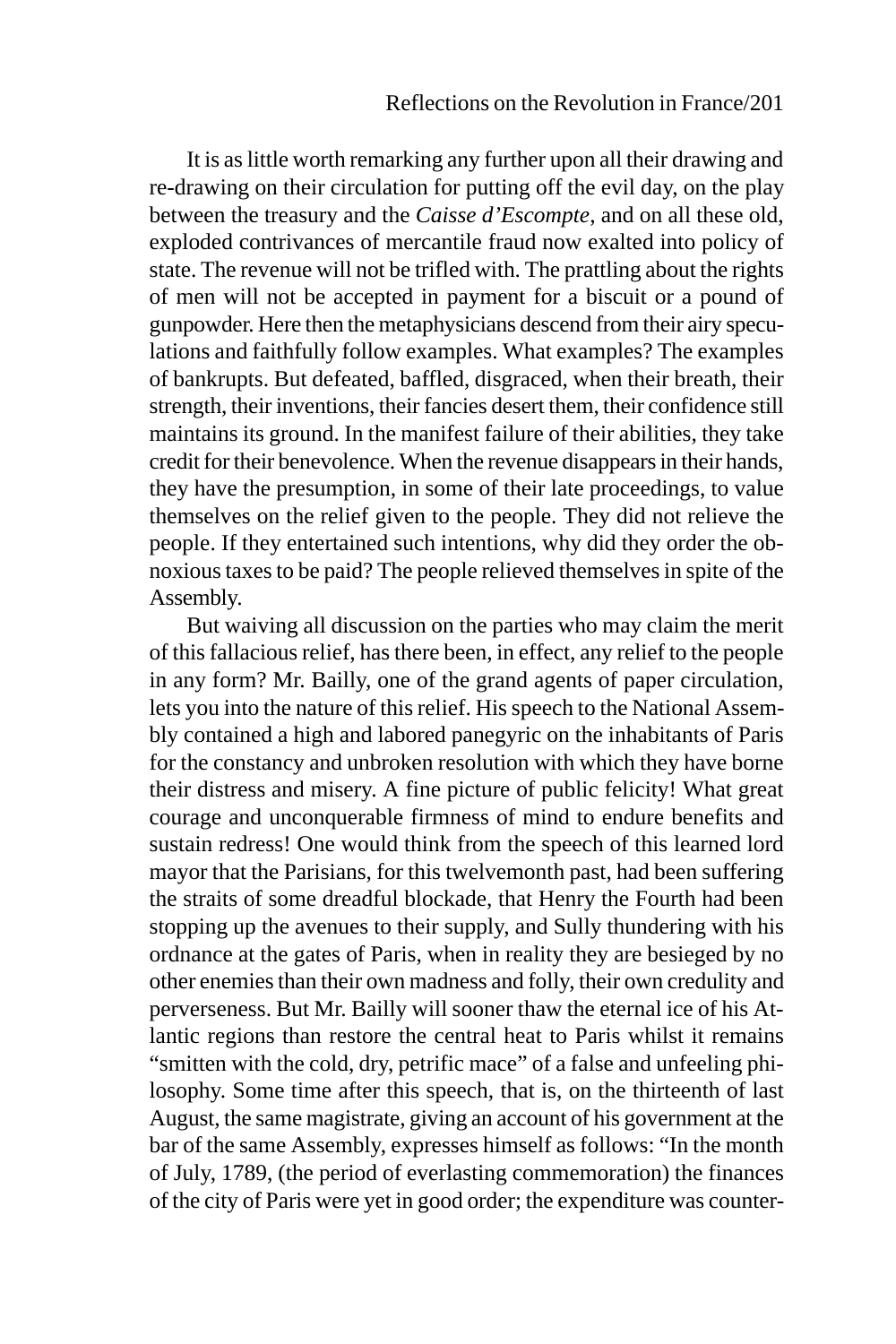balanced by the receipt; and she had at that time a million" (forty thousand pounds sterling) in bank. The expenses which she has been constrained to incur, subsequent to the Revolution, amount to 2,500,000 livres. From these expenses, and the great falling off in the product of the free gifts, not only a momentary, but a total, want of money has taken place. This is the Paris upon whose nourishment, in the course of the last year, such immense sums, drawn from the vitals of all France, have been expended. As long as Paris stands in the place of ancient Rome, so long she will be maintained by the subject provinces. It is an evil inevitably attendant on the dominion of sovereign democratic republics. As it happened in Rome, it may survive that republican domination which gave rise to it. In that case despotism itself must submit to the vices of popularity. Rome, under her emperors, united the evils of both systems; and this unnatural combination was one great cause of her ruin.

To tell the people that they are relieved by the dilapidation of their public estate is a cruel and insolent imposition. Statesmen, before they valued themselves on the relief given to the people by the destruction of their revenue, ought first to have carefully attended to the solution of this problem—whether it be more advantageous to the people to pay considerably and to gain in proportion, or to gain little or nothing and to be disburdened of all contribution? My mind is made up to decide in favor of the first proposition. Experience is with me, and, I believe, the best opinions also. To keep a balance between the power of acquisition on the part of the subject and the demands he is to answer on the part of the state is the fundamental part of the skill of a true politician. The means of acquisition are prior in time and in arrangement. Good order is the foundation of all good things. To be enabled to acquire, the people, without being servile, must be tractable and obedient. The magistrate must have his reverence, the laws their authority. The body of the people must not find the principles of natural subordination by art rooted out of their minds. They must respect that property of which they cannot partake. They must labor to obtain what by labor can be obtained; and when they find, as they commonly do, the success disproportioned to the endeavour, they must be taught their consolation in the final proportions of eternal justice. Of this consolation, whoever deprives them deadens their industry and strikes at the root of all acquisition as of all conservation. He that does this is the cruel oppressor, the merciless enemy of the poor and wretched, at the same time that by his wicked specula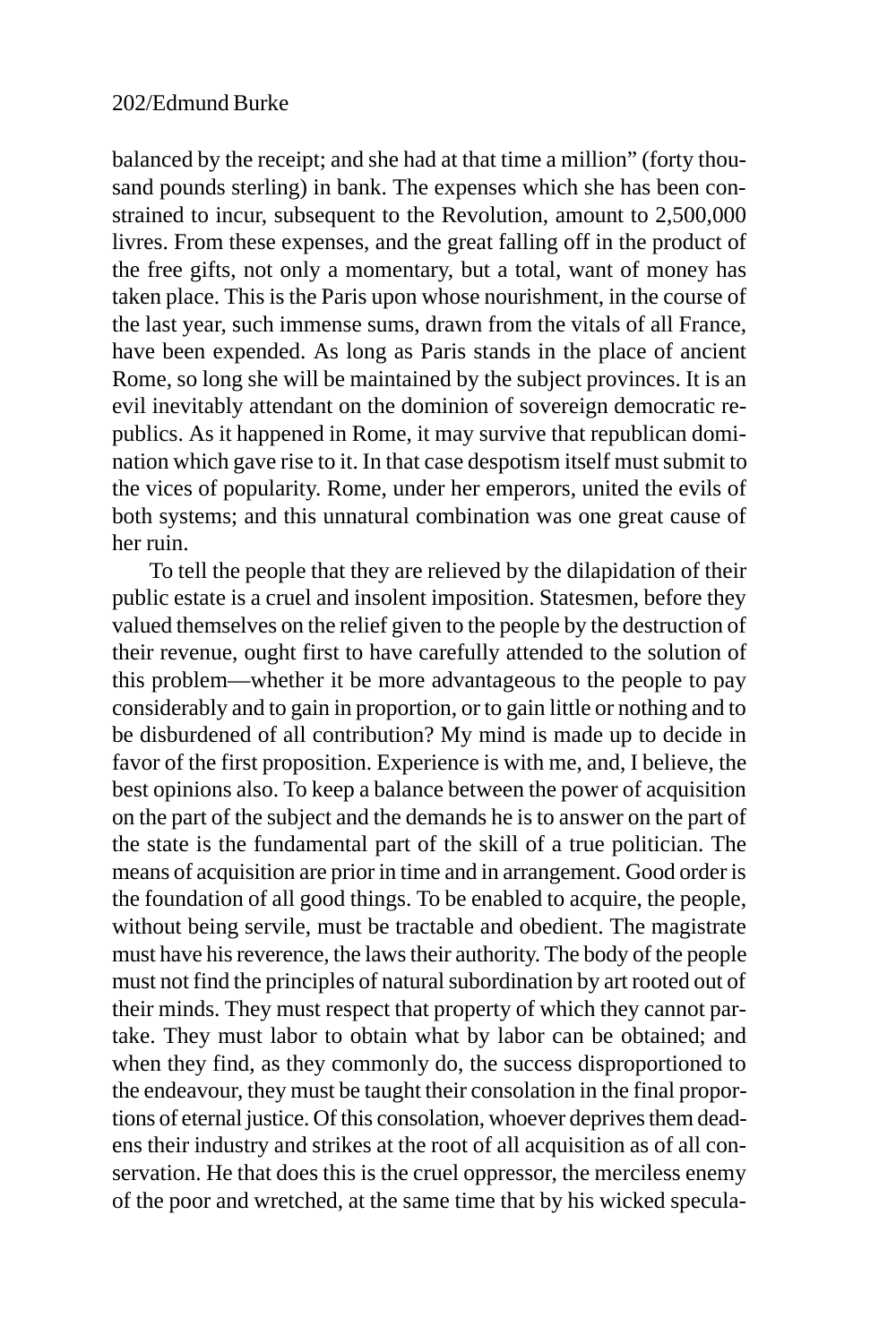tions he exposes the fruits of successful industry and the accumulations of fortune to the plunder of the negligent, the disappointed, and the unprosperous. Too many of the financiers by profession are apt to see nothing in revenue but banks, and circulations, and annuities on lives, and tontines, and perpetual rents, and all the small wares of the shop. In a settled order of the state, these things are not to be slighted, nor is the skill in them to be held of trivial estimation. They are good, but then only good when they assume the effects of that settled order and are built upon it. But when men think that these beggarly contrivances may supply a resource for the evils which result from breaking up the foundations of public order, and from causing or suffering the principles of property to be subverted, they will, in the ruin of their country, leave a melancholy and lasting monument of the effect of preposterous politics and presumptuous, short-sighted, narrow-minded wisdom.

The effects of the incapacity shown by the popular leaders in all the great members of the commonwealth are to be covered with the "allatoning name" of liberty. In some people I see great liberty indeed; in many, if not in the most, an oppressive, degrading servitude. But what is liberty without wisdom and without virtue? It is the greatest of all possible evils; for it is folly, vice, and madness, without tuition or restraint. Those who know what virtuous liberty is cannot bear to see it disgraced by incapable heads on account of their having high-sounding words in their mouths. Grand, swelling sentiments of liberty I am sure I do not despise. They warm the heart; they enlarge and liberalize our minds; they animate our courage in a time of conflict. Old as I am, I read the fine raptures of Lucan and Corneille with pleasure. Neither do I wholly condemn the little arts and devices of popularity. They facilitate the carrying of many points of moment; they keep the people together; they refresh the mind in its exertions; and they diffuse occasional gaiety over the severe brow of moral freedom. Every politician ought to sacrifice to the graces, and to join compliance with reason. But in such an undertaking as that in France, all these subsidiary sentiments and artifices are of little avail. To make a government requires no great prudence. Settle the seat of power, teach obedience, and the work is done. To give freedom is still more easy. It is not necessary to guide; it only requires to let go the rein. But to form a free government, that is, to temper together these opposite elements of liberty and restraint in one consistent work, requires much thought, deep reflection, a sagacious, powerful, and combining mind. This I do not find in those who take the lead in the National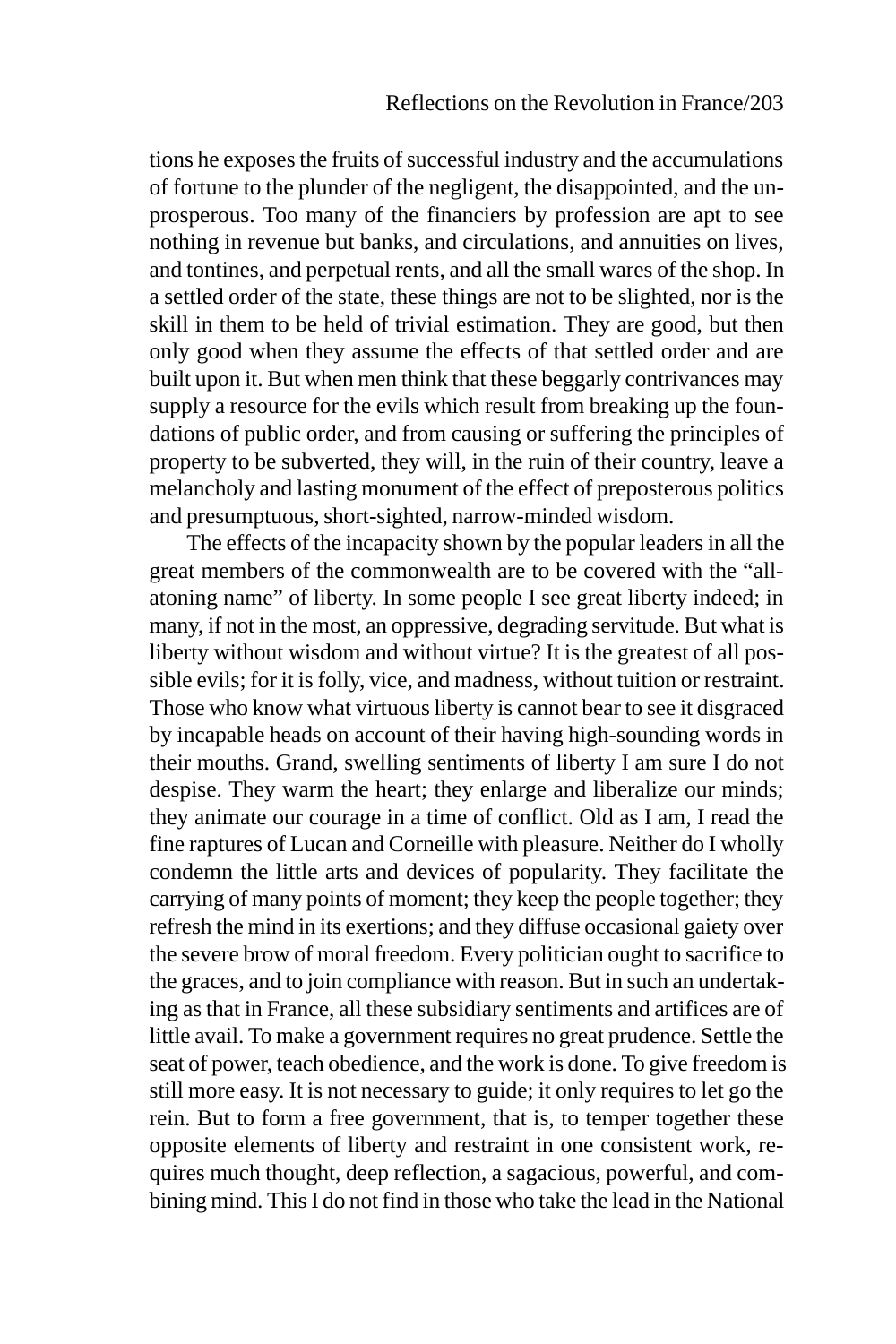Assembly. Perhaps they are not so miserably deficient as they appear. I rather believe it. It would put them below the common level of human understanding. But when the leaders choose to make themselves bidders at an auction of popularity, their talents, in the construction of the state, will be of no service. They will become flatterers instead of legislators, the instruments, not the guides, of the people. If any of them should happen to propose a scheme of liberty, soberly limited and defined with proper qualifications, he will be immediately outbid by his competitors who will produce something more splendidly popular. Suspicions will be raised of his fidelity to his cause. Moderation will be stigmatized as the virtue of cowards, and compromise as the prudence of traitors, until, in hopes of preserving the credit which may enable him to temper and moderate, on some occasions, the popular leader is obliged to become active in propagating doctrines and establishing powers that will afterwards defeat any sober purpose at which he ultimately might have aimed.

But am I so unreasonable as to see nothing at all that deserves commendation in the indefatigable labors of this Assembly? I do not deny that, among an infinite number of acts of violence and folly, some good may have been done. They who destroy everything certainly will remove some grievance. They who make everything new have a chance that they may establish something beneficial. To give them credit for what they have done in virtue of the authority they have usurped, or which can excuse them in the crimes by which that authority has been acquired, it must appear that the same things could not have been accomplished without producing such a revolution. Most assuredly they might, because almost every one of the regulations made by them which is not very equivocal was either in the cession of the king, voluntarily made at the meeting of the states, or in the concurrent instructions to the orders. Some usages have been abolished on just grounds, but they were such that if they had stood as they were to all eternity, they would little detract from the happiness and prosperity of any state. The improvements of the National Assembly are superficial, their errors fundamental.

Whatever they are, I wish my countrymen rather to recommend to our neighbors the example of the British constitution than to take models from them for the improvement of our own. In the former, they have got an invaluable treasure. They are not, I think, without some causes of apprehension and complaint, but these they do not owe to their constitution but to their own conduct. I think our happy situation owing to our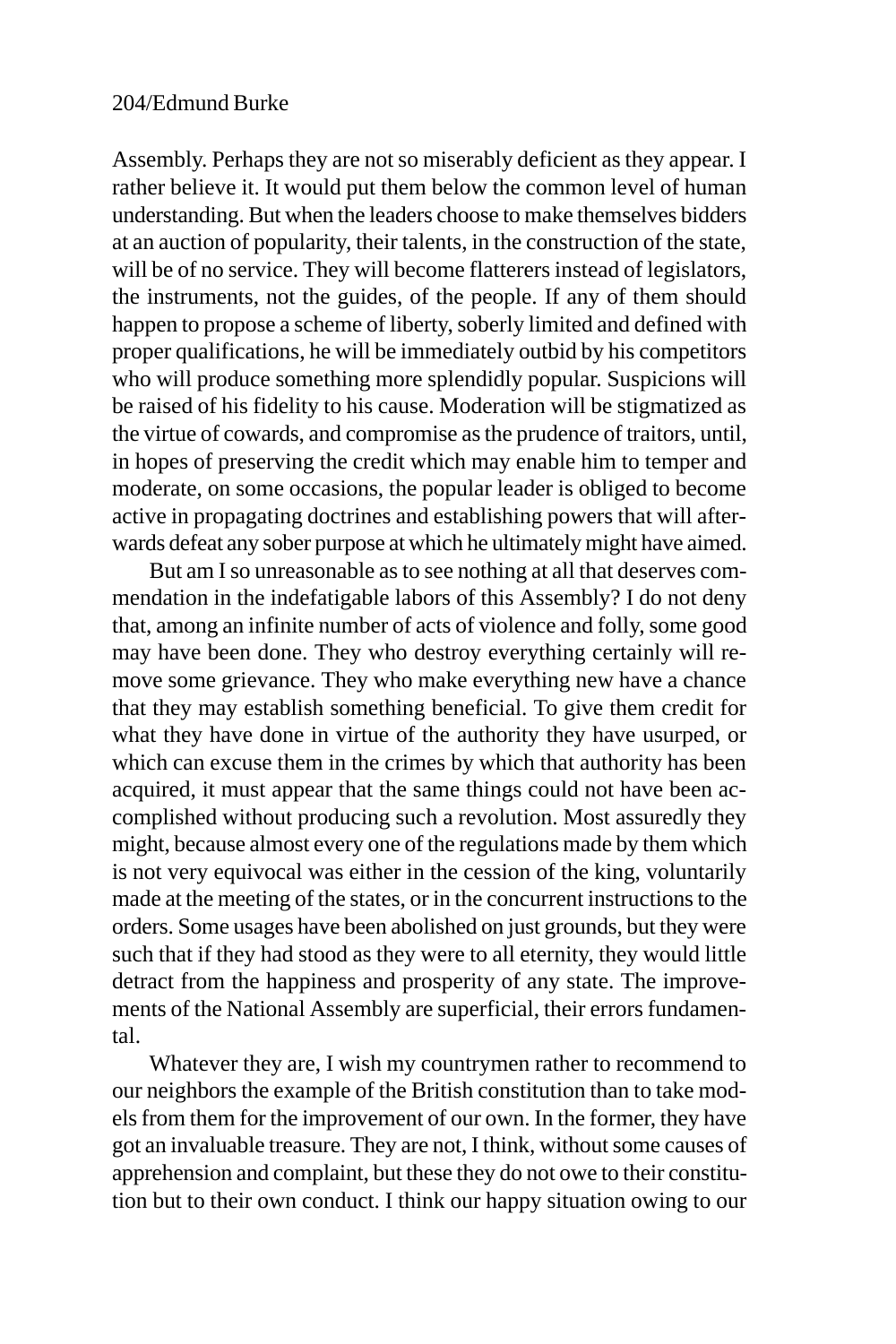constitution, but owing to the whole of it, and not to any part singly, owing in a great measure to what we have left standing in our several reviews and reformations as well as to what we have altered or superadded. Our people will find employment enough for a truly patriotic, free, and independent spirit in guarding what they possess from violation. I would not exclude alteration neither, but even when I changed, it should be to preserve. I should be led to my remedy by a great grievance. In what I did, I should follow the example of our ancestors. I would make the reparation as nearly as possible in the style of the building. A politic caution, a guarded circumspection, a moral rather than a complexional timidity were among the ruling principles of our forefathers in their most decided conduct. Not being illuminated with the light of which the gentlemen of France tell us they have got so abundant a share, they acted under a strong impression of the ignorance and fallibility of mankind. He that had made them thus fallible rewarded them for having in their conduct attended to their nature. Let us imitate their caution if we wish to deserve their fortune or to retain their bequests. Let us add, if we please, but let us preserve what they have left; and, standing on the firm ground of the British constitution, let us be satisfied to admire rather than attempt to follow in their desperate flights the aeronauts of France.

I have told you candidly my sentiments. I think they are not likely to alter yours. I do not know that they ought. You are young; you cannot guide but must follow the fortune of your country. But hereafter they may be of some use to you, in some future form which your commonwealth may take. In the present it can hardly remain; but before its final settlement it may be obliged to pass, as one of our poets says, "through great varieties of untried being," and in all its transmigrations to be purified by fire and blood.

I have little to recommend my opinions but long observation and much impartiality. They come from one who has been no tool of power, no flatterer of greatness; and who in his last acts does not wish to belie the tenor of his life. They come from one almost the whole of whose public exertion has been a struggle for the liberty of others; from one in whose breast no anger, durable or vehement, has ever been kindled but by what he considered as tyranny; and who snatches from his share in the endeavors which are used by good men to discredit opulent oppression the hours he has employed on your affairs; and who in so doing persuades himself he has not departed from his usual office; they come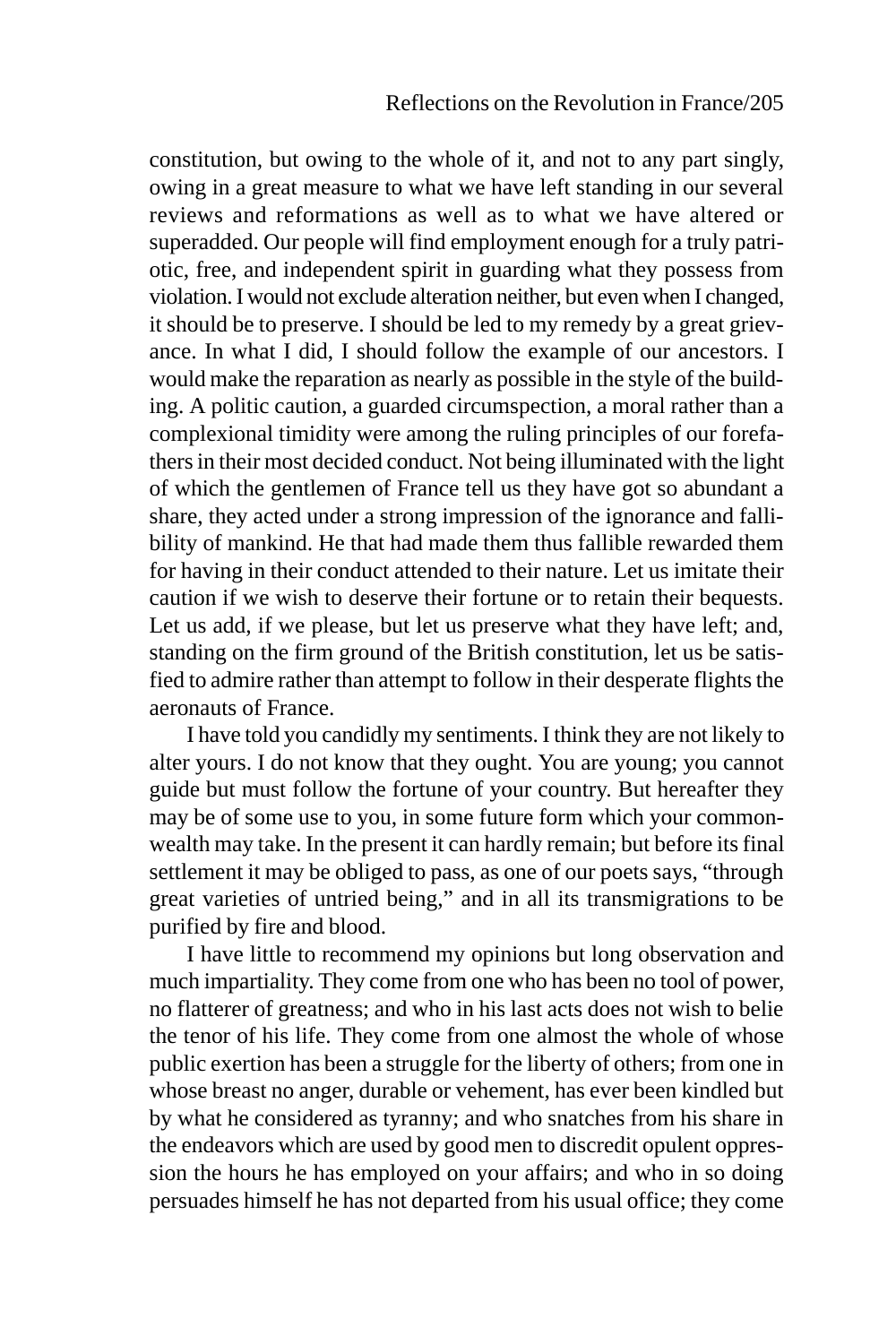from one who desires honors, distinctions, and emoluments but little, and who expects them not at all; who has no contempt for fame, and no fear of obloquy; who shuns contention, though he will hazard an opinion; from one who wishes to preserve consistency, but who would preserve consistency by varying his means to secure the unity of his end, and, when the equipoise of the vessel in which he sails may be endangered by overloading it upon one side, is desirous of carrying the small weight of his reasons to that which may preserve its equipoise.

## The End

# **Notes**

- 1. Psalm CXLIX.
- 2. *Discourse on the Love of our Country*, Nov. 4, 1789, by Dr. Richard Price, 3d ed., pp. 17, 18.
- 3. "Those who dislike that mode of worship which is prescribed by public authority, ought, if they can find no worship out of the church which they approve, to set up a separate worship for themselves; and by doing this, and giving an example of a rational and manly worship, men of weight from their rank and literature may do the greatest service to society and the world."— p 18, Dr. Price's *Sermon*.
- 4. *Discourse on the Love of our Country*, by Dr. Price, p. 34.
- 5. 1st Mary, sess. 3, ch. 1.
- 6. "That King James the Second, having endeavored to subvert the constitution of the kingdom by breaking the original contract between king and people, and, by the advice of Jesuits and other wicked persons, having violated the fundamental laws, and having withdrawn himself out of the kingdom, hath abdicated the Government, and the throne is thereby vacant."
- 7. Pp. 22–24.
- 8. See Blackstone's *Magna Charta*, printed at Oxford, 1759.
- 9. W. and M.
- 10. Ecclesiasticus, chap. xxxviii. verses 24, 25. "The wisdom of a learned man cometh by opportunity of leisure; and he that hath little business shall become wise."—"How can he get wisdom that holdeth the plough, and that glorieth in the goad; that driveth oxen; and is occupied in their labours; and whose talk is of bullocks"?

Ver. 27. "So every carpenter and work-master that laboureth night and day," etc.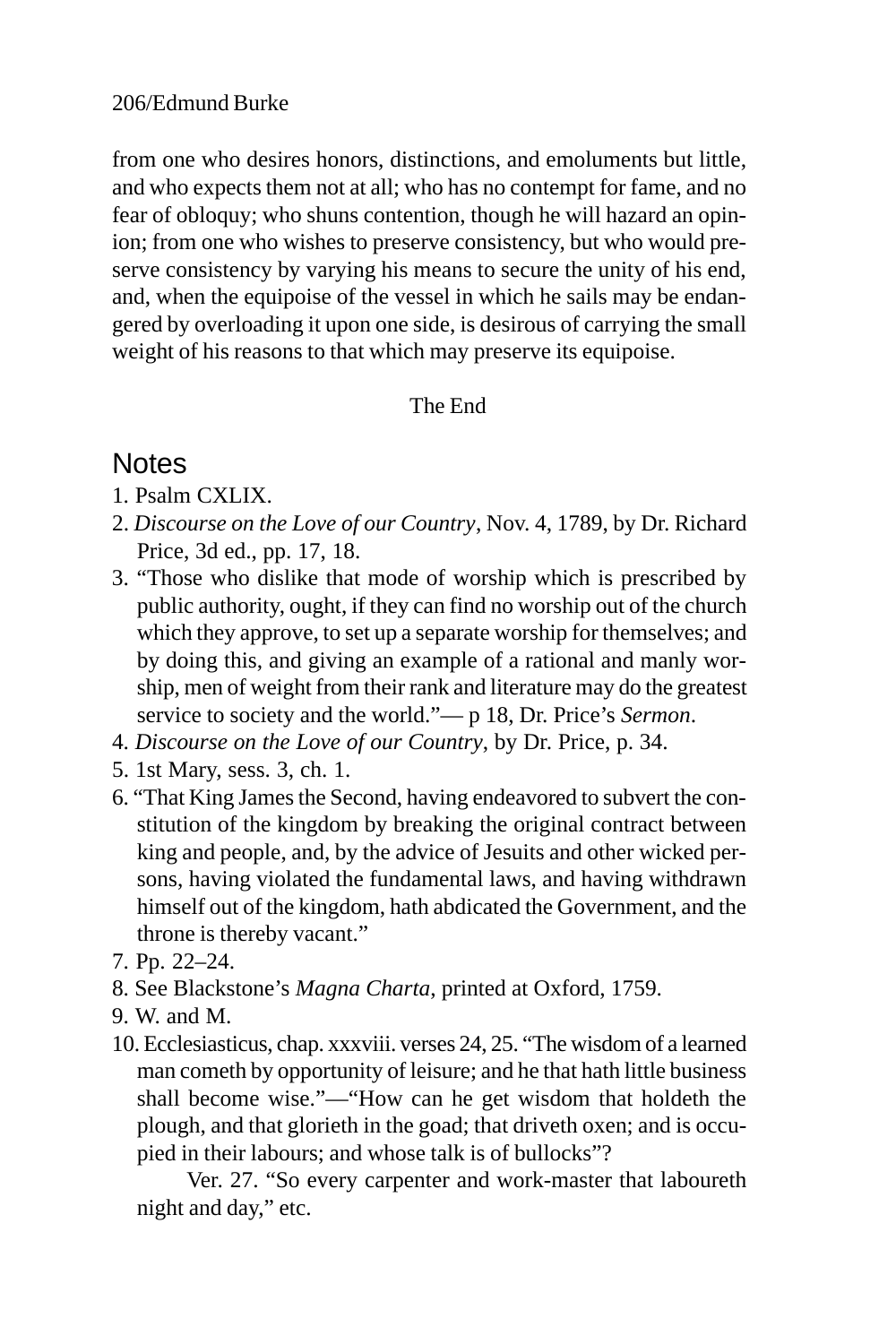Ver. 33. "They shall not be sought for in public counsel, nor sit high in the congregation: they shall not sit on the judge's seat, nor understand the sentence of judgment; they cannot declare justice and judgment, and they shall not be found where parables are spoken."

Ver. 34. "But they will maintain the state of the world."

I do not determine whether this book be canonical, as the Gallican church (till lately) has considered it, or apocryphal, as here it is taken. I am sure it contains a great deal of sense and truth.

- 11. *Discourse on the Love of our Country*, 3d ed., p. 39.
- 12. Another of these reverend gentlemen, who was witness to some of the spectacles which Paris has lately exhibited, expresses himself thus:—"A king dragged in submissive triumph by his conquering subjects, is one of those appearances of grandeur which seldom rise in the prospect of human affairs, and which, during the remainder of my life, I shall think of with wonder and gratification." These gentlemen agree marvelously in their feelings.
- 13. *State Trials*, vol. ii, pp. 360, 363.
- 14. 6th of October, 1789.
- 15. "Tous les Evêques à la lanterne."
- 16. It is proper here to refer to a letter written upon this subject by an eye witness. That eye witness was one of the most honest, intelligent, and eloquent members of the National Assembly, one of the most active and zealous reformers of the state. He was obliged to secede from the Assembly; and he afterwards became a voluntary exile, on account of the horrors of this pious triumph and the dispositions of men who, profiting of crimes, if not causing them, have taken the lead in public affairs.

Extract of M. de Lally Tollendal's Second Letter to a Friend.

"Parlons du parti que j'ai pris; il est bien justifie dans ma conscience.—Ni cette ville coupable, ni cette assemblee plus coupable encore, ne meritoient que je me justifie; mais j'ai à coeur que vous, et les personnes qui pensent comme vous, ne me condamnent pas.—Ma santé, je vous jure, me rendoit mes fonctions impossibles; mais même en les mettant de côté il a été au-dessus de mes forces de supporter plus long-tems l'horreur que me causoit ce sang,—ces tetes—cette reine presque égorgée,—ce roi,—amené sclave,—entrantà Paris, au milieu de ses assassins, et précédé des têtes de ses malheureux gardes.—Ces perfides jannissaires, ces assassins, ces femmes cannibales, ce cri de, tous les eveques a la lanterne, dans le moment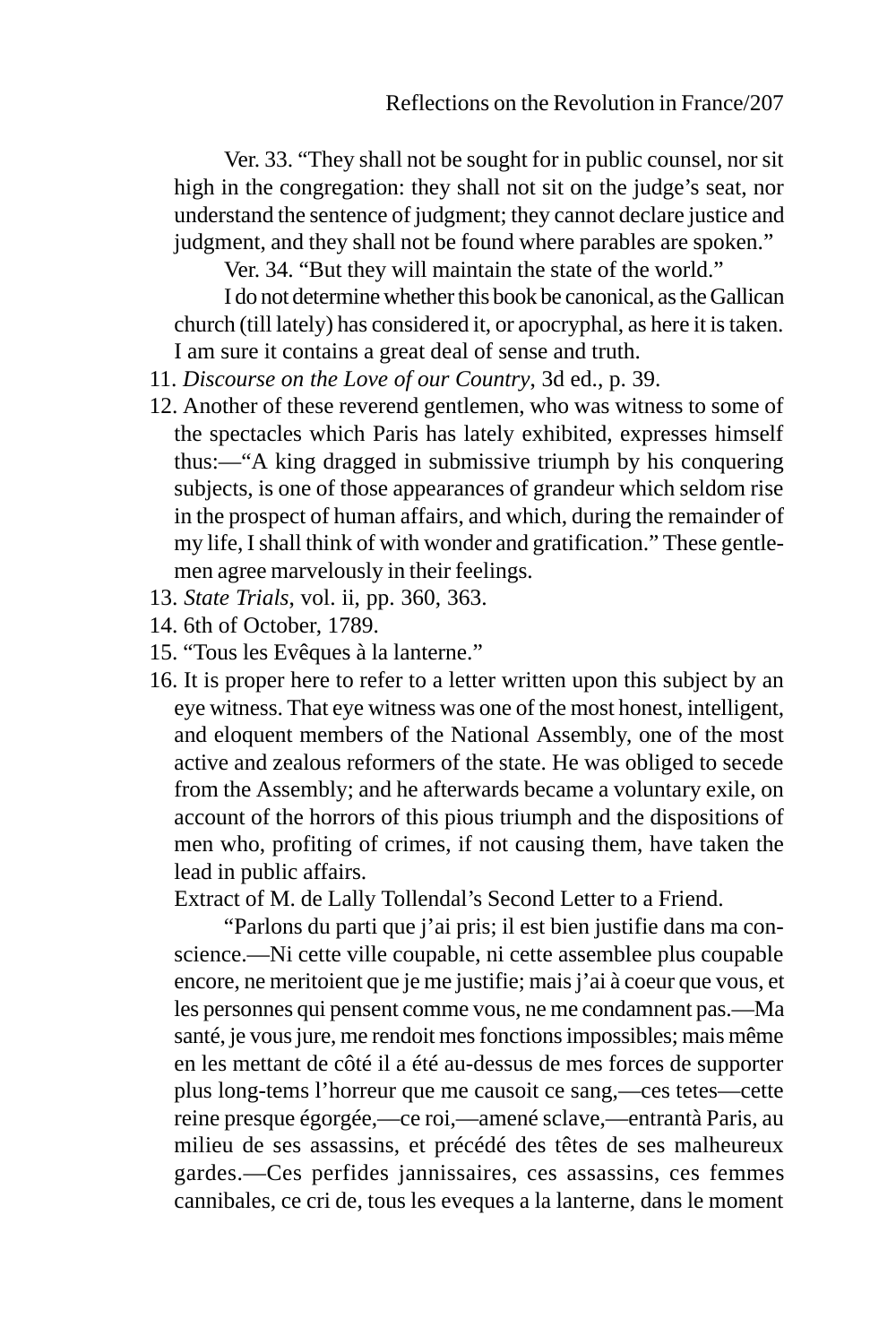où le roi entre sa capitale avec deux évêques de son conseil dans sa voiture.—Un coup de fusil, que j'ai vu tirer dans un des carosses de la reine. M. Bailly appellant cela un beau jour. L'assemblée ayant déclaré froidement le matin, qu'il n'étoit pas de sa dignité d'aller toute entière environner le roi. M. Mirabeau disant impunement dans cette assemblée, que le vaisseau de l'état, loin d'ètre arrêté dans sa course, s'elanceroit avec plus de rapidité que jamais vers sa régéneration. M. Barnave, riant avec lui, quand des flots de sang couloient autour de nous. Le vertueux Mounier\* échappant par miracle à vingt assassins, qui avoient voulu faire de sa tête un trophée de plus. Voilà ce qui me fit jurer de ne plus mettre le pied dans cette caverne d'Antropophages où je n'avois plus de force d'elever la voix, où depuis six semaines je l'avois élevée en vain.

Moi, Mounier, et tous les honnêtes gens, ont penseé que le dernier effort à faire pour le bien étoit d'en sortir. Aucune idée de crainte ne s'est approchée de moi. Je rougirois de m'en défendre. J'avois encore reçü sur la route de la part de ce peuple, moins coupable que ceux qui l'ont enivré de fureur, des acclamations, et des applaudissements, dont d'autres auroient été flattés, et qui m'ont fait frémir. C'est à l'indignation, c'est à l'horreur, c'est aux convulsions physiques, que se seul aspect du sang me fait éprouver que j'ai cédé. On brave une seule mort; on la brave plusieurs fois, quand elle peut être utile. Mais aucune puissance sous le Ciel, mais aucune opinion publique ou privée n'ont le droit de me condamner à souffrir inutilement mille supplices par minute, et à perir de désespoir, de rage, au milieu des triomphes, du crime que je n'ai pu arrêter. Ils me proscriront, ils confisqueront mes biens. Je labourerai la terre, et je ne les verrai plus.—Voilà ma justification. Vous pouvez la lire, la montrer, la laisser copier; tant pis pour ceux qui ne la comprendront pas; ce ne sera alors moi qui auroit eu tort de la leur donner."

- This military man had not so good nerves as the peaceable gentleman of the Old Jewry.—See Mons. Mounier's narrative of these transactions; a man also of honour and virtue, and talents, and therefore a fugitive.
- \* N.B. Mr. Mounier was then speaker of the National Assembly. He has since been obliged to live in exile, though one of the firmest assertors of liberty.
- 17. See the fate of Bailly and Condorcet, supposed to be here particularly alluded to. Compare the circumstances of the trial and execu-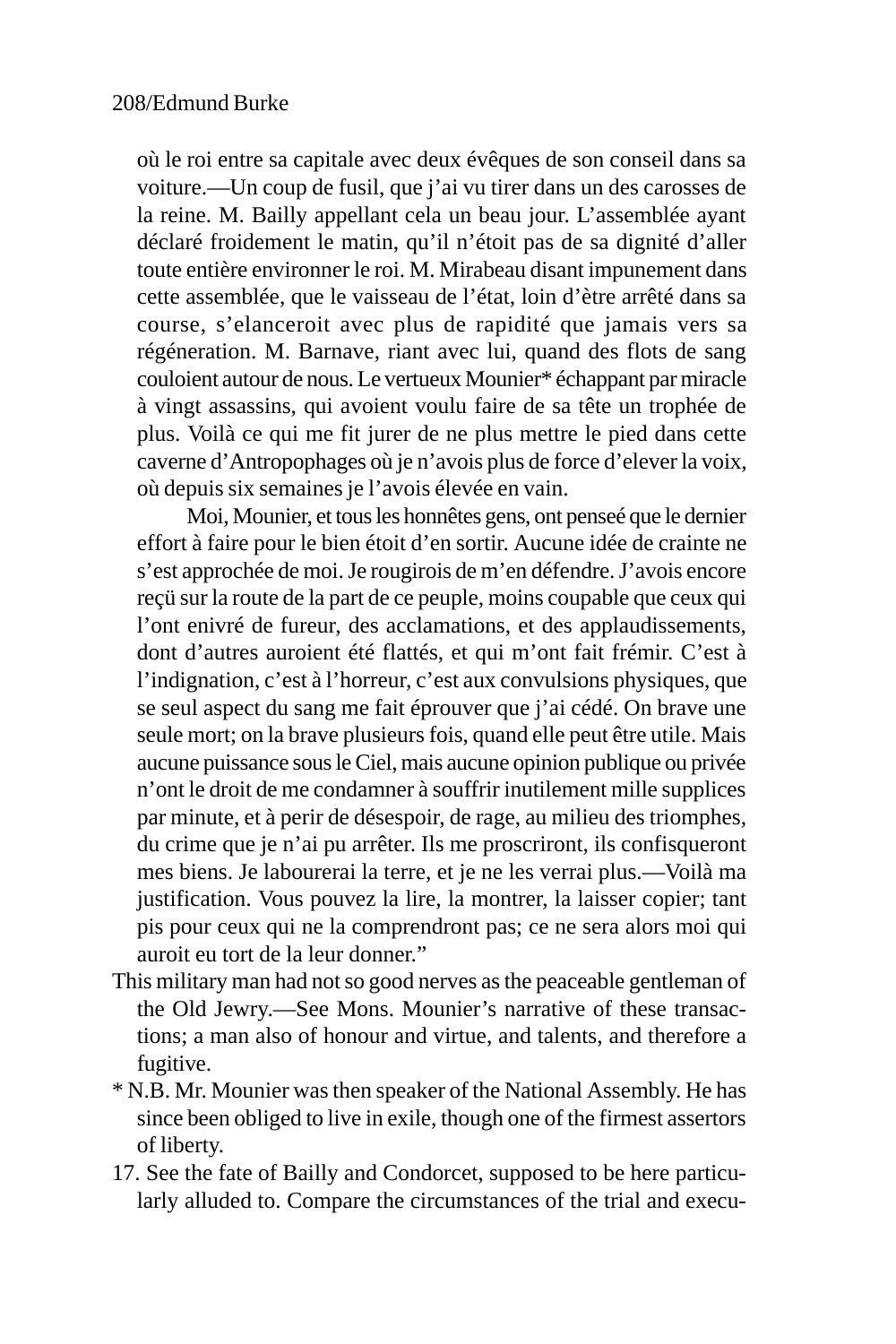tion of the former with this prediction.

- 18. The English are, I conceive, misrepresented in a letter published in one of the papers, by a gentleman thought to be a dissenting minister.—When writing to Dr. Price of the spirit which prevails at Paris, he says: "The spirit of the people in this place has abolished all the proud distinctions which the king and nobles had usurped in their minds; whether they talk of the king, the noble, or the priest, their whole language is that of the most enlightened and liberal amongst the English." If this gentleman means to confine the terms "enlightened" and "liberal" to one set of men in England, it may be true. It is not generally so.
- 19. Sit igitur hoc ab initio persuasum civibus, dominos esse omnium rerum ac moderatores, deos; eaque, quae gerantur, eorum geri vi, ditione, ac numine; eosdemque optime de genere hominum mereri; et qualis quisque sit, quid agat, quid in se admittat, qua mente, qua pietate colat religiones intueri; piorum et impiorum habere rationem. His enim rebus imbutae mentes haud sane abhorrebunt ab utili et a vera sententia. Cic. de Legibus, 1. 2.
- 20. Quicquid multis peccatur inultum.
- 21. This (down to the end of the first sentence in the next paragraph) and some other parts here and there were inserted, on his reading the manuscript, by my lost Son.
- 22. I do not choose to shock the feeling of the moral reader with any quotation of their vulgar, base, and profane language.
- 23. Their connection with Turgot and almost all the people of the finance.
- 24. All have been confiscated in their turn.
- 25. Not his brother nor any near relation; but this mistake does not affect the argument.
- 26. The rest of the passage is this—

 "Who having spent the treasures of his crown, Condemns their luxury to feed his own. And yet this act, to varnish o'er the shame Of sacrilege, must bear devotion's name. No crime so bold, but would be understood A real, or at least a seeming good; Who fears not to do ill, yet fears the name, And, free from conscience, is a slave to fame. Thus he the church at once protects, and spoils; But princes' swords are sharper than their styles.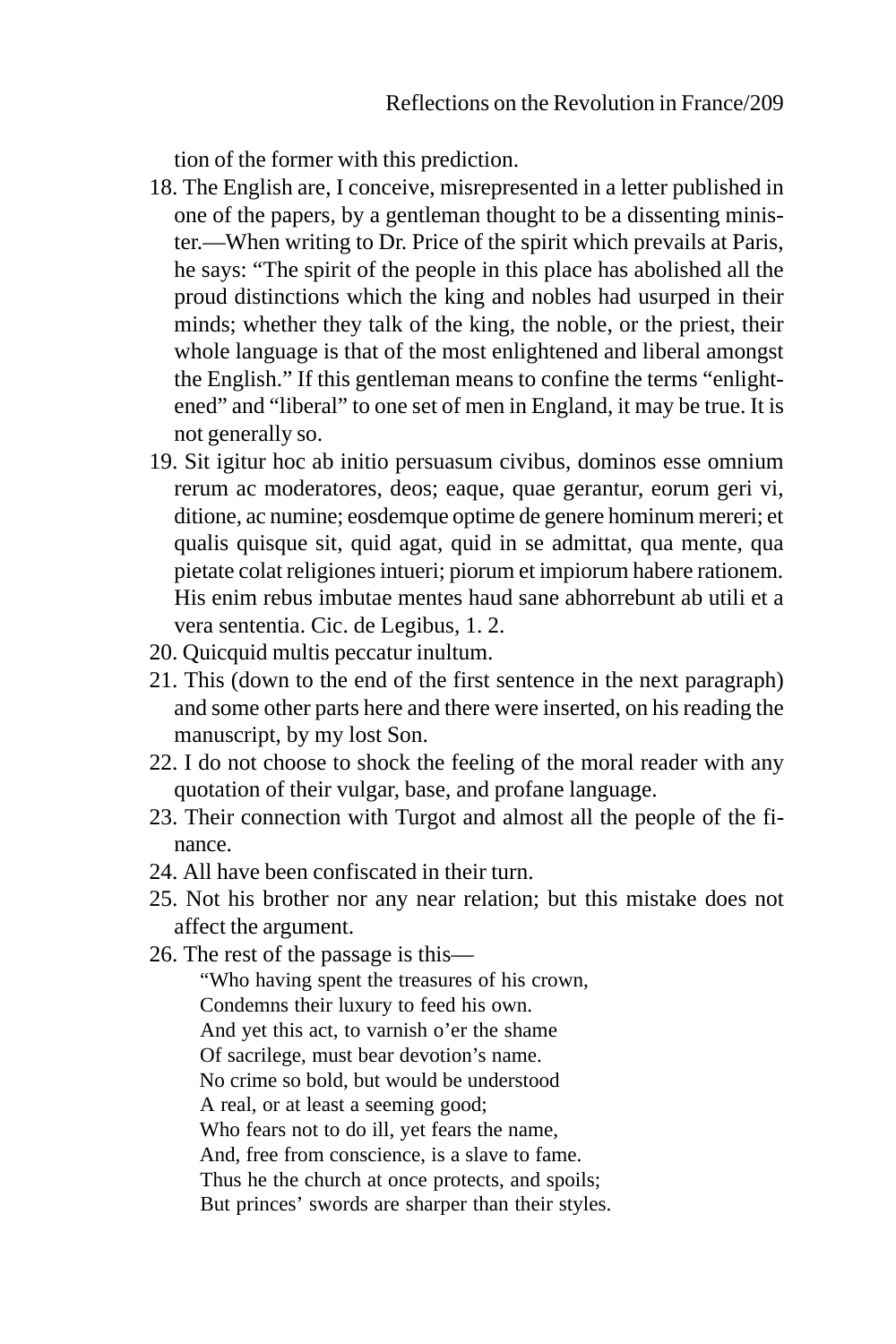And thus to th' ages past he makes amends, Their charity destroys, their faith defends. Then did religion in a lazy cell, In empty aery contemplation dwell; And, like the block, unmoved lay; but ours, As much too active, like the stork devours. Is there no temperate region can be known, Betwixt their frigid and our torrid zone? Could we not wake from that lethargic dream, But to be restless in a worse extreme? And for that lethargy was there no cure, But to be cast into a calenture? Can knowledge have no bound, but must advance So far, to make us wish for ignorance? And rather in the dark to grope our way, Than, led by a false guide, to err by day? Who sees these dismal heaps, but would demand, What barbarous invader sacked the land? But when he hears, no Goth, no Turk did bring This desolation, but a Christian king; When nothing, but the name of zeal, appears 'Twixt our best actions and the worst of theirs, What does he think our sacrilege would spare, When such th' effects of our devotion are?"

*Cooper's Hill*, by Sir John Denham.

- 27. Rapport de Mons. le Directeur-Général des Finances, fait par ordre du Roi à Versailles, Mai 5, 1789.
- 28. In the constitution of Scotland, during the Stuart reigns, a committee sat for preparing bills; and none could pass but those previously approved by them. The committee was called "Lords of Articles."
- 29. When I wrote this I quoted from memory, after many years had elapsed from my reading the passage. A learned friend has found it, and it is as follows:

To εθος το αυτο, και αμπηο δεσποτικα των βελτιονων, και τα ψηφισματα, ωσπερ εκει τα επιταγματα και ο δημαγωγος και o κολαξ, οι αυτοι και αναλογοι και μαλιστα εκατεροι παρ  $\epsilon$ κατεροις ισγυουσιν, οι μεν κολακες παρα τυραννοις, οι δε  $\delta$ ημαγογοι παρα τοις δεμοις τοις τοιουτοις.—

"The ethical character is the same; both exercise despotism over the better class of citizens; and decrees are in the one, what ordinances and arrets are in the other: the demagogue, too, and the court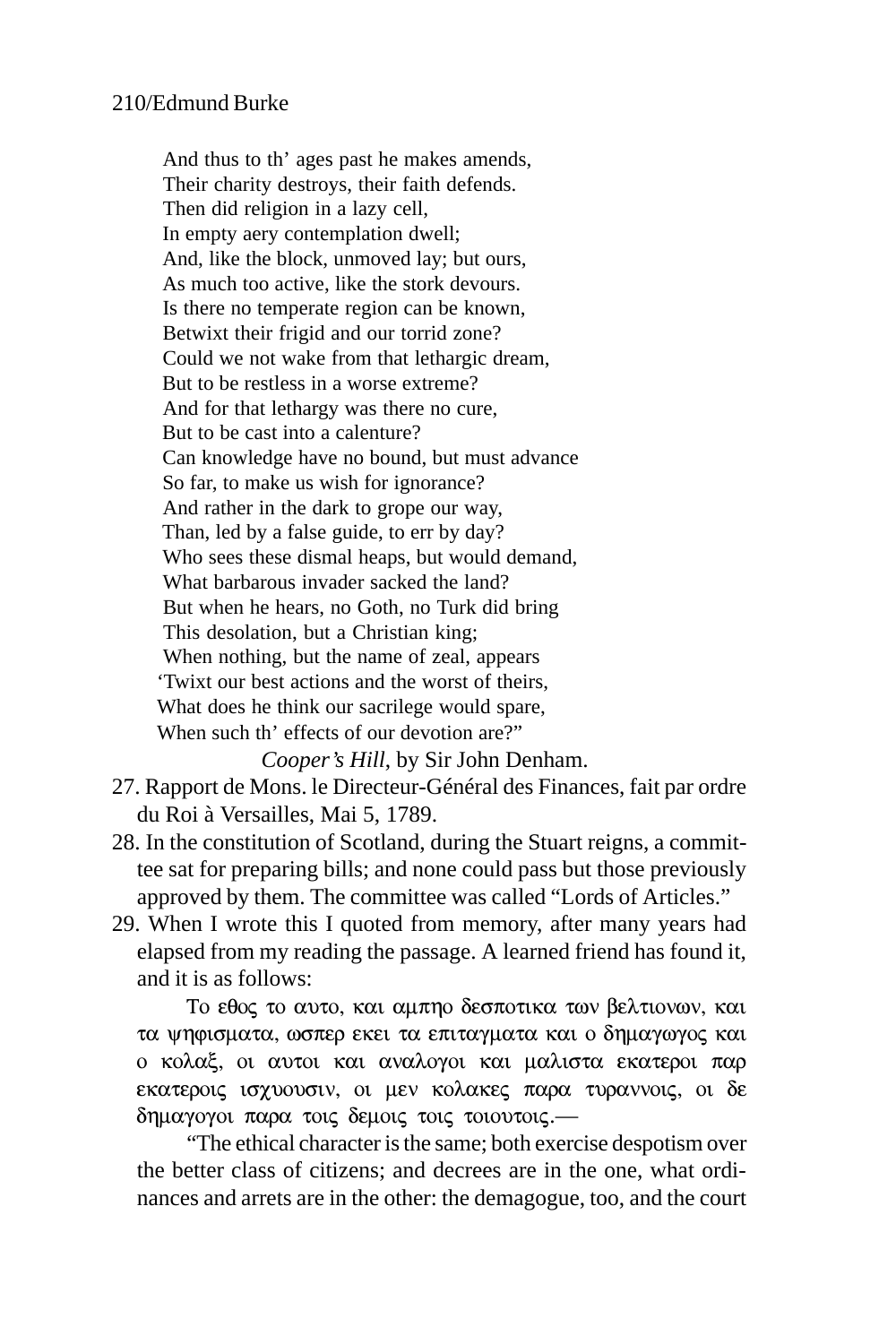favorite are not unfrequently the same identical men, and always bear a close analogy; and these have the principal power, each in their respective forms of government, favorites with the absolute monarch, and demagogues with a people such as I have described." Arist. *Politic*. lib. iv. cap. 4.

- 30. *De l'Administration des Finances de la France*, par Mons. Necker, vol. I, p. 288.
- 31. *De l'administration des Finances de la France*, par M. Necker.
- 32. Ibid., Vol. III. chap. 8 and chap. 9.
- 33. The world is obliged to M. de Calonne for the pains he has taken to refute the scandalous exaggerations relative to some of the royal expenses, and to detect the fallacious account given of pensions, for the wicked purpose of provoking the populace to all sorts of crimes.
- 34. See *Gulliver's Travels* for the idea of countries governed by philosophers.
- 35. M. de Calonne states the falling off of the population of Paris as far more considerable; and it may be so, since the period of M. Necker's calculation.

| 36. Travaux de charité pour subvenir au Livres |                             | £ | s. d. |  |
|------------------------------------------------|-----------------------------|---|-------|--|
| manque de travail a Paris et dans les          |                             |   |       |  |
|                                                | $3,866,920 = 161,121$ 13 4  |   |       |  |
| Destruction de vagabondage                     |                             |   |       |  |
|                                                | $1,671,417 = 69,642$ 7 6    |   |       |  |
| Primes pour l'importation de grains            | $5,671,907 = 236,329$ 9 2   |   |       |  |
| Dépenses relatives aux subsistances,           |                             |   |       |  |
| deduction fait des recouvrements               |                             |   |       |  |
|                                                | $39,871,790 = 1,661,324118$ |   |       |  |

Total Liv. 51,082,034 = £2,128,418 1 8 When I sent this book to the press, I entertained some doubt concerning the nature and extent of the last article in the above accounts, which is only under a general head, without any detail. Since then I have seen M. de Calonne's work. I must think it a great loss to me that I had not that advantage earlier. M. de Calonne thinks this article to be on account of general subsistence; but as he is not able to comprehend how so great a loss as upwards of £1,661,000 sterling could be sustained on the difference between the price and the sale of grain, he seems to attribute this enormous head of charge to secret expenses of the Revolution. I cannot say anything positively on that subject. The reader is capable of judging, by the aggregate of these immense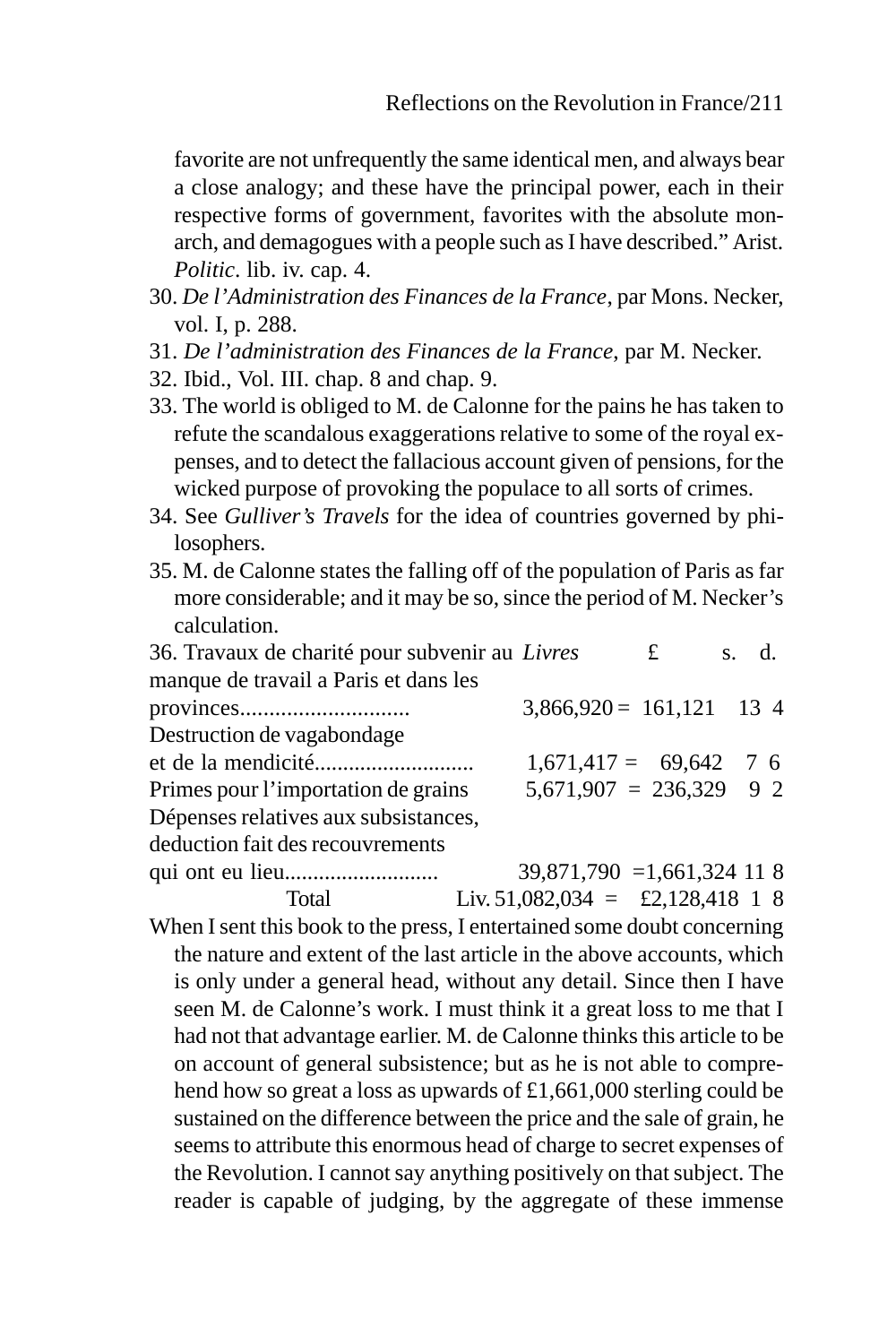charges, on the state and condition of France; and the system of public economy adopted in that nation. These articles of account produced no inquiry or discussion in the National Assembly.

- 37. This is on the supposition of the truth of the story, but he was not in France at the time. One name serves as well as another.
- 38. Domat.
- 39. Speech of Mr. Camus, published by order of the National Assembly.
- 40. Whether the following description is strictly true, I know not; but it is what the publishers would have pass for true in order to animate others. In a letter from Toul, given in one of their papers, is the following passage concerning the people of that district: "Dans la Révolution actuelle, ils ont r ésisté à toutes les séductions du bigotisme, aux persécutions, et aux tracasseries des ennemis de la Révolution. Oubliant leurs plus grands inter˜êts pour rendre hommage aux vues d'ordre général qui ont determine l'Assemblée Nationale, ils voient, sans se plaindre, supprimer cette foule d'établissemens ecclésiastiques par lesquels ils subsistoient; et même, en perdant leur siège épiscopal, la seule de toutes ces ressources qui pouvoit, ou plutôt qui devoit, en toute équité, leur être conservée; condamnés à la plus effrayante misère, sans avoir été ni pu être entendus, ils ne murmurent point, ils restent fidèles aux principes du plus pur patriotisme; ils sont encore prets à verser leur sang pour le maintien de la Constitution, qui va réduire leur ville à la plus déplorable nullité." These people are not supposed to have endured those sufferings and injustices in a struggle for liberty, for the same account states truly that they had been always free; their patience in beggary and ruin, and their suffering, without remonstrance, the most flagrant and confessed injustice, if strictly true, can be nothing but the effect of this dire fanaticism. A great multitude all over France is in the same condition and the same temper.
- 41. See the proceedings of the confederation at Nantz.
- 42. "Si plures sunt ii quibus improbe datum est, quam illi quibus injuste ademptum est, idcirco plus etiam valent? Non enim numero haec judicantur sed pondere. Quam autem habet aequitatem, ut agrum multis annis, aut etiam saeculis ante possessum, qui nullum habuit habeat; qui autem habuit amittat? Ac, propter hoc injuriae genus, Lacedaemonii Lysandrum Ephorum expulerunt: Agin regem (quod nunquam antea apud eos acciderat) necaverunt: exque eo tempore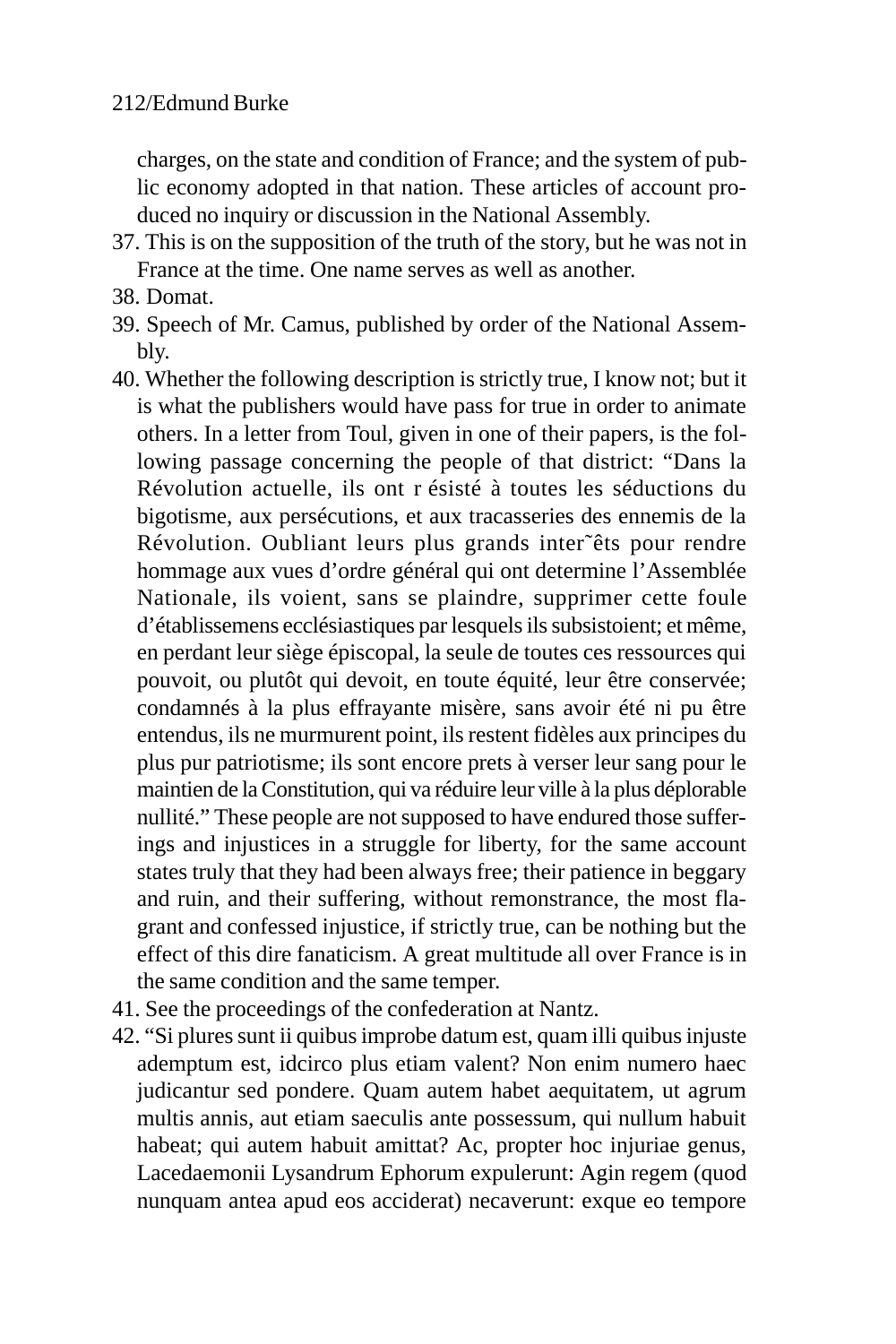tantae discordiae secutae sunt, ut et tyranni existerint, et optimates exterminarentur, et preclarissime constituta respublica dilaberetur. Nec vero solum ipsa cecidit, sed etiam reliquam Graeciam evertit contagionibus malorum, quae a Lacedaemoniis profectae manarunt latius."—After speaking of the conduct of the model of true patriots, Aratus of Sicyon, which was in a very different spirit, he says, "Sic par est agere cum civibus; non ut bis jam vidimus, hastam in foro ponere et bona civium voci subjicere praeconis. At ille Graecus (id quod fuit sapientis et praestantis viri) omnibus consulendum esse putavit: eaque est summa ratio et sapientia boni civis, commoda civium non divellere, sed omnes eadem aequitate continere." Cic. Off. 1. 2.

- 43. See two books entitled, Einige Originalschriften des Illuminatenordens.—System und Folgen des Illuminatenordens. Munchen, 1787.
- 44. A leading member of the Assembly, M. Rabaud de St. Etienne, has expressed the principle of all their proceedings as clearly as possible—Nothing can be more simple: "Tous les établissemens en France couronnent le malheur du peuple: pour le rendre heureux il faut le rénouveler; changer ses idées; changer ses loix; changer ses moeurs;... changer les hommes; changer les choses; changer les mots... tout détruire; oui, tout détruire; puisque tout est à recréer." This gentleman was chosen president in an assembly not sitting at the *Quinzevingt*, or the *Petits Maisons*; and composed of persons giving themselves out to be rational beings; but neither his ideas, language, or conduct, differ in the smallest degree from the discourses, opinions, and actions of those within and without the Assembly, who direct the operations of the machine now at work in France.
- 45. The Assembly, in executing the plan of their committee, made some alterations. They have struck out one stage in these gradations; this removes a part of the objection; but the main objection, namely, that in their scheme the first constituent voter has no connection with the representative legislator, remains in all its force. There are other alterations, some possibly for the better, some certainly for the worse; but to the author the merit or demerit of these smaller alterations appears to be of no moment where the scheme itself is fundamentally vicious and absurd.
- 46. Non, ut olim, universae legiones deducebantur cum tribunis, et centurionibus, et sui cujusque ordinis militibus, ut consensu et caritate rempublicam afficerent; sed ignoti inter se, diversis manipulis, sine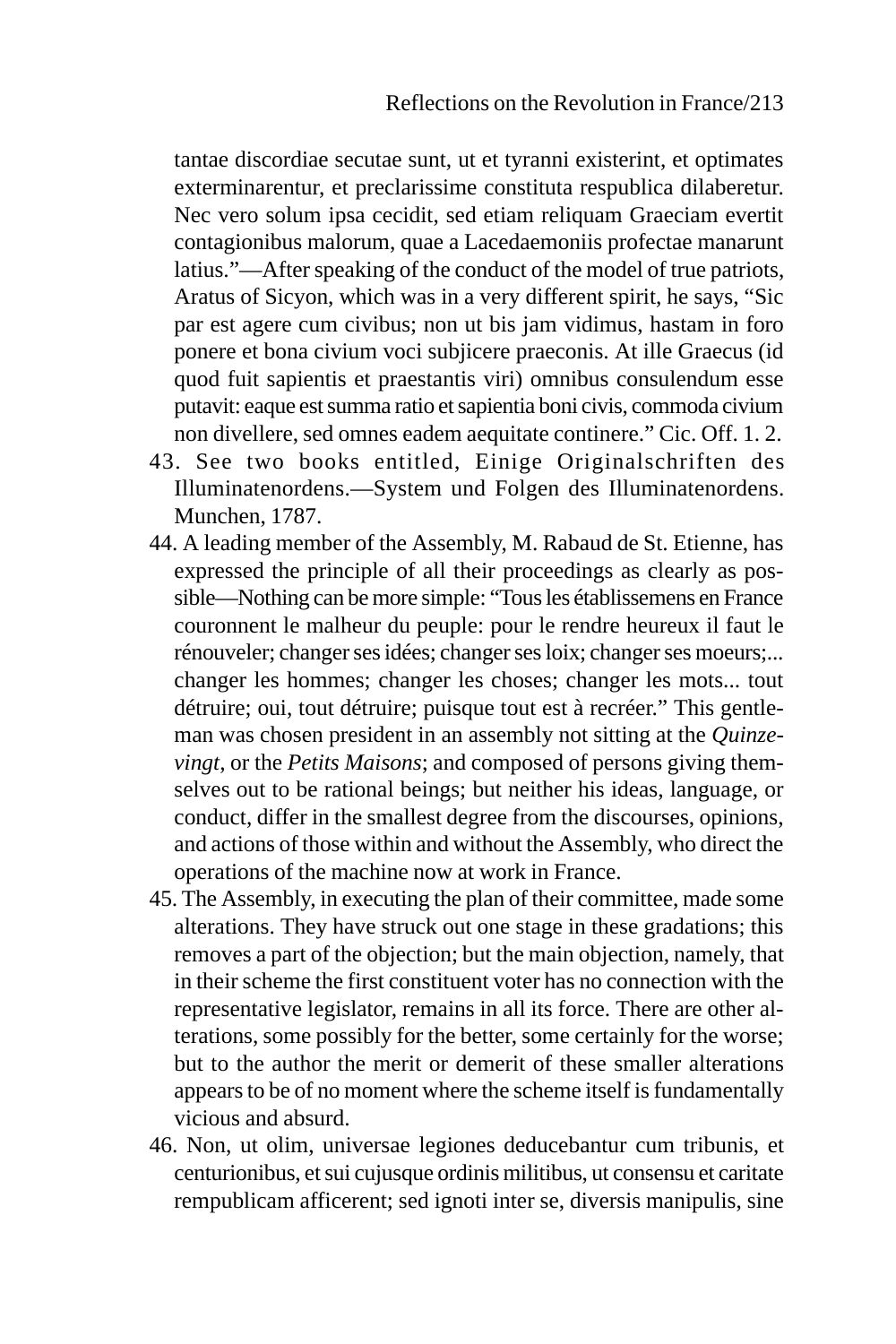rectore, sine affectibus mutuis, quasi ex alio genere mortalium, repente in unum collecti, numerus magis quam colonia. Tac. Annal. 1. 14, sect. 27. All this will be still more applicable to the unconnected, rotatory, biennial national assemblies, in this absurd and senseless constitution.

- 47. Qualitas, relatio, actio, passio, ubi, quando, situs, habitus.
- 48. See l'Etat de la France, p. 363.
- 49. In reality three, to reckon the provincial republican establishments.
- 50. For further elucidations upon the subject of all these judicatures, and of the committee of research, see M. de Calonne's work.
- 51. Comme sa Majesté y a reconnu, non une systême d'associations particulières, mais une réunion de volontés de tous les François pour la liberté et la prospérité communes, ainsi pour la maintien de l'ordre publique; il a pensé qu'il convenoit que chaque régiment prit part à ces fêtes civiques pour multiplier les rapports et reserrer les liens d'union entre les citoyens et les troupes.—Lest I should not be credited, I insert the words, authorizing the troops to feast with the popular confederacies.
- 52. This war minister has since quitted the school and resigned his office.
- 53. Courier François, 30th July, 1790. Assemblée Nationale, Numero 210.
- 54. I see by M. Necker's account that the national guards of Paris have received, over and above the money levied within their own city, about £145,000 sterling out of the public treasures. Whether this be an actual payment for the nine months of their existence or an estimate of their yearly charge, I do not clearly perceive. It is of no great importance, as certainly they may take whatever they please.
- 55. The reader will observe that I have but lightly touched (my plan demanded nothing more) on the condition of the French finances, as connected with the demands upon them. If I had intended to do otherwise, the materials in my hands for such a task are not altogether perfect. On this subject I refer the reader to M. de Calonne's work; and the tremendous display that he has made of the havoc and devastation in the public estate, and in all the affairs of France, caused by the presumptuous good intentions of ignorance and incapacity. Such effects those causes will always produce. Looking over that account with a pretty strict eye, and, with perhaps too much rigor, deducting everything which may be placed to the account of a financier out of